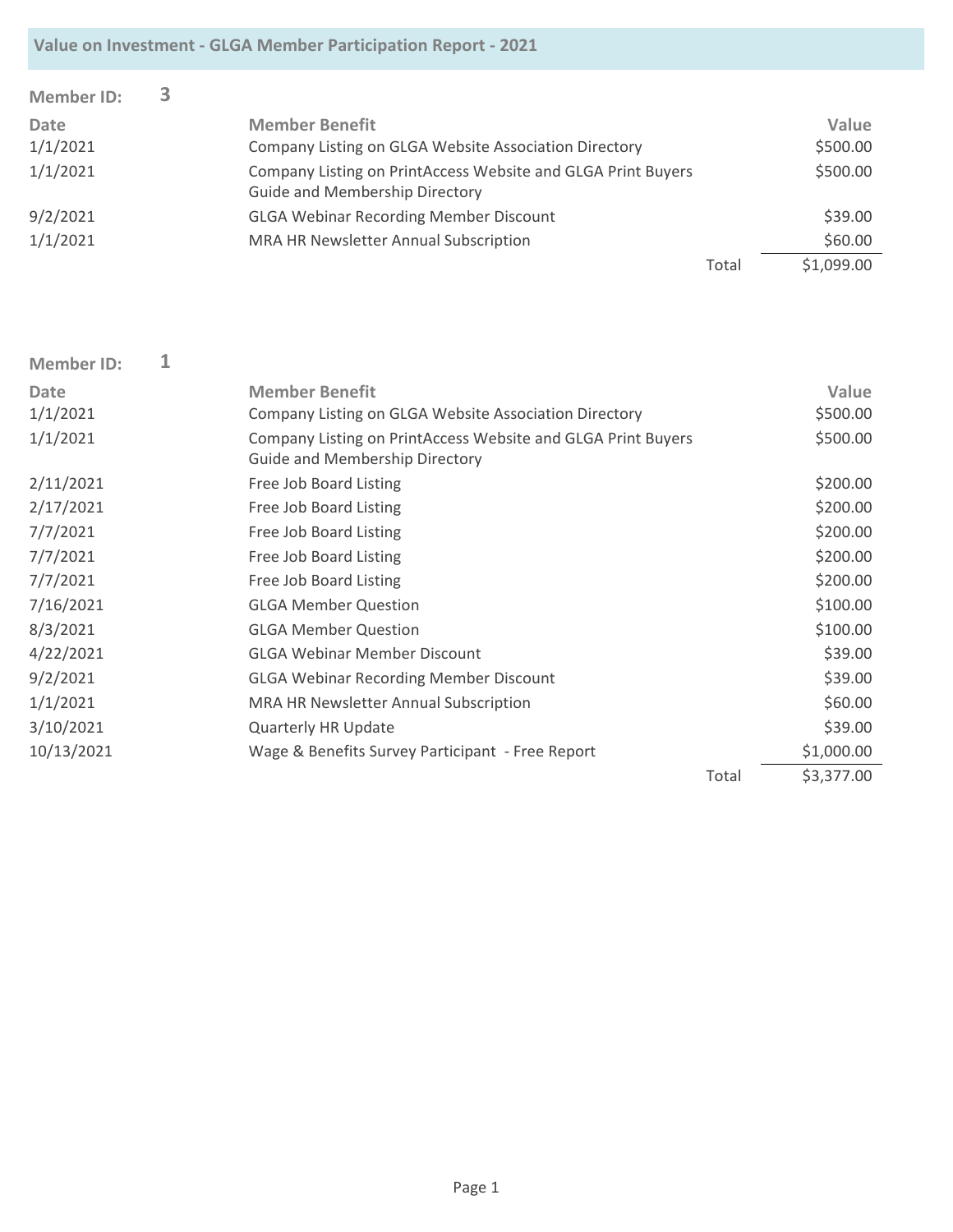| <b>Member ID:</b> |                                                                                                       |       |            |
|-------------------|-------------------------------------------------------------------------------------------------------|-------|------------|
| Date              | <b>Member Benefit</b>                                                                                 |       | Value      |
| 1/1/2021          | Company Listing on GLGA Website Association Directory                                                 |       | \$500.00   |
| 1/1/2021          | Company Listing on PrintAccess Website and GLGA Print Buyers<br><b>Guide and Membership Directory</b> |       | \$500.00   |
| 11/23/2021        | Free Job Board Listing                                                                                |       | \$200.00   |
| 3/10/2021         | <b>GEA Member Entry Discount</b>                                                                      |       | \$130.00   |
| 12/8/2021         | <b>GLGA Networking Event Member Discount</b>                                                          |       | \$40.00    |
| 3/11/2021         | <b>GLGA Webinar Member Discount</b>                                                                   |       | \$39.00    |
| 4/15/2021         | <b>GLGA Webinar Member Discount</b>                                                                   |       | \$39.00    |
| 4/22/2021         | <b>GLGA Webinar Member Discount</b>                                                                   |       | \$39.00    |
| 5/20/2021         | <b>GLGA Webinar Member Discount</b>                                                                   |       | \$39.00    |
| 9/2/2021          | <b>GLGA Webinar Recording Member Discount</b>                                                         |       | \$39.00    |
| 1/1/2021          | MRA HR Newsletter Annual Subscription                                                                 |       | \$60.00    |
|                   |                                                                                                       | Total | \$1,625.00 |

| <b>Member ID:</b> | 8 |                                                                                                |       |            |
|-------------------|---|------------------------------------------------------------------------------------------------|-------|------------|
| <b>Date</b>       |   | <b>Member Benefit</b>                                                                          |       | Value      |
| 1/1/2021          |   | Company Listing on GLGA Website Association Directory                                          |       | \$500.00   |
| 1/1/2021          |   | Company Listing on PrintAccess Website and GLGA Print Buyers<br>Guide and Membership Directory |       | \$500.00   |
| 5/12/2021         |   | Free Job Board Listing                                                                         |       | \$200.00   |
| 5/12/2021         |   | Free Job Board Listing                                                                         |       | \$200.00   |
| 3/10/2021         |   | <b>GEA Member Entry Discount</b>                                                               |       | \$375.00   |
| 12/8/2021         |   | <b>GLGA Networking Event Member Discount</b>                                                   |       | \$50.00    |
| 3/23/2021         |   | <b>GLGA Webinar Member Discount</b>                                                            |       | \$78.00    |
| 4/15/2021         |   | <b>GLGA Webinar Member Discount</b>                                                            |       | \$39.00    |
| 6/8/2021          |   | <b>GLGA Webinar Member Discount</b>                                                            |       | \$39.00    |
| 6/17/2021         |   | <b>GLGA Webinar Member Discount</b>                                                            |       | \$39.00    |
| 7/28/2021         |   | <b>GLGA Webinar Member Discount</b>                                                            |       | \$39.00    |
| 12/31/2021        |   | <b>ITU Rental Rebate on Products and Services</b>                                              |       | \$1,208.24 |
| 1/1/2021          |   | MRA HR Newsletter Annual Subscription                                                          |       | \$60.00    |
| 2/4/2021          |   | <b>National Publications Member Discount</b>                                                   |       | \$250.00   |
| 3/10/2021         |   | Quarterly HR Update                                                                            |       | \$78.00    |
| 8/12/2021         |   | <b>Quarterly HR Update</b>                                                                     |       | \$39.00    |
| 12/31/2021        |   | RAM Recycling Bonus Discount                                                                   |       | \$3,719.51 |
| 10/13/2021        |   | Wage & Benefits Survey Participant - Free Report                                               |       | \$1,000.00 |
|                   |   |                                                                                                | Total | \$8,413.75 |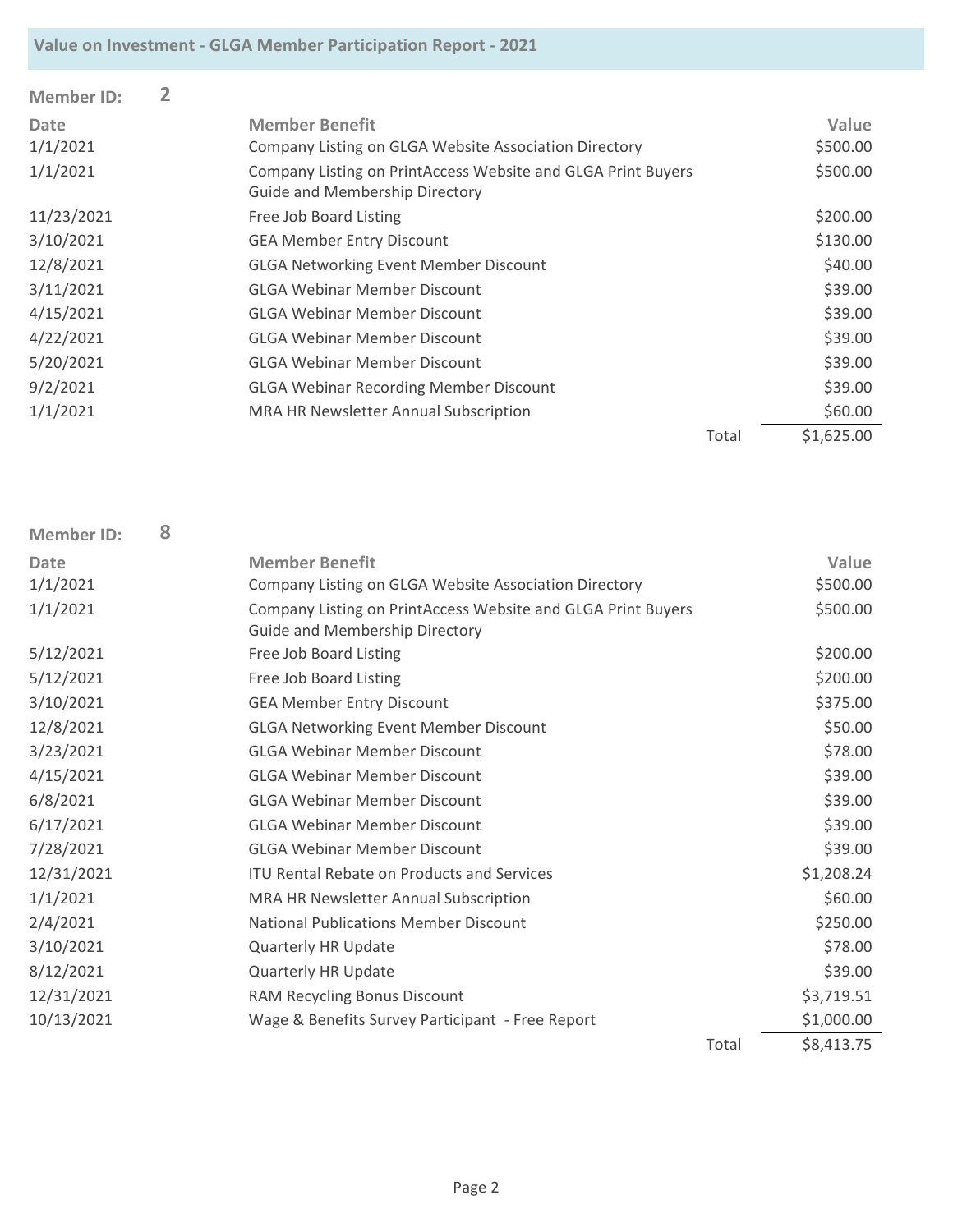| <b>Member ID:</b> | 10 |                                                                                                       |       |            |
|-------------------|----|-------------------------------------------------------------------------------------------------------|-------|------------|
| Date              |    | <b>Member Benefit</b>                                                                                 |       | Value      |
| 1/1/2021          |    | Company Listing on GLGA Website Association Directory                                                 |       | \$500.00   |
| 1/1/2021          |    | Company Listing on PrintAccess Website and GLGA Print Buyers<br><b>Guide and Membership Directory</b> |       | \$500.00   |
| 9/2/2021          |    | <b>GLGA Webinar Recording Member Discount</b>                                                         |       | \$39.00    |
|                   |    |                                                                                                       | Total | \$1,039.00 |

| <b>Member ID:</b> | 11 |                                                                                                       |       |            |
|-------------------|----|-------------------------------------------------------------------------------------------------------|-------|------------|
| Date              |    | <b>Member Benefit</b>                                                                                 |       | Value      |
| 1/1/2021          |    | Company Listing on GLGA Website Association Directory                                                 |       | \$500.00   |
| 1/1/2021          |    | Company Listing on PrintAccess Website and GLGA Print Buyers<br><b>Guide and Membership Directory</b> |       | \$500.00   |
| 3/10/2021         |    | <b>GEA Member Entry Discount</b>                                                                      |       | \$60.00    |
| 3/11/2021         |    | <b>GLGA Webinar Member Discount</b>                                                                   |       | \$39.00    |
| 3/16/2021         |    | <b>GLGA Webinar Member Discount</b>                                                                   |       | \$95.00    |
| 1/1/2021          |    | MRA HR Newsletter Annual Subscription                                                                 |       | \$60.00    |
|                   |    |                                                                                                       | Total | \$1,254.00 |

| <b>Member ID:</b> | 18 |                                                              |       |            |
|-------------------|----|--------------------------------------------------------------|-------|------------|
| Date              |    | <b>Member Benefit</b>                                        |       | Value      |
| 1/1/2021          |    | Company Listing on GLGA Website Association Directory        |       | \$500.00   |
| 1/1/2021          |    | Company Listing on PrintAccess Website and GLGA Print Buyers |       | \$500.00   |
|                   |    | <b>Guide and Membership Directory</b>                        |       |            |
| 9/2/2021          |    | <b>GLGA Webinar Recording Member Discount</b>                |       | \$39.00    |
| 1/1/2021          |    | MRA HR Newsletter Annual Subscription                        |       | \$60.00    |
|                   |    |                                                              | Total | \$1,099.00 |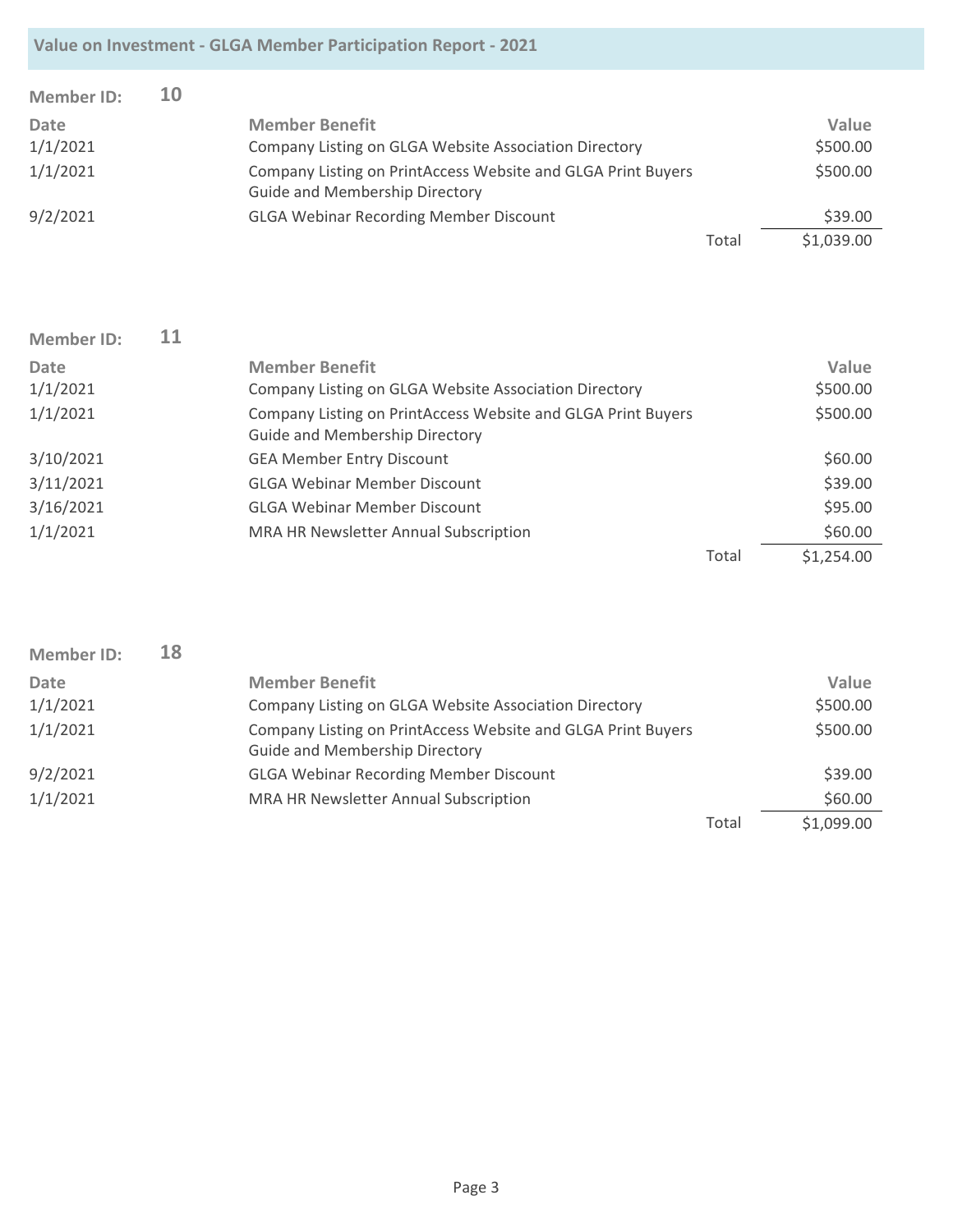| <b>Member ID:</b> | 19 |                                                                                                |       |            |
|-------------------|----|------------------------------------------------------------------------------------------------|-------|------------|
| <b>Date</b>       |    | <b>Member Benefit</b>                                                                          |       | Value      |
| 1/31/2021         |    | CardConnect Credit Card Processing Discount                                                    |       | \$9.71     |
| 2/28/2021         |    | <b>CardConnect Credit Card Processing Discount</b>                                             |       | \$11.88    |
| 3/31/2021         |    | <b>CardConnect Credit Card Processing Discount</b>                                             |       | \$5.64     |
| 4/30/2021         |    | <b>CardConnect Credit Card Processing Discount</b>                                             |       | \$23.02    |
| 5/31/2021         |    | <b>CardConnect Credit Card Processing Discount</b>                                             |       | \$32.04    |
| 6/30/2021         |    | <b>CardConnect Credit Card Processing Discount</b>                                             |       | \$13.55    |
| 7/31/2021         |    | <b>CardConnect Credit Card Processing Discount</b>                                             |       | \$24.74    |
| 8/31/2021         |    | <b>CardConnect Credit Card Processing Discount</b>                                             |       | \$52.99    |
| 9/30/2021         |    | <b>CardConnect Credit Card Processing Discount</b>                                             |       | \$143.04   |
| 10/31/2021        |    | <b>CardConnect Credit Card Processing Discount</b>                                             |       | \$68.94    |
| 11/30/2021        |    | <b>CardConnect Credit Card Processing Discount</b>                                             |       | \$45.10    |
| 12/31/2021        |    | <b>CardConnect Credit Card Processing Discount</b>                                             |       | \$64.66    |
| 1/1/2021          |    | Company Listing on GLGA Website Association Directory                                          |       | \$500.00   |
| 1/1/2021          |    | Company Listing on PrintAccess Website and GLGA Print Buyers<br>Guide and Membership Directory |       | \$500.00   |
| 11/1/2021         |    | <b>GLGA Member Question</b>                                                                    |       | \$100.00   |
| 3/11/2021         |    | <b>GLGA Webinar Member Discount</b>                                                            |       | \$39.00    |
| 12/31/2021        |    | <b>ITU Rental Rebate on Products and Services</b>                                              |       | \$111.56   |
| 5/10/2021         |    | MRA HR Hotline Free Call/Email Service                                                         |       | \$200.00   |
| 5/19/2021         |    | MRA HR Hotline Free Call/Email Service                                                         |       | \$200.00   |
| 1/1/2021          |    | MRA HR Newsletter Annual Subscription                                                          |       | \$60.00    |
| 3/10/2021         |    | <b>Quarterly HR Update</b>                                                                     |       | \$39.00    |
| 8/12/2021         |    | <b>Quarterly HR Update</b>                                                                     |       | \$39.00    |
| 10/13/2021        |    | Wage & Benefits Survey Participant - Free Report                                               |       | \$1,000.00 |
|                   |    |                                                                                                | Total | \$3,283.85 |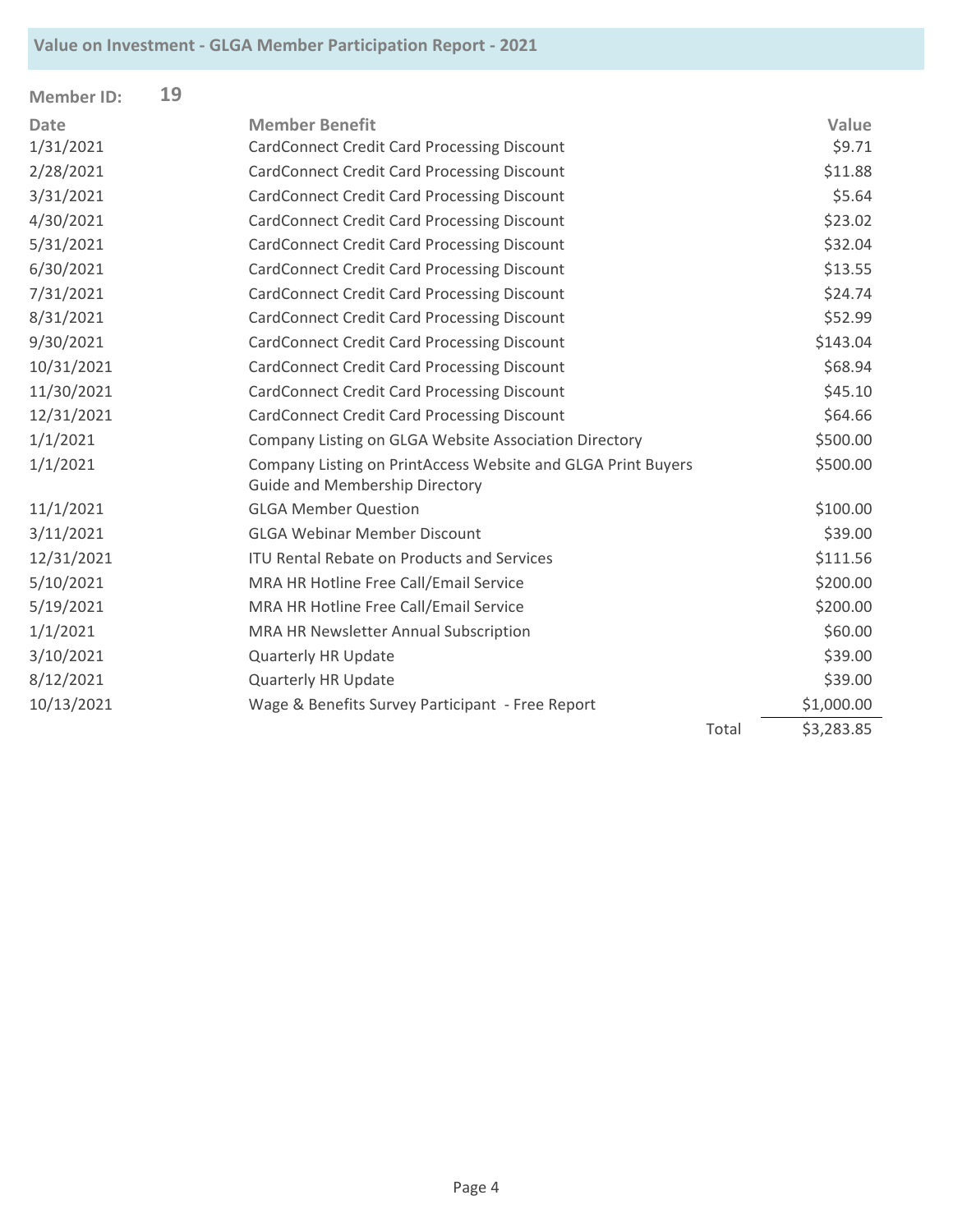| <b>Member ID:</b> | 26 |                                                                                                |       |            |
|-------------------|----|------------------------------------------------------------------------------------------------|-------|------------|
| <b>Date</b>       |    | <b>Member Benefit</b>                                                                          |       | Value      |
| 1/31/2021         |    | CardConnect Credit Card Processing Discount                                                    |       | \$74.98    |
| 2/28/2021         |    | <b>CardConnect Credit Card Processing Discount</b>                                             |       | \$59.27    |
| 3/31/2021         |    | <b>CardConnect Credit Card Processing Discount</b>                                             |       | \$47.18    |
| 4/30/2021         |    | <b>CardConnect Credit Card Processing Discount</b>                                             |       | \$143.83   |
| 5/31/2021         |    | <b>CardConnect Credit Card Processing Discount</b>                                             |       | \$85.08    |
| 6/30/2021         |    | <b>CardConnect Credit Card Processing Discount</b>                                             |       | \$97.58    |
| 7/31/2021         |    | <b>CardConnect Credit Card Processing Discount</b>                                             |       | \$182.96   |
| 8/31/2021         |    | <b>CardConnect Credit Card Processing Discount</b>                                             |       | \$134.67   |
| 9/30/2021         |    | <b>CardConnect Credit Card Processing Discount</b>                                             |       | \$174.45   |
| 10/31/2021        |    | <b>CardConnect Credit Card Processing Discount</b>                                             |       | \$87.56    |
| 11/30/2021        |    | <b>CardConnect Credit Card Processing Discount</b>                                             |       | \$23.62    |
| 12/31/2021        |    | <b>CardConnect Credit Card Processing Discount</b>                                             |       | \$84.54    |
| 1/1/2021          |    | Company Listing on GLGA Website Association Directory                                          |       | \$500.00   |
| 1/1/2021          |    | Company Listing on PrintAccess Website and GLGA Print Buyers<br>Guide and Membership Directory |       | \$500.00   |
| 3/10/2021         |    | <b>GEA Member Entry Discount</b>                                                               |       | \$182.00   |
| 2/9/2021          |    | <b>GLGA Member Question</b>                                                                    |       | \$100.00   |
| 5/3/2021          |    | <b>GLGA Seminar Member Discount</b>                                                            |       | \$100.00   |
| 3/16/2021         |    | <b>GLGA Webinar Member Discount</b>                                                            |       | \$95.00    |
| 4/15/2021         |    | <b>GLGA Webinar Member Discount</b>                                                            |       | \$39.00    |
| 9/2/2021          |    | <b>GLGA Webinar Recording Member Discount</b>                                                  |       | \$39.00    |
| 8/27/2021         |    | MRA HR Hotline Free Call/Email Service                                                         |       | \$200.00   |
| 1/1/2021          |    | MRA HR Newsletter Annual Subscription                                                          |       | \$60.00    |
| 12/31/2021        |    | RAM Recycling Bonus Discount                                                                   |       | \$651.50   |
|                   |    |                                                                                                | Total | \$3,662.22 |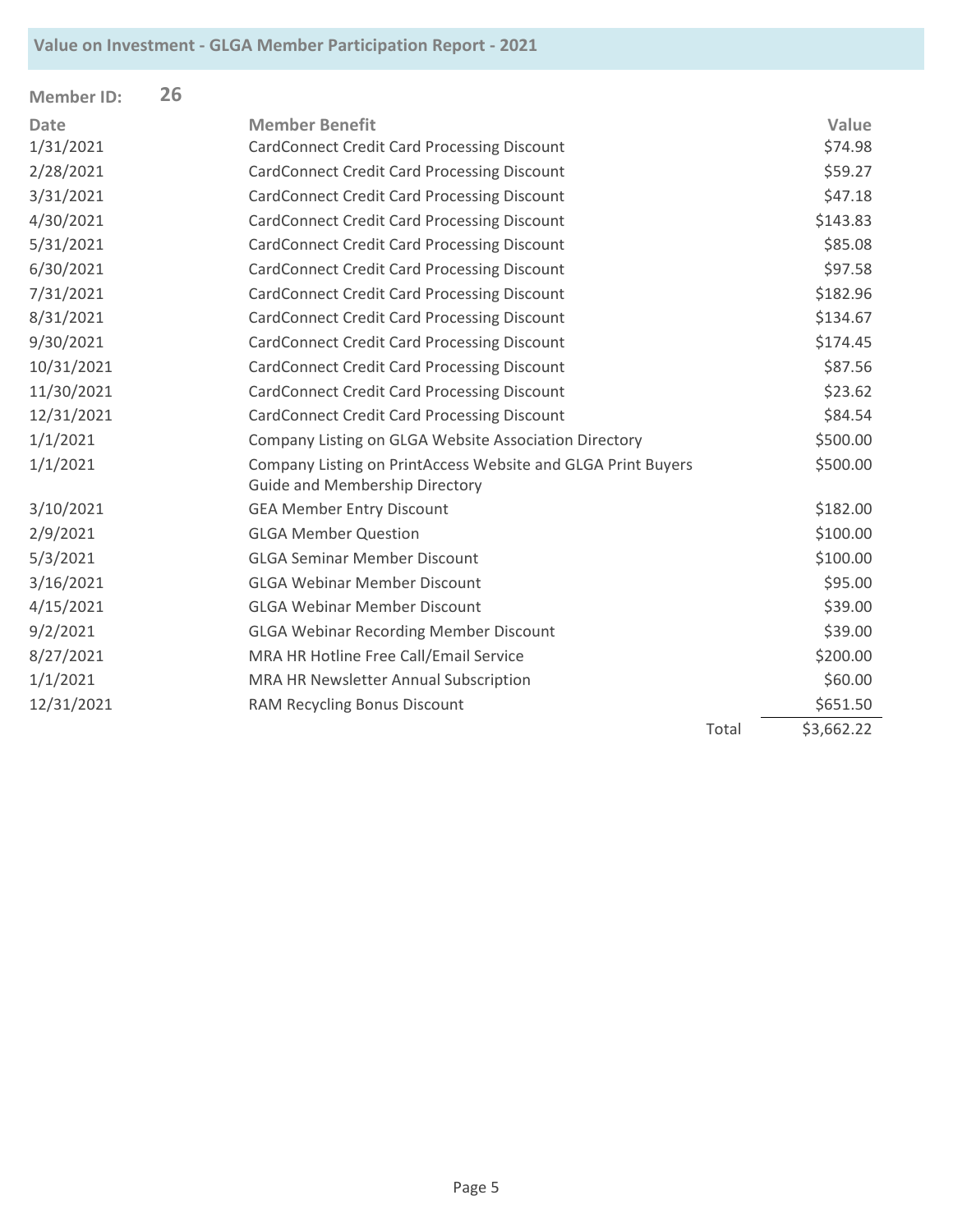| <b>Member ID:</b> | 28 |                                                                                                |            |
|-------------------|----|------------------------------------------------------------------------------------------------|------------|
| <b>Date</b>       |    | <b>Member Benefit</b>                                                                          | Value      |
| 1/1/2021          |    | Company Listing on GLGA Website Association Directory                                          | \$500.00   |
| 1/1/2021          |    | Company Listing on PrintAccess Website and GLGA Print Buyers<br>Guide and Membership Directory | \$500.00   |
| 3/10/2021         |    | <b>GEA Member Entry Discount</b>                                                               | \$120.00   |
| 2/4/2021          |    | <b>GLGA Webinar Member Discount</b>                                                            | \$39.00    |
| 2/9/2021          |    | <b>GLGA Webinar Member Discount</b>                                                            | \$39.00    |
| 3/4/2021          |    | <b>GLGA Webinar Member Discount</b>                                                            | \$39.00    |
| 3/23/2021         |    | <b>GLGA Webinar Member Discount</b>                                                            | \$39.00    |
| 5/6/2021          |    | <b>GLGA Webinar Member Discount</b>                                                            | \$39.00    |
| 5/11/2021         |    | <b>GLGA Webinar Member Discount</b>                                                            | \$78.00    |
| 6/3/2021          |    | <b>GLGA Webinar Member Discount</b>                                                            | \$39.00    |
| 7/28/2021         |    | <b>GLGA Webinar Member Discount</b>                                                            | \$39.00    |
| 9/23/2021         |    | <b>GLGA Webinar Member Discount</b>                                                            | \$39.00    |
| 1/1/2021          |    | MRA HR Newsletter Annual Subscription                                                          | \$60.00    |
| 3/10/2021         |    | <b>Quarterly HR Update</b>                                                                     | \$39.00    |
| 8/12/2021         |    | <b>Quarterly HR Update</b>                                                                     | \$117.00   |
| 10/13/2021        |    | Wage & Benefits Survey Participant - Free Report                                               | \$1,000.00 |
|                   |    | Total                                                                                          | \$2,726.00 |

| Member ID:  | 33 |                                                                                                       |       |            |
|-------------|----|-------------------------------------------------------------------------------------------------------|-------|------------|
| <b>Date</b> |    | <b>Member Benefit</b>                                                                                 |       | Value      |
| 1/1/2021    |    | Company Listing on GLGA Website Association Directory                                                 |       | \$500.00   |
| 1/1/2021    |    | Company Listing on PrintAccess Website and GLGA Print Buyers<br><b>Guide and Membership Directory</b> |       | \$500.00   |
| 3/10/2021   |    | <b>GEA Member Entry Discount</b>                                                                      |       | \$182.00   |
| 2/16/2021   |    | <b>GLGA Webinar Member Discount</b>                                                                   |       | \$95.00    |
| 4/15/2021   |    | <b>GLGA Webinar Member Discount</b>                                                                   |       | \$78.00    |
| 5/4/2021    |    | <b>GLGA Webinar Member Discount</b>                                                                   |       | \$95.00    |
| 6/3/2021    |    | <b>GLGA Webinar Member Discount</b>                                                                   |       | \$39.00    |
| 1/1/2021    |    | MRA HR Newsletter Annual Subscription                                                                 |       | \$60.00    |
| 3/10/2021   |    | Quarterly HR Update                                                                                   |       | \$39.00    |
| 8/12/2021   |    | <b>Quarterly HR Update</b>                                                                            |       | \$78.00    |
| 12/31/2021  |    | RAM Recycling Bonus Discount                                                                          |       | \$670.84   |
|             |    |                                                                                                       | Total | \$2,336.84 |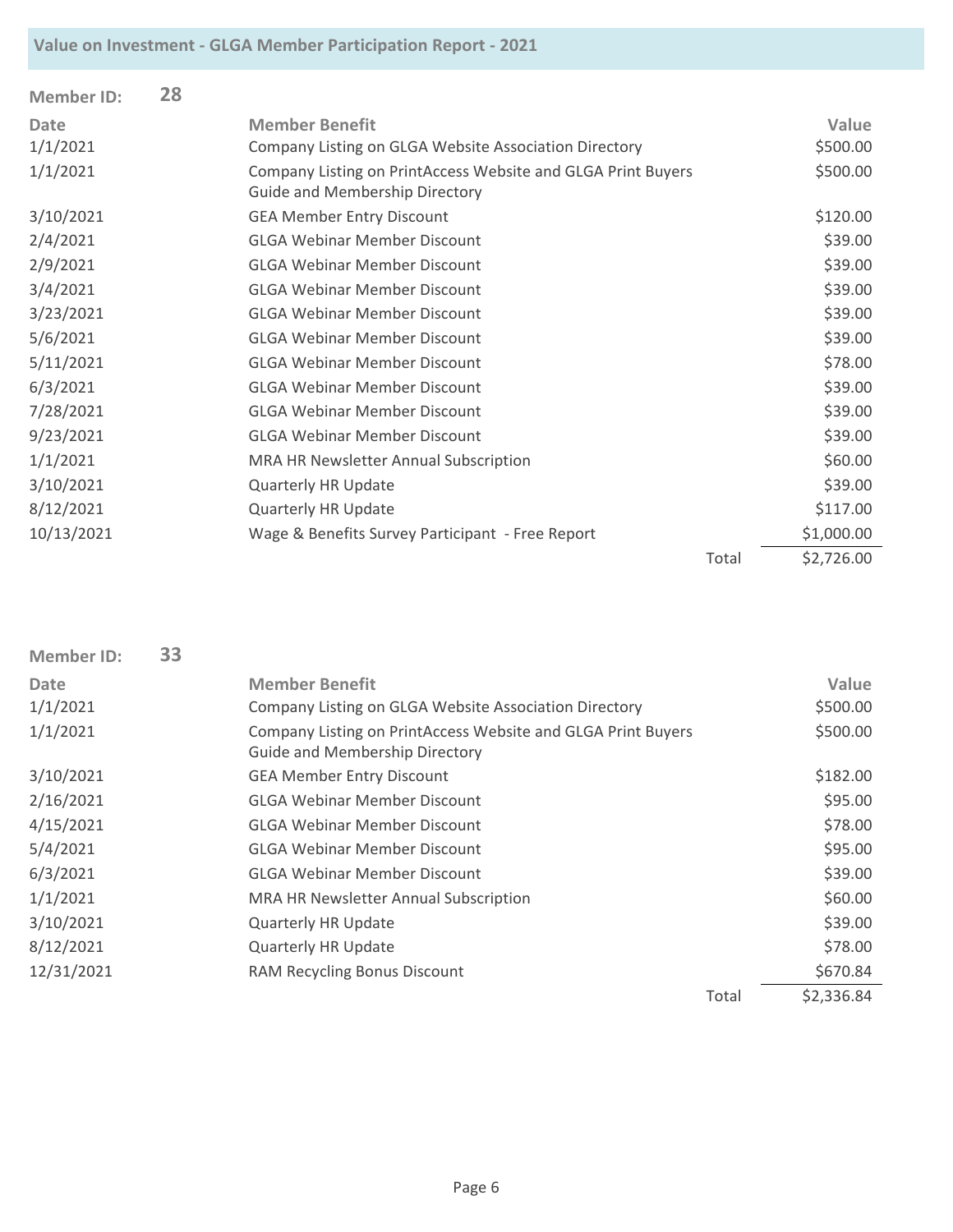|                   |    | Value on Investment - GLGA Member Participation Report - 2021                                         |       |            |
|-------------------|----|-------------------------------------------------------------------------------------------------------|-------|------------|
| <b>Member ID:</b> | 35 |                                                                                                       |       |            |
| <b>Date</b>       |    | <b>Member Benefit</b>                                                                                 |       | Value      |
| 1/1/2021          |    | Company Listing on GLGA Website Association Directory                                                 |       | \$500.00   |
| 1/1/2021          |    | Company Listing on PrintAccess Website and GLGA Print Buyers<br><b>Guide and Membership Directory</b> |       | \$500.00   |
| 9/2/2021          |    | <b>GLGA Webinar Recording Member Discount</b>                                                         |       | \$39.00    |
| 1/1/2021          |    | MRA HR Newsletter Annual Subscription                                                                 |       | \$60.00    |
|                   |    |                                                                                                       | Total | \$1,099.00 |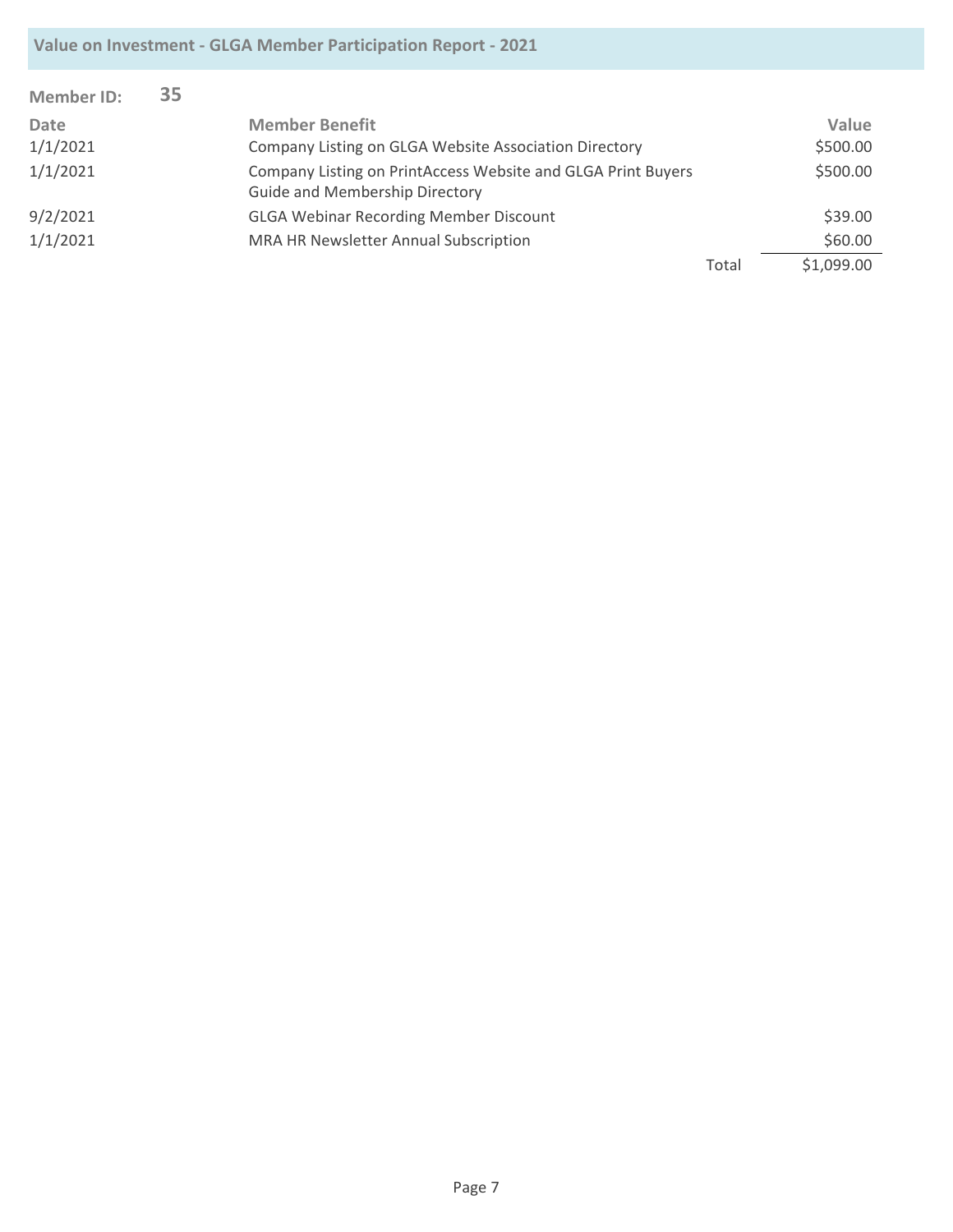| <b>Member ID:</b> | 38 |                                                                                                       |          |
|-------------------|----|-------------------------------------------------------------------------------------------------------|----------|
| <b>Date</b>       |    | <b>Member Benefit</b>                                                                                 | Value    |
| 1/1/2021          |    | Company Listing on GLGA Website Association Directory                                                 | \$500.00 |
| 1/1/2021          |    | Company Listing on PrintAccess Website and GLGA Print Buyers<br><b>Guide and Membership Directory</b> | \$500.00 |
| 3/10/2021         |    | <b>GEA Member Entry Discount</b>                                                                      | \$120.00 |
| 12/31/2021        |    | <b>ITU Rental Rebate on Products and Services</b>                                                     | \$669.19 |
| 2/1/2021          |    | MRA HR Hotline Free Call/Email Service                                                                | \$200.00 |
| 2/2/2021          |    | MRA HR Hotline Free Call/Email Service                                                                | \$200.00 |
| 2/8/2021          |    | MRA HR Hotline Free Call/Email Service                                                                | \$200.00 |
| 2/10/2021         |    | MRA HR Hotline Free Call/Email Service                                                                | \$200.00 |
| 2/11/2021         |    | MRA HR Hotline Free Call/Email Service                                                                | \$200.00 |
| 2/12/2021         |    | MRA HR Hotline Free Call/Email Service                                                                | \$200.00 |
| 2/24/2021         |    | MRA HR Hotline Free Call/Email Service                                                                | \$200.00 |
| 3/9/2021          |    | MRA HR Hotline Free Call/Email Service                                                                | \$400.00 |
| 3/12/2021         |    | MRA HR Hotline Free Call/Email Service                                                                | \$200.00 |
| 4/12/2021         |    | MRA HR Hotline Free Call/Email Service                                                                | \$200.00 |
| 4/13/2021         |    | MRA HR Hotline Free Call/Email Service                                                                | \$200.00 |
| 4/22/2021         |    | MRA HR Hotline Free Call/Email Service                                                                | \$200.00 |
| 5/12/2021         |    | MRA HR Hotline Free Call/Email Service                                                                | \$200.00 |
| 5/13/2021         |    | MRA HR Hotline Free Call/Email Service                                                                | \$200.00 |
| 5/14/2021         |    | MRA HR Hotline Free Call/Email Service                                                                | \$200.00 |
| 5/18/2021         |    | MRA HR Hotline Free Call/Email Service                                                                | \$200.00 |
| 5/19/2021         |    | MRA HR Hotline Free Call/Email Service                                                                | \$400.00 |
| 5/20/2021         |    | MRA HR Hotline Free Call/Email Service                                                                | \$200.00 |
| 6/4/2021          |    | MRA HR Hotline Free Call/Email Service                                                                | \$200.00 |
| 6/9/2021          |    | MRA HR Hotline Free Call/Email Service                                                                | \$200.00 |
| 6/10/2021         |    | MRA HR Hotline Free Call/Email Service                                                                | \$200.00 |
| 6/15/2021         |    | MRA HR Hotline Free Call/Email Service                                                                | \$200.00 |
| 6/18/2021         |    | MRA HR Hotline Free Call/Email Service                                                                | \$200.00 |
| 6/21/2021         |    | MRA HR Hotline Free Call/Email Service                                                                | \$400.00 |
| 6/24/2021         |    | MRA HR Hotline Free Call/Email Service                                                                | \$200.00 |
| 6/28/2021         |    | MRA HR Hotline Free Call/Email Service                                                                | \$200.00 |
| 6/29/2021         |    | MRA HR Hotline Free Call/Email Service                                                                | \$200.00 |
| 7/6/2021          |    | MRA HR Hotline Free Call/Email Service                                                                | \$200.00 |
| 7/27/2021         |    | MRA HR Hotline Free Call/Email Service                                                                | \$200.00 |
| 8/18/2021         |    | MRA HR Hotline Free Call/Email Service                                                                | \$200.00 |
| 8/19/2021         |    | MRA HR Hotline Free Call/Email Service                                                                | \$200.00 |
| 9/1/2021          |    | MRA HR Hotline Free Call/Email Service                                                                | \$200.00 |
| 9/2/2021          |    | MRA HR Hotline Free Call/Email Service                                                                | \$200.00 |
| 10/22/2021        |    | MRA HR Hotline Free Call/Email Service                                                                | \$200.00 |
| 10/28/2021        |    | MRA HR Hotline Free Call/Email Service                                                                | \$400.00 |
| 12/1/2021         |    | MRA HR Hotline Free Call/Email Service                                                                | \$400.00 |
| 12/28/2021        |    | MRA HR Hotline Free Call/Email Service                                                                | \$200.00 |
|                   |    |                                                                                                       |          |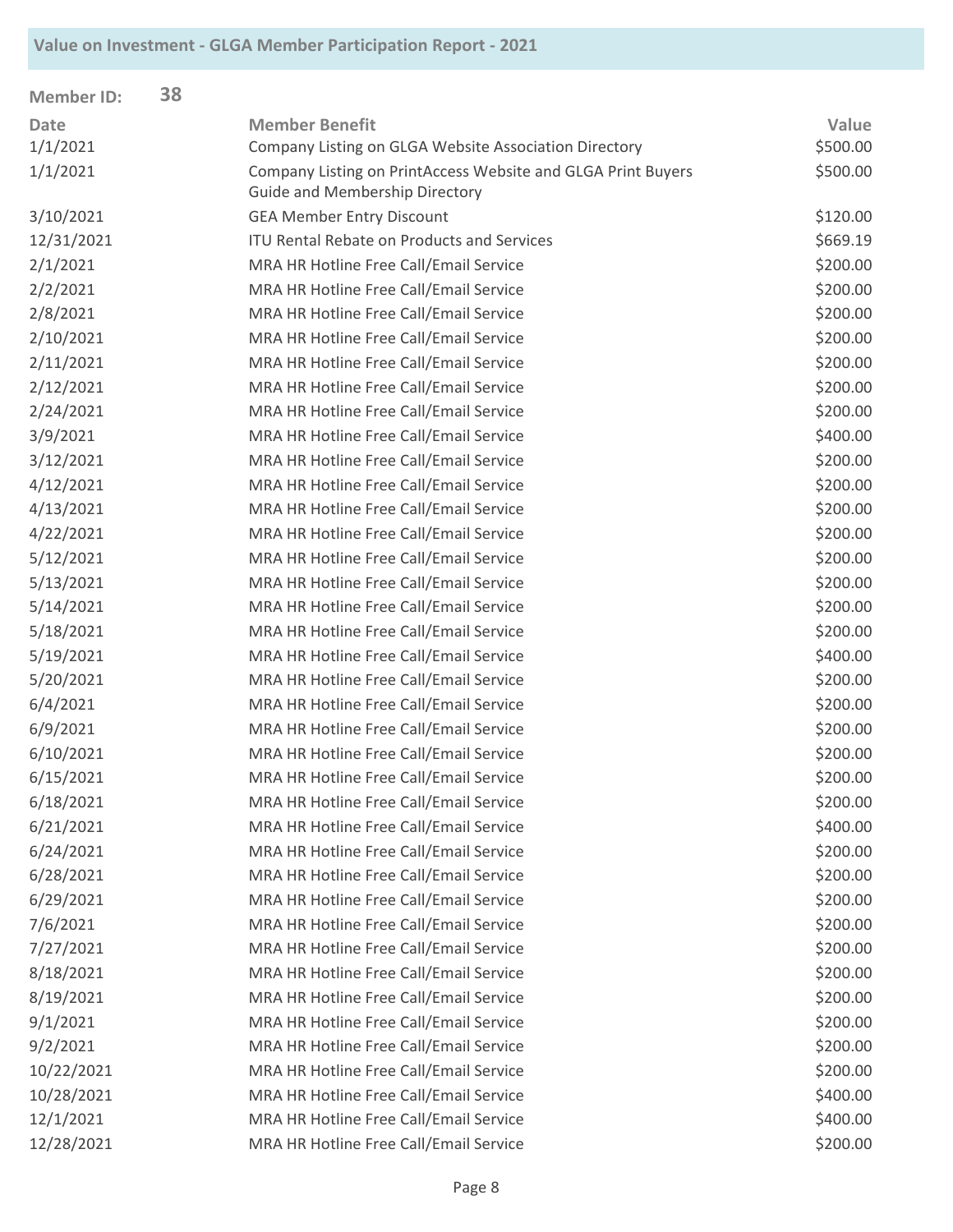|            | Value on Investment - GLGA Member Participation Report - 2021 |       |             |
|------------|---------------------------------------------------------------|-------|-------------|
| 12/29/2021 | MRA HR Hotline Free Call/Email Service                        |       | \$200.00    |
| 1/1/2021   | MRA HR Newsletter Annual Subscription                         |       | \$60.00     |
| 3/10/2021  | <b>Quarterly HR Update</b>                                    |       | \$39.00     |
| 8/12/2021  | <b>Quarterly HR Update</b>                                    |       | \$39.00     |
| 10/13/2021 | Wage & Benefits Survey Participant - Free Report              |       | \$1,000.00  |
|            |                                                               | Total | \$11,527.19 |

| <b>Member ID:</b> | 39                                    |                                                              |       |            |
|-------------------|---------------------------------------|--------------------------------------------------------------|-------|------------|
| Date              | <b>Member Benefit</b>                 |                                                              |       | Value      |
| 1/1/2021          |                                       | Company Listing on GLGA Website Association Directory        |       | \$500.00   |
| 1/1/2021          | <b>Guide and Membership Directory</b> | Company Listing on PrintAccess Website and GLGA Print Buyers |       | \$500.00   |
| 3/23/2021         | <b>GLGA Webinar Member Discount</b>   |                                                              |       | \$39.00    |
| 9/2/2021          |                                       | <b>GLGA Webinar Recording Member Discount</b>                |       | \$39.00    |
| 1/1/2021          |                                       | MRA HR Newsletter Annual Subscription                        |       | \$60.00    |
|                   |                                       |                                                              | Total | \$1,138.00 |

| <b>Member ID:</b> | 49 |                                                                                                       |       |            |
|-------------------|----|-------------------------------------------------------------------------------------------------------|-------|------------|
| Date              |    | <b>Member Benefit</b>                                                                                 |       | Value      |
| 1/1/2021          |    | Company Listing on GLGA Website Association Directory                                                 |       | \$500.00   |
| 1/1/2021          |    | Company Listing on PrintAccess Website and GLGA Print Buyers<br><b>Guide and Membership Directory</b> |       | \$500.00   |
| 1/12/2021         |    | Free Job Board Listing                                                                                |       | \$200.00   |
| 1/12/2021         |    | Free Job Board Listing                                                                                |       | \$200.00   |
| 11/8/2021         |    | <b>GLGA Member Question</b>                                                                           |       | \$100.00   |
| 7/28/2021         |    | <b>GLGA Webinar Member Discount</b>                                                                   |       | \$39.00    |
| 1/1/2021          |    | MRA HR Newsletter Annual Subscription                                                                 |       | \$60.00    |
| 8/12/2021         |    | <b>Quarterly HR Update</b>                                                                            |       | \$39.00    |
| 10/13/2021        |    | Wage & Benefits Survey Participant - Free Report                                                      |       | \$1,000.00 |
|                   |    |                                                                                                       | Total | \$2,638.00 |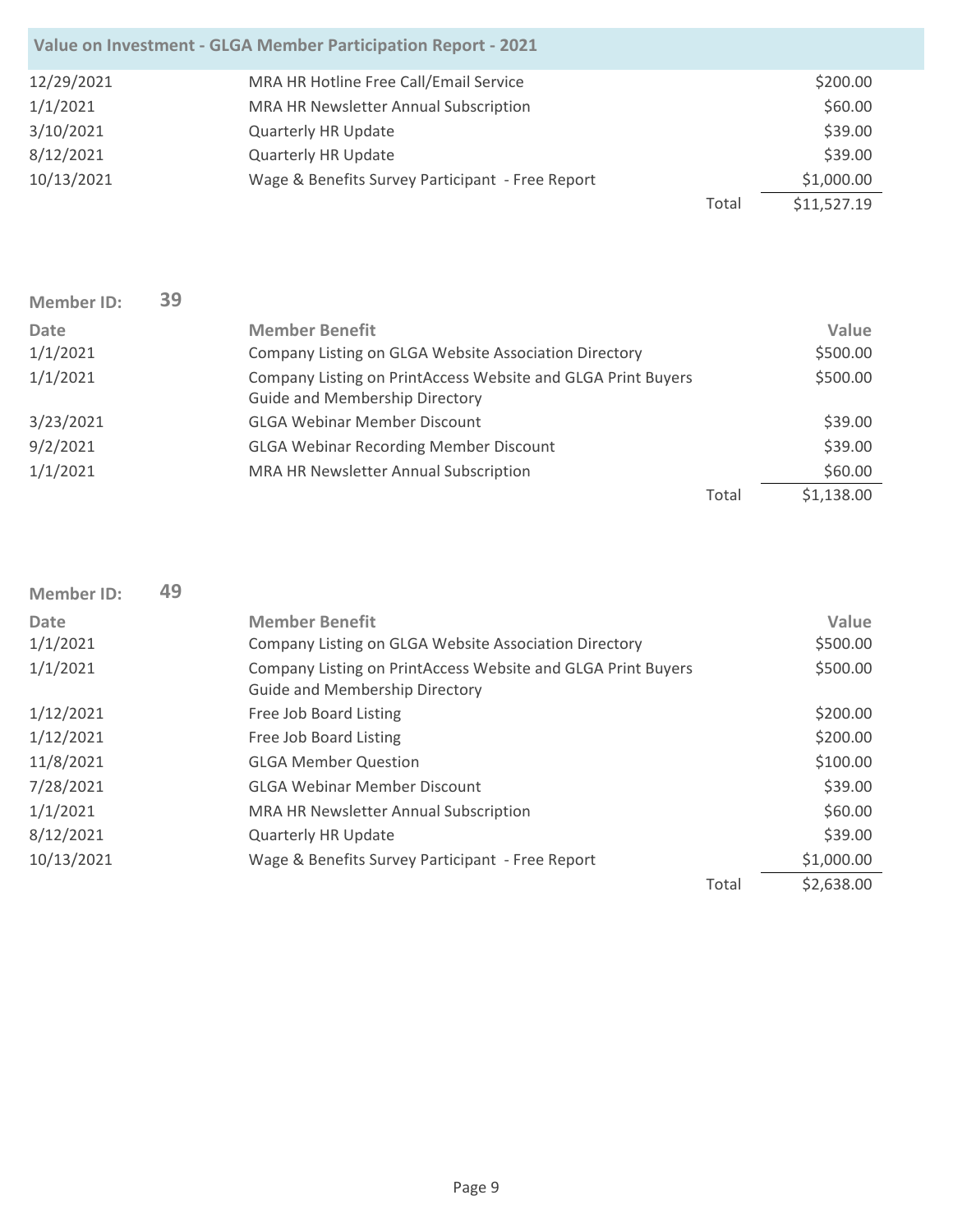| <b>Member ID:</b> | 50 |                                                                                                       |       |            |
|-------------------|----|-------------------------------------------------------------------------------------------------------|-------|------------|
| Date              |    | <b>Member Benefit</b>                                                                                 |       | Value      |
| 1/1/2021          |    | Company Listing on GLGA Website Association Directory                                                 |       | \$500.00   |
| 1/1/2021          |    | Company Listing on PrintAccess Website and GLGA Print Buyers<br><b>Guide and Membership Directory</b> |       | \$500.00   |
| 2/15/2021         |    | Free Job Board Listing                                                                                |       | \$200.00   |
| 3/10/2021         |    | <b>GEA Member Entry Discount</b>                                                                      |       | \$182.00   |
| 2/8/2021          |    | <b>GLGA Member Question</b>                                                                           |       | \$100.00   |
| 12/8/2021         |    | <b>GLGA Networking Event Member Discount</b>                                                          |       | \$20.00    |
| 4/22/2021         |    | <b>GLGA Webinar Member Discount</b>                                                                   |       | \$39.00    |
| 12/31/2021        |    | <b>ITU Rental Rebate on Products and Services</b>                                                     |       | \$51.31    |
| 1/1/2021          |    | <b>MRA HR Newsletter Annual Subscription</b>                                                          |       | \$60.00    |
| 3/10/2021         |    | <b>Quarterly HR Update</b>                                                                            |       | \$39.00    |
| 8/12/2021         |    | <b>Quarterly HR Update</b>                                                                            |       | \$39.00    |
| 10/13/2021        |    | Wage & Benefits Survey Participant - Free Report                                                      |       | \$1,000.00 |
|                   |    |                                                                                                       | Total | \$2,730.31 |

| <b>Member ID:</b> | 54 |                                                                                                       |       |            |
|-------------------|----|-------------------------------------------------------------------------------------------------------|-------|------------|
| Date              |    | <b>Member Benefit</b>                                                                                 |       | Value      |
| 1/1/2021          |    | Company Listing on GLGA Website Association Directory                                                 |       | \$500.00   |
| 1/1/2021          |    | Company Listing on PrintAccess Website and GLGA Print Buyers<br><b>Guide and Membership Directory</b> |       | \$500.00   |
| 3/12/2021         |    | <b>GLGA Membership List</b>                                                                           |       | \$500.00   |
| 9/2/2021          |    | <b>GLGA Webinar Recording Member Discount</b>                                                         |       | \$39.00    |
| 1/1/2021          |    | MRA HR Newsletter Annual Subscription                                                                 |       | \$60.00    |
|                   |    |                                                                                                       | Total | \$1,599.00 |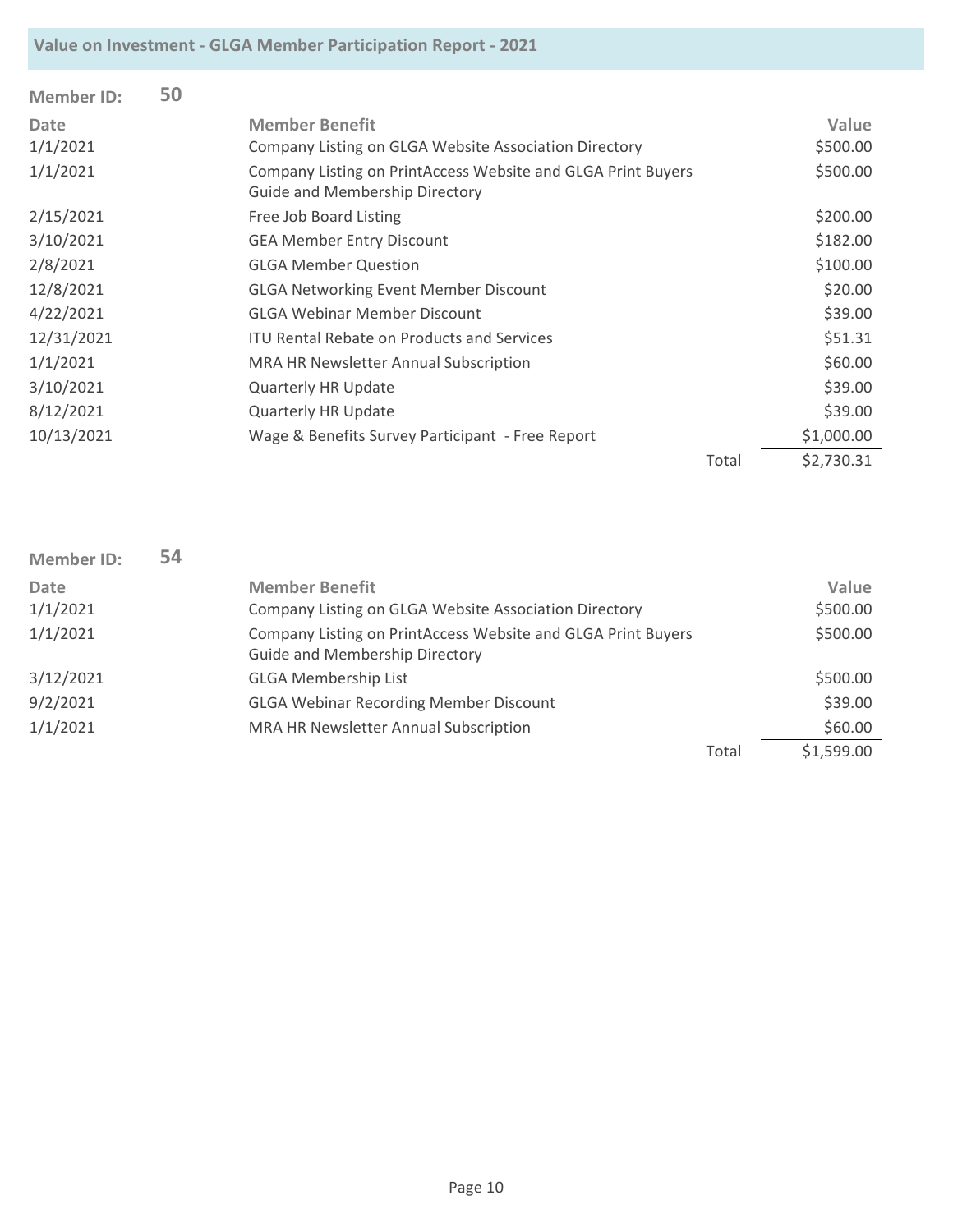| <b>Member ID:</b> | 55 |                                                                                                       |       |            |
|-------------------|----|-------------------------------------------------------------------------------------------------------|-------|------------|
| Date              |    | <b>Member Benefit</b>                                                                                 |       | Value      |
| 1/1/2021          |    | Company Listing on GLGA Website Association Directory                                                 |       | \$500.00   |
| 1/1/2021          |    | Company Listing on PrintAccess Website and GLGA Print Buyers<br><b>Guide and Membership Directory</b> |       | \$500.00   |
| 5/4/2021          |    | Free Job Board Listing                                                                                |       | \$200.00   |
| 3/10/2021         |    | <b>GEA Member Entry Discount</b>                                                                      |       | \$440.00   |
| 8/27/2021         |    | <b>GLGA Member Question</b>                                                                           |       | \$100.00   |
| 12/6/2021         |    | <b>GLGA Member Question</b>                                                                           |       | \$100.00   |
| 12/16/2021        |    | <b>GLGA Member Question</b>                                                                           |       | \$100.00   |
| 4/15/2021         |    | <b>GLGA Webinar Member Discount</b>                                                                   |       | \$39.00    |
| 9/2/2021          |    | <b>GLGA Webinar Recording Member Discount</b>                                                         |       | \$39.00    |
| 1/1/2021          |    | MRA HR Newsletter Annual Subscription                                                                 |       | \$60.00    |
| 10/13/2021        |    | Wage & Benefits Survey Participant - Free Report                                                      |       | \$1,000.00 |
|                   |    |                                                                                                       | Total | \$3,078.00 |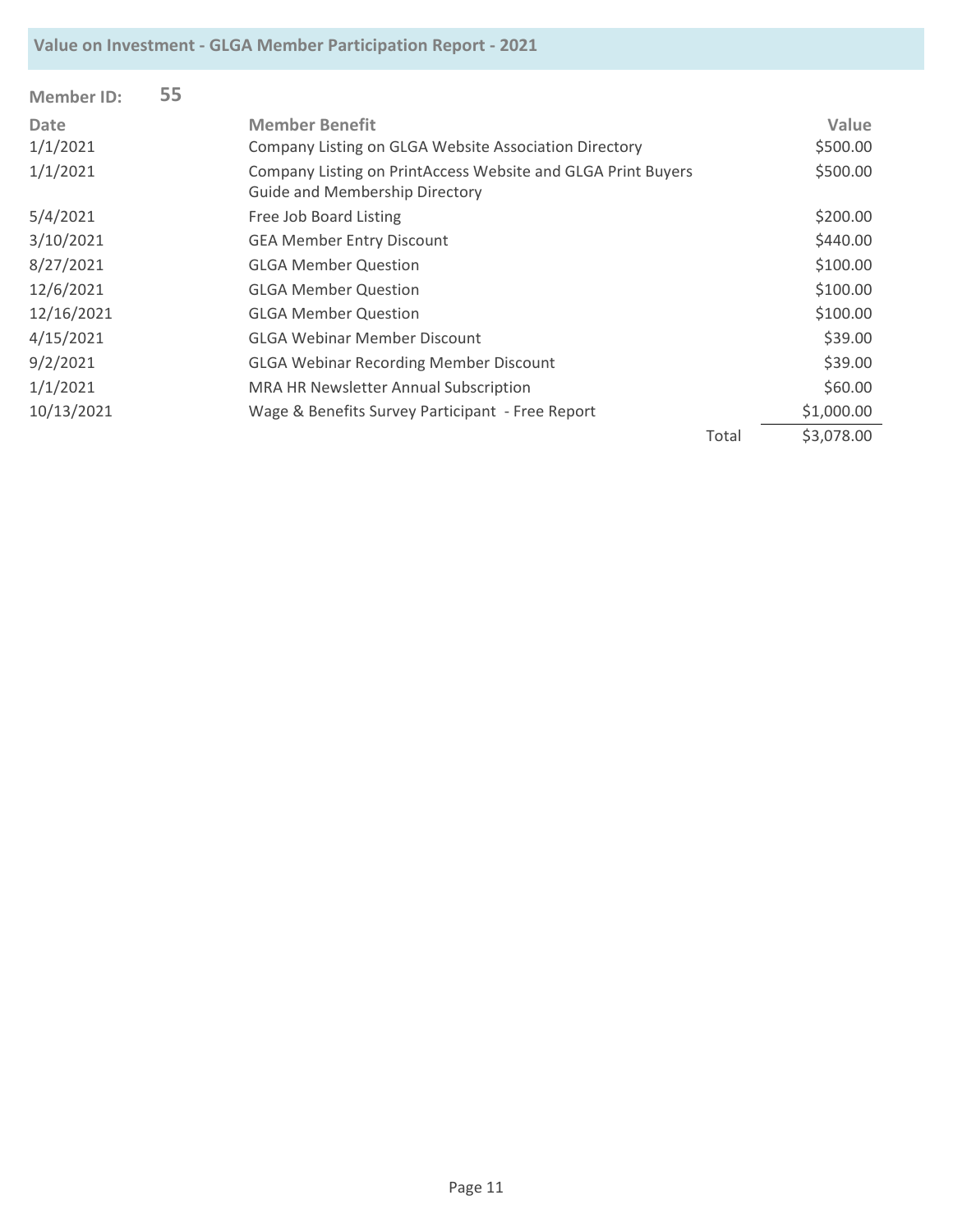| <b>Member ID:</b> | 56 |                                                                                                |       |            |
|-------------------|----|------------------------------------------------------------------------------------------------|-------|------------|
| <b>Date</b>       |    | <b>Member Benefit</b>                                                                          |       | Value      |
| 1/31/2021         |    | <b>CardConnect Credit Card Processing Discount</b>                                             |       | \$2.90     |
| 2/28/2021         |    | <b>CardConnect Credit Card Processing Discount</b>                                             |       | \$2.90     |
| 3/31/2021         |    | <b>CardConnect Credit Card Processing Discount</b>                                             |       | \$2.90     |
| 4/30/2021         |    | <b>CardConnect Credit Card Processing Discount</b>                                             |       | \$2.90     |
| 5/31/2021         |    | <b>CardConnect Credit Card Processing Discount</b>                                             |       | \$2.90     |
| 6/30/2021         |    | <b>CardConnect Credit Card Processing Discount</b>                                             |       | \$2.90     |
| 7/31/2021         |    | <b>CardConnect Credit Card Processing Discount</b>                                             |       | \$2.90     |
| 8/31/2021         |    | <b>CardConnect Credit Card Processing Discount</b>                                             |       | \$2.90     |
| 9/30/2021         |    | <b>CardConnect Credit Card Processing Discount</b>                                             |       | \$2.90     |
| 10/31/2021        |    | <b>CardConnect Credit Card Processing Discount</b>                                             |       | \$2.90     |
| 11/30/2021        |    | <b>CardConnect Credit Card Processing Discount</b>                                             |       | \$2.90     |
| 12/31/2021        |    | <b>CardConnect Credit Card Processing Discount</b>                                             |       | \$2.90     |
| 1/1/2021          |    | Company Listing on GLGA Website Association Directory                                          |       | \$500.00   |
| 1/1/2021          |    | Company Listing on PrintAccess Website and GLGA Print Buyers<br>Guide and Membership Directory |       | \$500.00   |
| 3/11/2021         |    | <b>GLGA Webinar Member Discount</b>                                                            |       | \$39.00    |
| 5/11/2021         |    | <b>GLGA Webinar Member Discount</b>                                                            |       | \$39.00    |
| 6/3/2021          |    | <b>GLGA Webinar Member Discount</b>                                                            |       | \$39.00    |
| 12/31/2021        |    | <b>ITU Discount on First Aid Products</b>                                                      |       | \$1,421.74 |
| 1/1/2021          |    | MRA HR Newsletter Annual Subscription                                                          |       | \$60.00    |
| 1/27/2021         |    | <b>National Webinar Discount</b>                                                               |       | \$29.00    |
| 3/10/2021         |    | <b>Quarterly HR Update</b>                                                                     |       | \$39.00    |
| 8/12/2021         |    | <b>Quarterly HR Update</b>                                                                     |       | \$39.00    |
| 12/31/2021        |    | RAM Recycling Bonus Discount                                                                   |       | \$1,817.90 |
|                   |    |                                                                                                | Total | \$4,558.44 |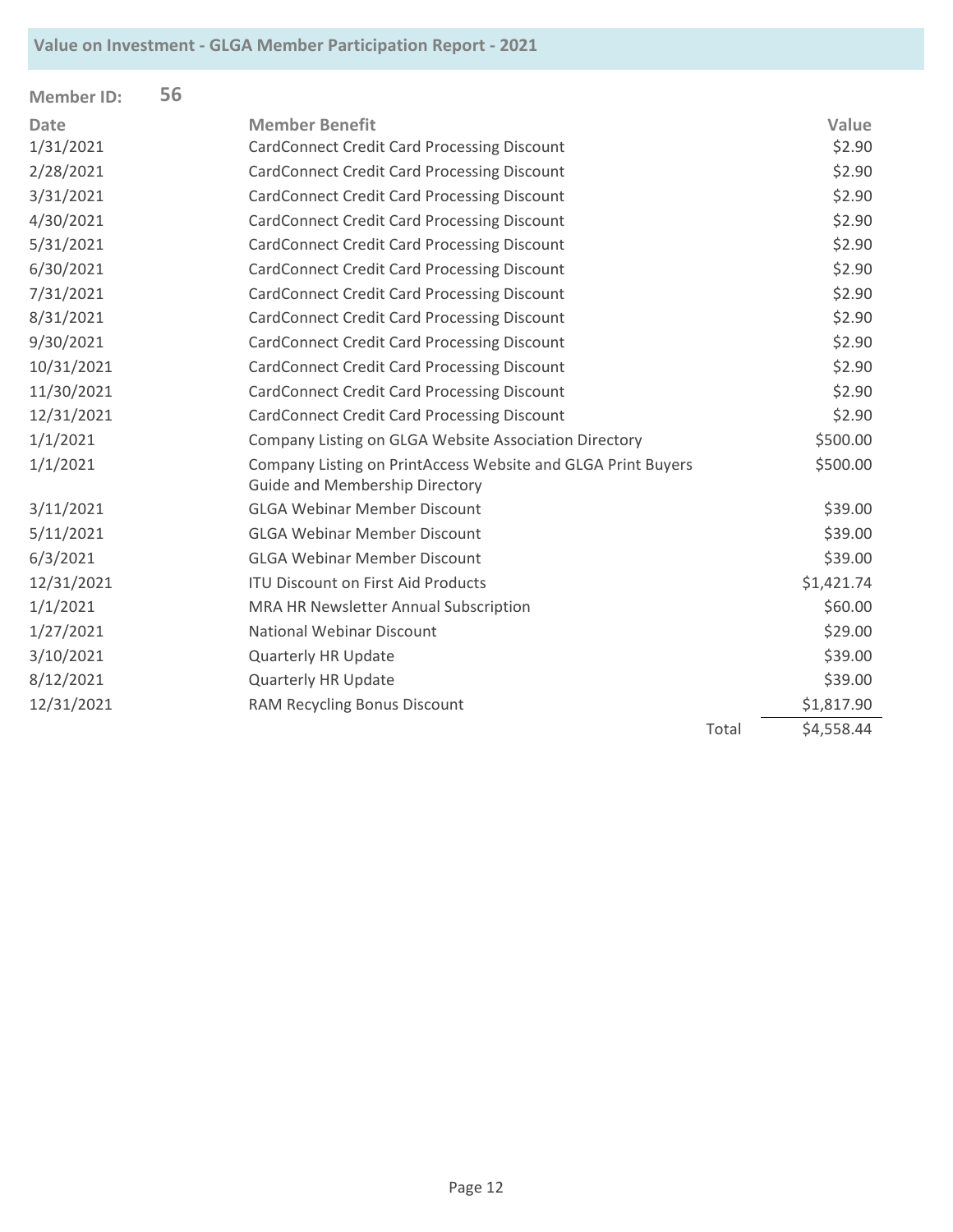| <b>Member ID:</b> | 61 |                                                                                                       |       |            |
|-------------------|----|-------------------------------------------------------------------------------------------------------|-------|------------|
| <b>Date</b>       |    | <b>Member Benefit</b>                                                                                 |       | Value      |
| 1/1/2021          |    | Company Listing on GLGA Website Association Directory                                                 |       | \$500.00   |
| 1/1/2021          |    | Company Listing on PrintAccess Website and GLGA Print Buyers<br><b>Guide and Membership Directory</b> |       | \$500.00   |
| 6/29/2021         |    | Free Job Board Listing                                                                                |       | \$200.00   |
| 8/26/2021         |    | Free Job Board Listing                                                                                |       | \$200.00   |
| 9/10/2021         |    | Free Job Board Listing                                                                                |       | \$200.00   |
| 9/22/2021         |    | Free Job Board Listing                                                                                |       | \$200.00   |
| 10/11/2021        |    | Free Job Board Listing                                                                                |       | \$200.00   |
| 2/22/2021         |    | <b>GLGA Seminar Member Discount</b>                                                                   |       | \$200.00   |
| 3/11/2021         |    | <b>GLGA Webinar Member Discount</b>                                                                   |       | \$39.00    |
| 4/22/2021         |    | <b>GLGA Webinar Member Discount</b>                                                                   |       | \$78.00    |
| 9/2/2021          |    | <b>GLGA Webinar Recording Member Discount</b>                                                         |       | \$39.00    |
| 3/10/2021         |    | MRA HR Hotline Free Call/Email Service                                                                |       | \$600.00   |
| 5/14/2021         |    | MRA HR Hotline Free Call/Email Service                                                                |       | \$200.00   |
| 12/7/2021         |    | MRA HR Hotline Free Call/Email Service                                                                |       | \$200.00   |
| 1/1/2021          |    | MRA HR Newsletter Annual Subscription                                                                 |       | \$60.00    |
| 3/10/2021         |    | Quarterly HR Update                                                                                   |       | \$39.00    |
| 10/13/2021        |    | Wage & Benefits Survey Participant - Free Report                                                      |       | \$1,000.00 |
|                   |    |                                                                                                       | Total | \$4,455.00 |

| <b>Member ID:</b> | 63 |                                                                                                       |       |            |
|-------------------|----|-------------------------------------------------------------------------------------------------------|-------|------------|
| <b>Date</b>       |    | <b>Member Benefit</b>                                                                                 |       | Value      |
| 1/1/2021          |    | Company Listing on GLGA Website Association Directory                                                 |       | \$500.00   |
| 1/1/2021          |    | Company Listing on PrintAccess Website and GLGA Print Buyers<br><b>Guide and Membership Directory</b> |       | \$500.00   |
| 9/2/2021          |    | <b>GLGA Webinar Recording Member Discount</b>                                                         |       | \$39.00    |
| 1/1/2021          |    | MRA HR Newsletter Annual Subscription                                                                 |       | \$60.00    |
|                   |    |                                                                                                       | Total | \$1,099.00 |

| <b>Member ID:</b> | 68 |                                                                                                       |       |            |
|-------------------|----|-------------------------------------------------------------------------------------------------------|-------|------------|
| Date              |    | <b>Member Benefit</b>                                                                                 |       | Value      |
| 1/1/2021          |    | Company Listing on GLGA Website Association Directory                                                 |       | \$500.00   |
| 1/1/2021          |    | Company Listing on PrintAccess Website and GLGA Print Buyers<br><b>Guide and Membership Directory</b> |       | \$500.00   |
| 9/2/2021          |    | <b>GLGA Webinar Recording Member Discount</b>                                                         |       | \$39.00    |
|                   |    |                                                                                                       | Total | \$1,039.00 |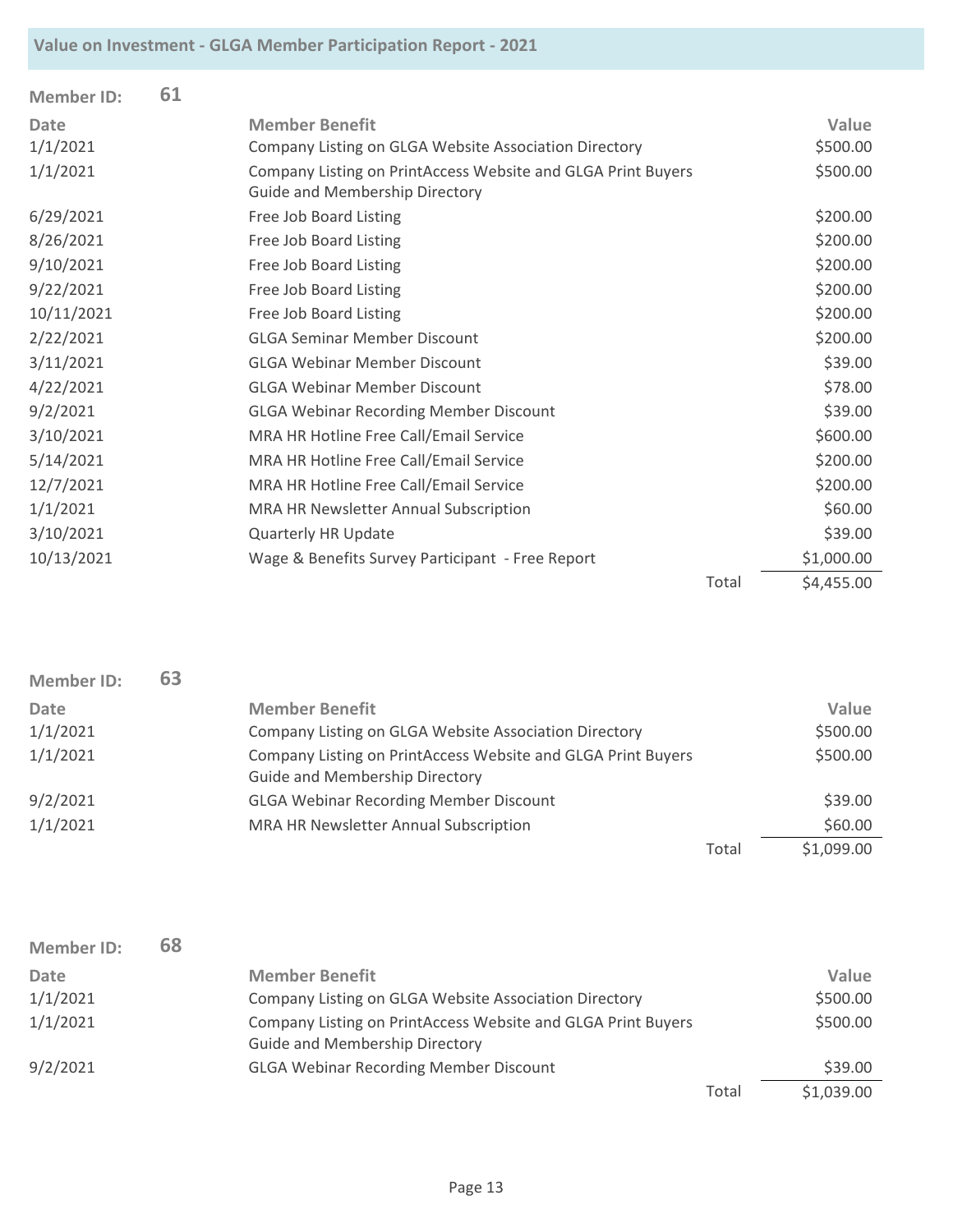| <b>Member ID:</b> | 72 |                                                                                                       |       |            |
|-------------------|----|-------------------------------------------------------------------------------------------------------|-------|------------|
| Date              |    | <b>Member Benefit</b>                                                                                 |       | Value      |
| 1/1/2021          |    | Company Listing on GLGA Website Association Directory                                                 |       | \$500.00   |
| 1/1/2021          |    | Company Listing on PrintAccess Website and GLGA Print Buyers<br><b>Guide and Membership Directory</b> |       | \$500.00   |
| 9/2/2021          |    | <b>GLGA Webinar Recording Member Discount</b>                                                         |       | \$39.00    |
|                   |    |                                                                                                       | Total | \$1,039.00 |

| <b>Member ID:</b> | 73 |                                                                                                       |       |            |
|-------------------|----|-------------------------------------------------------------------------------------------------------|-------|------------|
| <b>Date</b>       |    | <b>Member Benefit</b>                                                                                 |       | Value      |
| 1/1/2021          |    | Company Listing on GLGA Website Association Directory                                                 |       | \$500.00   |
| 1/1/2021          |    | Company Listing on PrintAccess Website and GLGA Print Buyers<br><b>Guide and Membership Directory</b> |       | \$500.00   |
| 3/10/2021         |    | <b>GEA Member Entry Discount</b>                                                                      |       | \$130.00   |
| 6/15/2021         |    | <b>GLGA Member Question</b>                                                                           |       | \$100.00   |
| 2/22/2021         |    | <b>GLGA Seminar Member Discount</b>                                                                   |       | \$200.00   |
| 2/16/2021         |    | <b>GLGA Webinar Member Discount</b>                                                                   |       | \$285.00   |
| 3/4/2021          |    | <b>GLGA Webinar Member Discount</b>                                                                   |       | \$39.00    |
| 3/11/2021         |    | <b>GLGA Webinar Member Discount</b>                                                                   |       | \$78.00    |
| 3/23/2021         |    | <b>GLGA Webinar Member Discount</b>                                                                   |       | \$39.00    |
| 3/25/2021         |    | <b>GLGA Webinar Member Discount</b>                                                                   |       | \$39.00    |
| 6/8/2021          |    | <b>GLGA Webinar Member Discount</b>                                                                   |       | \$78.00    |
| 7/28/2021         |    | <b>GLGA Webinar Member Discount</b>                                                                   |       | \$39.00    |
| 9/2/2021          |    | <b>GLGA Webinar Recording Member Discount</b>                                                         |       | \$39.00    |
| 1/1/2021          |    | <b>MRA HR Newsletter Annual Subscription</b>                                                          |       | \$60.00    |
| 10/13/2021        |    | Wage & Benefits Survey Participant - Free Report                                                      |       | \$1,000.00 |
|                   |    |                                                                                                       | Total | \$3,126.00 |

| <b>Member ID:</b> | 85 |                                                                                                       |       |            |
|-------------------|----|-------------------------------------------------------------------------------------------------------|-------|------------|
| Date              |    | <b>Member Benefit</b>                                                                                 |       | Value      |
| 1/1/2021          |    | Company Listing on GLGA Website Association Directory                                                 |       | \$500.00   |
| 1/1/2021          |    | Company Listing on PrintAccess Website and GLGA Print Buyers<br><b>Guide and Membership Directory</b> |       | \$500.00   |
| 9/2/2021          |    | <b>GLGA Webinar Recording Member Discount</b>                                                         |       | \$39.00    |
| 1/1/2021          |    | MRA HR Newsletter Annual Subscription                                                                 |       | \$60.00    |
|                   |    |                                                                                                       | Total | \$1,099.00 |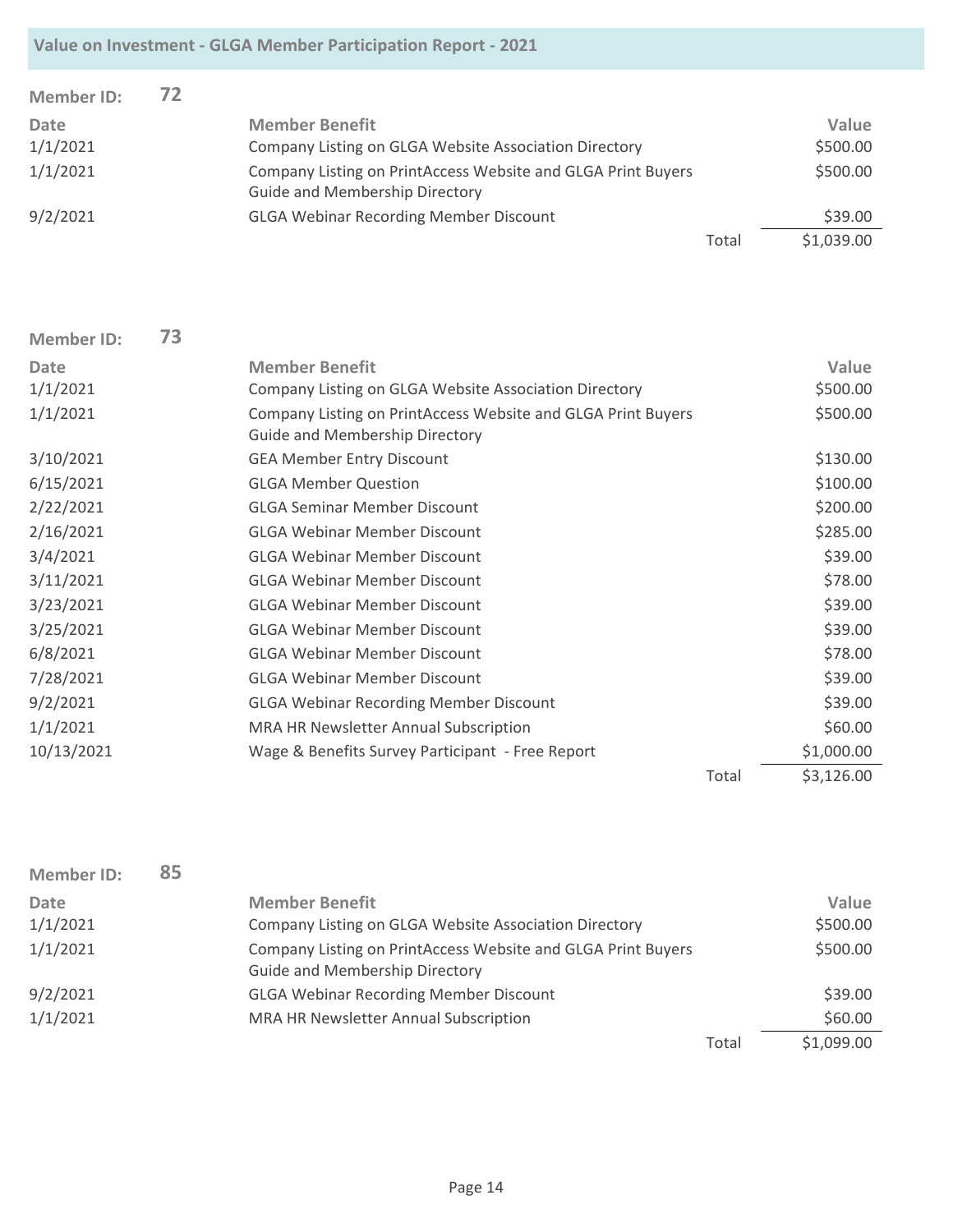| <b>Member ID:</b> | 86 |                                                                                                       |       |            |
|-------------------|----|-------------------------------------------------------------------------------------------------------|-------|------------|
| Date              |    | <b>Member Benefit</b>                                                                                 |       | Value      |
| 1/1/2021          |    | Company Listing on GLGA Website Association Directory                                                 |       | \$500.00   |
| 1/1/2021          |    | Company Listing on PrintAccess Website and GLGA Print Buyers<br><b>Guide and Membership Directory</b> |       | \$500.00   |
| 6/8/2021          |    | <b>GLGA Webinar Member Discount</b>                                                                   |       | \$39.00    |
| 9/2/2021          |    | <b>GLGA Webinar Recording Member Discount</b>                                                         |       | \$39.00    |
| 12/31/2021        |    | <b>ITU Rental Rebate on Products and Services</b>                                                     |       | \$33.48    |
| 1/1/2021          |    | MRA HR Newsletter Annual Subscription                                                                 |       | \$60.00    |
| 10/13/2021        |    | Wage & Benefits Survey Participant - Free Report                                                      |       | \$1,000.00 |
|                   |    |                                                                                                       | Total | \$2,171.48 |

| Member ID:  | 88 |                                                                                                       |       |            |
|-------------|----|-------------------------------------------------------------------------------------------------------|-------|------------|
| <b>Date</b> |    | <b>Member Benefit</b>                                                                                 |       | Value      |
| 1/1/2021    |    | Company Listing on GLGA Website Association Directory                                                 |       | \$500.00   |
| 1/1/2021    |    | Company Listing on PrintAccess Website and GLGA Print Buyers<br><b>Guide and Membership Directory</b> |       | \$500.00   |
| 3/10/2021   |    | <b>GEA Member Entry Discount</b>                                                                      |       | \$4,575.00 |
| 6/8/2021    |    | <b>GLGA Webinar Member Discount</b>                                                                   |       | \$39.00    |
| 9/2/2021    |    | <b>GLGA Webinar Recording Member Discount</b>                                                         |       | \$39.00    |
| 4/21/2021   |    | MRA HR Hotline Free Call/Email Service                                                                |       | \$200.00   |
| 11/17/2021  |    | MRA HR Hotline Free Call/Email Service                                                                |       | \$200.00   |
| 1/1/2021    |    | MRA HR Newsletter Annual Subscription                                                                 |       | \$60.00    |
| 12/31/2021  |    | RAM Recycling Bonus Discount                                                                          |       | \$499.95   |
| 10/13/2021  |    | Wage & Benefits Survey Participant - Free Report                                                      |       | \$1,000.00 |
|             |    |                                                                                                       | Total | \$7,612.95 |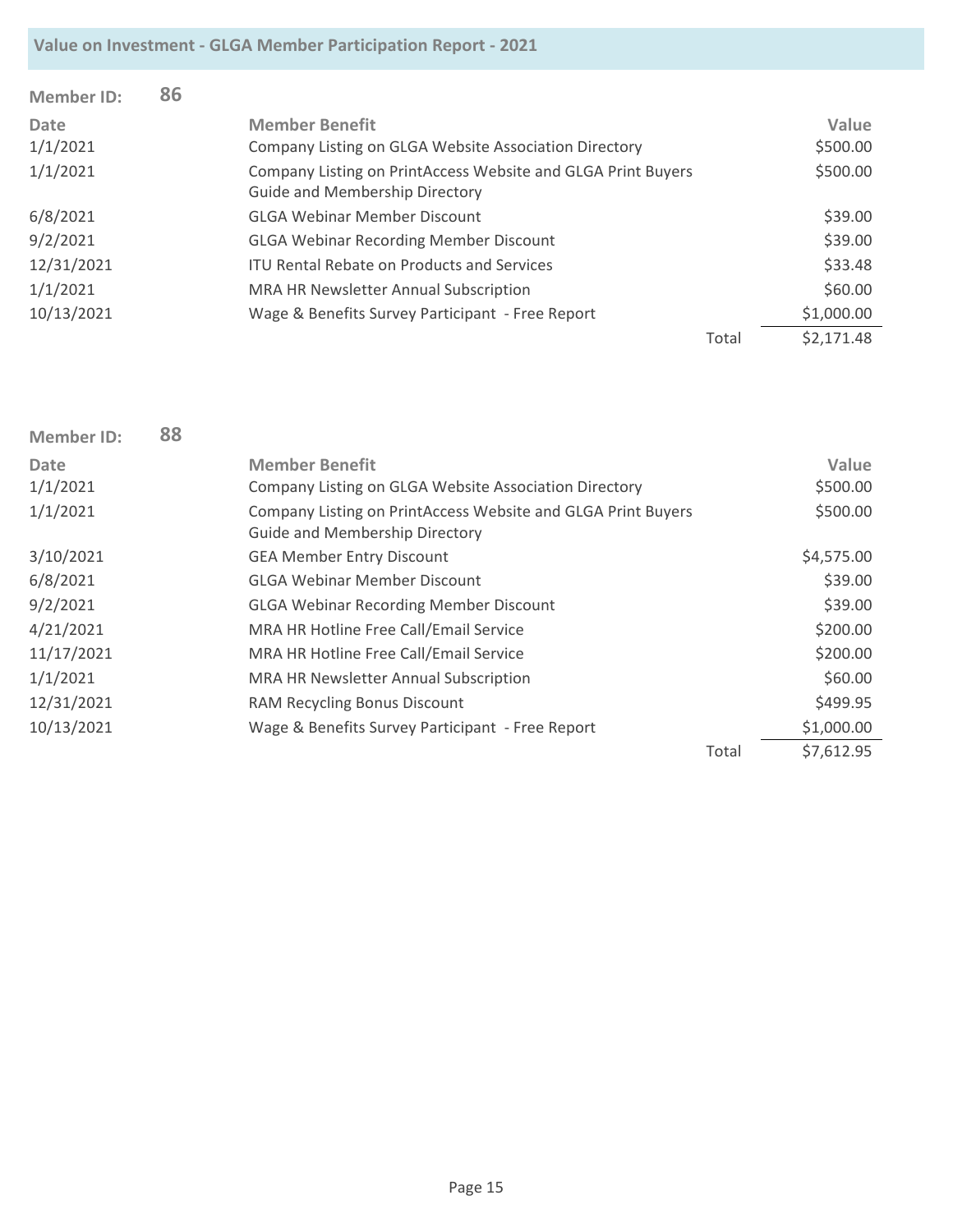| <b>Member ID:</b> | 90 |                                                                                                       |       |            |
|-------------------|----|-------------------------------------------------------------------------------------------------------|-------|------------|
| <b>Date</b>       |    | <b>Member Benefit</b>                                                                                 |       | Value      |
| 1/1/2021          |    | Company Listing on GLGA Website Association Directory                                                 |       | \$500.00   |
| 1/1/2021          |    | Company Listing on PrintAccess Website and GLGA Print Buyers<br><b>Guide and Membership Directory</b> |       | \$500.00   |
| 12/8/2021         |    | <b>GLGA Networking Event Member Discount</b>                                                          |       | \$20.00    |
| 4/15/2021         |    | <b>GLGA Webinar Member Discount</b>                                                                   |       | \$39.00    |
| 7/15/2021         |    | <b>GLGA Webinar Member Discount</b>                                                                   |       | \$39.00    |
| 7/27/2021         |    | <b>GLGA Webinar Member Discount</b>                                                                   |       | \$39.00    |
| 7/28/2021         |    | <b>GLGA Webinar Member Discount</b>                                                                   |       | \$39.00    |
| 9/2/2021          |    | <b>GLGA Webinar Recording Member Discount</b>                                                         |       | \$39.00    |
| 12/31/2021        |    | <b>ITU Rental Rebate on Products and Services</b>                                                     |       | \$217.76   |
| 1/1/2021          |    | MRA HR Newsletter Annual Subscription                                                                 |       | \$60.00    |
| 10/13/2021        |    | Wage & Benefits Survey Participant - Free Report                                                      |       | \$1,000.00 |
|                   |    |                                                                                                       | Total | \$2,492.76 |

| Member ID:  | 92 |                                                                                                       |       |            |
|-------------|----|-------------------------------------------------------------------------------------------------------|-------|------------|
| <b>Date</b> |    | <b>Member Benefit</b>                                                                                 |       | Value      |
| 1/1/2021    |    | Company Listing on GLGA Website Association Directory                                                 |       | \$500.00   |
| 1/1/2021    |    | Company Listing on PrintAccess Website and GLGA Print Buyers<br><b>Guide and Membership Directory</b> |       | \$500.00   |
| 9/2/2021    |    | <b>GLGA Webinar Recording Member Discount</b>                                                         |       | \$39.00    |
|             |    |                                                                                                       | Total | \$1,039.00 |

| <b>Member ID:</b> | 94 |                                                                                                       |       |            |
|-------------------|----|-------------------------------------------------------------------------------------------------------|-------|------------|
| Date              |    | <b>Member Benefit</b>                                                                                 |       | Value      |
| 1/1/2021          |    | Company Listing on GLGA Website Association Directory                                                 |       | \$500.00   |
| 1/1/2021          |    | Company Listing on PrintAccess Website and GLGA Print Buyers<br><b>Guide and Membership Directory</b> |       | \$500.00   |
| 9/2/2021          |    | <b>GLGA Webinar Recording Member Discount</b>                                                         |       | \$39.00    |
| 1/1/2021          |    | MRA HR Newsletter Annual Subscription                                                                 |       | \$60.00    |
| 12/31/2021        |    | RAM Recycling Bonus Discount                                                                          |       | \$5,800.98 |
|                   |    |                                                                                                       | Total | \$6,899.98 |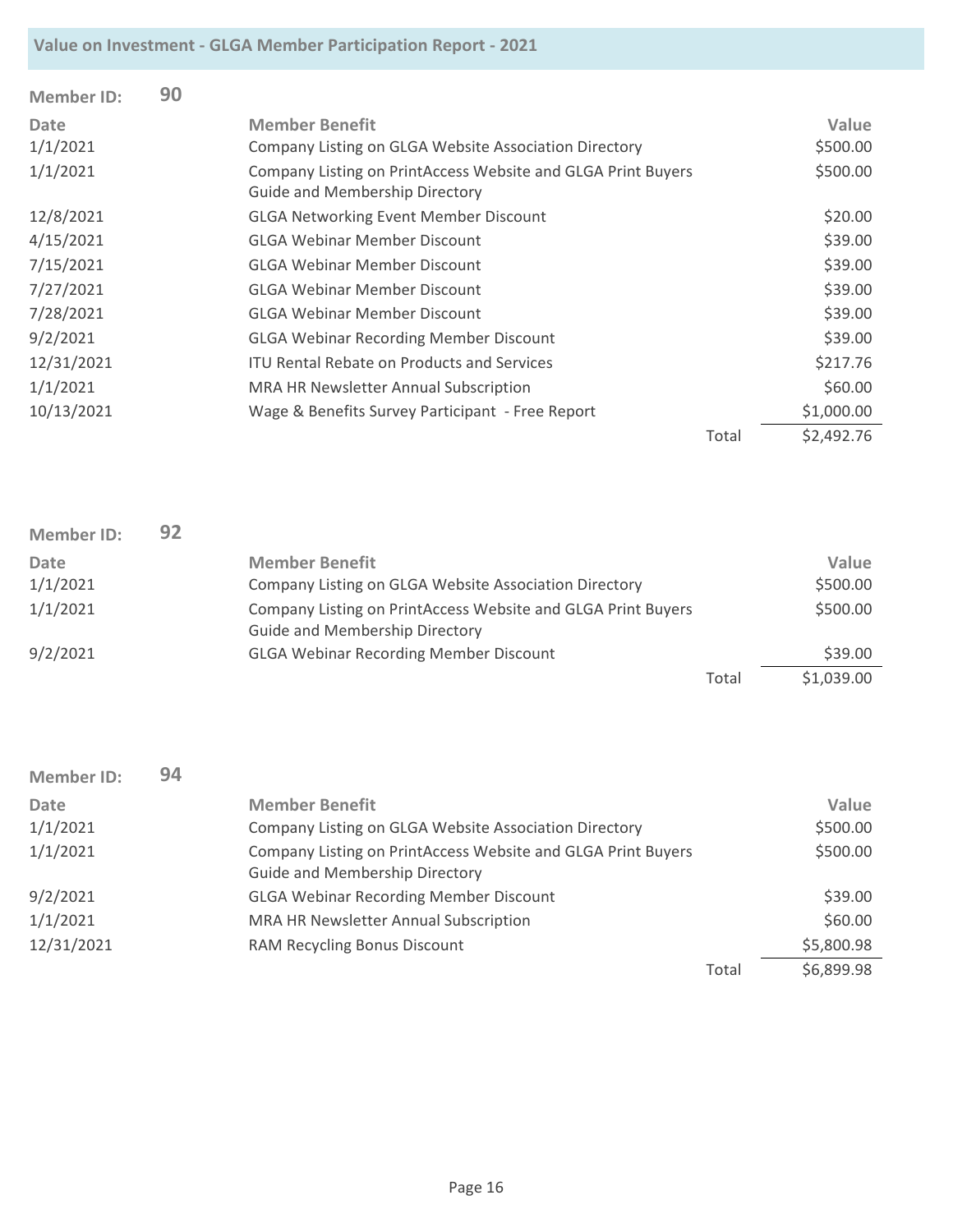| <b>Member ID:</b> | 96 |                                                                                                |       |            |
|-------------------|----|------------------------------------------------------------------------------------------------|-------|------------|
| <b>Date</b>       |    | <b>Member Benefit</b>                                                                          |       | Value      |
| 1/31/2021         |    | CardConnect Credit Card Processing Discount                                                    |       | \$29.74    |
| 2/28/2021         |    | <b>CardConnect Credit Card Processing Discount</b>                                             |       | \$51.31    |
| 3/31/2021         |    | <b>CardConnect Credit Card Processing Discount</b>                                             |       | \$39.64    |
| 4/30/2021         |    | <b>CardConnect Credit Card Processing Discount</b>                                             |       | \$25.91    |
| 5/31/2021         |    | <b>CardConnect Credit Card Processing Discount</b>                                             |       | \$15.89    |
| 6/30/2021         |    | <b>CardConnect Credit Card Processing Discount</b>                                             |       | \$23.22    |
| 7/31/2021         |    | <b>CardConnect Credit Card Processing Discount</b>                                             |       | \$62.68    |
| 8/31/2021         |    | <b>CardConnect Credit Card Processing Discount</b>                                             |       | \$33.36    |
| 9/30/2021         |    | <b>CardConnect Credit Card Processing Discount</b>                                             |       | \$182.21   |
| 10/31/2021        |    | <b>CardConnect Credit Card Processing Discount</b>                                             |       | \$22.86    |
| 11/30/2021        |    | <b>CardConnect Credit Card Processing Discount</b>                                             |       | \$48.40    |
| 12/31/2021        |    | <b>CardConnect Credit Card Processing Discount</b>                                             |       | \$39.63    |
| 1/1/2021          |    | Company Listing on GLGA Website Association Directory                                          |       | \$500.00   |
| 1/1/2021          |    | Company Listing on PrintAccess Website and GLGA Print Buyers<br>Guide and Membership Directory |       | \$500.00   |
| 3/23/2021         |    | <b>GLGA Webinar Member Discount</b>                                                            |       | \$78.00    |
| 7/28/2021         |    | <b>GLGA Webinar Member Discount</b>                                                            |       | \$39.00    |
| 9/2/2021          |    | <b>GLGA Webinar Recording Member Discount</b>                                                  |       | \$39.00    |
| 1/1/2021          |    | MRA HR Newsletter Annual Subscription                                                          |       | \$60.00    |
|                   |    |                                                                                                | Total | \$1,790.85 |

| <b>Member ID:</b> | 99 |                                                                                                       |       |            |
|-------------------|----|-------------------------------------------------------------------------------------------------------|-------|------------|
| <b>Date</b>       |    | <b>Member Benefit</b>                                                                                 |       | Value      |
| 1/1/2021          |    | Company Listing on GLGA Website Association Directory                                                 |       | \$500.00   |
| 1/1/2021          |    | Company Listing on PrintAccess Website and GLGA Print Buyers<br><b>Guide and Membership Directory</b> |       | \$500.00   |
| 9/21/2021         |    | <b>GLGA Member Question</b>                                                                           |       | \$100.00   |
| 6/8/2021          |    | <b>GLGA Webinar Member Discount</b>                                                                   |       | \$39.00    |
| 9/2/2021          |    | <b>GLGA Webinar Recording Member Discount</b>                                                         |       | \$39.00    |
| 1/1/2021          |    | MRA HR Newsletter Annual Subscription                                                                 |       | \$60.00    |
| 10/13/2021        |    | Wage & Benefits Survey Participant - Free Report                                                      |       | \$1,000.00 |
|                   |    |                                                                                                       | Total | \$2,238.00 |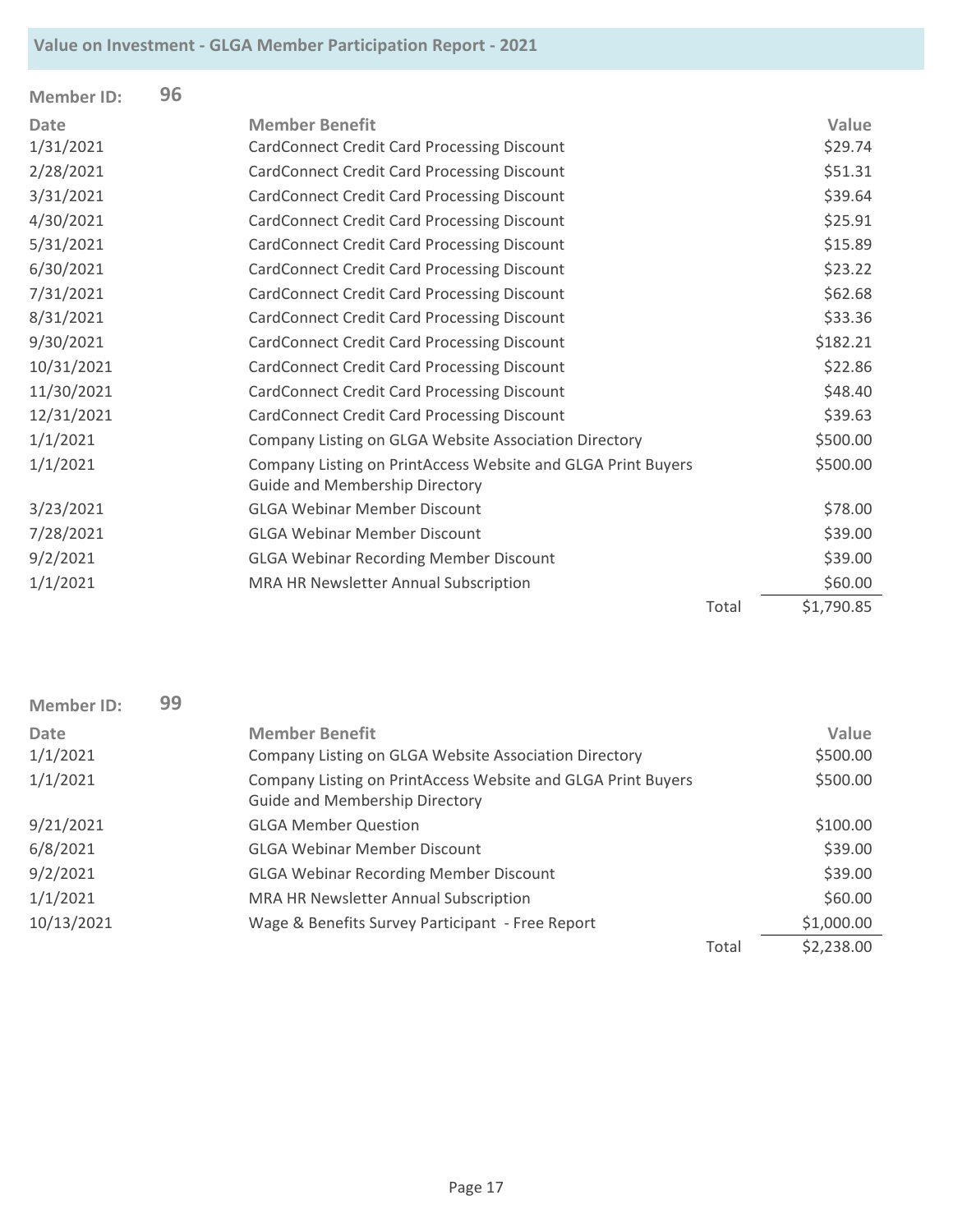| <b>Member ID:</b> | 102 |                                                                                                       |       |            |
|-------------------|-----|-------------------------------------------------------------------------------------------------------|-------|------------|
| Date              |     | <b>Member Benefit</b>                                                                                 |       | Value      |
| 1/1/2021          |     | Company Listing on GLGA Website Association Directory                                                 |       | \$500.00   |
| 1/1/2021          |     | Company Listing on PrintAccess Website and GLGA Print Buyers<br><b>Guide and Membership Directory</b> |       | \$500.00   |
| 1/1/2021          |     | MRA HR Newsletter Annual Subscription                                                                 |       | \$60.00    |
| 3/10/2021         |     | <b>Quarterly HR Update</b>                                                                            |       | \$39.00    |
| 8/12/2021         |     | <b>Quarterly HR Update</b>                                                                            |       | \$39.00    |
| 10/13/2021        |     | Wage & Benefits Survey Participant - Free Report                                                      |       | \$1,000.00 |
|                   |     |                                                                                                       | Total | \$2,138.00 |

| <b>Member ID:</b> | 103 |                                                                                                       |       |            |
|-------------------|-----|-------------------------------------------------------------------------------------------------------|-------|------------|
| <b>Date</b>       |     | <b>Member Benefit</b>                                                                                 |       | Value      |
| 1/1/2021          |     | Company Listing on GLGA Website Association Directory                                                 |       | \$500.00   |
| 1/1/2021          |     | Company Listing on PrintAccess Website and GLGA Print Buyers<br><b>Guide and Membership Directory</b> |       | \$500.00   |
| 3/10/2021         |     | <b>GEA Member Entry Discount</b>                                                                      |       | \$156.00   |
| 12/8/2021         |     | <b>GLGA Networking Event Member Discount</b>                                                          |       | \$10.00    |
| 3/23/2021         |     | <b>GLGA Webinar Member Discount</b>                                                                   |       | \$39.00    |
| 3/25/2021         |     | <b>GLGA Webinar Member Discount</b>                                                                   |       | \$39.00    |
| 4/15/2021         |     | <b>GLGA Webinar Member Discount</b>                                                                   |       | \$156.00   |
| 1/1/2021          |     | MRA HR Newsletter Annual Subscription                                                                 |       | \$60.00    |
| 8/12/2021         |     | <b>Quarterly HR Update</b>                                                                            |       | \$78.00    |
| 10/13/2021        |     | Wage & Benefits Survey Participant - Free Report                                                      |       | \$1,000.00 |
|                   |     |                                                                                                       | Total | \$2,538.00 |

| <b>Member ID:</b> | 105 |                                                                                                       |       |            |
|-------------------|-----|-------------------------------------------------------------------------------------------------------|-------|------------|
| Date              |     | <b>Member Benefit</b>                                                                                 |       | Value      |
| 1/1/2021          |     | Company Listing on GLGA Website Association Directory                                                 |       | \$500.00   |
| 1/1/2021          |     | Company Listing on PrintAccess Website and GLGA Print Buyers<br><b>Guide and Membership Directory</b> |       | \$500.00   |
| 9/2/2021          |     | <b>GLGA Webinar Recording Member Discount</b>                                                         |       | \$39.00    |
|                   |     |                                                                                                       | Total | \$1,039.00 |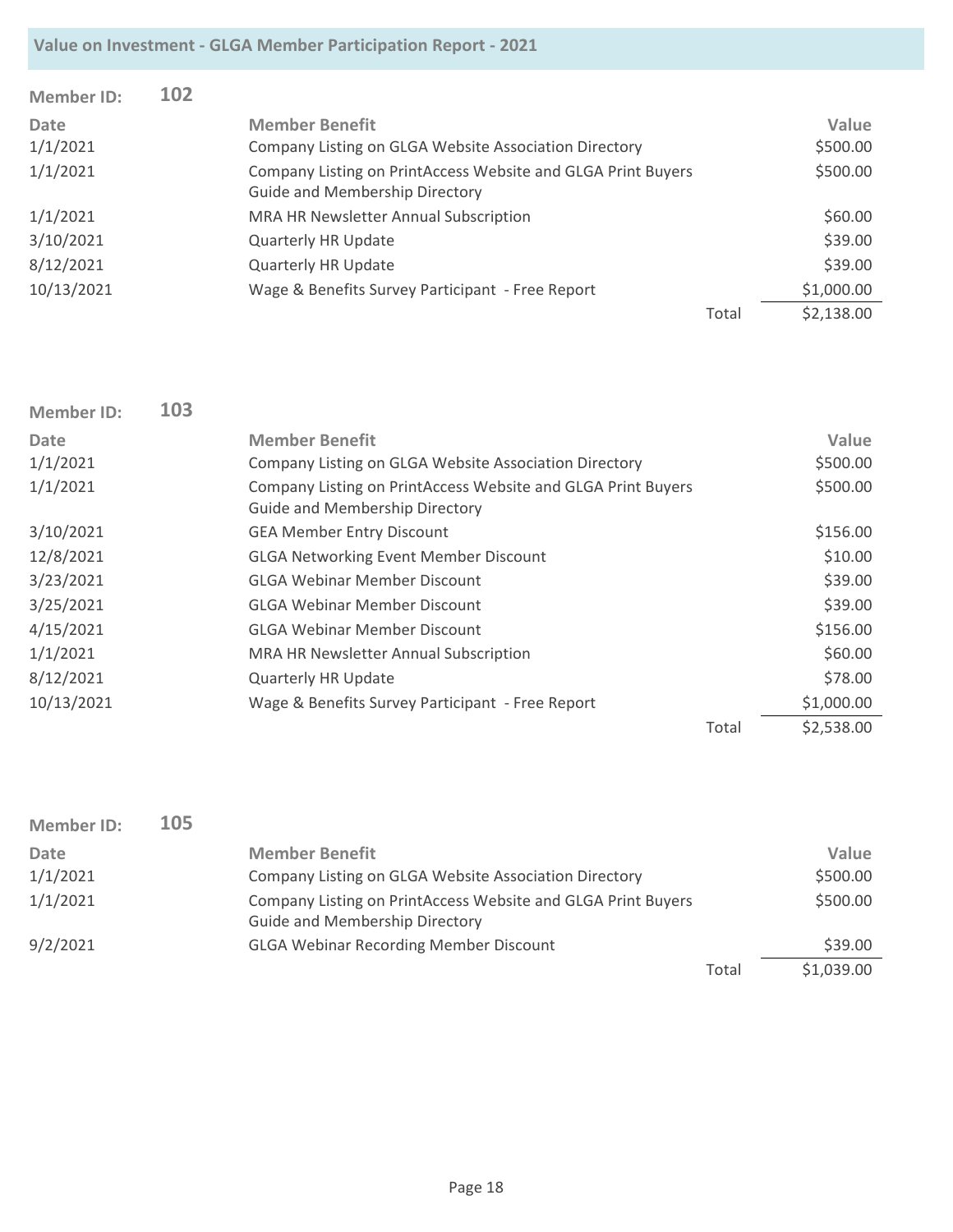| <b>Member ID:</b> | 109 |                                                                                                       |       |            |
|-------------------|-----|-------------------------------------------------------------------------------------------------------|-------|------------|
| <b>Date</b>       |     | <b>Member Benefit</b>                                                                                 |       | Value      |
| 1/1/2021          |     | Company Listing on GLGA Website Association Directory                                                 |       | \$500.00   |
| 1/1/2021          |     | Company Listing on PrintAccess Website and GLGA Print Buyers<br><b>Guide and Membership Directory</b> |       | \$500.00   |
| 3/10/2021         |     | <b>GEA Member Entry Discount</b>                                                                      |       | \$234.00   |
| 3/11/2021         |     | <b>GLGA Webinar Member Discount</b>                                                                   |       | \$39.00    |
| 3/23/2021         |     | <b>GLGA Webinar Member Discount</b>                                                                   |       | \$39.00    |
| 3/25/2021         |     | <b>GLGA Webinar Member Discount</b>                                                                   |       | \$117.00   |
| 4/15/2021         |     | <b>GLGA Webinar Member Discount</b>                                                                   |       | \$39.00    |
| 9/2/2021          |     | <b>GLGA Webinar Recording Member Discount</b>                                                         |       | \$39.00    |
| 12/31/2021        |     | <b>ITU Rental Rebate on Products and Services</b>                                                     |       | \$365.54   |
| 3/10/2021         |     | MRA HR Hotline Free Call/Email Service                                                                |       | \$200.00   |
| 1/1/2021          |     | MRA HR Newsletter Annual Subscription                                                                 |       | \$60.00    |
| 3/10/2021         |     | <b>Quarterly HR Update</b>                                                                            |       | \$39.00    |
| 12/31/2021        |     | RAM Recycling Bonus Discount                                                                          |       | \$2,384.09 |
| 10/13/2021        |     | Wage & Benefits Survey Participant - Free Report                                                      |       | \$1,000.00 |
|                   |     |                                                                                                       | Total | \$5,555.63 |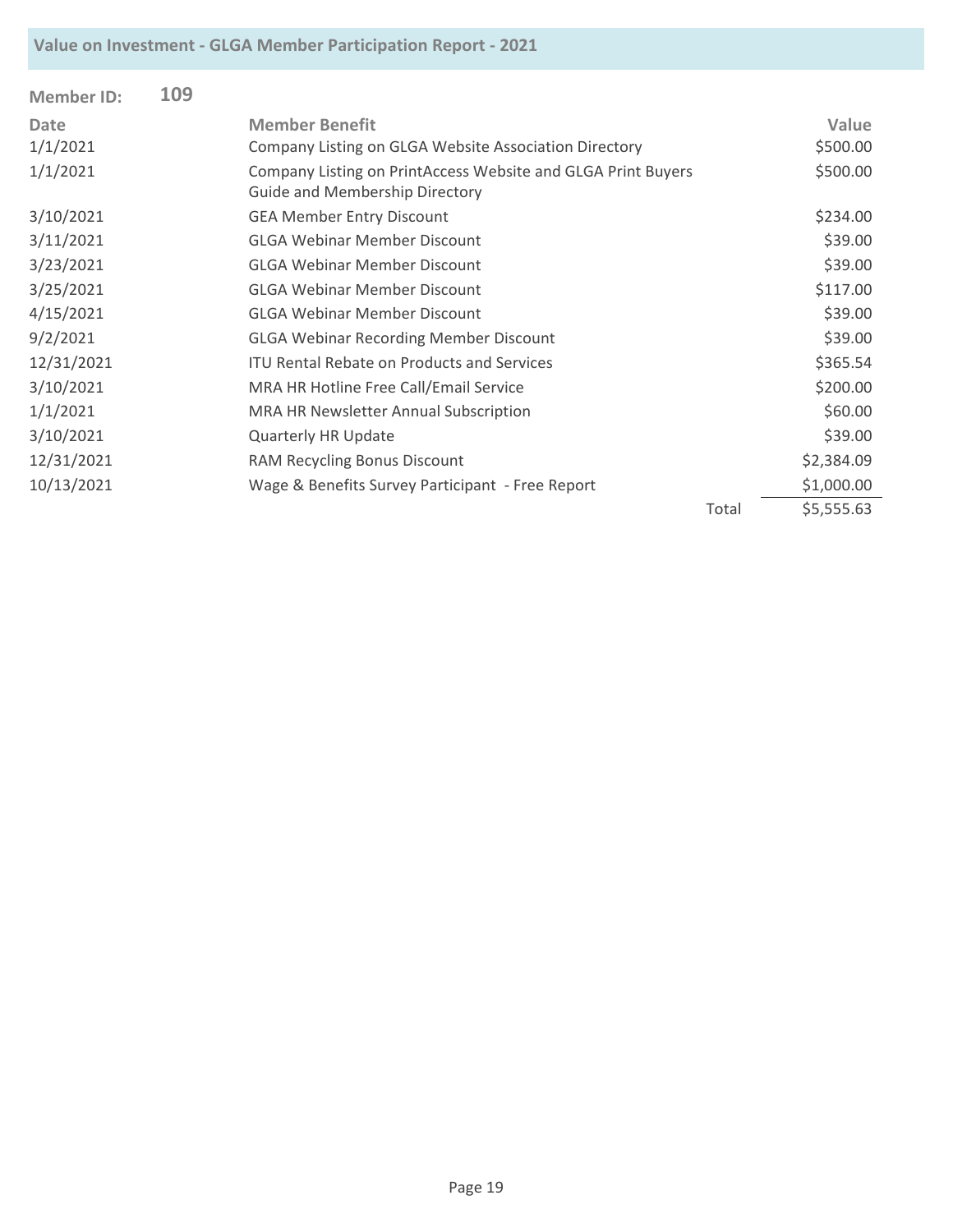| <b>Member ID:</b> | 113 |                                                                                                       |       |            |
|-------------------|-----|-------------------------------------------------------------------------------------------------------|-------|------------|
| <b>Date</b>       |     | <b>Member Benefit</b>                                                                                 |       | Value      |
| 1/1/2021          |     | Company Listing on GLGA Website Association Directory                                                 |       | \$500.00   |
| 1/1/2021          |     | Company Listing on PrintAccess Website and GLGA Print Buyers<br><b>Guide and Membership Directory</b> |       | \$500.00   |
| 2/22/2021         |     | <b>GLGA Seminar Member Discount</b>                                                                   |       | \$200.00   |
| 2/2/2021          |     | <b>GLGA Webinar Member Discount</b>                                                                   |       | \$95.00    |
| 2/4/2021          |     | <b>GLGA Webinar Member Discount</b>                                                                   |       | \$39.00    |
| 2/16/2021         |     | <b>GLGA Webinar Member Discount</b>                                                                   |       | \$95.00    |
| 3/4/2021          |     | <b>GLGA Webinar Member Discount</b>                                                                   |       | \$39.00    |
| 3/16/2021         |     | <b>GLGA Webinar Member Discount</b>                                                                   |       | \$95.00    |
| 3/23/2021         |     | <b>GLGA Webinar Member Discount</b>                                                                   |       | \$39.00    |
| 3/25/2021         |     | <b>GLGA Webinar Member Discount</b>                                                                   |       | \$39.00    |
| 9/2/2021          |     | <b>GLGA Webinar Recording Member Discount</b>                                                         |       | \$39.00    |
| 12/31/2021        |     | <b>ITU Rental Rebate on Products and Services</b>                                                     |       | \$370.38   |
| 1/13/2021         |     | MRA HR Hotline Free Call/Email Service                                                                |       | \$200.00   |
| 1/25/2021         |     | MRA HR Hotline Free Call/Email Service                                                                |       | \$200.00   |
| 3/1/2021          |     | MRA HR Hotline Free Call/Email Service                                                                |       | \$200.00   |
| 3/9/2021          |     | MRA HR Hotline Free Call/Email Service                                                                |       | \$200.00   |
| 4/1/2021          |     | MRA HR Hotline Free Call/Email Service                                                                |       | \$200.00   |
| 4/2/2021          |     | MRA HR Hotline Free Call/Email Service                                                                |       | \$200.00   |
| 4/6/2021          |     | MRA HR Hotline Free Call/Email Service                                                                |       | \$200.00   |
| 5/10/2021         |     | MRA HR Hotline Free Call/Email Service                                                                |       | \$400.00   |
| 5/25/2021         |     | MRA HR Hotline Free Call/Email Service                                                                |       | \$200.00   |
| 6/1/2021          |     | MRA HR Hotline Free Call/Email Service                                                                |       | \$200.00   |
| 7/12/2021         |     | MRA HR Hotline Free Call/Email Service                                                                |       | \$200.00   |
| 7/15/2021         |     | MRA HR Hotline Free Call/Email Service                                                                |       | \$200.00   |
| 9/8/2021          |     | MRA HR Hotline Free Call/Email Service                                                                |       | \$400.00   |
| 9/13/2021         |     | MRA HR Hotline Free Call/Email Service                                                                |       | \$200.00   |
| 9/13/2021         |     | MRA HR Hotline Free Call/Email Service                                                                |       | \$200.00   |
| 9/29/2021         |     | MRA HR Hotline Free Call/Email Service                                                                |       | \$200.00   |
| 10/11/2021        |     | MRA HR Hotline Free Call/Email Service                                                                |       | \$200.00   |
| 1/1/2021          |     | MRA HR Newsletter Annual Subscription                                                                 |       | \$60.00    |
| 3/10/2021         |     | <b>Quarterly HR Update</b>                                                                            |       | \$39.00    |
| 12/31/2021        |     | RAM Recycling Bonus Discount                                                                          |       | \$1,526.89 |
| 10/13/2021        |     | Wage & Benefits Survey Participant - Free Report                                                      |       | \$1,000.00 |
|                   |     |                                                                                                       | Total | \$8,476.27 |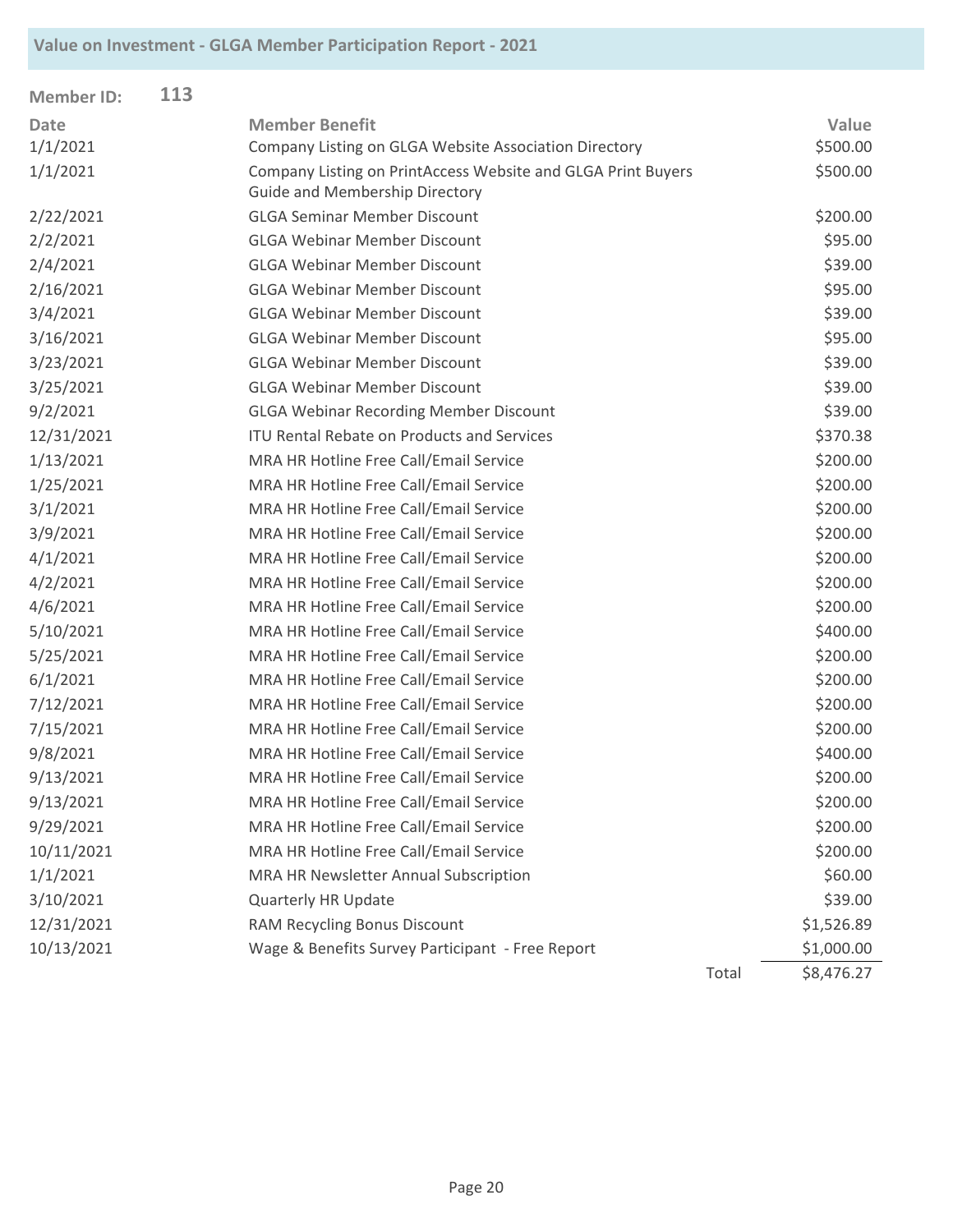| <b>Member ID:</b> | 114 |                                                                                                       |       |            |
|-------------------|-----|-------------------------------------------------------------------------------------------------------|-------|------------|
| Date              |     | <b>Member Benefit</b>                                                                                 |       | Value      |
| 1/1/2021          |     | Company Listing on GLGA Website Association Directory                                                 |       | \$500.00   |
| 1/1/2021          |     | Company Listing on PrintAccess Website and GLGA Print Buyers<br><b>Guide and Membership Directory</b> |       | \$500.00   |
| 9/2/2021          |     | <b>GLGA Webinar Recording Member Discount</b>                                                         |       | \$39.00    |
| 1/1/2021          |     | MRA HR Newsletter Annual Subscription                                                                 |       | \$60.00    |
|                   |     |                                                                                                       | Total | \$1,099.00 |

| <b>Member ID:</b> | 121 |                                                                                                       |       |            |
|-------------------|-----|-------------------------------------------------------------------------------------------------------|-------|------------|
| Date              |     | <b>Member Benefit</b>                                                                                 |       | Value      |
| 1/1/2021          |     | Company Listing on GLGA Website Association Directory                                                 |       | \$500.00   |
| 1/1/2021          |     | Company Listing on PrintAccess Website and GLGA Print Buyers<br><b>Guide and Membership Directory</b> |       | \$500.00   |
| 9/2/2021          |     | <b>GLGA Webinar Recording Member Discount</b>                                                         |       | \$39.00    |
|                   |     |                                                                                                       | Total | \$1,039.00 |

| <b>Member ID:</b> | 122 |                                                                                                       |       |            |
|-------------------|-----|-------------------------------------------------------------------------------------------------------|-------|------------|
| Date              |     | <b>Member Benefit</b>                                                                                 |       | Value      |
| 1/1/2021          |     | Company Listing on GLGA Website Association Directory                                                 |       | \$500.00   |
| 1/1/2021          |     | Company Listing on PrintAccess Website and GLGA Print Buyers<br><b>Guide and Membership Directory</b> |       | \$500.00   |
|                   |     |                                                                                                       |       |            |
| 9/2/2021          |     | <b>GLGA Webinar Recording Member Discount</b>                                                         |       | \$39.00    |
| 1/1/2021          |     | MRA HR Newsletter Annual Subscription                                                                 |       | \$60.00    |
|                   |     |                                                                                                       | Total | \$1,099.00 |

| Member ID:  | 125 |                                                                                                       |       |            |
|-------------|-----|-------------------------------------------------------------------------------------------------------|-------|------------|
| <b>Date</b> |     | <b>Member Benefit</b>                                                                                 |       | Value      |
| 1/1/2021    |     | Company Listing on GLGA Website Association Directory                                                 |       | \$500.00   |
| 1/1/2021    |     | Company Listing on PrintAccess Website and GLGA Print Buyers<br><b>Guide and Membership Directory</b> |       | \$500.00   |
| 7/15/2021   |     | <b>GLGA Webinar Member Discount</b>                                                                   |       | \$39.00    |
| 9/2/2021    |     | <b>GLGA Webinar Recording Member Discount</b>                                                         |       | \$39.00    |
| 1/1/2021    |     | MRA HR Newsletter Annual Subscription                                                                 |       | \$60.00    |
|             |     |                                                                                                       | Total | \$1,138.00 |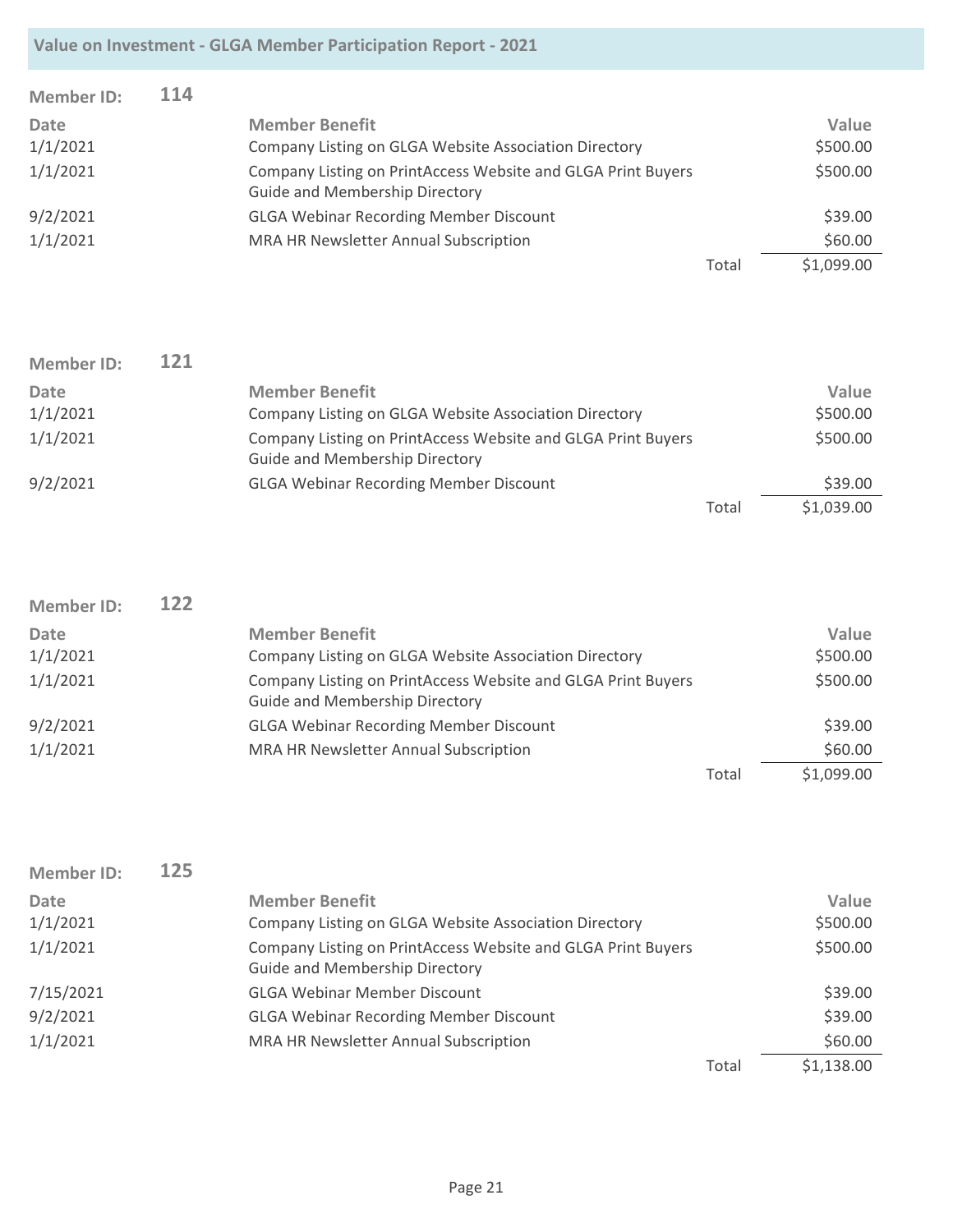| <b>Member ID:</b> | 128 |                                                                                                       |       |            |
|-------------------|-----|-------------------------------------------------------------------------------------------------------|-------|------------|
| Date              |     | <b>Member Benefit</b>                                                                                 |       | Value      |
| 1/1/2021          |     | Company Listing on GLGA Website Association Directory                                                 |       | \$500.00   |
| 1/1/2021          |     | Company Listing on PrintAccess Website and GLGA Print Buyers<br><b>Guide and Membership Directory</b> |       | \$500.00   |
| 3/25/2021         |     | <b>GLGA Webinar Member Discount</b>                                                                   |       | \$39.00    |
| 8/3/2021          |     | <b>GLGA Webinar Member Discount</b>                                                                   |       | \$95.00    |
| 9/2/2021          |     | <b>GLGA Webinar Recording Member Discount</b>                                                         |       | \$39.00    |
| 12/31/2021        |     | <b>ITU Rental Rebate on Products and Services</b>                                                     |       | \$82.58    |
| 1/1/2021          |     | <b>MRA HR Newsletter Annual Subscription</b>                                                          |       | \$60.00    |
|                   |     |                                                                                                       | Total | \$1,315.58 |

| <b>Member ID:</b> | 134 |                                                                                                       |       |            |
|-------------------|-----|-------------------------------------------------------------------------------------------------------|-------|------------|
| <b>Date</b>       |     | <b>Member Benefit</b>                                                                                 |       | Value      |
| 1/31/2021         |     | <b>CardConnect Credit Card Processing Discount</b>                                                    |       | \$82.62    |
| 2/28/2021         |     | <b>CardConnect Credit Card Processing Discount</b>                                                    |       | \$67.82    |
| 3/31/2021         |     | <b>CardConnect Credit Card Processing Discount</b>                                                    |       | \$92.00    |
| 4/30/2021         |     | <b>CardConnect Credit Card Processing Discount</b>                                                    |       | \$91.09    |
| 5/31/2021         |     | <b>CardConnect Credit Card Processing Discount</b>                                                    |       | \$204.70   |
| 6/30/2021         |     | <b>CardConnect Credit Card Processing Discount</b>                                                    |       | \$155.17   |
| 7/31/2021         |     | <b>CardConnect Credit Card Processing Discount</b>                                                    |       | \$442.23   |
| 8/31/2021         |     | <b>CardConnect Credit Card Processing Discount</b>                                                    |       | \$227.36   |
| 9/30/2021         |     | <b>CardConnect Credit Card Processing Discount</b>                                                    |       | \$470.24   |
| 10/31/2021        |     | <b>CardConnect Credit Card Processing Discount</b>                                                    |       | \$534.53   |
| 11/30/2021        |     | <b>CardConnect Credit Card Processing Discount</b>                                                    |       | \$377.20   |
| 12/31/2021        |     | <b>CardConnect Credit Card Processing Discount</b>                                                    |       | \$578.33   |
| 1/1/2021          |     | Company Listing on GLGA Website Association Directory                                                 |       | \$500.00   |
| 1/1/2021          |     | Company Listing on PrintAccess Website and GLGA Print Buyers<br><b>Guide and Membership Directory</b> |       | \$500.00   |
| 3/10/2021         |     | <b>GEA Member Entry Discount</b>                                                                      |       | \$350.00   |
| 2/4/2021          |     | <b>GLGA Webinar Member Discount</b>                                                                   |       | \$39.00    |
| 6/8/2021          |     | <b>GLGA Webinar Member Discount</b>                                                                   |       | \$39.00    |
| 9/2/2021          |     | <b>GLGA Webinar Recording Member Discount</b>                                                         |       | \$39.00    |
| 12/31/2021        |     | <b>ITU Rental Rebate on Products and Services</b>                                                     |       | \$355.94   |
| 1/1/2021          |     | MRA HR Newsletter Annual Subscription                                                                 |       | \$60.00    |
| 3/10/2021         |     | <b>Quarterly HR Update</b>                                                                            |       | \$39.00    |
|                   |     |                                                                                                       | Total | \$5,245.22 |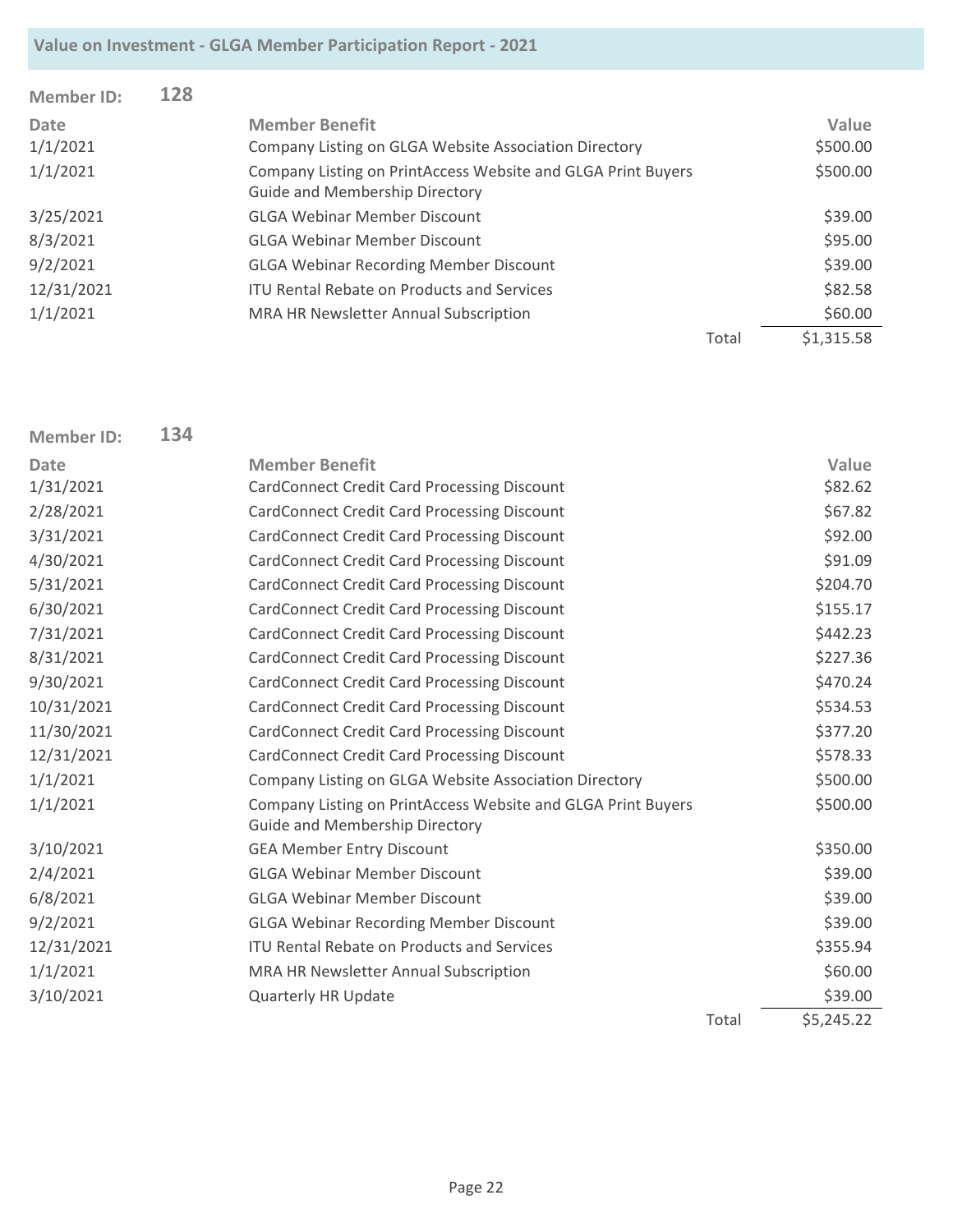| <b>Member ID:</b> | 146 |                                                              |       |             |
|-------------------|-----|--------------------------------------------------------------|-------|-------------|
| <b>Date</b>       |     | <b>Member Benefit</b>                                        |       | Value       |
| 1/31/2021         |     | <b>CardConnect Credit Card Processing Discount</b>           |       | \$791.62    |
| 2/28/2021         |     | <b>CardConnect Credit Card Processing Discount</b>           |       | \$696.98    |
| 3/31/2021         |     | <b>CardConnect Credit Card Processing Discount</b>           |       | \$874.46    |
| 4/30/2021         |     | <b>CardConnect Credit Card Processing Discount</b>           |       | \$562.12    |
| 5/31/2021         |     | <b>CardConnect Credit Card Processing Discount</b>           |       | \$917.81    |
| 6/30/2021         |     | CardConnect Credit Card Processing Discount                  |       | \$807.11    |
| 7/31/2021         |     | <b>CardConnect Credit Card Processing Discount</b>           |       | \$1,060.43  |
| 8/31/2021         |     | <b>CardConnect Credit Card Processing Discount</b>           |       | \$1,071.15  |
| 9/30/2021         |     | <b>CardConnect Credit Card Processing Discount</b>           |       | \$997.62    |
| 10/31/2021        |     | <b>CardConnect Credit Card Processing Discount</b>           |       | \$968.48    |
| 11/30/2021        |     | <b>CardConnect Credit Card Processing Discount</b>           |       | \$516.52    |
| 12/31/2021        |     | <b>CardConnect Credit Card Processing Discount</b>           |       | \$800.20    |
| 1/1/2021          |     | Company Listing on GLGA Website Association Directory        |       | \$500.00    |
| 1/1/2021          |     | Company Listing on PrintAccess Website and GLGA Print Buyers |       | \$500.00    |
|                   |     | Guide and Membership Directory                               |       |             |
| 1/19/2021         |     | <b>GLGA Webinar Member Discount</b>                          |       | \$39.00     |
| 8/12/2021         |     | <b>Quarterly HR Update</b>                                   |       | \$39.00     |
|                   |     |                                                              | Total | \$11,142.50 |

| <b>Member ID:</b> | 148 |                                                                                                       |       |            |
|-------------------|-----|-------------------------------------------------------------------------------------------------------|-------|------------|
| <b>Date</b>       |     | <b>Member Benefit</b>                                                                                 |       | Value      |
| 1/1/2021          |     | Company Listing on GLGA Website Association Directory                                                 |       | \$500.00   |
| 1/1/2021          |     | Company Listing on PrintAccess Website and GLGA Print Buyers<br><b>Guide and Membership Directory</b> |       | \$500.00   |
| 3/10/2021         |     | <b>GEA Member Entry Discount</b>                                                                      |       | \$208.00   |
| 3/16/2021         |     | <b>GLGA Webinar Member Discount</b>                                                                   |       | \$95.00    |
| 3/23/2021         |     | <b>GLGA Webinar Member Discount</b>                                                                   |       | \$39.00    |
| 4/15/2021         |     | <b>GLGA Webinar Member Discount</b>                                                                   |       | \$39.00    |
| 5/6/2021          |     | <b>GLGA Webinar Member Discount</b>                                                                   |       | \$78.00    |
| 6/17/2021         |     | <b>GLGA Webinar Member Discount</b>                                                                   |       | \$39.00    |
| 7/28/2021         |     | <b>GLGA Webinar Member Discount</b>                                                                   |       | \$39.00    |
| 12/31/2021        |     | <b>ITU Rental Rebate on Products and Services</b>                                                     |       | \$126.74   |
| 1/1/2021          |     | <b>MRA HR Newsletter Annual Subscription</b>                                                          |       | \$60.00    |
| 3/10/2021         |     | <b>Quarterly HR Update</b>                                                                            |       | \$78.00    |
| 8/12/2021         |     | <b>Quarterly HR Update</b>                                                                            |       | \$117.00   |
| 10/13/2021        |     | Wage & Benefits Survey Participant - Free Report                                                      |       | \$1,000.00 |
|                   |     |                                                                                                       | Total | \$2,918.74 |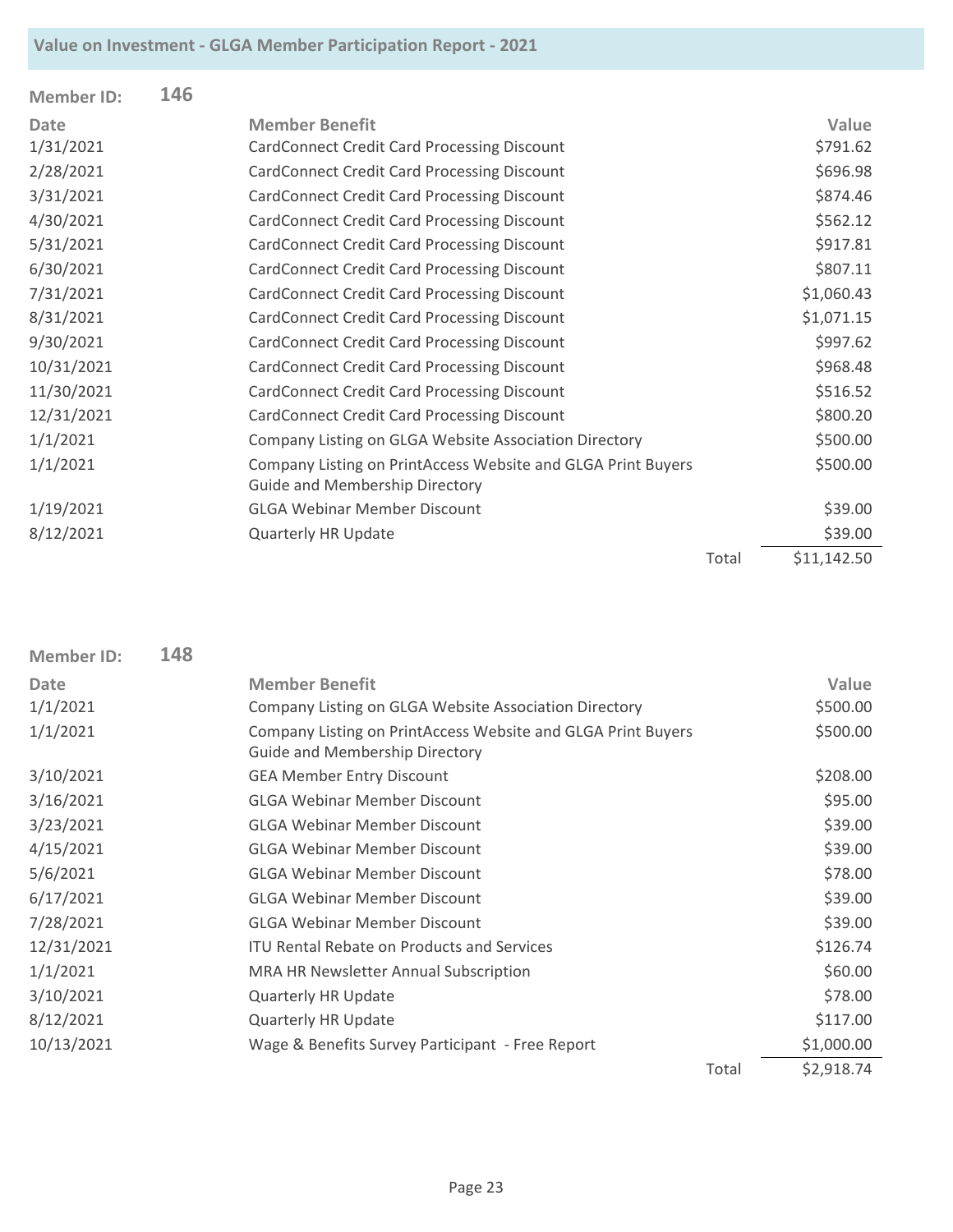| <b>Member ID:</b> | 162 |                                                                                                       |       |            |
|-------------------|-----|-------------------------------------------------------------------------------------------------------|-------|------------|
| Date              |     | <b>Member Benefit</b>                                                                                 |       | Value      |
| 1/1/2021          |     | Company Listing on GLGA Website Association Directory                                                 |       | \$500.00   |
| 1/1/2021          |     | Company Listing on PrintAccess Website and GLGA Print Buyers<br><b>Guide and Membership Directory</b> |       | \$500.00   |
| 9/2/2021          |     | <b>GLGA Webinar Recording Member Discount</b>                                                         |       | \$39.00    |
| 1/1/2021          |     | MRA HR Newsletter Annual Subscription                                                                 |       | \$60.00    |
|                   |     |                                                                                                       | Total | \$1,099.00 |

| <b>Member ID:</b> | 164 |                                                                                                       |       |            |
|-------------------|-----|-------------------------------------------------------------------------------------------------------|-------|------------|
| <b>Date</b>       |     | <b>Member Benefit</b>                                                                                 |       | Value      |
| 1/31/2021         |     | <b>CardConnect Credit Card Processing Discount</b>                                                    |       | \$197.01   |
| 2/28/2021         |     | CardConnect Credit Card Processing Discount                                                           |       | \$78.80    |
| 3/31/2021         |     | <b>CardConnect Credit Card Processing Discount</b>                                                    |       | \$240.57   |
| 4/30/2021         |     | <b>CardConnect Credit Card Processing Discount</b>                                                    |       | \$177.32   |
| 5/31/2021         |     | CardConnect Credit Card Processing Discount                                                           |       | \$138.38   |
| 6/30/2021         |     | CardConnect Credit Card Processing Discount                                                           |       | \$26.47    |
| 7/31/2021         |     | <b>CardConnect Credit Card Processing Discount</b>                                                    |       | \$242.06   |
| 8/31/2021         |     | <b>CardConnect Credit Card Processing Discount</b>                                                    |       | \$211.23   |
| 9/30/2021         |     | <b>CardConnect Credit Card Processing Discount</b>                                                    |       | \$248.56   |
| 10/31/2021        |     | CardConnect Credit Card Processing Discount                                                           |       | \$74.57    |
| 11/30/2021        |     | <b>CardConnect Credit Card Processing Discount</b>                                                    |       | \$208.35   |
| 12/31/2021        |     | <b>CardConnect Credit Card Processing Discount</b>                                                    |       | \$126.31   |
| 1/1/2021          |     | Company Listing on GLGA Website Association Directory                                                 |       | \$500.00   |
| 1/1/2021          |     | Company Listing on PrintAccess Website and GLGA Print Buyers<br><b>Guide and Membership Directory</b> |       | \$500.00   |
| 9/2/2021          |     | <b>GLGA Webinar Recording Member Discount</b>                                                         |       | \$39.00    |
|                   |     |                                                                                                       | Total | \$3,008.63 |

| <b>Member ID:</b> | 167 |                                                                                                       |       |            |
|-------------------|-----|-------------------------------------------------------------------------------------------------------|-------|------------|
| Date              |     | <b>Member Benefit</b>                                                                                 |       | Value      |
| 1/1/2021          |     | Company Listing on GLGA Website Association Directory                                                 |       | \$500.00   |
| 1/1/2021          |     | Company Listing on PrintAccess Website and GLGA Print Buyers<br><b>Guide and Membership Directory</b> |       | \$500.00   |
| 9/2/2021          |     | <b>GLGA Webinar Recording Member Discount</b>                                                         |       | \$39.00    |
| 1/1/2021          |     | MRA HR Newsletter Annual Subscription                                                                 |       | \$60.00    |
| 10/13/2021        |     | Wage & Benefits Survey Participant - Free Report                                                      |       | \$1,000.00 |
|                   |     |                                                                                                       | Total | \$2,099.00 |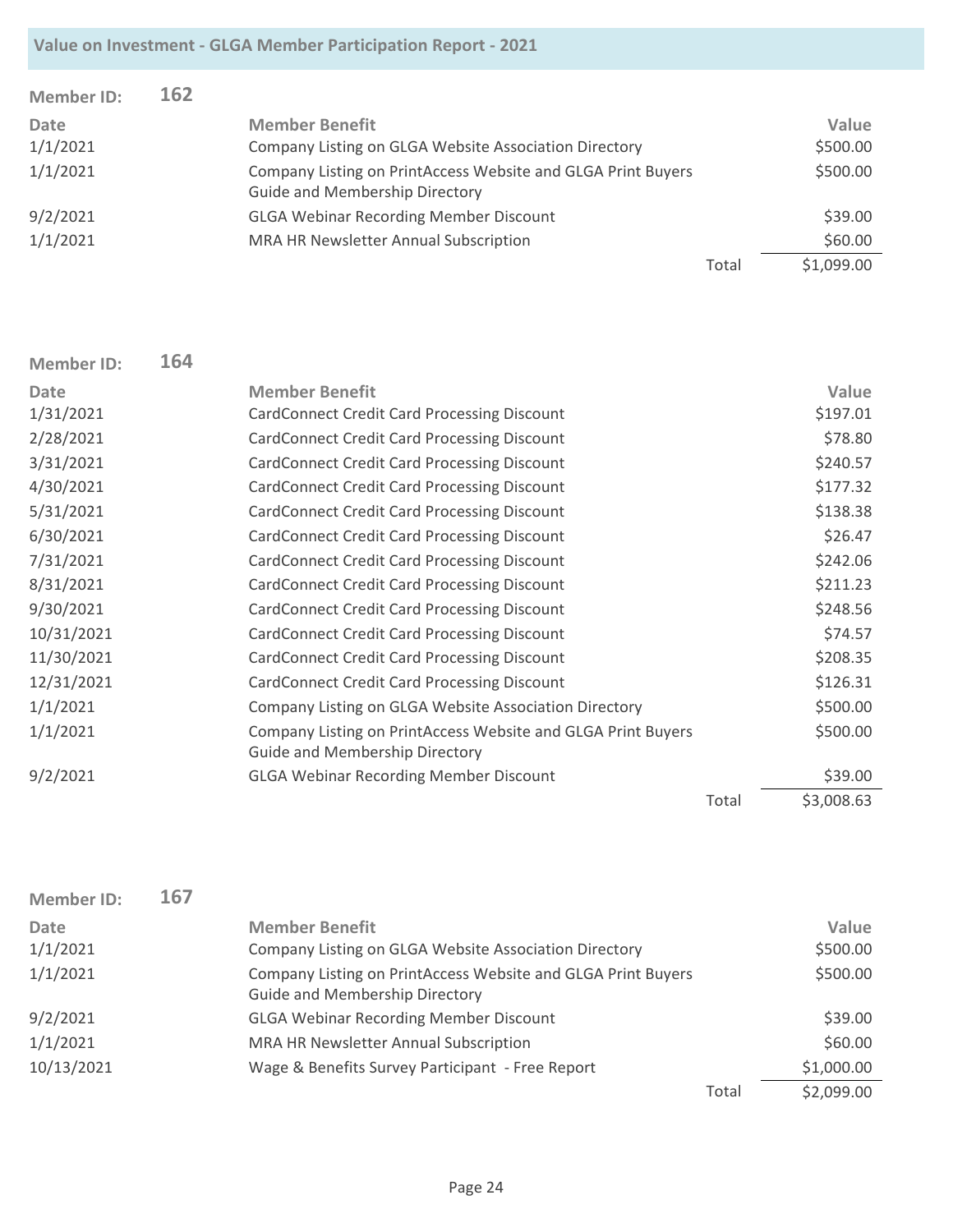| <b>Member ID:</b> | 169 |                                                                                                       |       |            |
|-------------------|-----|-------------------------------------------------------------------------------------------------------|-------|------------|
| <b>Date</b>       |     | <b>Member Benefit</b>                                                                                 |       | Value      |
| 1/1/2021          |     | Company Listing on GLGA Website Association Directory                                                 |       | \$500.00   |
| 1/1/2021          |     | Company Listing on PrintAccess Website and GLGA Print Buyers<br><b>Guide and Membership Directory</b> |       | \$500.00   |
| 1/5/2021          |     | Free Job Board Listing                                                                                |       | \$200.00   |
| 1/5/2021          |     | Free Job Board Listing                                                                                |       | \$200.00   |
| 3/10/2021         |     | <b>GEA Member Entry Discount</b>                                                                      |       | \$250.00   |
| 3/23/2021         |     | <b>GLGA Webinar Member Discount</b>                                                                   |       | \$39.00    |
| 3/25/2021         |     | <b>GLGA Webinar Member Discount</b>                                                                   |       | \$39.00    |
| 4/15/2021         |     | <b>GLGA Webinar Member Discount</b>                                                                   |       | \$39.00    |
| 6/8/2021          |     | <b>GLGA Webinar Member Discount</b>                                                                   |       | \$39.00    |
| 12/31/2021        |     | <b>ITU Rental Rebate on Products and Services</b>                                                     |       | \$518.27   |
| 1/1/2021          |     | MRA HR Newsletter Annual Subscription                                                                 |       | \$60.00    |
| 3/10/2021         |     | <b>Quarterly HR Update</b>                                                                            |       | \$39.00    |
| 8/12/2021         |     | <b>Quarterly HR Update</b>                                                                            |       | \$39.00    |
| 10/13/2021        |     | Wage & Benefits Survey Participant - Free Report                                                      |       | \$1,000.00 |
|                   |     |                                                                                                       | Total | \$3,462.27 |

| Member ID:  | 192 |                                                              |       |            |
|-------------|-----|--------------------------------------------------------------|-------|------------|
| <b>Date</b> |     | <b>Member Benefit</b>                                        |       | Value      |
| 1/1/2021    |     | Company Listing on GLGA Website Association Directory        |       | \$500.00   |
| 1/1/2021    |     | Company Listing on PrintAccess Website and GLGA Print Buyers |       | \$500.00   |
|             |     | <b>Guide and Membership Directory</b>                        |       |            |
| 9/2/2021    |     | <b>GLGA Webinar Recording Member Discount</b>                |       | \$39.00    |
| 1/1/2021    |     | MRA HR Newsletter Annual Subscription                        |       | \$60.00    |
|             |     |                                                              | Total | \$1,099.00 |

| Member ID:  | 196 |                                                                                                       |       |            |
|-------------|-----|-------------------------------------------------------------------------------------------------------|-------|------------|
| <b>Date</b> |     | <b>Member Benefit</b>                                                                                 |       | Value      |
| 1/1/2021    |     | Company Listing on GLGA Website Association Directory                                                 |       | \$500.00   |
| 1/1/2021    |     | Company Listing on PrintAccess Website and GLGA Print Buyers<br><b>Guide and Membership Directory</b> |       | \$500.00   |
| 9/2/2021    |     | <b>GLGA Webinar Recording Member Discount</b>                                                         |       | \$39.00    |
| 1/1/2021    |     | MRA HR Newsletter Annual Subscription                                                                 |       | \$60.00    |
|             |     |                                                                                                       | Total | \$1,099.00 |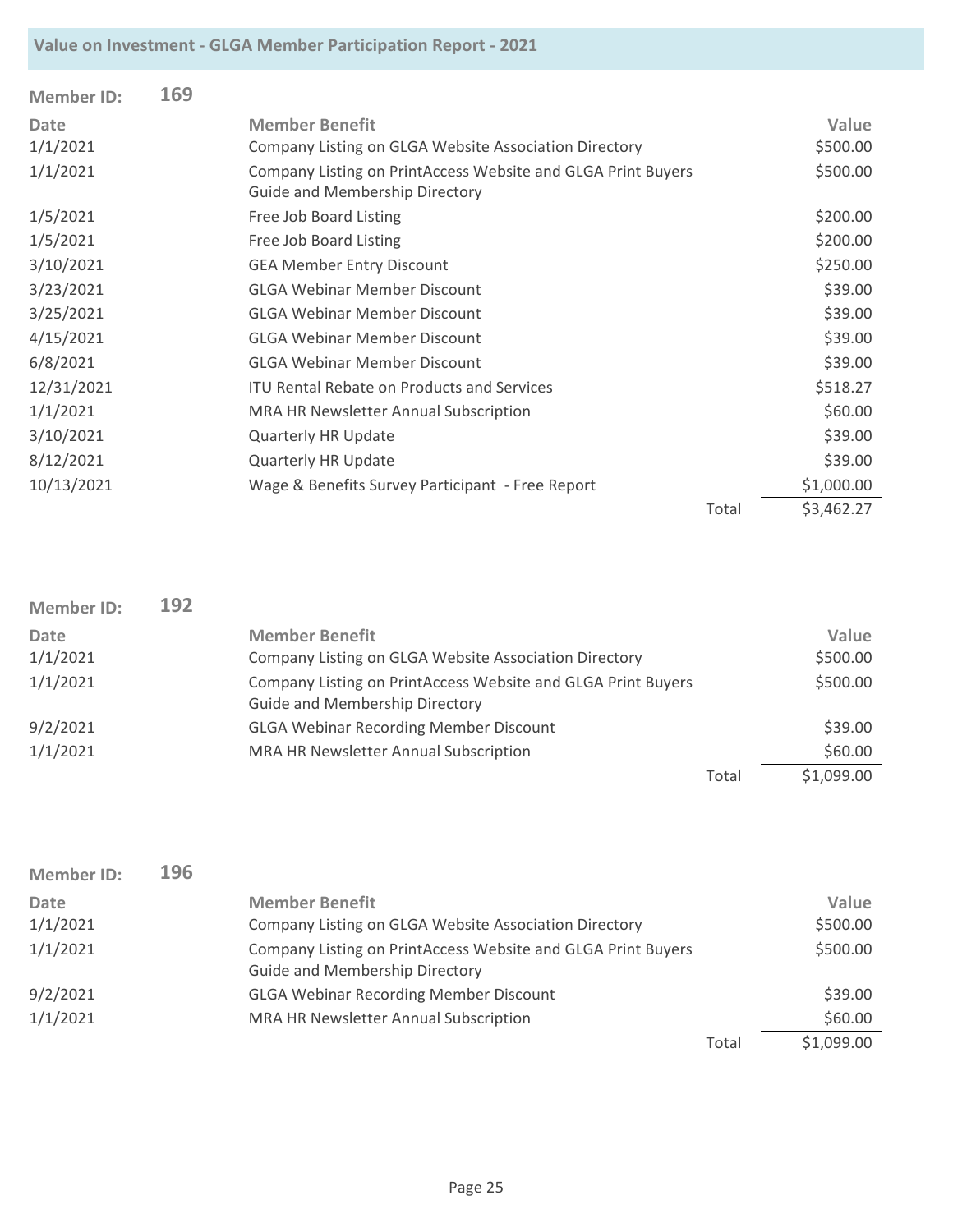| <b>Member ID:</b> | 197 |                                                                                                       |            |
|-------------------|-----|-------------------------------------------------------------------------------------------------------|------------|
| <b>Date</b>       |     | <b>Member Benefit</b>                                                                                 | Value      |
| 1/1/2021          |     | Company Listing on GLGA Website Association Directory                                                 | \$500.00   |
| 1/1/2021          |     | Company Listing on PrintAccess Website and GLGA Print Buyers<br><b>Guide and Membership Directory</b> | \$500.00   |
| 1/6/2021          |     | Free Job Board Listing                                                                                | \$200.00   |
| 5/7/2021          |     | Free Job Board Listing                                                                                | \$200.00   |
| 3/25/2021         |     | <b>GLGA Member Question</b>                                                                           | \$100.00   |
| 5/4/2021          |     | <b>GLGA Member Question</b>                                                                           | \$100.00   |
| 5/20/2021         |     | <b>GLGA Member Question</b>                                                                           | \$100.00   |
| 11/2/2021         |     | <b>GLGA Member Question</b>                                                                           | \$100.00   |
| 6/8/2021          |     | <b>GLGA Webinar Member Discount</b>                                                                   | \$39.00    |
| 9/2/2021          |     | <b>GLGA Webinar Recording Member Discount</b>                                                         | \$39.00    |
| 12/31/2021        |     | <b>ITU Discount on First Aid Products</b>                                                             | \$714.76   |
| 1/1/2021          |     | <b>MRA HR Newsletter Annual Subscription</b>                                                          | \$60.00    |
| 12/31/2021        |     | RAM Recycling Bonus Discount                                                                          | \$1,336.38 |
|                   |     | Total                                                                                                 | \$3,989.14 |

| Member ID:  | 201 |                                                                                                       |       |            |
|-------------|-----|-------------------------------------------------------------------------------------------------------|-------|------------|
| <b>Date</b> |     | <b>Member Benefit</b>                                                                                 |       | Value      |
| 1/1/2021    |     | Company Listing on GLGA Website Association Directory                                                 |       | \$500.00   |
| 1/1/2021    |     | Company Listing on PrintAccess Website and GLGA Print Buyers<br><b>Guide and Membership Directory</b> |       | \$500.00   |
| 3/10/2021   |     | <b>GEA Member Entry Discount</b>                                                                      |       | \$550.00   |
| 1/25/2021   |     | <b>GLGA Member Question</b>                                                                           |       | \$100.00   |
| 9/2/2021    |     | <b>GLGA Webinar Recording Member Discount</b>                                                         |       | \$39.00    |
|             |     |                                                                                                       | Total | \$1,689.00 |

| <b>Member ID:</b> | 204 |                                                                                                       |       |            |
|-------------------|-----|-------------------------------------------------------------------------------------------------------|-------|------------|
| <b>Date</b>       |     | <b>Member Benefit</b>                                                                                 |       | Value      |
| 1/1/2021          |     | Company Listing on GLGA Website Association Directory                                                 |       | \$500.00   |
| 1/1/2021          |     | Company Listing on PrintAccess Website and GLGA Print Buyers<br><b>Guide and Membership Directory</b> |       | \$500.00   |
| 4/20/2021         |     | <b>GLGA Consulting</b>                                                                                |       | \$100.00   |
| 9/2/2021          |     | <b>GLGA Webinar Recording Member Discount</b>                                                         |       | \$39.00    |
| 1/1/2021          |     | MRA HR Newsletter Annual Subscription                                                                 |       | \$60.00    |
|                   |     |                                                                                                       | Total | \$1,199.00 |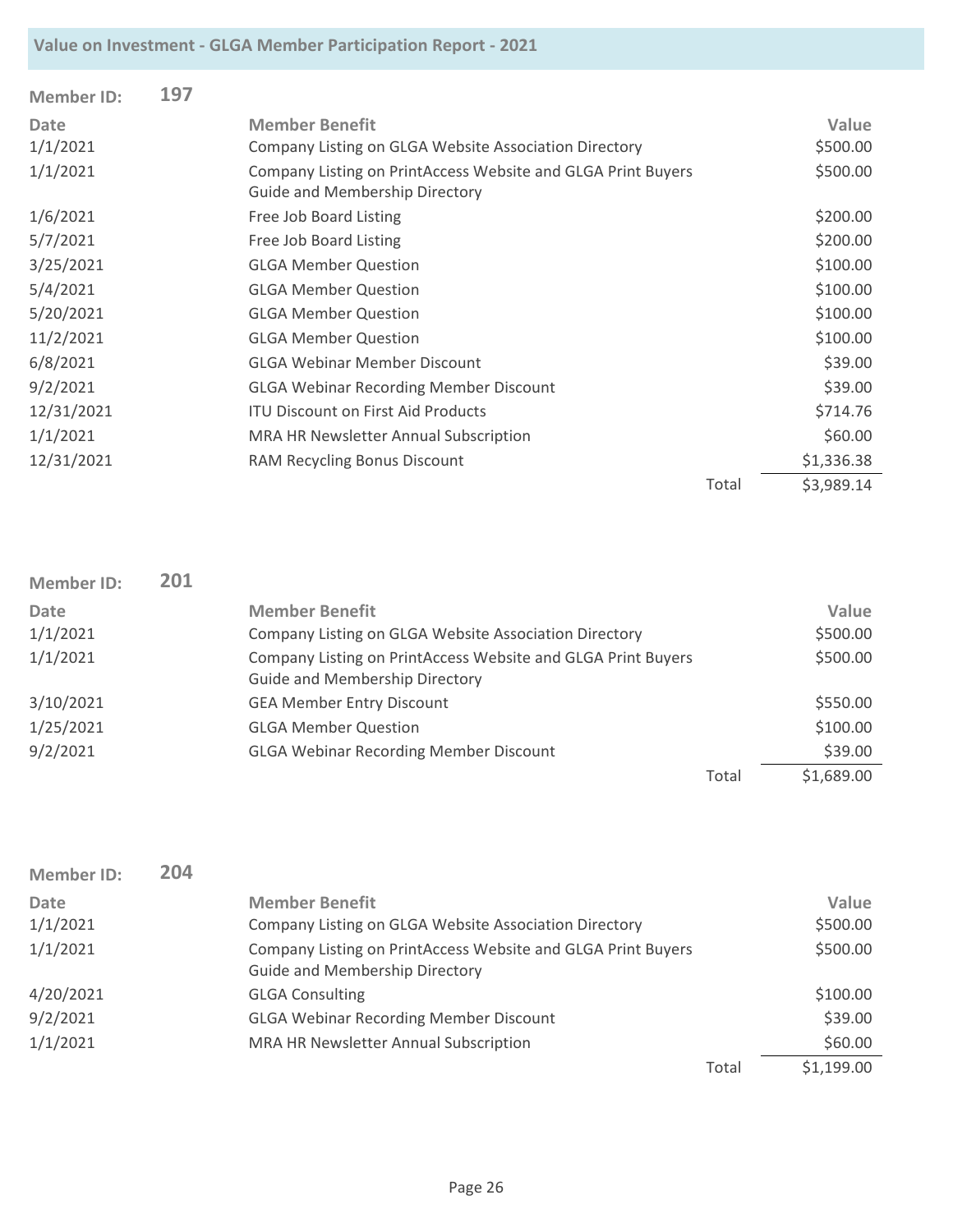| <b>Member ID:</b> | 206 |                                                                                                       |       |            |
|-------------------|-----|-------------------------------------------------------------------------------------------------------|-------|------------|
| Date              |     | <b>Member Benefit</b>                                                                                 |       | Value      |
| 1/1/2021          |     | Company Listing on GLGA Website Association Directory                                                 |       | \$500.00   |
| 1/1/2021          |     | Company Listing on PrintAccess Website and GLGA Print Buyers<br><b>Guide and Membership Directory</b> |       | \$500.00   |
| 12/8/2021         |     | Free Job Board Listing                                                                                |       | \$200.00   |
| 9/2/2021          |     | <b>GLGA Webinar Recording Member Discount</b>                                                         |       | \$39.00    |
| 12/31/2021        |     | <b>ITU Rental Rebate on Products and Services</b>                                                     |       | \$17.98    |
| 1/1/2021          |     | MRA HR Newsletter Annual Subscription                                                                 |       | \$60.00    |
|                   |     |                                                                                                       | Total | \$1,316.98 |

| Member ID:  | 239 |                                                                                                       |       |            |
|-------------|-----|-------------------------------------------------------------------------------------------------------|-------|------------|
| <b>Date</b> |     | <b>Member Benefit</b>                                                                                 |       | Value      |
| 1/1/2021    |     | Company Listing on GLGA Website Association Directory                                                 |       | \$500.00   |
| 1/1/2021    |     | Company Listing on PrintAccess Website and GLGA Print Buyers<br><b>Guide and Membership Directory</b> |       | \$500.00   |
| 1/13/2021   |     | <b>GLGA Webinar Member Discount</b>                                                                   |       | \$117.00   |
| 1/26/2021   |     | <b>GLGA Webinar Member Discount</b>                                                                   |       | \$117.00   |
| 2/9/2021    |     | <b>GLGA Webinar Member Discount</b>                                                                   |       | \$78.00    |
| 2/23/2021   |     | <b>GLGA Webinar Member Discount</b>                                                                   |       | \$78.00    |
| 9/2/2021    |     | <b>GLGA Webinar Recording Member Discount</b>                                                         |       | \$39.00    |
|             |     |                                                                                                       | Total | \$1,429.00 |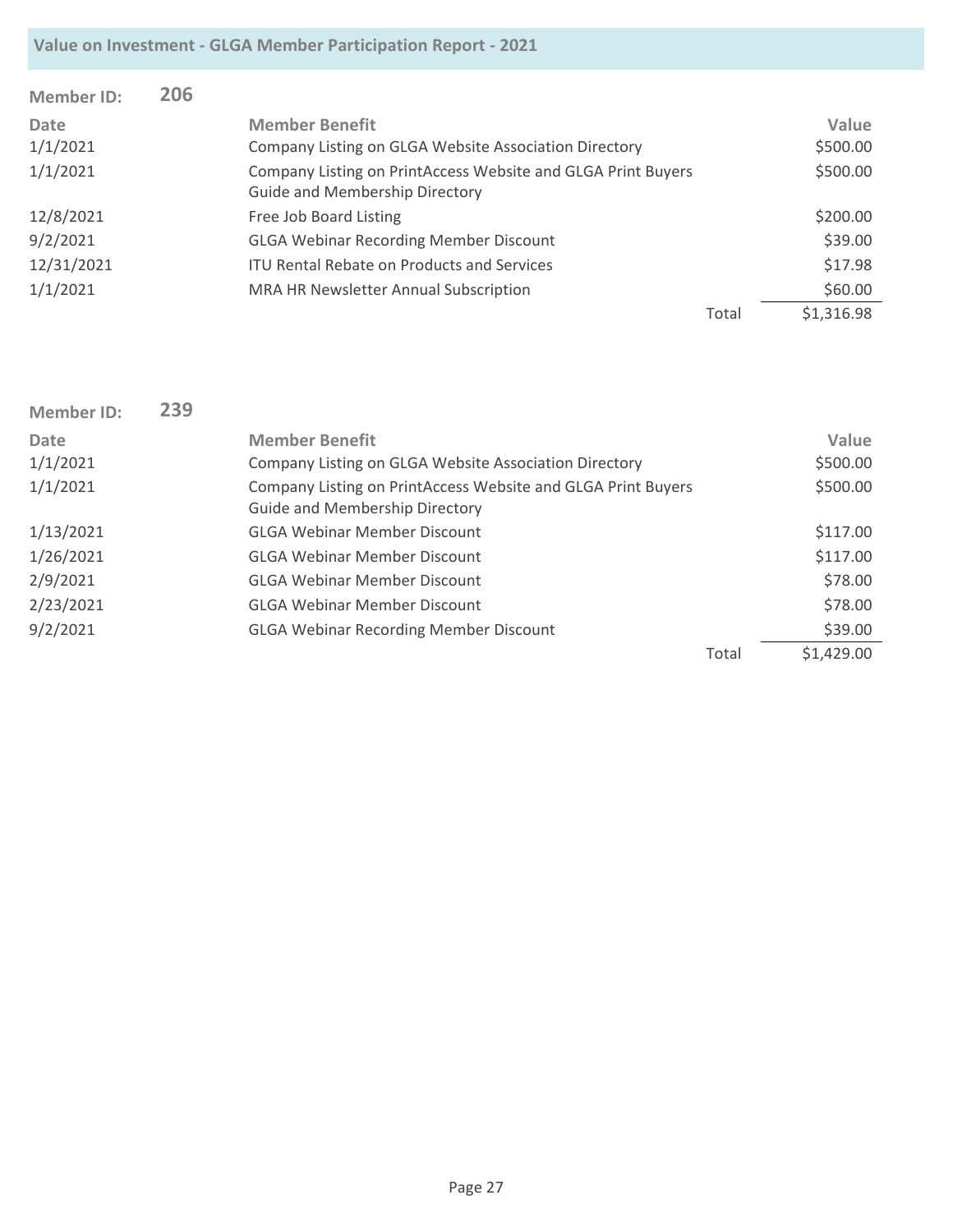| <b>Member ID:</b> | 248 |                                                                                                       |       |            |
|-------------------|-----|-------------------------------------------------------------------------------------------------------|-------|------------|
| <b>Date</b>       |     | <b>Member Benefit</b>                                                                                 |       | Value      |
| 1/1/2021          |     | Company Listing on GLGA Website Association Directory                                                 |       | \$500.00   |
| 1/1/2021          |     | Company Listing on PrintAccess Website and GLGA Print Buyers<br><b>Guide and Membership Directory</b> |       | \$500.00   |
| 1/21/2021         |     | Free Job Board Listing                                                                                |       | \$200.00   |
| 1/21/2021         |     | Free Job Board Listing                                                                                |       | \$200.00   |
| 2/11/2021         |     | Free Job Board Listing                                                                                |       | \$200.00   |
| 2/11/2021         |     | Free Job Board Listing                                                                                |       | \$200.00   |
| 3/16/2021         |     | Free Job Board Listing                                                                                |       | \$200.00   |
| 3/31/2021         |     | Free Job Board Listing                                                                                |       | \$200.00   |
| 5/4/2021          |     | Free Job Board Listing                                                                                |       | \$200.00   |
| 5/14/2021         |     | Free Job Board Listing                                                                                |       | \$200.00   |
| 8/4/2021          |     | <b>GLGA Member Question</b>                                                                           |       | \$100.00   |
| 3/23/2021         |     | <b>GLGA Webinar Member Discount</b>                                                                   |       | \$39.00    |
| 12/31/2021        |     | <b>ITU Rental Rebate on Products and Services</b>                                                     |       | \$173.33   |
| 1/1/2021          |     | MRA HR Newsletter Annual Subscription                                                                 |       | \$60.00    |
| 3/10/2021         |     | <b>Quarterly HR Update</b>                                                                            |       | \$39.00    |
| 8/12/2021         |     | <b>Quarterly HR Update</b>                                                                            |       | \$39.00    |
|                   |     |                                                                                                       | Total | \$3,050.33 |

| <b>Member ID:</b> | 249 |                                                                                                       |       |            |
|-------------------|-----|-------------------------------------------------------------------------------------------------------|-------|------------|
| Date              |     | <b>Member Benefit</b>                                                                                 |       | Value      |
| 1/1/2021          |     | Company Listing on GLGA Website Association Directory                                                 |       | \$500.00   |
| 1/1/2021          |     | Company Listing on PrintAccess Website and GLGA Print Buyers<br><b>Guide and Membership Directory</b> |       | \$500.00   |
| 1/1/2021          |     | MRA HR Newsletter Annual Subscription                                                                 |       | \$60.00    |
| 8/12/2021         |     | <b>Quarterly HR Update</b>                                                                            |       | \$39.00    |
| 10/13/2021        |     | Wage & Benefits Survey Participant - Free Report                                                      |       | \$1,000.00 |
|                   |     |                                                                                                       | Total | \$2,099.00 |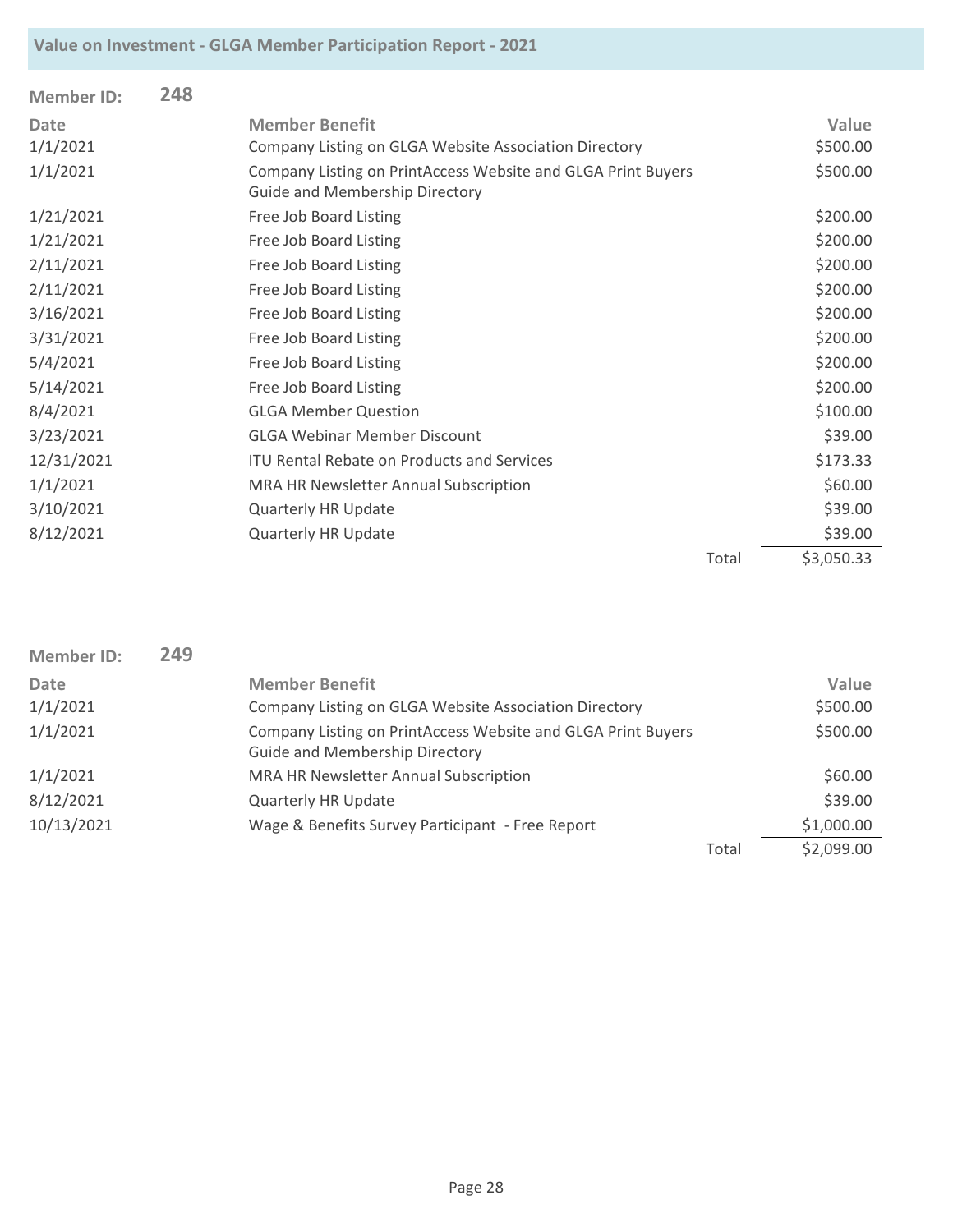| <b>Member ID:</b> | 255 |                                                                                                       |       |            |
|-------------------|-----|-------------------------------------------------------------------------------------------------------|-------|------------|
| Date              |     | <b>Member Benefit</b>                                                                                 |       | Value      |
| 1/1/2021          |     | Company Listing on GLGA Website Association Directory                                                 |       | \$500.00   |
| 1/1/2021          |     | Company Listing on PrintAccess Website and GLGA Print Buyers<br><b>Guide and Membership Directory</b> |       | \$500.00   |
| 1/18/2021         |     | Free Job Board Listing                                                                                |       | \$200.00   |
| 2/16/2021         |     | <b>GLGA Webinar Member Discount</b>                                                                   |       | \$95.00    |
| 3/4/2021          |     | <b>GLGA Webinar Member Discount</b>                                                                   |       | \$39.00    |
| 9/2/2021          |     | <b>GLGA Webinar Recording Member Discount</b>                                                         |       | \$39.00    |
| 1/1/2021          |     | MRA HR Newsletter Annual Subscription                                                                 |       | \$60.00    |
| 3/10/2021         |     | <b>Quarterly HR Update</b>                                                                            |       | \$39.00    |
|                   |     |                                                                                                       | Total | \$1,472.00 |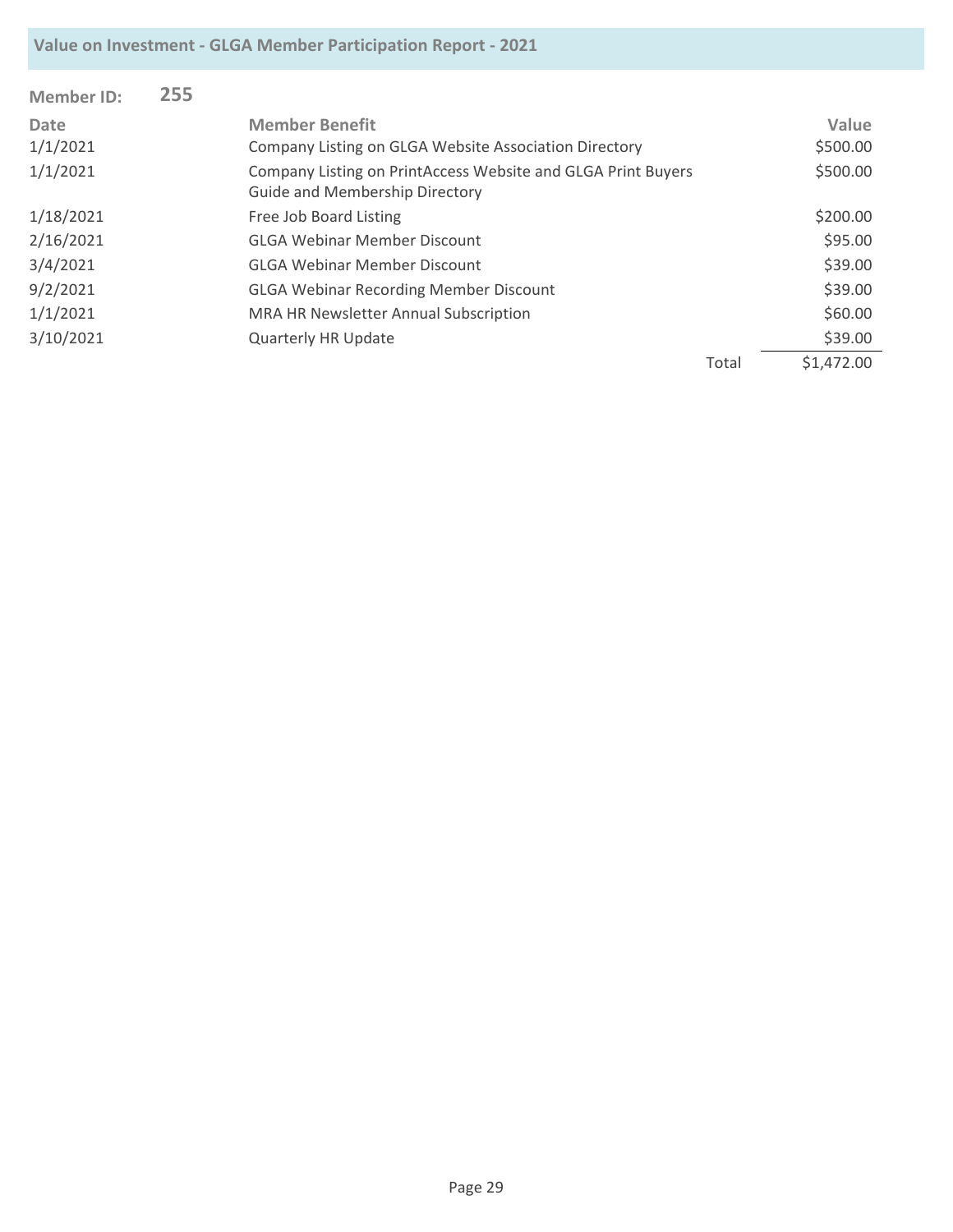| Member ID:  | 256 |                                                                                                       |       |            |
|-------------|-----|-------------------------------------------------------------------------------------------------------|-------|------------|
| <b>Date</b> |     | <b>Member Benefit</b>                                                                                 |       | Value      |
| 1/31/2021   |     | <b>CardConnect Credit Card Processing Discount</b>                                                    |       | \$42.46    |
| 2/28/2021   |     | <b>CardConnect Credit Card Processing Discount</b>                                                    |       | \$38.53    |
| 3/31/2021   |     | <b>CardConnect Credit Card Processing Discount</b>                                                    |       | \$65.90    |
| 4/30/2021   |     | <b>CardConnect Credit Card Processing Discount</b>                                                    |       | \$22.36    |
| 5/31/2021   |     | <b>CardConnect Credit Card Processing Discount</b>                                                    |       | \$103.57   |
| 6/30/2021   |     | <b>CardConnect Credit Card Processing Discount</b>                                                    |       | \$87.14    |
| 7/31/2021   |     | <b>CardConnect Credit Card Processing Discount</b>                                                    |       | \$11.51    |
| 8/31/2021   |     | <b>CardConnect Credit Card Processing Discount</b>                                                    |       | \$118.81   |
| 9/30/2021   |     | <b>CardConnect Credit Card Processing Discount</b>                                                    |       | \$22.28    |
| 10/31/2021  |     | <b>CardConnect Credit Card Processing Discount</b>                                                    |       | \$42.51    |
| 11/30/2021  |     | <b>CardConnect Credit Card Processing Discount</b>                                                    |       | \$89.19    |
| 12/31/2021  |     | <b>CardConnect Credit Card Processing Discount</b>                                                    |       | \$45.09    |
| 1/1/2021    |     | Company Listing on GLGA Website Association Directory                                                 |       | \$500.00   |
| 1/1/2021    |     | Company Listing on PrintAccess Website and GLGA Print Buyers<br><b>Guide and Membership Directory</b> |       | \$500.00   |
| 9/7/2021    |     | <b>GLGA Consulting</b>                                                                                |       | \$100.00   |
| 5/25/2021   |     | <b>GLGA Member Question</b>                                                                           |       | \$100.00   |
| 7/19/2021   |     | <b>GLGA Member Question</b>                                                                           |       | \$100.00   |
| 8/6/2021    |     | <b>GLGA Member Question</b>                                                                           |       | \$100.00   |
| 2/22/2021   |     | <b>GLGA Seminar Member Discount</b>                                                                   |       | \$200.00   |
| 2/2/2021    |     | <b>GLGA Webinar Member Discount</b>                                                                   |       | \$95.00    |
| 2/16/2021   |     | <b>GLGA Webinar Member Discount</b>                                                                   |       | \$95.00    |
| 3/4/2021    |     | <b>GLGA Webinar Member Discount</b>                                                                   |       | \$39.00    |
| 3/11/2021   |     | <b>GLGA Webinar Member Discount</b>                                                                   |       | \$78.00    |
| 3/16/2021   |     | <b>GLGA Webinar Member Discount</b>                                                                   |       | \$95.00    |
| 3/23/2021   |     | <b>GLGA Webinar Member Discount</b>                                                                   |       | \$39.00    |
| 4/15/2021   |     | <b>GLGA Webinar Member Discount</b>                                                                   |       | \$78.00    |
| 4/22/2021   |     | <b>GLGA Webinar Member Discount</b>                                                                   |       | \$39.00    |
| 4/29/2021   |     | <b>GLGA Webinar Member Discount</b>                                                                   |       | \$99.00    |
| 7/15/2021   |     | <b>GLGA Webinar Member Discount</b>                                                                   |       | \$39.00    |
| 7/27/2021   |     | <b>GLGA Webinar Member Discount</b>                                                                   |       | \$39.00    |
| 8/13/2021   |     | <b>GLGA Webinar Member Discount</b>                                                                   |       | \$78.00    |
| 12/31/2021  |     | <b>ITU Rental Rebate on Products and Services</b>                                                     |       | \$70.41    |
| 2/3/2021    |     | MRA HR Hotline Free Call/Email Service                                                                |       | \$200.00   |
| 2/4/2021    |     | MRA HR Hotline Free Call/Email Service                                                                |       | \$200.00   |
| 8/19/2021   |     | MRA HR Hotline Free Call/Email Service                                                                |       | \$200.00   |
| 1/1/2021    |     | MRA HR Newsletter Annual Subscription                                                                 |       | \$60.00    |
| 8/12/2021   |     | Quarterly HR Update                                                                                   |       | \$39.00    |
| 10/13/2021  |     | Wage & Benefits Survey Participant - Free Report                                                      |       | \$1,000.00 |
|             |     |                                                                                                       | Total | \$4,871.76 |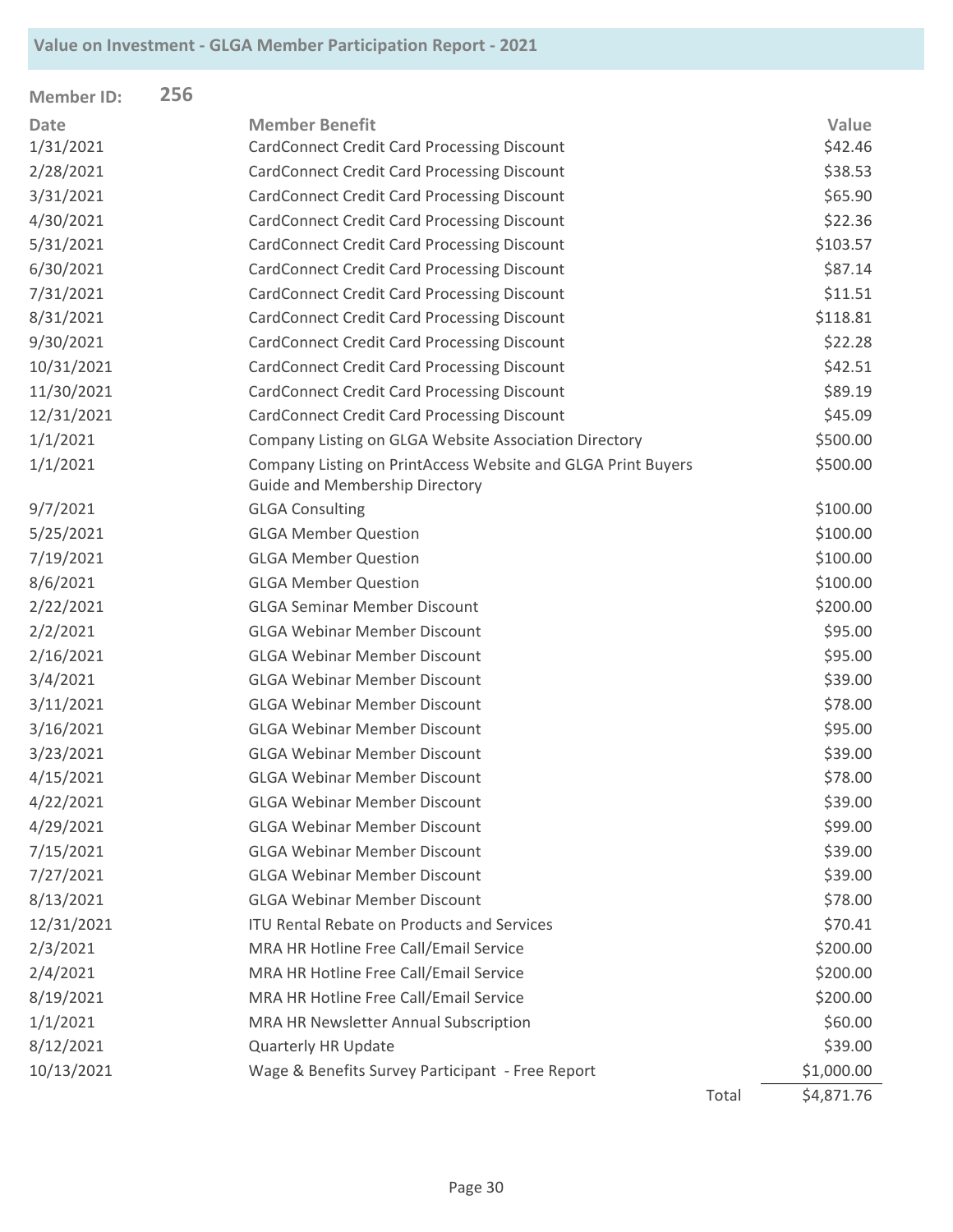| <b>Member ID:</b> | 258 |                                                                                                       |       |            |
|-------------------|-----|-------------------------------------------------------------------------------------------------------|-------|------------|
| <b>Date</b>       |     | <b>Member Benefit</b>                                                                                 |       | Value      |
| 1/1/2021          |     | Company Listing on GLGA Website Association Directory                                                 |       | \$500.00   |
| 1/1/2021          |     | Company Listing on PrintAccess Website and GLGA Print Buyers<br><b>Guide and Membership Directory</b> |       | \$500.00   |
| 6/8/2021          |     | <b>GLGA Webinar Member Discount</b>                                                                   |       | \$39.00    |
| 1/1/2021          |     | MRA HR Newsletter Annual Subscription                                                                 |       | \$60.00    |
|                   |     |                                                                                                       | Total | \$1,099.00 |

| <b>Member ID:</b> | 265 |                                                                                                       |       |            |
|-------------------|-----|-------------------------------------------------------------------------------------------------------|-------|------------|
| <b>Date</b>       |     | <b>Member Benefit</b>                                                                                 |       | Value      |
| 1/1/2021          |     | Company Listing on GLGA Website Association Directory                                                 |       | \$500.00   |
| 1/1/2021          |     | Company Listing on PrintAccess Website and GLGA Print Buyers<br><b>Guide and Membership Directory</b> |       | \$500.00   |
| 9/2/2021          |     | <b>GLGA Webinar Recording Member Discount</b>                                                         |       | \$39.00    |
| 12/31/2021        |     | <b>ITU Rental Rebate on Products and Services</b>                                                     |       | \$356.06   |
| 1/1/2021          |     | MRA HR Newsletter Annual Subscription                                                                 |       | \$60.00    |
|                   |     |                                                                                                       | Total | \$1,455.06 |

| <b>Member ID:</b> | 286 |                                                                                                       |       |            |
|-------------------|-----|-------------------------------------------------------------------------------------------------------|-------|------------|
| Date              |     | <b>Member Benefit</b>                                                                                 |       | Value      |
| 1/1/2021          |     | Company Listing on GLGA Website Association Directory                                                 |       | \$500.00   |
| 1/1/2021          |     | Company Listing on PrintAccess Website and GLGA Print Buyers<br><b>Guide and Membership Directory</b> |       | \$500.00   |
| 3/10/2021         |     | <b>GEA Member Entry Discount</b>                                                                      |       | \$30.00    |
| 3/4/2021          |     | <b>GLGA Webinar Member Discount</b>                                                                   |       | \$39.00    |
| 3/25/2021         |     | <b>GLGA Webinar Member Discount</b>                                                                   |       | \$39.00    |
| 4/29/2021         |     | <b>GLGA Webinar Member Discount</b>                                                                   |       | \$198.00   |
| 5/20/2021         |     | <b>GLGA Webinar Member Discount</b>                                                                   |       | \$39.00    |
| 7/27/2021         |     | <b>GLGA Webinar Member Discount</b>                                                                   |       | \$78.00    |
| 9/2/2021          |     | <b>GLGA Webinar Recording Member Discount</b>                                                         |       | \$39.00    |
| 1/1/2021          |     | <b>MRA HR Newsletter Annual Subscription</b>                                                          |       | \$60.00    |
| 10/13/2021        |     | Wage & Benefits Survey Participant - Free Report                                                      |       | \$1,000.00 |
|                   |     |                                                                                                       | Total | \$2,522.00 |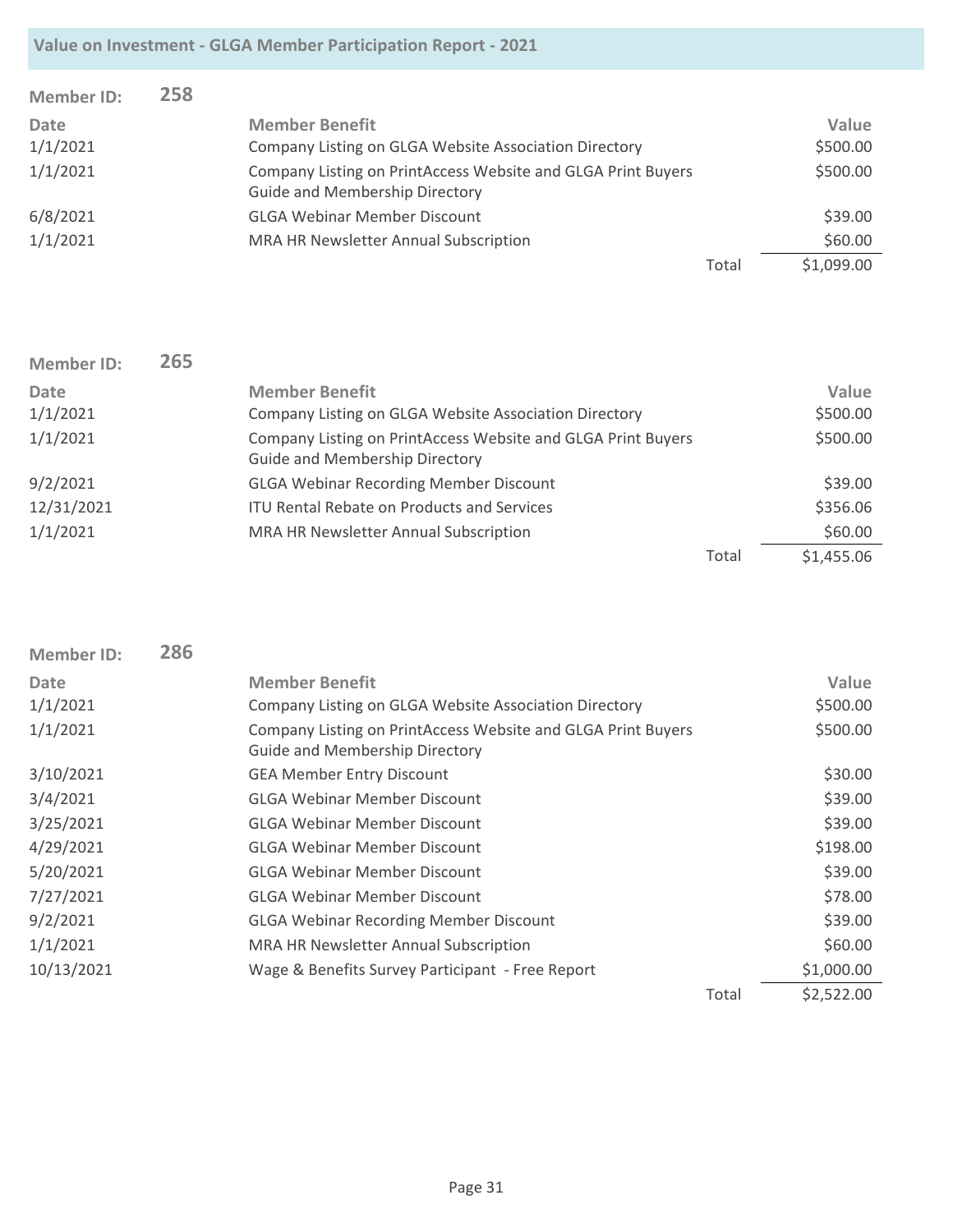| <b>Member ID:</b> | 289 |                                                                                                       |       |            |
|-------------------|-----|-------------------------------------------------------------------------------------------------------|-------|------------|
| <b>Date</b>       |     | <b>Member Benefit</b>                                                                                 |       | Value      |
| 1/1/2021          |     | Company Listing on GLGA Website Association Directory                                                 |       | \$500.00   |
| 1/1/2021          |     | Company Listing on PrintAccess Website and GLGA Print Buyers<br><b>Guide and Membership Directory</b> |       | \$500.00   |
| 3/12/2021         |     | <b>GLGA Member Question</b>                                                                           |       | \$100.00   |
| 12/8/2021         |     | <b>GLGA Networking Event Member Discount</b>                                                          |       | \$40.00    |
| 1/1/2021          |     | <b>MRA HR Newsletter Annual Subscription</b>                                                          |       | \$60.00    |
| 3/10/2021         |     | <b>Quarterly HR Update</b>                                                                            |       | \$39.00    |
| 8/12/2021         |     | <b>Quarterly HR Update</b>                                                                            |       | \$39.00    |
| 10/13/2021        |     | Wage & Benefits Survey Participant - Free Report                                                      |       | \$1,000.00 |
|                   |     |                                                                                                       | Total | \$2,278.00 |

| <b>Member ID:</b> | 337 |                                                                                                       |       |            |
|-------------------|-----|-------------------------------------------------------------------------------------------------------|-------|------------|
| Date              |     | <b>Member Benefit</b>                                                                                 |       | Value      |
| 1/1/2021          |     | Company Listing on GLGA Website Association Directory                                                 |       | \$500.00   |
| 1/1/2021          |     | Company Listing on PrintAccess Website and GLGA Print Buyers<br><b>Guide and Membership Directory</b> |       | \$500.00   |
| 9/2/2021          |     | <b>GLGA Webinar Recording Member Discount</b>                                                         |       | \$39.00    |
| 1/1/2021          |     | MRA HR Newsletter Annual Subscription                                                                 |       | \$60.00    |
|                   |     |                                                                                                       | Total | \$1,099.00 |

| <b>Member ID:</b> | 398 |                                                                                                       |       |            |
|-------------------|-----|-------------------------------------------------------------------------------------------------------|-------|------------|
| <b>Date</b>       |     | <b>Member Benefit</b>                                                                                 |       | Value      |
| 1/1/2021          |     | Company Listing on GLGA Website Association Directory                                                 |       | \$500.00   |
| 1/1/2021          |     | Company Listing on PrintAccess Website and GLGA Print Buyers<br><b>Guide and Membership Directory</b> |       | \$500.00   |
| 9/2/2021          |     | <b>GLGA Webinar Recording Member Discount</b>                                                         |       | \$39.00    |
|                   |     |                                                                                                       | Total | \$1,039.00 |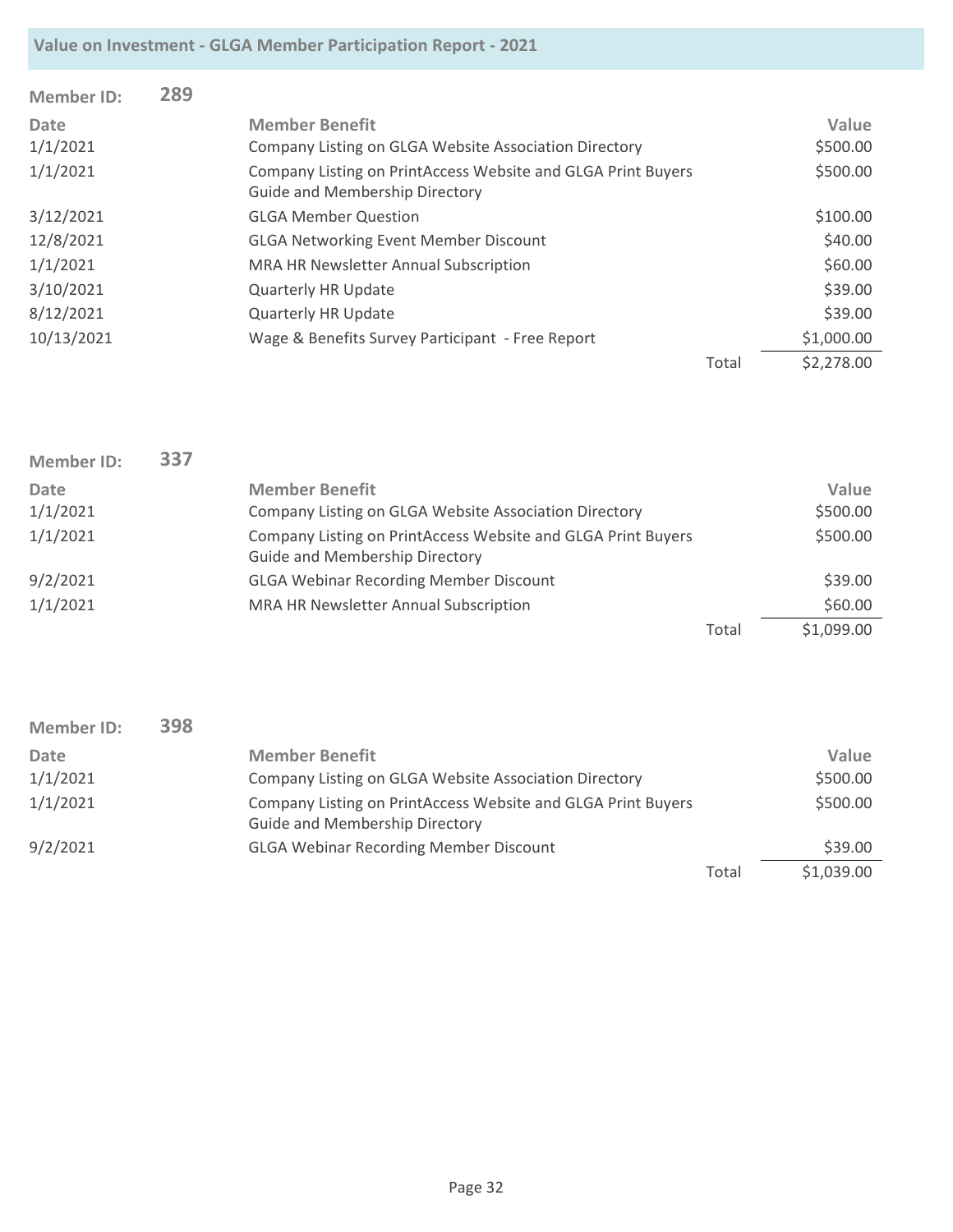| <b>Member ID:</b> | 408 |                                                                                                       |       |            |
|-------------------|-----|-------------------------------------------------------------------------------------------------------|-------|------------|
| Date              |     | <b>Member Benefit</b>                                                                                 |       | Value      |
| 1/1/2021          |     | Company Listing on GLGA Website Association Directory                                                 |       | \$500.00   |
| 1/1/2021          |     | Company Listing on PrintAccess Website and GLGA Print Buyers<br><b>Guide and Membership Directory</b> |       | \$500.00   |
| 9/2/2021          |     | <b>GLGA Webinar Recording Member Discount</b>                                                         |       | \$39.00    |
| 12/31/2021        |     | <b>ITU Discount on First Aid Products</b>                                                             |       | \$422.87   |
| 1/1/2021          |     | MRA HR Newsletter Annual Subscription                                                                 |       | \$60.00    |
| 10/13/2021        |     | Wage & Benefits Survey Participant - Free Report                                                      |       | \$1,000.00 |
|                   |     |                                                                                                       | Total | \$2,521.87 |

| <b>Member ID:</b> | 413 |                                                                                                       |       |            |
|-------------------|-----|-------------------------------------------------------------------------------------------------------|-------|------------|
| <b>Date</b>       |     | <b>Member Benefit</b>                                                                                 |       | Value      |
| 1/1/2021          |     | Company Listing on GLGA Website Association Directory                                                 |       | \$500.00   |
| 1/1/2021          |     | Company Listing on PrintAccess Website and GLGA Print Buyers<br><b>Guide and Membership Directory</b> |       | \$500.00   |
| 9/20/2021         |     | <b>GLGA Member Question</b>                                                                           |       | \$100.00   |
| 3/4/2021          |     | <b>GLGA Webinar Member Discount</b>                                                                   |       | \$39.00    |
| 3/11/2021         |     | <b>GLGA Webinar Member Discount</b>                                                                   |       | \$39.00    |
| 3/25/2021         |     | <b>GLGA Webinar Member Discount</b>                                                                   |       | \$39.00    |
| 4/15/2021         |     | <b>GLGA Webinar Member Discount</b>                                                                   |       | \$78.00    |
| 9/2/2021          |     | <b>GLGA Webinar Recording Member Discount</b>                                                         |       | \$39.00    |
| 12/31/2021        |     | <b>ITU Rental Rebate on Products and Services</b>                                                     |       | \$51.63    |
| 1/1/2021          |     | MRA HR Newsletter Annual Subscription                                                                 |       | \$60.00    |
|                   |     |                                                                                                       | Total | \$1,445.63 |

| <b>Member ID:</b> | 463 |                                                                                                       |       |            |
|-------------------|-----|-------------------------------------------------------------------------------------------------------|-------|------------|
| Date              |     | <b>Member Benefit</b>                                                                                 |       | Value      |
| 1/1/2021          |     | Company Listing on GLGA Website Association Directory                                                 |       | \$500.00   |
| 1/1/2021          |     | Company Listing on PrintAccess Website and GLGA Print Buyers<br><b>Guide and Membership Directory</b> |       | \$500.00   |
| 4/15/2021         |     | <b>GLGA Webinar Member Discount</b>                                                                   |       | \$78.00    |
| 9/2/2021          |     | <b>GLGA Webinar Recording Member Discount</b>                                                         |       | \$39.00    |
| 1/1/2021          |     | MRA HR Newsletter Annual Subscription                                                                 |       | \$60.00    |
|                   |     |                                                                                                       | Total | \$1,177.00 |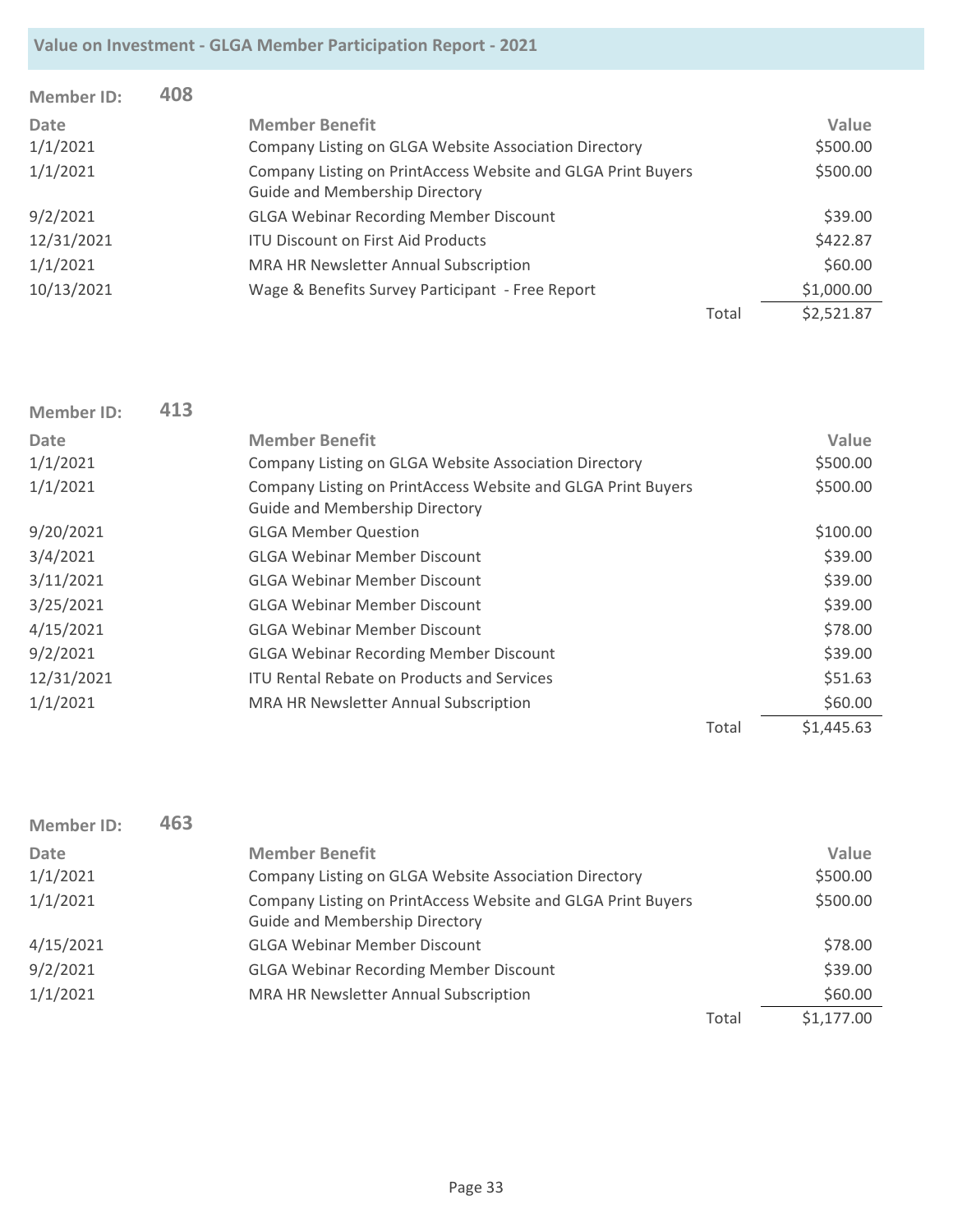| <b>Member ID:</b> | 488 |                                                                                                       |       |            |
|-------------------|-----|-------------------------------------------------------------------------------------------------------|-------|------------|
| <b>Date</b>       |     | <b>Member Benefit</b>                                                                                 |       | Value      |
| 1/1/2021          |     | Company Listing on GLGA Website Association Directory                                                 |       | \$500.00   |
| 1/1/2021          |     | Company Listing on PrintAccess Website and GLGA Print Buyers<br><b>Guide and Membership Directory</b> |       | \$500.00   |
| 3/25/2021         |     | <b>GLGA Webinar Member Discount</b>                                                                   |       | \$39.00    |
| 9/2/2021          |     | <b>GLGA Webinar Recording Member Discount</b>                                                         |       | \$39.00    |
|                   |     |                                                                                                       | Total | \$1,078.00 |

| <b>Member ID:</b> | 491 |                                                              |       |            |
|-------------------|-----|--------------------------------------------------------------|-------|------------|
| Date              |     | <b>Member Benefit</b>                                        |       | Value      |
| 1/1/2021          |     | Company Listing on GLGA Website Association Directory        |       | \$500.00   |
| 1/1/2021          |     | Company Listing on PrintAccess Website and GLGA Print Buyers |       | \$500.00   |
|                   |     | <b>Guide and Membership Directory</b>                        |       |            |
| 9/2/2021          |     | <b>GLGA Webinar Recording Member Discount</b>                |       | \$39.00    |
| 11/16/2021        |     | MRA HR Hotline Free Call/Email Service                       |       | \$200.00   |
|                   |     |                                                              | Total | \$1,239.00 |

| <b>Member ID:</b> | 502 |                                                                                                       |       |            |
|-------------------|-----|-------------------------------------------------------------------------------------------------------|-------|------------|
| Date              |     | <b>Member Benefit</b>                                                                                 |       | Value      |
| 1/1/2021          |     | Company Listing on GLGA Website Association Directory                                                 |       | \$500.00   |
| 1/1/2021          |     | Company Listing on PrintAccess Website and GLGA Print Buyers<br><b>Guide and Membership Directory</b> |       | \$500.00   |
| 9/2/2021          |     | <b>GLGA Webinar Recording Member Discount</b>                                                         |       | \$39.00    |
|                   |     |                                                                                                       | Total | \$1,039.00 |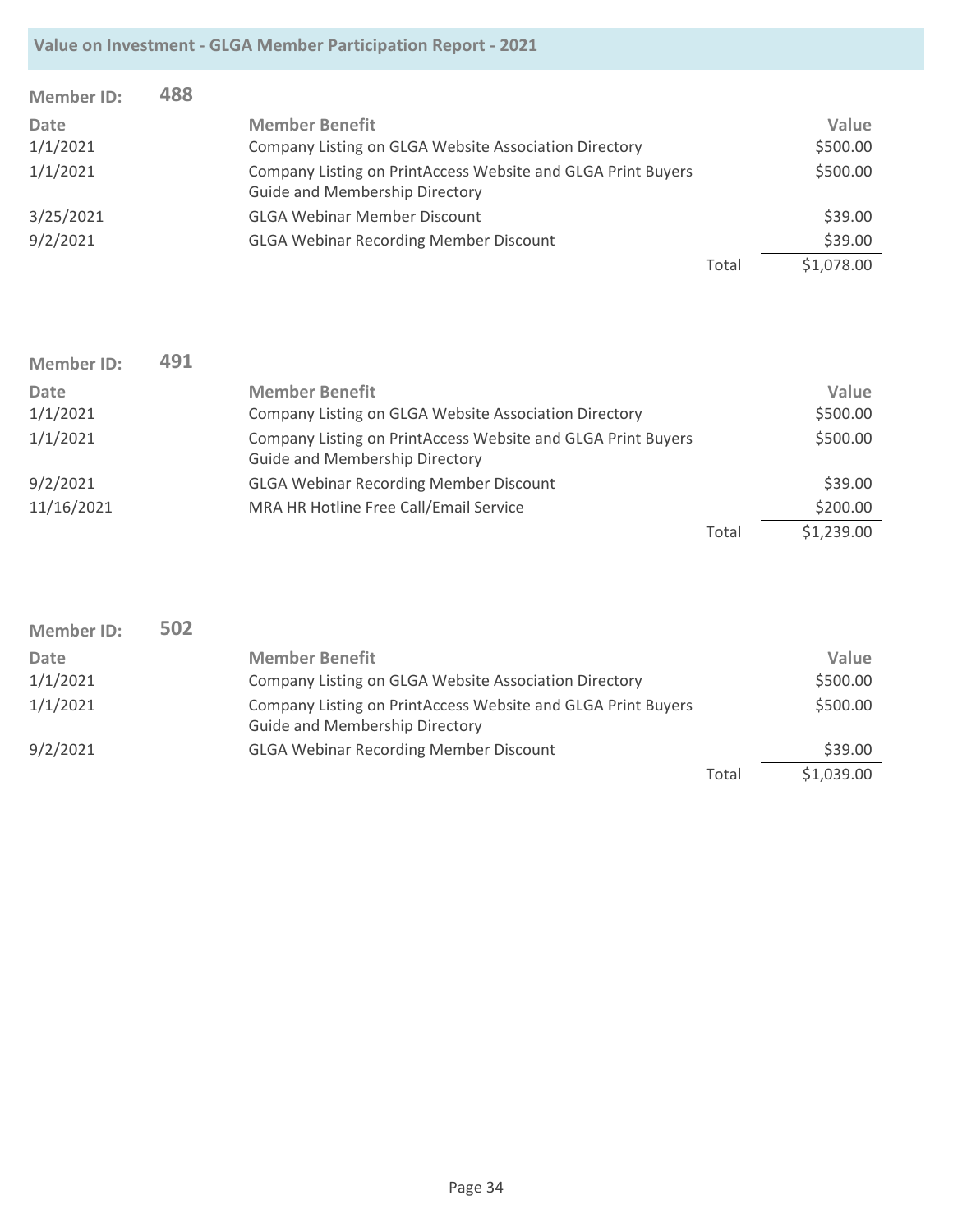| <b>Member ID:</b> | 516 |                                                                                                |       |            |
|-------------------|-----|------------------------------------------------------------------------------------------------|-------|------------|
| <b>Date</b>       |     | <b>Member Benefit</b>                                                                          |       | Value      |
| 1/1/2021          |     | Company Listing on GLGA Website Association Directory                                          |       | \$500.00   |
| 1/1/2021          |     | Company Listing on PrintAccess Website and GLGA Print Buyers<br>Guide and Membership Directory |       | \$500.00   |
| 1/13/2021         |     | <b>GLGA Webinar Member Discount</b>                                                            |       | \$39.00    |
| 1/19/2021         |     | <b>GLGA Webinar Member Discount</b>                                                            |       | \$39.00    |
| 1/26/2021         |     | <b>GLGA Webinar Member Discount</b>                                                            |       | \$39.00    |
| 2/4/2021          |     | <b>GLGA Webinar Member Discount</b>                                                            |       | \$78.00    |
| 2/9/2021          |     | <b>GLGA Webinar Member Discount</b>                                                            |       | \$39.00    |
| 2/23/2021         |     | <b>GLGA Webinar Member Discount</b>                                                            |       | \$39.00    |
| 5/6/2021          |     | <b>GLGA Webinar Member Discount</b>                                                            |       | \$39.00    |
| 6/3/2021          |     | <b>GLGA Webinar Member Discount</b>                                                            |       | \$39.00    |
| 6/8/2021          |     | <b>GLGA Webinar Member Discount</b>                                                            |       | \$78.00    |
| 12/31/2021        |     | <b>ITU Rental Rebate on Products and Services</b>                                              |       | \$453.20   |
| 1/1/2021          |     | <b>MRA HR Newsletter Annual Subscription</b>                                                   |       | \$60.00    |
| 3/10/2021         |     | <b>Quarterly HR Update</b>                                                                     |       | \$39.00    |
| 8/12/2021         |     | <b>Quarterly HR Update</b>                                                                     |       | \$78.00    |
|                   |     |                                                                                                | Total | \$2,059.20 |

| <b>Member ID:</b> | 523 |                                                                                                       |       |            |
|-------------------|-----|-------------------------------------------------------------------------------------------------------|-------|------------|
| Date              |     | <b>Member Benefit</b>                                                                                 |       | Value      |
| 1/1/2021          |     | Company Listing on GLGA Website Association Directory                                                 |       | \$500.00   |
| 1/1/2021          |     | Company Listing on PrintAccess Website and GLGA Print Buyers<br><b>Guide and Membership Directory</b> |       | \$500.00   |
| 3/10/2021         |     | <b>GEA Member Entry Discount</b>                                                                      |       | \$130.00   |
| 8/31/2021         |     | <b>GLGA Member Question</b>                                                                           |       | \$100.00   |
| 5/3/2021          |     | <b>GLGA Seminar Member Discount</b>                                                                   |       | \$100.00   |
| 3/4/2021          |     | <b>GLGA Webinar Member Discount</b>                                                                   |       | \$39.00    |
| 9/2/2021          |     | <b>GLGA Webinar Recording Member Discount</b>                                                         |       | \$39.00    |
| 12/31/2021        |     | <b>ITU Rental Rebate on Products and Services</b>                                                     |       | \$236.54   |
| 2/4/2021          |     | MRA HR Hotline Free Call/Email Service                                                                |       | \$200.00   |
| 3/18/2021         |     | MRA HR Hotline Free Call/Email Service                                                                |       | \$200.00   |
| 3/19/2021         |     | MRA HR Hotline Free Call/Email Service                                                                |       | \$200.00   |
| 1/1/2021          |     | MRA HR Newsletter Annual Subscription                                                                 |       | \$60.00    |
|                   |     |                                                                                                       | Total | \$2,304.54 |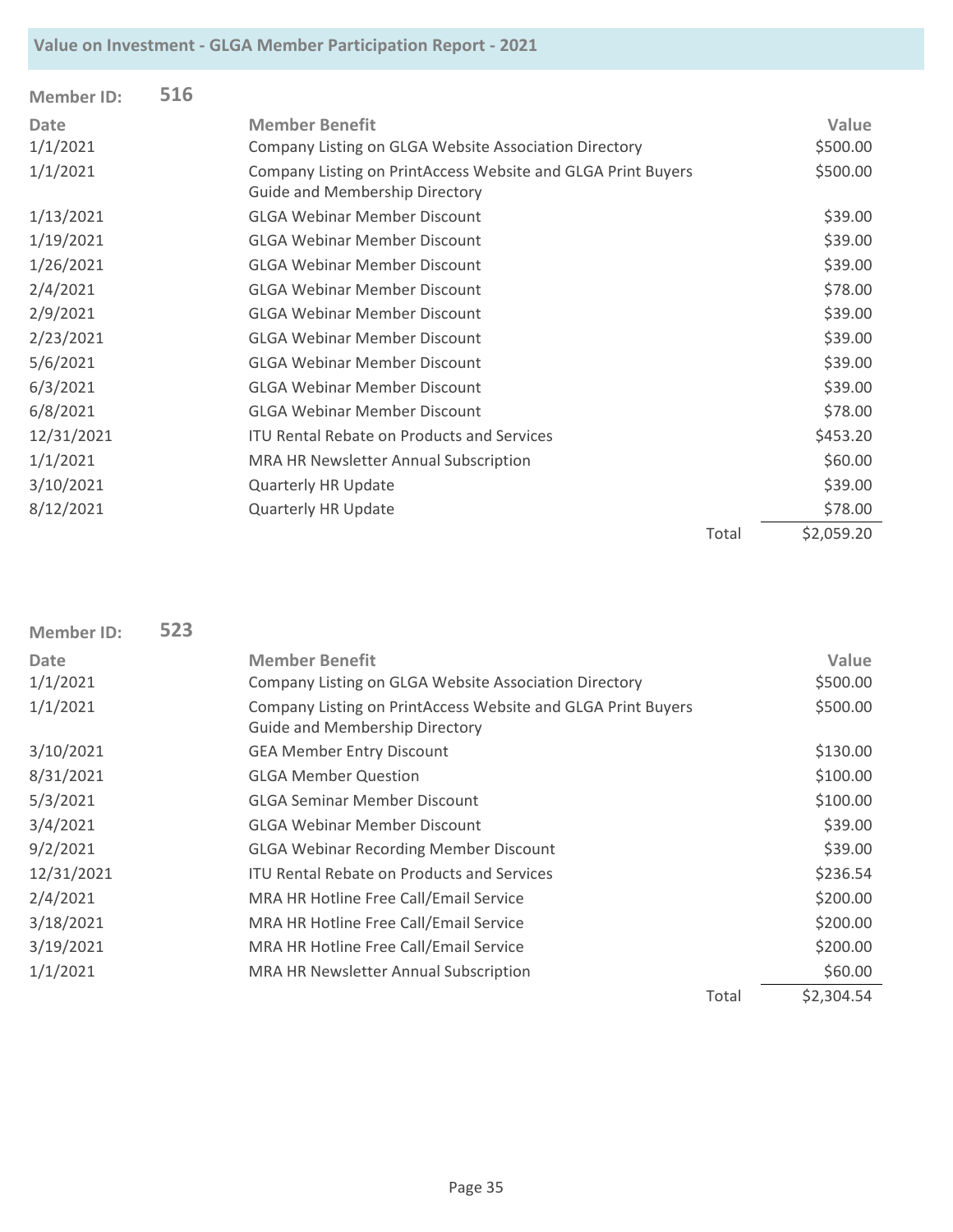| <b>Member ID:</b> | 529 |                                                                                                       |       |            |
|-------------------|-----|-------------------------------------------------------------------------------------------------------|-------|------------|
| <b>Date</b>       |     | <b>Member Benefit</b>                                                                                 |       | Value      |
| 1/1/2021          |     | Company Listing on GLGA Website Association Directory                                                 |       | \$500.00   |
| 1/1/2021          |     | Company Listing on PrintAccess Website and GLGA Print Buyers<br><b>Guide and Membership Directory</b> |       | \$500.00   |
| 12/8/2021         |     | <b>GLGA Networking Event Member Discount</b>                                                          |       | \$20.00    |
| 3/11/2021         |     | <b>GLGA Webinar Member Discount</b>                                                                   |       | \$39.00    |
| 4/22/2021         |     | <b>GLGA Webinar Member Discount</b>                                                                   |       | \$39.00    |
| 9/2/2021          |     | <b>GLGA Webinar Recording Member Discount</b>                                                         |       | \$39.00    |
| 1/1/2021          |     | MRA HR Newsletter Annual Subscription                                                                 |       | \$60.00    |
|                   |     |                                                                                                       | Total | \$1,197.00 |

| <b>Member ID:</b> | 541 |                                                                                                       |       |            |
|-------------------|-----|-------------------------------------------------------------------------------------------------------|-------|------------|
| <b>Date</b>       |     | <b>Member Benefit</b>                                                                                 |       | Value      |
| 1/1/2021          |     | Company Listing on GLGA Website Association Directory                                                 |       | \$500.00   |
| 1/1/2021          |     | Company Listing on PrintAccess Website and GLGA Print Buyers<br><b>Guide and Membership Directory</b> |       | \$500.00   |
| 4/5/2021          |     | Free Job Board Listing                                                                                |       | \$200.00   |
| 5/13/2021         |     | Free Job Board Listing                                                                                |       | \$200.00   |
| 8/27/2021         |     | Free Job Board Listing                                                                                |       | \$200.00   |
| 12/10/2021        |     | Free Job Board Listing                                                                                |       | \$200.00   |
| 3/11/2021         |     | <b>GLGA Webinar Member Discount</b>                                                                   |       | \$39.00    |
| 4/15/2021         |     | <b>GLGA Webinar Member Discount</b>                                                                   |       | \$39.00    |
| 6/30/2021         |     | <b>GLGA Webinar Member Discount</b>                                                                   |       | \$39.00    |
| 9/2/2021          |     | <b>GLGA Webinar Recording Member Discount</b>                                                         |       | \$39.00    |
| 1/1/2021          |     | MRA HR Newsletter Annual Subscription                                                                 |       | \$60.00    |
|                   |     |                                                                                                       | Total | \$2,016.00 |

| <b>Member ID:</b> | 569 |                                                                                                       |       |            |
|-------------------|-----|-------------------------------------------------------------------------------------------------------|-------|------------|
| <b>Date</b>       |     | <b>Member Benefit</b>                                                                                 |       | Value      |
| 1/1/2021          |     | Company Listing on GLGA Website Association Directory                                                 |       | \$500.00   |
| 1/1/2021          |     | Company Listing on PrintAccess Website and GLGA Print Buyers<br><b>Guide and Membership Directory</b> |       | \$500.00   |
| 6/4/2021          |     | <b>GLGA Membership List</b>                                                                           |       | \$500.00   |
| 11/3/2021         |     | <b>GLGA Webinar Member Discount</b>                                                                   |       | \$90.00    |
| 9/2/2021          |     | <b>GLGA Webinar Recording Member Discount</b>                                                         |       | \$39.00    |
|                   |     |                                                                                                       | Total | \$1,629.00 |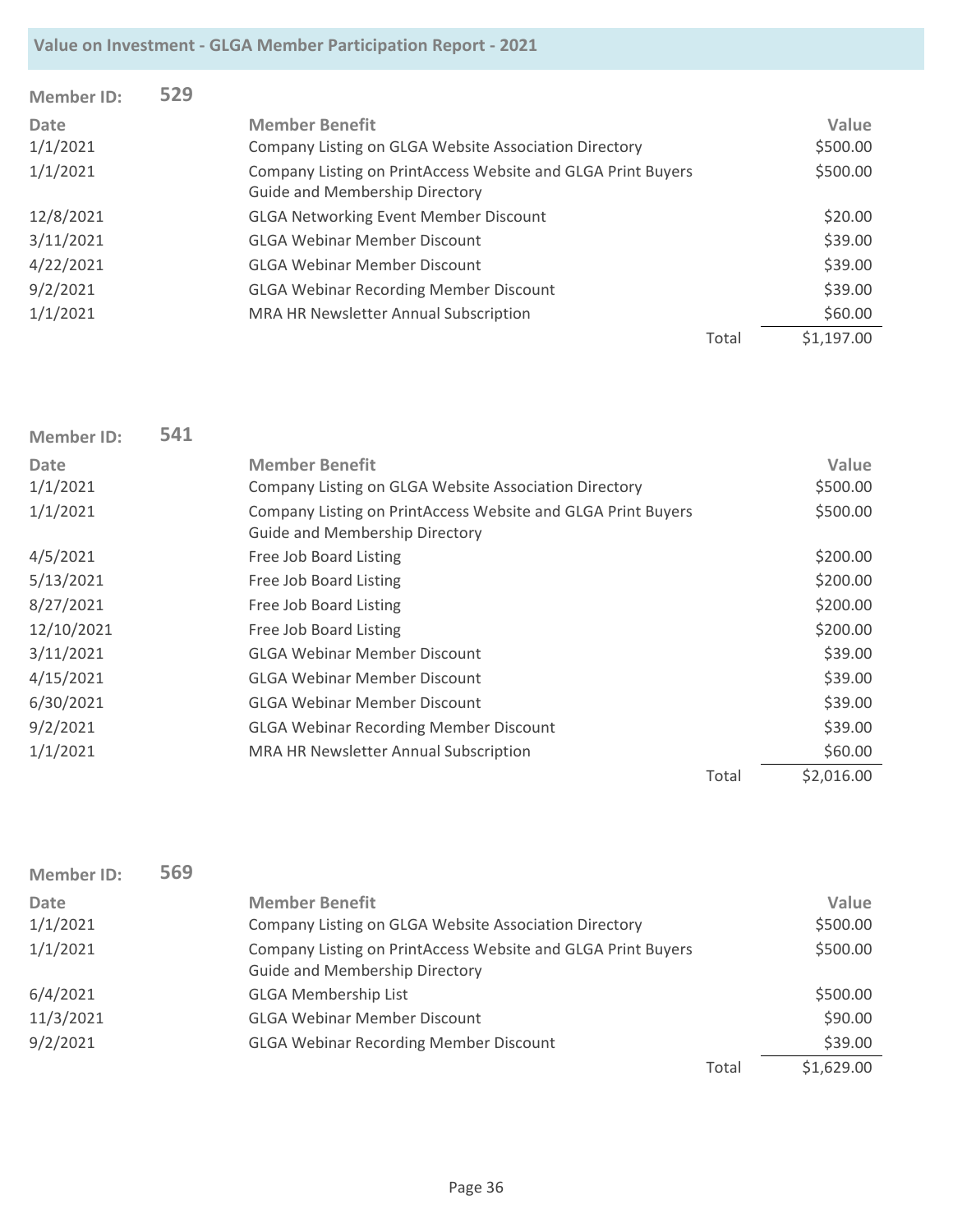| <b>Member ID:</b> | 580 |                                                                                                       |       |            |
|-------------------|-----|-------------------------------------------------------------------------------------------------------|-------|------------|
| <b>Date</b>       |     | <b>Member Benefit</b>                                                                                 |       | Value      |
| 1/1/2021          |     | Company Listing on GLGA Website Association Directory                                                 |       | \$500.00   |
| 1/1/2021          |     | Company Listing on PrintAccess Website and GLGA Print Buyers<br><b>Guide and Membership Directory</b> |       | \$500.00   |
| 6/11/2021         |     | Free Job Board Listing                                                                                |       | \$200.00   |
| 6/11/2021         |     | Free Job Board Listing                                                                                |       | \$200.00   |
| 3/10/2021         |     | <b>GEA Member Entry Discount</b>                                                                      |       | \$60.00    |
| 9/2/2021          |     | <b>GLGA Webinar Recording Member Discount</b>                                                         |       | \$39.00    |
| 12/31/2021        |     | <b>ITU Rental Rebate on Products and Services</b>                                                     |       | \$321.30   |
| 1/1/2021          |     | MRA HR Newsletter Annual Subscription                                                                 |       | \$60.00    |
| 10/13/2021        |     | Wage & Benefits Survey Participant - Free Report                                                      |       | \$1,000.00 |
|                   |     |                                                                                                       | Total | \$2,880.30 |

| <b>Member ID:</b> | 598 |                                                                                                       |       |            |
|-------------------|-----|-------------------------------------------------------------------------------------------------------|-------|------------|
| Date              |     | <b>Member Benefit</b>                                                                                 |       | Value      |
| 1/1/2021          |     | Company Listing on GLGA Website Association Directory                                                 |       | \$500.00   |
| 1/1/2021          |     | Company Listing on PrintAccess Website and GLGA Print Buyers<br><b>Guide and Membership Directory</b> |       | \$500.00   |
| 9/2/2021          |     | <b>GLGA Webinar Recording Member Discount</b>                                                         |       | \$39.00    |
|                   |     |                                                                                                       | Total | \$1,039.00 |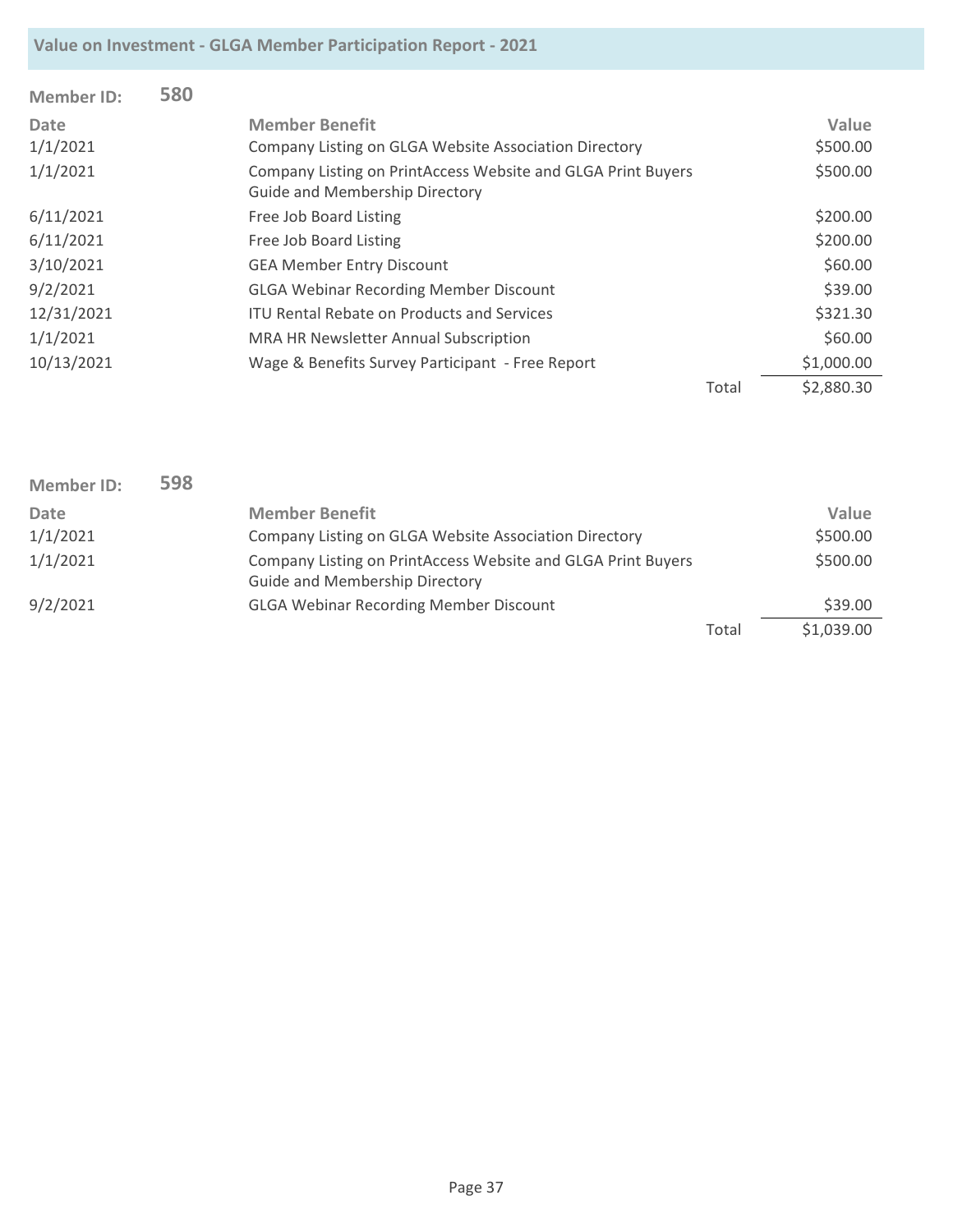| <b>Member ID:</b> | 600 |                                                                                                |       |            |
|-------------------|-----|------------------------------------------------------------------------------------------------|-------|------------|
| <b>Date</b>       |     | <b>Member Benefit</b>                                                                          |       | Value      |
| 1/31/2021         |     | <b>CardConnect Credit Card Processing Discount</b>                                             |       | \$186.92   |
| 2/28/2021         |     | <b>CardConnect Credit Card Processing Discount</b>                                             |       | \$175.05   |
| 3/31/2021         |     | <b>CardConnect Credit Card Processing Discount</b>                                             |       | \$126.13   |
| 4/30/2021         |     | <b>CardConnect Credit Card Processing Discount</b>                                             |       | \$99.90    |
| 5/31/2021         |     | <b>CardConnect Credit Card Processing Discount</b>                                             |       | \$117.69   |
| 6/30/2021         |     | <b>CardConnect Credit Card Processing Discount</b>                                             |       | \$130.15   |
| 7/31/2021         |     | <b>CardConnect Credit Card Processing Discount</b>                                             |       | \$190.93   |
| 8/31/2021         |     | <b>CardConnect Credit Card Processing Discount</b>                                             |       | \$145.79   |
| 9/30/2021         |     | <b>CardConnect Credit Card Processing Discount</b>                                             |       | \$83.01    |
| 10/31/2021        |     | <b>CardConnect Credit Card Processing Discount</b>                                             |       | \$92.27    |
| 11/30/2021        |     | <b>CardConnect Credit Card Processing Discount</b>                                             |       | \$144.03   |
| 12/31/2021        |     | <b>CardConnect Credit Card Processing Discount</b>                                             |       | \$219.10   |
| 1/1/2021          |     | Company Listing on GLGA Website Association Directory                                          |       | \$500.00   |
| 1/1/2021          |     | Company Listing on PrintAccess Website and GLGA Print Buyers<br>Guide and Membership Directory |       | \$500.00   |
| 9/2/2021          |     | <b>GLGA Webinar Recording Member Discount</b>                                                  |       | \$39.00    |
|                   |     |                                                                                                | Total | \$2,749.97 |

| <b>Member ID:</b> | 604 |                                                                                                       |       |            |
|-------------------|-----|-------------------------------------------------------------------------------------------------------|-------|------------|
| <b>Date</b>       |     | <b>Member Benefit</b>                                                                                 |       | Value      |
| 1/1/2021          |     | Company Listing on GLGA Website Association Directory                                                 |       | \$500.00   |
| 1/1/2021          |     | Company Listing on PrintAccess Website and GLGA Print Buyers<br><b>Guide and Membership Directory</b> |       | \$500.00   |
| 9/2/2021          |     | <b>GLGA Webinar Recording Member Discount</b>                                                         |       | \$39.00    |
| 1/1/2021          |     | MRA HR Newsletter Annual Subscription                                                                 |       | \$60.00    |
|                   |     |                                                                                                       | Total | \$1,099.00 |

| <b>Member ID:</b> | 612 |                                                                                                       |       |            |
|-------------------|-----|-------------------------------------------------------------------------------------------------------|-------|------------|
| Date              |     | <b>Member Benefit</b>                                                                                 |       | Value      |
| 1/1/2021          |     | Company Listing on GLGA Website Association Directory                                                 |       | \$500.00   |
| 1/1/2021          |     | Company Listing on PrintAccess Website and GLGA Print Buyers<br><b>Guide and Membership Directory</b> |       | \$500.00   |
| 9/2/2021          |     | <b>GLGA Webinar Recording Member Discount</b>                                                         |       | \$39.00    |
| 1/1/2021          |     | MRA HR Newsletter Annual Subscription                                                                 |       | \$60.00    |
|                   |     |                                                                                                       | Total | \$1,099.00 |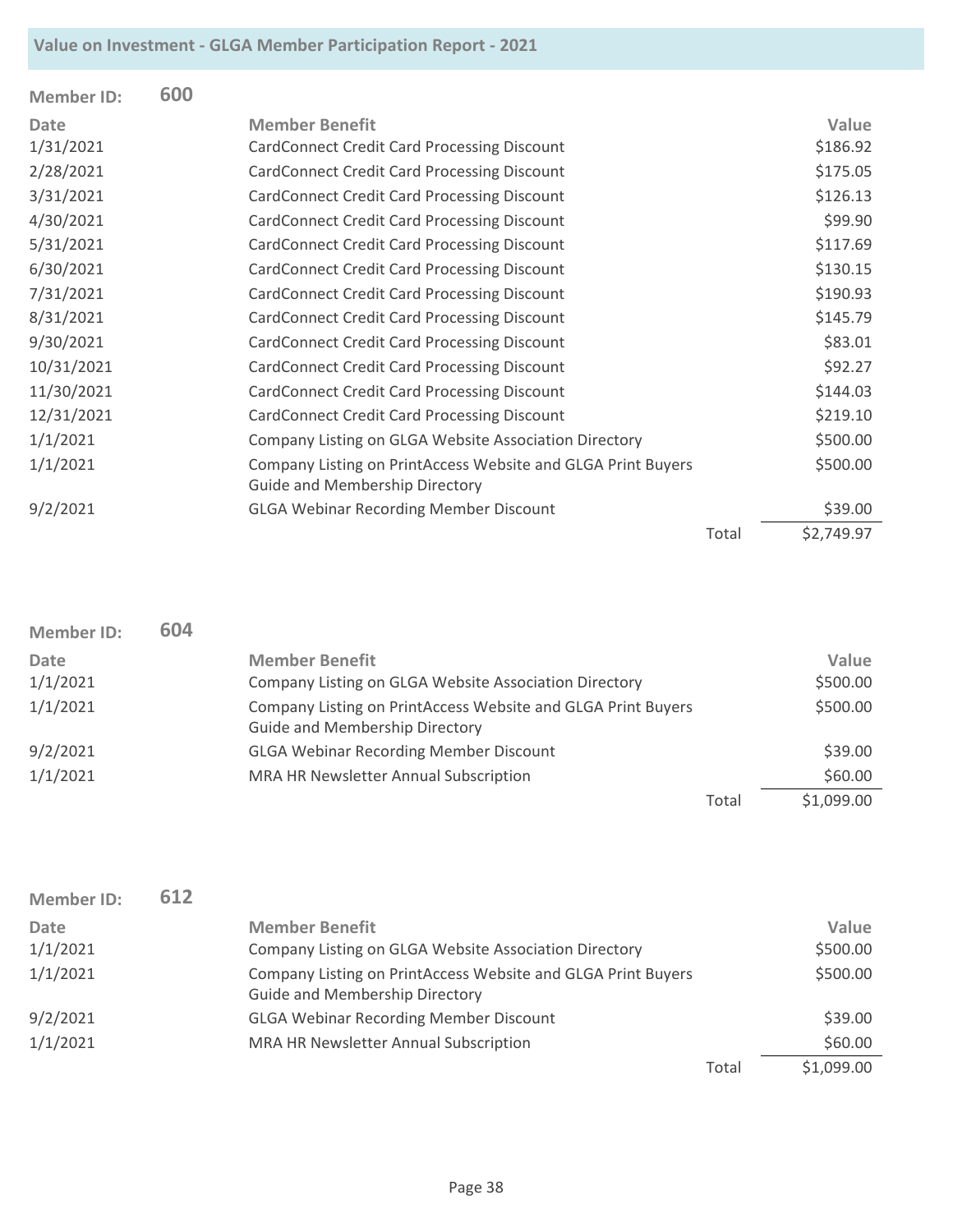| <b>Member ID:</b> | 618 |                                                                                                       |       |            |
|-------------------|-----|-------------------------------------------------------------------------------------------------------|-------|------------|
| Date              |     | <b>Member Benefit</b>                                                                                 |       | Value      |
| 1/1/2021          |     | Company Listing on GLGA Website Association Directory                                                 |       | \$500.00   |
| 1/1/2021          |     | Company Listing on PrintAccess Website and GLGA Print Buyers<br><b>Guide and Membership Directory</b> |       | \$500.00   |
| 9/2/2021          |     | <b>GLGA Webinar Recording Member Discount</b>                                                         |       | \$39.00    |
|                   |     |                                                                                                       | Total | \$1,039.00 |

| <b>Member ID:</b> | 620 |                                                                                                       |       |            |
|-------------------|-----|-------------------------------------------------------------------------------------------------------|-------|------------|
| <b>Date</b>       |     | <b>Member Benefit</b>                                                                                 |       | Value      |
| 1/1/2021          |     | Company Listing on GLGA Website Association Directory                                                 |       | \$500.00   |
| 1/1/2021          |     | Company Listing on PrintAccess Website and GLGA Print Buyers<br><b>Guide and Membership Directory</b> |       | \$500.00   |
| 1/1/2021          |     | MRA HR Newsletter Annual Subscription                                                                 |       | \$60.00    |
| 8/12/2021         |     | <b>Quarterly HR Update</b>                                                                            |       | \$39.00    |
|                   |     |                                                                                                       | Total | \$1,099.00 |

| <b>Member ID:</b> | 624 |                                                              |       |            |
|-------------------|-----|--------------------------------------------------------------|-------|------------|
| Date              |     | <b>Member Benefit</b>                                        |       | Value      |
| 1/31/2021         |     | <b>CardConnect Credit Card Processing Discount</b>           |       | \$3.40     |
| 2/28/2021         |     | <b>CardConnect Credit Card Processing Discount</b>           |       | \$2.94     |
| 3/31/2021         |     | <b>CardConnect Credit Card Processing Discount</b>           |       | \$10.01    |
| 4/30/2021         |     | <b>CardConnect Credit Card Processing Discount</b>           |       | \$3.08     |
| 5/31/2021         |     | <b>CardConnect Credit Card Processing Discount</b>           |       | \$3.08     |
| 6/30/2021         |     | <b>CardConnect Credit Card Processing Discount</b>           |       | \$3.08     |
| 1/1/2021          |     | Company Listing on GLGA Website Association Directory        |       | \$500.00   |
| 1/1/2021          |     | Company Listing on PrintAccess Website and GLGA Print Buyers |       | \$500.00   |
|                   |     | <b>Guide and Membership Directory</b>                        |       |            |
| 9/2/2021          |     | <b>GLGA Webinar Recording Member Discount</b>                |       | \$39.00    |
| 1/1/2021          |     | MRA HR Newsletter Annual Subscription                        |       | \$60.00    |
|                   |     |                                                              | Total | \$1,124.59 |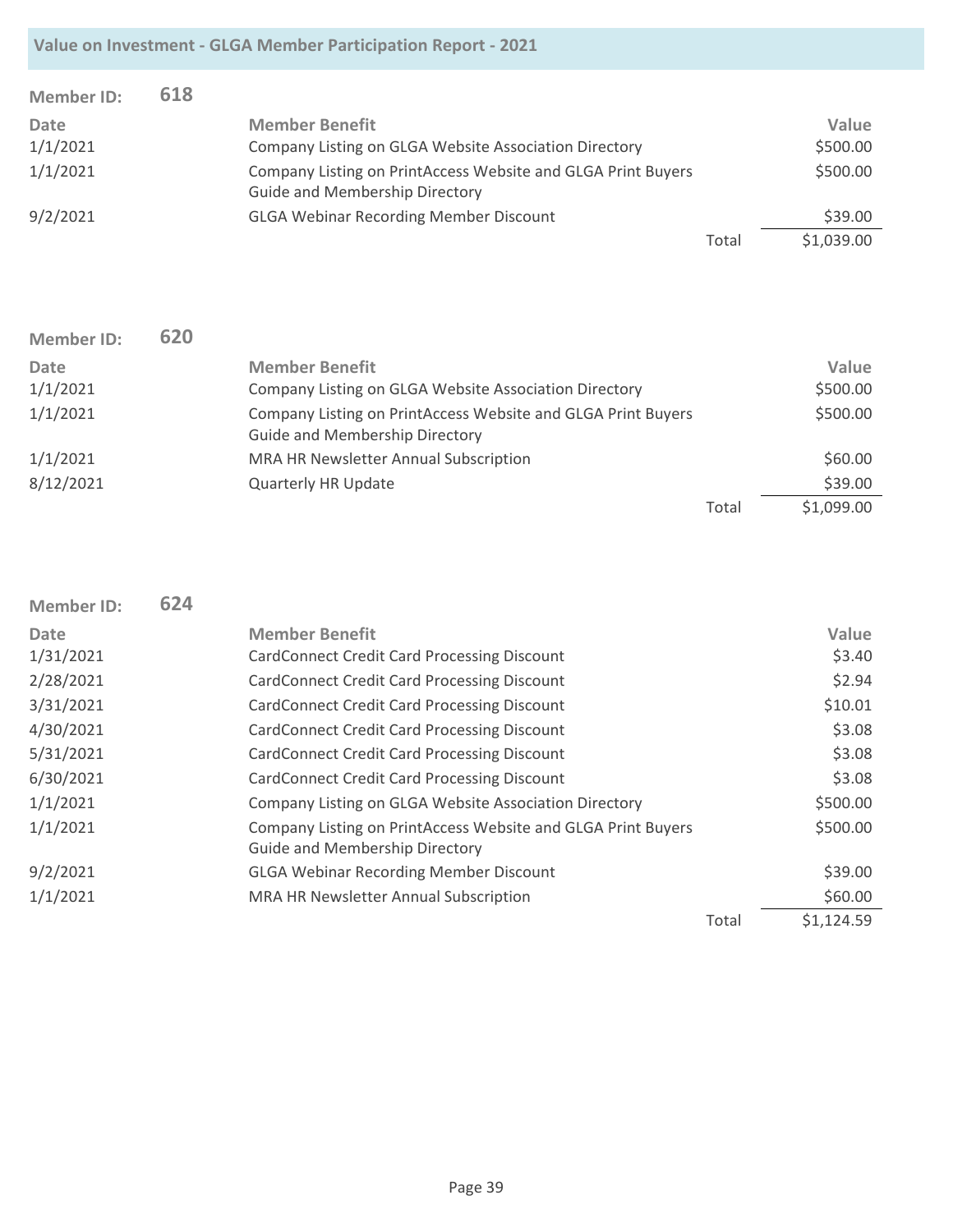| Member ID: | 638 |                                                                                                       |       |            |
|------------|-----|-------------------------------------------------------------------------------------------------------|-------|------------|
| Date       |     | <b>Member Benefit</b>                                                                                 |       | Value      |
| 1/1/2021   |     | Company Listing on GLGA Website Association Directory                                                 |       | \$500.00   |
| 1/1/2021   |     | Company Listing on PrintAccess Website and GLGA Print Buyers<br><b>Guide and Membership Directory</b> |       | \$500.00   |
| 9/2/2021   |     | <b>GLGA Webinar Recording Member Discount</b>                                                         |       | \$39.00    |
|            |     |                                                                                                       | Total | \$1,039.00 |

| Member ID: | 648 |                                                                                                       |       |            |
|------------|-----|-------------------------------------------------------------------------------------------------------|-------|------------|
| Date       |     | <b>Member Benefit</b>                                                                                 |       | Value      |
| 1/1/2021   |     | Company Listing on GLGA Website Association Directory                                                 |       | \$500.00   |
| 1/1/2021   |     | Company Listing on PrintAccess Website and GLGA Print Buyers<br><b>Guide and Membership Directory</b> |       | \$500.00   |
| 9/2/2021   |     | <b>GLGA Webinar Recording Member Discount</b>                                                         |       | \$39.00    |
|            |     |                                                                                                       | Total | \$1,039.00 |

| <b>Member ID:</b> | 650 |                                                                                                       |       |            |
|-------------------|-----|-------------------------------------------------------------------------------------------------------|-------|------------|
| Date              |     | <b>Member Benefit</b>                                                                                 |       | Value      |
| 1/31/2021         |     | CardConnect Credit Card Processing Discount                                                           |       | \$46.73    |
| 2/28/2021         |     | <b>CardConnect Credit Card Processing Discount</b>                                                    |       | \$27.93    |
| 3/31/2021         |     | <b>CardConnect Credit Card Processing Discount</b>                                                    |       | \$18.43    |
| 4/30/2021         |     | <b>CardConnect Credit Card Processing Discount</b>                                                    |       | \$12.28    |
| 5/31/2021         |     | <b>CardConnect Credit Card Processing Discount</b>                                                    |       | \$22.43    |
| 6/30/2021         |     | <b>CardConnect Credit Card Processing Discount</b>                                                    |       | \$62.77    |
| 7/31/2021         |     | <b>CardConnect Credit Card Processing Discount</b>                                                    |       | \$14.62    |
| 8/31/2021         |     | <b>CardConnect Credit Card Processing Discount</b>                                                    |       | \$24.65    |
| 9/30/2021         |     | <b>CardConnect Credit Card Processing Discount</b>                                                    |       | \$10.43    |
| 10/31/2021        |     | <b>CardConnect Credit Card Processing Discount</b>                                                    |       | \$7.94     |
| 11/30/2021        |     | <b>CardConnect Credit Card Processing Discount</b>                                                    |       | \$3.40     |
| 12/31/2021        |     | <b>CardConnect Credit Card Processing Discount</b>                                                    |       | \$8.07     |
| 1/1/2021          |     | Company Listing on GLGA Website Association Directory                                                 |       | \$500.00   |
| 1/1/2021          |     | Company Listing on PrintAccess Website and GLGA Print Buyers<br><b>Guide and Membership Directory</b> |       | \$500.00   |
| 2/2/2021          |     | Free Classified Advertisement in GLGA E-Newsletter                                                    |       | \$100.00   |
| 9/2/2021          |     | <b>GLGA Webinar Recording Member Discount</b>                                                         |       | \$39.00    |
|                   |     |                                                                                                       | Total | \$1,398.66 |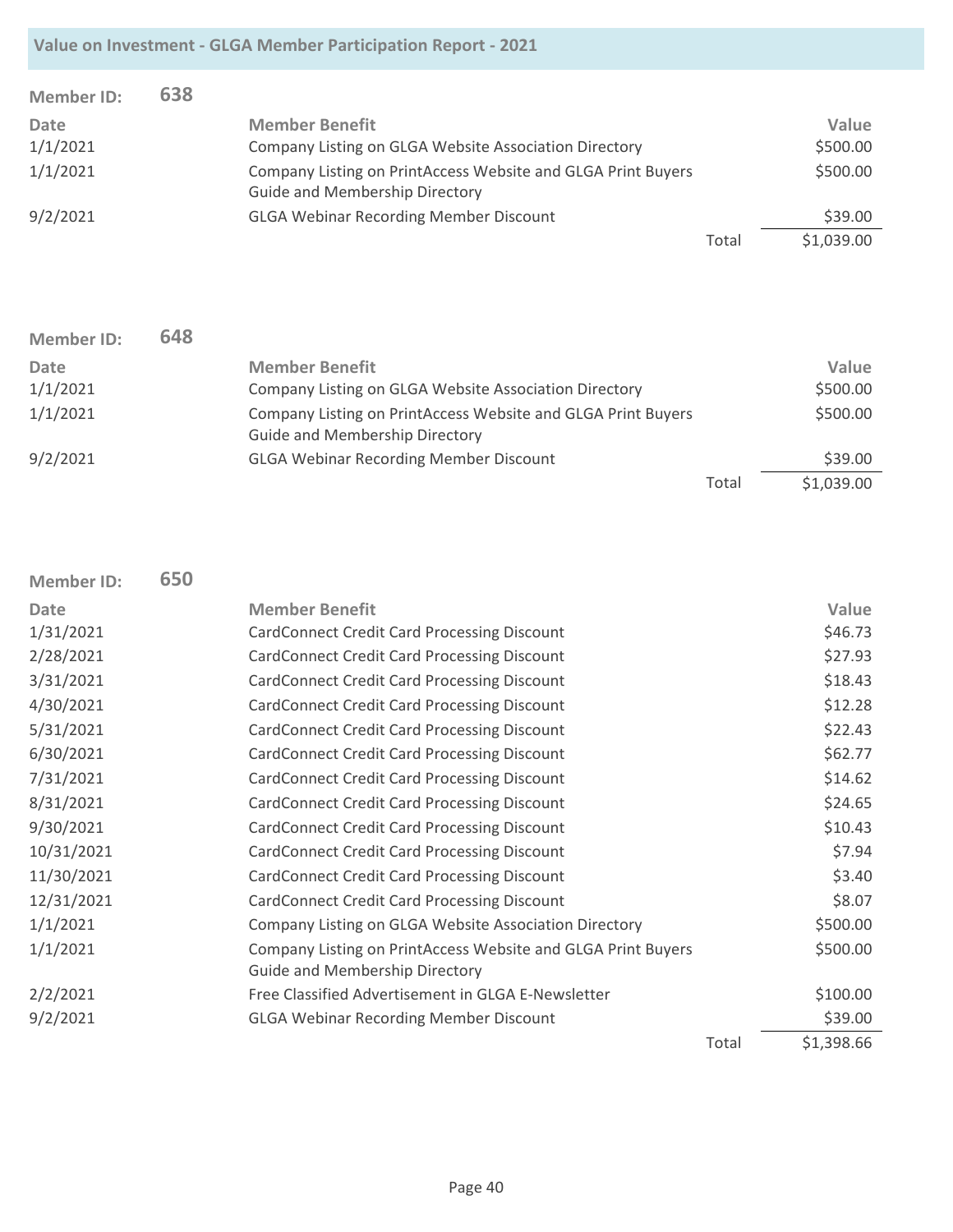| <b>Member ID:</b> | 654 |                                                                                                       |       |            |
|-------------------|-----|-------------------------------------------------------------------------------------------------------|-------|------------|
| Date              |     | <b>Member Benefit</b>                                                                                 |       | Value      |
| 1/1/2021          |     | Company Listing on GLGA Website Association Directory                                                 |       | \$500.00   |
| 1/1/2021          |     | Company Listing on PrintAccess Website and GLGA Print Buyers<br><b>Guide and Membership Directory</b> |       | \$500.00   |
| 9/2/2021          |     | <b>GLGA Webinar Recording Member Discount</b>                                                         |       | \$39.00    |
| 1/1/2021          |     | MRA HR Newsletter Annual Subscription                                                                 |       | \$60.00    |
| 10/13/2021        |     | Wage & Benefits Survey Participant - Free Report                                                      |       | \$1,000.00 |
|                   |     |                                                                                                       | Total | \$2,099.00 |

| <b>Member ID:</b> | 655 |                                                                                                |       |            |
|-------------------|-----|------------------------------------------------------------------------------------------------|-------|------------|
| <b>Date</b>       |     | <b>Member Benefit</b>                                                                          |       | Value      |
| 1/31/2021         |     | <b>CardConnect Credit Card Processing Discount</b>                                             |       | \$18.24    |
| 2/28/2021         |     | <b>CardConnect Credit Card Processing Discount</b>                                             |       | \$25.78    |
| 3/31/2021         |     | <b>CardConnect Credit Card Processing Discount</b>                                             |       | \$13.49    |
| 4/30/2021         |     | <b>CardConnect Credit Card Processing Discount</b>                                             |       | \$26.16    |
| 5/31/2021         |     | <b>CardConnect Credit Card Processing Discount</b>                                             |       | \$10.14    |
| 6/30/2021         |     | <b>CardConnect Credit Card Processing Discount</b>                                             |       | \$23.55    |
| 7/31/2021         |     | <b>CardConnect Credit Card Processing Discount</b>                                             |       | \$19.90    |
| 8/31/2021         |     | <b>CardConnect Credit Card Processing Discount</b>                                             |       | \$28.37    |
| 9/30/2021         |     | <b>CardConnect Credit Card Processing Discount</b>                                             |       | \$34.09    |
| 10/31/2021        |     | <b>CardConnect Credit Card Processing Discount</b>                                             |       | \$20.62    |
| 11/30/2021        |     | <b>CardConnect Credit Card Processing Discount</b>                                             |       | \$14.99    |
| 12/31/2021        |     | <b>CardConnect Credit Card Processing Discount</b>                                             |       | \$44.51    |
| 1/1/2021          |     | Company Listing on GLGA Website Association Directory                                          |       | \$500.00   |
| 1/1/2021          |     | Company Listing on PrintAccess Website and GLGA Print Buyers<br>Guide and Membership Directory |       | \$500.00   |
| 6/8/2021          |     | <b>GLGA Webinar Member Discount</b>                                                            |       | \$78.00    |
| 7/6/2021          |     | <b>GLGA Webinar Member Discount</b>                                                            |       | \$95.00    |
| 9/2/2021          |     | <b>GLGA Webinar Recording Member Discount</b>                                                  |       | \$39.00    |
| 1/1/2021          |     | MRA HR Newsletter Annual Subscription                                                          |       | \$60.00    |
| 3/10/2021         |     | <b>Quarterly HR Update</b>                                                                     |       | \$39.00    |
| 10/13/2021        |     | Wage & Benefits Survey Participant - Free Report                                               |       | \$1,000.00 |
|                   |     |                                                                                                | Total | \$2,590.83 |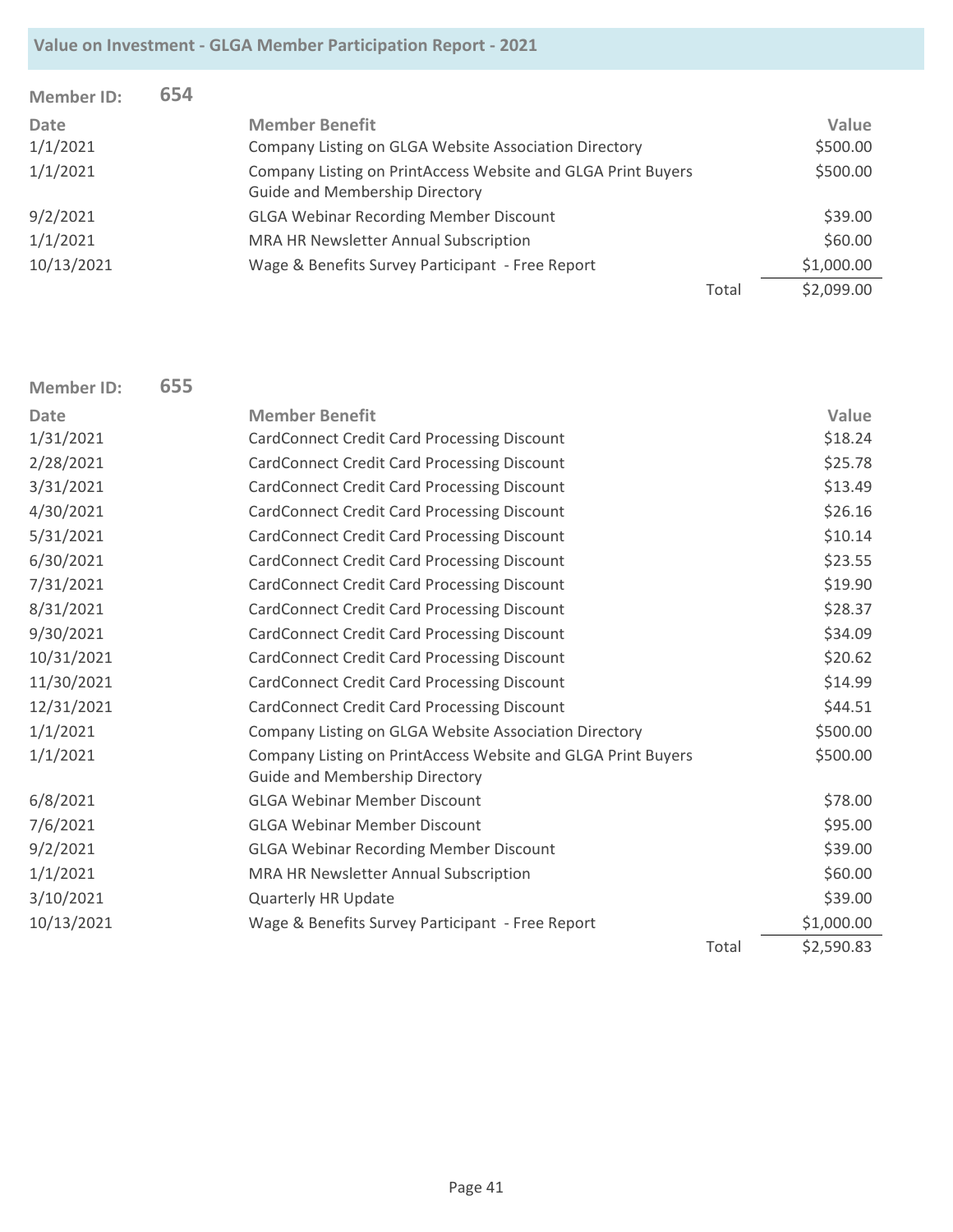|  | Value on Investment - GLGA Member Participation Report - 2021 |
|--|---------------------------------------------------------------|
|--|---------------------------------------------------------------|

| Member ID: | 656 |                                                                                                       |       |            |
|------------|-----|-------------------------------------------------------------------------------------------------------|-------|------------|
| Date       |     | <b>Member Benefit</b>                                                                                 |       | Value      |
| 1/1/2021   |     | Company Listing on GLGA Website Association Directory                                                 |       | \$500.00   |
| 1/1/2021   |     | Company Listing on PrintAccess Website and GLGA Print Buyers<br><b>Guide and Membership Directory</b> |       | \$500.00   |
| 9/2/2021   |     | <b>GLGA Webinar Recording Member Discount</b>                                                         |       | \$39.00    |
|            |     |                                                                                                       | Total | \$1,039.00 |

| <b>Member ID:</b>       | 671 |                                                                                                       |       |                   |
|-------------------------|-----|-------------------------------------------------------------------------------------------------------|-------|-------------------|
| <b>Date</b><br>1/1/2021 |     | <b>Member Benefit</b><br>Company Listing on GLGA Website Association Directory                        |       | Value<br>\$500.00 |
| 1/1/2021                |     | Company Listing on PrintAccess Website and GLGA Print Buyers<br><b>Guide and Membership Directory</b> |       | \$500.00          |
| 9/2/2021                |     | <b>GLGA Webinar Recording Member Discount</b>                                                         |       | \$39.00           |
| 1/1/2021                |     | MRA HR Newsletter Annual Subscription                                                                 |       | \$60.00           |
|                         |     |                                                                                                       | Total | \$1,099.00        |

| <b>Member ID:</b> | 673 |                                                                                                       |       |            |
|-------------------|-----|-------------------------------------------------------------------------------------------------------|-------|------------|
| Date              |     | <b>Member Benefit</b>                                                                                 |       | Value      |
| 1/1/2021          |     | Company Listing on GLGA Website Association Directory                                                 |       | \$500.00   |
| 1/1/2021          |     | Company Listing on PrintAccess Website and GLGA Print Buyers<br><b>Guide and Membership Directory</b> |       | \$500.00   |
| 9/2/2021          |     | <b>GLGA Webinar Recording Member Discount</b>                                                         |       | \$39.00    |
|                   |     |                                                                                                       | Total | \$1,039.00 |

| <b>Member ID:</b> | 676 |                                                                                                       |       |            |
|-------------------|-----|-------------------------------------------------------------------------------------------------------|-------|------------|
| Date              |     | <b>Member Benefit</b>                                                                                 |       | Value      |
| 1/1/2021          |     | Company Listing on GLGA Website Association Directory                                                 |       | \$500.00   |
| 1/1/2021          |     | Company Listing on PrintAccess Website and GLGA Print Buyers<br><b>Guide and Membership Directory</b> |       | \$500.00   |
| 9/2/2021          |     | <b>GLGA Webinar Recording Member Discount</b>                                                         |       | \$39.00    |
|                   |     |                                                                                                       | Total | \$1,039.00 |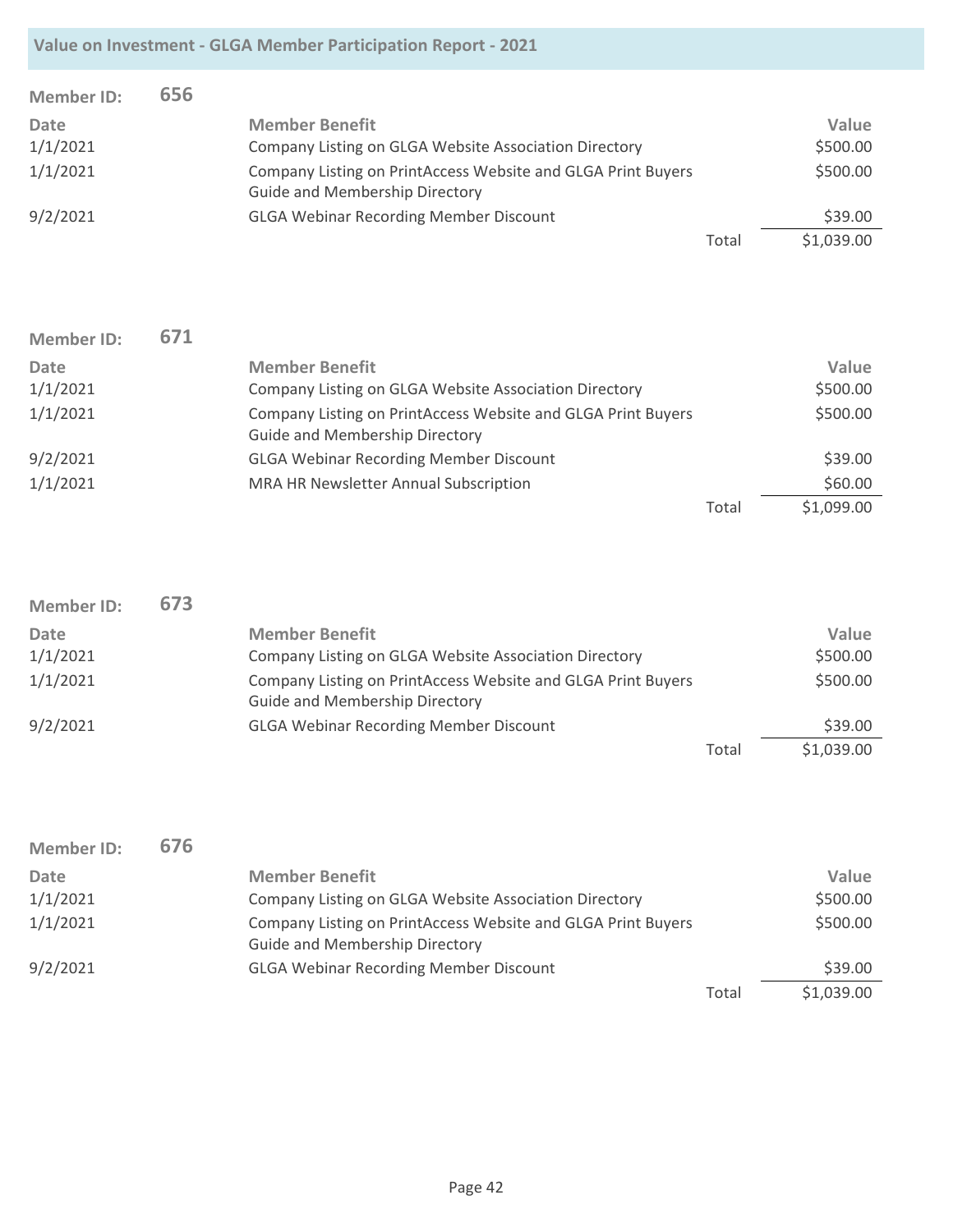| Member ID: | 677 |                                                                                                       |       |            |
|------------|-----|-------------------------------------------------------------------------------------------------------|-------|------------|
| Date       |     | <b>Member Benefit</b>                                                                                 |       | Value      |
| 1/1/2021   |     | Company Listing on GLGA Website Association Directory                                                 |       | \$500.00   |
| 1/1/2021   |     | Company Listing on PrintAccess Website and GLGA Print Buyers<br><b>Guide and Membership Directory</b> |       | \$500.00   |
| 9/2/2021   |     | <b>GLGA Webinar Recording Member Discount</b>                                                         |       | \$39.00    |
|            |     |                                                                                                       | Total | \$1,039.00 |

| <b>Member ID:</b> | 683 |                                                                                                       |       |            |
|-------------------|-----|-------------------------------------------------------------------------------------------------------|-------|------------|
| Date              |     | <b>Member Benefit</b>                                                                                 |       | Value      |
| 1/1/2021          |     | Company Listing on GLGA Website Association Directory                                                 |       | \$500.00   |
| 1/1/2021          |     | Company Listing on PrintAccess Website and GLGA Print Buyers<br><b>Guide and Membership Directory</b> |       | \$500.00   |
| 9/2/2021          |     | <b>GLGA Webinar Recording Member Discount</b>                                                         |       | \$39.00    |
| 12/31/2021        |     | <b>ITU Rental Rebate on Products and Services</b>                                                     |       | \$261.50   |
| 1/1/2021          |     | MRA HR Newsletter Annual Subscription                                                                 |       | \$60.00    |
|                   |     |                                                                                                       | Total | \$1,360.50 |

| <b>Member ID:</b> | 687 |                                                                                                       |       |            |
|-------------------|-----|-------------------------------------------------------------------------------------------------------|-------|------------|
| Date              |     | <b>Member Benefit</b>                                                                                 |       | Value      |
| 1/1/2021          |     | Company Listing on GLGA Website Association Directory                                                 |       | \$500.00   |
| 1/1/2021          |     | Company Listing on PrintAccess Website and GLGA Print Buyers<br><b>Guide and Membership Directory</b> |       | \$500.00   |
| 9/2/2021          |     | <b>GLGA Webinar Recording Member Discount</b>                                                         |       | \$39.00    |
| 12/31/2021        |     | <b>ITU Rental Rebate on Products and Services</b>                                                     |       | \$648.18   |
| 1/1/2021          |     | MRA HR Newsletter Annual Subscription                                                                 |       | \$60.00    |
|                   |     |                                                                                                       | Total | \$1,747.18 |

| Member ID: | 688 |                                                                                                       |       |            |
|------------|-----|-------------------------------------------------------------------------------------------------------|-------|------------|
| Date       |     | <b>Member Benefit</b>                                                                                 |       | Value      |
| 1/1/2021   |     | Company Listing on GLGA Website Association Directory                                                 |       | \$500.00   |
| 1/1/2021   |     | Company Listing on PrintAccess Website and GLGA Print Buyers<br><b>Guide and Membership Directory</b> |       | \$500.00   |
| 9/2/2021   |     | <b>GLGA Webinar Recording Member Discount</b>                                                         |       | \$39.00    |
|            |     |                                                                                                       | Total | \$1,039.00 |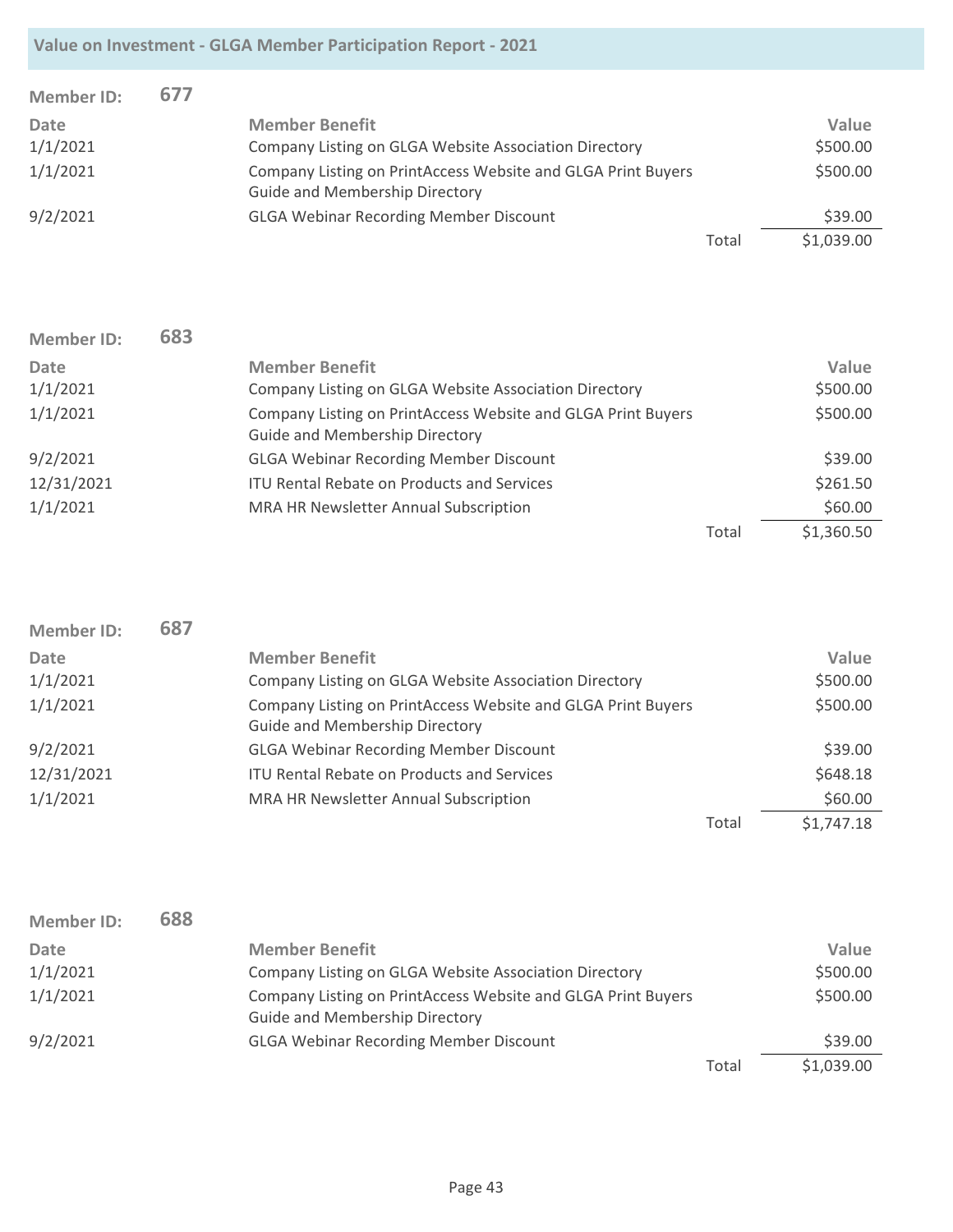| <b>Member ID:</b> | 690 |                                                                                                       |       |            |
|-------------------|-----|-------------------------------------------------------------------------------------------------------|-------|------------|
| Date              |     | <b>Member Benefit</b>                                                                                 |       | Value      |
| 1/1/2021          |     | Company Listing on GLGA Website Association Directory                                                 |       | \$500.00   |
| 1/1/2021          |     | Company Listing on PrintAccess Website and GLGA Print Buyers<br><b>Guide and Membership Directory</b> |       | \$500.00   |
| 9/2/2021          |     | <b>GLGA Webinar Recording Member Discount</b>                                                         |       | \$39.00    |
| 1/1/2021          |     | MRA HR Newsletter Annual Subscription                                                                 |       | \$60.00    |
|                   |     |                                                                                                       | Total | \$1,099.00 |

| <b>Member ID:</b> | 691 |                                                                                                       |       |            |
|-------------------|-----|-------------------------------------------------------------------------------------------------------|-------|------------|
| <b>Date</b>       |     | <b>Member Benefit</b>                                                                                 |       | Value      |
| 1/1/2021          |     | Company Listing on GLGA Website Association Directory                                                 |       | \$500.00   |
| 1/1/2021          |     | Company Listing on PrintAccess Website and GLGA Print Buyers<br><b>Guide and Membership Directory</b> |       | \$500.00   |
| 12/9/2021         |     | <b>GLGA Seminar Member Discount</b>                                                                   |       | \$20.00    |
| 3/23/2021         |     | <b>GLGA Webinar Member Discount</b>                                                                   |       | \$39.00    |
| 3/25/2021         |     | <b>GLGA Webinar Member Discount</b>                                                                   |       | \$39.00    |
| 4/15/2021         |     | <b>GLGA Webinar Member Discount</b>                                                                   |       | \$39.00    |
| 6/8/2021          |     | <b>GLGA Webinar Member Discount</b>                                                                   |       | \$117.00   |
| 5/25/2021         |     | <b>GLGA Webinar Recording Member Discount</b>                                                         |       | \$39.00    |
| 1/1/2021          |     | MRA HR Newsletter Annual Subscription                                                                 |       | \$60.00    |
| 3/10/2021         |     | <b>Quarterly HR Update</b>                                                                            |       | \$39.00    |
| 8/12/2021         |     | <b>Quarterly HR Update</b>                                                                            |       | \$39.00    |
|                   |     |                                                                                                       | Total | \$1,431.00 |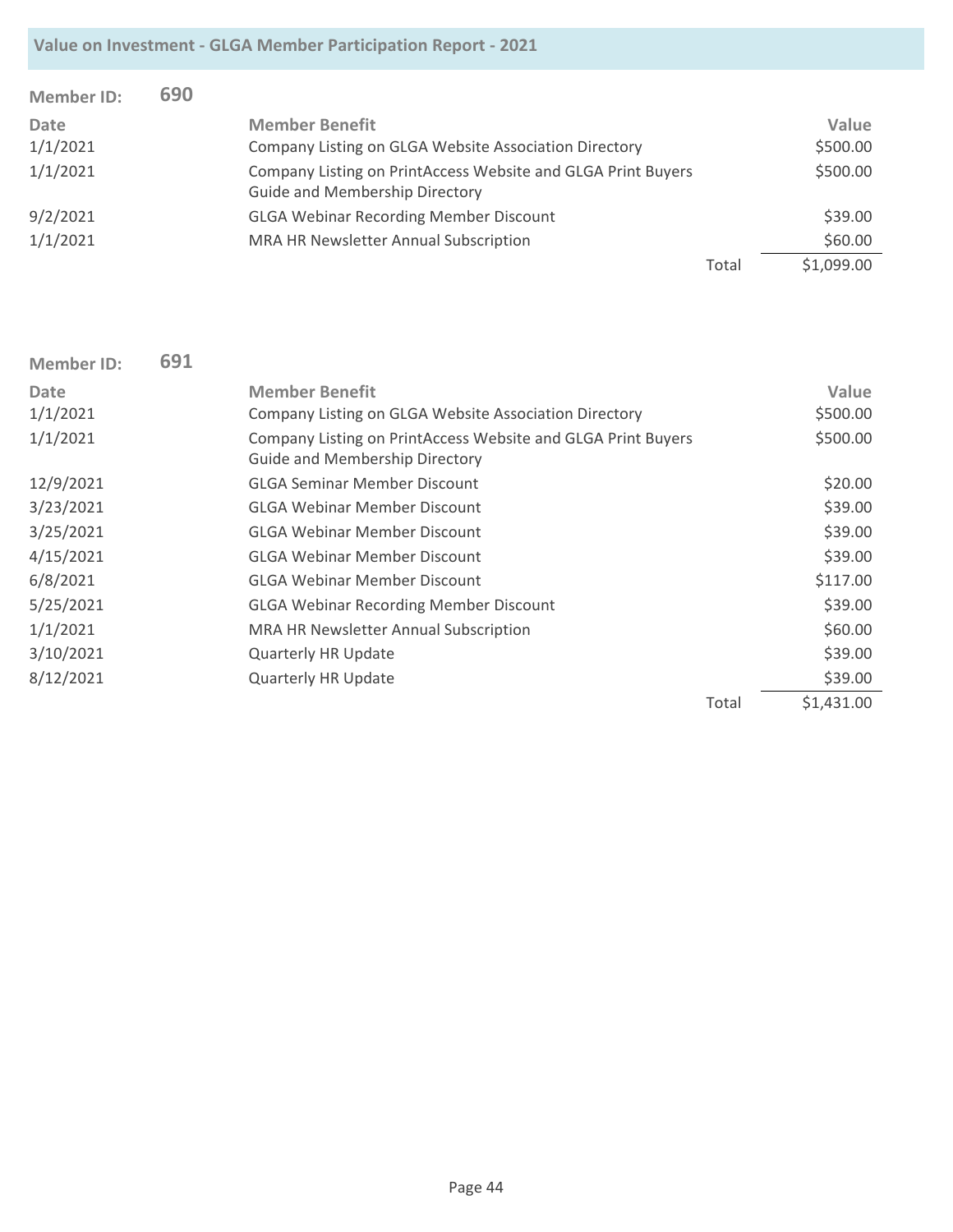| <b>Member ID:</b> | 693 |                                                                                                       |       |            |
|-------------------|-----|-------------------------------------------------------------------------------------------------------|-------|------------|
| Date              |     | <b>Member Benefit</b>                                                                                 |       | Value      |
| 1/1/2021          |     | Company Listing on GLGA Website Association Directory                                                 |       | \$500.00   |
| 1/1/2021          |     | Company Listing on PrintAccess Website and GLGA Print Buyers<br><b>Guide and Membership Directory</b> |       | \$500.00   |
| 3/23/2021         |     | <b>GLGA Webinar Member Discount</b>                                                                   |       | \$39.00    |
| 12/31/2021        |     | <b>ITU Discount on First Aid Products</b>                                                             |       | \$743.38   |
| 12/31/2021        |     | <b>ITU Rental Rebate on Products and Services</b>                                                     |       | \$80.56    |
| 3/17/2021         |     | MRA HR Hotline Free Call/Email Service                                                                |       | \$200.00   |
| 1/1/2021          |     | MRA HR Newsletter Annual Subscription                                                                 |       | \$60.00    |
| 3/10/2021         |     | <b>Quarterly HR Update</b>                                                                            |       | \$39.00    |
| 8/12/2021         |     | <b>Quarterly HR Update</b>                                                                            |       | \$39.00    |
| 10/13/2021        |     | Wage & Benefits Survey Participant - Free Report                                                      |       | \$1,000.00 |
|                   |     |                                                                                                       | Total | \$3,200.94 |

| Member ID:  | 695 |                                                                                                       |       |            |
|-------------|-----|-------------------------------------------------------------------------------------------------------|-------|------------|
| <b>Date</b> |     | <b>Member Benefit</b>                                                                                 |       | Value      |
| 1/1/2021    |     | Company Listing on GLGA Website Association Directory                                                 |       | \$500.00   |
| 1/1/2021    |     | Company Listing on PrintAccess Website and GLGA Print Buyers<br><b>Guide and Membership Directory</b> |       | \$500.00   |
| 7/7/2021    |     | Free Job Board Listing                                                                                |       | \$200.00   |
| 3/23/2021   |     | <b>GLGA Webinar Member Discount</b>                                                                   |       | \$39.00    |
| 9/2/2021    |     | <b>GLGA Webinar Recording Member Discount</b>                                                         |       | \$39.00    |
| 1/1/2021    |     | MRA HR Newsletter Annual Subscription                                                                 |       | \$60.00    |
|             |     |                                                                                                       | Total | \$1,338.00 |

| <b>Member ID:</b> | 696 |                                                              |       |            |
|-------------------|-----|--------------------------------------------------------------|-------|------------|
| Date              |     | <b>Member Benefit</b>                                        |       | Value      |
| 1/1/2021          |     | Company Listing on GLGA Website Association Directory        |       | \$500.00   |
| 1/1/2021          |     | Company Listing on PrintAccess Website and GLGA Print Buyers |       | \$500.00   |
|                   |     | <b>Guide and Membership Directory</b>                        |       |            |
| 9/2/2021          |     | <b>GLGA Webinar Recording Member Discount</b>                |       | \$39.00    |
| 1/1/2021          |     | MRA HR Newsletter Annual Subscription                        |       | \$60.00    |
|                   |     |                                                              | Total | \$1,099.00 |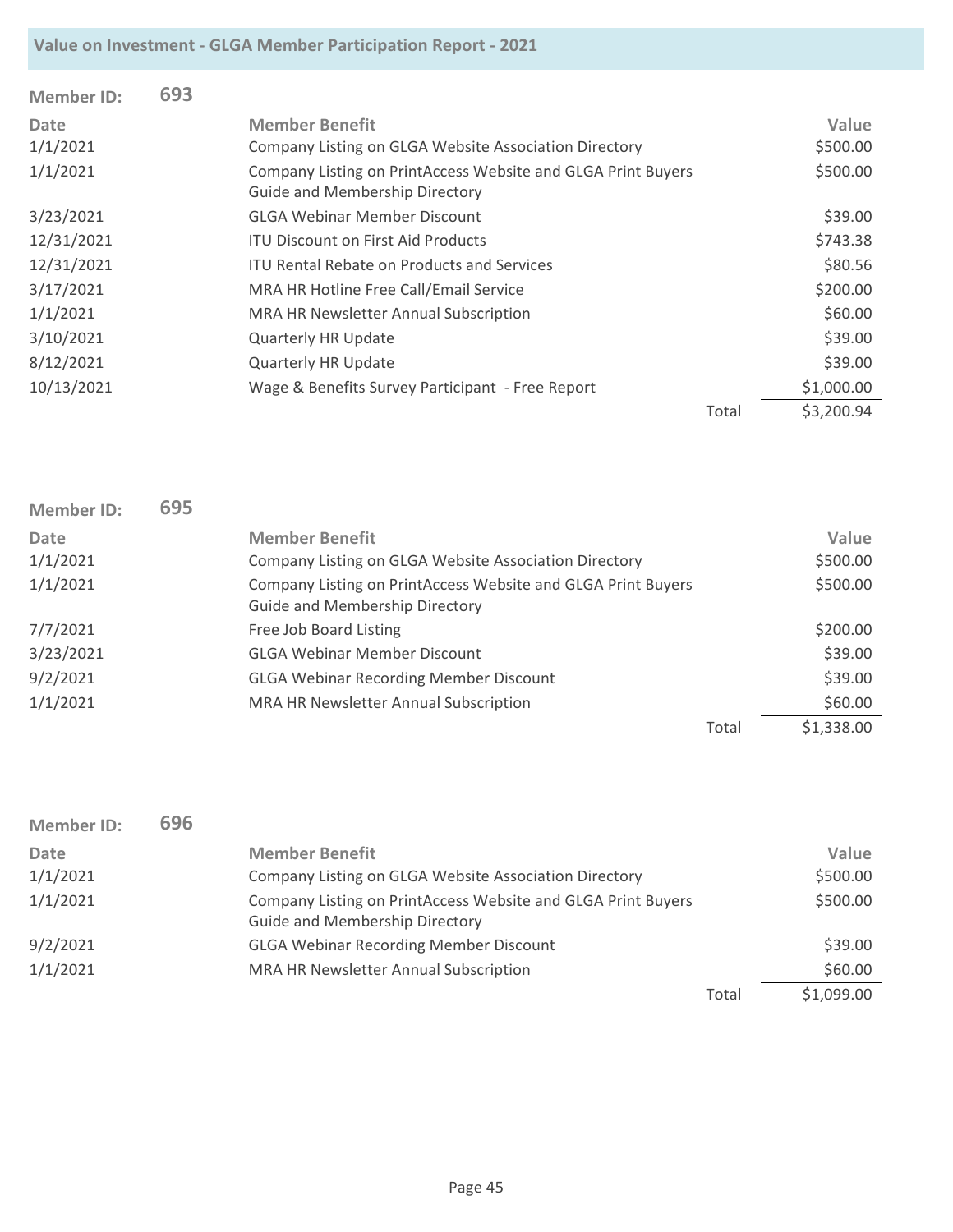| <b>Member ID:</b> | 697 |                                                                                                       |       |            |
|-------------------|-----|-------------------------------------------------------------------------------------------------------|-------|------------|
| <b>Date</b>       |     | <b>Member Benefit</b>                                                                                 |       | Value      |
| 1/1/2021          |     | Company Listing on GLGA Website Association Directory                                                 |       | \$500.00   |
| 1/1/2021          |     | Company Listing on PrintAccess Website and GLGA Print Buyers<br><b>Guide and Membership Directory</b> |       | \$500.00   |
| 10/19/2021        |     | <b>GLGA Member Question</b>                                                                           |       | \$100.00   |
| 3/11/2021         |     | <b>GLGA Webinar Member Discount</b>                                                                   |       | \$39.00    |
| 3/25/2021         |     | <b>GLGA Webinar Member Discount</b>                                                                   |       | \$39.00    |
| 4/15/2021         |     | <b>GLGA Webinar Member Discount</b>                                                                   |       | \$156.00   |
| 6/8/2021          |     | <b>GLGA Webinar Member Discount</b>                                                                   |       | \$117.00   |
| 9/2/2021          |     | <b>GLGA Webinar Recording Member Discount</b>                                                         |       | \$39.00    |
| 1/1/2021          |     | MRA HR Newsletter Annual Subscription                                                                 |       | \$60.00    |
|                   |     |                                                                                                       | Total | \$1,550.00 |

| <b>Member ID:</b> | 698 |                                                                                                       |       |            |
|-------------------|-----|-------------------------------------------------------------------------------------------------------|-------|------------|
| Date              |     | <b>Member Benefit</b>                                                                                 |       | Value      |
| 1/1/2021          |     | Company Listing on GLGA Website Association Directory                                                 |       | \$500.00   |
| 1/1/2021          |     | Company Listing on PrintAccess Website and GLGA Print Buyers<br><b>Guide and Membership Directory</b> |       | \$500.00   |
| 9/2/2021          |     | <b>GLGA Webinar Recording Member Discount</b>                                                         |       | \$39.00    |
| 12/31/2021        |     | <b>ITU Rental Rebate on Products and Services</b>                                                     |       | \$58.47    |
| 1/1/2021          |     | MRA HR Newsletter Annual Subscription                                                                 |       | \$60.00    |
|                   |     |                                                                                                       | Total | \$1,157.47 |

| <b>Member ID:</b> | 705 |                                                                                                       |       |            |
|-------------------|-----|-------------------------------------------------------------------------------------------------------|-------|------------|
| Date              |     | <b>Member Benefit</b>                                                                                 |       | Value      |
| 1/1/2021          |     | Company Listing on GLGA Website Association Directory                                                 |       | \$500.00   |
| 1/1/2021          |     | Company Listing on PrintAccess Website and GLGA Print Buyers<br><b>Guide and Membership Directory</b> |       | \$500.00   |
| 9/2/2021          |     | <b>GLGA Webinar Recording Member Discount</b>                                                         |       | \$39.00    |
| 12/31/2021        |     | <b>ITU Rental Rebate on Products and Services</b>                                                     |       | \$37.38    |
| 1/1/2021          |     | MRA HR Newsletter Annual Subscription                                                                 |       | \$60.00    |
|                   |     |                                                                                                       | Total | \$1,136.38 |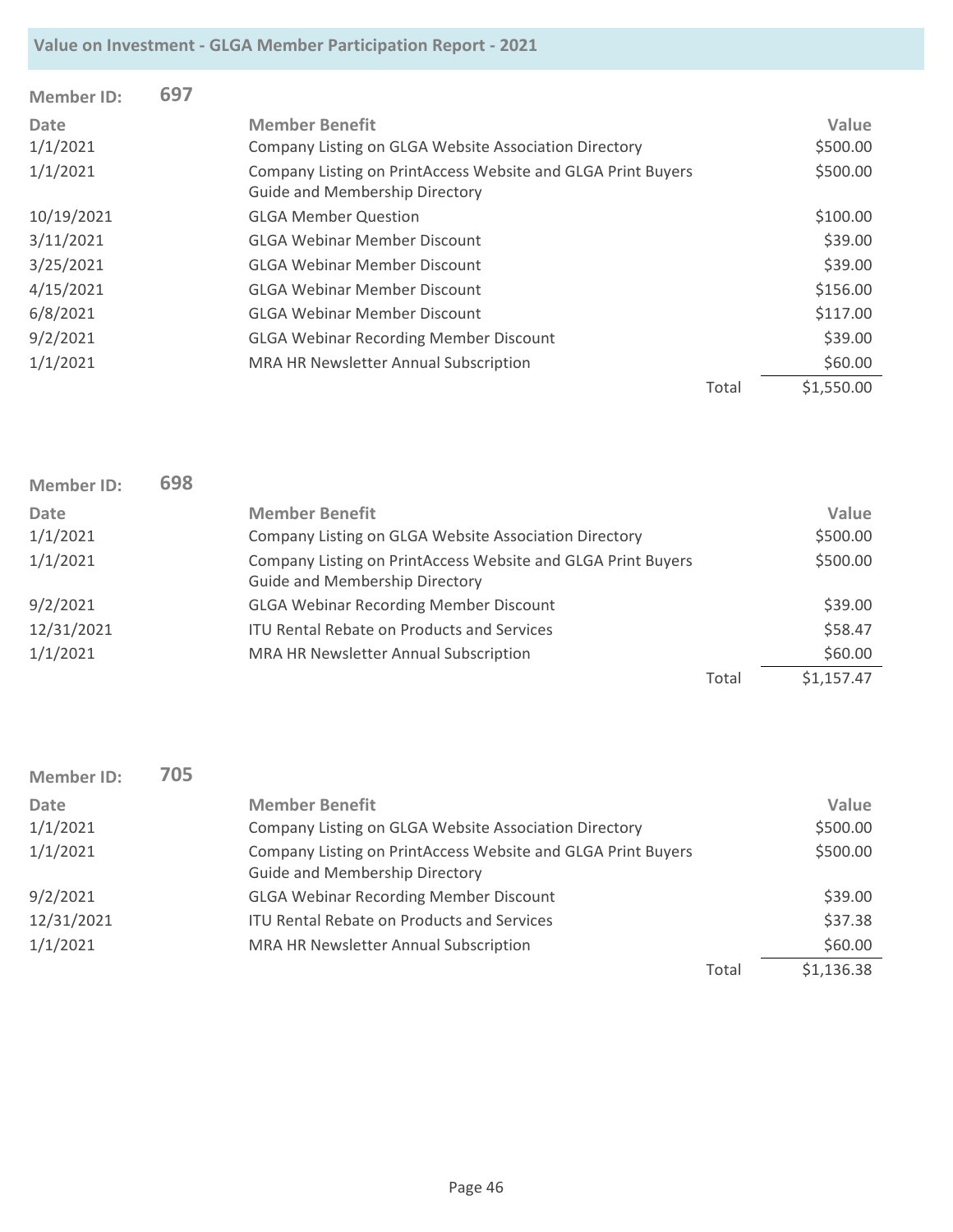| <b>Member ID:</b> | 708 |                                                              |       |             |
|-------------------|-----|--------------------------------------------------------------|-------|-------------|
| <b>Date</b>       |     | <b>Member Benefit</b>                                        |       | Value       |
| 1/31/2021         |     | <b>CardConnect Credit Card Processing Discount</b>           |       | \$252.11    |
| 2/28/2021         |     | <b>CardConnect Credit Card Processing Discount</b>           |       | \$331.94    |
| 3/31/2021         |     | <b>CardConnect Credit Card Processing Discount</b>           |       | \$697.38    |
| 4/30/2021         |     | <b>CardConnect Credit Card Processing Discount</b>           |       | \$253.15    |
| 5/31/2021         |     | <b>CardConnect Credit Card Processing Discount</b>           |       | \$347.91    |
| 6/30/2021         |     | <b>CardConnect Credit Card Processing Discount</b>           |       | \$392.38    |
| 7/31/2021         |     | <b>CardConnect Credit Card Processing Discount</b>           |       | \$678.15    |
| 8/31/2021         |     | <b>CardConnect Credit Card Processing Discount</b>           |       | \$785.46    |
| 9/30/2021         |     | <b>CardConnect Credit Card Processing Discount</b>           |       | \$503.27    |
| 10/31/2021        |     | <b>CardConnect Credit Card Processing Discount</b>           |       | \$565.97    |
| 11/30/2021        |     | <b>CardConnect Credit Card Processing Discount</b>           |       | \$330.38    |
| 12/31/2021        |     | <b>CardConnect Credit Card Processing Discount</b>           |       | \$629.93    |
| 1/1/2021          |     | Company Listing on GLGA Website Association Directory        |       | \$500.00    |
| 1/1/2021          |     | Company Listing on PrintAccess Website and GLGA Print Buyers |       | \$500.00    |
|                   |     | Guide and Membership Directory                               |       |             |
| 12/9/2021         |     | <b>GLGA Networking Event Member Discount</b>                 |       | \$30.00     |
| 9/2/2021          |     | <b>GLGA Webinar Recording Member Discount</b>                |       | \$39.00     |
| 12/31/2021        |     | <b>ITU Rental Rebate on Products and Services</b>            |       | \$140.43    |
| 1/1/2021          |     | MRA HR Newsletter Annual Subscription                        |       | \$60.00     |
| 4/7/2021          |     | <b>UPS Member Discount</b>                                   |       | \$1,505.75  |
| 5/19/2021         |     | <b>UPS Member Discount</b>                                   |       | \$875.81    |
| 7/26/2021         |     | <b>UPS Member Discount</b>                                   |       | \$1,202.58  |
| 7/27/2021         |     | <b>UPS Member Discount</b>                                   |       | \$1,813.86  |
| 8/3/2021          |     | <b>UPS Member Discount</b>                                   |       | \$1,708.67  |
| 8/4/2021          |     | <b>UPS Member Discount</b>                                   |       | \$2,353.65  |
| 8/17/2021         |     | <b>UPS Member Discount</b>                                   |       | \$1,054.95  |
| 9/1/2021          |     | <b>UPS Member Discount</b>                                   |       | \$1,169.85  |
| 9/3/2021          |     | <b>UPS Member Discount</b>                                   |       | \$1,969.03  |
| 9/16/2021         |     | <b>UPS Member Discount</b>                                   |       | \$910.59    |
|                   |     |                                                              | Total | \$21,602.20 |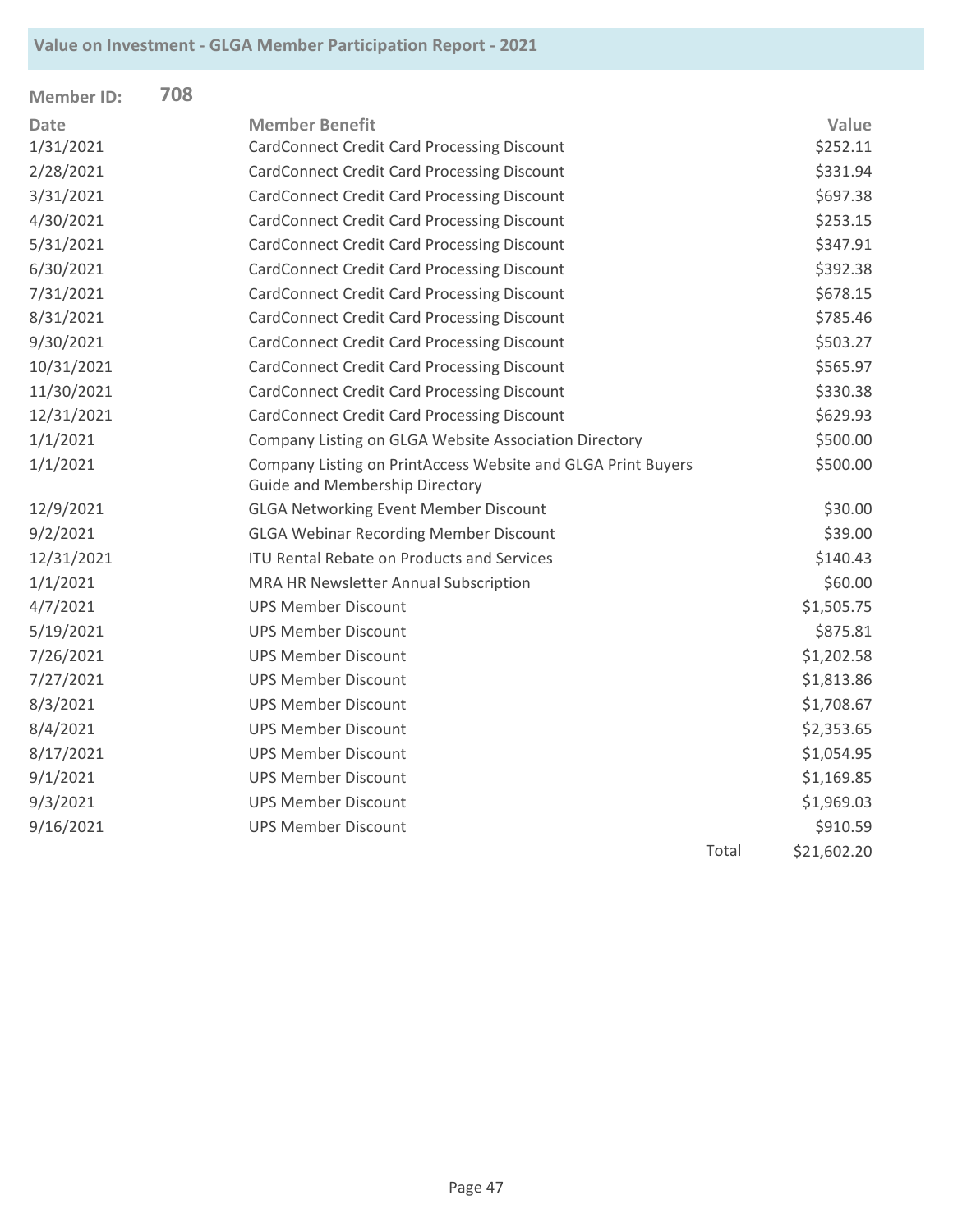| <b>Member ID:</b> | 709 |                                                                                                       |       |            |
|-------------------|-----|-------------------------------------------------------------------------------------------------------|-------|------------|
| <b>Date</b>       |     | <b>Member Benefit</b>                                                                                 |       | Value      |
| 1/1/2021          |     | Company Listing on GLGA Website Association Directory                                                 |       | \$500.00   |
| 1/1/2021          |     | Company Listing on PrintAccess Website and GLGA Print Buyers<br><b>Guide and Membership Directory</b> |       | \$500.00   |
| 12/9/2021         |     | <b>GLGA Seminar Member Discount</b>                                                                   |       | \$20.00    |
| 4/22/2021         |     | <b>GLGA Webinar Member Discount</b>                                                                   |       | \$39.00    |
| 9/2/2021          |     | <b>GLGA Webinar Recording Member Discount</b>                                                         |       | \$39.00    |
| 1/1/2021          |     | MRA HR Newsletter Annual Subscription                                                                 |       | \$60.00    |
| 1/6/2021          |     | UPS Member Discount                                                                                   |       | \$726.68   |
| 1/21/2021         |     | UPS Member Discount                                                                                   |       | \$489.15   |
| 3/5/2021          |     | <b>UPS Member Discount</b>                                                                            |       | \$395.90   |
| 3/11/2021         |     | UPS Member Discount                                                                                   |       | \$539.36   |
|                   |     |                                                                                                       | Total | \$3,309.09 |

| Member ID:  | 710 |                                                                                                       |       |            |
|-------------|-----|-------------------------------------------------------------------------------------------------------|-------|------------|
| <b>Date</b> |     | <b>Member Benefit</b>                                                                                 |       | Value      |
| 1/1/2021    |     | Company Listing on GLGA Website Association Directory                                                 |       | \$500.00   |
| 1/1/2021    |     | Company Listing on PrintAccess Website and GLGA Print Buyers<br><b>Guide and Membership Directory</b> |       | \$500.00   |
| 4/29/2021   |     | <b>GLGA Webinar Member Discount</b>                                                                   |       | \$99.00    |
| 9/2/2021    |     | <b>GLGA Webinar Recording Member Discount</b>                                                         |       | \$39.00    |
| 1/1/2021    |     | MRA HR Newsletter Annual Subscription                                                                 |       | \$60.00    |
| 1/1/2021    |     | Printers 401K                                                                                         |       | \$1,500.00 |
|             |     |                                                                                                       | Total | \$2,698.00 |

| <b>Member ID:</b> | 711 |                                                              |       |            |
|-------------------|-----|--------------------------------------------------------------|-------|------------|
| Date              |     | <b>Member Benefit</b>                                        |       | Value      |
| 1/1/2021          |     | Company Listing on GLGA Website Association Directory        |       | \$500.00   |
| 1/1/2021          |     | Company Listing on PrintAccess Website and GLGA Print Buyers |       | \$500.00   |
|                   |     | <b>Guide and Membership Directory</b>                        |       |            |
| 9/2/2021          |     | <b>GLGA Webinar Recording Member Discount</b>                |       | \$39.00    |
| 1/1/2021          |     | MRA HR Newsletter Annual Subscription                        |       | \$60.00    |
|                   |     |                                                              | Total | \$1,099.00 |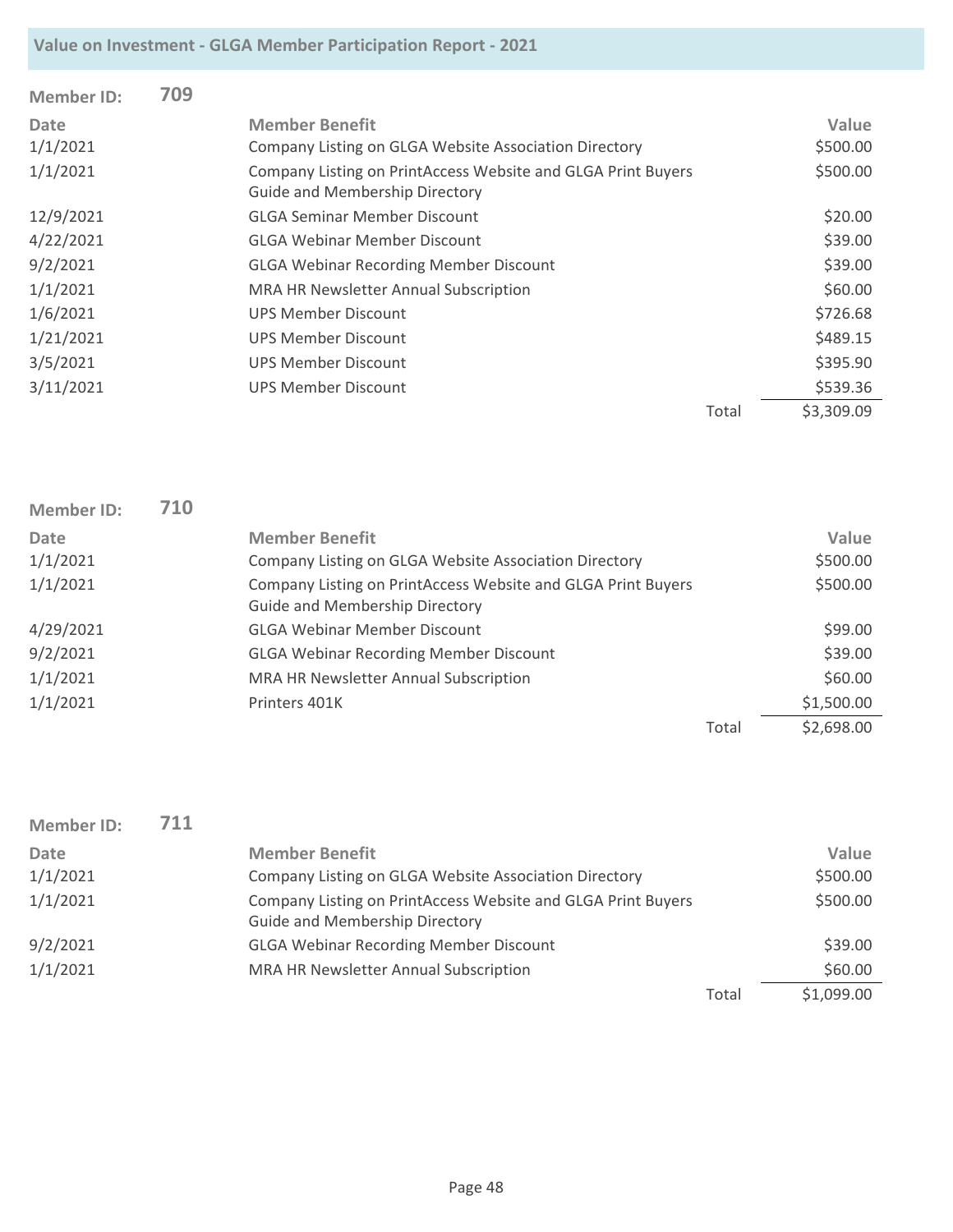| <b>Member ID:</b> | 713 |                                                                                                       |       |            |
|-------------------|-----|-------------------------------------------------------------------------------------------------------|-------|------------|
| Date              |     | <b>Member Benefit</b>                                                                                 |       | Value      |
| 1/1/2021          |     | Company Listing on GLGA Website Association Directory                                                 |       | \$500.00   |
| 1/1/2021          |     | Company Listing on PrintAccess Website and GLGA Print Buyers<br><b>Guide and Membership Directory</b> |       | \$500.00   |
| 9/2/2021          |     | <b>GLGA Webinar Recording Member Discount</b>                                                         |       | \$39.00    |
| 1/1/2021          |     | MRA HR Newsletter Annual Subscription                                                                 |       | \$60.00    |
|                   |     |                                                                                                       | Total | \$1,099.00 |

| <b>Member ID:</b> | 714 |                                                                                                       |       |            |
|-------------------|-----|-------------------------------------------------------------------------------------------------------|-------|------------|
| Date              |     | <b>Member Benefit</b>                                                                                 |       | Value      |
| 1/1/2021          |     | Company Listing on GLGA Website Association Directory                                                 |       | \$500.00   |
| 1/1/2021          |     | Company Listing on PrintAccess Website and GLGA Print Buyers<br><b>Guide and Membership Directory</b> |       | \$500.00   |
| 1/19/2021         |     | <b>GLGA Webinar Member Discount</b>                                                                   |       | \$39.00    |
| 2/4/2021          |     | <b>GLGA Webinar Member Discount</b>                                                                   |       | \$39.00    |
| 3/4/2021          |     | <b>GLGA Webinar Member Discount</b>                                                                   |       | \$39.00    |
| 3/23/2021         |     | <b>GLGA Webinar Member Discount</b>                                                                   |       | \$39.00    |
| 3/25/2021         |     | <b>GLGA Webinar Member Discount</b>                                                                   |       | \$39.00    |
| 5/6/2021          |     | <b>GLGA Webinar Member Discount</b>                                                                   |       | \$39.00    |
| 1/1/2021          |     | MRA HR Newsletter Annual Subscription                                                                 |       | \$60.00    |
| 3/10/2021         |     | <b>Quarterly HR Update</b>                                                                            |       | \$39.00    |
| 8/12/2021         |     | <b>Quarterly HR Update</b>                                                                            |       | \$39.00    |
|                   |     |                                                                                                       | Total | \$1,372.00 |

| <b>Member ID:</b> | 715 |                                                                                                       |       |            |
|-------------------|-----|-------------------------------------------------------------------------------------------------------|-------|------------|
| <b>Date</b>       |     | <b>Member Benefit</b>                                                                                 |       | Value      |
| 1/1/2021          |     | Company Listing on GLGA Website Association Directory                                                 |       | \$500.00   |
| 1/1/2021          |     | Company Listing on PrintAccess Website and GLGA Print Buyers<br><b>Guide and Membership Directory</b> |       | \$500.00   |
| 3/10/2021         |     | <b>GEA Member Entry Discount</b>                                                                      |       | \$120.00   |
| 12/9/2021         |     | <b>GLGA Seminar Member Discount</b>                                                                   |       | \$20.00    |
| 3/25/2021         |     | <b>GLGA Webinar Member Discount</b>                                                                   |       | \$78.00    |
| 9/2/2021          |     | <b>GLGA Webinar Recording Member Discount</b>                                                         |       | \$39.00    |
| 1/1/2021          |     | MRA HR Newsletter Annual Subscription                                                                 |       | \$60.00    |
|                   |     |                                                                                                       | Total | \$1,317.00 |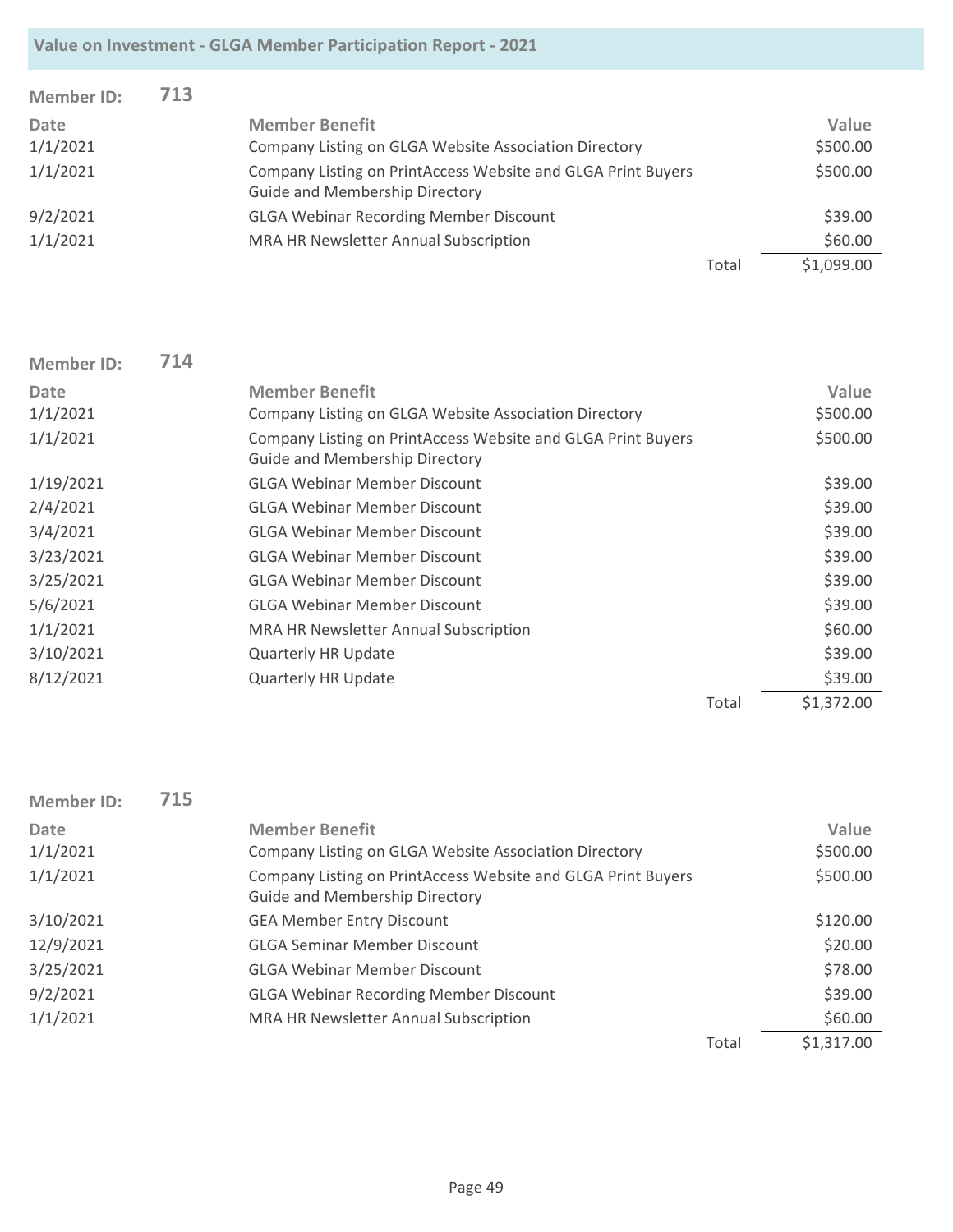| <b>Member ID:</b> | 717 |                                                                                                       |       |            |
|-------------------|-----|-------------------------------------------------------------------------------------------------------|-------|------------|
| Date              |     | <b>Member Benefit</b>                                                                                 |       | Value      |
| 1/1/2021          |     | Company Listing on GLGA Website Association Directory                                                 |       | \$500.00   |
| 1/1/2021          |     | Company Listing on PrintAccess Website and GLGA Print Buyers<br><b>Guide and Membership Directory</b> |       | \$500.00   |
| 4/15/2021         |     | <b>GLGA Webinar Member Discount</b>                                                                   |       | \$39.00    |
| 9/2/2021          |     | <b>GLGA Webinar Recording Member Discount</b>                                                         |       | \$39.00    |
| 12/31/2021        |     | <b>ITU Discount on First Aid Products</b>                                                             |       | \$58.67    |
| 1/1/2021          |     | MRA HR Newsletter Annual Subscription                                                                 |       | \$60.00    |
|                   |     |                                                                                                       | Total | \$1,196.67 |

| <b>Member ID:</b> | 718 |                                                              |       |            |
|-------------------|-----|--------------------------------------------------------------|-------|------------|
| Date              |     | <b>Member Benefit</b>                                        |       | Value      |
| 1/1/2021          |     | Company Listing on GLGA Website Association Directory        |       | \$500.00   |
| 1/1/2021          |     | Company Listing on PrintAccess Website and GLGA Print Buyers |       | \$500.00   |
|                   |     | <b>Guide and Membership Directory</b>                        |       |            |
| 9/2/2021          |     | <b>GLGA Webinar Recording Member Discount</b>                |       | \$39.00    |
| 1/1/2021          |     | MRA HR Newsletter Annual Subscription                        |       | \$60.00    |
|                   |     |                                                              | Total | \$1,099.00 |

| <b>Member ID:</b> | 722 |                                                                                                       |       |            |
|-------------------|-----|-------------------------------------------------------------------------------------------------------|-------|------------|
| Date              |     | <b>Member Benefit</b>                                                                                 |       | Value      |
| 1/1/2021          |     | Company Listing on GLGA Website Association Directory                                                 |       | \$500.00   |
| 1/1/2021          |     | Company Listing on PrintAccess Website and GLGA Print Buyers<br><b>Guide and Membership Directory</b> |       | \$500.00   |
| 9/2/2021          |     | <b>GLGA Webinar Recording Member Discount</b>                                                         |       | \$39.00    |
| 1/1/2021          |     | MRA HR Newsletter Annual Subscription                                                                 |       | \$60.00    |
|                   |     |                                                                                                       | Total | \$1,099.00 |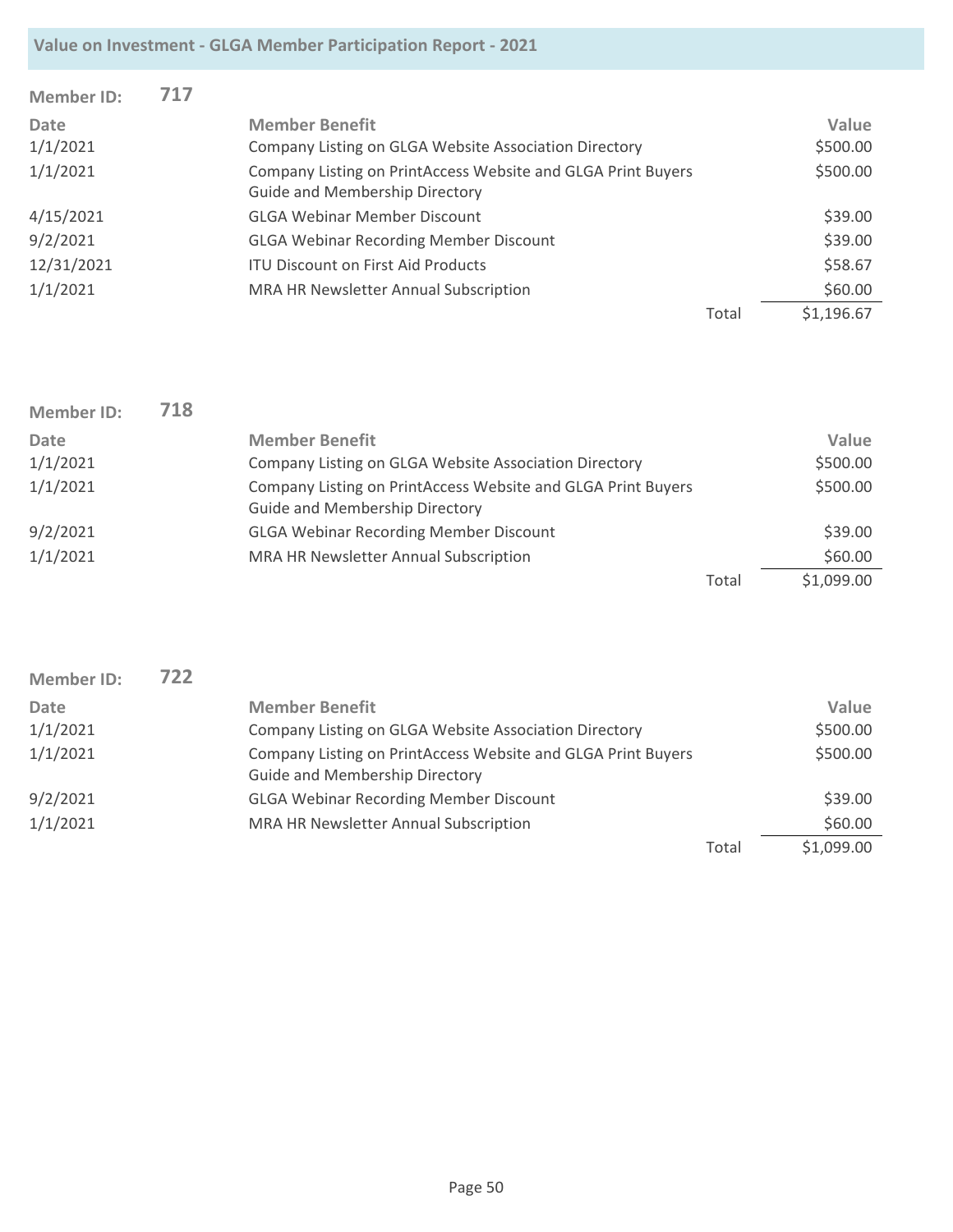| <b>Member ID:</b> | 724 |                                                                                                       |       |            |
|-------------------|-----|-------------------------------------------------------------------------------------------------------|-------|------------|
| <b>Date</b>       |     | <b>Member Benefit</b>                                                                                 |       | Value      |
| 1/1/2021          |     | Company Listing on GLGA Website Association Directory                                                 |       | \$500.00   |
| 1/1/2021          |     | Company Listing on PrintAccess Website and GLGA Print Buyers<br><b>Guide and Membership Directory</b> |       | \$500.00   |
| 10/12/2021        |     | <b>GLGA Member Question</b>                                                                           |       | \$100.00   |
| 11/9/2021         |     | <b>GLGA Member Question</b>                                                                           |       | \$100.00   |
| 11/23/2021        |     | <b>GLGA Member Question</b>                                                                           |       | \$100.00   |
| 12/9/2021         |     | <b>GLGA Seminar Member Discount</b>                                                                   |       | \$80.00    |
| 7/6/2021          |     | <b>GLGA Webinar Member Discount</b>                                                                   |       | \$95.00    |
| 12/31/2021        |     | <b>ITU Rental Rebate on Products and Services</b>                                                     |       | \$168.96   |
| 1/1/2021          |     | <b>MRA HR Newsletter Annual Subscription</b>                                                          |       | \$60.00    |
| 3/10/2021         |     | <b>Quarterly HR Update</b>                                                                            |       | \$78.00    |
| 8/12/2021         |     | <b>Quarterly HR Update</b>                                                                            |       | \$39.00    |
| 10/13/2021        |     | Wage & Benefits Survey Participant - Free Report                                                      |       | \$1,000.00 |
|                   |     |                                                                                                       | Total | \$2,820.96 |

| <b>Member ID:</b> | 727 |                                                              |       |            |
|-------------------|-----|--------------------------------------------------------------|-------|------------|
| <b>Date</b>       |     | <b>Member Benefit</b>                                        |       | Value      |
| 1/1/2021          |     | Company Listing on GLGA Website Association Directory        |       | \$500.00   |
| 1/1/2021          |     | Company Listing on PrintAccess Website and GLGA Print Buyers |       | \$500.00   |
|                   |     | <b>Guide and Membership Directory</b>                        |       |            |
| 9/2/2021          |     | <b>GLGA Webinar Recording Member Discount</b>                |       | \$39.00    |
| 1/1/2021          |     | MRA HR Newsletter Annual Subscription                        |       | \$60.00    |
|                   |     |                                                              | Total | \$1,099.00 |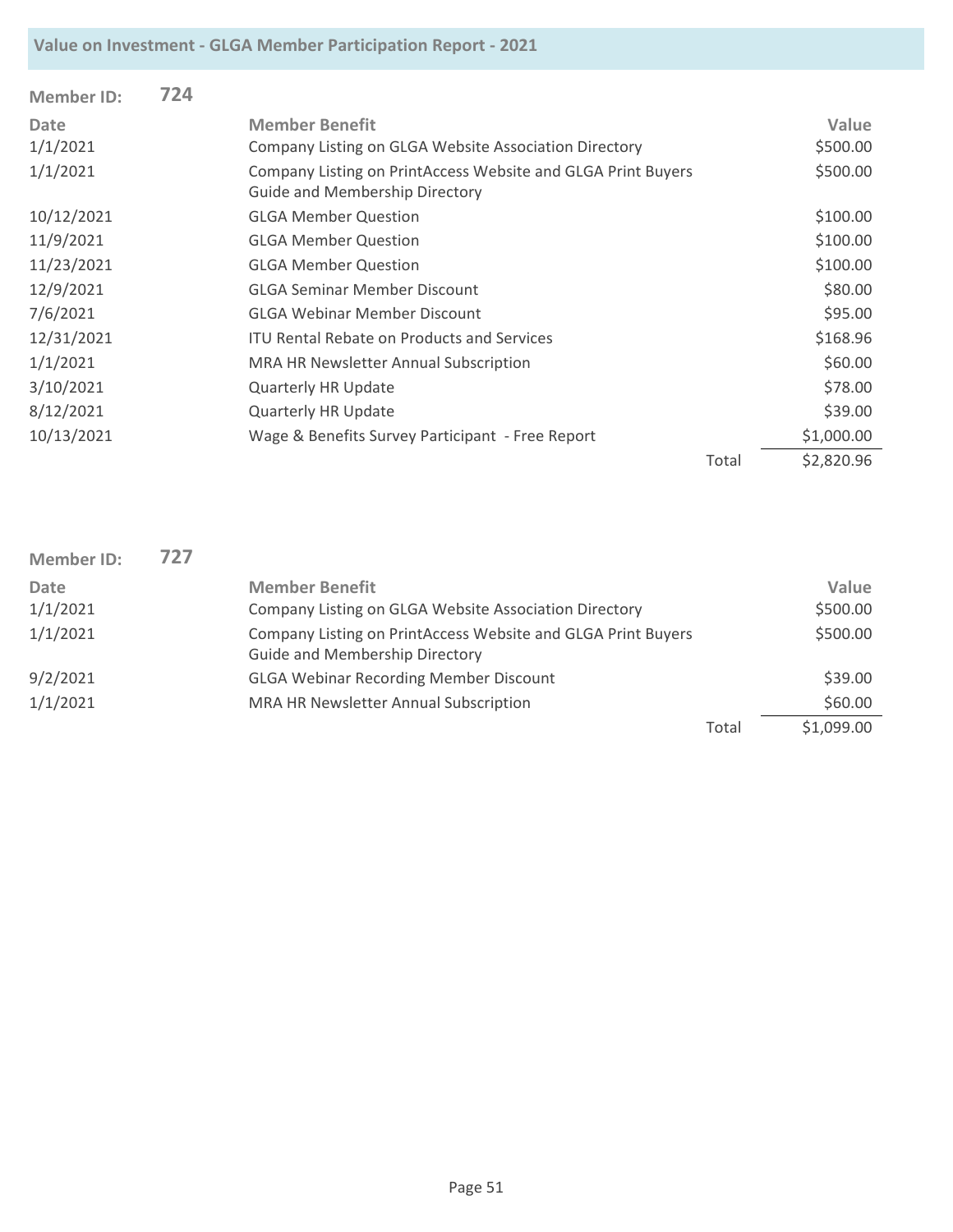| <b>Member ID:</b> | 728 |                                                                                                |       |            |
|-------------------|-----|------------------------------------------------------------------------------------------------|-------|------------|
| <b>Date</b>       |     | <b>Member Benefit</b>                                                                          |       | Value      |
| 1/31/2021         |     | <b>CardConnect Credit Card Processing Discount</b>                                             |       | \$2.00     |
| 2/28/2021         |     | <b>CardConnect Credit Card Processing Discount</b>                                             |       | \$2.00     |
| 3/31/2021         |     | <b>CardConnect Credit Card Processing Discount</b>                                             |       | \$2.00     |
| 4/30/2021         |     | <b>CardConnect Credit Card Processing Discount</b>                                             |       | \$2.10     |
| 5/31/2021         |     | <b>CardConnect Credit Card Processing Discount</b>                                             |       | \$2.10     |
| 6/30/2021         |     | <b>CardConnect Credit Card Processing Discount</b>                                             |       | \$2.10     |
| 7/31/2021         |     | <b>CardConnect Credit Card Processing Discount</b>                                             |       | \$2.10     |
| 8/31/2021         |     | <b>CardConnect Credit Card Processing Discount</b>                                             |       | \$2.10     |
| 9/30/2021         |     | <b>CardConnect Credit Card Processing Discount</b>                                             |       | \$2.10     |
| 10/31/2021        |     | <b>CardConnect Credit Card Processing Discount</b>                                             |       | \$2.10     |
| 11/30/2021        |     | <b>CardConnect Credit Card Processing Discount</b>                                             |       | \$2.10     |
| 12/31/2021        |     | <b>CardConnect Credit Card Processing Discount</b>                                             |       | \$2.10     |
| 1/1/2021          |     | Company Listing on GLGA Website Association Directory                                          |       | \$500.00   |
| 1/1/2021          |     | Company Listing on PrintAccess Website and GLGA Print Buyers<br>Guide and Membership Directory |       | \$500.00   |
| 1/1/2021          |     | MRA HR Newsletter Annual Subscription                                                          |       | \$60.00    |
| 3/10/2021         |     | Quarterly HR Update                                                                            |       | \$39.00    |
| 8/12/2021         |     | <b>Quarterly HR Update</b>                                                                     |       | \$39.00    |
| 7/8/2021          |     | <b>UPS Member Discount</b>                                                                     |       | \$670.60   |
| 10/13/2021        |     | Wage & Benefits Survey Participant - Free Report                                               |       | \$1,000.00 |
|                   |     |                                                                                                | Total | \$2,833.50 |

| <b>Member ID:</b> | 730 |                                                                                                       |       |            |
|-------------------|-----|-------------------------------------------------------------------------------------------------------|-------|------------|
| Date              |     | <b>Member Benefit</b>                                                                                 |       | Value      |
| 1/1/2021          |     | Company Listing on GLGA Website Association Directory                                                 |       | \$500.00   |
| 1/1/2021          |     | Company Listing on PrintAccess Website and GLGA Print Buyers<br><b>Guide and Membership Directory</b> |       | \$500.00   |
| 12/9/2021         |     | <b>GLGA Seminar Member Discount</b>                                                                   |       | \$20.00    |
| 3/25/2021         |     | <b>GLGA Webinar Member Discount</b>                                                                   |       | \$39.00    |
| 9/2/2021          |     | <b>GLGA Webinar Recording Member Discount</b>                                                         |       | \$39.00    |
| 1/1/2021          |     | MRA HR Newsletter Annual Subscription                                                                 |       | \$60.00    |
|                   |     |                                                                                                       | Total | \$1,158.00 |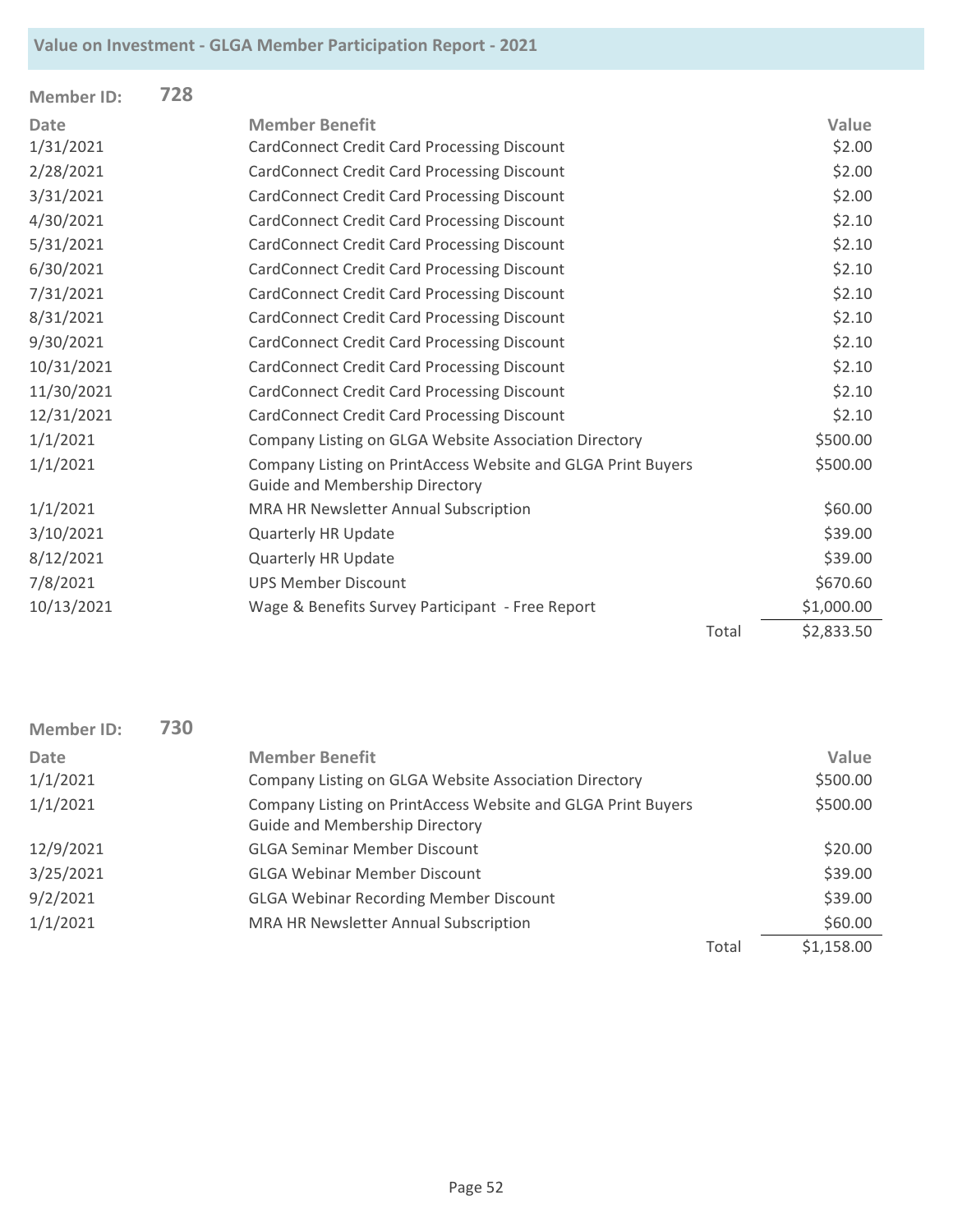| <b>Member ID:</b> | 734 |                                                                                                       |       |            |
|-------------------|-----|-------------------------------------------------------------------------------------------------------|-------|------------|
| Date              |     | <b>Member Benefit</b>                                                                                 |       | Value      |
| 1/1/2021          |     | Company Listing on GLGA Website Association Directory                                                 |       | \$500.00   |
| 1/1/2021          |     | Company Listing on PrintAccess Website and GLGA Print Buyers<br><b>Guide and Membership Directory</b> |       | \$500.00   |
| 3/10/2021         |     | <b>GEA Member Entry Discount</b>                                                                      |       | \$60.00    |
| 9/2/2021          |     | <b>GLGA Webinar Recording Member Discount</b>                                                         |       | \$39.00    |
| 1/1/2021          |     | MRA HR Newsletter Annual Subscription                                                                 |       | \$60.00    |
|                   |     |                                                                                                       | Total | \$1,159.00 |

| <b>Member ID:</b> | 738 |                                                                                                       |       |            |
|-------------------|-----|-------------------------------------------------------------------------------------------------------|-------|------------|
| <b>Date</b>       |     | <b>Member Benefit</b>                                                                                 |       | Value      |
| 1/1/2021          |     | Company Listing on GLGA Website Association Directory                                                 |       | \$500.00   |
| 1/1/2021          |     | Company Listing on PrintAccess Website and GLGA Print Buyers<br><b>Guide and Membership Directory</b> |       | \$500.00   |
| 6/8/2021          |     | <b>GLGA Webinar Member Discount</b>                                                                   |       | \$39.00    |
| 9/2/2021          |     | <b>GLGA Webinar Recording Member Discount</b>                                                         |       | \$39.00    |
| 1/1/2021          |     | MRA HR Newsletter Annual Subscription                                                                 |       | \$60.00    |
| 11/10/2021        |     | <b>UPS Member Discount</b>                                                                            |       | \$758.06   |
|                   |     |                                                                                                       | Total | \$1,896.06 |

| <b>Member ID:</b> | 740 |                                                                                                       |       |            |
|-------------------|-----|-------------------------------------------------------------------------------------------------------|-------|------------|
| <b>Date</b>       |     | <b>Member Benefit</b>                                                                                 |       | Value      |
| 1/1/2021          |     | Company Listing on GLGA Website Association Directory                                                 |       | \$500.00   |
| 1/1/2021          |     | Company Listing on PrintAccess Website and GLGA Print Buyers<br><b>Guide and Membership Directory</b> |       | \$500.00   |
| 9/2/2021          |     | <b>GLGA Webinar Recording Member Discount</b>                                                         |       | \$39.00    |
| 1/1/2021          |     | MRA HR Newsletter Annual Subscription                                                                 |       | \$60.00    |
| 1/1/2021          |     | Printers 401K                                                                                         |       | \$1,500.00 |
|                   |     |                                                                                                       | Total | \$2,599.00 |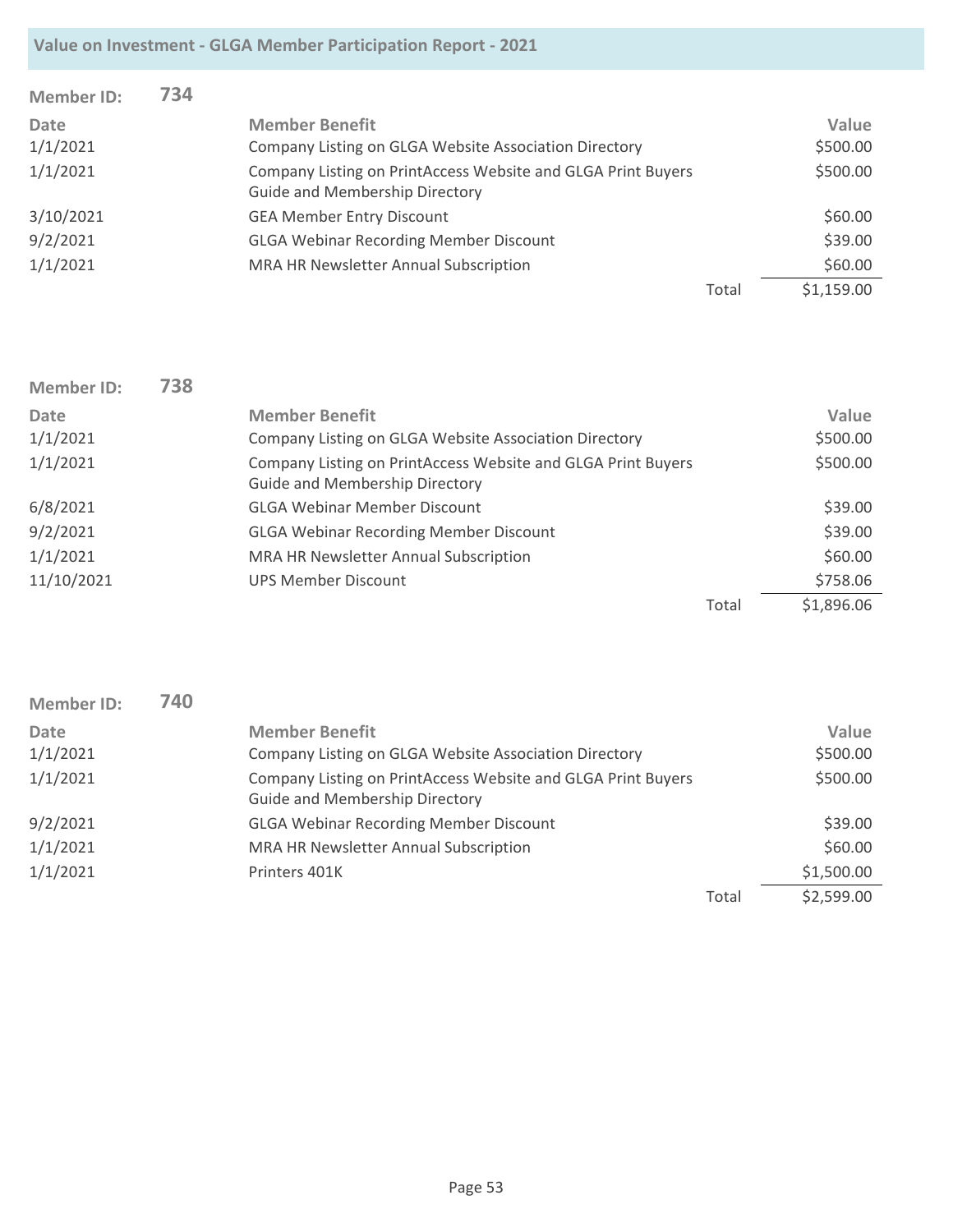| <b>Member ID:</b> | 741 |                                                                                                       |       |            |
|-------------------|-----|-------------------------------------------------------------------------------------------------------|-------|------------|
| Date              |     | <b>Member Benefit</b>                                                                                 |       | Value      |
| 1/1/2021          |     | Company Listing on GLGA Website Association Directory                                                 |       | \$500.00   |
| 1/1/2021          |     | Company Listing on PrintAccess Website and GLGA Print Buyers<br><b>Guide and Membership Directory</b> |       | \$500.00   |
| 9/2/2021          |     | <b>GLGA Webinar Recording Member Discount</b>                                                         |       | \$39.00    |
|                   |     |                                                                                                       | Total | \$1,039.00 |

| <b>Member ID:</b> | 747 |                                                                                                       |       |            |
|-------------------|-----|-------------------------------------------------------------------------------------------------------|-------|------------|
| <b>Date</b>       |     | <b>Member Benefit</b>                                                                                 |       | Value      |
| 1/1/2021          |     | Company Listing on GLGA Website Association Directory                                                 |       | \$500.00   |
| 1/1/2021          |     | Company Listing on PrintAccess Website and GLGA Print Buyers<br><b>Guide and Membership Directory</b> |       | \$500.00   |
| 9/2/2021          |     | <b>GLGA Webinar Recording Member Discount</b>                                                         |       | \$39.00    |
| 1/1/2021          |     | MRA HR Newsletter Annual Subscription                                                                 |       | \$60.00    |
| 12/31/2021        |     | RAM Recycling Bonus Discount                                                                          |       | \$2,985.94 |
| 10/13/2021        |     | Wage & Benefits Survey Participant - Free Report                                                      |       | \$1,000.00 |
|                   |     |                                                                                                       | Total | \$5,084.94 |

| <b>Member ID:</b> | 748 |                                                                                                       |       |            |
|-------------------|-----|-------------------------------------------------------------------------------------------------------|-------|------------|
| <b>Date</b>       |     | <b>Member Benefit</b>                                                                                 |       | Value      |
| 1/1/2021          |     | Company Listing on GLGA Website Association Directory                                                 |       | \$500.00   |
| 1/1/2021          |     | Company Listing on PrintAccess Website and GLGA Print Buyers<br><b>Guide and Membership Directory</b> |       | \$500.00   |
| 9/2/2021          |     | <b>GLGA Webinar Recording Member Discount</b>                                                         |       | \$39.00    |
|                   |     |                                                                                                       | Total | \$1,039.00 |

| Member ID: | 749 |                                                                                                       |       |            |
|------------|-----|-------------------------------------------------------------------------------------------------------|-------|------------|
| Date       |     | <b>Member Benefit</b>                                                                                 |       | Value      |
| 1/1/2021   |     | Company Listing on GLGA Website Association Directory                                                 |       | \$500.00   |
| 1/1/2021   |     | Company Listing on PrintAccess Website and GLGA Print Buyers<br><b>Guide and Membership Directory</b> |       | \$500.00   |
| 9/2/2021   |     | <b>GLGA Webinar Recording Member Discount</b>                                                         |       | \$39.00    |
|            |     |                                                                                                       | Total | \$1,039.00 |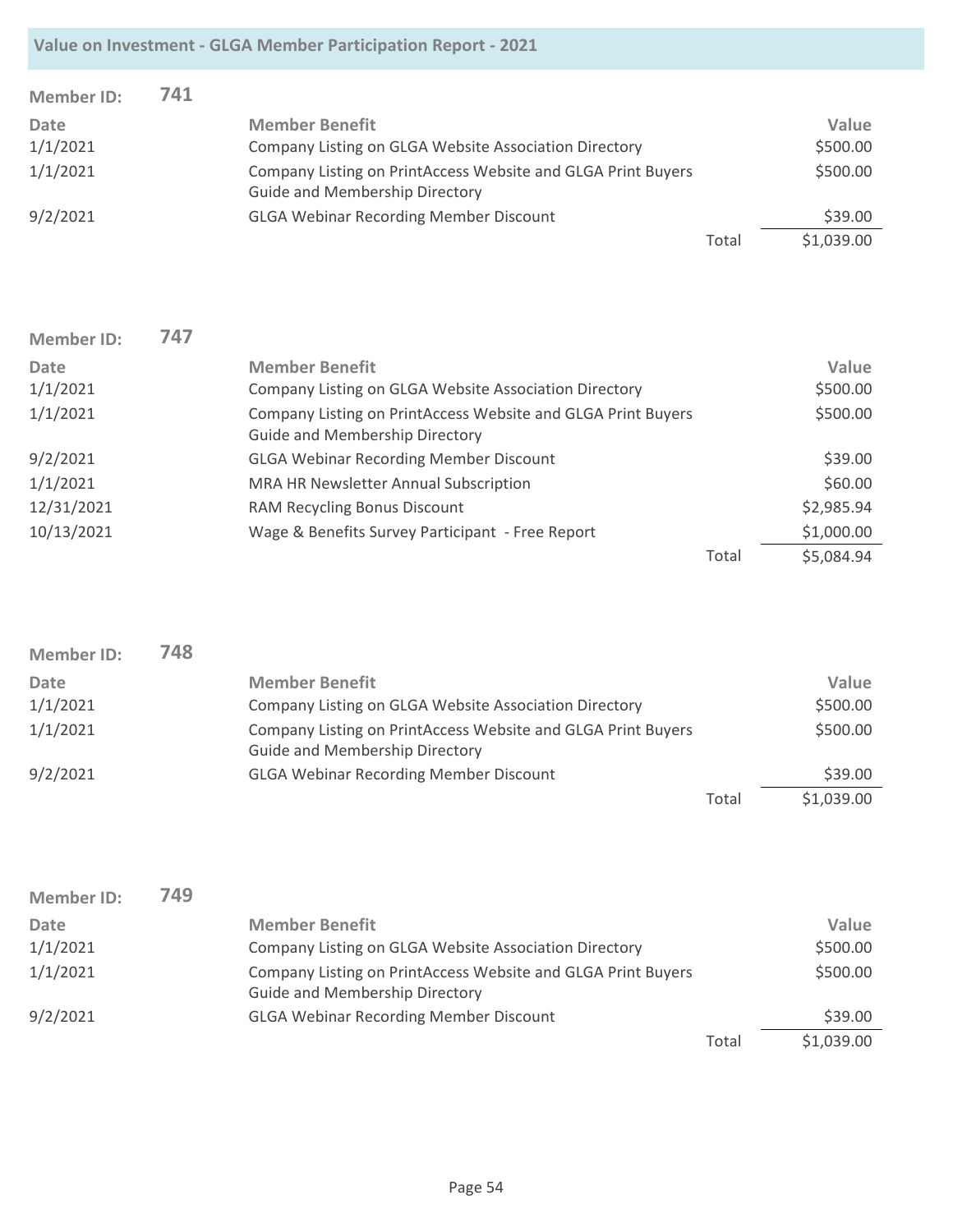| <b>Member ID:</b> | 750 |                                                                                                       |       |            |
|-------------------|-----|-------------------------------------------------------------------------------------------------------|-------|------------|
| <b>Date</b>       |     | <b>Member Benefit</b>                                                                                 |       | Value      |
| 1/1/2021          |     | Company Listing on GLGA Website Association Directory                                                 |       | \$500.00   |
| 1/1/2021          |     | Company Listing on PrintAccess Website and GLGA Print Buyers<br><b>Guide and Membership Directory</b> |       | \$500.00   |
| 12/8/2021         |     | <b>GLGA Networking Event Member Discount</b>                                                          |       | \$20.00    |
| 12/9/2021         |     | <b>GLGA Networking Event Member Discount</b>                                                          |       | \$15.00    |
| 11/3/2021         |     | <b>GLGA Webinar Member Discount</b>                                                                   |       | \$45.00    |
| 9/2/2021          |     | <b>GLGA Webinar Recording Member Discount</b>                                                         |       | \$39.00    |
| 1/1/2021          |     | <b>Graphics Journal Ad Discounts</b>                                                                  |       | \$865.00   |
| 2/1/2021          |     | Graphics Journal Member New Products and Services Listing                                             |       | \$200.00   |
| 12/1/2021         |     | <b>Graphics Journal Member New Products and Services Listing</b>                                      |       | \$200.00   |
|                   |     |                                                                                                       | Total | \$2,384.00 |

| <b>Member ID:</b> | 752 |                                                                                                       |       |            |
|-------------------|-----|-------------------------------------------------------------------------------------------------------|-------|------------|
| Date              |     | <b>Member Benefit</b>                                                                                 |       | Value      |
| 1/1/2021          |     | Company Listing on GLGA Website Association Directory                                                 |       | \$500.00   |
| 1/1/2021          |     | Company Listing on PrintAccess Website and GLGA Print Buyers<br><b>Guide and Membership Directory</b> |       | \$500.00   |
| 9/2/2021          |     | <b>GLGA Webinar Recording Member Discount</b>                                                         |       | \$39.00    |
| 1/1/2021          |     | MRA HR Newsletter Annual Subscription                                                                 |       | \$60.00    |
|                   |     |                                                                                                       | Total | \$1,099.00 |

| <b>Member ID:</b> | 756 |                                                              |       |            |
|-------------------|-----|--------------------------------------------------------------|-------|------------|
| <b>Date</b>       |     | <b>Member Benefit</b>                                        |       | Value      |
| 1/1/2021          |     | Company Listing on GLGA Website Association Directory        |       | \$500.00   |
| 1/1/2021          |     | Company Listing on PrintAccess Website and GLGA Print Buyers |       | \$500.00   |
|                   |     | <b>Guide and Membership Directory</b>                        |       |            |
| 9/2/2021          |     | <b>GLGA Webinar Recording Member Discount</b>                |       | \$39.00    |
| 1/1/2021          |     | MRA HR Newsletter Annual Subscription                        |       | \$60.00    |
|                   |     |                                                              | Total | \$1,099.00 |
|                   |     |                                                              |       |            |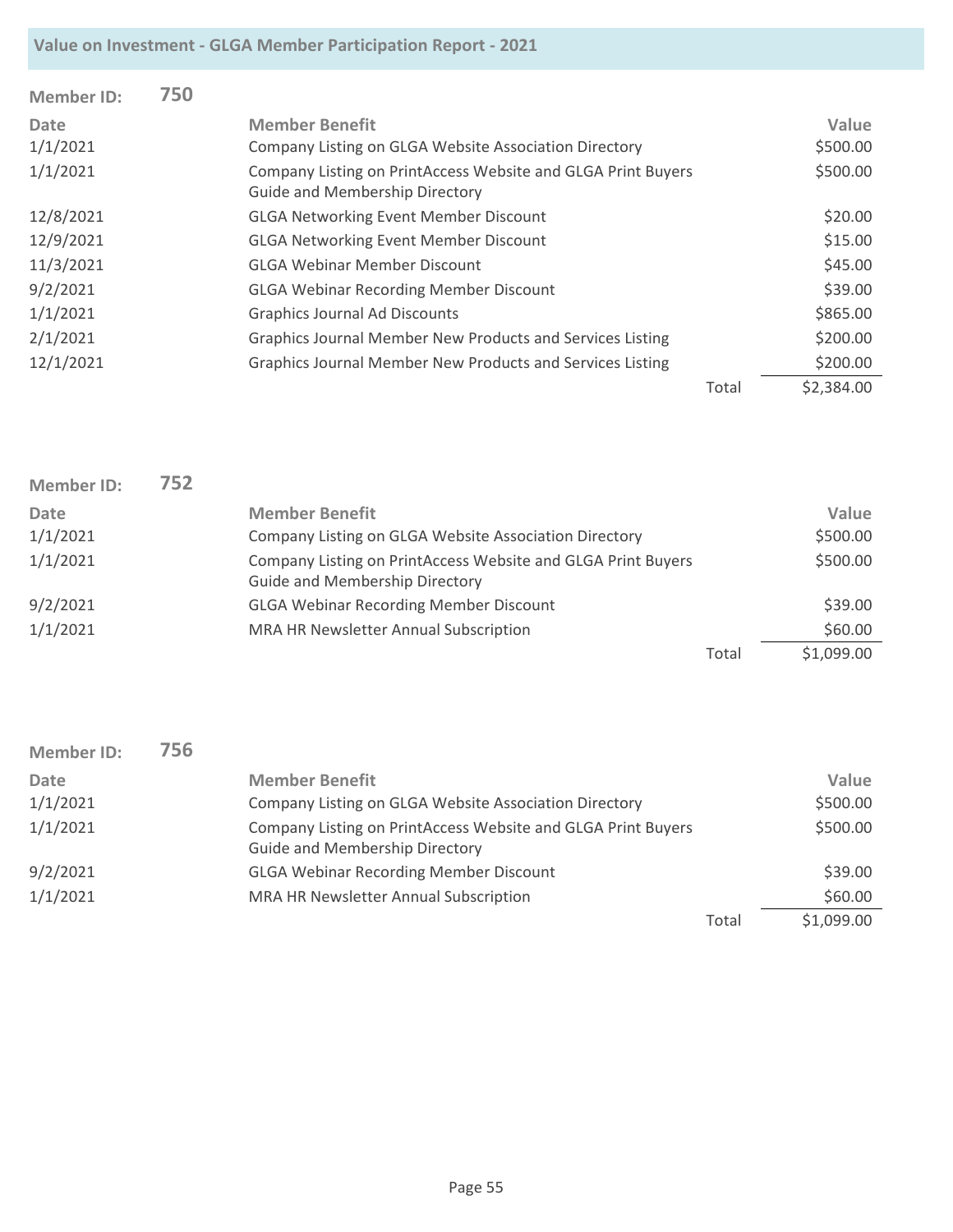| <b>Member ID:</b> | 760 |                                                                                                       |       |            |
|-------------------|-----|-------------------------------------------------------------------------------------------------------|-------|------------|
| <b>Date</b>       |     | <b>Member Benefit</b>                                                                                 |       | Value      |
| 1/1/2021          |     | Company Listing on GLGA Website Association Directory                                                 |       | \$500.00   |
| 1/1/2021          |     | Company Listing on PrintAccess Website and GLGA Print Buyers<br><b>Guide and Membership Directory</b> |       | \$500.00   |
| 9/2/2021          |     | <b>GLGA Webinar Recording Member Discount</b>                                                         |       | \$39.00    |
|                   |     |                                                                                                       | Total | \$1,039.00 |

| <b>Member ID:</b> | 762 |                                                                                                       |       |            |
|-------------------|-----|-------------------------------------------------------------------------------------------------------|-------|------------|
| Date              |     | <b>Member Benefit</b>                                                                                 |       | Value      |
| 1/1/2021          |     | Company Listing on GLGA Website Association Directory                                                 |       | \$500.00   |
| 1/1/2021          |     | Company Listing on PrintAccess Website and GLGA Print Buyers<br><b>Guide and Membership Directory</b> |       | \$500.00   |
| 3/23/2021         |     | <b>GLGA Webinar Member Discount</b>                                                                   |       | \$39.00    |
| 3/25/2021         |     | <b>GLGA Webinar Member Discount</b>                                                                   |       | \$39.00    |
| 4/22/2021         |     | <b>GLGA Webinar Member Discount</b>                                                                   |       | \$39.00    |
| 9/2/2021          |     | <b>GLGA Webinar Recording Member Discount</b>                                                         |       | \$39.00    |
| 1/1/2021          |     | MRA HR Newsletter Annual Subscription                                                                 |       | \$60.00    |
| 3/10/2021         |     | <b>Quarterly HR Update</b>                                                                            |       | \$39.00    |
| 10/13/2021        |     | Wage & Benefits Survey Participant - Free Report                                                      |       | \$1,000.00 |
|                   |     |                                                                                                       | Total | \$2,255.00 |

| <b>Member ID:</b> | 765 |                                                              |       |            |
|-------------------|-----|--------------------------------------------------------------|-------|------------|
| Date              |     | <b>Member Benefit</b>                                        |       | Value      |
| 1/1/2021          |     | Company Listing on GLGA Website Association Directory        |       | \$500.00   |
| 1/1/2021          |     | Company Listing on PrintAccess Website and GLGA Print Buyers |       | \$500.00   |
|                   |     | <b>Guide and Membership Directory</b>                        |       |            |
| 12/15/2021        |     | Free Job Board Listing                                       |       | \$200.00   |
| 12/28/2021        |     | Free Job Board Listing                                       |       | \$200.00   |
| 1/1/2021          |     | <b>FSC Member Discount</b>                                   |       | \$1,500.00 |
| 1/1/2021          |     | <b>FSC Member Rebate</b>                                     |       | \$100.00   |
| 9/2/2021          |     | <b>GLGA Webinar Recording Member Discount</b>                |       | \$39.00    |
| 1/1/2021          |     | MRA HR Newsletter Annual Subscription                        |       | \$60.00    |
|                   |     |                                                              | Total | \$3,099.00 |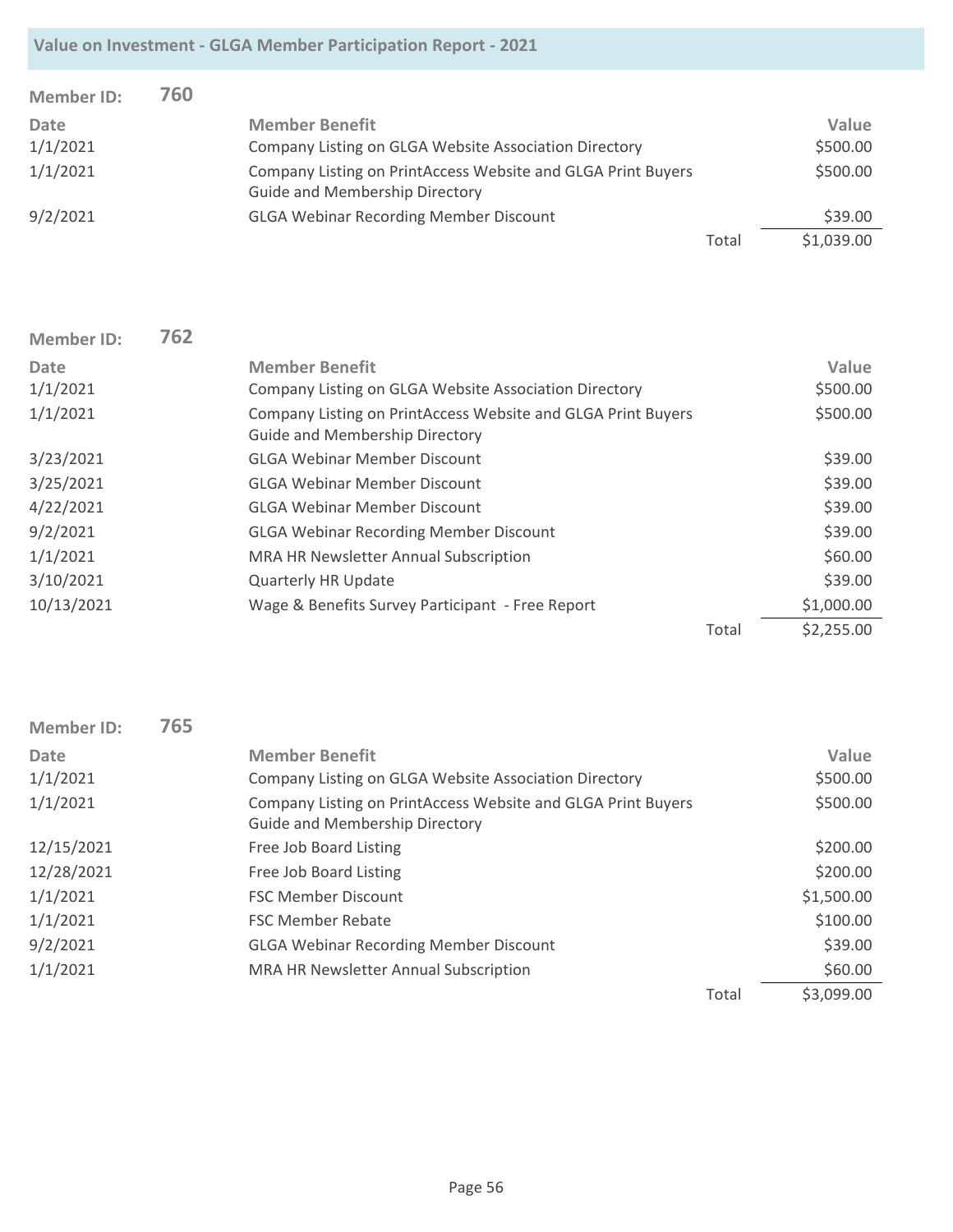| <b>Member ID:</b> | 766 |                                                                                                       |       |            |
|-------------------|-----|-------------------------------------------------------------------------------------------------------|-------|------------|
| <b>Date</b>       |     | <b>Member Benefit</b>                                                                                 |       | Value      |
| 1/1/2021          |     | Company Listing on GLGA Website Association Directory                                                 |       | \$500.00   |
| 1/1/2021          |     | Company Listing on PrintAccess Website and GLGA Print Buyers<br><b>Guide and Membership Directory</b> |       | \$500.00   |
| 12/9/2021         |     | <b>GLGA Networking Event Member Discount</b>                                                          |       | \$15.00    |
| 11/3/2021         |     | <b>GLGA Webinar Member Discount</b>                                                                   |       | \$45.00    |
| 9/2/2021          |     | <b>GLGA Webinar Recording Member Discount</b>                                                         |       | \$39.00    |
| 1/1/2021          |     | MRA HR Newsletter Annual Subscription                                                                 |       | \$60.00    |
| 10/13/2021        |     | Wage & Benefits Survey Participant - Free Report                                                      |       | \$1,000.00 |
|                   |     |                                                                                                       | Total | \$2,159.00 |

| <b>Member ID:</b> | 769 |                                                                                                       |       |            |
|-------------------|-----|-------------------------------------------------------------------------------------------------------|-------|------------|
| <b>Date</b>       |     | <b>Member Benefit</b>                                                                                 |       | Value      |
| 3/31/2021         |     | <b>CardConnect Credit Card Processing Discount</b>                                                    |       | \$53.29    |
| 4/30/2021         |     | <b>CardConnect Credit Card Processing Discount</b>                                                    |       | \$70.26    |
| 5/31/2021         |     | <b>CardConnect Credit Card Processing Discount</b>                                                    |       | \$58.07    |
| 6/30/2021         |     | <b>CardConnect Credit Card Processing Discount</b>                                                    |       | \$13.05    |
| 7/31/2021         |     | <b>CardConnect Credit Card Processing Discount</b>                                                    |       | \$16.61    |
| 8/31/2021         |     | <b>CardConnect Credit Card Processing Discount</b>                                                    |       | \$37.97    |
| 9/30/2021         |     | <b>CardConnect Credit Card Processing Discount</b>                                                    |       | \$56.33    |
| 10/31/2021        |     | CardConnect Credit Card Processing Discount                                                           |       | \$78.79    |
| 11/30/2021        |     | CardConnect Credit Card Processing Discount                                                           |       | \$261.69   |
| 12/31/2021        |     | CardConnect Credit Card Processing Discount                                                           |       | \$20.91    |
| 1/1/2021          |     | Company Listing on GLGA Website Association Directory                                                 |       | \$500.00   |
| 1/1/2021          |     | Company Listing on PrintAccess Website and GLGA Print Buyers<br><b>Guide and Membership Directory</b> |       | \$500.00   |
| 6/24/2021         |     | Free Job Board Listing                                                                                |       | \$200.00   |
| 2/23/2021         |     | <b>GLGA Member Question</b>                                                                           |       | \$100.00   |
| 9/2/2021          |     | <b>GLGA Webinar Recording Member Discount</b>                                                         |       | \$39.00    |
| 1/1/2021          |     | MRA HR Newsletter Annual Subscription                                                                 |       | \$60.00    |
|                   |     |                                                                                                       | Total | \$2,065.96 |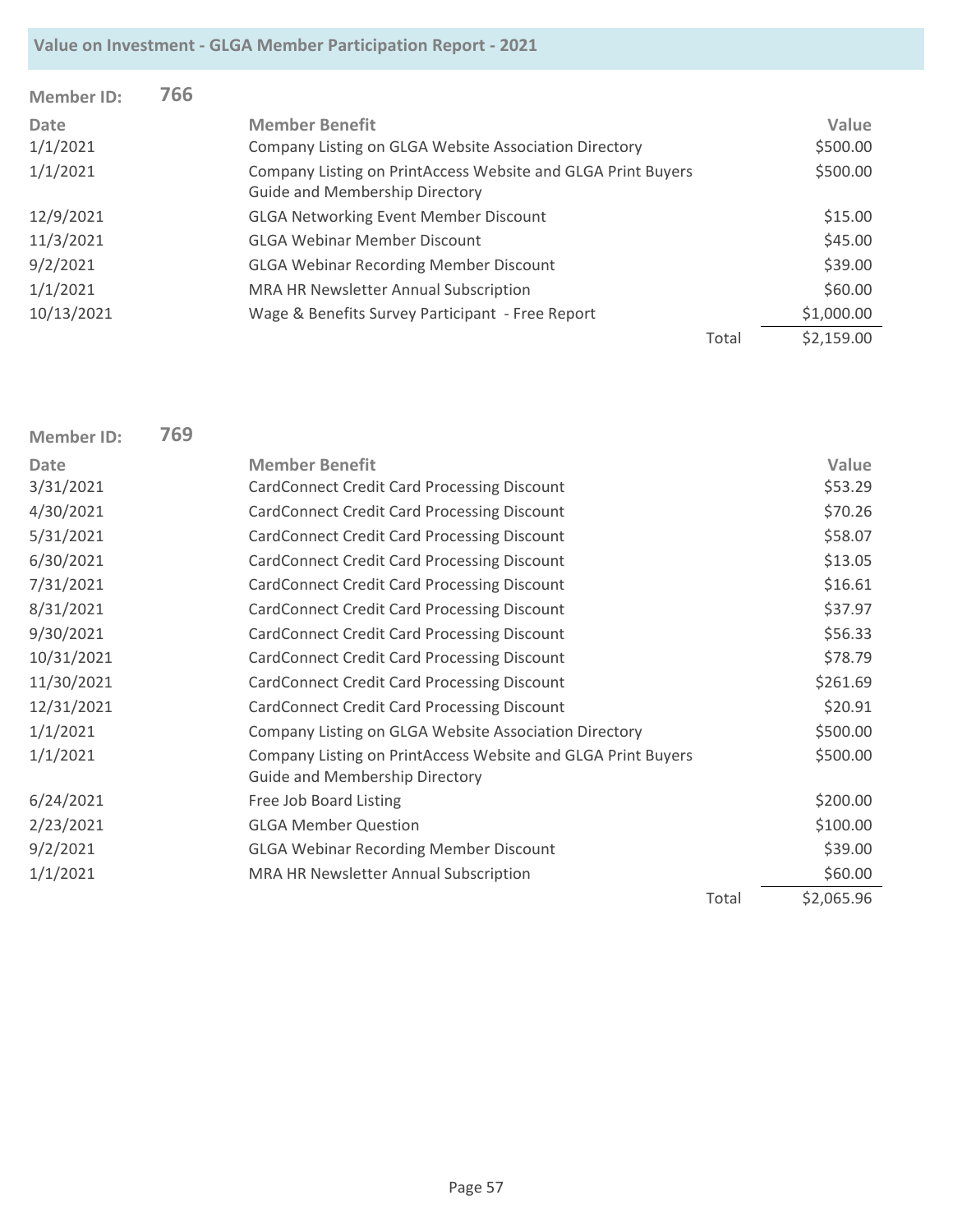| <b>Member ID:</b> | 770 |                                                                                                       |       |            |
|-------------------|-----|-------------------------------------------------------------------------------------------------------|-------|------------|
| Date              |     | <b>Member Benefit</b>                                                                                 |       | Value      |
| 1/1/2021          |     | Company Listing on GLGA Website Association Directory                                                 |       | \$500.00   |
| 1/1/2021          |     | Company Listing on PrintAccess Website and GLGA Print Buyers<br><b>Guide and Membership Directory</b> |       | \$500.00   |
| 9/2/2021          |     | <b>GLGA Webinar Recording Member Discount</b>                                                         |       | \$39.00    |
| 1/1/2021          |     | MRA HR Newsletter Annual Subscription                                                                 |       | \$60.00    |
| 3/10/2021         |     | <b>Quarterly HR Update</b>                                                                            |       | \$39.00    |
| 10/13/2021        |     | Wage & Benefits Survey Participant - Free Report                                                      |       | \$1,000.00 |
|                   |     |                                                                                                       | Total | \$2,138.00 |

| Member ID:  | 774 |                                                                                                       |       |            |
|-------------|-----|-------------------------------------------------------------------------------------------------------|-------|------------|
| <b>Date</b> |     | <b>Member Benefit</b>                                                                                 |       | Value      |
| 1/1/2021    |     | Company Listing on GLGA Website Association Directory                                                 |       | \$500.00   |
| 1/1/2021    |     | Company Listing on PrintAccess Website and GLGA Print Buyers<br><b>Guide and Membership Directory</b> |       | \$500.00   |
| 9/2/2021    |     | <b>GLGA Webinar Recording Member Discount</b>                                                         |       | \$39.00    |
|             |     |                                                                                                       | Total | \$1,039.00 |

| <b>Member ID:</b> | 775 |                                                                                                       |       |            |
|-------------------|-----|-------------------------------------------------------------------------------------------------------|-------|------------|
| Date              |     | <b>Member Benefit</b>                                                                                 |       | Value      |
| 1/1/2021          |     | Company Listing on GLGA Website Association Directory                                                 |       | \$500.00   |
| 1/1/2021          |     | Company Listing on PrintAccess Website and GLGA Print Buyers<br><b>Guide and Membership Directory</b> |       | \$500.00   |
| 12/8/2021         |     | <b>GLGA Networking Event Member Discount</b>                                                          |       | \$10.00    |
| 12/9/2021         |     | <b>GLGA Networking Event Member Discount</b>                                                          |       | \$15.00    |
| 7/27/2021         |     | <b>GLGA Webinar Presenter</b>                                                                         |       | \$200.00   |
| 9/2/2021          |     | <b>GLGA Webinar Recording Member Discount</b>                                                         |       | \$39.00    |
|                   |     |                                                                                                       | Total | \$1,264.00 |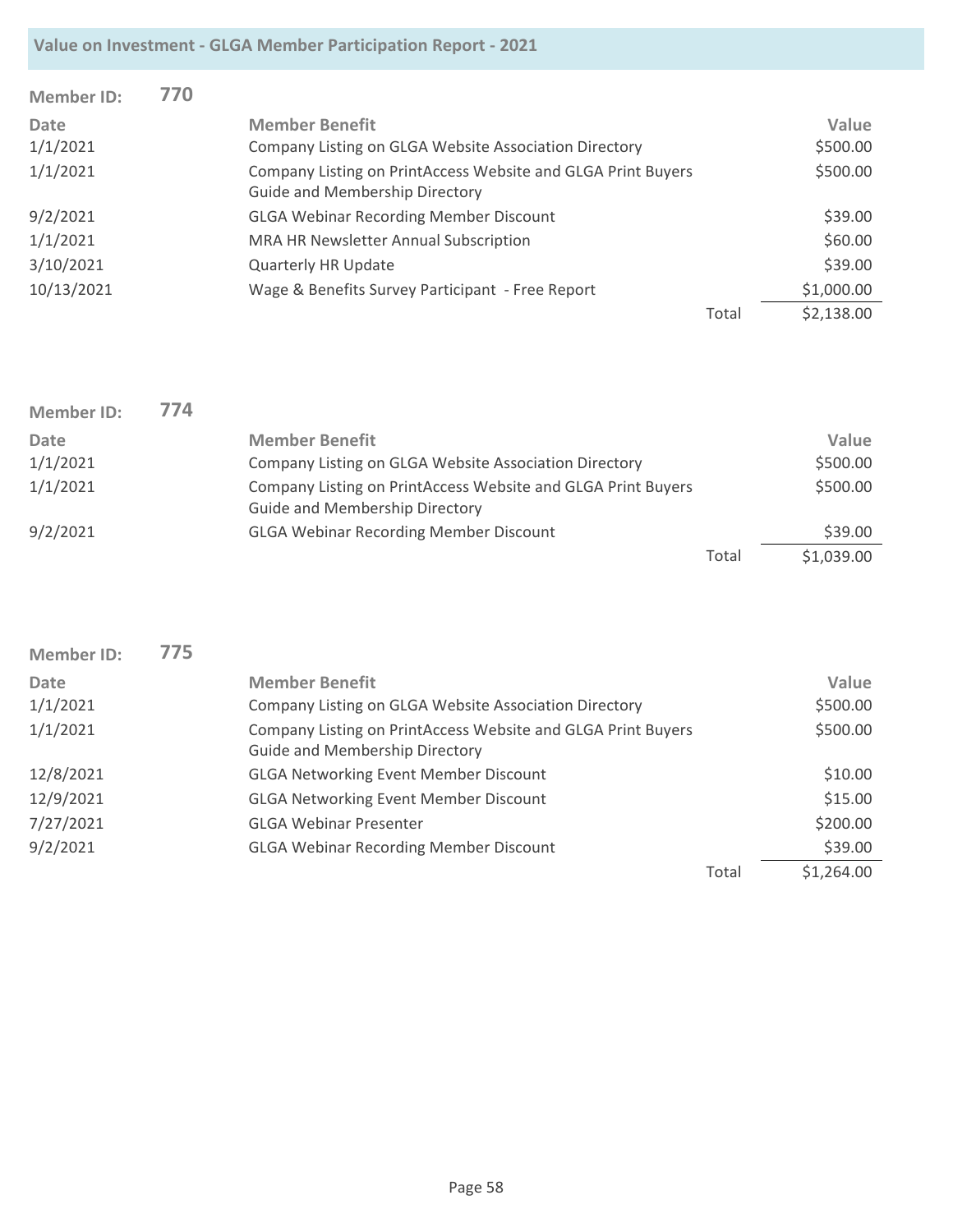| <b>Member ID:</b> | 778 |                                                                                                       |       |            |
|-------------------|-----|-------------------------------------------------------------------------------------------------------|-------|------------|
| Date              |     | <b>Member Benefit</b>                                                                                 |       | Value      |
| 1/1/2021          |     | Company Listing on GLGA Website Association Directory                                                 |       | \$500.00   |
| 1/1/2021          |     | Company Listing on PrintAccess Website and GLGA Print Buyers<br><b>Guide and Membership Directory</b> |       | \$500.00   |
| 9/2/2021          |     | <b>GLGA Webinar Recording Member Discount</b>                                                         |       | \$39.00    |
| 1/1/2021          |     | MRA HR Newsletter Annual Subscription                                                                 |       | \$60.00    |
|                   |     |                                                                                                       | Total | \$1,099.00 |

| <b>Member ID:</b> | 782 |                                                              |       |            |
|-------------------|-----|--------------------------------------------------------------|-------|------------|
| Date              |     | <b>Member Benefit</b>                                        |       | Value      |
| 1/1/2021          |     | Company Listing on GLGA Website Association Directory        |       | \$500.00   |
| 1/1/2021          |     | Company Listing on PrintAccess Website and GLGA Print Buyers |       | \$500.00   |
|                   |     | <b>Guide and Membership Directory</b>                        |       |            |
| 3/16/2021         |     | <b>GLGA Webinar Member Discount</b>                          |       | \$95.00    |
| 9/2/2021          |     | <b>GLGA Webinar Recording Member Discount</b>                |       | \$39.00    |
|                   |     |                                                              | Total | \$1,134.00 |

| <b>Member ID:</b> | 784 |                                                                                                |       |            |
|-------------------|-----|------------------------------------------------------------------------------------------------|-------|------------|
| Date              |     | <b>Member Benefit</b>                                                                          |       | Value      |
| 1/1/2021          |     | Company Listing on GLGA Website Association Directory                                          |       | \$500.00   |
| 1/1/2021          |     | Company Listing on PrintAccess Website and GLGA Print Buyers<br>Guide and Membership Directory |       | \$500.00   |
| 9/2/2021          |     | <b>GLGA Webinar Recording Member Discount</b>                                                  |       | \$39.00    |
|                   |     |                                                                                                | Total | \$1,039.00 |

| Member ID: | 785 |                                                                                                       |       |            |
|------------|-----|-------------------------------------------------------------------------------------------------------|-------|------------|
| Date       |     | <b>Member Benefit</b>                                                                                 |       | Value      |
| 1/1/2021   |     | Company Listing on GLGA Website Association Directory                                                 |       | \$500.00   |
| 1/1/2021   |     | Company Listing on PrintAccess Website and GLGA Print Buyers<br><b>Guide and Membership Directory</b> |       | \$500.00   |
| 9/2/2021   |     | <b>GLGA Webinar Recording Member Discount</b>                                                         |       | \$39.00    |
|            |     |                                                                                                       | Total | \$1,039.00 |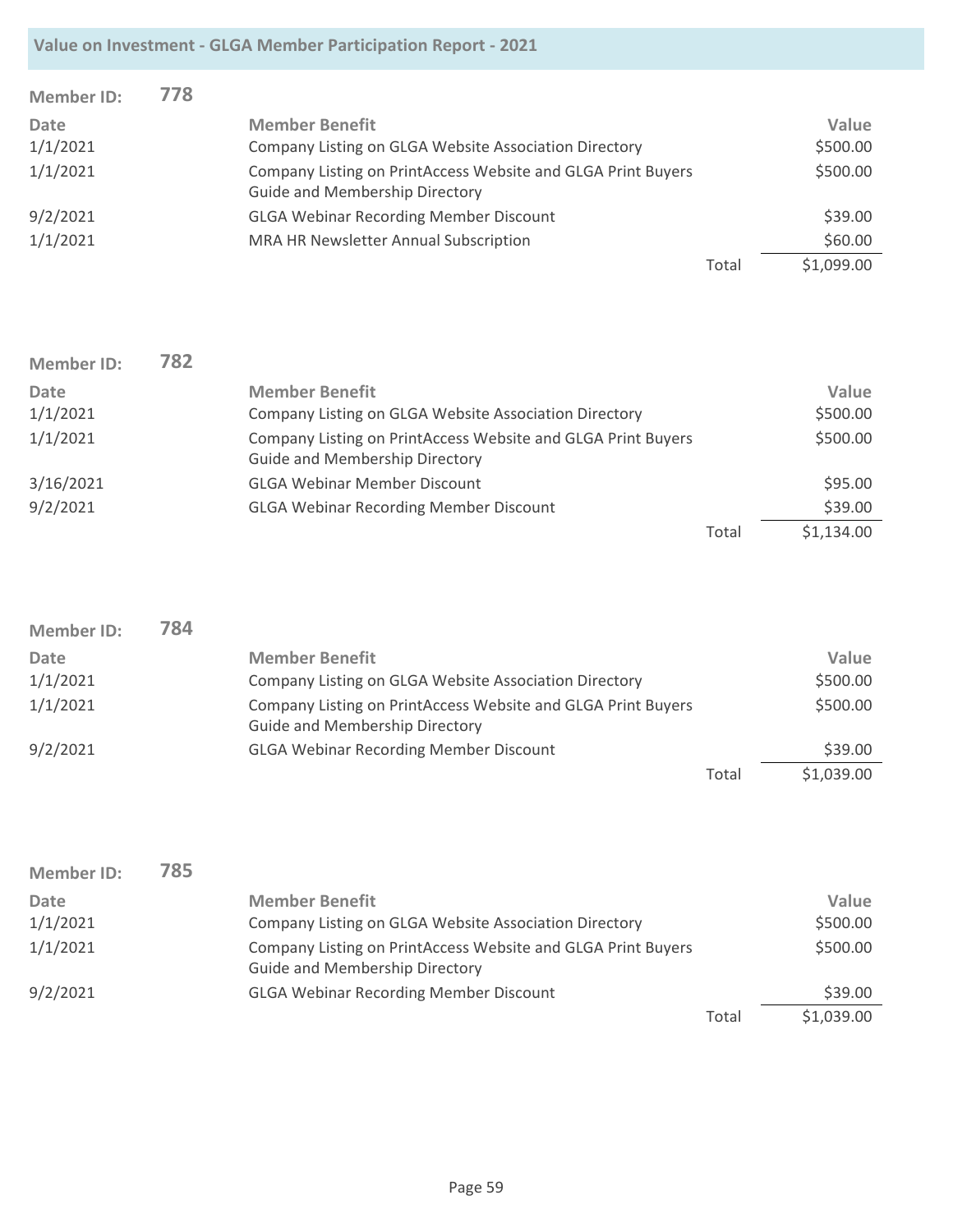| <b>Member ID:</b> | 787 |                                                                                                       |       |            |
|-------------------|-----|-------------------------------------------------------------------------------------------------------|-------|------------|
| Date              |     | <b>Member Benefit</b>                                                                                 |       | Value      |
| 1/1/2021          |     | Company Listing on GLGA Website Association Directory                                                 |       | \$500.00   |
| 1/1/2021          |     | Company Listing on PrintAccess Website and GLGA Print Buyers<br><b>Guide and Membership Directory</b> |       | \$500.00   |
| 9/2/2021          |     | <b>GLGA Webinar Recording Member Discount</b>                                                         |       | \$39.00    |
| 1/1/2021          |     | MRA HR Newsletter Annual Subscription                                                                 |       | \$60.00    |
|                   |     |                                                                                                       | Total | \$1,099.00 |

| <b>Member ID:</b> | 788 |                                                              |       |            |
|-------------------|-----|--------------------------------------------------------------|-------|------------|
| Date              |     | <b>Member Benefit</b>                                        |       | Value      |
| 1/1/2021          |     | Company Listing on GLGA Website Association Directory        |       | \$500.00   |
| 1/1/2021          |     | Company Listing on PrintAccess Website and GLGA Print Buyers |       | \$500.00   |
|                   |     | <b>Guide and Membership Directory</b>                        |       |            |
| 9/2/2021          |     | <b>GLGA Webinar Recording Member Discount</b>                |       | \$39.00    |
| 1/1/2021          |     | MRA HR Newsletter Annual Subscription                        |       | \$60.00    |
|                   |     |                                                              | Total | \$1,099.00 |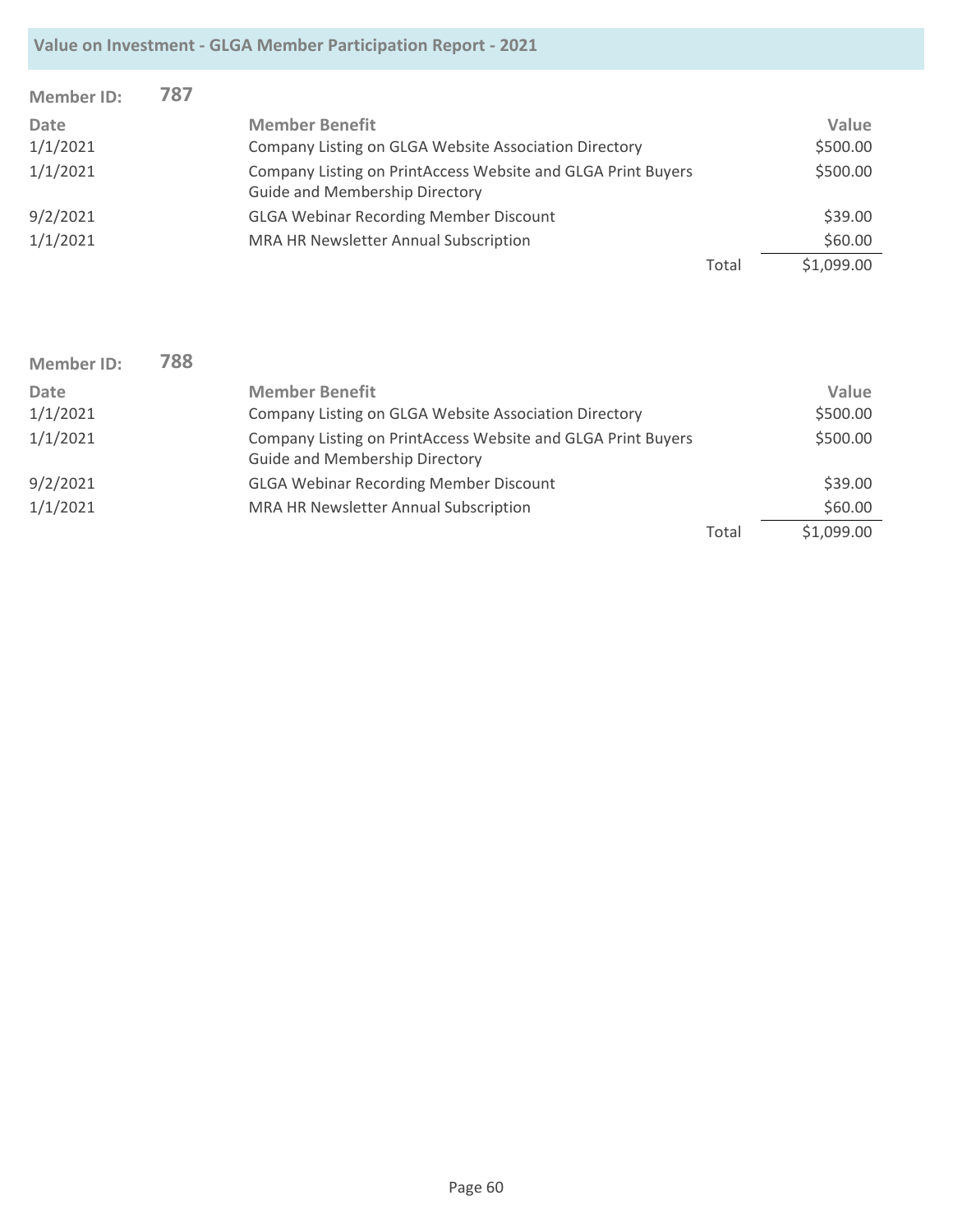| <b>Member ID:</b> | 790 |                                                              |       |            |
|-------------------|-----|--------------------------------------------------------------|-------|------------|
| <b>Date</b>       |     | <b>Member Benefit</b>                                        |       | Value      |
| 1/31/2021         |     | <b>CardConnect Credit Card Processing Discount</b>           |       | \$4.50     |
| 2/28/2021         |     | <b>CardConnect Credit Card Processing Discount</b>           |       | \$8.66     |
| 3/31/2021         |     | <b>CardConnect Credit Card Processing Discount</b>           |       | \$74.39    |
| 4/30/2021         |     | <b>CardConnect Credit Card Processing Discount</b>           |       | \$42.09    |
| 5/31/2021         |     | <b>CardConnect Credit Card Processing Discount</b>           |       | \$74.33    |
| 6/30/2021         |     | <b>CardConnect Credit Card Processing Discount</b>           |       | \$105.08   |
| 7/31/2021         |     | <b>CardConnect Credit Card Processing Discount</b>           |       | \$47.99    |
| 8/31/2021         |     | <b>CardConnect Credit Card Processing Discount</b>           |       | \$92.27    |
| 9/30/2021         |     | <b>CardConnect Credit Card Processing Discount</b>           |       | \$93.20    |
| 10/31/2021        |     | <b>CardConnect Credit Card Processing Discount</b>           |       | \$30.44    |
| 11/30/2021        |     | <b>CardConnect Credit Card Processing Discount</b>           |       | \$61.43    |
| 12/31/2021        |     | <b>CardConnect Credit Card Processing Discount</b>           |       | \$22.25    |
| 1/1/2021          |     | Company Listing on GLGA Website Association Directory        |       | \$500.00   |
| 1/1/2021          |     | Company Listing on PrintAccess Website and GLGA Print Buyers |       | \$500.00   |
|                   |     | <b>Guide and Membership Directory</b>                        |       |            |
| 3/10/2021         |     | <b>GEA Member Entry Discount</b>                             |       | \$120.00   |
| 12/9/2021         |     | <b>GLGA Networking Event Member Discount</b>                 |       | \$30.00    |
| 9/2/2021          |     | <b>GLGA Webinar Recording Member Discount</b>                |       | \$39.00    |
| 1/1/2021          |     | MRA HR Newsletter Annual Subscription                        |       | \$60.00    |
|                   |     |                                                              | Total | \$1,905.63 |

| <b>Member ID:</b> | 791 |                                                              |       |            |
|-------------------|-----|--------------------------------------------------------------|-------|------------|
| Date              |     | <b>Member Benefit</b>                                        |       | Value      |
| 1/1/2021          |     | Company Listing on GLGA Website Association Directory        |       | \$500.00   |
| 1/1/2021          |     | Company Listing on PrintAccess Website and GLGA Print Buyers |       | \$500.00   |
|                   |     | <b>Guide and Membership Directory</b>                        |       |            |
| 9/2/2021          |     | <b>GLGA Webinar Recording Member Discount</b>                |       | \$39.00    |
| 1/1/2021          |     | MRA HR Newsletter Annual Subscription                        |       | \$60.00    |
|                   |     |                                                              | Total | \$1,099.00 |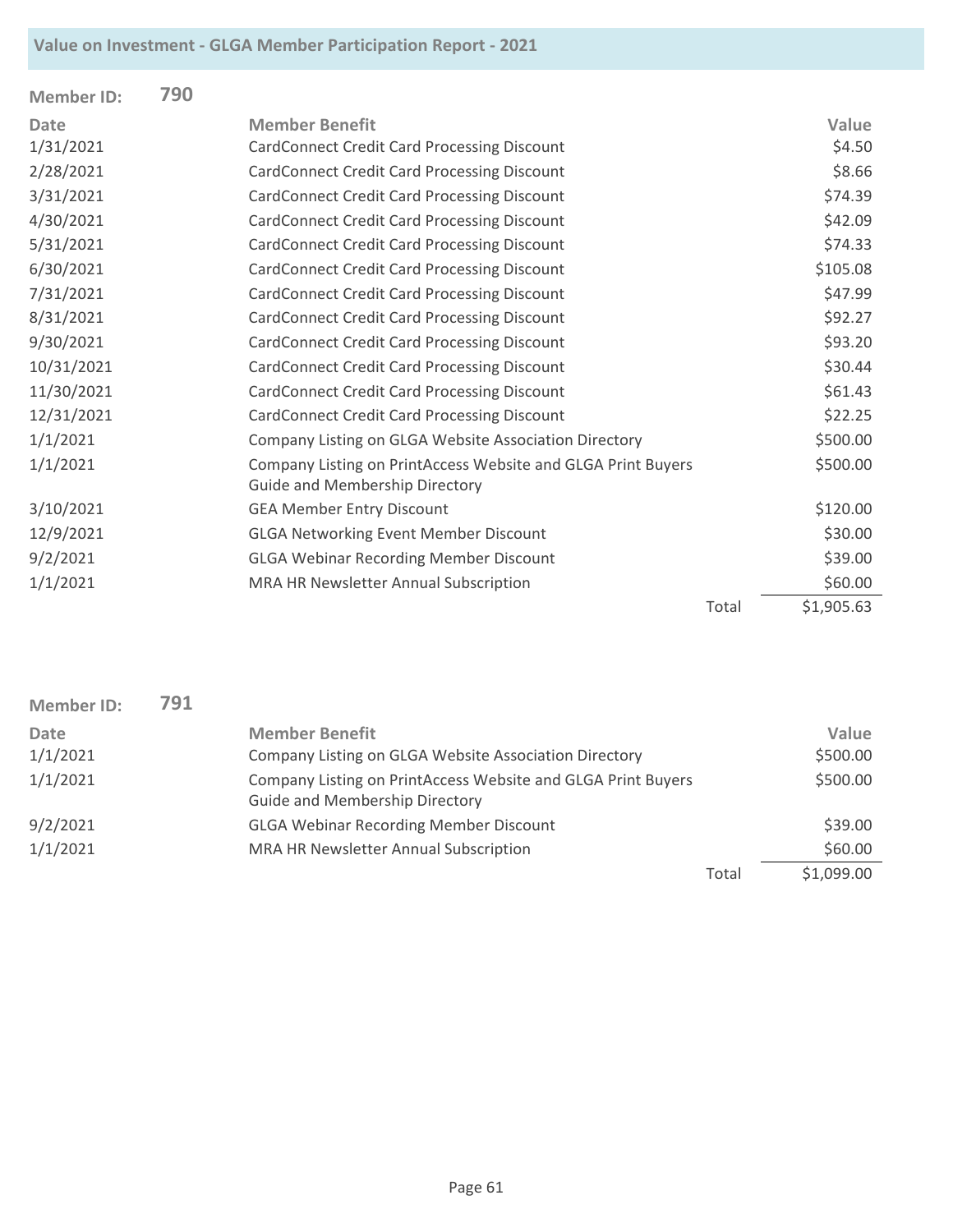| <b>Member ID:</b> | 793 |                                                                                                       |       |            |
|-------------------|-----|-------------------------------------------------------------------------------------------------------|-------|------------|
| Date              |     | <b>Member Benefit</b>                                                                                 |       | Value      |
| 1/1/2021          |     | Company Listing on GLGA Website Association Directory                                                 |       | \$500.00   |
| 1/1/2021          |     | Company Listing on PrintAccess Website and GLGA Print Buyers<br><b>Guide and Membership Directory</b> |       | \$500.00   |
| 7/28/2021         |     | Free Job Board Listing                                                                                |       | \$200.00   |
| 7/29/2021         |     | Free Job Board Listing                                                                                |       | \$200.00   |
| 7/29/2021         |     | Free Job Board Listing                                                                                |       | \$200.00   |
| 7/29/2021         |     | Free Job Board Listing                                                                                |       | \$200.00   |
| 9/2/2021          |     | <b>GLGA Webinar Recording Member Discount</b>                                                         |       | \$39.00    |
| 12/31/2021        |     | <b>ITU Rental Rebate on Products and Services</b>                                                     |       | \$235.81   |
| 3/30/2021         |     | MRA HR Hotline Free Call/Email Service                                                                |       | \$200.00   |
| 6/15/2021         |     | MRA HR Hotline Free Call/Email Service                                                                |       | \$200.00   |
| 6/28/2021         |     | MRA HR Hotline Free Call/Email Service                                                                |       | \$400.00   |
| 7/23/2021         |     | MRA HR Hotline Free Call/Email Service                                                                |       | \$200.00   |
| 7/26/2021         |     | MRA HR Hotline Free Call/Email Service                                                                |       | \$200.00   |
| 12/23/2021        |     | MRA HR Hotline Free Call/Email Service                                                                |       | \$200.00   |
| 1/1/2021          |     | MRA HR Newsletter Annual Subscription                                                                 |       | \$60.00    |
|                   |     |                                                                                                       | Total | \$3,534.81 |

| Member ID:  | 796 |                                                                                                       |       |            |
|-------------|-----|-------------------------------------------------------------------------------------------------------|-------|------------|
| <b>Date</b> |     | <b>Member Benefit</b>                                                                                 |       | Value      |
| 1/1/2021    |     | Company Listing on GLGA Website Association Directory                                                 |       | \$500.00   |
| 1/1/2021    |     | Company Listing on PrintAccess Website and GLGA Print Buyers<br><b>Guide and Membership Directory</b> |       | \$500.00   |
| 9/2/2021    |     | <b>GLGA Webinar Recording Member Discount</b>                                                         |       | \$39.00    |
| 1/1/2021    |     | MRA HR Newsletter Annual Subscription                                                                 |       | \$60.00    |
|             |     |                                                                                                       | Total | \$1,099.00 |

| <b>Member ID:</b> | 797 |                                                                                                       |       |            |
|-------------------|-----|-------------------------------------------------------------------------------------------------------|-------|------------|
| Date              |     | <b>Member Benefit</b>                                                                                 |       | Value      |
| 1/1/2021          |     | Company Listing on GLGA Website Association Directory                                                 |       | \$500.00   |
| 1/1/2021          |     | Company Listing on PrintAccess Website and GLGA Print Buyers<br><b>Guide and Membership Directory</b> |       | \$500.00   |
| 9/2/2021          |     | <b>GLGA Webinar Recording Member Discount</b>                                                         |       | \$39.00    |
| 12/31/2021        |     | <b>ITU Rental Rebate on Products and Services</b>                                                     |       | \$205.28   |
| 1/1/2021          |     | MRA HR Newsletter Annual Subscription                                                                 |       | \$60.00    |
|                   |     |                                                                                                       | Total | \$1,304.28 |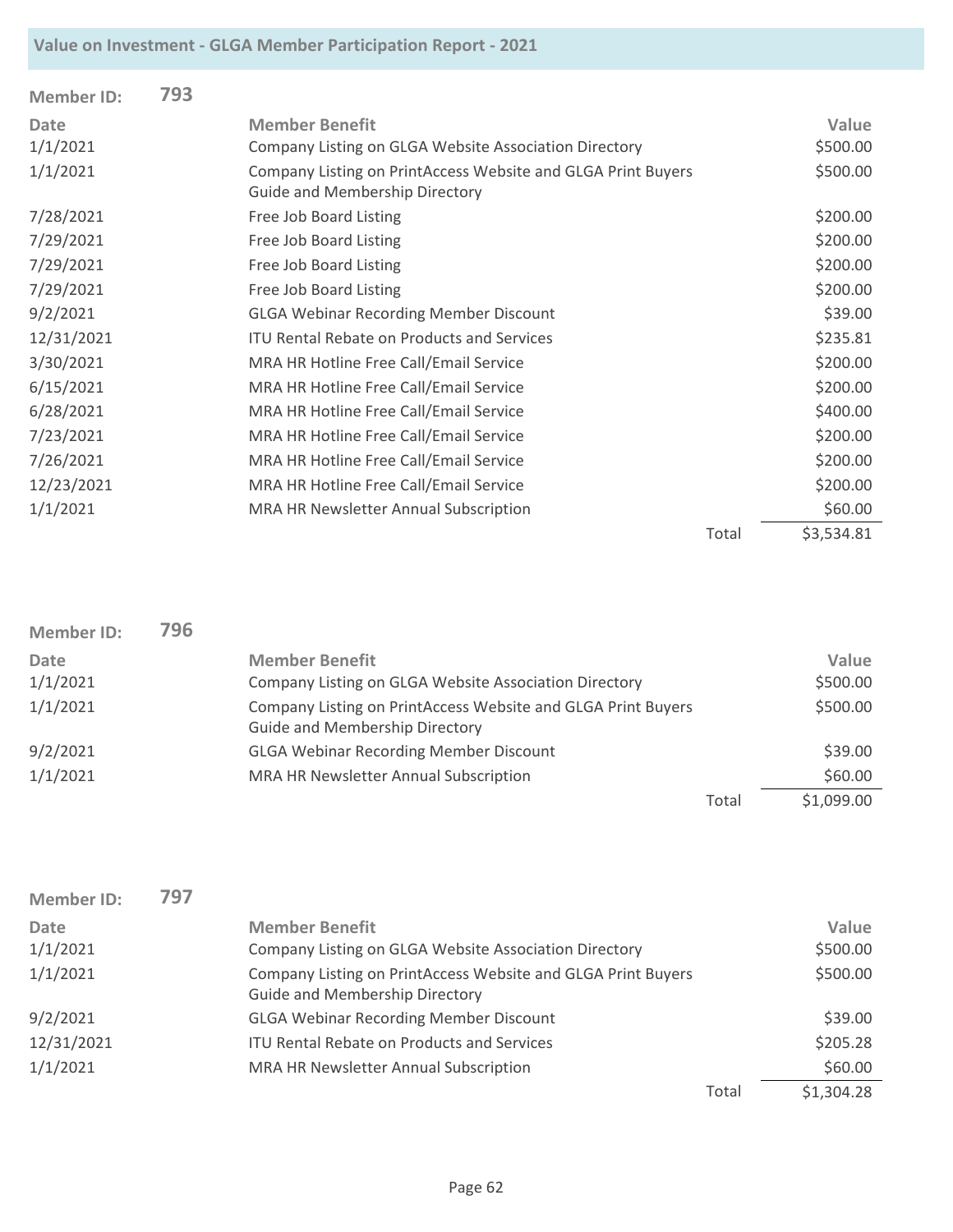| <b>Member ID:</b> | 799 |                                                                                                       |       |            |
|-------------------|-----|-------------------------------------------------------------------------------------------------------|-------|------------|
| <b>Date</b>       |     | <b>Member Benefit</b>                                                                                 |       | Value      |
| 1/1/2021          |     | Company Listing on GLGA Website Association Directory                                                 |       | \$500.00   |
| 1/1/2021          |     | Company Listing on PrintAccess Website and GLGA Print Buyers<br><b>Guide and Membership Directory</b> |       | \$500.00   |
| 1/13/2021         |     | <b>GLGA Webinar Member Discount</b>                                                                   |       | \$39.00    |
| 1/26/2021         |     | <b>GLGA Webinar Member Discount</b>                                                                   |       | \$39.00    |
| 2/4/2021          |     | <b>GLGA Webinar Member Discount</b>                                                                   |       | \$39.00    |
| 2/9/2021          |     | <b>GLGA Webinar Member Discount</b>                                                                   |       | \$39.00    |
| 2/23/2021         |     | <b>GLGA Webinar Member Discount</b>                                                                   |       | \$39.00    |
| 3/2/2021          |     | <b>GLGA Webinar Member Discount</b>                                                                   |       | \$39.00    |
| 3/4/2021          |     | <b>GLGA Webinar Member Discount</b>                                                                   |       | \$39.00    |
| 3/16/2021         |     | <b>GLGA Webinar Member Discount</b>                                                                   |       | \$95.00    |
| 3/23/2021         |     | <b>GLGA Webinar Member Discount</b>                                                                   |       | \$39.00    |
| 3/25/2021         |     | <b>GLGA Webinar Member Discount</b>                                                                   |       | \$78.00    |
| 4/15/2021         |     | <b>GLGA Webinar Member Discount</b>                                                                   |       | \$39.00    |
| 4/22/2021         |     | <b>GLGA Webinar Member Discount</b>                                                                   |       | \$39.00    |
| 5/6/2021          |     | <b>GLGA Webinar Member Discount</b>                                                                   |       | \$117.00   |
| 5/20/2021         |     | <b>GLGA Webinar Member Discount</b>                                                                   |       | \$39.00    |
| 6/8/2021          |     | <b>GLGA Webinar Member Discount</b>                                                                   |       | \$39.00    |
| 6/17/2021         |     | <b>GLGA Webinar Member Discount</b>                                                                   |       | \$39.00    |
| 7/28/2021         |     | <b>GLGA Webinar Member Discount</b>                                                                   |       | \$39.00    |
| 8/3/2021          |     | <b>GLGA Webinar Member Discount</b>                                                                   |       | \$95.00    |
| 1/1/2021          |     | MRA HR Newsletter Annual Subscription                                                                 |       | \$60.00    |
| 8/12/2021         |     | <b>Quarterly HR Update</b>                                                                            |       | \$78.00    |
|                   |     |                                                                                                       | Total | \$2,069.00 |

|                   |     |                                              | Total | \$220.00 |
|-------------------|-----|----------------------------------------------|-------|----------|
| 8/3/2021          |     | <b>GLGA Webinar Member Discount</b>          |       | \$95.00  |
| 7/6/2021          |     | <b>GLGA Webinar Member Discount</b>          |       | \$95.00  |
| 12/9/2021         |     | <b>GLGA Networking Event Member Discount</b> |       | \$30.00  |
| Date              |     | <b>Member Benefit</b>                        |       | Value    |
| <b>Member ID:</b> | 801 |                                              |       |          |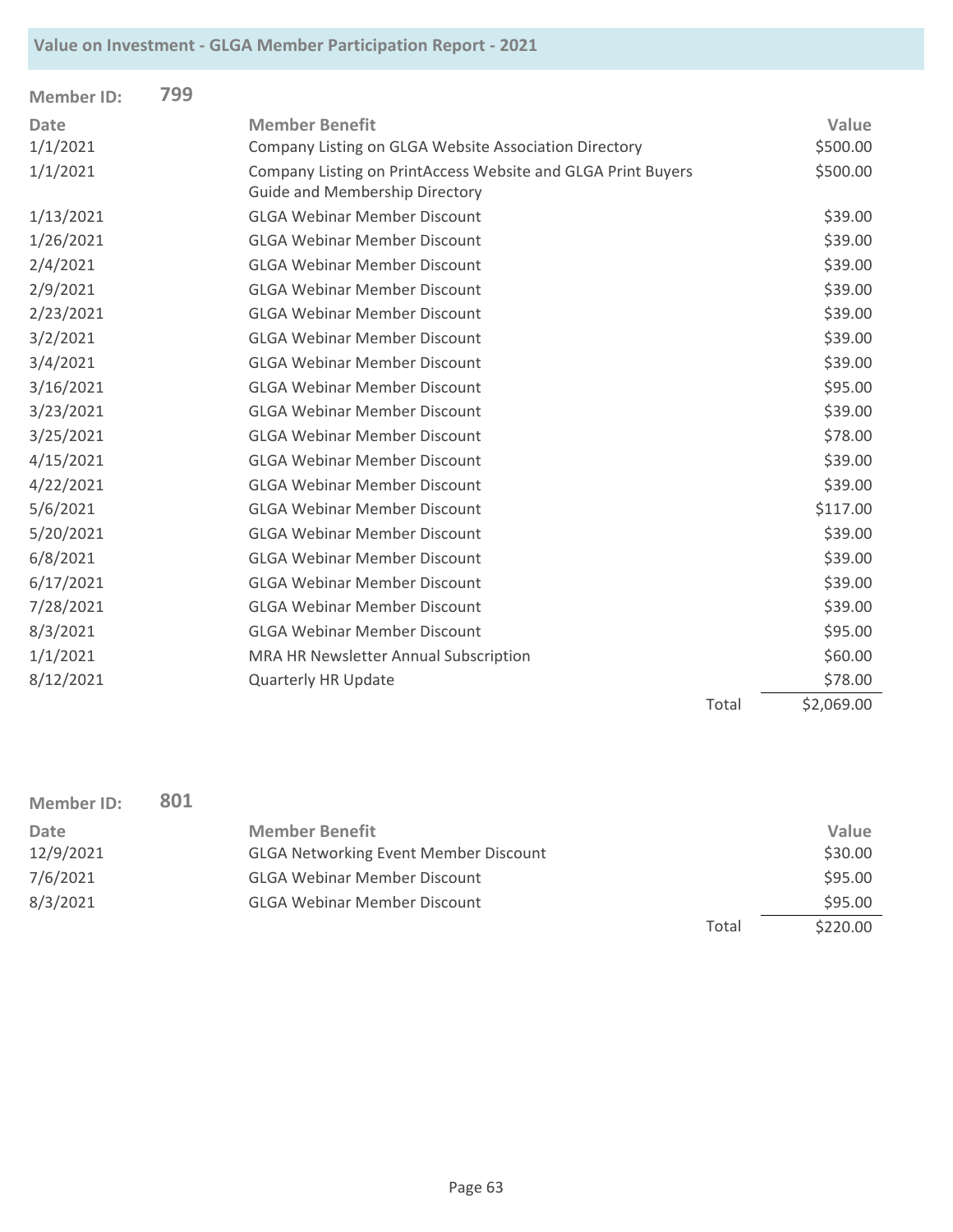| <b>Member ID:</b> | 802 |                                                                                                       |       |            |
|-------------------|-----|-------------------------------------------------------------------------------------------------------|-------|------------|
| <b>Date</b>       |     | <b>Member Benefit</b>                                                                                 |       | Value      |
| 1/1/2021          |     | Company Listing on GLGA Website Association Directory                                                 |       | \$500.00   |
| 1/1/2021          |     | Company Listing on PrintAccess Website and GLGA Print Buyers<br><b>Guide and Membership Directory</b> |       | \$500.00   |
| 9/2/2021          |     | <b>GLGA Webinar Recording Member Discount</b>                                                         |       | \$39.00    |
|                   |     |                                                                                                       | Total | \$1,039.00 |

| <b>Member ID:</b> | 803 |                                                                                                       |       |            |
|-------------------|-----|-------------------------------------------------------------------------------------------------------|-------|------------|
| <b>Date</b>       |     | <b>Member Benefit</b>                                                                                 |       | Value      |
| 1/1/2021          |     | Company Listing on GLGA Website Association Directory                                                 |       | \$500.00   |
| 1/1/2021          |     | Company Listing on PrintAccess Website and GLGA Print Buyers<br><b>Guide and Membership Directory</b> |       | \$500.00   |
| 3/10/2021         |     | <b>GEA Member Entry Discount</b>                                                                      |       | \$60.00    |
| 12/9/2021         |     | <b>GLGA Seminar Member Discount</b>                                                                   |       | \$80.00    |
| 3/11/2021         |     | <b>GLGA Webinar Member Discount</b>                                                                   |       | \$39.00    |
| 3/25/2021         |     | <b>GLGA Webinar Member Discount</b>                                                                   |       | \$39.00    |
| 4/15/2021         |     | <b>GLGA Webinar Member Discount</b>                                                                   |       | \$195.00   |
| 4/22/2021         |     | <b>GLGA Webinar Member Discount</b>                                                                   |       | \$78.00    |
| 9/2/2021          |     | <b>GLGA Webinar Recording Member Discount</b>                                                         |       | \$39.00    |
| 1/1/2021          |     | MRA HR Newsletter Annual Subscription                                                                 |       | \$60.00    |
|                   |     |                                                                                                       | Total | \$1,590.00 |

| <b>Member ID:</b> | 804 |                                                                                                       |       |            |
|-------------------|-----|-------------------------------------------------------------------------------------------------------|-------|------------|
| Date              |     | <b>Member Benefit</b>                                                                                 |       | Value      |
| 1/1/2021          |     | Company Listing on GLGA Website Association Directory                                                 |       | \$500.00   |
| 1/1/2021          |     | Company Listing on PrintAccess Website and GLGA Print Buyers<br><b>Guide and Membership Directory</b> |       | \$500.00   |
| 9/2/2021          |     | <b>GLGA Webinar Recording Member Discount</b>                                                         |       | \$39.00    |
|                   |     |                                                                                                       | Total | \$1,039.00 |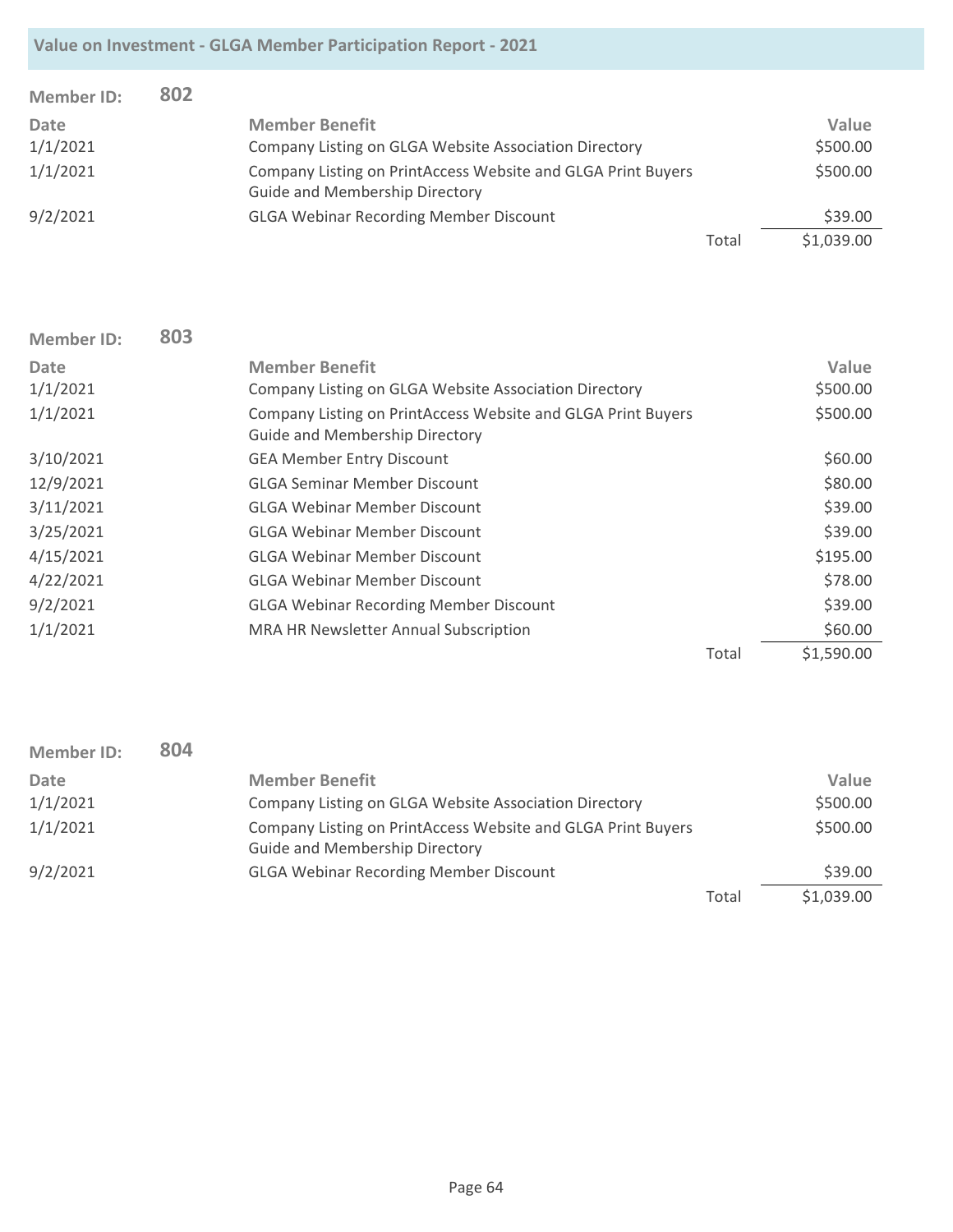| <b>Member ID:</b> | 807 |                                                                                                       |       |            |
|-------------------|-----|-------------------------------------------------------------------------------------------------------|-------|------------|
| Date              |     | <b>Member Benefit</b>                                                                                 |       | Value      |
| 1/1/2021          |     | Company Listing on GLGA Website Association Directory                                                 |       | \$500.00   |
| 1/1/2021          |     | Company Listing on PrintAccess Website and GLGA Print Buyers<br><b>Guide and Membership Directory</b> |       | \$500.00   |
| 9/2/2021          |     | <b>GLGA Webinar Recording Member Discount</b>                                                         |       | \$39.00    |
| 1/1/2021          |     | MRA HR Newsletter Annual Subscription                                                                 |       | \$60.00    |
|                   |     |                                                                                                       | Total | \$1,099.00 |

| <b>Member ID:</b> | 810 |                                                                                                       |       |            |
|-------------------|-----|-------------------------------------------------------------------------------------------------------|-------|------------|
| <b>Date</b>       |     | <b>Member Benefit</b>                                                                                 |       | Value      |
| 1/1/2021          |     | Company Listing on GLGA Website Association Directory                                                 |       | \$500.00   |
| 1/1/2021          |     | Company Listing on PrintAccess Website and GLGA Print Buyers<br><b>Guide and Membership Directory</b> |       | \$500.00   |
| 7/16/2021         |     | <b>GLGA Consulting</b>                                                                                |       | \$100.00   |
| 3/25/2021         |     | <b>GLGA Webinar Member Discount</b>                                                                   |       | \$39.00    |
| 5/20/2021         |     | <b>GLGA Webinar Member Discount</b>                                                                   |       | \$39.00    |
| 9/2/2021          |     | <b>GLGA Webinar Recording Member Discount</b>                                                         |       | \$39.00    |
| 1/1/2021          |     | MRA HR Newsletter Annual Subscription                                                                 |       | \$60.00    |
| 3/10/2021         |     | <b>Quarterly HR Update</b>                                                                            |       | \$39.00    |
| 10/13/2021        |     | Wage & Benefits Survey Participant - Free Report                                                      |       | \$1,000.00 |
|                   |     |                                                                                                       | Total | \$2,316.00 |

| <b>Member ID:</b> | 812 |                                                                                                       |       |            |
|-------------------|-----|-------------------------------------------------------------------------------------------------------|-------|------------|
| <b>Date</b>       |     | <b>Member Benefit</b>                                                                                 |       | Value      |
| 1/1/2021          |     | Company Listing on GLGA Website Association Directory                                                 |       | \$500.00   |
| 1/1/2021          |     | Company Listing on PrintAccess Website and GLGA Print Buyers<br><b>Guide and Membership Directory</b> |       | \$500.00   |
| 9/2/2021          |     | <b>GLGA Webinar Recording Member Discount</b>                                                         |       | \$39.00    |
| 12/31/2021        |     | <b>ITU Rental Rebate on Products and Services</b>                                                     |       | \$83.79    |
| 1/1/2021          |     | MRA HR Newsletter Annual Subscription                                                                 |       | \$60.00    |
|                   |     |                                                                                                       | Total | \$1,182.79 |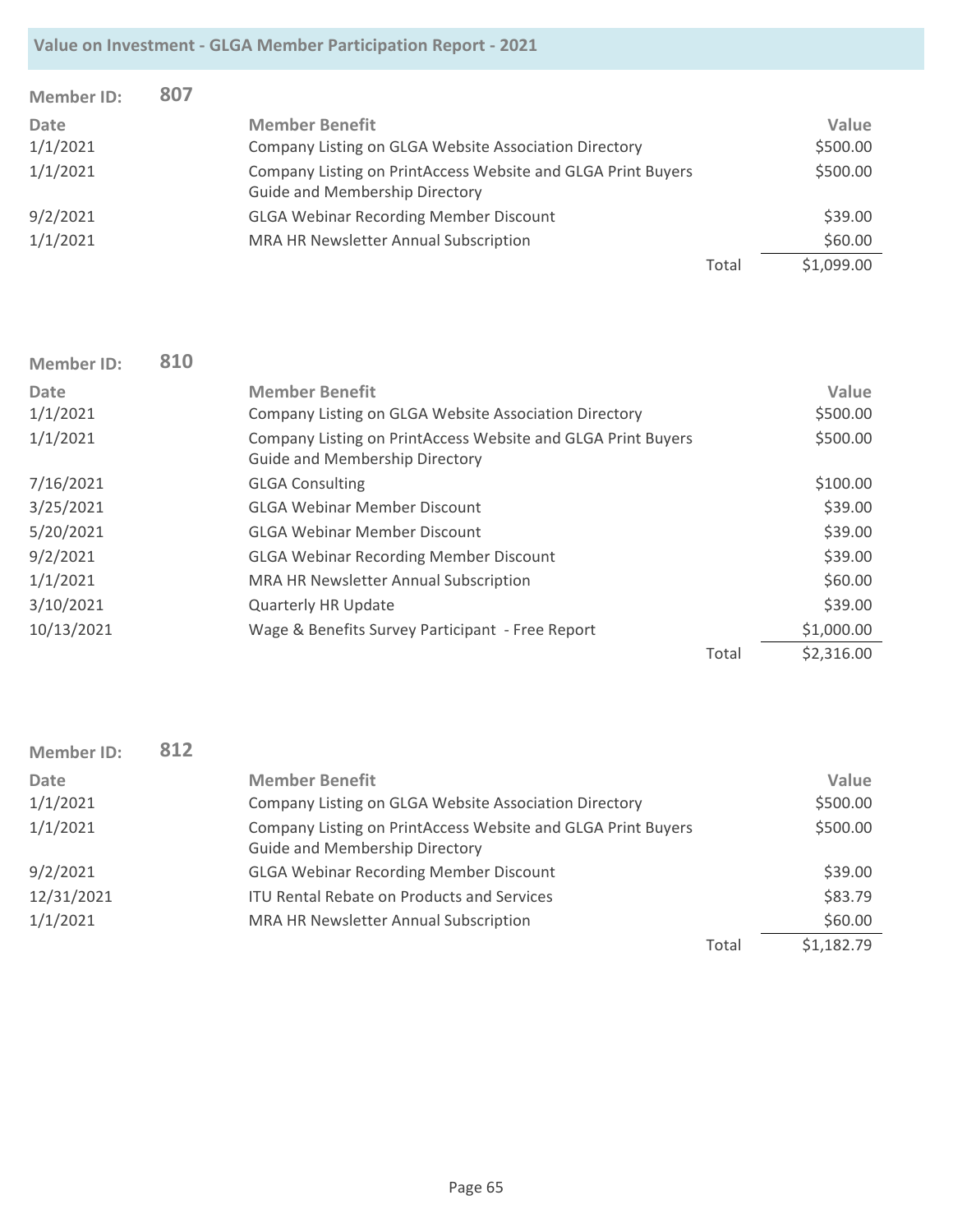| <b>Member ID:</b> | 814 |                                                                                                       |       |            |
|-------------------|-----|-------------------------------------------------------------------------------------------------------|-------|------------|
| Date              |     | <b>Member Benefit</b>                                                                                 |       | Value      |
| 1/1/2021          |     | Company Listing on GLGA Website Association Directory                                                 |       | \$500.00   |
| 1/1/2021          |     | Company Listing on PrintAccess Website and GLGA Print Buyers<br><b>Guide and Membership Directory</b> |       | \$500.00   |
| 9/2/2021          |     | <b>GLGA Webinar Recording Member Discount</b>                                                         |       | \$39.00    |
| 12/31/2021        |     | <b>ITU Rental Rebate on Products and Services</b>                                                     |       | \$65.91    |
| 1/1/2021          |     | MRA HR Newsletter Annual Subscription                                                                 |       | \$60.00    |
|                   |     |                                                                                                       | Total | \$1,164.91 |

| <b>Member ID:</b> | 816 |                                                                                                       |       |            |
|-------------------|-----|-------------------------------------------------------------------------------------------------------|-------|------------|
| Date              |     | <b>Member Benefit</b>                                                                                 |       | Value      |
| 1/1/2021          |     | Company Listing on GLGA Website Association Directory                                                 |       | \$500.00   |
| 1/1/2021          |     | Company Listing on PrintAccess Website and GLGA Print Buyers<br><b>Guide and Membership Directory</b> |       | \$500.00   |
| 9/2/2021          |     | <b>GLGA Webinar Recording Member Discount</b>                                                         |       | \$39.00    |
|                   |     |                                                                                                       | Total | \$1,039.00 |

| <b>Member ID:</b> | 822 |                                                                                                       |       |            |
|-------------------|-----|-------------------------------------------------------------------------------------------------------|-------|------------|
| <b>Date</b>       |     | <b>Member Benefit</b>                                                                                 |       | Value      |
| 1/1/2021          |     | Company Listing on GLGA Website Association Directory                                                 |       | \$500.00   |
| 1/1/2021          |     | Company Listing on PrintAccess Website and GLGA Print Buyers<br><b>Guide and Membership Directory</b> |       | \$500.00   |
| 9/2/2021          |     | <b>GLGA Webinar Recording Member Discount</b>                                                         |       | \$39.00    |
| 12/31/2021        |     | <b>ITU Rental Rebate on Products and Services</b>                                                     |       | \$549.65   |
| 1/1/2021          |     | MRA HR Newsletter Annual Subscription                                                                 |       | \$60.00    |
| 1/1/2021          |     | Printers 401K                                                                                         |       | \$1,500.00 |
|                   |     |                                                                                                       | Total | \$3,148.65 |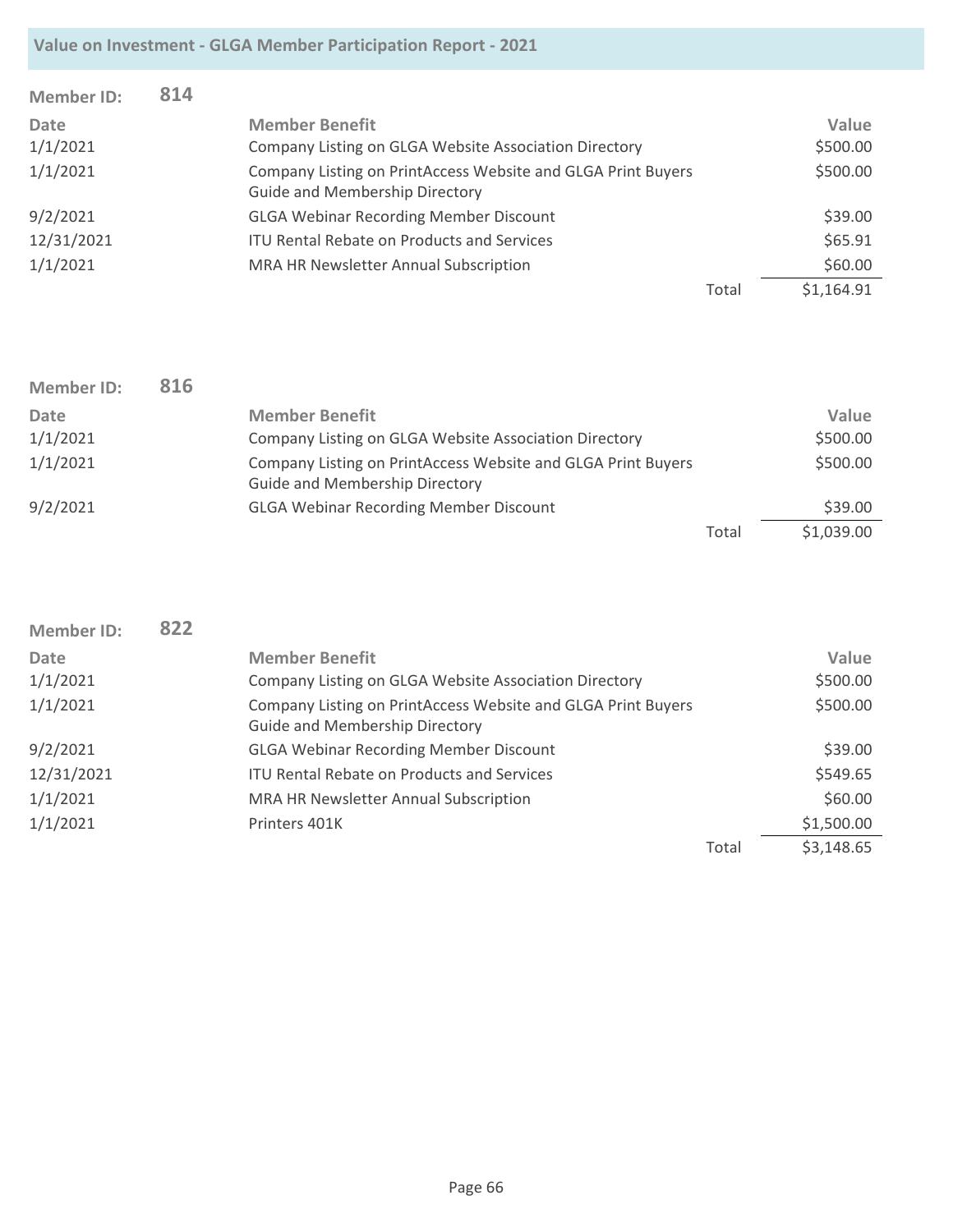| <b>Member ID:</b> | 824 |                                                                                                       |       |            |
|-------------------|-----|-------------------------------------------------------------------------------------------------------|-------|------------|
| Date              |     | <b>Member Benefit</b>                                                                                 |       | Value      |
| 1/1/2021          |     | Company Listing on GLGA Website Association Directory                                                 |       | \$500.00   |
| 1/1/2021          |     | Company Listing on PrintAccess Website and GLGA Print Buyers<br><b>Guide and Membership Directory</b> |       | \$500.00   |
| 1/25/2021         |     | MRA HR Hotline Free Call/Email Service                                                                |       | \$400.00   |
| 1/28/2021         |     | MRA HR Hotline Free Call/Email Service                                                                |       | \$200.00   |
| 2/1/2021          |     | MRA HR Hotline Free Call/Email Service                                                                |       | \$200.00   |
| 3/1/2021          |     | MRA HR Hotline Free Call/Email Service                                                                |       | \$200.00   |
| 3/29/2021         |     | MRA HR Hotline Free Call/Email Service                                                                |       | \$200.00   |
| 9/15/2021         |     | MRA HR Hotline Free Call/Email Service                                                                |       | \$200.00   |
| 12/2/2021         |     | MRA HR Hotline Free Call/Email Service                                                                |       | \$200.00   |
| 1/1/2021          |     | <b>MRA HR Newsletter Annual Subscription</b>                                                          |       | \$60.00    |
| 4/16/2021         |     | <b>National Publications Member Discount</b>                                                          |       | \$99.00    |
| 8/12/2021         |     | <b>Quarterly HR Update</b>                                                                            |       | \$39.00    |
|                   |     |                                                                                                       | Total | \$2,798.00 |

| <b>Member ID:</b> | 825 |                                                                                                       |       |            |
|-------------------|-----|-------------------------------------------------------------------------------------------------------|-------|------------|
| <b>Date</b>       |     | <b>Member Benefit</b>                                                                                 |       | Value      |
| 1/1/2021          |     | Company Listing on GLGA Website Association Directory                                                 |       | \$500.00   |
| 1/1/2021          |     | Company Listing on PrintAccess Website and GLGA Print Buyers<br><b>Guide and Membership Directory</b> |       | \$500.00   |
| 1/1/2021          |     | MRA HR Newsletter Annual Subscription                                                                 |       | \$60.00    |
|                   |     |                                                                                                       | Total | \$1,060.00 |

| <b>Member ID:</b> | 827 |                                                                                                       |       |            |
|-------------------|-----|-------------------------------------------------------------------------------------------------------|-------|------------|
| Date              |     | <b>Member Benefit</b>                                                                                 |       | Value      |
| 1/1/2021          |     | Company Listing on GLGA Website Association Directory                                                 |       | \$500.00   |
| 1/1/2021          |     | Company Listing on PrintAccess Website and GLGA Print Buyers<br><b>Guide and Membership Directory</b> |       | \$500.00   |
| 9/8/2021          |     | <b>GLGA Member Question</b>                                                                           |       | \$100.00   |
| 12/8/2021         |     | <b>GLGA Networking Event Member Discount</b>                                                          |       | \$20.00    |
| 2/16/2021         |     | <b>GLGA Webinar Member Discount</b>                                                                   |       | \$95.00    |
| 3/11/2021         |     | <b>GLGA Webinar Member Discount</b>                                                                   |       | \$39.00    |
| 3/16/2021         |     | <b>GLGA Webinar Member Discount</b>                                                                   |       | \$95.00    |
| 4/15/2021         |     | <b>GLGA Webinar Member Discount</b>                                                                   |       | \$78.00    |
| 9/2/2021          |     | <b>GLGA Webinar Recording Member Discount</b>                                                         |       | \$39.00    |
|                   |     |                                                                                                       | Total | \$1,466.00 |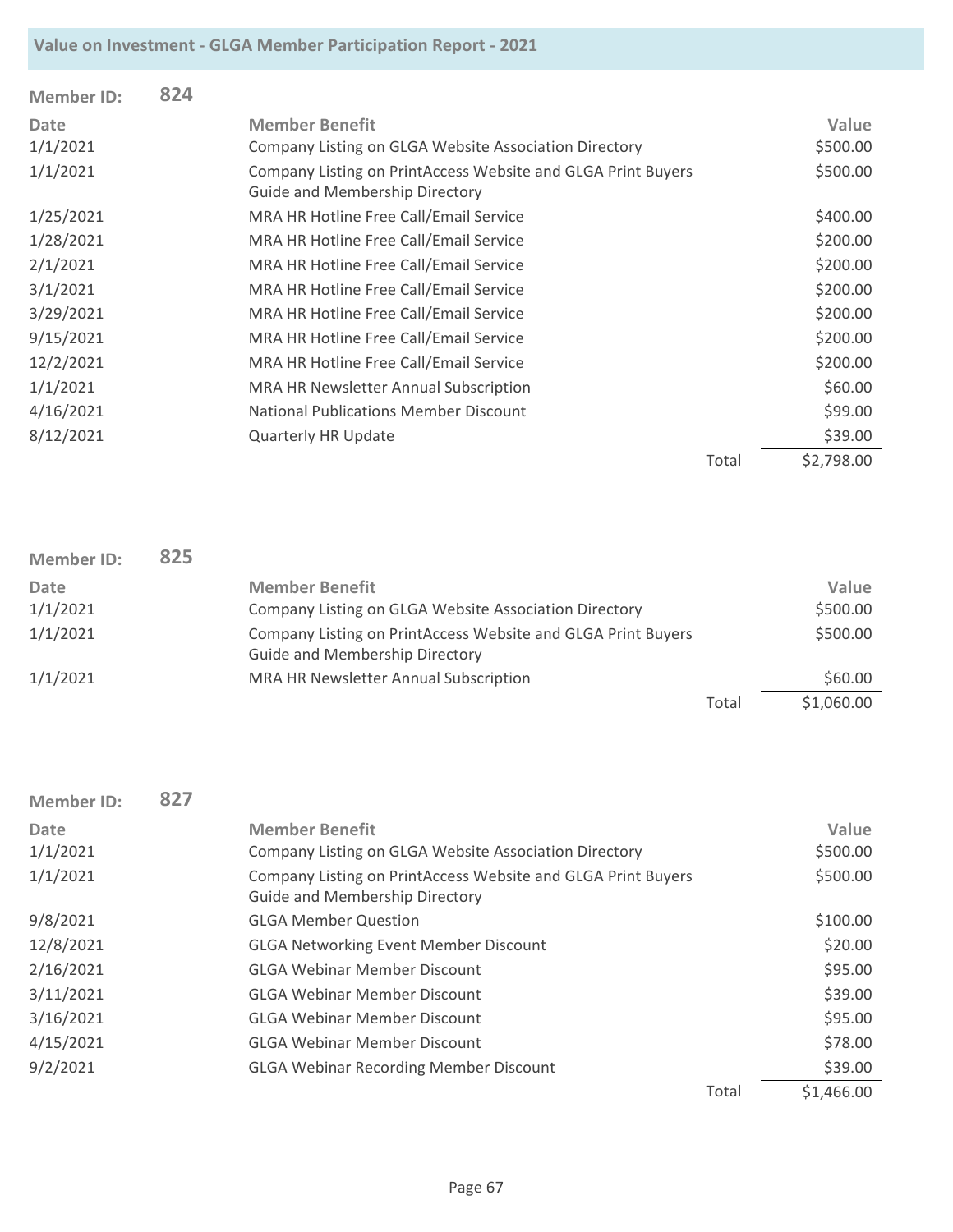| Value on Investment - GLGA Member Participation Report - 2021 |  |  |  |
|---------------------------------------------------------------|--|--|--|
|---------------------------------------------------------------|--|--|--|

| <b>Member ID:</b> | 829 |                                                                                                       |       |            |
|-------------------|-----|-------------------------------------------------------------------------------------------------------|-------|------------|
| Date              |     | <b>Member Benefit</b>                                                                                 |       | Value      |
| 1/1/2021          |     | Company Listing on GLGA Website Association Directory                                                 |       | \$500.00   |
| 1/1/2021          |     | Company Listing on PrintAccess Website and GLGA Print Buyers<br><b>Guide and Membership Directory</b> |       | \$500.00   |
| 9/2/2021          |     | <b>GLGA Webinar Recording Member Discount</b>                                                         |       | \$39.00    |
|                   |     |                                                                                                       | Total | \$1,039.00 |

| Member ID: | 831 |                                                                                                       |       |            |
|------------|-----|-------------------------------------------------------------------------------------------------------|-------|------------|
| Date       |     | <b>Member Benefit</b>                                                                                 |       | Value      |
| 1/1/2021   |     | Company Listing on GLGA Website Association Directory                                                 |       | \$500.00   |
| 1/1/2021   |     | Company Listing on PrintAccess Website and GLGA Print Buyers<br><b>Guide and Membership Directory</b> |       | \$500.00   |
| 9/2/2021   |     | <b>GLGA Webinar Recording Member Discount</b>                                                         |       | \$39.00    |
|            |     |                                                                                                       | Total | \$1,039.00 |

| <b>Member ID:</b> | 832 |                                                                                                       |       |            |
|-------------------|-----|-------------------------------------------------------------------------------------------------------|-------|------------|
| Date              |     | <b>Member Benefit</b>                                                                                 |       | Value      |
| 1/1/2021          |     | Company Listing on GLGA Website Association Directory                                                 |       | \$500.00   |
| 1/1/2021          |     | Company Listing on PrintAccess Website and GLGA Print Buyers<br><b>Guide and Membership Directory</b> |       | \$500.00   |
| 12/8/2021         |     | <b>GLGA Networking Event Member Discount</b>                                                          |       | \$10.00    |
| 12/9/2021         |     | <b>GLGA Networking Event Member Discount</b>                                                          |       | \$15.00    |
| 3/16/2021         |     | <b>GLGA Webinar Member Discount</b>                                                                   |       | \$95.00    |
| 9/2/2021          |     | <b>GLGA Webinar Recording Member Discount</b>                                                         |       | \$39.00    |
|                   |     |                                                                                                       | Total | \$1,159.00 |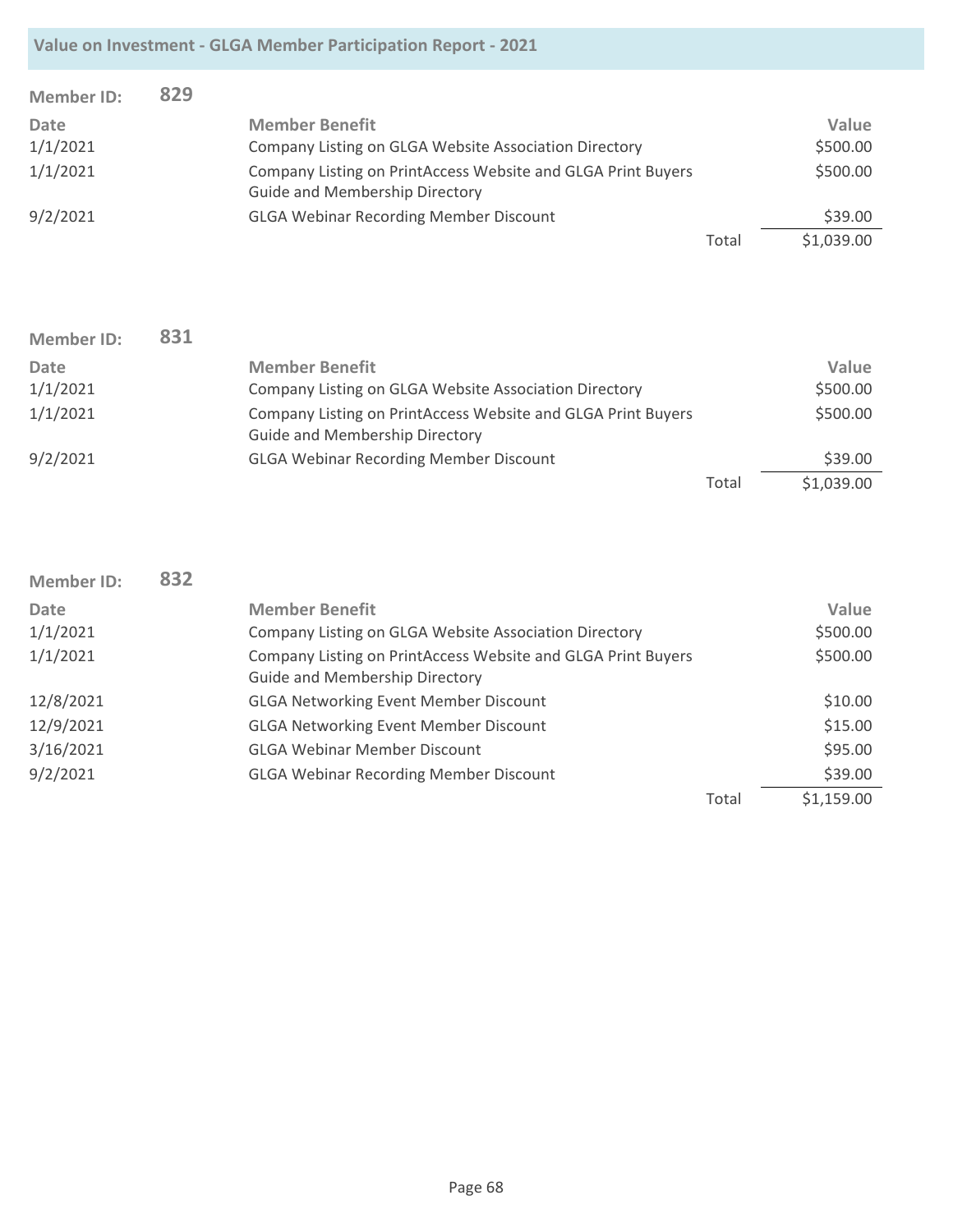| <b>Member ID:</b> | 833 |                                                                                                |       |            |
|-------------------|-----|------------------------------------------------------------------------------------------------|-------|------------|
| <b>Date</b>       |     | <b>Member Benefit</b>                                                                          |       | Value      |
| 1/31/2021         |     | CardConnect Credit Card Processing Discount                                                    |       | \$407.97   |
| 2/28/2021         |     | <b>CardConnect Credit Card Processing Discount</b>                                             |       | \$276.92   |
| 3/31/2021         |     | <b>CardConnect Credit Card Processing Discount</b>                                             |       | \$381.97   |
| 4/30/2021         |     | CardConnect Credit Card Processing Discount                                                    |       | \$361.32   |
| 5/31/2021         |     | <b>CardConnect Credit Card Processing Discount</b>                                             |       | \$354.02   |
| 6/30/2021         |     | <b>CardConnect Credit Card Processing Discount</b>                                             |       | \$673.24   |
| 7/31/2021         |     | <b>CardConnect Credit Card Processing Discount</b>                                             |       | \$504.73   |
| 8/31/2021         |     | <b>CardConnect Credit Card Processing Discount</b>                                             |       | \$595.31   |
| 9/30/2021         |     | <b>CardConnect Credit Card Processing Discount</b>                                             |       | \$467.90   |
| 10/31/2021        |     | CardConnect Credit Card Processing Discount                                                    |       | \$681.13   |
| 11/30/2021        |     | <b>CardConnect Credit Card Processing Discount</b>                                             |       | \$509.59   |
| 12/31/2021        |     | <b>CardConnect Credit Card Processing Discount</b>                                             |       | \$466.83   |
| 1/1/2021          |     | Company Listing on GLGA Website Association Directory                                          |       | \$500.00   |
| 1/1/2021          |     | Company Listing on PrintAccess Website and GLGA Print Buyers<br>Guide and Membership Directory |       | \$500.00   |
| 5/12/2021         |     | Free Job Board Listing                                                                         |       | \$200.00   |
| 5/12/2021         |     | Free Job Board Listing                                                                         |       | \$200.00   |
| 5/12/2021         |     | Free Job Board Listing                                                                         |       | \$200.00   |
| 9/2/2021          |     | <b>GLGA Webinar Recording Member Discount</b>                                                  |       | \$39.00    |
| 12/31/2021        |     | <b>ITU Rental Rebate on Products and Services</b>                                              |       | \$80.59    |
| 1/1/2021          |     | MRA HR Newsletter Annual Subscription                                                          |       | \$60.00    |
|                   |     |                                                                                                | Total | \$7,460.50 |

| <b>Member ID:</b> | 834 |                                                                                                       |       |            |
|-------------------|-----|-------------------------------------------------------------------------------------------------------|-------|------------|
| Date              |     | <b>Member Benefit</b>                                                                                 |       | Value      |
| 1/1/2021          |     | Company Listing on GLGA Website Association Directory                                                 |       | \$500.00   |
| 1/1/2021          |     | Company Listing on PrintAccess Website and GLGA Print Buyers<br><b>Guide and Membership Directory</b> |       | \$500.00   |
| 9/2/2021          |     | <b>GLGA Webinar Recording Member Discount</b>                                                         |       | \$39.00    |
|                   |     |                                                                                                       | Total | \$1,039.00 |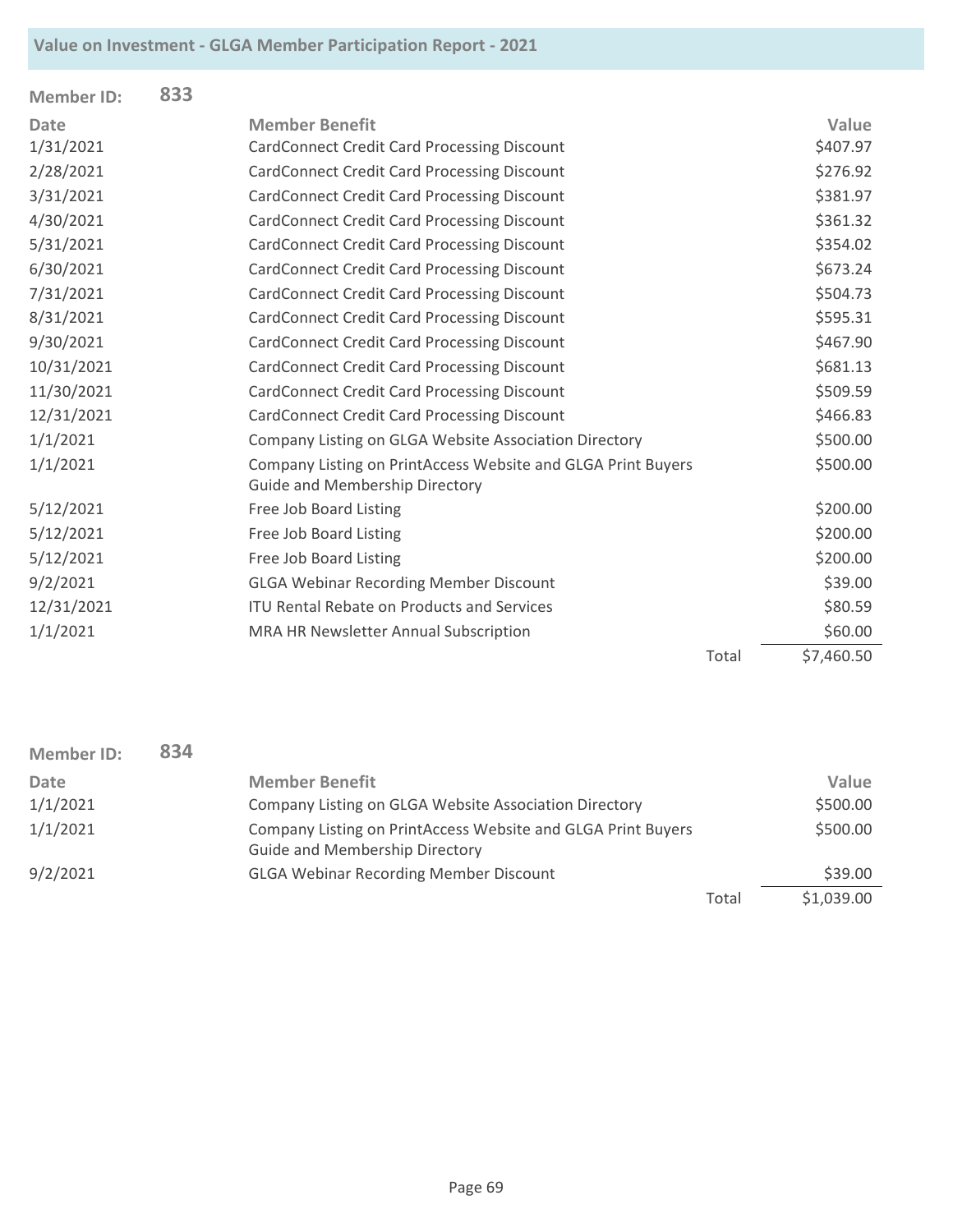| <b>Member ID:</b> | 836 |                                                              |       |            |
|-------------------|-----|--------------------------------------------------------------|-------|------------|
| <b>Date</b>       |     | <b>Member Benefit</b>                                        |       | Value      |
| 1/31/2021         |     | <b>CardConnect Credit Card Processing Discount</b>           |       | \$28.20    |
| 2/28/2021         |     | <b>CardConnect Credit Card Processing Discount</b>           |       | \$43.47    |
| 3/31/2021         |     | <b>CardConnect Credit Card Processing Discount</b>           |       | \$78.35    |
| 4/30/2021         |     | <b>CardConnect Credit Card Processing Discount</b>           |       | \$108.32   |
| 5/31/2021         |     | <b>CardConnect Credit Card Processing Discount</b>           |       | \$25.48    |
| 6/30/2021         |     | <b>CardConnect Credit Card Processing Discount</b>           |       | \$87.09    |
| 7/31/2021         |     | <b>CardConnect Credit Card Processing Discount</b>           |       | \$56.08    |
| 8/31/2021         |     | <b>CardConnect Credit Card Processing Discount</b>           |       | \$23.59    |
| 9/30/2021         |     | <b>CardConnect Credit Card Processing Discount</b>           |       | \$106.96   |
| 10/31/2021        |     | <b>CardConnect Credit Card Processing Discount</b>           |       | \$62.61    |
| 11/30/2021        |     | <b>CardConnect Credit Card Processing Discount</b>           |       | \$49.77    |
| 12/31/2021        |     | <b>CardConnect Credit Card Processing Discount</b>           |       | \$30.88    |
| 1/1/2021          |     | Company Listing on GLGA Website Association Directory        |       | \$500.00   |
| 1/1/2021          |     | Company Listing on PrintAccess Website and GLGA Print Buyers |       | \$500.00   |
|                   |     | <b>Guide and Membership Directory</b>                        |       |            |
| 6/8/2021          |     | <b>GLGA Webinar Member Discount</b>                          |       | \$39.00    |
| 9/2/2021          |     | <b>GLGA Webinar Recording Member Discount</b>                |       | \$39.00    |
| 12/31/2021        |     | <b>ITU Rental Rebate on Products and Services</b>            |       | \$17.78    |
| 1/1/2021          |     | MRA HR Newsletter Annual Subscription                        |       | \$60.00    |
|                   |     |                                                              | Total | \$1,856.58 |

| <b>Member ID:</b> | 837 |                                                                                                       |       |            |
|-------------------|-----|-------------------------------------------------------------------------------------------------------|-------|------------|
| Date              |     | <b>Member Benefit</b>                                                                                 |       | Value      |
| 1/1/2021          |     | Company Listing on GLGA Website Association Directory                                                 |       | \$500.00   |
| 1/1/2021          |     | Company Listing on PrintAccess Website and GLGA Print Buyers<br><b>Guide and Membership Directory</b> |       | \$500.00   |
| 9/2/2021          |     | <b>GLGA Webinar Recording Member Discount</b>                                                         |       | \$39.00    |
| 1/1/2021          |     | MRA HR Newsletter Annual Subscription                                                                 |       | \$60.00    |
|                   |     |                                                                                                       | Total | \$1,099.00 |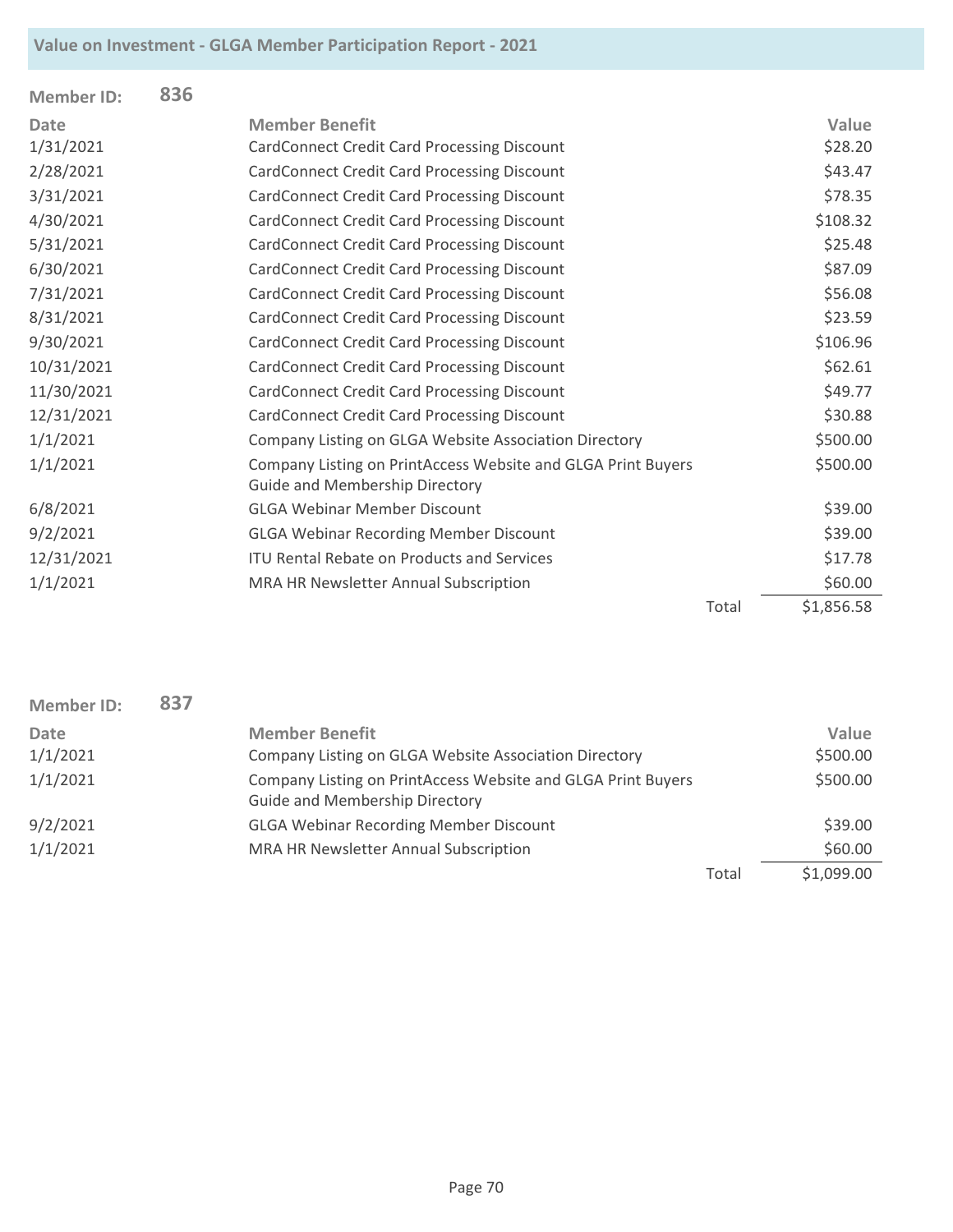| <b>Member ID:</b> | 839 |                                                              |       |            |
|-------------------|-----|--------------------------------------------------------------|-------|------------|
| Date              |     | <b>Member Benefit</b>                                        |       | Value      |
| 1/1/2021          |     | Company Listing on GLGA Website Association Directory        |       | \$500.00   |
| 1/1/2021          |     | Company Listing on PrintAccess Website and GLGA Print Buyers |       | \$500.00   |
|                   |     | <b>Guide and Membership Directory</b>                        |       |            |
| 9/2/2021          |     | <b>GLGA Webinar Recording Member Discount</b>                |       | \$39.00    |
| 1/1/2021          |     | MRA HR Newsletter Annual Subscription                        |       | \$60.00    |
|                   |     |                                                              | Total | \$1,099.00 |

| <b>Member ID:</b> | 841 |                                                                                                       |       |            |
|-------------------|-----|-------------------------------------------------------------------------------------------------------|-------|------------|
| Date              |     | <b>Member Benefit</b>                                                                                 |       | Value      |
| 1/1/2021          |     | Company Listing on GLGA Website Association Directory                                                 |       | \$500.00   |
| 1/1/2021          |     | Company Listing on PrintAccess Website and GLGA Print Buyers<br><b>Guide and Membership Directory</b> |       | \$500.00   |
| 9/2/2021          |     | <b>GLGA Webinar Recording Member Discount</b>                                                         |       | \$39.00    |
|                   |     |                                                                                                       | Total | \$1,039.00 |

| <b>Member ID:</b> | 842 |                                                                                                       |       |            |
|-------------------|-----|-------------------------------------------------------------------------------------------------------|-------|------------|
| Date              |     | <b>Member Benefit</b>                                                                                 |       | Value      |
| 1/1/2021          |     | Company Listing on GLGA Website Association Directory                                                 |       | \$500.00   |
| 1/1/2021          |     | Company Listing on PrintAccess Website and GLGA Print Buyers<br><b>Guide and Membership Directory</b> |       | \$500.00   |
| 9/2/2021          |     | <b>GLGA Webinar Recording Member Discount</b>                                                         |       | \$39.00    |
| 12/31/2021        |     | <b>ITU Rental Rebate on Products and Services</b>                                                     |       | \$137.83   |
| 1/1/2021          |     | MRA HR Newsletter Annual Subscription                                                                 |       | \$60.00    |
| 3/10/2021         |     | <b>Quarterly HR Update</b>                                                                            |       | \$39.00    |
|                   |     |                                                                                                       | Total | \$1,275.83 |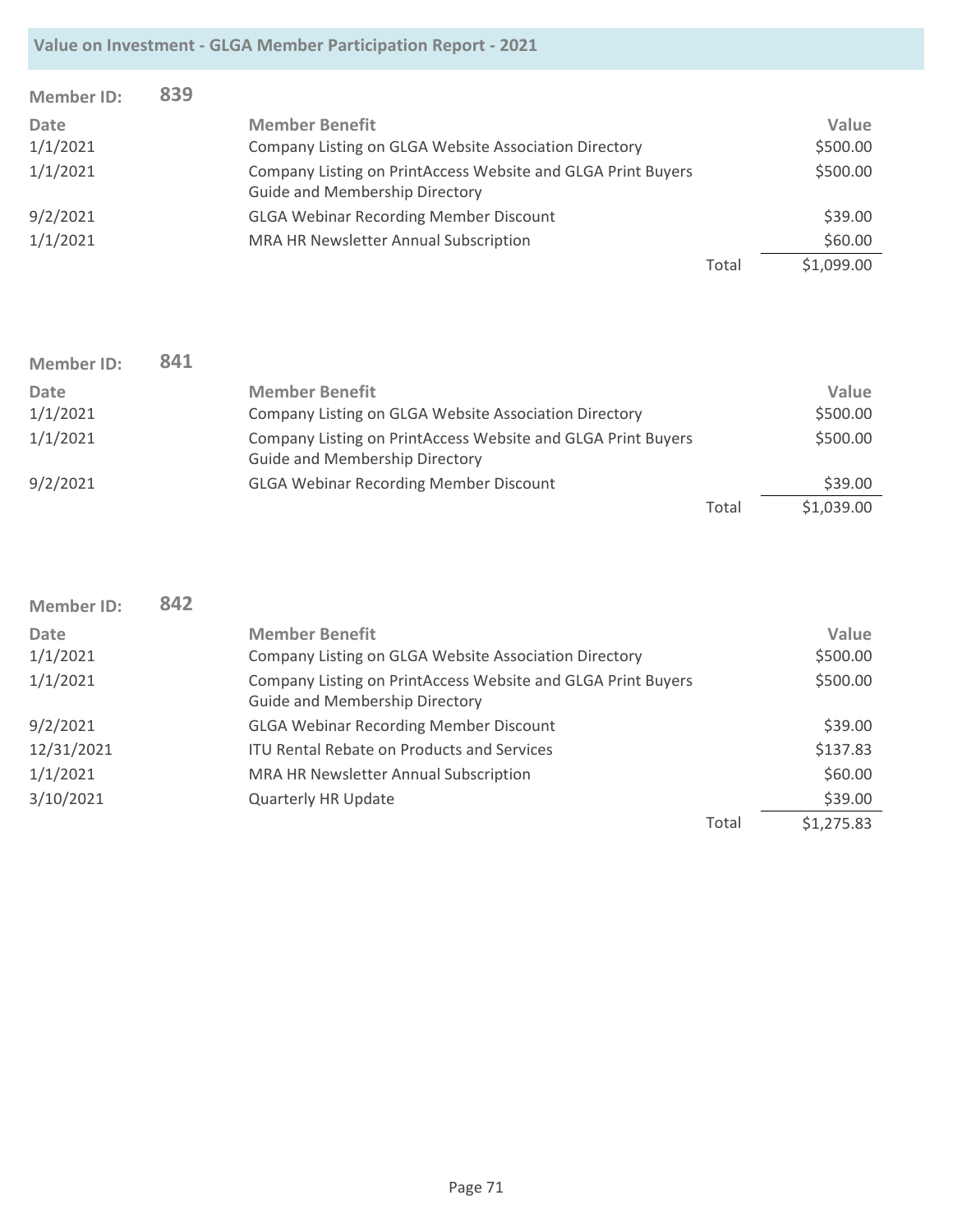| <b>Member ID:</b> | 846 |                                                                                                       |       |            |
|-------------------|-----|-------------------------------------------------------------------------------------------------------|-------|------------|
| Date              |     | <b>Member Benefit</b>                                                                                 |       | Value      |
| 1/1/2021          |     | Company Listing on GLGA Website Association Directory                                                 |       | \$500.00   |
| 1/1/2021          |     | Company Listing on PrintAccess Website and GLGA Print Buyers<br><b>Guide and Membership Directory</b> |       | \$500.00   |
| 6/8/2021          |     | <b>GLGA Webinar Member Discount</b>                                                                   |       | \$39.00    |
| 9/2/2021          |     | <b>GLGA Webinar Recording Member Discount</b>                                                         |       | \$39.00    |
| 1/1/2021          |     | MRA HR Newsletter Annual Subscription                                                                 |       | \$60.00    |
| 10/13/2021        |     | Wage & Benefits Survey Participant - Free Report                                                      |       | \$1,000.00 |
|                   |     |                                                                                                       | Total | \$2,138.00 |

| <b>Member ID:</b> | 847 |                                                              |       |            |
|-------------------|-----|--------------------------------------------------------------|-------|------------|
| Date              |     | <b>Member Benefit</b>                                        |       | Value      |
| 1/1/2021          |     | Company Listing on GLGA Website Association Directory        |       | \$500.00   |
| 1/1/2021          |     | Company Listing on PrintAccess Website and GLGA Print Buyers |       | \$500.00   |
|                   |     | <b>Guide and Membership Directory</b>                        |       |            |
| 9/2/2021          |     | <b>GLGA Webinar Recording Member Discount</b>                |       | \$39.00    |
| 1/1/2021          |     | MRA HR Newsletter Annual Subscription                        |       | \$60.00    |
|                   |     |                                                              | Total | \$1,099.00 |

| <b>Member ID:</b> | 850 |                                                                                                       |       |            |
|-------------------|-----|-------------------------------------------------------------------------------------------------------|-------|------------|
| Date              |     | <b>Member Benefit</b>                                                                                 |       | Value      |
| 1/1/2021          |     | Company Listing on GLGA Website Association Directory                                                 |       | \$500.00   |
| 1/1/2021          |     | Company Listing on PrintAccess Website and GLGA Print Buyers<br><b>Guide and Membership Directory</b> |       | \$500.00   |
| 9/2/2021          |     | <b>GLGA Webinar Recording Member Discount</b>                                                         |       | \$39.00    |
|                   |     |                                                                                                       | Total | \$1,039.00 |

| <b>Member ID:</b> | 851 |                                                                                                       |       |            |
|-------------------|-----|-------------------------------------------------------------------------------------------------------|-------|------------|
| Date              |     | <b>Member Benefit</b>                                                                                 |       | Value      |
| 1/1/2021          |     | Company Listing on GLGA Website Association Directory                                                 |       | \$500.00   |
| 1/1/2021          |     | Company Listing on PrintAccess Website and GLGA Print Buyers<br><b>Guide and Membership Directory</b> |       | \$500.00   |
| 9/2/2021          |     | <b>GLGA Webinar Recording Member Discount</b>                                                         |       | \$39.00    |
|                   |     |                                                                                                       | Total | \$1,039.00 |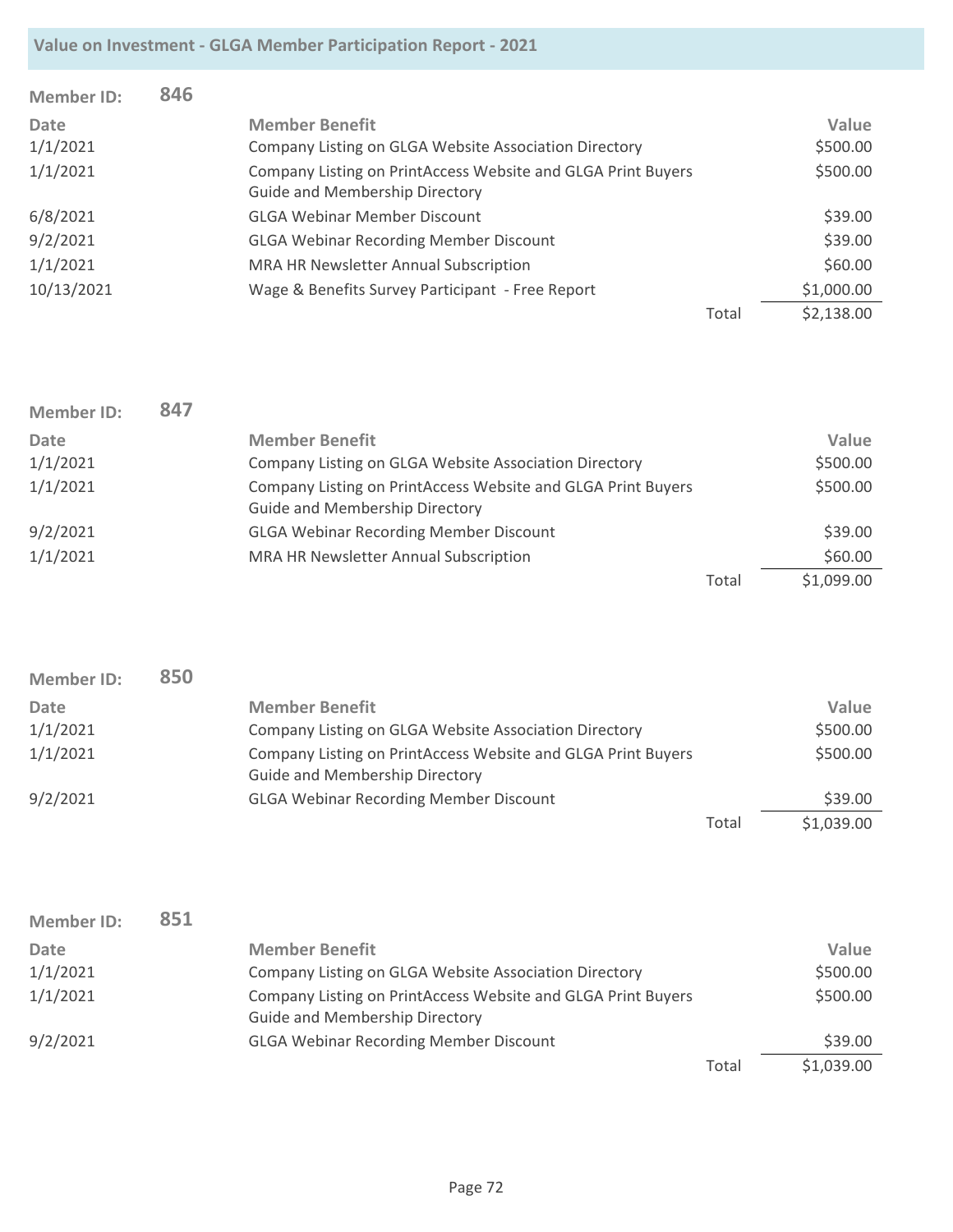| <b>Member ID:</b> | 852 |                                                              |       |            |
|-------------------|-----|--------------------------------------------------------------|-------|------------|
| Date              |     | <b>Member Benefit</b>                                        |       | Value      |
| 1/1/2021          |     | Company Listing on GLGA Website Association Directory        |       | \$500.00   |
| 1/1/2021          |     | Company Listing on PrintAccess Website and GLGA Print Buyers |       | \$500.00   |
|                   |     | <b>Guide and Membership Directory</b>                        |       |            |
| 9/2/2021          |     | <b>GLGA Webinar Recording Member Discount</b>                |       | \$39.00    |
| 1/1/2021          |     | MRA HR Newsletter Annual Subscription                        |       | \$60.00    |
|                   |     |                                                              | Total | \$1,099.00 |

| <b>Member ID:</b> | 854 |                                                                                                       |       |            |
|-------------------|-----|-------------------------------------------------------------------------------------------------------|-------|------------|
| <b>Date</b>       |     | <b>Member Benefit</b>                                                                                 |       | Value      |
| 1/1/2021          |     | Company Listing on GLGA Website Association Directory                                                 |       | \$500.00   |
| 1/1/2021          |     | Company Listing on PrintAccess Website and GLGA Print Buyers<br><b>Guide and Membership Directory</b> |       | \$500.00   |
| 7/15/2021         |     | <b>GLGA Webinar Member Discount</b>                                                                   |       | \$39.00    |
| 9/2/2021          |     | <b>GLGA Webinar Recording Member Discount</b>                                                         |       | \$39.00    |
| 1/1/2021          |     | MRA HR Newsletter Annual Subscription                                                                 |       | \$60.00    |
|                   |     |                                                                                                       | Total | \$1,138.00 |

| <b>Member ID:</b> | 856 |                                                                                                       |       |            |
|-------------------|-----|-------------------------------------------------------------------------------------------------------|-------|------------|
| Date              |     | <b>Member Benefit</b>                                                                                 |       | Value      |
| 1/1/2021          |     | Company Listing on GLGA Website Association Directory                                                 |       | \$500.00   |
| 1/1/2021          |     | Company Listing on PrintAccess Website and GLGA Print Buyers<br><b>Guide and Membership Directory</b> |       | \$500.00   |
| 3/11/2021         |     | <b>GLGA Webinar Member Discount</b>                                                                   |       | \$39.00    |
| 4/15/2021         |     | <b>GLGA Webinar Member Discount</b>                                                                   |       | \$39.00    |
| 5/4/2021          |     | <b>GLGA Webinar Member Discount</b>                                                                   |       | \$95.00    |
| 8/13/2021         |     | <b>GLGA Webinar Member Discount</b>                                                                   |       | \$39.00    |
| 9/2/2021          |     | <b>GLGA Webinar Recording Member Discount</b>                                                         |       | \$39.00    |
| 1/1/2021          |     | MRA HR Newsletter Annual Subscription                                                                 |       | \$60.00    |
| 1/20/2021         |     | <b>UPS Member Discount</b>                                                                            |       | \$1,353.66 |
| 8/10/2021         |     | UPS Member Discount                                                                                   |       | \$1,144.69 |
|                   |     |                                                                                                       | Total | \$3,809.35 |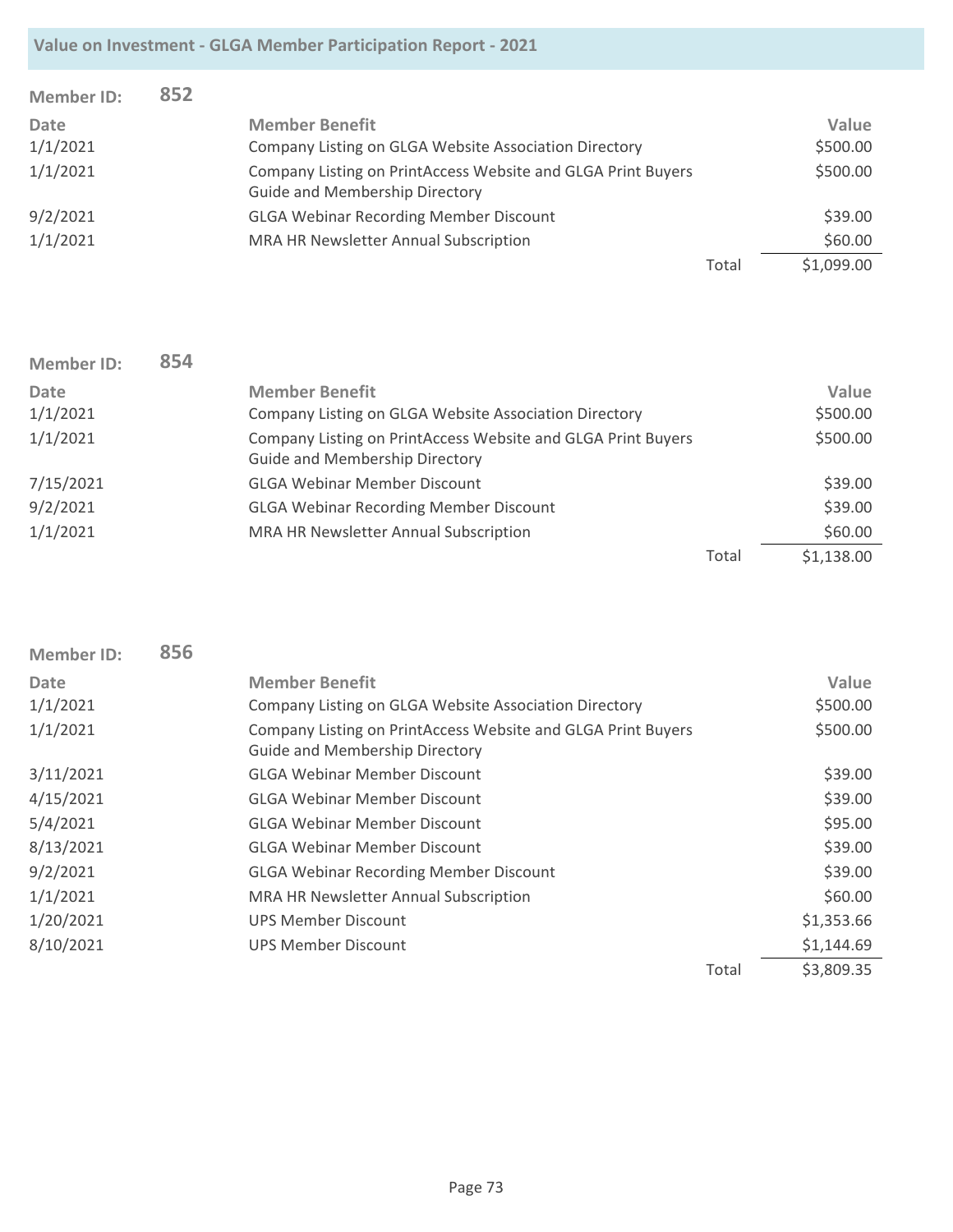| <b>Member ID:</b> | 857 |                                                                                                       |       |            |
|-------------------|-----|-------------------------------------------------------------------------------------------------------|-------|------------|
| Date              |     | <b>Member Benefit</b>                                                                                 |       | Value      |
| 1/1/2021          |     | Company Listing on GLGA Website Association Directory                                                 |       | \$500.00   |
| 1/1/2021          |     | Company Listing on PrintAccess Website and GLGA Print Buyers<br><b>Guide and Membership Directory</b> |       | \$500.00   |
| 9/2/2021          |     | <b>GLGA Webinar Recording Member Discount</b>                                                         |       | \$39.00    |
|                   |     |                                                                                                       | Total | \$1,039.00 |

| <b>Member ID:</b> | 860 |                                                                                                       |       |            |
|-------------------|-----|-------------------------------------------------------------------------------------------------------|-------|------------|
| Date              |     | <b>Member Benefit</b>                                                                                 |       | Value      |
| 1/1/2021          |     | Company Listing on GLGA Website Association Directory                                                 |       | \$500.00   |
| 1/1/2021          |     | Company Listing on PrintAccess Website and GLGA Print Buyers<br><b>Guide and Membership Directory</b> |       | \$500.00   |
| 9/2/2021          |     | <b>GLGA Webinar Recording Member Discount</b>                                                         |       | \$39.00    |
|                   |     |                                                                                                       | Total | \$1,039.00 |

| <b>Member ID:</b> | 862 |                                                                                                       |       |            |
|-------------------|-----|-------------------------------------------------------------------------------------------------------|-------|------------|
| <b>Date</b>       |     | <b>Member Benefit</b>                                                                                 |       | Value      |
| 1/1/2021          |     | Company Listing on GLGA Website Association Directory                                                 |       | \$500.00   |
| 1/1/2021          |     | Company Listing on PrintAccess Website and GLGA Print Buyers<br><b>Guide and Membership Directory</b> |       | \$500.00   |
| 9/24/2021         |     | <b>GLGA Membership List</b>                                                                           |       | \$500.00   |
| 9/2/2021          |     | <b>GLGA Webinar Recording Member Discount</b>                                                         |       | \$39.00    |
| 1/1/2021          |     | <b>Graphics Journal Ad Discounts</b>                                                                  |       | \$1,260.00 |
| 6/17/2021         |     | <b>Promotional Email to GLGA Members</b>                                                              |       | \$400.00   |
|                   |     |                                                                                                       | Total | \$3,199.00 |

| <b>Member ID:</b> | 863 |                                                                                                       |       |            |
|-------------------|-----|-------------------------------------------------------------------------------------------------------|-------|------------|
| Date              |     | <b>Member Benefit</b>                                                                                 |       | Value      |
| 1/1/2021          |     | Company Listing on GLGA Website Association Directory                                                 |       | \$500.00   |
| 1/1/2021          |     | Company Listing on PrintAccess Website and GLGA Print Buyers<br><b>Guide and Membership Directory</b> |       | \$500.00   |
| 9/2/2021          |     | <b>GLGA Webinar Recording Member Discount</b>                                                         |       | \$39.00    |
| 1/1/2021          |     | MRA HR Newsletter Annual Subscription                                                                 |       | \$60.00    |
|                   |     |                                                                                                       | Total | \$1,099.00 |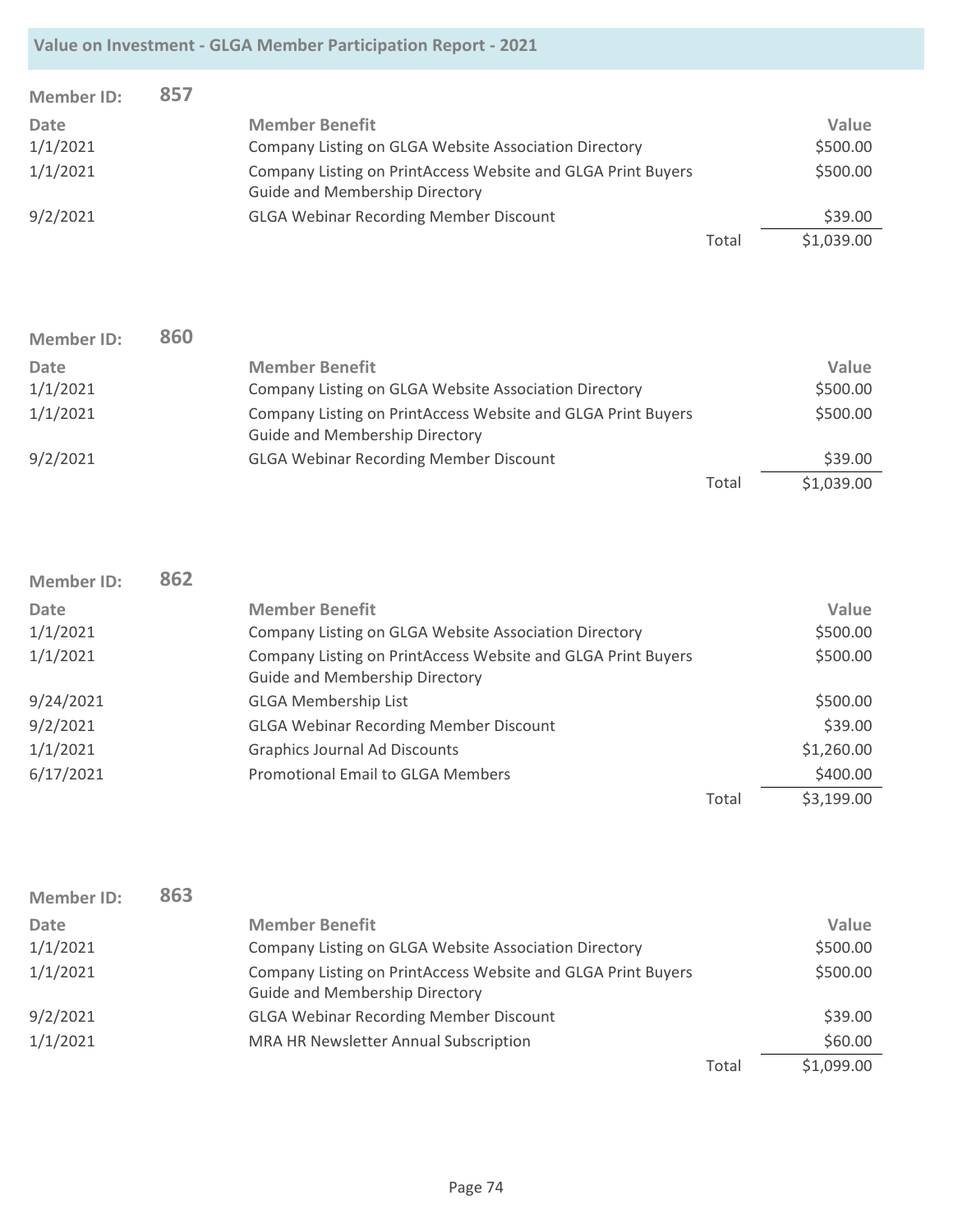| <b>Member ID:</b> | 864 |                                                                                                       |            |
|-------------------|-----|-------------------------------------------------------------------------------------------------------|------------|
| <b>Date</b>       |     | <b>Member Benefit</b>                                                                                 | Value      |
| 1/1/2021          |     | Company Listing on GLGA Website Association Directory                                                 | \$500.00   |
| 1/1/2021          |     | Company Listing on PrintAccess Website and GLGA Print Buyers<br><b>Guide and Membership Directory</b> | \$500.00   |
| 5/11/2021         |     | Free Job Board Listing                                                                                | \$200.00   |
| 5/11/2021         |     | Free Job Board Listing                                                                                | \$200.00   |
| 6/8/2021          |     | Free Job Board Listing                                                                                | \$200.00   |
| 6/8/2021          |     | Free Job Board Listing                                                                                | \$200.00   |
| 6/16/2021         |     | Free Job Board Listing                                                                                | \$200.00   |
| 3/10/2021         |     | <b>GEA Member Entry Discount</b>                                                                      | \$275.00   |
| 2/26/2021         |     | <b>GLGA Member Question</b>                                                                           | \$100.00   |
| 3/16/2021         |     | <b>GLGA Webinar Member Discount</b>                                                                   | \$95.00    |
| 3/25/2021         |     | <b>GLGA Webinar Member Discount</b>                                                                   | \$39.00    |
| 4/22/2021         |     | <b>GLGA Webinar Member Discount</b>                                                                   | \$39.00    |
| 6/8/2021          |     | <b>GLGA Webinar Member Discount</b>                                                                   | \$39.00    |
| 9/2/2021          |     | <b>GLGA Webinar Recording Member Discount</b>                                                         | \$39.00    |
| 1/1/2021          |     | MRA HR Newsletter Annual Subscription                                                                 | \$60.00    |
| 3/10/2021         |     | <b>Quarterly HR Update</b>                                                                            | \$117.00   |
|                   |     | Total                                                                                                 | \$2,803.00 |

| <b>Member ID:</b> | 874 |                                                                                                       |       |            |
|-------------------|-----|-------------------------------------------------------------------------------------------------------|-------|------------|
| Date              |     | <b>Member Benefit</b>                                                                                 |       | Value      |
| 1/1/2021          |     | Company Listing on GLGA Website Association Directory                                                 |       | \$500.00   |
| 1/1/2021          |     | Company Listing on PrintAccess Website and GLGA Print Buyers<br><b>Guide and Membership Directory</b> |       | \$500.00   |
| 9/2/2021          |     | <b>GLGA Webinar Recording Member Discount</b>                                                         |       | \$39.00    |
| 1/1/2021          |     | MRA HR Newsletter Annual Subscription                                                                 |       | \$60.00    |
|                   |     |                                                                                                       | Total | \$1,099.00 |

| Member ID:  | 875 |                                                                                                       |       |            |
|-------------|-----|-------------------------------------------------------------------------------------------------------|-------|------------|
| <b>Date</b> |     | <b>Member Benefit</b>                                                                                 |       | Value      |
| 1/1/2021    |     | Company Listing on GLGA Website Association Directory                                                 |       | \$500.00   |
| 1/1/2021    |     | Company Listing on PrintAccess Website and GLGA Print Buyers<br><b>Guide and Membership Directory</b> |       | \$500.00   |
| 9/2/2021    |     | <b>GLGA Webinar Recording Member Discount</b>                                                         |       | \$39.00    |
|             |     |                                                                                                       | Total | \$1,039.00 |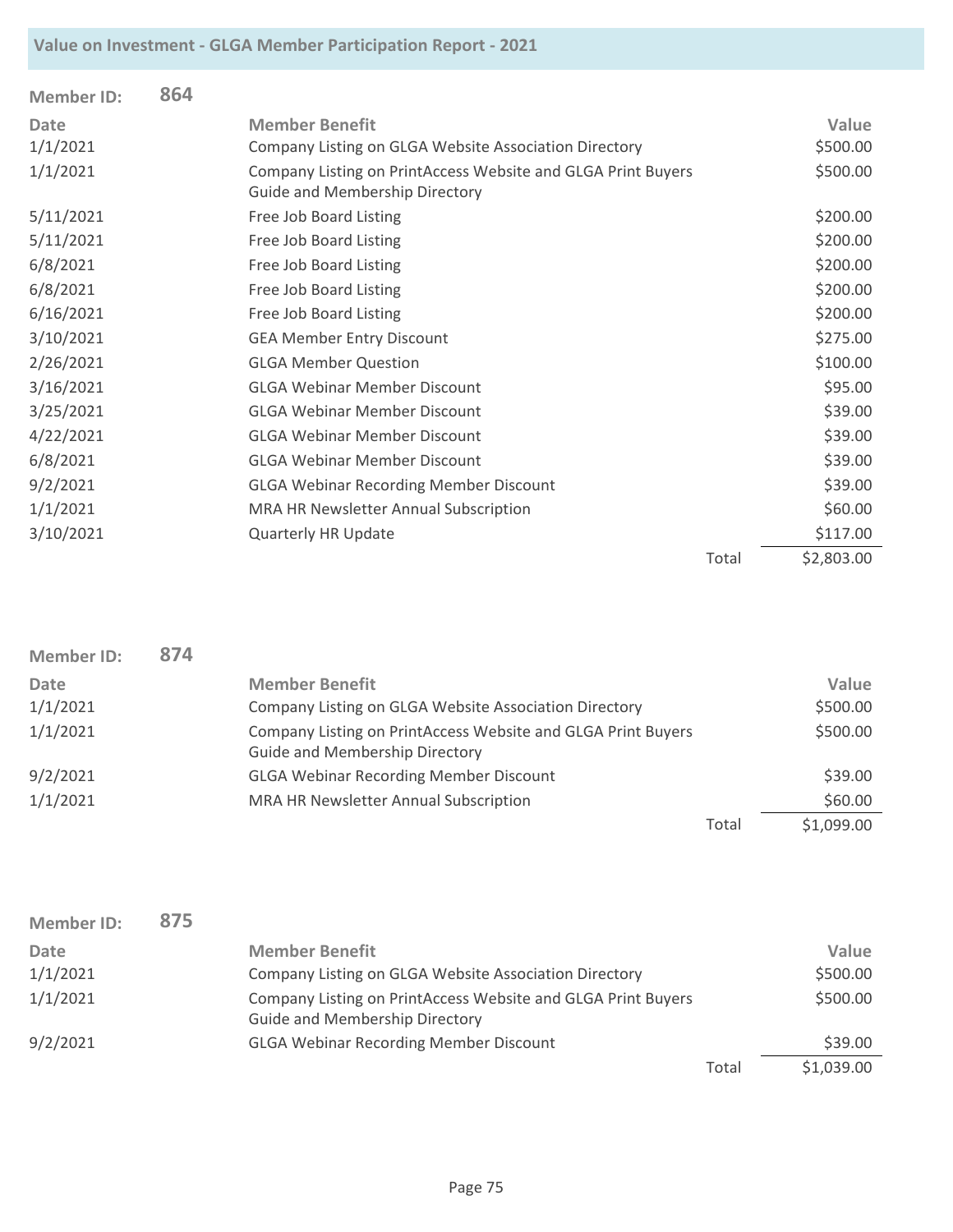| <b>Member ID:</b> | 879 |                                                                                                |       |            |
|-------------------|-----|------------------------------------------------------------------------------------------------|-------|------------|
| <b>Date</b>       |     | <b>Member Benefit</b>                                                                          |       | Value      |
| 1/1/2021          |     | Company Listing on GLGA Website Association Directory                                          |       | \$500.00   |
| 1/1/2021          |     | Company Listing on PrintAccess Website and GLGA Print Buyers<br>Guide and Membership Directory |       | \$500.00   |
| 1/1/2021          |     | <b>FSC Member Discount</b>                                                                     |       | \$1,500.00 |
| 3/10/2021         |     | <b>GEA Member Entry Discount</b>                                                               |       | \$60.00    |
| 8/30/2021         |     | <b>GLGA Member Question</b>                                                                    |       | \$100.00   |
| 9/24/2021         |     | <b>GLGA Member Question</b>                                                                    |       | \$100.00   |
| 12/9/2021         |     | <b>GLGA Networking Event Member Discount</b>                                                   |       | \$105.00   |
| 12/9/2021         |     | <b>GLGA Seminar Member Discount</b>                                                            |       | \$40.00    |
| 1/19/2021         |     | <b>GLGA Webinar Member Discount</b>                                                            |       | \$39.00    |
| 3/11/2021         |     | <b>GLGA Webinar Member Discount</b>                                                            |       | \$39.00    |
| 3/23/2021         |     | <b>GLGA Webinar Member Discount</b>                                                            |       | \$39.00    |
| 4/22/2021         |     | <b>GLGA Webinar Member Discount</b>                                                            |       | \$39.00    |
| 6/8/2021          |     | <b>GLGA Webinar Member Discount</b>                                                            |       | \$39.00    |
| 11/3/2021         |     | <b>GLGA Webinar Member Discount</b>                                                            |       | \$45.00    |
| 9/2/2021          |     | <b>GLGA Webinar Recording Member Discount</b>                                                  |       | \$39.00    |
| 1/1/2021          |     | MRA HR Newsletter Annual Subscription                                                          |       | \$60.00    |
|                   |     |                                                                                                | Total | \$3,244.00 |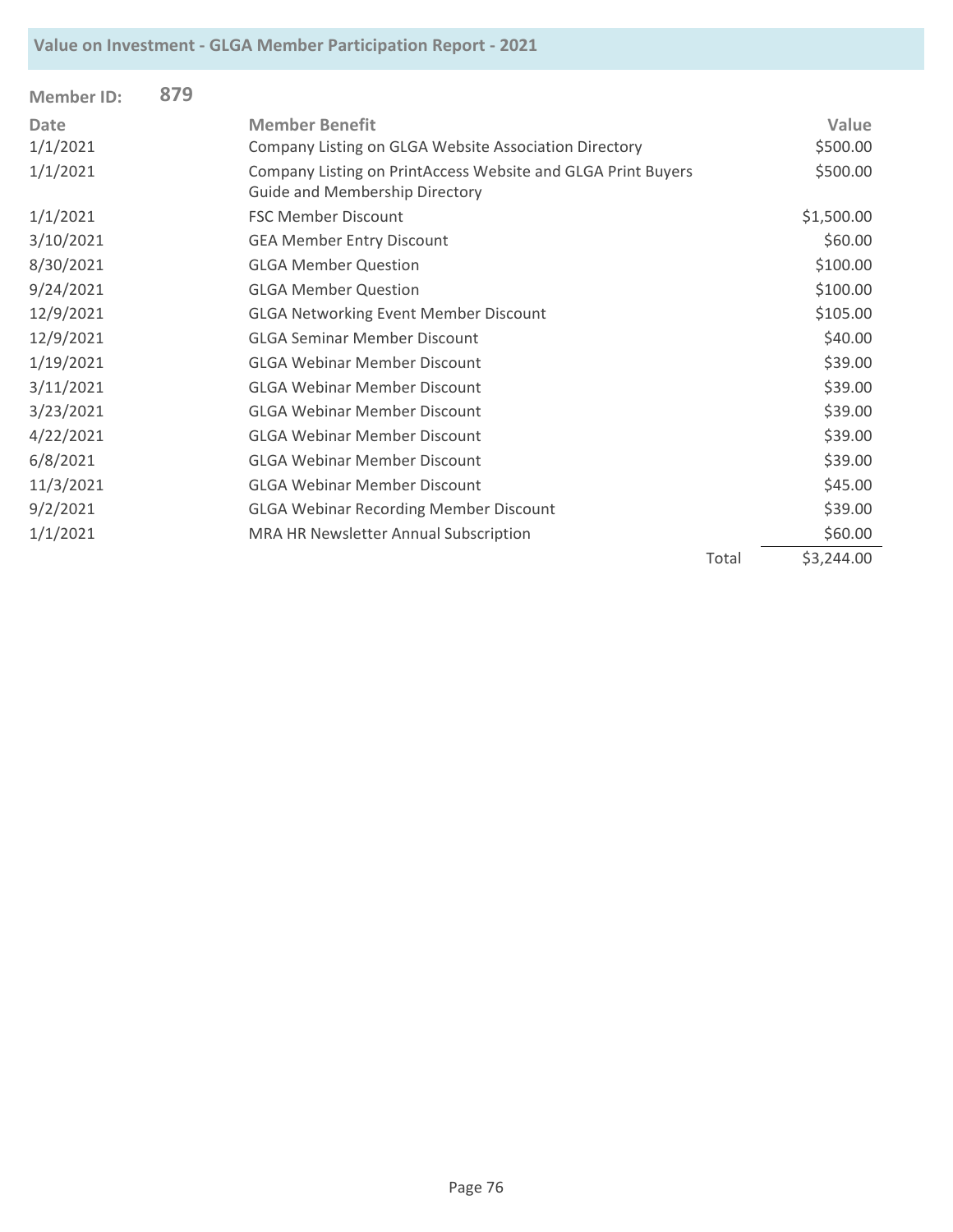| <b>Member ID:</b> | 883 |                                                                                                       |       |            |
|-------------------|-----|-------------------------------------------------------------------------------------------------------|-------|------------|
| <b>Date</b>       |     | <b>Member Benefit</b>                                                                                 |       | Value      |
| 1/31/2021         |     | CardConnect Credit Card Processing Discount                                                           |       | \$259.80   |
| 2/28/2021         |     | <b>CardConnect Credit Card Processing Discount</b>                                                    |       | \$58.91    |
| 3/31/2021         |     | <b>CardConnect Credit Card Processing Discount</b>                                                    |       | \$255.05   |
| 4/30/2021         |     | <b>CardConnect Credit Card Processing Discount</b>                                                    |       | \$87.96    |
| 5/31/2021         |     | <b>CardConnect Credit Card Processing Discount</b>                                                    |       | \$94.94    |
| 6/30/2021         |     | <b>CardConnect Credit Card Processing Discount</b>                                                    |       | \$68.00    |
| 7/31/2021         |     | <b>CardConnect Credit Card Processing Discount</b>                                                    |       | \$1,306.10 |
| 8/31/2021         |     | <b>CardConnect Credit Card Processing Discount</b>                                                    |       | \$39.90    |
| 9/30/2021         |     | <b>CardConnect Credit Card Processing Discount</b>                                                    |       | \$8.12     |
| 10/31/2021        |     | <b>CardConnect Credit Card Processing Discount</b>                                                    |       | \$82.14    |
| 11/30/2021        |     | <b>CardConnect Credit Card Processing Discount</b>                                                    |       | \$99.29    |
| 12/31/2021        |     | <b>CardConnect Credit Card Processing Discount</b>                                                    |       | \$89.96    |
| 1/1/2021          |     | Company Listing on GLGA Website Association Directory                                                 |       | \$500.00   |
| 1/1/2021          |     | Company Listing on PrintAccess Website and GLGA Print Buyers<br><b>Guide and Membership Directory</b> |       | \$500.00   |
| 12/9/2021         |     | <b>GLGA Networking Event Member Discount</b>                                                          |       | \$45.00    |
| 3/23/2021         |     | <b>GLGA Webinar Member Discount</b>                                                                   |       | \$39.00    |
| 3/25/2021         |     | <b>GLGA Webinar Member Discount</b>                                                                   |       | \$39.00    |
| 7/28/2021         |     | <b>GLGA Webinar Member Discount</b>                                                                   |       | \$39.00    |
| 1/1/2021          |     | MRA HR Newsletter Annual Subscription                                                                 |       | \$60.00    |
| 1/1/2021          |     | Printers 401K                                                                                         |       | \$1,500.00 |
| 3/10/2021         |     | Quarterly HR Update                                                                                   |       | \$39.00    |
| 8/12/2021         |     | <b>Quarterly HR Update</b>                                                                            |       | \$39.00    |
| 10/13/2021        |     | Wage & Benefits Survey Participant - Free Report                                                      |       | \$1,000.00 |
|                   |     |                                                                                                       | Total | \$6,250.17 |

| Member ID: | 884 |                                                                                                       |       |            |
|------------|-----|-------------------------------------------------------------------------------------------------------|-------|------------|
| Date       |     | <b>Member Benefit</b>                                                                                 |       | Value      |
| 1/1/2021   |     | Company Listing on GLGA Website Association Directory                                                 |       | \$500.00   |
| 1/1/2021   |     | Company Listing on PrintAccess Website and GLGA Print Buyers<br><b>Guide and Membership Directory</b> |       | \$500.00   |
| 1/1/2021   |     | MRA HR Newsletter Annual Subscription                                                                 |       | \$60.00    |
| 3/10/2021  |     | <b>Quarterly HR Update</b>                                                                            |       | \$78.00    |
| 8/12/2021  |     | <b>Quarterly HR Update</b>                                                                            |       | \$39.00    |
|            |     |                                                                                                       | Total | \$1,177.00 |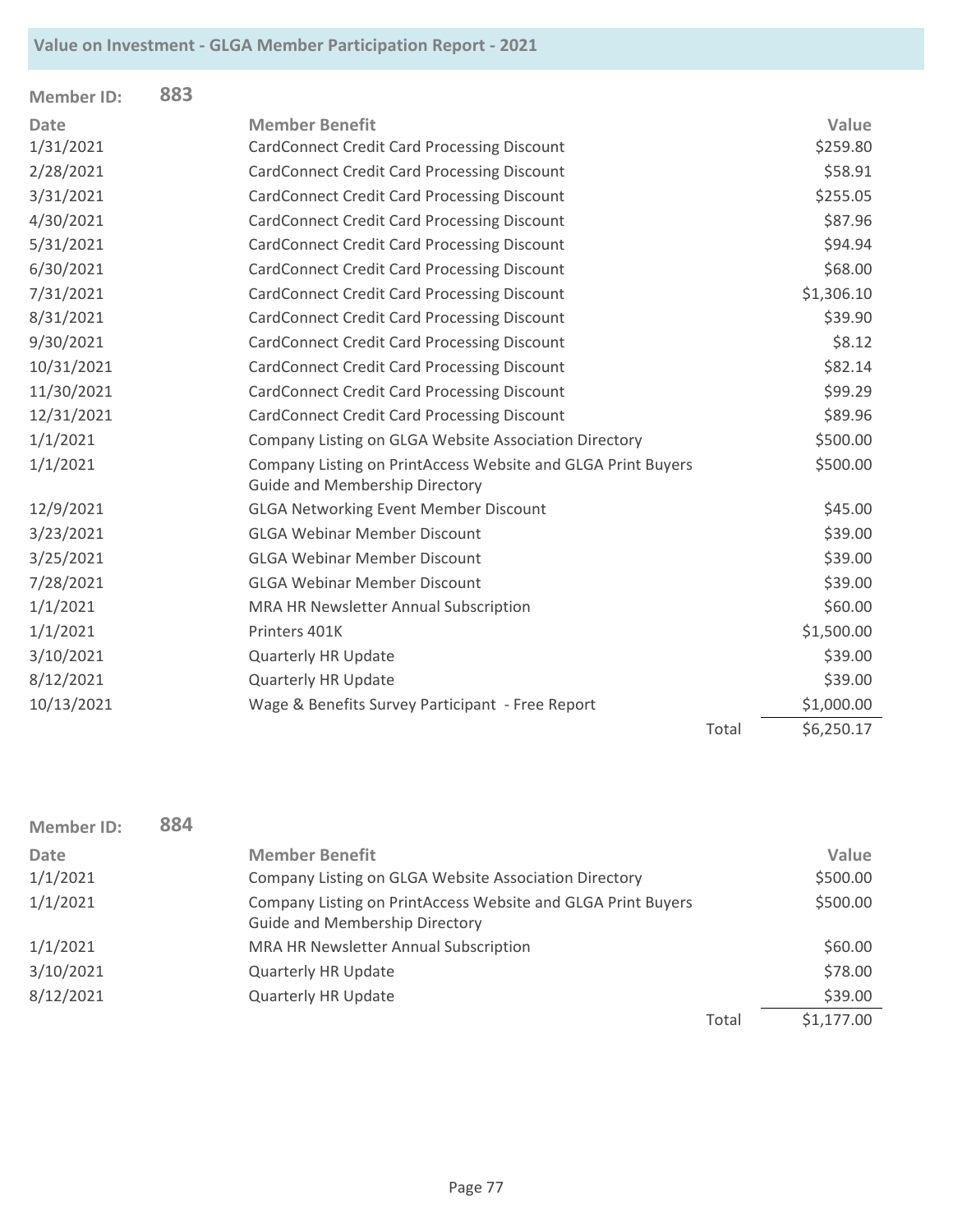| <b>Member ID:</b> | 890 |                                                                                                       |       |            |
|-------------------|-----|-------------------------------------------------------------------------------------------------------|-------|------------|
| Date              |     | <b>Member Benefit</b>                                                                                 |       | Value      |
| 1/1/2021          |     | Company Listing on GLGA Website Association Directory                                                 |       | \$500.00   |
| 1/1/2021          |     | Company Listing on PrintAccess Website and GLGA Print Buyers<br><b>Guide and Membership Directory</b> |       | \$500.00   |
| 9/2/2021          |     | <b>GLGA Webinar Recording Member Discount</b>                                                         |       | \$39.00    |
|                   |     |                                                                                                       | Total | \$1,039.00 |

| <b>Member ID:</b> | 891 |                                                                                                       |       |            |
|-------------------|-----|-------------------------------------------------------------------------------------------------------|-------|------------|
| Date              |     | <b>Member Benefit</b>                                                                                 |       | Value      |
| 1/1/2021          |     | Company Listing on GLGA Website Association Directory                                                 |       | \$500.00   |
| 1/1/2021          |     | Company Listing on PrintAccess Website and GLGA Print Buyers<br><b>Guide and Membership Directory</b> |       | \$500.00   |
| 2/22/2021         |     | <b>GLGA Seminar Member Discount</b>                                                                   |       | \$200.00   |
| 9/2/2021          |     | <b>GLGA Webinar Recording Member Discount</b>                                                         |       | \$39.00    |
| 12/31/2021        |     | <b>ITU Rental Rebate on Products and Services</b>                                                     |       | \$487.05   |
| 1/1/2021          |     | <b>MRA HR Newsletter Annual Subscription</b>                                                          |       | \$60.00    |
| 1/14/2021         |     | National Publications Member Discount                                                                 |       | \$50.00    |
| 1/1/2021          |     | Printers 401K                                                                                         |       | \$1,500.00 |
|                   |     |                                                                                                       | Total | \$3,336.05 |

| <b>Member ID:</b> | 893 |                                                                                                       |       |            |
|-------------------|-----|-------------------------------------------------------------------------------------------------------|-------|------------|
| <b>Date</b>       |     | <b>Member Benefit</b>                                                                                 |       | Value      |
| 1/1/2021          |     | Company Listing on GLGA Website Association Directory                                                 |       | \$500.00   |
| 1/1/2021          |     | Company Listing on PrintAccess Website and GLGA Print Buyers<br><b>Guide and Membership Directory</b> |       | \$500.00   |
| 3/10/2021         |     | <b>GEA Member Entry Discount</b>                                                                      |       | \$300.00   |
| 7/6/2021          |     | <b>GLGA Webinar Member Discount</b>                                                                   |       | \$95.00    |
| 9/2/2021          |     | <b>GLGA Webinar Recording Member Discount</b>                                                         |       | \$39.00    |
| 12/31/2021        |     | <b>ITU Rental Rebate on Products and Services</b>                                                     |       | \$3,046.55 |
| 1/1/2021          |     | <b>MRA HR Newsletter Annual Subscription</b>                                                          |       | \$60.00    |
| 5/11/2021         |     | Semper Staffing Member Discount                                                                       |       | \$1,206.00 |
|                   |     |                                                                                                       | Total | \$5,746.55 |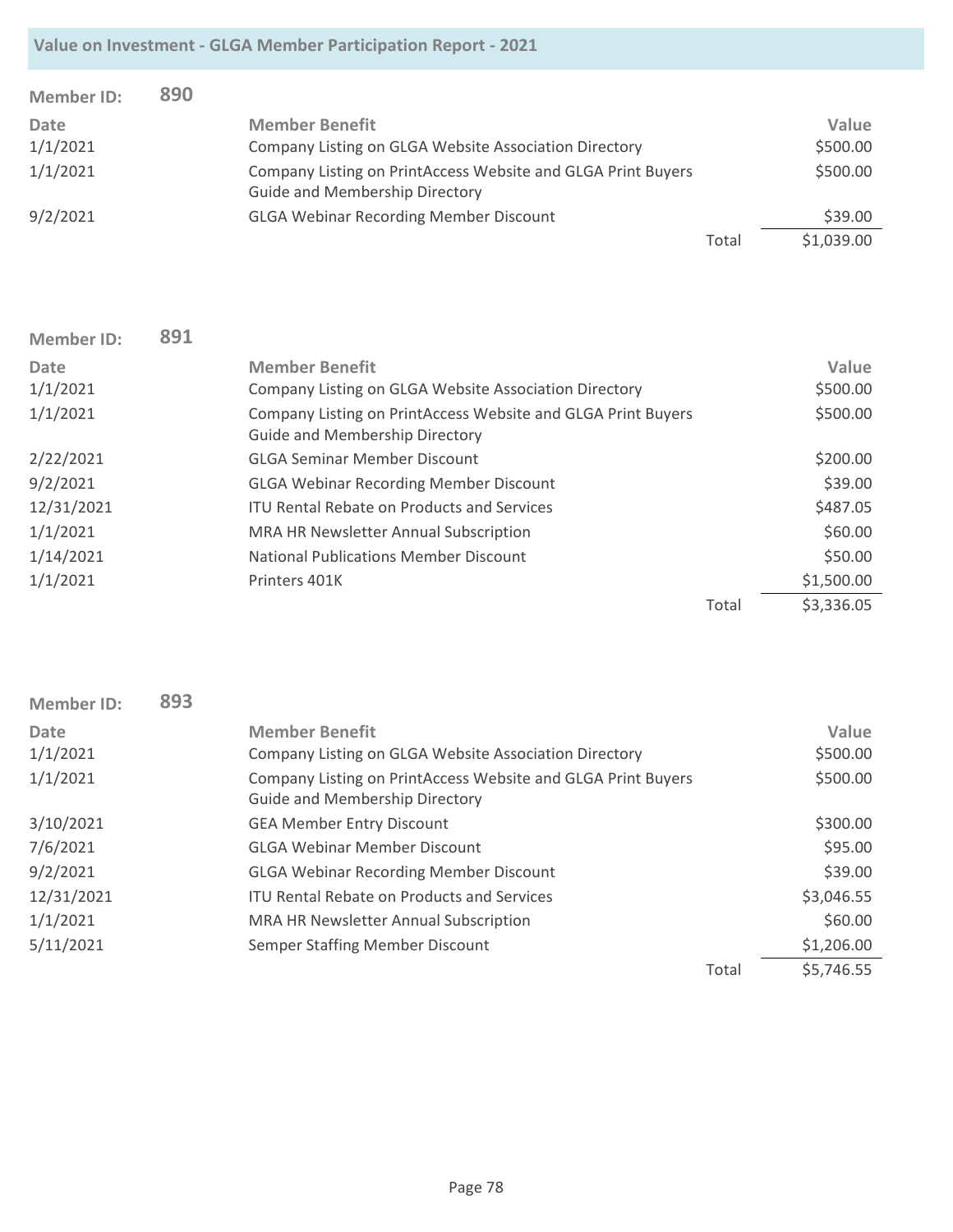| <b>Member ID:</b> | 895 |                                                                                                       |       |            |
|-------------------|-----|-------------------------------------------------------------------------------------------------------|-------|------------|
| Date              |     | <b>Member Benefit</b>                                                                                 |       | Value      |
| 1/1/2021          |     | Company Listing on GLGA Website Association Directory                                                 |       | \$500.00   |
| 1/1/2021          |     | Company Listing on PrintAccess Website and GLGA Print Buyers<br><b>Guide and Membership Directory</b> |       | \$500.00   |
| 9/2/2021          |     | <b>GLGA Webinar Recording Member Discount</b>                                                         |       | \$39.00    |
| 1/1/2021          |     | MRA HR Newsletter Annual Subscription                                                                 |       | \$60.00    |
|                   |     |                                                                                                       | Total | \$1,099.00 |

| <b>Member ID:</b> | 896 |                                                              |       |            |
|-------------------|-----|--------------------------------------------------------------|-------|------------|
| Date              |     | <b>Member Benefit</b>                                        |       | Value      |
| 1/1/2021          |     | Company Listing on GLGA Website Association Directory        |       | \$500.00   |
| 1/1/2021          |     | Company Listing on PrintAccess Website and GLGA Print Buyers |       | \$500.00   |
|                   |     | <b>Guide and Membership Directory</b>                        |       |            |
| 3/25/2021         |     | <b>GLGA Webinar Member Discount</b>                          |       | \$78.00    |
| 9/2/2021          |     | <b>GLGA Webinar Recording Member Discount</b>                |       | \$39.00    |
|                   |     |                                                              | Total | \$1,117.00 |

| <b>Member ID:</b> | 897 |                                                              |       |            |
|-------------------|-----|--------------------------------------------------------------|-------|------------|
| Date              |     | <b>Member Benefit</b>                                        |       | Value      |
| 1/1/2021          |     | Company Listing on GLGA Website Association Directory        |       | \$500.00   |
| 1/1/2021          |     | Company Listing on PrintAccess Website and GLGA Print Buyers |       | \$500.00   |
|                   |     | <b>Guide and Membership Directory</b>                        |       |            |
| 9/2/2021          |     | <b>GLGA Webinar Recording Member Discount</b>                |       | \$39.00    |
| 1/1/2021          |     | MRA HR Newsletter Annual Subscription                        |       | \$60.00    |
|                   |     |                                                              | Total | \$1,099.00 |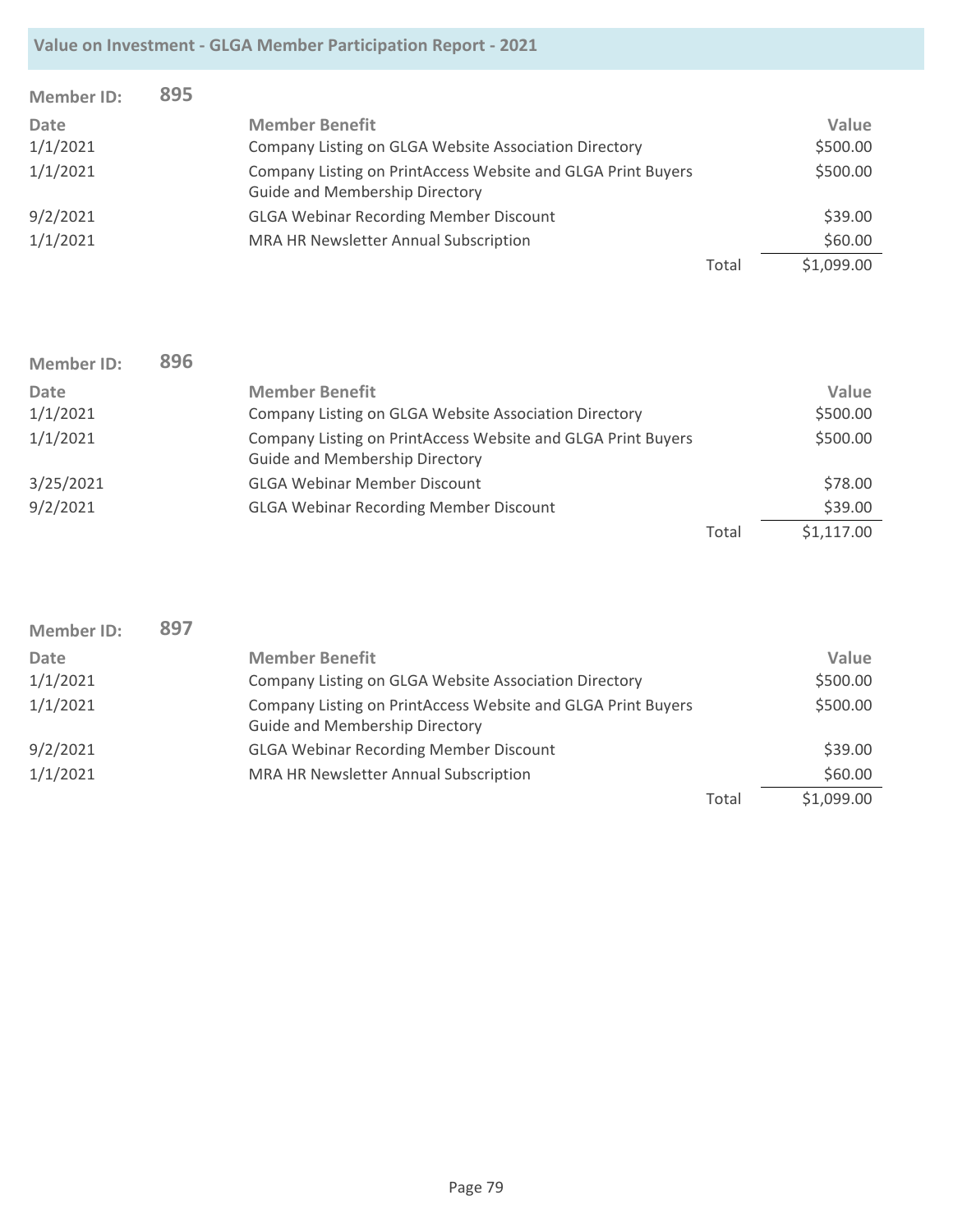| <b>Member ID:</b> | 900 |                                                                                                       |       |            |
|-------------------|-----|-------------------------------------------------------------------------------------------------------|-------|------------|
| <b>Date</b>       |     | <b>Member Benefit</b>                                                                                 |       | Value      |
| 1/1/2021          |     | Company Listing on GLGA Website Association Directory                                                 |       | \$500.00   |
| 1/1/2021          |     | Company Listing on PrintAccess Website and GLGA Print Buyers<br><b>Guide and Membership Directory</b> |       | \$500.00   |
| 4/5/2021          |     | Free Job Board Listing                                                                                |       | \$200.00   |
| 6/30/2021         |     | Free Job Board Listing                                                                                |       | \$200.00   |
| 6/30/2021         |     | Free Job Board Listing                                                                                |       | \$200.00   |
| 6/30/2021         |     | Free Job Board Listing                                                                                |       | \$200.00   |
| 6/30/2021         |     | Free Job Board Listing                                                                                |       | \$200.00   |
| 6/30/2021         |     | Free Job Board Listing                                                                                |       | \$200.00   |
| 6/30/2021         |     | Free Job Board Listing                                                                                |       | \$200.00   |
| 8/24/2021         |     | Free Job Board Listing                                                                                |       | \$200.00   |
| 8/24/2021         |     | Free Job Board Listing                                                                                |       | \$200.00   |
| 8/24/2021         |     | Free Job Board Listing                                                                                |       | \$200.00   |
| 8/24/2021         |     | Free Job Board Listing                                                                                |       | \$200.00   |
| 8/24/2021         |     | Free Job Board Listing                                                                                |       | \$200.00   |
| 8/24/2021         |     | Free Job Board Listing                                                                                |       | \$200.00   |
| 3/10/2021         |     | <b>GEA Member Entry Discount</b>                                                                      |       | \$300.00   |
| 3/23/2021         |     | <b>GLGA Webinar Member Discount</b>                                                                   |       | \$39.00    |
| 4/15/2021         |     | <b>GLGA Webinar Member Discount</b>                                                                   |       | \$39.00    |
| 6/8/2021          |     | <b>GLGA Webinar Member Discount</b>                                                                   |       | \$39.00    |
| 7/15/2021         |     | <b>GLGA Webinar Member Discount</b>                                                                   |       | \$117.00   |
| 8/3/2021          |     | <b>GLGA Webinar Member Discount</b>                                                                   |       | \$95.00    |
| 11/3/2021         |     | <b>GLGA Webinar Member Discount</b>                                                                   |       | \$45.00    |
| 12/31/2021        |     | <b>ITU Rental Rebate on Products and Services</b>                                                     |       | \$1,316.68 |
| 7/7/2021          |     | MRA HR Hotline Free Call/Email Service                                                                |       | \$200.00   |
| 7/29/2021         |     | MRA HR Hotline Free Call/Email Service                                                                |       | \$200.00   |
| 8/11/2021         |     | MRA HR Hotline Free Call/Email Service                                                                |       | \$200.00   |
| 12/3/2021         |     | MRA HR Hotline Free Call/Email Service                                                                |       | \$200.00   |
| 12/17/2021        |     | MRA HR Hotline Free Call/Email Service                                                                |       | \$200.00   |
| 1/1/2021          |     | MRA HR Newsletter Annual Subscription                                                                 |       | \$60.00    |
| 3/10/2021         |     | <b>Quarterly HR Update</b>                                                                            |       | \$39.00    |
| 8/12/2021         |     | Quarterly HR Update                                                                                   |       | \$39.00    |
| 10/13/2021        |     | Wage & Benefits Survey Participant - Free Report                                                      |       | \$1,000.00 |
|                   |     |                                                                                                       | Total | \$7,728.68 |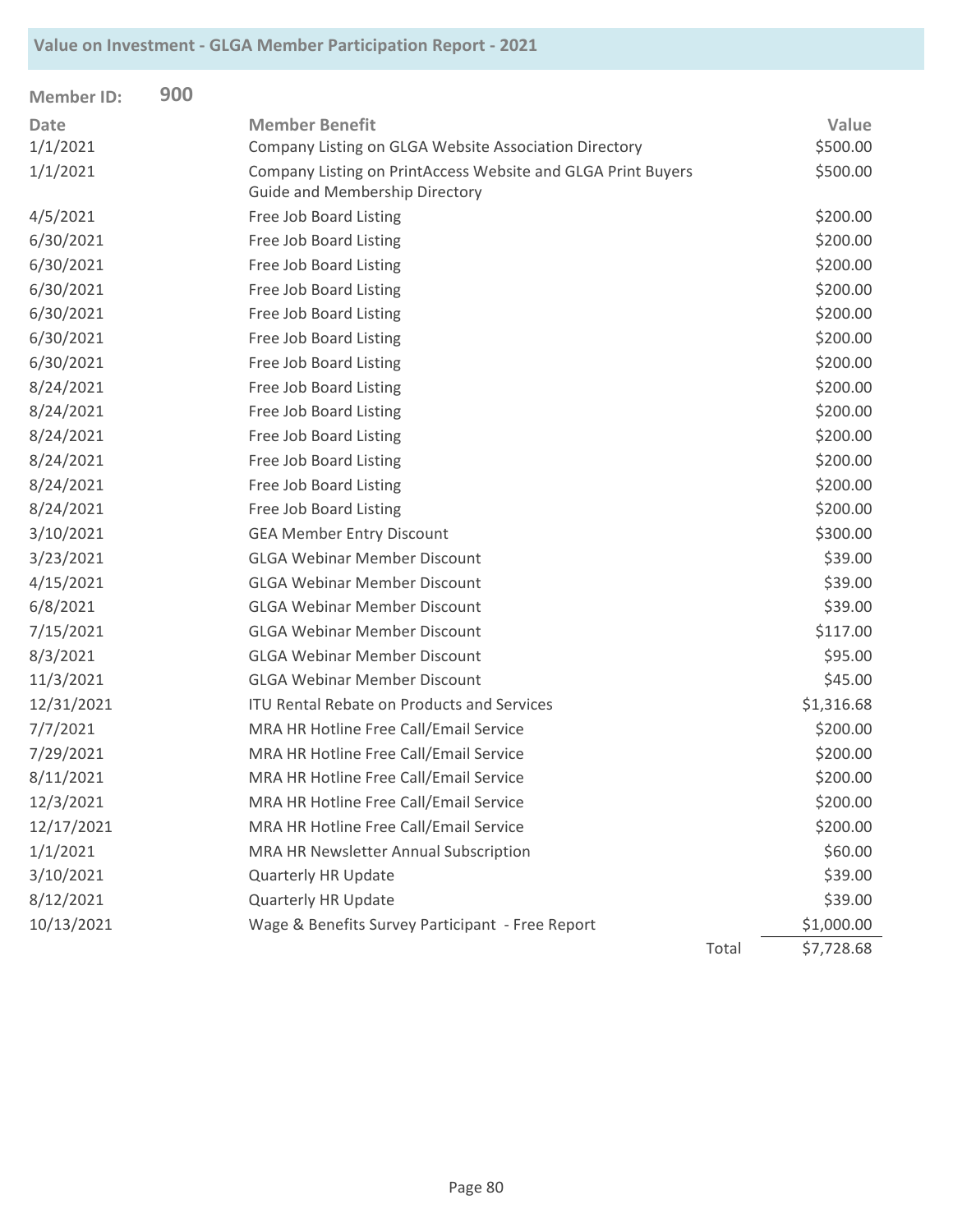| <b>Member ID:</b> | 905 |                                                                                                       |       |            |
|-------------------|-----|-------------------------------------------------------------------------------------------------------|-------|------------|
| Date              |     | <b>Member Benefit</b>                                                                                 |       | Value      |
| 1/1/2021          |     | Company Listing on GLGA Website Association Directory                                                 |       | \$500.00   |
| 1/1/2021          |     | Company Listing on PrintAccess Website and GLGA Print Buyers<br><b>Guide and Membership Directory</b> |       | \$500.00   |
| 9/2/2021          |     | <b>GLGA Webinar Recording Member Discount</b>                                                         |       | \$39.00    |
| 1/1/2021          |     | MRA HR Newsletter Annual Subscription                                                                 |       | \$60.00    |
|                   |     |                                                                                                       | Total | \$1,099.00 |

| <b>Member ID:</b> | 907 |                                                              |       |            |
|-------------------|-----|--------------------------------------------------------------|-------|------------|
| Date              |     | <b>Member Benefit</b>                                        |       | Value      |
| 1/1/2021          |     | Company Listing on GLGA Website Association Directory        |       | \$500.00   |
| 1/1/2021          |     | Company Listing on PrintAccess Website and GLGA Print Buyers |       | \$500.00   |
|                   |     | <b>Guide and Membership Directory</b>                        |       |            |
| 9/2/2021          |     | <b>GLGA Webinar Recording Member Discount</b>                |       | \$39.00    |
| 1/1/2021          |     | MRA HR Newsletter Annual Subscription                        |       | \$60.00    |
|                   |     |                                                              | Total | \$1,099.00 |

| <b>Member ID:</b> | 909 |                                                              |       |            |
|-------------------|-----|--------------------------------------------------------------|-------|------------|
| Date              |     | <b>Member Benefit</b>                                        |       | Value      |
| 1/1/2021          |     | Company Listing on GLGA Website Association Directory        |       | \$500.00   |
| 1/1/2021          |     | Company Listing on PrintAccess Website and GLGA Print Buyers |       | \$500.00   |
|                   |     | <b>Guide and Membership Directory</b>                        |       |            |
| 9/2/2021          |     | <b>GLGA Webinar Recording Member Discount</b>                |       | \$39.00    |
| 8/5/2021          |     | <b>UPS Member Discount</b>                                   |       | \$956.45   |
|                   |     |                                                              | Total | \$1,995.45 |

| <b>Member ID:</b> | 911 |                                                                                                       |       |            |
|-------------------|-----|-------------------------------------------------------------------------------------------------------|-------|------------|
| Date              |     | <b>Member Benefit</b>                                                                                 |       | Value      |
| 1/1/2021          |     | Company Listing on GLGA Website Association Directory                                                 |       | \$500.00   |
| 1/1/2021          |     | Company Listing on PrintAccess Website and GLGA Print Buyers<br><b>Guide and Membership Directory</b> |       | \$500.00   |
| 9/2/2021          |     | <b>GLGA Webinar Recording Member Discount</b>                                                         |       | \$39.00    |
| 2/1/2021          |     | Graphics Journal Member New Products and Services Listing                                             |       | \$200.00   |
| 12/1/2021         |     | Graphics Journal Member New Products and Services Listing                                             |       | \$200.00   |
|                   |     |                                                                                                       | Total | \$1,439.00 |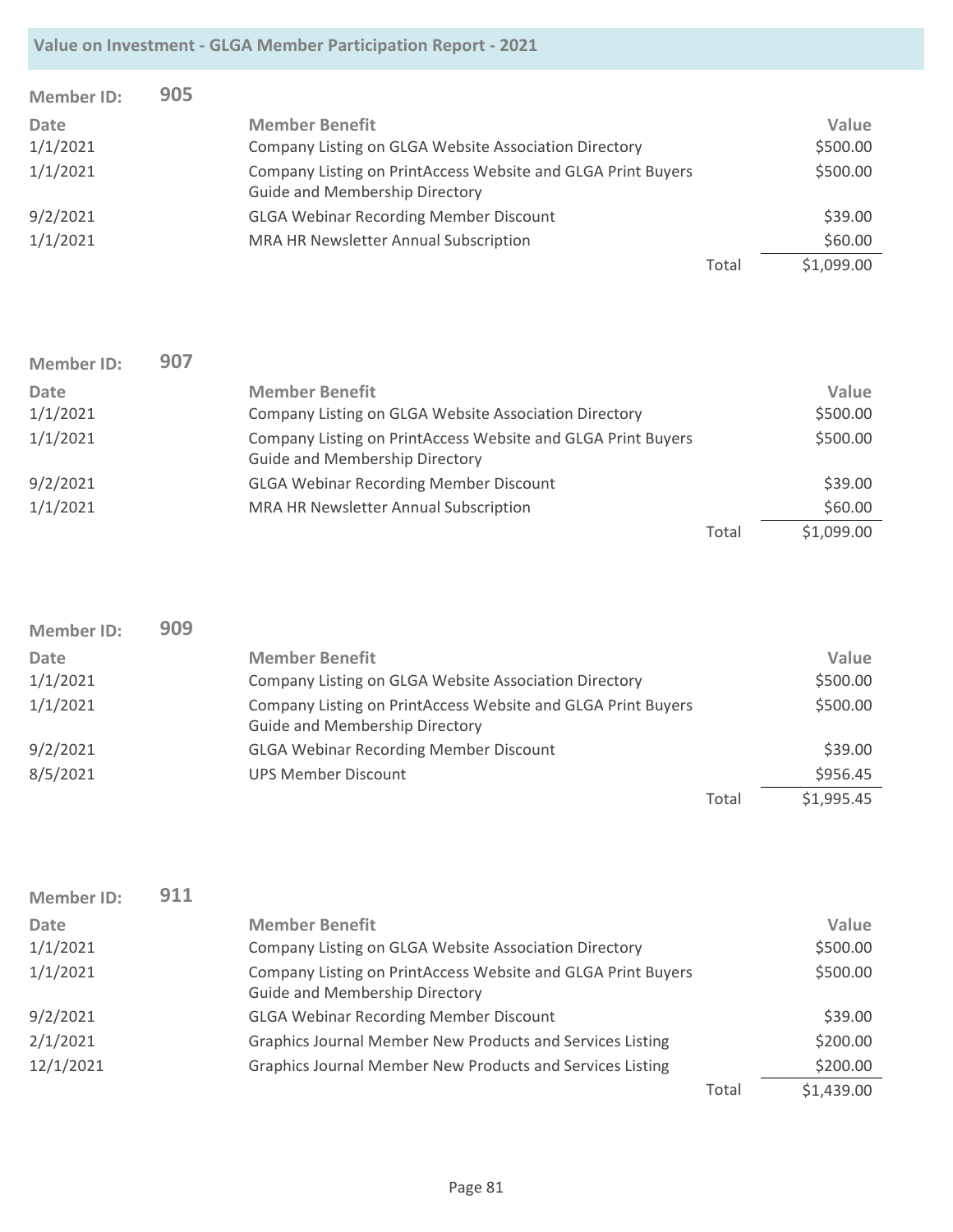| <b>Member ID:</b> | 914 |                                                                                                       |       |            |
|-------------------|-----|-------------------------------------------------------------------------------------------------------|-------|------------|
| <b>Date</b>       |     | <b>Member Benefit</b>                                                                                 |       | Value      |
| 1/1/2021          |     | Company Listing on GLGA Website Association Directory                                                 |       | \$500.00   |
| 1/1/2021          |     | Company Listing on PrintAccess Website and GLGA Print Buyers<br><b>Guide and Membership Directory</b> |       | \$500.00   |
| 8/6/2021          |     | Free Job Board Listing                                                                                |       | \$200.00   |
| 1/1/2021          |     | <b>FSC Member Discount</b>                                                                            |       | \$1,500.00 |
| 1/1/2021          |     | <b>FSC Member Rebate</b>                                                                              |       | \$500.00   |
| 12/9/2021         |     | <b>GLGA Networking Event Member Discount</b>                                                          |       | \$15.00    |
| 9/2/2021          |     | <b>GLGA Webinar Recording Member Discount</b>                                                         |       | \$39.00    |
| 1/1/2021          |     | MRA HR Newsletter Annual Subscription                                                                 |       | \$60.00    |
|                   |     |                                                                                                       | Total | \$3,314.00 |

| <b>Member ID:</b> | 919 |                                                                                                       |       |            |
|-------------------|-----|-------------------------------------------------------------------------------------------------------|-------|------------|
| Date              |     | <b>Member Benefit</b>                                                                                 |       | Value      |
| 1/1/2021          |     | Company Listing on GLGA Website Association Directory                                                 |       | \$500.00   |
| 1/1/2021          |     | Company Listing on PrintAccess Website and GLGA Print Buyers<br><b>Guide and Membership Directory</b> |       | \$500.00   |
| 3/10/2021         |     | <b>GEA Member Entry Discount</b>                                                                      |       | \$30.00    |
| 9/2/2021          |     | <b>GLGA Webinar Recording Member Discount</b>                                                         |       | \$39.00    |
| 6/24/2021         |     | <b>UPS Member Discount</b>                                                                            |       | \$488.73   |
|                   |     |                                                                                                       | Total | \$1,557.73 |

| <b>Member ID:</b> | 920 |                                                                                                       |       |            |
|-------------------|-----|-------------------------------------------------------------------------------------------------------|-------|------------|
| <b>Date</b>       |     | <b>Member Benefit</b>                                                                                 |       | Value      |
| 1/1/2021          |     | Company Listing on GLGA Website Association Directory                                                 |       | \$500.00   |
| 1/1/2021          |     | Company Listing on PrintAccess Website and GLGA Print Buyers<br><b>Guide and Membership Directory</b> |       | \$500.00   |
| 9/2/2021          |     | <b>GLGA Webinar Recording Member Discount</b>                                                         |       | \$39.00    |
|                   |     |                                                                                                       | Total | \$1,039.00 |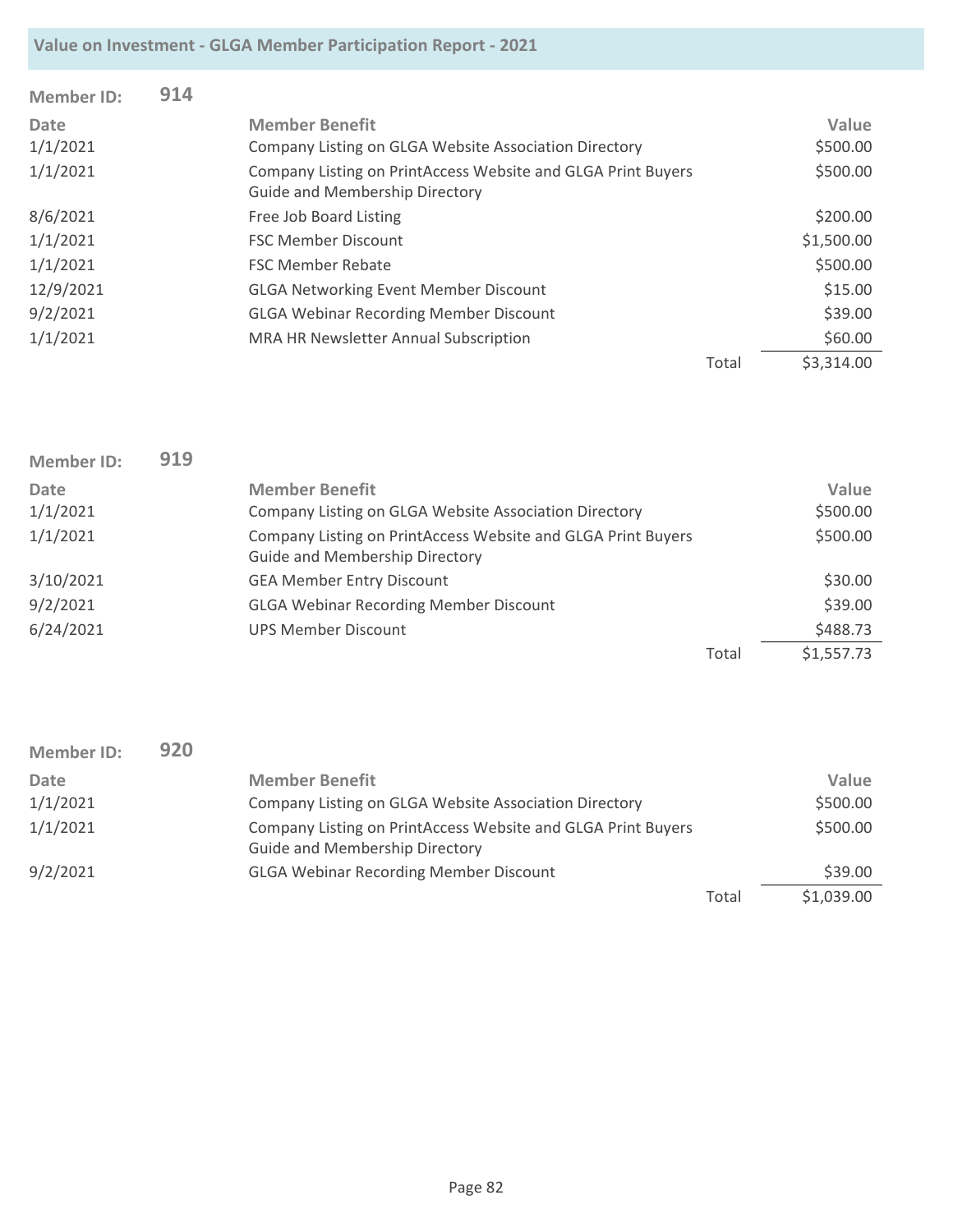| <b>Member ID:</b> | 921 |                                                                                                       |       |            |
|-------------------|-----|-------------------------------------------------------------------------------------------------------|-------|------------|
| <b>Date</b>       |     | <b>Member Benefit</b>                                                                                 |       | Value      |
| 1/1/2021          |     | Company Listing on GLGA Website Association Directory                                                 |       | \$500.00   |
| 1/1/2021          |     | Company Listing on PrintAccess Website and GLGA Print Buyers<br><b>Guide and Membership Directory</b> |       | \$500.00   |
| 1/1/2021          |     | <b>FSC Member Discount</b>                                                                            |       | \$1,500.00 |
| 1/1/2021          |     | <b>FSC Member Rebate</b>                                                                              |       | \$300.00   |
| 4/9/2021          |     | <b>GLGA Member Question</b>                                                                           |       | \$100.00   |
| 5/21/2021         |     | <b>GLGA Member Question</b>                                                                           |       | \$100.00   |
| 3/25/2021         |     | <b>GLGA Webinar Member Discount</b>                                                                   |       | \$39.00    |
| 6/8/2021          |     | <b>GLGA Webinar Member Discount</b>                                                                   |       | \$39.00    |
| 9/2/2021          |     | <b>GLGA Webinar Recording Member Discount</b>                                                         |       | \$39.00    |
| 1/1/2021          |     | MRA HR Newsletter Annual Subscription                                                                 |       | \$60.00    |
|                   |     |                                                                                                       | Total | \$3,177.00 |

| <b>Member ID:</b> | 926 |                                                                                                       |       |            |
|-------------------|-----|-------------------------------------------------------------------------------------------------------|-------|------------|
| <b>Date</b>       |     | <b>Member Benefit</b>                                                                                 |       | Value      |
| 1/1/2021          |     | Company Listing on GLGA Website Association Directory                                                 |       | \$500.00   |
| 1/1/2021          |     | Company Listing on PrintAccess Website and GLGA Print Buyers<br><b>Guide and Membership Directory</b> |       | \$500.00   |
| 10/18/2021        |     | Free Job Board Listing                                                                                |       | \$200.00   |
| 2/22/2021         |     | <b>GLGA Seminar Member Discount</b>                                                                   |       | \$200.00   |
| 3/16/2021         |     | <b>GLGA Webinar Member Discount</b>                                                                   |       | \$95.00    |
| 4/15/2021         |     | <b>GLGA Webinar Member Discount</b>                                                                   |       | \$39.00    |
| 5/11/2021         |     | <b>GLGA Webinar Member Discount</b>                                                                   |       | \$39.00    |
| 9/2/2021          |     | <b>GLGA Webinar Recording Member Discount</b>                                                         |       | \$39.00    |
| 1/1/2021          |     | MRA HR Newsletter Annual Subscription                                                                 |       | \$60.00    |
|                   |     |                                                                                                       | Total | \$1,672.00 |

| <b>Member ID:</b> | 928 |                                                                                                       |       |            |
|-------------------|-----|-------------------------------------------------------------------------------------------------------|-------|------------|
| Date              |     | <b>Member Benefit</b>                                                                                 |       | Value      |
| 1/1/2021          |     | Company Listing on GLGA Website Association Directory                                                 |       | \$500.00   |
| 1/1/2021          |     | Company Listing on PrintAccess Website and GLGA Print Buyers<br><b>Guide and Membership Directory</b> |       | \$500.00   |
| 9/2/2021          |     | <b>GLGA Webinar Recording Member Discount</b>                                                         |       | \$39.00    |
| 1/1/2021          |     | MRA HR Newsletter Annual Subscription                                                                 |       | \$60.00    |
|                   |     |                                                                                                       | Total | \$1,099.00 |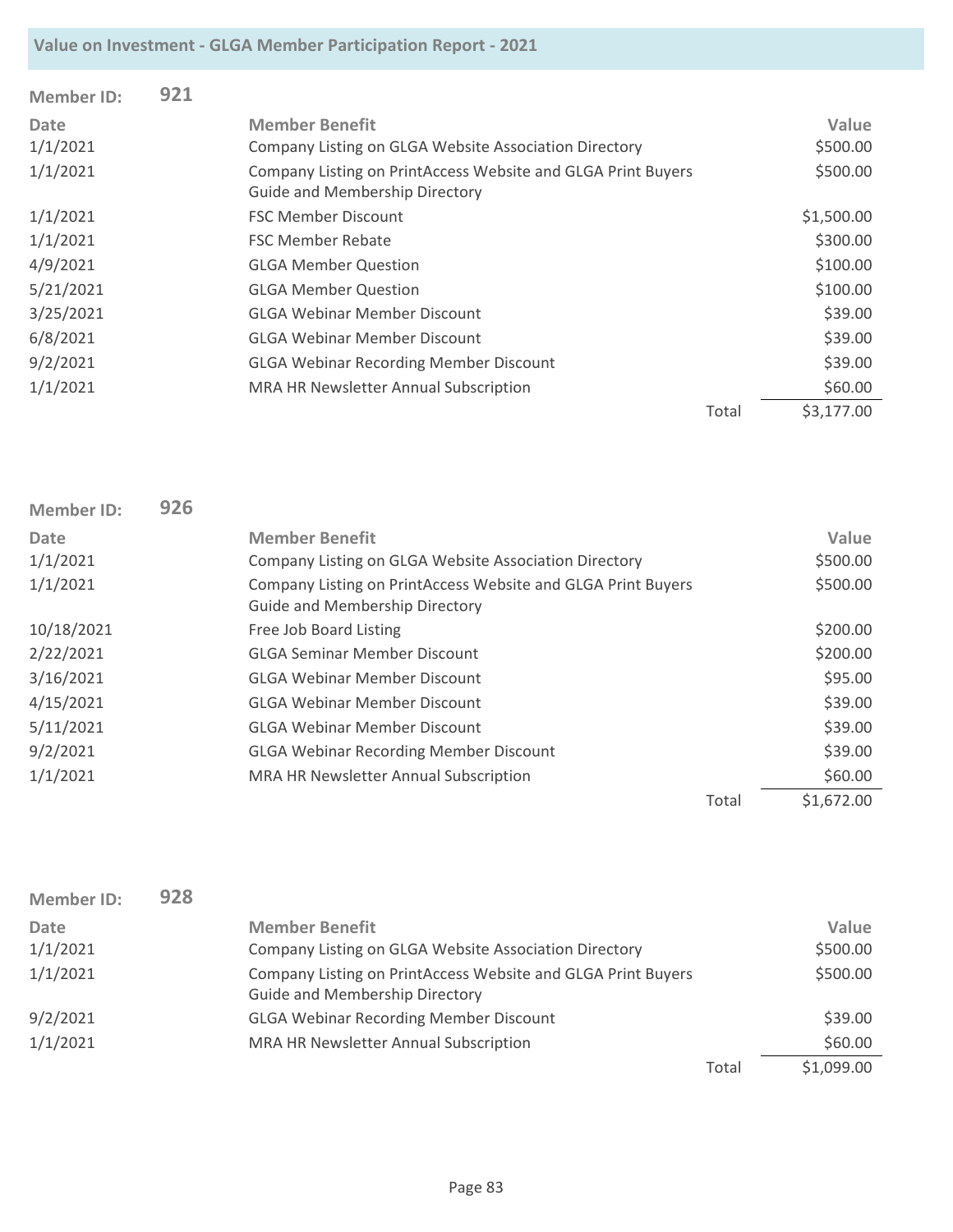| <b>Member ID:</b> | 932 |                                                                                                       |       |            |
|-------------------|-----|-------------------------------------------------------------------------------------------------------|-------|------------|
| Date              |     | <b>Member Benefit</b>                                                                                 |       | Value      |
| 1/1/2021          |     | Company Listing on GLGA Website Association Directory                                                 |       | \$500.00   |
| 1/1/2021          |     | Company Listing on PrintAccess Website and GLGA Print Buyers<br><b>Guide and Membership Directory</b> |       | \$500.00   |
| 9/2/2021          |     | <b>GLGA Webinar Recording Member Discount</b>                                                         |       | \$39.00    |
| 1/1/2021          |     | MRA HR Newsletter Annual Subscription                                                                 |       | \$60.00    |
|                   |     |                                                                                                       | Total | \$1,099.00 |

| <b>Member ID:</b> | 936 |                                                                                                       |       |            |
|-------------------|-----|-------------------------------------------------------------------------------------------------------|-------|------------|
| <b>Date</b>       |     | <b>Member Benefit</b>                                                                                 |       | Value      |
| 1/1/2021          |     | Company Listing on GLGA Website Association Directory                                                 |       | \$500.00   |
| 1/1/2021          |     | Company Listing on PrintAccess Website and GLGA Print Buyers<br><b>Guide and Membership Directory</b> |       | \$500.00   |
| 9/2/2021          |     | <b>GLGA Webinar Recording Member Discount</b>                                                         |       | \$39.00    |
| 1/1/2021          |     | MRA HR Newsletter Annual Subscription                                                                 |       | \$60.00    |
| 3/10/2021         |     | <b>Quarterly HR Update</b>                                                                            |       | \$78.00    |
|                   |     |                                                                                                       | Total | \$1,177.00 |

| <b>Member ID:</b> | 937 |                                                                                                       |       |            |
|-------------------|-----|-------------------------------------------------------------------------------------------------------|-------|------------|
| Date              |     | <b>Member Benefit</b>                                                                                 |       | Value      |
| 1/1/2021          |     | Company Listing on GLGA Website Association Directory                                                 |       | \$500.00   |
| 1/1/2021          |     | Company Listing on PrintAccess Website and GLGA Print Buyers<br><b>Guide and Membership Directory</b> |       | \$500.00   |
| 3/25/2021         |     | <b>GLGA Webinar Member Discount</b>                                                                   |       | \$39.00    |
| 7/6/2021          |     | <b>GLGA Webinar Member Discount</b>                                                                   |       | \$95.00    |
| 9/2/2021          |     | <b>GLGA Webinar Recording Member Discount</b>                                                         |       | \$39.00    |
| 12/31/2021        |     | <b>ITU Rental Rebate on Products and Services</b>                                                     |       | \$88.15    |
| 1/1/2021          |     | MRA HR Newsletter Annual Subscription                                                                 |       | \$60.00    |
| 3/10/2021         |     | <b>Quarterly HR Update</b>                                                                            |       | \$39.00    |
|                   |     |                                                                                                       | Total | \$1,360.15 |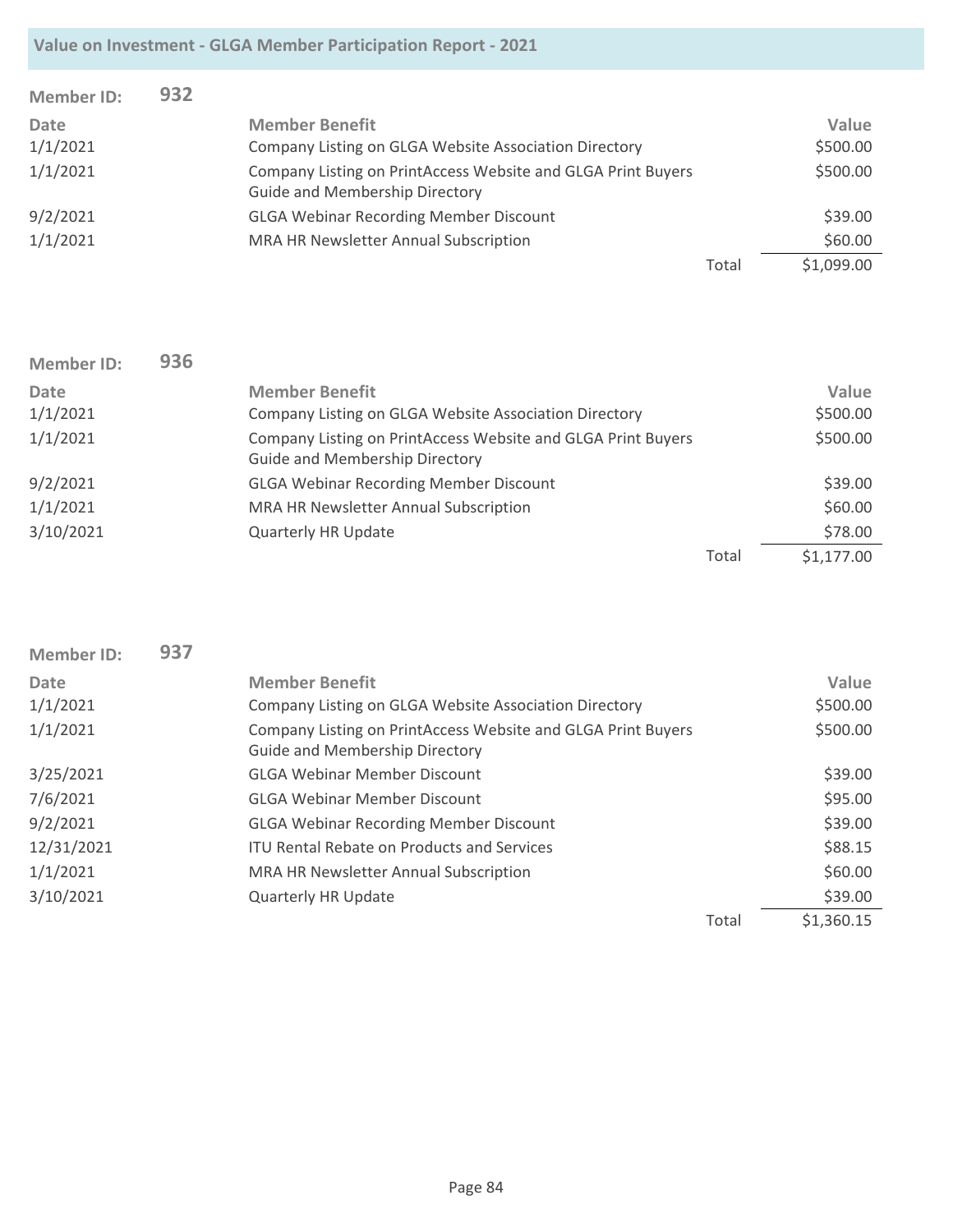| <b>Member ID:</b> | 939 |                                                                                                       |       |            |
|-------------------|-----|-------------------------------------------------------------------------------------------------------|-------|------------|
| Date              |     | <b>Member Benefit</b>                                                                                 |       | Value      |
| 1/1/2021          |     | Company Listing on GLGA Website Association Directory                                                 |       | \$500.00   |
| 1/1/2021          |     | Company Listing on PrintAccess Website and GLGA Print Buyers<br><b>Guide and Membership Directory</b> |       | \$500.00   |
| 9/2/2021          |     | <b>GLGA Webinar Recording Member Discount</b>                                                         |       | \$39.00    |
| 1/1/2021          |     | MRA HR Newsletter Annual Subscription                                                                 |       | \$60.00    |
|                   |     |                                                                                                       | Total | \$1,099.00 |

| <b>Member ID:</b> | 942 |                                                              |       |            |
|-------------------|-----|--------------------------------------------------------------|-------|------------|
| Date              |     | <b>Member Benefit</b>                                        |       | Value      |
| 1/1/2021          |     | Company Listing on GLGA Website Association Directory        |       | \$500.00   |
| 1/1/2021          |     | Company Listing on PrintAccess Website and GLGA Print Buyers |       | \$500.00   |
|                   |     | <b>Guide and Membership Directory</b>                        |       |            |
| 9/2/2021          |     | <b>GLGA Webinar Recording Member Discount</b>                |       | \$39.00    |
| 12/1/2021         |     | Graphics Journal Member New Products and Services Listing    |       | \$200.00   |
|                   |     |                                                              | Total | \$1,239.00 |

| Member ID: | 943 |                                                                                                       |       |            |
|------------|-----|-------------------------------------------------------------------------------------------------------|-------|------------|
| Date       |     | <b>Member Benefit</b>                                                                                 |       | Value      |
| 1/1/2021   |     | Company Listing on GLGA Website Association Directory                                                 |       | \$500.00   |
| 1/1/2021   |     | Company Listing on PrintAccess Website and GLGA Print Buyers<br><b>Guide and Membership Directory</b> |       | \$500.00   |
| 9/2/2021   |     | <b>GLGA Webinar Recording Member Discount</b>                                                         |       | \$39.00    |
|            |     |                                                                                                       | Total | \$1,039.00 |

| <b>Member ID:</b> | 944 |                                                                                                       |       |            |
|-------------------|-----|-------------------------------------------------------------------------------------------------------|-------|------------|
| Date              |     | <b>Member Benefit</b>                                                                                 |       | Value      |
| 1/1/2021          |     | Company Listing on GLGA Website Association Directory                                                 |       | \$500.00   |
| 1/1/2021          |     | Company Listing on PrintAccess Website and GLGA Print Buyers<br><b>Guide and Membership Directory</b> |       | \$500.00   |
| 6/30/2021         |     | <b>GLGA Webinar Member Discount</b>                                                                   |       | \$39.00    |
| 7/28/2021         |     | <b>GLGA Webinar Member Discount</b>                                                                   |       | \$39.00    |
| 9/2/2021          |     | <b>GLGA Webinar Recording Member Discount</b>                                                         |       | \$39.00    |
| 1/1/2021          |     | MRA HR Newsletter Annual Subscription                                                                 |       | \$60.00    |
|                   |     |                                                                                                       | Total | \$1,177.00 |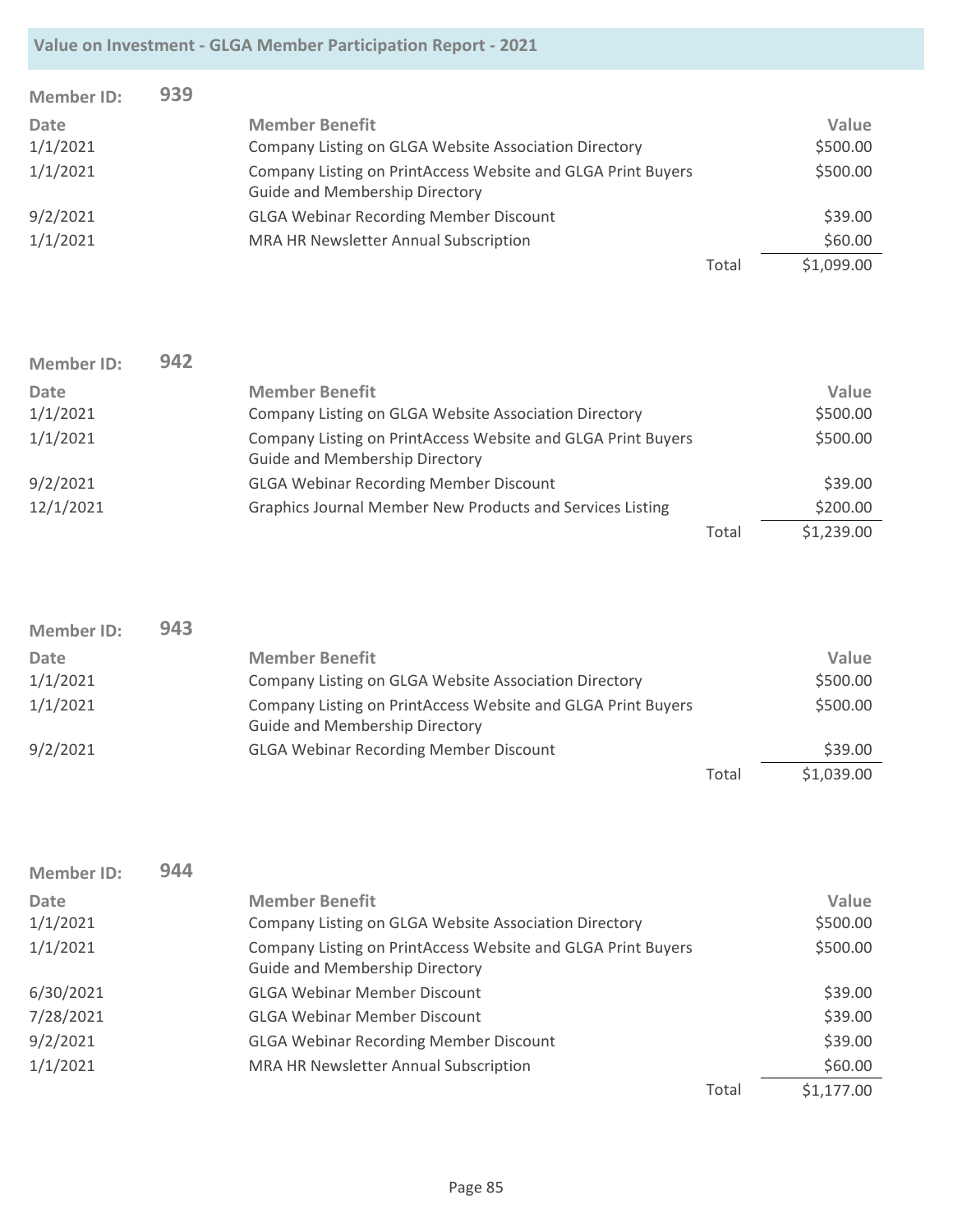| <b>Member ID:</b> | 946 |                                                                                                       |       |            |
|-------------------|-----|-------------------------------------------------------------------------------------------------------|-------|------------|
| <b>Date</b>       |     | <b>Member Benefit</b>                                                                                 |       | Value      |
| 1/1/2021          |     | Company Listing on GLGA Website Association Directory                                                 |       | \$500.00   |
| 1/1/2021          |     | Company Listing on PrintAccess Website and GLGA Print Buyers<br><b>Guide and Membership Directory</b> |       | \$500.00   |
| 4/2/2021          |     | Free Job Board Listing                                                                                |       | \$200.00   |
| 4/2/2021          |     | Free Job Board Listing                                                                                |       | \$200.00   |
| 7/27/2021         |     | Free Job Board Listing                                                                                |       | \$200.00   |
| 7/27/2021         |     | Free Job Board Listing                                                                                |       | \$200.00   |
| 7/27/2021         |     | Free Job Board Listing                                                                                |       | \$200.00   |
| 8/19/2021         |     | Free Job Board Listing                                                                                |       | \$200.00   |
| 2/4/2021          |     | <b>GLGA Webinar Member Discount</b>                                                                   |       | \$39.00    |
| 3/4/2021          |     | <b>GLGA Webinar Member Discount</b>                                                                   |       | \$39.00    |
| 3/25/2021         |     | <b>GLGA Webinar Member Discount</b>                                                                   |       | \$39.00    |
| 5/6/2021          |     | <b>GLGA Webinar Member Discount</b>                                                                   |       | \$39.00    |
| 5/20/2021         |     | <b>GLGA Webinar Member Discount</b>                                                                   |       | \$39.00    |
| 6/8/2021          |     | <b>GLGA Webinar Member Discount</b>                                                                   |       | \$39.00    |
| 7/15/2021         |     | <b>GLGA Webinar Member Discount</b>                                                                   |       | \$78.00    |
| 1/1/2021          |     | MRA HR Newsletter Annual Subscription                                                                 |       | \$60.00    |
| 3/10/2021         |     | <b>Quarterly HR Update</b>                                                                            |       | \$39.00    |
| 8/12/2021         |     | <b>Quarterly HR Update</b>                                                                            |       | \$39.00    |
| 10/13/2021        |     | Wage & Benefits Survey Participant - Free Report                                                      |       | \$1,000.00 |
|                   |     |                                                                                                       | Total | \$3,650.00 |

| <b>Member ID:</b> | 947 |                                                                                                       |       |            |
|-------------------|-----|-------------------------------------------------------------------------------------------------------|-------|------------|
| Date              |     | <b>Member Benefit</b>                                                                                 |       | Value      |
| 1/1/2021          |     | Company Listing on GLGA Website Association Directory                                                 |       | \$500.00   |
| 1/1/2021          |     | Company Listing on PrintAccess Website and GLGA Print Buyers<br><b>Guide and Membership Directory</b> |       | \$500.00   |
| 9/2/2021          |     | <b>GLGA Webinar Recording Member Discount</b>                                                         |       | \$39.00    |
| 1/1/2021          |     | MRA HR Newsletter Annual Subscription                                                                 |       | \$60.00    |
|                   |     |                                                                                                       | Total | \$1,099.00 |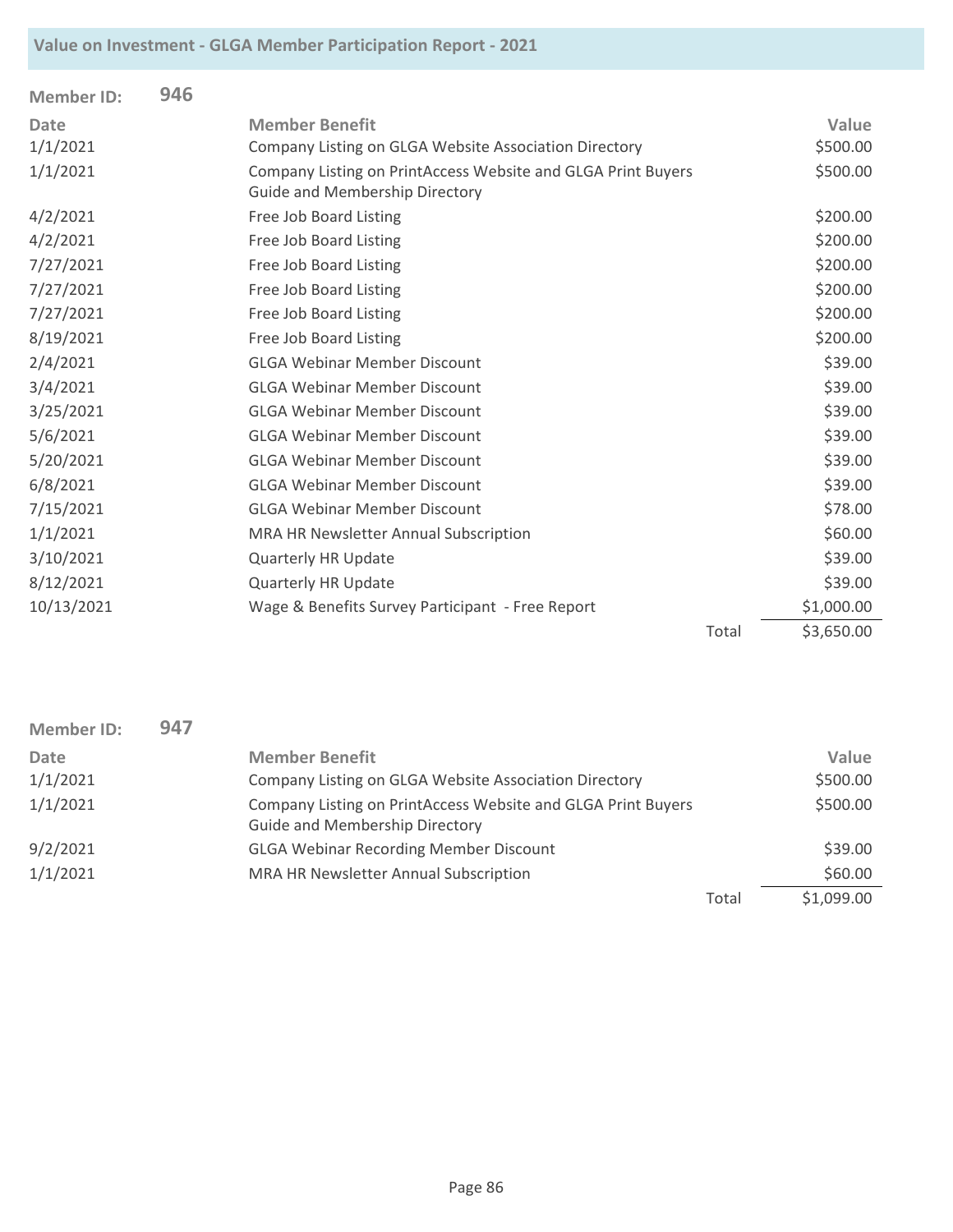| <b>Member ID:</b> | 949 |                                                                                                       |       |            |
|-------------------|-----|-------------------------------------------------------------------------------------------------------|-------|------------|
| <b>Date</b>       |     | <b>Member Benefit</b>                                                                                 |       | Value      |
| 1/31/2021         |     | CardConnect Credit Card Processing Discount                                                           |       | \$428.22   |
| 2/28/2021         |     | <b>CardConnect Credit Card Processing Discount</b>                                                    |       | \$3.12     |
| 3/31/2021         |     | <b>CardConnect Credit Card Processing Discount</b>                                                    |       | \$127.97   |
| 4/30/2021         |     | <b>CardConnect Credit Card Processing Discount</b>                                                    |       | \$22.24    |
| 5/31/2021         |     | <b>CardConnect Credit Card Processing Discount</b>                                                    |       | \$37.11    |
| 6/30/2021         |     | <b>CardConnect Credit Card Processing Discount</b>                                                    |       | \$85.99    |
| 7/31/2021         |     | <b>CardConnect Credit Card Processing Discount</b>                                                    |       | \$9.92     |
| 8/31/2021         |     | <b>CardConnect Credit Card Processing Discount</b>                                                    |       | \$86.04    |
| 9/30/2021         |     | <b>CardConnect Credit Card Processing Discount</b>                                                    |       | \$20.03    |
| 10/31/2021        |     | <b>CardConnect Credit Card Processing Discount</b>                                                    |       | \$15.51    |
| 11/30/2021        |     | <b>CardConnect Credit Card Processing Discount</b>                                                    |       | \$18.13    |
| 12/31/2021        |     | <b>CardConnect Credit Card Processing Discount</b>                                                    |       | \$33.96    |
| 1/1/2021          |     | Company Listing on GLGA Website Association Directory                                                 |       | \$500.00   |
| 1/1/2021          |     | Company Listing on PrintAccess Website and GLGA Print Buyers<br><b>Guide and Membership Directory</b> |       | \$500.00   |
| 5/12/2021         |     | <b>GLGA Member Question</b>                                                                           |       | \$100.00   |
| 9/2/2021          |     | <b>GLGA Webinar Recording Member Discount</b>                                                         |       | \$39.00    |
| 5/18/2021         |     | MRA HR Hotline Free Call/Email Service                                                                |       | \$200.00   |
| 1/1/2021          |     | MRA HR Newsletter Annual Subscription                                                                 |       | \$60.00    |
| 1/1/2021          |     | Printers 401K                                                                                         |       | \$1,500.00 |
| 10/13/2021        |     | Wage & Benefits Survey Participant - Free Report                                                      |       | \$1,000.00 |
|                   |     |                                                                                                       | Total | \$4,787.25 |

| <b>Member ID:</b> | 950 |                                                                                                       |       |            |
|-------------------|-----|-------------------------------------------------------------------------------------------------------|-------|------------|
| Date              |     | <b>Member Benefit</b>                                                                                 |       | Value      |
| 1/1/2021          |     | Company Listing on GLGA Website Association Directory                                                 |       | \$500.00   |
| 1/1/2021          |     | Company Listing on PrintAccess Website and GLGA Print Buyers<br><b>Guide and Membership Directory</b> |       | \$500.00   |
| 1/19/2021         |     | <b>GLGA Webinar Member Discount</b>                                                                   |       | \$78.00    |
| 3/23/2021         |     | <b>GLGA Webinar Member Discount</b>                                                                   |       | \$39.00    |
| 3/25/2021         |     | <b>GLGA Webinar Member Discount</b>                                                                   |       | \$39.00    |
| 4/22/2021         |     | <b>GLGA Webinar Member Discount</b>                                                                   |       | \$39.00    |
| 6/8/2021          |     | <b>GLGA Webinar Member Discount</b>                                                                   |       | \$39.00    |
| 7/28/2021         |     | <b>GLGA Webinar Member Discount</b>                                                                   |       | \$39.00    |
| 1/1/2021          |     | MRA HR Newsletter Annual Subscription                                                                 |       | \$60.00    |
| 3/10/2021         |     | <b>Quarterly HR Update</b>                                                                            |       | \$39.00    |
| 8/12/2021         |     | <b>Quarterly HR Update</b>                                                                            |       | \$39.00    |
|                   |     |                                                                                                       | Total | \$1,411.00 |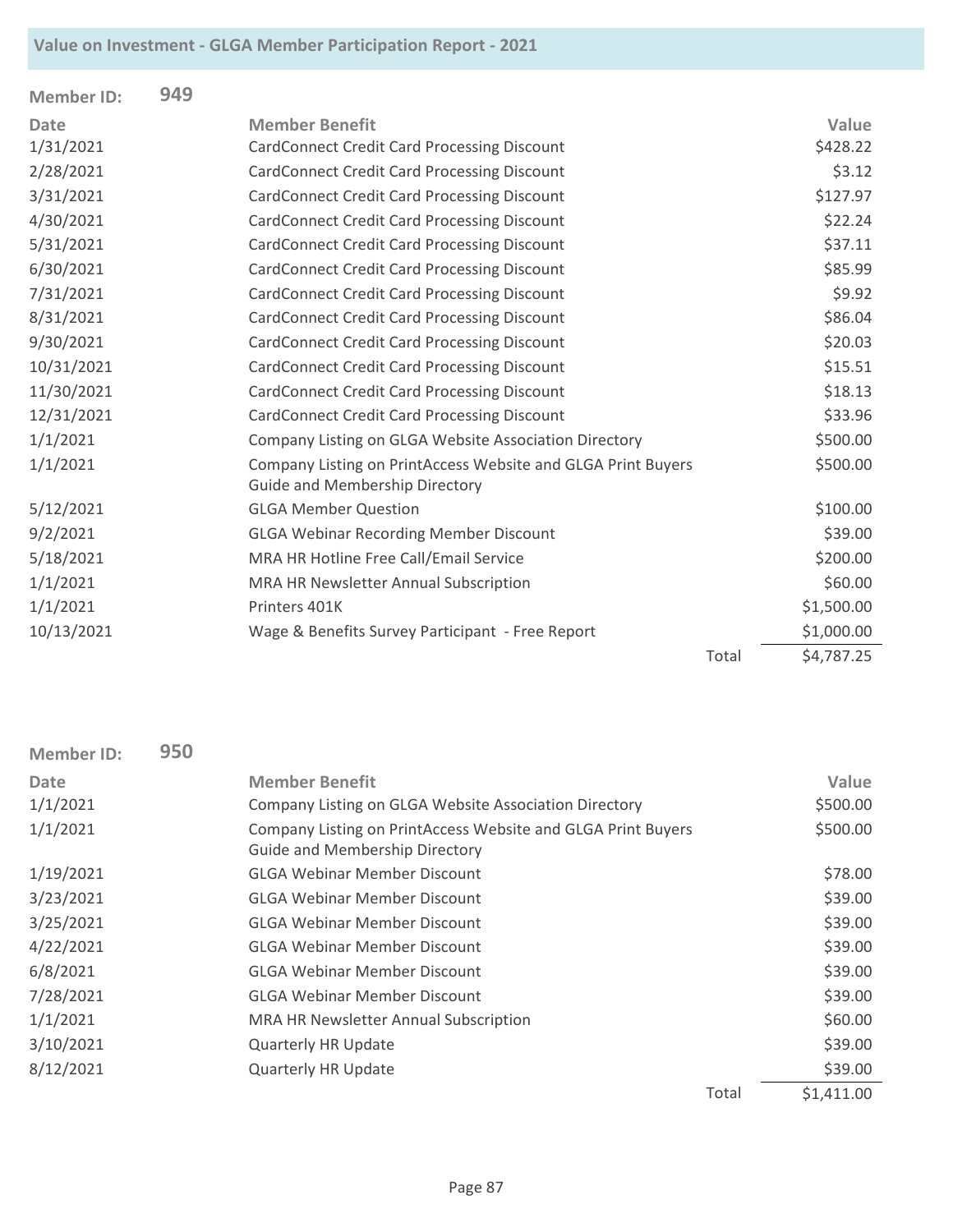| <b>Member ID:</b> | 951 |                                                                                                       |       |            |
|-------------------|-----|-------------------------------------------------------------------------------------------------------|-------|------------|
| Date              |     | <b>Member Benefit</b>                                                                                 |       | Value      |
| 1/1/2021          |     | Company Listing on GLGA Website Association Directory                                                 |       | \$500.00   |
| 1/1/2021          |     | Company Listing on PrintAccess Website and GLGA Print Buyers<br><b>Guide and Membership Directory</b> |       | \$500.00   |
| 9/2/2021          |     | <b>GLGA Webinar Recording Member Discount</b>                                                         |       | \$39.00    |
| 1/1/2021          |     | MRA HR Newsletter Annual Subscription                                                                 |       | \$60.00    |
| 1/1/2021          |     | Printers 401K                                                                                         |       | \$1,500.00 |
|                   |     |                                                                                                       | Total | \$2,599.00 |

| <b>Member ID:</b> | 972 |                                                                                                       |       |            |
|-------------------|-----|-------------------------------------------------------------------------------------------------------|-------|------------|
| Date              |     | <b>Member Benefit</b>                                                                                 |       | Value      |
| 1/1/2021          |     | Company Listing on GLGA Website Association Directory                                                 |       | \$500.00   |
| 1/1/2021          |     | Company Listing on PrintAccess Website and GLGA Print Buyers<br><b>Guide and Membership Directory</b> |       | \$500.00   |
| 9/2/2021          |     | <b>GLGA Webinar Recording Member Discount</b>                                                         |       | \$39.00    |
|                   |     |                                                                                                       | Total | \$1,039.00 |

| <b>Member ID:</b> | 974 |                                                                                                       |       |            |
|-------------------|-----|-------------------------------------------------------------------------------------------------------|-------|------------|
| Date              |     | <b>Member Benefit</b>                                                                                 |       | Value      |
| 1/1/2021          |     | Company Listing on GLGA Website Association Directory                                                 |       | \$500.00   |
| 1/1/2021          |     | Company Listing on PrintAccess Website and GLGA Print Buyers<br><b>Guide and Membership Directory</b> |       | \$500.00   |
| 8/3/2021          |     | <b>GLGA Membership List</b>                                                                           |       | \$500.00   |
| 9/2/2021          |     | <b>GLGA Webinar Recording Member Discount</b>                                                         |       | \$39.00    |
|                   |     |                                                                                                       | Total | \$1,539.00 |

| <b>Member ID:</b> | 977 |                                                                                                       |       |            |
|-------------------|-----|-------------------------------------------------------------------------------------------------------|-------|------------|
| Date              |     | <b>Member Benefit</b>                                                                                 |       | Value      |
| 1/1/2021          |     | Company Listing on GLGA Website Association Directory                                                 |       | \$500.00   |
| 1/1/2021          |     | Company Listing on PrintAccess Website and GLGA Print Buyers<br><b>Guide and Membership Directory</b> |       | \$500.00   |
| 9/2/2021          |     | <b>GLGA Webinar Recording Member Discount</b>                                                         |       | \$39.00    |
| 1/1/2021          |     | MRA HR Newsletter Annual Subscription                                                                 |       | \$60.00    |
|                   |     |                                                                                                       | Total | \$1,099.00 |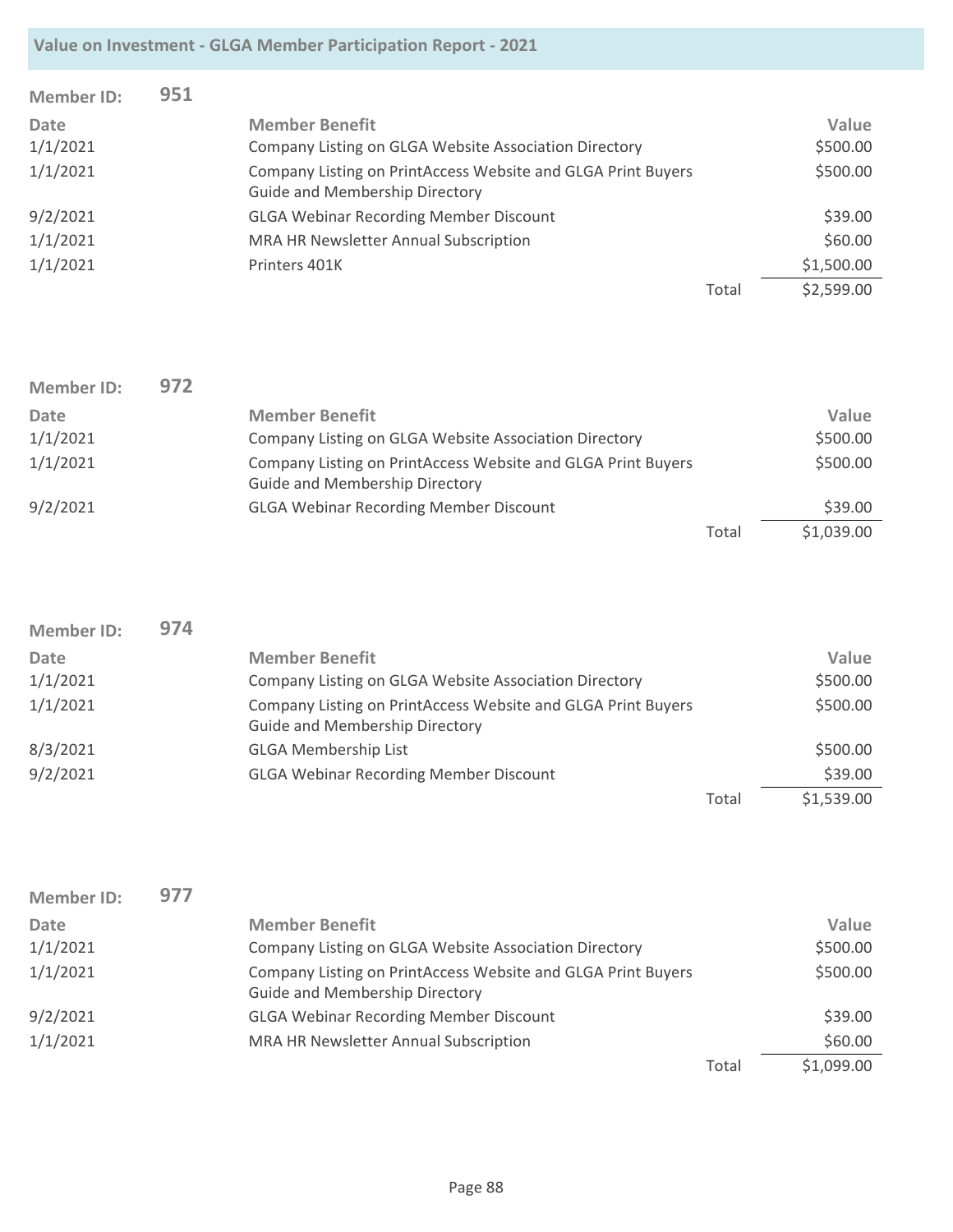| <b>Member ID:</b> | 979 |                                                                                                       |       |            |
|-------------------|-----|-------------------------------------------------------------------------------------------------------|-------|------------|
| Date              |     | <b>Member Benefit</b>                                                                                 |       | Value      |
| 1/1/2021          |     | Company Listing on GLGA Website Association Directory                                                 |       | \$500.00   |
| 1/1/2021          |     | Company Listing on PrintAccess Website and GLGA Print Buyers<br><b>Guide and Membership Directory</b> |       | \$500.00   |
| 8/2/2021          |     | <b>GLGA Member Question</b>                                                                           |       | \$100.00   |
| 9/2/2021          |     | <b>GLGA Webinar Recording Member Discount</b>                                                         |       | \$39.00    |
| 1/1/2021          |     | MRA HR Newsletter Annual Subscription                                                                 |       | \$60.00    |
|                   |     |                                                                                                       | Total | \$1,199.00 |

| <b>Member ID:</b> | 980 |                                                                                                       |       |            |
|-------------------|-----|-------------------------------------------------------------------------------------------------------|-------|------------|
| <b>Date</b>       |     | <b>Member Benefit</b>                                                                                 |       | Value      |
| 1/1/2021          |     | Company Listing on GLGA Website Association Directory                                                 |       | \$500.00   |
| 1/1/2021          |     | Company Listing on PrintAccess Website and GLGA Print Buyers<br><b>Guide and Membership Directory</b> |       | \$500.00   |
| 6/15/2021         |     | Free Job Board Listing                                                                                |       | \$200.00   |
| 9/2/2021          |     | <b>GLGA Webinar Recording Member Discount</b>                                                         |       | \$39.00    |
| 1/1/2021          |     | MRA HR Newsletter Annual Subscription                                                                 |       | \$60.00    |
|                   |     |                                                                                                       | Total | \$1,299.00 |

| <b>Member ID:</b> | 981 |                                                                                                       |       |            |
|-------------------|-----|-------------------------------------------------------------------------------------------------------|-------|------------|
| Date              |     | <b>Member Benefit</b>                                                                                 |       | Value      |
| 1/1/2021          |     | Company Listing on GLGA Website Association Directory                                                 |       | \$500.00   |
| 1/1/2021          |     | Company Listing on PrintAccess Website and GLGA Print Buyers<br><b>Guide and Membership Directory</b> |       | \$500.00   |
| 3/10/2021         |     | <b>GEA Member Entry Discount</b>                                                                      |       | \$60.00    |
| 9/2/2021          |     | <b>GLGA Webinar Recording Member Discount</b>                                                         |       | \$39.00    |
| 1/1/2021          |     | MRA HR Newsletter Annual Subscription                                                                 |       | \$60.00    |
|                   |     |                                                                                                       | Total | \$1,159.00 |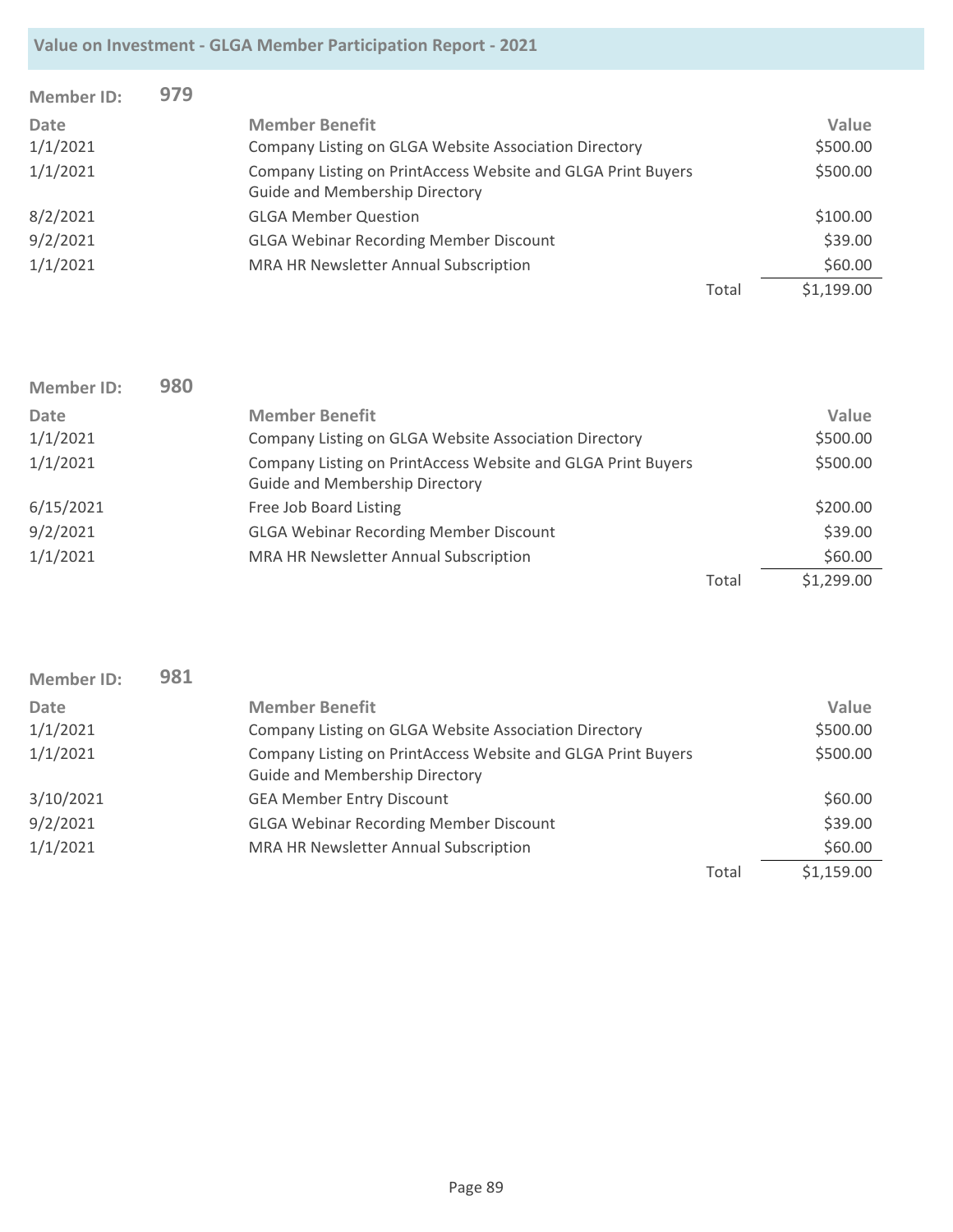| <b>Member ID:</b> | 988 |                                                              |       |            |
|-------------------|-----|--------------------------------------------------------------|-------|------------|
| Date              |     | <b>Member Benefit</b>                                        |       | Value      |
| 1/31/2021         |     | CardConnect Credit Card Processing Discount                  |       | \$545.03   |
| 2/28/2021         |     | CardConnect Credit Card Processing Discount                  |       | \$613.42   |
| 3/31/2021         |     | <b>CardConnect Credit Card Processing Discount</b>           |       | \$718.48   |
| 4/30/2021         |     | CardConnect Credit Card Processing Discount                  |       | \$438.63   |
| 5/31/2021         |     | CardConnect Credit Card Processing Discount                  |       | \$634.80   |
| 6/30/2021         |     | CardConnect Credit Card Processing Discount                  |       | \$1,026.85 |
| 7/31/2021         |     | <b>CardConnect Credit Card Processing Discount</b>           |       | \$470.45   |
| 8/31/2021         |     | CardConnect Credit Card Processing Discount                  |       | \$719.93   |
| 9/30/2021         |     | CardConnect Credit Card Processing Discount                  |       | \$298.01   |
| 10/31/2021        |     | CardConnect Credit Card Processing Discount                  |       | \$485.25   |
| 11/30/2021        |     | <b>CardConnect Credit Card Processing Discount</b>           |       | \$461.72   |
| 12/31/2021        |     | CardConnect Credit Card Processing Discount                  |       | \$365.40   |
| 1/1/2021          |     | Company Listing on GLGA Website Association Directory        |       | \$500.00   |
| 1/1/2021          |     | Company Listing on PrintAccess Website and GLGA Print Buyers |       | \$500.00   |
|                   |     | Guide and Membership Directory                               |       |            |
| 3/10/2021         |     | <b>GEA Member Entry Discount</b>                             |       | \$130.00   |
| 9/2/2021          |     | <b>GLGA Webinar Recording Member Discount</b>                |       | \$39.00    |
| 1/1/2021          |     | MRA HR Newsletter Annual Subscription                        |       | \$60.00    |
|                   |     |                                                              | Total | \$8,006.96 |

| <b>Member ID:</b> | 992 |                                                                                                       |       |            |
|-------------------|-----|-------------------------------------------------------------------------------------------------------|-------|------------|
| Date              |     | <b>Member Benefit</b>                                                                                 |       | Value      |
| 1/1/2021          |     | Company Listing on GLGA Website Association Directory                                                 |       | \$500.00   |
| 1/1/2021          |     | Company Listing on PrintAccess Website and GLGA Print Buyers<br><b>Guide and Membership Directory</b> |       | \$500.00   |
| 9/2/2021          |     | <b>GLGA Webinar Recording Member Discount</b>                                                         |       | \$39.00    |
| 1/1/2021          |     | MRA HR Newsletter Annual Subscription                                                                 |       | \$60.00    |
|                   |     |                                                                                                       | Total | \$1,099.00 |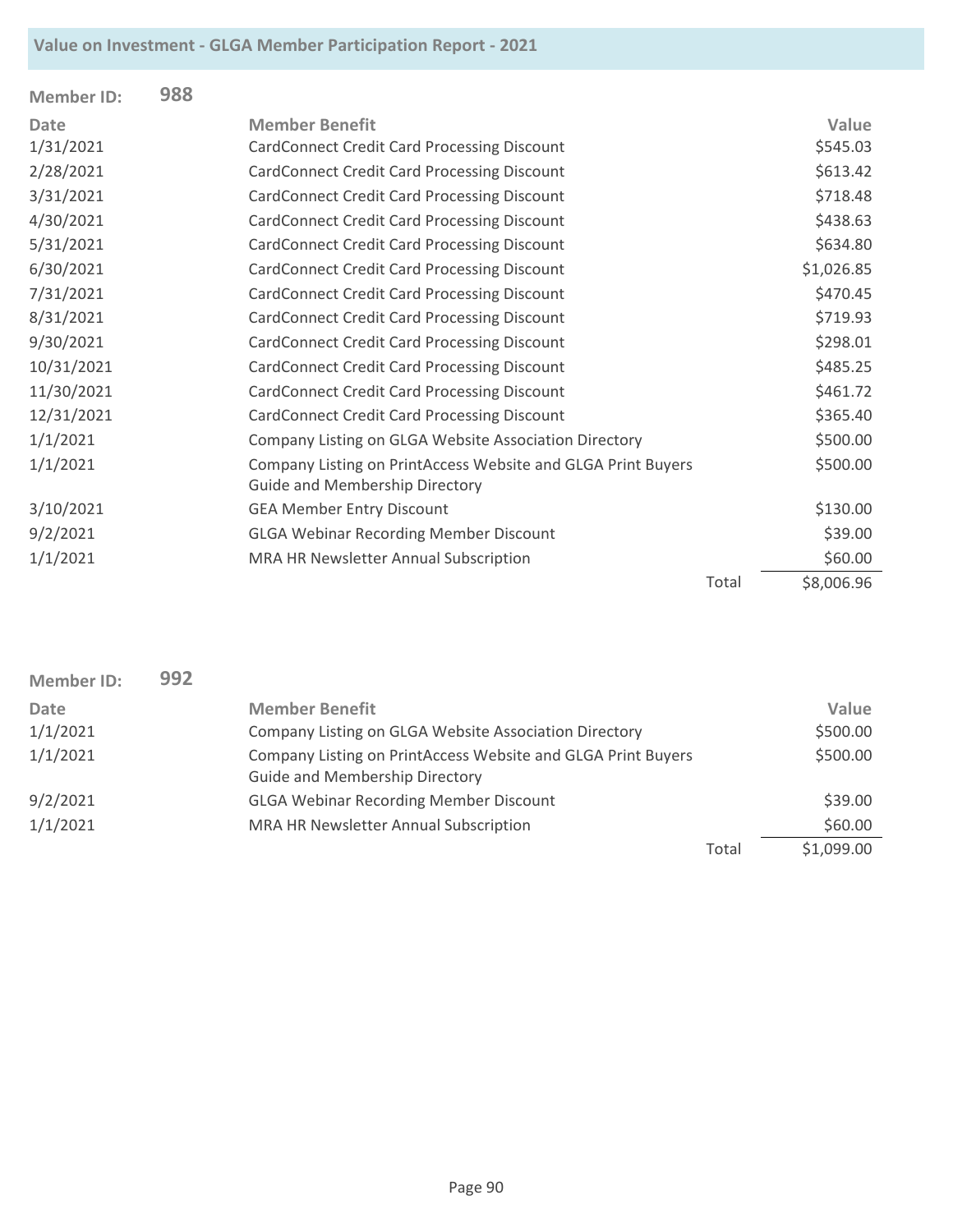| <b>Member ID:</b> | 996 |                                                                                                       |       |            |
|-------------------|-----|-------------------------------------------------------------------------------------------------------|-------|------------|
| <b>Date</b>       |     | <b>Member Benefit</b>                                                                                 |       | Value      |
| 1/31/2021         |     | <b>CardConnect Credit Card Processing Discount</b>                                                    |       | \$40.42    |
| 2/28/2021         |     | <b>CardConnect Credit Card Processing Discount</b>                                                    |       | \$96.22    |
| 3/31/2021         |     | <b>CardConnect Credit Card Processing Discount</b>                                                    |       | \$247.04   |
| 4/30/2021         |     | <b>CardConnect Credit Card Processing Discount</b>                                                    |       | \$282.24   |
| 5/31/2021         |     | <b>CardConnect Credit Card Processing Discount</b>                                                    |       | \$335.00   |
| 6/30/2021         |     | <b>CardConnect Credit Card Processing Discount</b>                                                    |       | \$739.85   |
| 7/31/2021         |     | <b>CardConnect Credit Card Processing Discount</b>                                                    |       | \$243.26   |
| 8/31/2021         |     | <b>CardConnect Credit Card Processing Discount</b>                                                    |       | \$203.91   |
| 9/30/2021         |     | <b>CardConnect Credit Card Processing Discount</b>                                                    |       | \$400.76   |
| 10/31/2021        |     | <b>CardConnect Credit Card Processing Discount</b>                                                    |       | \$297.17   |
| 11/30/2021        |     | <b>CardConnect Credit Card Processing Discount</b>                                                    |       | \$440.06   |
| 12/31/2021        |     | <b>CardConnect Credit Card Processing Discount</b>                                                    |       | \$432.89   |
| 1/1/2021          |     | Company Listing on GLGA Website Association Directory                                                 |       | \$500.00   |
| 1/1/2021          |     | Company Listing on PrintAccess Website and GLGA Print Buyers<br><b>Guide and Membership Directory</b> |       | \$500.00   |
| 9/2/2021          |     | <b>GLGA Webinar Recording Member Discount</b>                                                         |       | \$39.00    |
| 1/1/2021          |     | MRA HR Newsletter Annual Subscription                                                                 |       | \$60.00    |
|                   |     |                                                                                                       | Total | \$4,857.82 |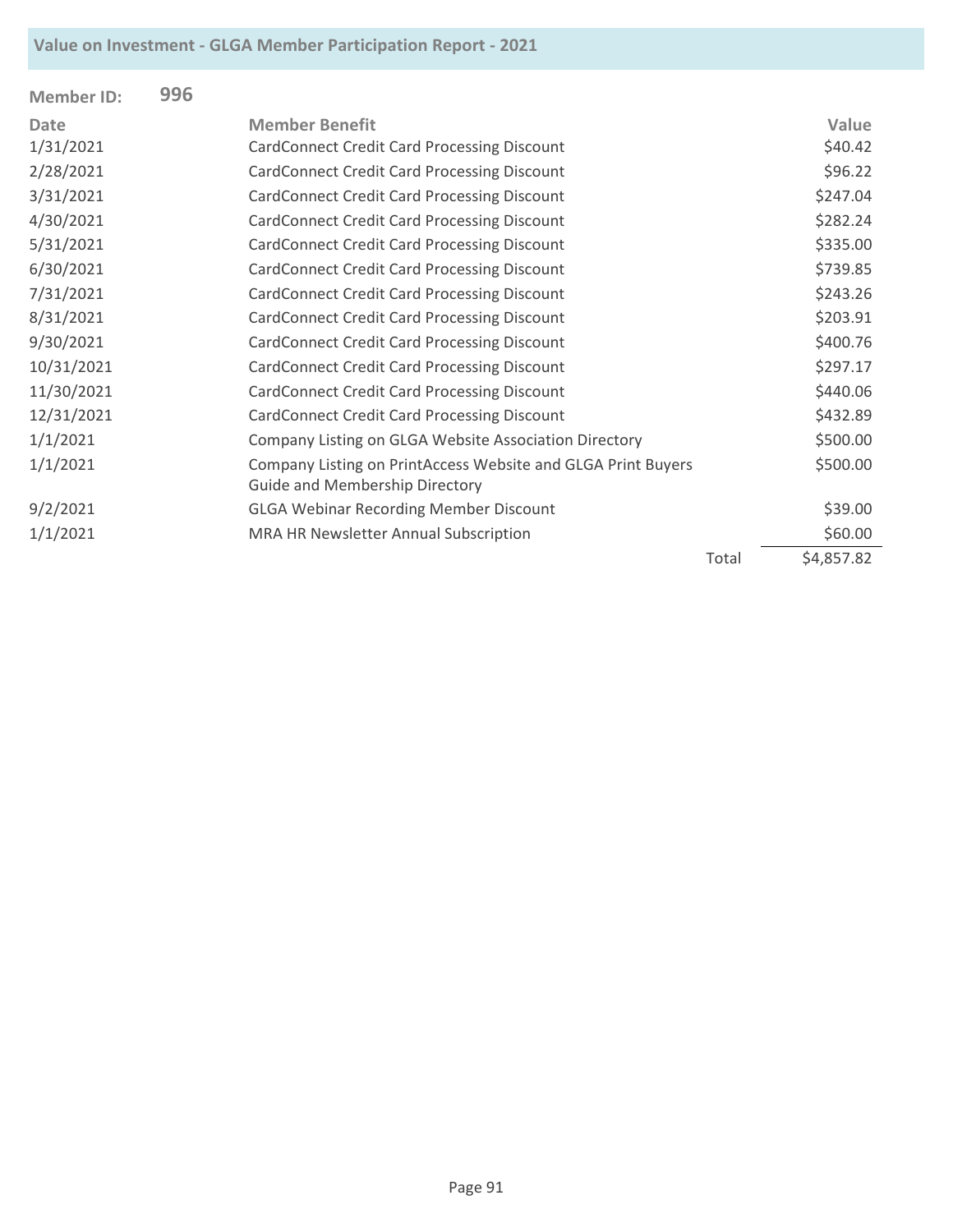| <b>Member ID:</b> | 997 |                                                              |       |            |
|-------------------|-----|--------------------------------------------------------------|-------|------------|
| <b>Date</b>       |     | <b>Member Benefit</b>                                        |       | Value      |
| 1/31/2021         |     | CardConnect Credit Card Processing Discount                  |       | \$183.25   |
| 2/28/2021         |     | <b>CardConnect Credit Card Processing Discount</b>           |       | \$169.73   |
| 3/31/2021         |     | <b>CardConnect Credit Card Processing Discount</b>           |       | \$227.61   |
| 4/30/2021         |     | <b>CardConnect Credit Card Processing Discount</b>           |       | \$179.64   |
| 5/31/2021         |     | <b>CardConnect Credit Card Processing Discount</b>           |       | \$259.45   |
| 6/30/2021         |     | <b>CardConnect Credit Card Processing Discount</b>           |       | \$162.89   |
| 7/31/2021         |     | <b>CardConnect Credit Card Processing Discount</b>           |       | \$445.67   |
| 8/31/2021         |     | <b>CardConnect Credit Card Processing Discount</b>           |       | \$296.02   |
| 9/30/2021         |     | <b>CardConnect Credit Card Processing Discount</b>           |       | \$416.54   |
| 10/31/2021        |     | <b>CardConnect Credit Card Processing Discount</b>           |       | \$608.06   |
| 11/30/2021        |     | <b>CardConnect Credit Card Processing Discount</b>           |       | \$725.69   |
| 12/31/2021        |     | <b>CardConnect Credit Card Processing Discount</b>           |       | \$595.78   |
| 1/1/2021          |     | Company Listing on GLGA Website Association Directory        |       | \$500.00   |
| 1/1/2021          |     | Company Listing on PrintAccess Website and GLGA Print Buyers |       | \$500.00   |
|                   |     | Guide and Membership Directory                               |       |            |
| 3/10/2021         |     | <b>GEA Member Entry Discount</b>                             |       | \$156.00   |
| 3/11/2021         |     | <b>GLGA Webinar Member Discount</b>                          |       | \$39.00    |
| 9/2/2021          |     | <b>GLGA Webinar Recording Member Discount</b>                |       | \$39.00    |
| 1/1/2021          |     | MRA HR Newsletter Annual Subscription                        |       | \$60.00    |
|                   |     |                                                              | Total | \$5,564.34 |

| <b>Member ID:</b> | 998 |                                                                                                       |       |            |
|-------------------|-----|-------------------------------------------------------------------------------------------------------|-------|------------|
| Date              |     | <b>Member Benefit</b>                                                                                 |       | Value      |
| 1/1/2021          |     | Company Listing on GLGA Website Association Directory                                                 |       | \$500.00   |
| 1/1/2021          |     | Company Listing on PrintAccess Website and GLGA Print Buyers<br><b>Guide and Membership Directory</b> |       | \$500.00   |
| 4/15/2021         |     | <b>GLGA Webinar Member Discount</b>                                                                   |       | \$156.00   |
| 9/2/2021          |     | <b>GLGA Webinar Recording Member Discount</b>                                                         |       | \$39.00    |
| 1/1/2021          |     | MRA HR Newsletter Annual Subscription                                                                 |       | \$60.00    |
| 3/10/2021         |     | <b>Quarterly HR Update</b>                                                                            |       | \$39.00    |
|                   |     |                                                                                                       | Total | \$1,294.00 |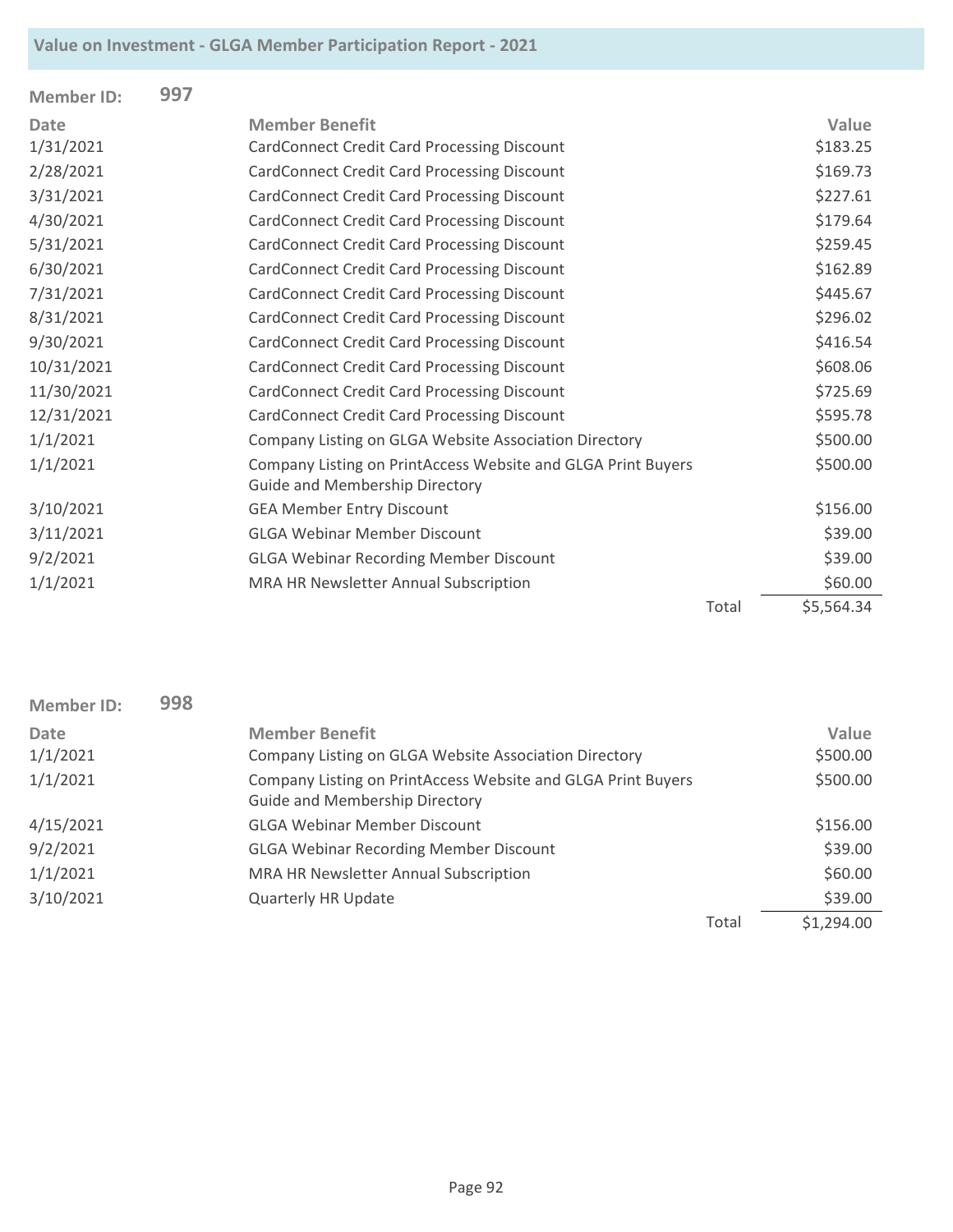| <b>Member ID:</b> | 1001 |                                                                                                       |       |            |
|-------------------|------|-------------------------------------------------------------------------------------------------------|-------|------------|
| Date              |      | <b>Member Benefit</b>                                                                                 |       | Value      |
| 1/1/2021          |      | Company Listing on GLGA Website Association Directory                                                 |       | \$500.00   |
| 1/1/2021          |      | Company Listing on PrintAccess Website and GLGA Print Buyers<br><b>Guide and Membership Directory</b> |       | \$500.00   |
| 9/2/2021          |      | <b>GLGA Webinar Recording Member Discount</b>                                                         |       | \$39.00    |
|                   |      |                                                                                                       | Total | \$1,039.00 |

| Member ID:  | 1007 |                                                                                                       |       |            |
|-------------|------|-------------------------------------------------------------------------------------------------------|-------|------------|
| <b>Date</b> |      | <b>Member Benefit</b>                                                                                 |       | Value      |
| 1/1/2021    |      | Company Listing on GLGA Website Association Directory                                                 |       | \$500.00   |
| 1/1/2021    |      | Company Listing on PrintAccess Website and GLGA Print Buyers<br><b>Guide and Membership Directory</b> |       | \$500.00   |
| 4/2/2021    |      | Free Job Board Listing                                                                                |       | \$200.00   |
| 3/16/2021   |      | <b>GLGA Webinar Member Discount</b>                                                                   |       | \$285.00   |
| 9/2/2021    |      | <b>GLGA Webinar Recording Member Discount</b>                                                         |       | \$39.00    |
| 1/1/2021    |      | <b>MRA HR Newsletter Annual Subscription</b>                                                          |       | \$60.00    |
| 10/13/2021  |      | Wage & Benefits Survey Participant - Free Report                                                      |       | \$1,000.00 |
|             |      |                                                                                                       | Total | \$2,584.00 |

| <b>Member ID:</b> | 1008 |                                                                                                       |       |            |
|-------------------|------|-------------------------------------------------------------------------------------------------------|-------|------------|
| Date              |      | <b>Member Benefit</b>                                                                                 |       | Value      |
| 1/1/2021          |      | Company Listing on GLGA Website Association Directory                                                 |       | \$500.00   |
| 1/1/2021          |      | Company Listing on PrintAccess Website and GLGA Print Buyers<br><b>Guide and Membership Directory</b> |       | \$500.00   |
| 3/10/2021         |      | <b>GEA Member Entry Discount</b>                                                                      |       | \$120.00   |
| 9/2/2021          |      | <b>GLGA Webinar Recording Member Discount</b>                                                         |       | \$39.00    |
| 12/31/2021        |      | <b>ITU Rental Rebate on Products and Services</b>                                                     |       | \$90.44    |
| 1/1/2021          |      | MRA HR Newsletter Annual Subscription                                                                 |       | \$60.00    |
|                   |      |                                                                                                       | Total | \$1,309.44 |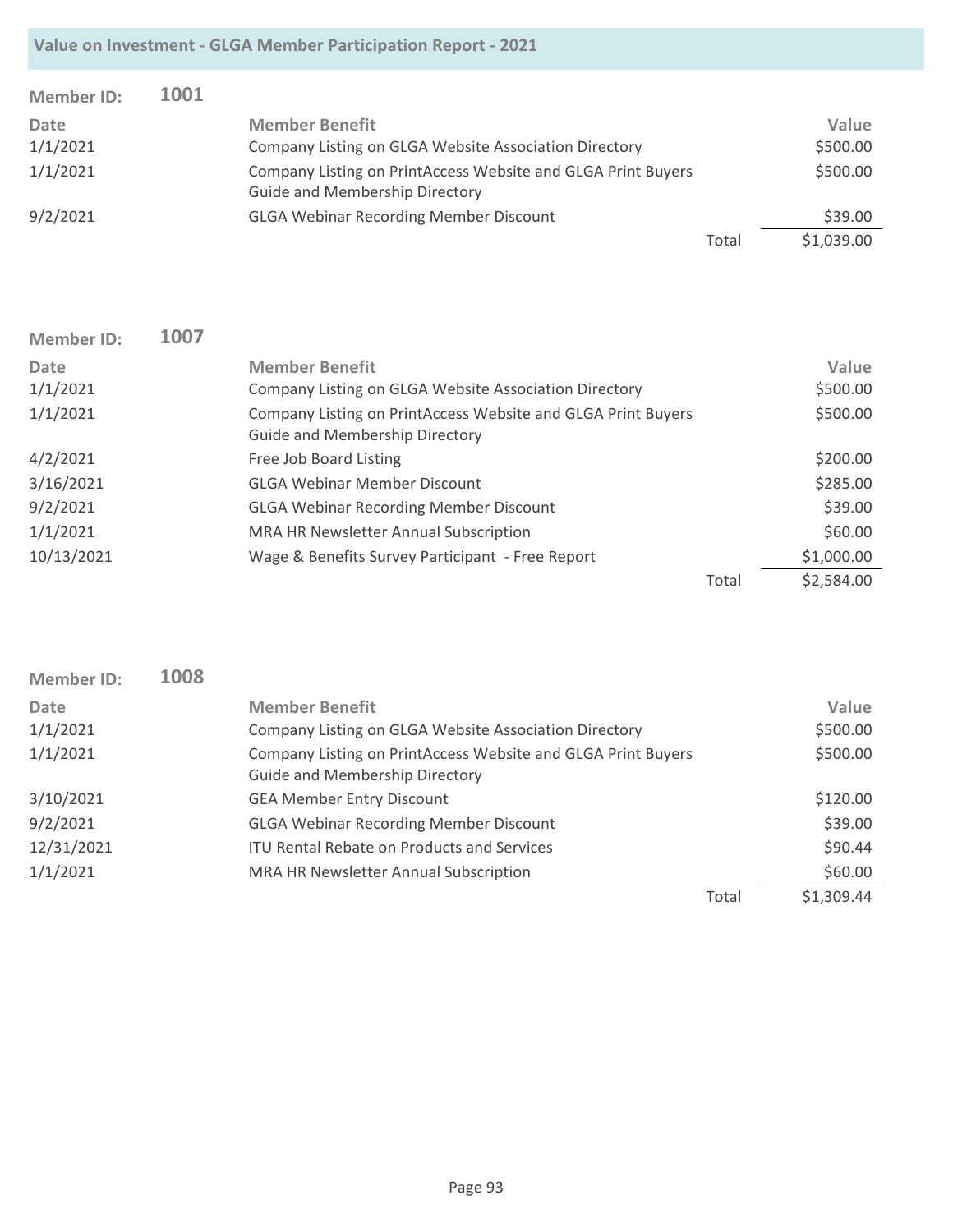| <b>Member ID:</b> | 1256 |                                                                                                       |       |            |
|-------------------|------|-------------------------------------------------------------------------------------------------------|-------|------------|
| Date              |      | <b>Member Benefit</b>                                                                                 |       | Value      |
| 1/1/2021          |      | Company Listing on GLGA Website Association Directory                                                 |       | \$500.00   |
| 1/1/2021          |      | Company Listing on PrintAccess Website and GLGA Print Buyers<br><b>Guide and Membership Directory</b> |       | \$500.00   |
| 9/2/2021          |      | <b>GLGA Webinar Recording Member Discount</b>                                                         |       | \$39.00    |
|                   |      |                                                                                                       | Total | \$1,039.00 |

| <b>Member ID:</b> | 1257 |                                                                                                       |       |            |
|-------------------|------|-------------------------------------------------------------------------------------------------------|-------|------------|
| <b>Date</b>       |      | <b>Member Benefit</b>                                                                                 |       | Value      |
| 1/1/2021          |      | Company Listing on GLGA Website Association Directory                                                 |       | \$500.00   |
| 1/1/2021          |      | Company Listing on PrintAccess Website and GLGA Print Buyers<br><b>Guide and Membership Directory</b> |       | \$500.00   |
| 1/28/2021         |      | <b>GLGA Membership List</b>                                                                           |       | \$500.00   |
| 4/15/2021         |      | <b>GLGA Webinar Member Discount</b>                                                                   |       | \$39.00    |
| 9/2/2021          |      | <b>GLGA Webinar Recording Member Discount</b>                                                         |       | \$39.00    |
|                   |      |                                                                                                       | Total | \$1,578.00 |

| <b>Member ID:</b> | 1294 |                                                                                                       |       |            |
|-------------------|------|-------------------------------------------------------------------------------------------------------|-------|------------|
| Date              |      | <b>Member Benefit</b>                                                                                 |       | Value      |
| 1/1/2021          |      | Company Listing on GLGA Website Association Directory                                                 |       | \$500.00   |
| 1/1/2021          |      | Company Listing on PrintAccess Website and GLGA Print Buyers<br><b>Guide and Membership Directory</b> |       | \$500.00   |
| 3/25/2021         |      | <b>GLGA Webinar Member Discount</b>                                                                   |       | \$39.00    |
| 5/20/2021         |      | <b>GLGA Webinar Member Discount</b>                                                                   |       | \$39.00    |
| 6/30/2021         |      | <b>GLGA Webinar Member Discount</b>                                                                   |       | \$39.00    |
| 9/2/2021          |      | <b>GLGA Webinar Recording Member Discount</b>                                                         |       | \$39.00    |
| 1/1/2021          |      | MRA HR Newsletter Annual Subscription                                                                 |       | \$60.00    |
| 10/13/2021        |      | Wage & Benefits Survey Participant - Free Report                                                      |       | \$1,000.00 |
|                   |      |                                                                                                       | Total | \$2,216.00 |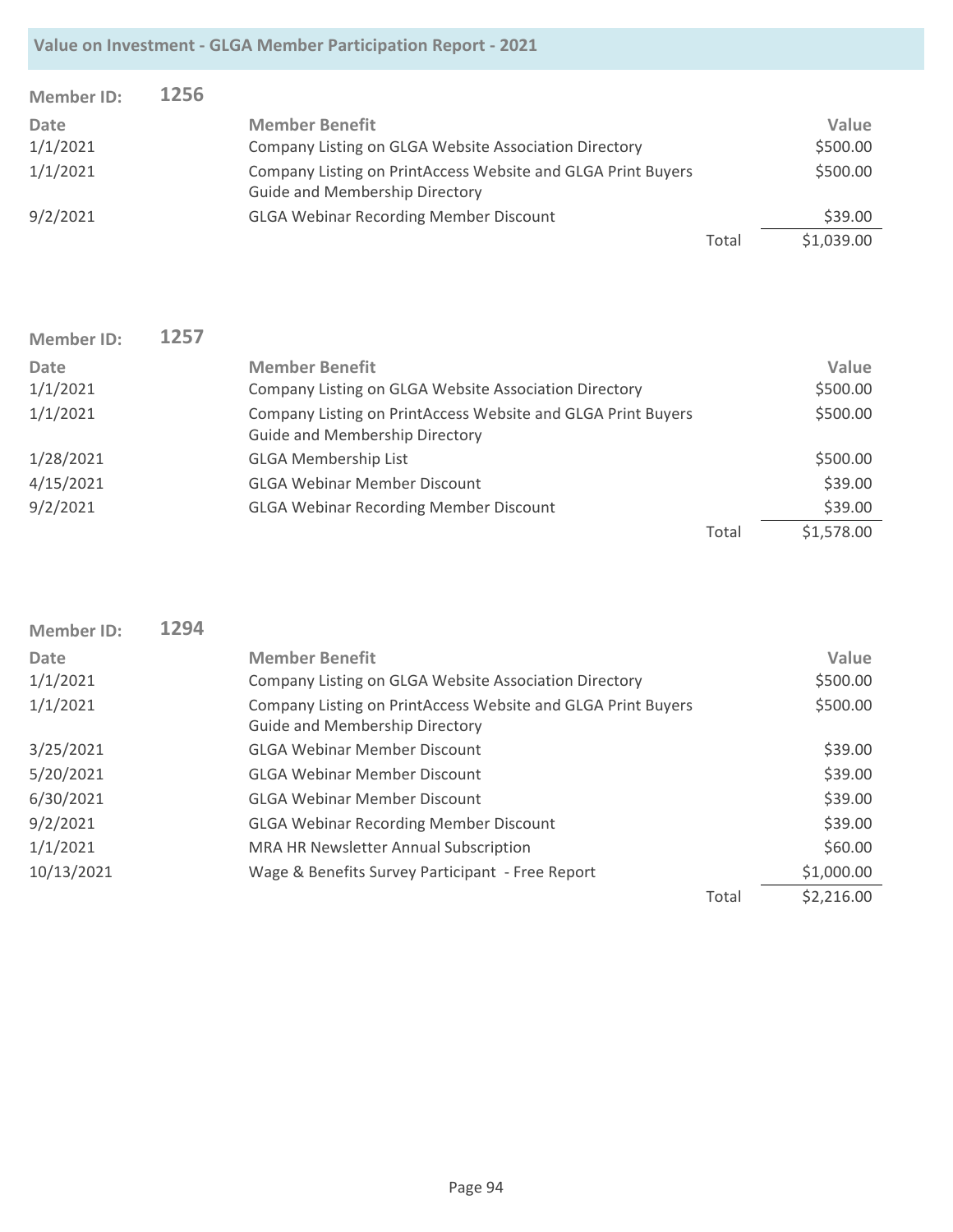| <b>Member ID:</b> | 1336 |                                                                                                       |       |            |
|-------------------|------|-------------------------------------------------------------------------------------------------------|-------|------------|
| Date              |      | <b>Member Benefit</b>                                                                                 |       | Value      |
| 1/1/2021          |      | Company Listing on GLGA Website Association Directory                                                 |       | \$500.00   |
| 1/1/2021          |      | Company Listing on PrintAccess Website and GLGA Print Buyers<br><b>Guide and Membership Directory</b> |       | \$500.00   |
| 9/2/2021          |      | <b>GLGA Webinar Recording Member Discount</b>                                                         |       | \$39.00    |
|                   |      |                                                                                                       | Total | \$1,039.00 |

| <b>Member ID:</b> | 1395 |                                                                                                |       |            |
|-------------------|------|------------------------------------------------------------------------------------------------|-------|------------|
| <b>Date</b>       |      | <b>Member Benefit</b>                                                                          |       | Value      |
| 4/13/2021         |      | Company Listing on GLGA Website Association Directory                                          |       | \$500.00   |
| 4/13/2021         |      | Company Listing on PrintAccess Website and GLGA Print Buyers<br>Guide and Membership Directory |       | \$500.00   |
| 4/16/2021         |      | Free Job Board Listing                                                                         |       | \$200.00   |
| 4/21/2021         |      | Free Job Board Listing                                                                         |       | \$200.00   |
| 4/21/2021         |      | Free Job Board Listing                                                                         |       | \$200.00   |
| 4/30/2021         |      | Free Job Board Listing                                                                         |       | \$200.00   |
| 5/18/2021         |      | Free Job Board Listing                                                                         |       | \$200.00   |
| 10/6/2021         |      | Free Job Board Listing                                                                         |       | \$200.00   |
| 10/6/2021         |      | Free Job Board Listing                                                                         |       | \$200.00   |
| 10/11/2021        |      | Free Job Board Listing                                                                         |       | \$200.00   |
| 12/7/2021         |      | Free Job Board Listing                                                                         |       | \$200.00   |
| 12/9/2021         |      | Free Job Board Listing                                                                         |       | \$200.00   |
| 5/6/2021          |      | <b>GLGA Webinar Member Discount</b>                                                            |       | \$156.00   |
| 6/8/2021          |      | <b>GLGA Webinar Member Discount</b>                                                            |       | \$39.00    |
| 9/2/2021          |      | <b>GLGA Webinar Recording Member Discount</b>                                                  |       | \$39.00    |
| 6/1/2021          |      | <b>Graphics Journal New Member Feature Listing</b>                                             |       | \$200.00   |
| 4/13/2021         |      | MRA HR Newsletter Annual Subscription                                                          |       | \$50.00    |
| 10/13/2021        |      | Wage & Benefits Survey Participant - Free Report                                               |       | \$1,000.00 |
|                   |      |                                                                                                | Total | \$4,484.00 |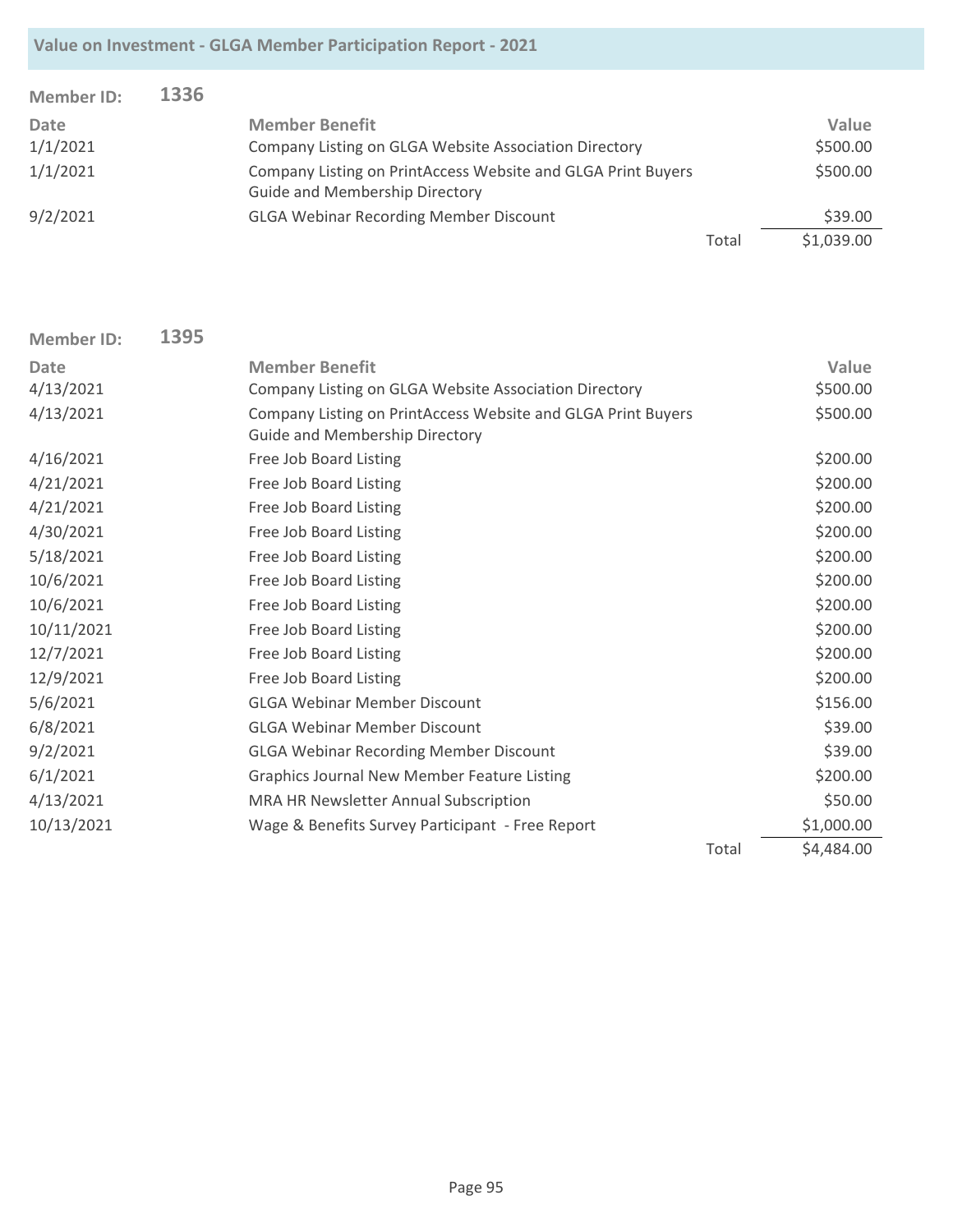| <b>Member ID:</b> | 1440 |                                                                                                       |       |            |
|-------------------|------|-------------------------------------------------------------------------------------------------------|-------|------------|
| <b>Date</b>       |      | <b>Member Benefit</b>                                                                                 |       | Value      |
| 1/1/2021          |      | Company Listing on GLGA Website Association Directory                                                 |       | \$500.00   |
| 1/1/2021          |      | Company Listing on PrintAccess Website and GLGA Print Buyers<br><b>Guide and Membership Directory</b> |       | \$500.00   |
| 7/13/2021         |      | Free Job Board Listing                                                                                |       | \$200.00   |
| 3/10/2021         |      | <b>GEA Member Entry Discount</b>                                                                      |       | \$600.00   |
| 8/9/2021          |      | <b>GLGA Member Question</b>                                                                           |       | \$100.00   |
| 12/9/2021         |      | <b>GLGA Networking Event Member Discount</b>                                                          |       | \$30.00    |
| 3/11/2021         |      | <b>GLGA Webinar Member Discount</b>                                                                   |       | \$39.00    |
| 5/6/2021          |      | <b>GLGA Webinar Member Discount</b>                                                                   |       | \$39.00    |
| 7/15/2021         |      | <b>GLGA Webinar Member Discount</b>                                                                   |       | \$39.00    |
| 1/1/2021          |      | <b>MRA HR Newsletter Annual Subscription</b>                                                          |       | \$60.00    |
| 8/12/2021         |      | <b>Quarterly HR Update</b>                                                                            |       | \$39.00    |
| 10/13/2021        |      | Wage & Benefits Survey Participant - Free Report                                                      |       | \$1,000.00 |
|                   |      |                                                                                                       | Total | \$3,146.00 |

| <b>Member ID:</b> | 1469 |                                                              |       |            |
|-------------------|------|--------------------------------------------------------------|-------|------------|
| <b>Date</b>       |      | <b>Member Benefit</b>                                        |       | Value      |
| 1/1/2021          |      | Company Listing on GLGA Website Association Directory        |       | \$500.00   |
| 1/1/2021          |      | Company Listing on PrintAccess Website and GLGA Print Buyers |       | \$500.00   |
|                   |      | <b>Guide and Membership Directory</b>                        |       |            |
| 12/8/2021         |      | <b>GLGA Networking Event Member Discount</b>                 |       | \$30.00    |
| 9/2/2021          |      | <b>GLGA Webinar Recording Member Discount</b>                |       | \$39.00    |
|                   |      |                                                              | Total | \$1,069.00 |

| <b>Member ID:</b> | 1494 |                                                                                                       |       |            |
|-------------------|------|-------------------------------------------------------------------------------------------------------|-------|------------|
| Date              |      | <b>Member Benefit</b>                                                                                 |       | Value      |
| 1/1/2021          |      | Company Listing on GLGA Website Association Directory                                                 |       | \$500.00   |
| 1/1/2021          |      | Company Listing on PrintAccess Website and GLGA Print Buyers<br><b>Guide and Membership Directory</b> |       | \$500.00   |
| 9/2/2021          |      | <b>GLGA Webinar Recording Member Discount</b>                                                         |       | \$39.00    |
|                   |      |                                                                                                       | Total | \$1,039.00 |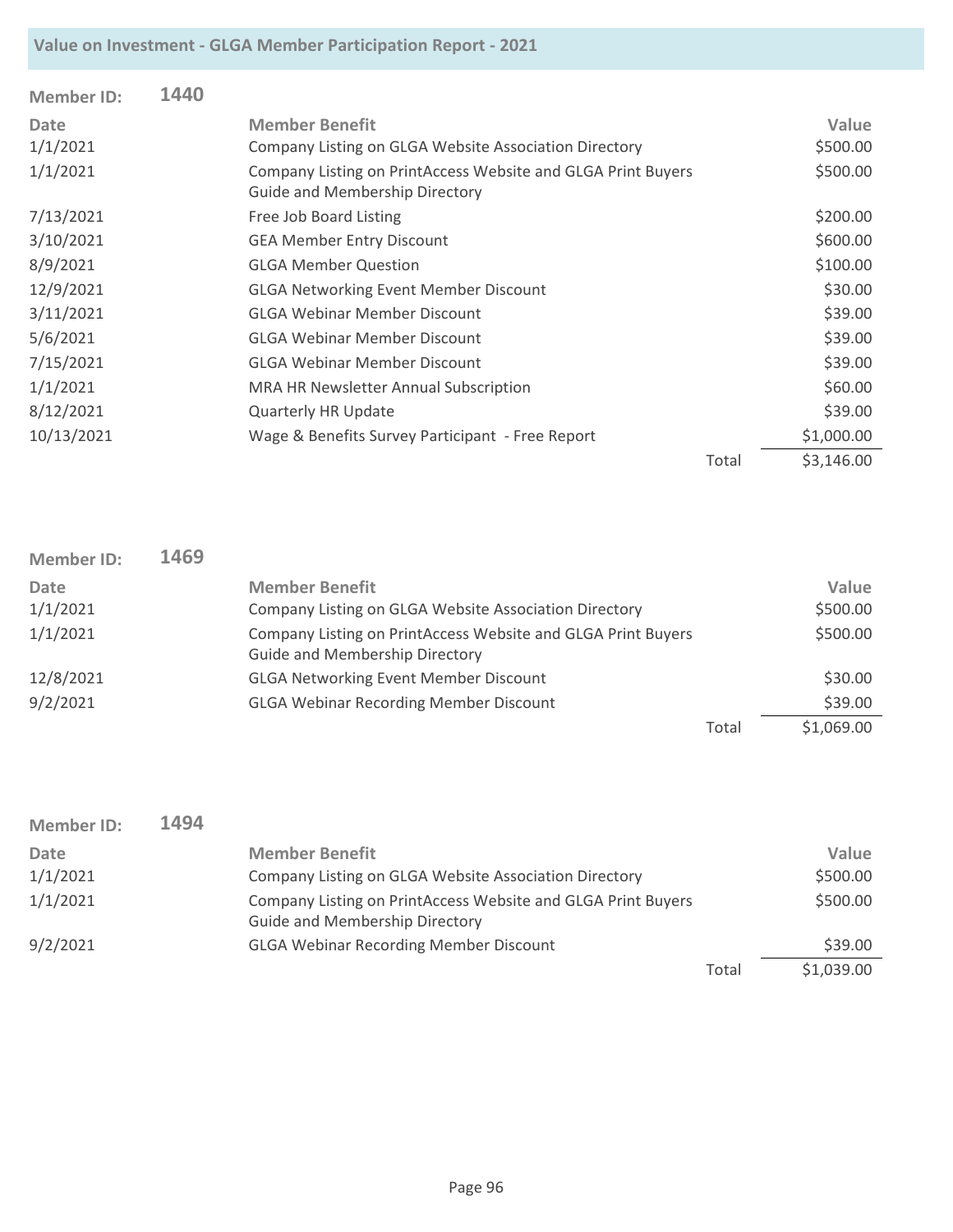| <b>Member ID:</b> | 1498 |                                                                                                       |       |            |
|-------------------|------|-------------------------------------------------------------------------------------------------------|-------|------------|
| Date              |      | <b>Member Benefit</b>                                                                                 |       | Value      |
| 1/1/2021          |      | Company Listing on GLGA Website Association Directory                                                 |       | \$500.00   |
| 1/1/2021          |      | Company Listing on PrintAccess Website and GLGA Print Buyers<br><b>Guide and Membership Directory</b> |       | \$500.00   |
| 9/2/2021          |      | <b>GLGA Webinar Recording Member Discount</b>                                                         |       | \$39.00    |
| 1/1/2021          |      | MRA HR Newsletter Annual Subscription                                                                 |       | \$60.00    |
|                   |      |                                                                                                       | Total | \$1,099.00 |

| <b>Member ID:</b> | 1526 |                                                                                                       |       |            |
|-------------------|------|-------------------------------------------------------------------------------------------------------|-------|------------|
| Date              |      | <b>Member Benefit</b>                                                                                 |       | Value      |
| 1/1/2021          |      | Company Listing on GLGA Website Association Directory                                                 |       | \$500.00   |
| 1/1/2021          |      | Company Listing on PrintAccess Website and GLGA Print Buyers<br><b>Guide and Membership Directory</b> |       | \$500.00   |
| 1/1/2021          |      | MRA HR Newsletter Annual Subscription                                                                 |       | \$60.00    |
|                   |      |                                                                                                       | Total | \$1,060.00 |

| <b>Member ID:</b> | 1568 |                                                                                                       |       |            |
|-------------------|------|-------------------------------------------------------------------------------------------------------|-------|------------|
| Date              |      | <b>Member Benefit</b>                                                                                 |       | Value      |
| 1/1/2021          |      | Company Listing on GLGA Website Association Directory                                                 |       | \$500.00   |
| 1/1/2021          |      | Company Listing on PrintAccess Website and GLGA Print Buyers<br><b>Guide and Membership Directory</b> |       | \$500.00   |
| 1/1/2021          |      | MRA HR Newsletter Annual Subscription                                                                 |       | \$60.00    |
|                   |      |                                                                                                       | Total | \$1,060.00 |

| <b>Member ID:</b> | 1668 |                                                                                                       |       |            |
|-------------------|------|-------------------------------------------------------------------------------------------------------|-------|------------|
| Date              |      | <b>Member Benefit</b>                                                                                 |       | Value      |
| 1/1/2021          |      | Company Listing on GLGA Website Association Directory                                                 |       | \$500.00   |
| 1/1/2021          |      | Company Listing on PrintAccess Website and GLGA Print Buyers<br><b>Guide and Membership Directory</b> |       | \$500.00   |
| 9/2/2021          |      | <b>GLGA Webinar Recording Member Discount</b>                                                         |       | \$39.00    |
| 1/1/2021          |      | MRA HR Newsletter Annual Subscription                                                                 |       | \$60.00    |
|                   |      |                                                                                                       | Total | \$1,099.00 |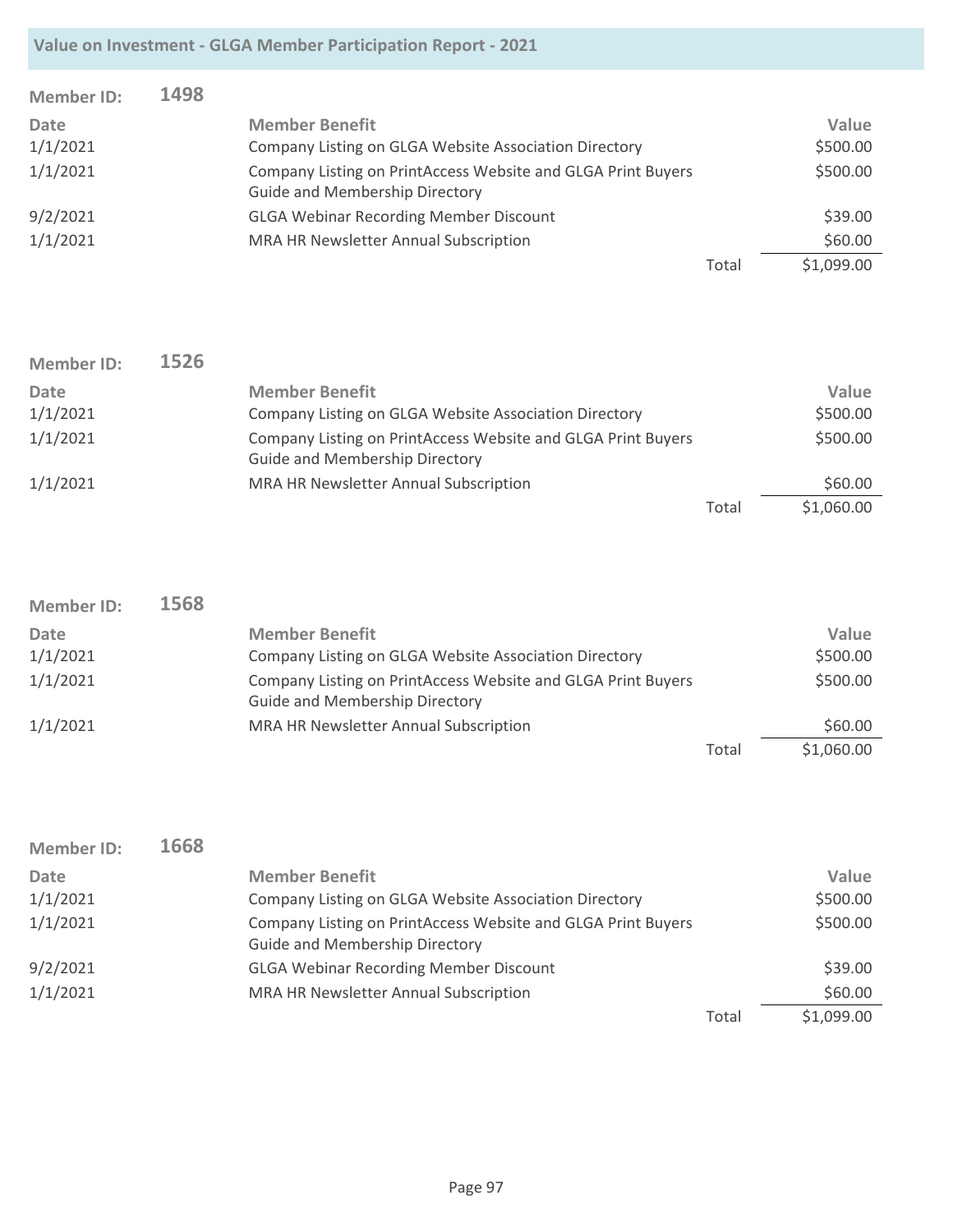| <b>Member ID:</b> | 1884 |                                                                                                       |       |            |
|-------------------|------|-------------------------------------------------------------------------------------------------------|-------|------------|
| Date              |      | <b>Member Benefit</b>                                                                                 |       | Value      |
| 1/1/2021          |      | Company Listing on GLGA Website Association Directory                                                 |       | \$500.00   |
| 1/1/2021          |      | Company Listing on PrintAccess Website and GLGA Print Buyers<br><b>Guide and Membership Directory</b> |       | \$500.00   |
| 9/2/2021          |      | <b>GLGA Webinar Recording Member Discount</b>                                                         |       | \$39.00    |
| 1/1/2021          |      | MRA HR Newsletter Annual Subscription                                                                 |       | \$60.00    |
|                   |      |                                                                                                       | Total | \$1,099.00 |

| <b>Member ID:</b> | 1913 |                                                                                                       |       |            |
|-------------------|------|-------------------------------------------------------------------------------------------------------|-------|------------|
| Date              |      | <b>Member Benefit</b>                                                                                 |       | Value      |
| 12/2/2021         |      | Company Listing on GLGA Website Association Directory                                                 |       | \$500.00   |
| 11/17/2021        |      | Company Listing on PrintAccess Website and GLGA Print Buyers<br><b>Guide and Membership Directory</b> |       | \$500.00   |
| 12/1/2021         |      | <b>Graphics Journal New Member Feature Listing</b>                                                    |       | \$200.00   |
| 11/12/2021        |      | MRA HR Newsletter Annual Subscription                                                                 |       | \$10.00    |
|                   |      |                                                                                                       | Total | \$1,210.00 |

| <b>Member ID:</b> | 1914 |                                                                                                       |       |            |
|-------------------|------|-------------------------------------------------------------------------------------------------------|-------|------------|
| Date              |      | <b>Member Benefit</b>                                                                                 |       | Value      |
| 1/1/2021          |      | Company Listing on GLGA Website Association Directory                                                 |       | \$500.00   |
| 1/1/2021          |      | Company Listing on PrintAccess Website and GLGA Print Buyers<br><b>Guide and Membership Directory</b> |       | \$500.00   |
| 3/25/2021         |      | <b>GLGA Webinar Member Discount</b>                                                                   |       | \$39.00    |
| 9/2/2021          |      | <b>GLGA Webinar Recording Member Discount</b>                                                         |       | \$39.00    |
|                   |      |                                                                                                       | Total | \$1,078.00 |

| <b>Member ID:</b> | 1936 |                                                                                                       |       |            |
|-------------------|------|-------------------------------------------------------------------------------------------------------|-------|------------|
| Date              |      | <b>Member Benefit</b>                                                                                 |       | Value      |
| 1/1/2021          |      | Company Listing on GLGA Website Association Directory                                                 |       | \$500.00   |
| 1/1/2021          |      | Company Listing on PrintAccess Website and GLGA Print Buyers<br><b>Guide and Membership Directory</b> |       | \$500.00   |
| 9/2/2021          |      | <b>GLGA Webinar Recording Member Discount</b>                                                         |       | \$39.00    |
| 1/1/2021          |      | MRA HR Newsletter Annual Subscription                                                                 |       | \$60.00    |
|                   |      |                                                                                                       | Total | \$1,099.00 |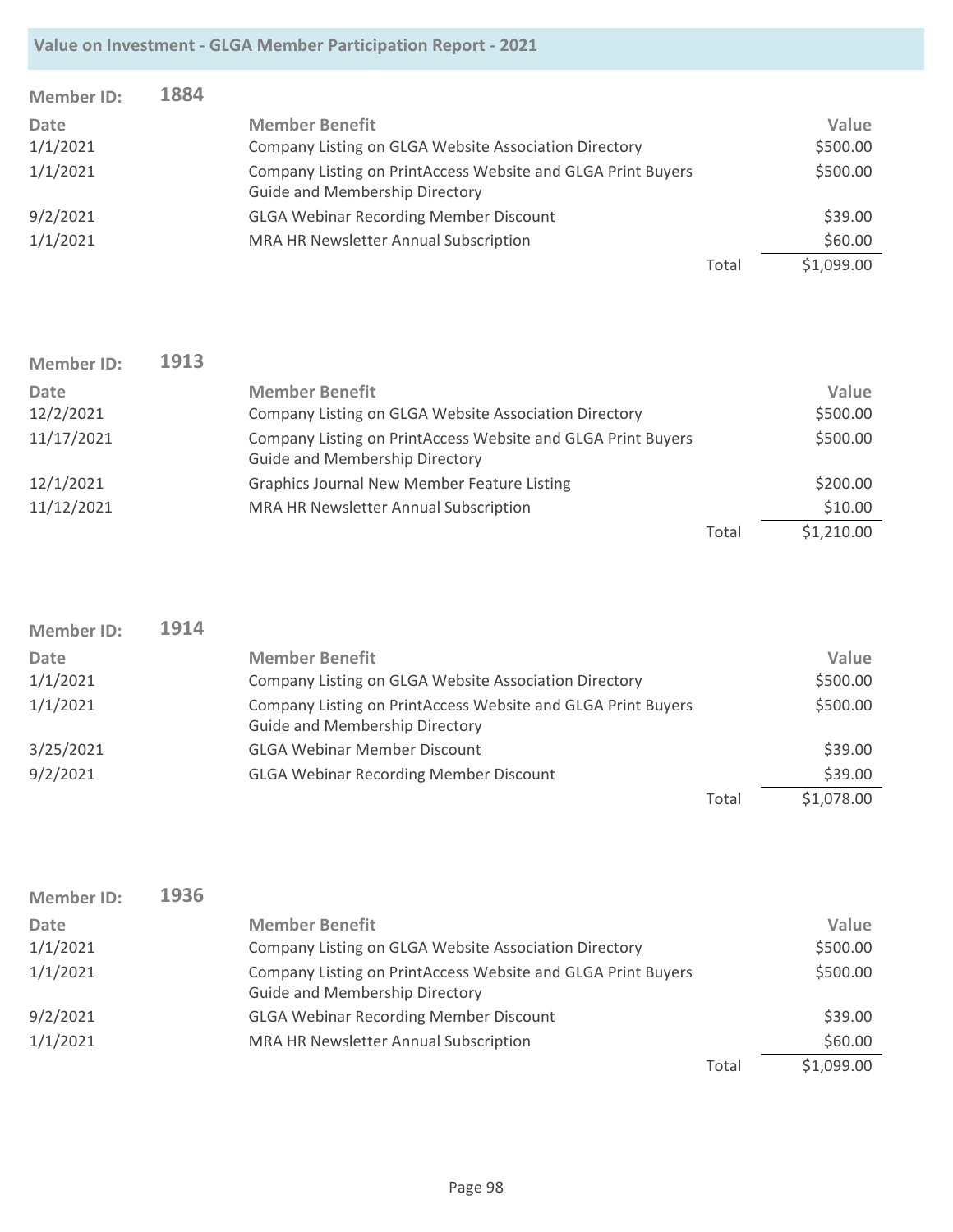| <b>Member ID:</b> | 1989 |                                                                                                       |       |            |
|-------------------|------|-------------------------------------------------------------------------------------------------------|-------|------------|
| <b>Date</b>       |      | <b>Member Benefit</b>                                                                                 |       | Value      |
| 1/1/2021          |      | Company Listing on GLGA Website Association Directory                                                 |       | \$500.00   |
| 1/1/2021          |      | Company Listing on PrintAccess Website and GLGA Print Buyers<br><b>Guide and Membership Directory</b> |       | \$500.00   |
| 3/10/2021         |      | <b>GEA Member Entry Discount</b>                                                                      |       | \$400.00   |
| 4/22/2021         |      | <b>GLGA Webinar Member Discount</b>                                                                   |       | \$39.00    |
| 9/2/2021          |      | <b>GLGA Webinar Recording Member Discount</b>                                                         |       | \$39.00    |
| 12/31/2021        |      | <b>ITU Rental Rebate on Products and Services</b>                                                     |       | \$59.42    |
| 1/1/2021          |      | MRA HR Newsletter Annual Subscription                                                                 |       | \$60.00    |
| 12/31/2021        |      | RAM Recycling Bonus Discount                                                                          |       | \$124.87   |
|                   |      |                                                                                                       | Total | \$1,722.29 |

| Member ID:  | 2102 |                                                                                                       |       |            |
|-------------|------|-------------------------------------------------------------------------------------------------------|-------|------------|
| <b>Date</b> |      | <b>Member Benefit</b>                                                                                 |       | Value      |
| 1/1/2021    |      | Company Listing on GLGA Website Association Directory                                                 |       | \$500.00   |
| 1/1/2021    |      | Company Listing on PrintAccess Website and GLGA Print Buyers<br><b>Guide and Membership Directory</b> |       | \$500.00   |
| 3/10/2021   |      | <b>GEA Member Entry Discount</b>                                                                      |       | \$90.00    |
| 10/21/2021  |      | <b>GLGA Member Question</b>                                                                           |       | \$100.00   |
| 11/15/2021  |      | <b>GLGA Member Question</b>                                                                           |       | \$100.00   |
| 9/2/2021    |      | <b>GLGA Webinar Recording Member Discount</b>                                                         |       | \$39.00    |
| 1/1/2021    |      | MRA HR Newsletter Annual Subscription                                                                 |       | \$60.00    |
| 10/13/2021  |      | Wage & Benefits Survey Participant - Free Report                                                      |       | \$1,000.00 |
|             |      |                                                                                                       | Total | \$2,389.00 |

| <b>Member ID:</b> | 2120 |                                                                                                       |       |            |
|-------------------|------|-------------------------------------------------------------------------------------------------------|-------|------------|
| Date              |      | <b>Member Benefit</b>                                                                                 |       | Value      |
| 1/1/2021          |      | Company Listing on GLGA Website Association Directory                                                 |       | \$500.00   |
| 1/1/2021          |      | Company Listing on PrintAccess Website and GLGA Print Buyers<br><b>Guide and Membership Directory</b> |       | \$500.00   |
| 3/11/2021         |      | <b>GLGA Webinar Member Discount</b>                                                                   |       | \$117.00   |
| 7/15/2021         |      | <b>GLGA Webinar Member Discount</b>                                                                   |       | \$39.00    |
| 9/2/2021          |      | <b>GLGA Webinar Recording Member Discount</b>                                                         |       | \$39.00    |
| 1/1/2021          |      | MRA HR Newsletter Annual Subscription                                                                 |       | \$60.00    |
|                   |      |                                                                                                       | Total | \$1,255.00 |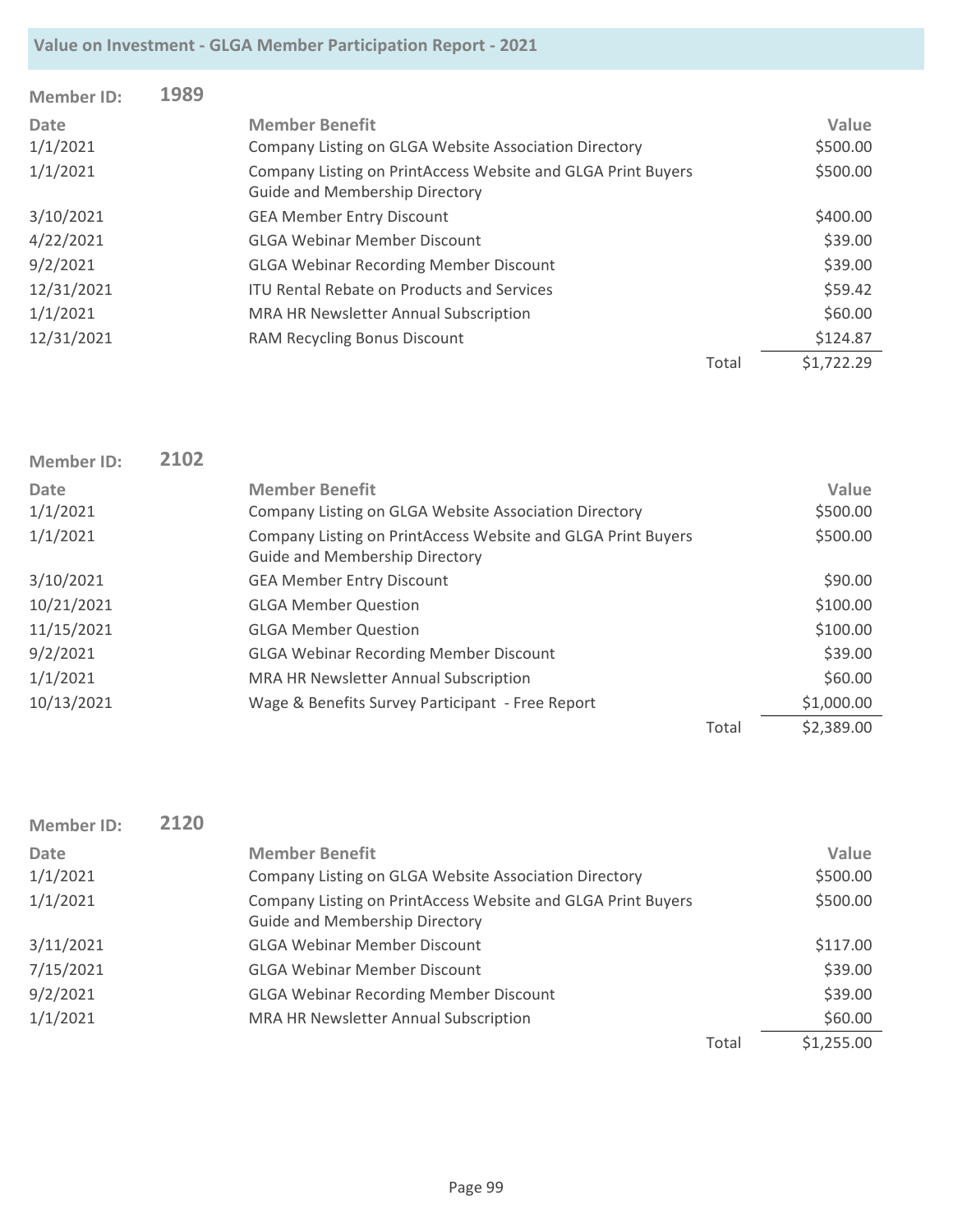| <b>Member ID:</b> | 2127 |                                                                                                       |       |            |
|-------------------|------|-------------------------------------------------------------------------------------------------------|-------|------------|
| Date              |      | <b>Member Benefit</b>                                                                                 |       | Value      |
| 1/1/2021          |      | Company Listing on GLGA Website Association Directory                                                 |       | \$500.00   |
| 1/1/2021          |      | Company Listing on PrintAccess Website and GLGA Print Buyers<br><b>Guide and Membership Directory</b> |       | \$500.00   |
| 9/2/2021          |      | <b>GLGA Webinar Recording Member Discount</b>                                                         |       | \$39.00    |
| 1/1/2021          |      | MRA HR Newsletter Annual Subscription                                                                 |       | \$60.00    |
|                   |      |                                                                                                       | Total | \$1,099.00 |

| Member ID:  | 2129 |                                                                                                       |       |            |
|-------------|------|-------------------------------------------------------------------------------------------------------|-------|------------|
| <b>Date</b> |      | <b>Member Benefit</b>                                                                                 |       | Value      |
| 1/1/2021    |      | Company Listing on GLGA Website Association Directory                                                 |       | \$500.00   |
| 1/1/2021    |      | Company Listing on PrintAccess Website and GLGA Print Buyers<br><b>Guide and Membership Directory</b> |       | \$500.00   |
| 12/9/2021   |      | <b>GLGA Seminar Member Discount</b>                                                                   |       | \$20.00    |
| 3/25/2021   |      | <b>GLGA Webinar Member Discount</b>                                                                   |       | \$39.00    |
| 4/15/2021   |      | <b>GLGA Webinar Member Discount</b>                                                                   |       | \$39.00    |
| 9/2/2021    |      | <b>GLGA Webinar Recording Member Discount</b>                                                         |       | \$39.00    |
| 1/1/2021    |      | MRA HR Newsletter Annual Subscription                                                                 |       | \$60.00    |
|             |      |                                                                                                       | Total | \$1,197.00 |

| <b>Member ID:</b> | 2139 |                                                                                                       |       |            |
|-------------------|------|-------------------------------------------------------------------------------------------------------|-------|------------|
| Date              |      | <b>Member Benefit</b>                                                                                 |       | Value      |
| 1/1/2021          |      | Company Listing on GLGA Website Association Directory                                                 |       | \$500.00   |
| 1/1/2021          |      | Company Listing on PrintAccess Website and GLGA Print Buyers<br><b>Guide and Membership Directory</b> |       | \$500.00   |
| 9/2/2021          |      | <b>GLGA Webinar Recording Member Discount</b>                                                         |       | \$39.00    |
| 1/1/2021          |      | MRA HR Newsletter Annual Subscription                                                                 |       | \$60.00    |
|                   |      |                                                                                                       | Total | \$1,099.00 |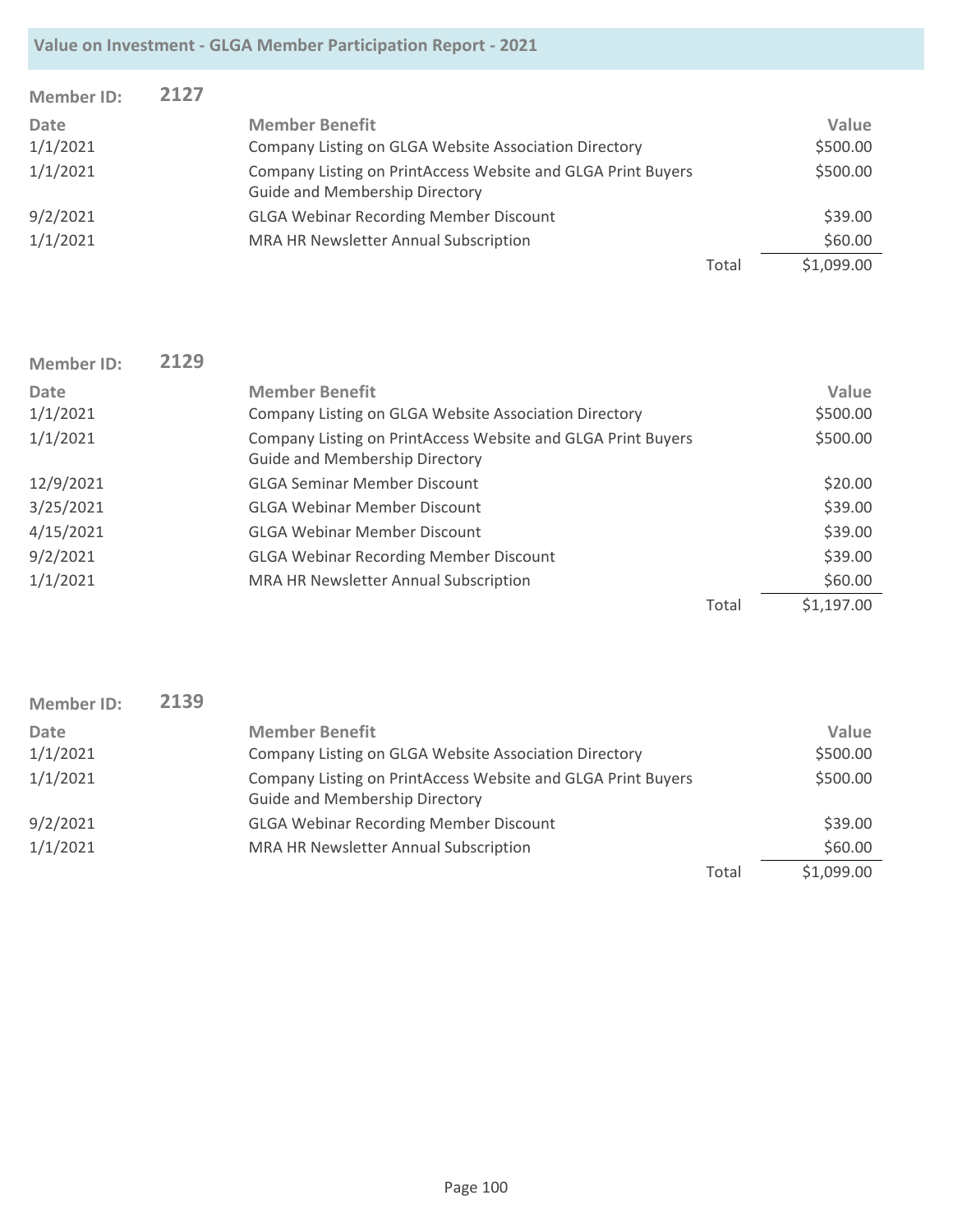| <b>Member ID:</b> | 2141 |                                                                                                       |       |            |
|-------------------|------|-------------------------------------------------------------------------------------------------------|-------|------------|
| <b>Date</b>       |      | <b>Member Benefit</b>                                                                                 |       | Value      |
| 1/1/2021          |      | Company Listing on GLGA Website Association Directory                                                 |       | \$500.00   |
| 1/1/2021          |      | Company Listing on PrintAccess Website and GLGA Print Buyers<br><b>Guide and Membership Directory</b> |       | \$500.00   |
| 1/1/2021          |      | <b>FSC Member Discount</b>                                                                            |       | \$1,500.00 |
| 1/1/2021          |      | <b>FSC Member Rebate</b>                                                                              |       | \$300.00   |
| 3/10/2021         |      | <b>GEA Member Entry Discount</b>                                                                      |       | \$130.00   |
| 3/11/2021         |      | <b>GLGA Webinar Member Discount</b>                                                                   |       | \$39.00    |
| 9/2/2021          |      | <b>GLGA Webinar Recording Member Discount</b>                                                         |       | \$39.00    |
| 12/14/2021        |      | MRA HR Hotline Free Call/Email Service                                                                |       | \$200.00   |
| 1/1/2021          |      | <b>MRA HR Newsletter Annual Subscription</b>                                                          |       | \$60.00    |
|                   |      |                                                                                                       | Total | \$3,268.00 |

| <b>Member ID:</b> | 2171 |                                                                                                       |       |            |
|-------------------|------|-------------------------------------------------------------------------------------------------------|-------|------------|
| <b>Date</b>       |      | <b>Member Benefit</b>                                                                                 |       | Value      |
| 1/1/2021          |      | Company Listing on GLGA Website Association Directory                                                 |       | \$500.00   |
| 1/1/2021          |      | Company Listing on PrintAccess Website and GLGA Print Buyers<br><b>Guide and Membership Directory</b> |       | \$500.00   |
| 7/1/2021          |      | Free Job Board Listing                                                                                |       | \$200.00   |
| 3/10/2021         |      | <b>GEA Member Entry Discount</b>                                                                      |       | \$156.00   |
| 3/11/2021         |      | <b>GLGA Webinar Member Discount</b>                                                                   |       | \$39.00    |
| 5/6/2021          |      | <b>GLGA Webinar Member Discount</b>                                                                   |       | \$39.00    |
| 7/28/2021         |      | <b>GLGA Webinar Member Discount</b>                                                                   |       | \$39.00    |
| 9/2/2021          |      | <b>GLGA Webinar Recording Member Discount</b>                                                         |       | \$39.00    |
| 12/31/2021        |      | <b>ITU Rental Rebate on Products and Services</b>                                                     |       | \$162.30   |
| 1/1/2021          |      | MRA HR Newsletter Annual Subscription                                                                 |       | \$60.00    |
|                   |      |                                                                                                       | Total | \$1,734.30 |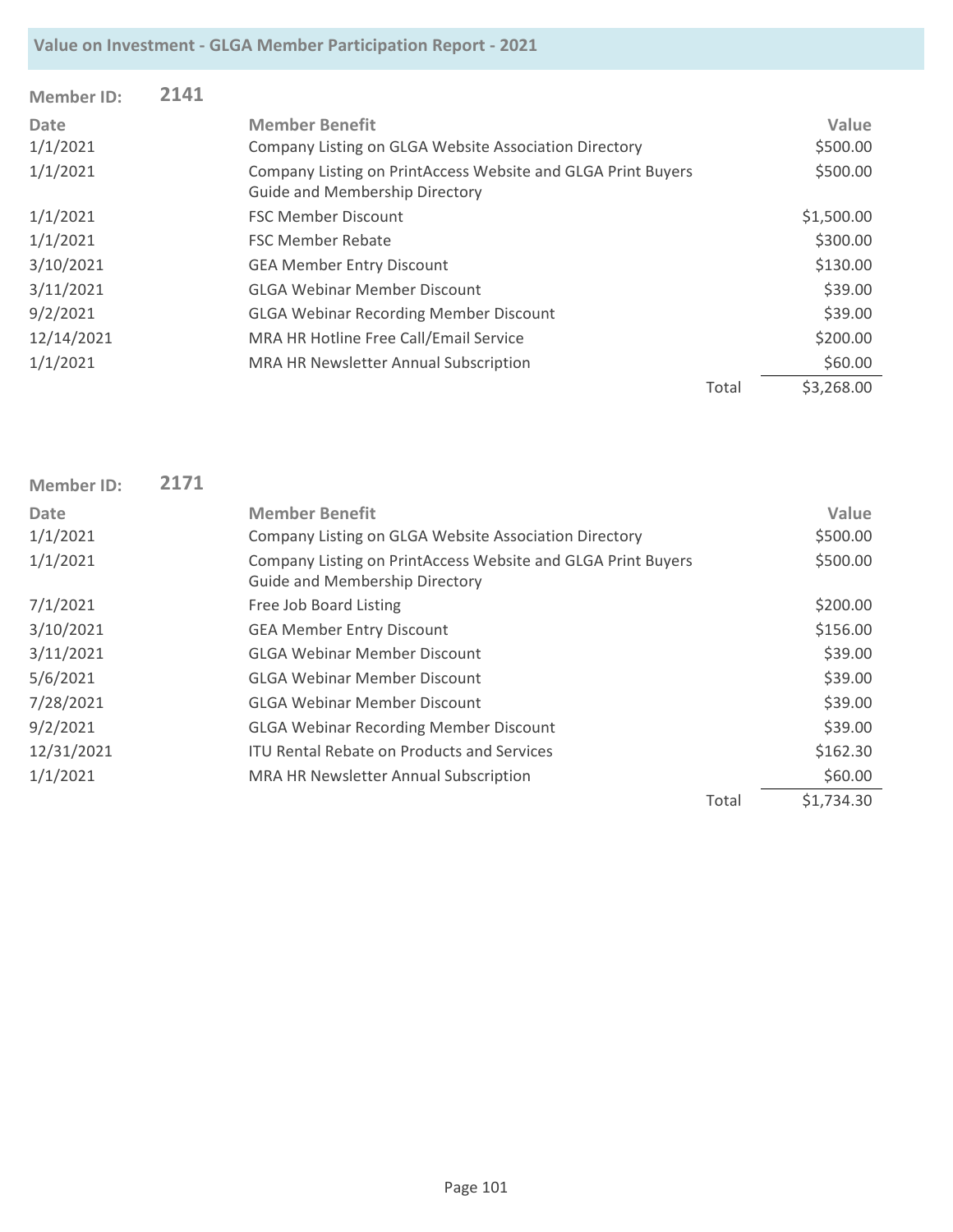| <b>Member ID:</b> | 2172 |                                                                                                       |       |            |
|-------------------|------|-------------------------------------------------------------------------------------------------------|-------|------------|
| <b>Date</b>       |      | <b>Member Benefit</b>                                                                                 |       | Value      |
| 1/1/2021          |      | Company Listing on GLGA Website Association Directory                                                 |       | \$500.00   |
| 1/1/2021          |      | Company Listing on PrintAccess Website and GLGA Print Buyers<br><b>Guide and Membership Directory</b> |       | \$500.00   |
| 12/9/2021         |      | <b>GLGA Seminar Member Discount</b>                                                                   |       | \$20.00    |
| 3/25/2021         |      | <b>GLGA Webinar Member Discount</b>                                                                   |       | \$39.00    |
| 4/15/2021         |      | <b>GLGA Webinar Member Discount</b>                                                                   |       | \$39.00    |
| 6/8/2021          |      | <b>GLGA Webinar Member Discount</b>                                                                   |       | \$78.00    |
| 9/2/2021          |      | <b>GLGA Webinar Recording Member Discount</b>                                                         |       | \$39.00    |
| 3/10/2021         |      | <b>Quarterly HR Update</b>                                                                            |       | \$39.00    |
|                   |      |                                                                                                       | Total | \$1,254.00 |

| <b>Member ID:</b> | 2177 |                                                                                                       |       |            |
|-------------------|------|-------------------------------------------------------------------------------------------------------|-------|------------|
| Date              |      | <b>Member Benefit</b>                                                                                 |       | Value      |
| 1/1/2021          |      | Company Listing on GLGA Website Association Directory                                                 |       | \$500.00   |
| 1/1/2021          |      | Company Listing on PrintAccess Website and GLGA Print Buyers<br><b>Guide and Membership Directory</b> |       | \$500.00   |
| 3/5/2021          |      | <b>National Publications Member Discount</b>                                                          |       | \$99.00    |
| 8/12/2021         |      | <b>Quarterly HR Update</b>                                                                            |       | \$39.00    |
|                   |      |                                                                                                       | Total | \$1,138.00 |

| <b>Member ID:</b> | 2183 |                                                                                                       |       |            |
|-------------------|------|-------------------------------------------------------------------------------------------------------|-------|------------|
| Date              |      | <b>Member Benefit</b>                                                                                 |       | Value      |
| 1/1/2021          |      | Company Listing on GLGA Website Association Directory                                                 |       | \$500.00   |
| 1/1/2021          |      | Company Listing on PrintAccess Website and GLGA Print Buyers<br><b>Guide and Membership Directory</b> |       | \$500.00   |
| 9/2/2021          |      | <b>GLGA Webinar Recording Member Discount</b>                                                         |       | \$39.00    |
| 1/1/2021          |      | MRA HR Newsletter Annual Subscription                                                                 |       | \$60.00    |
| 10/13/2021        |      | Wage & Benefits Survey Participant - Free Report                                                      |       | \$1,000.00 |
|                   |      |                                                                                                       | Total | \$2,099.00 |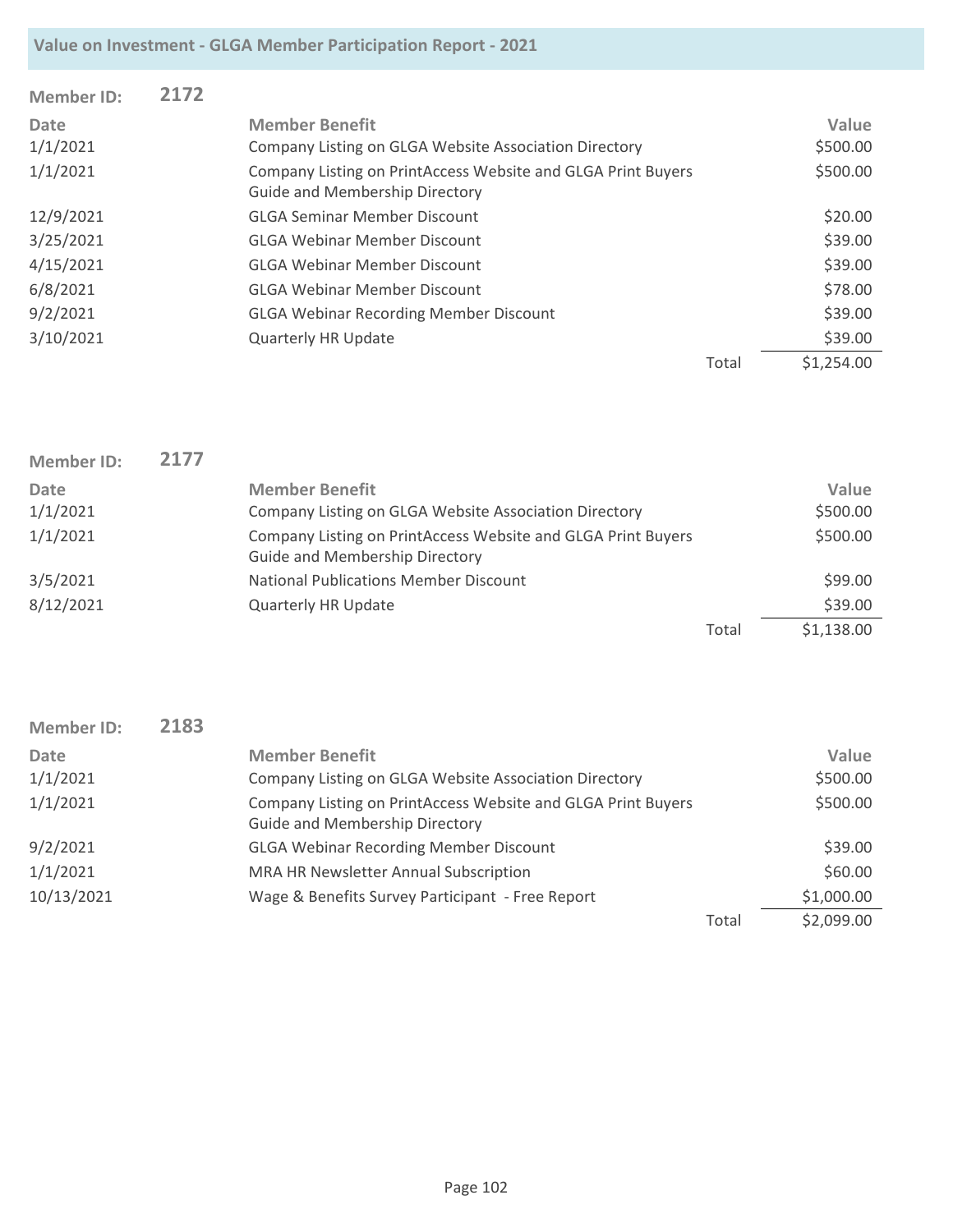| <b>Member ID:</b> | 2217 |                                                                                                       |       |            |
|-------------------|------|-------------------------------------------------------------------------------------------------------|-------|------------|
| Date              |      | <b>Member Benefit</b>                                                                                 |       | Value      |
| 1/1/2021          |      | Company Listing on GLGA Website Association Directory                                                 |       | \$500.00   |
| 1/1/2021          |      | Company Listing on PrintAccess Website and GLGA Print Buyers<br><b>Guide and Membership Directory</b> |       | \$500.00   |
| 9/2/2021          |      | <b>GLGA Webinar Recording Member Discount</b>                                                         |       | \$39.00    |
|                   |      |                                                                                                       | Total | \$1,039.00 |

| <b>Member ID:</b> | 2245 |                                                                                                       |       |            |
|-------------------|------|-------------------------------------------------------------------------------------------------------|-------|------------|
| <b>Date</b>       |      | <b>Member Benefit</b>                                                                                 |       | Value      |
| 1/1/2021          |      | Company Listing on GLGA Website Association Directory                                                 |       | \$500.00   |
| 1/1/2021          |      | Company Listing on PrintAccess Website and GLGA Print Buyers<br><b>Guide and Membership Directory</b> |       | \$500.00   |
| 4/22/2021         |      | <b>GLGA Webinar Presenter</b>                                                                         |       | \$200.00   |
| 6/17/2021         |      | <b>GLGA Webinar Presenter</b>                                                                         |       | \$200.00   |
| 6/17/2021         |      | <b>GLGA Webinar Presenter</b>                                                                         |       | \$200.00   |
| 6/30/2021         |      | <b>GLGA Webinar Presenter</b>                                                                         |       | \$200.00   |
| 9/2/2021          |      | <b>GLGA Webinar Recording Member Discount</b>                                                         |       | \$39.00    |
| 1/1/2021          |      | <b>Graphics Journal Ad Discounts</b>                                                                  |       | \$786.00   |
|                   |      |                                                                                                       | Total | \$2,625.00 |

| <b>Member ID:</b> | 2255 |                                                                                                       |       |            |
|-------------------|------|-------------------------------------------------------------------------------------------------------|-------|------------|
| Date              |      | <b>Member Benefit</b>                                                                                 |       | Value      |
| 1/1/2021          |      | Company Listing on GLGA Website Association Directory                                                 |       | \$500.00   |
| 1/1/2021          |      | Company Listing on PrintAccess Website and GLGA Print Buyers<br><b>Guide and Membership Directory</b> |       | \$500.00   |
| 9/2/2021          |      | <b>GLGA Webinar Recording Member Discount</b>                                                         |       | \$39.00    |
| 1/1/2021          |      | MRA HR Newsletter Annual Subscription                                                                 |       | \$60.00    |
|                   |      |                                                                                                       | Total | \$1,099.00 |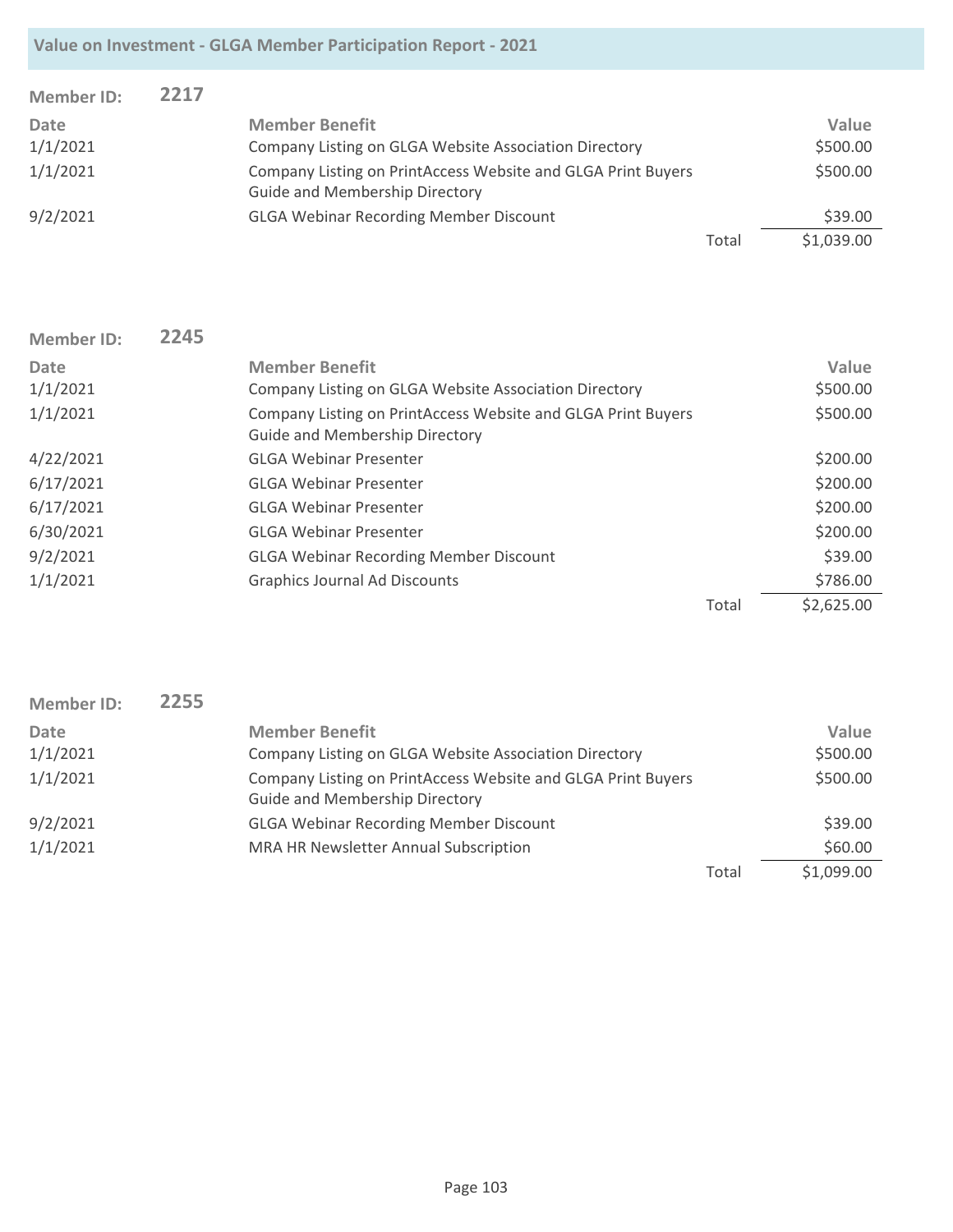| <b>Member ID:</b> | 2258 |                                                                                                       |       |            |
|-------------------|------|-------------------------------------------------------------------------------------------------------|-------|------------|
| Date              |      | <b>Member Benefit</b>                                                                                 |       | Value      |
| 1/1/2021          |      | Company Listing on GLGA Website Association Directory                                                 |       | \$500.00   |
| 1/1/2021          |      | Company Listing on PrintAccess Website and GLGA Print Buyers<br><b>Guide and Membership Directory</b> |       | \$500.00   |
| 9/2/2021          |      | <b>GLGA Webinar Recording Member Discount</b>                                                         |       | \$39.00    |
| 1/1/2021          |      | MRA HR Newsletter Annual Subscription                                                                 |       | \$60.00    |
|                   |      |                                                                                                       | Total | \$1,099.00 |

| <b>Member ID:</b> | 2263 |                                                                                                       |       |            |
|-------------------|------|-------------------------------------------------------------------------------------------------------|-------|------------|
| <b>Date</b>       |      | <b>Member Benefit</b>                                                                                 |       | Value      |
| 1/1/2021          |      | Company Listing on GLGA Website Association Directory                                                 |       | \$500.00   |
| 1/1/2021          |      | Company Listing on PrintAccess Website and GLGA Print Buyers<br><b>Guide and Membership Directory</b> |       | \$500.00   |
| 5/17/2021         |      | <b>GLGA Member Question</b>                                                                           |       | \$100.00   |
| 5/18/2021         |      | <b>GLGA Member Question</b>                                                                           |       | \$100.00   |
| 11/8/2021         |      | <b>GLGA Member Question</b>                                                                           |       | \$100.00   |
| 6/30/2021         |      | <b>GLGA Webinar Member Discount</b>                                                                   |       | \$39.00    |
| 7/28/2021         |      | <b>GLGA Webinar Member Discount</b>                                                                   |       | \$39.00    |
| 12/31/2021        |      | <b>ITU Rental Rebate on Products and Services</b>                                                     |       | \$619.07   |
| 1/1/2021          |      | MRA HR Newsletter Annual Subscription                                                                 |       | \$60.00    |
| 8/12/2021         |      | <b>Quarterly HR Update</b>                                                                            |       | \$39.00    |
|                   |      |                                                                                                       | Total | \$2,096.07 |

| Member ID:  | 2267 |                                                                                                       |       |            |
|-------------|------|-------------------------------------------------------------------------------------------------------|-------|------------|
| <b>Date</b> |      | <b>Member Benefit</b>                                                                                 |       | Value      |
| 1/1/2021    |      | Company Listing on GLGA Website Association Directory                                                 |       | \$500.00   |
| 1/1/2021    |      | Company Listing on PrintAccess Website and GLGA Print Buyers<br><b>Guide and Membership Directory</b> |       | \$500.00   |
| 9/2/2021    |      | <b>GLGA Webinar Recording Member Discount</b>                                                         |       | \$39.00    |
|             |      |                                                                                                       | Total | \$1,039.00 |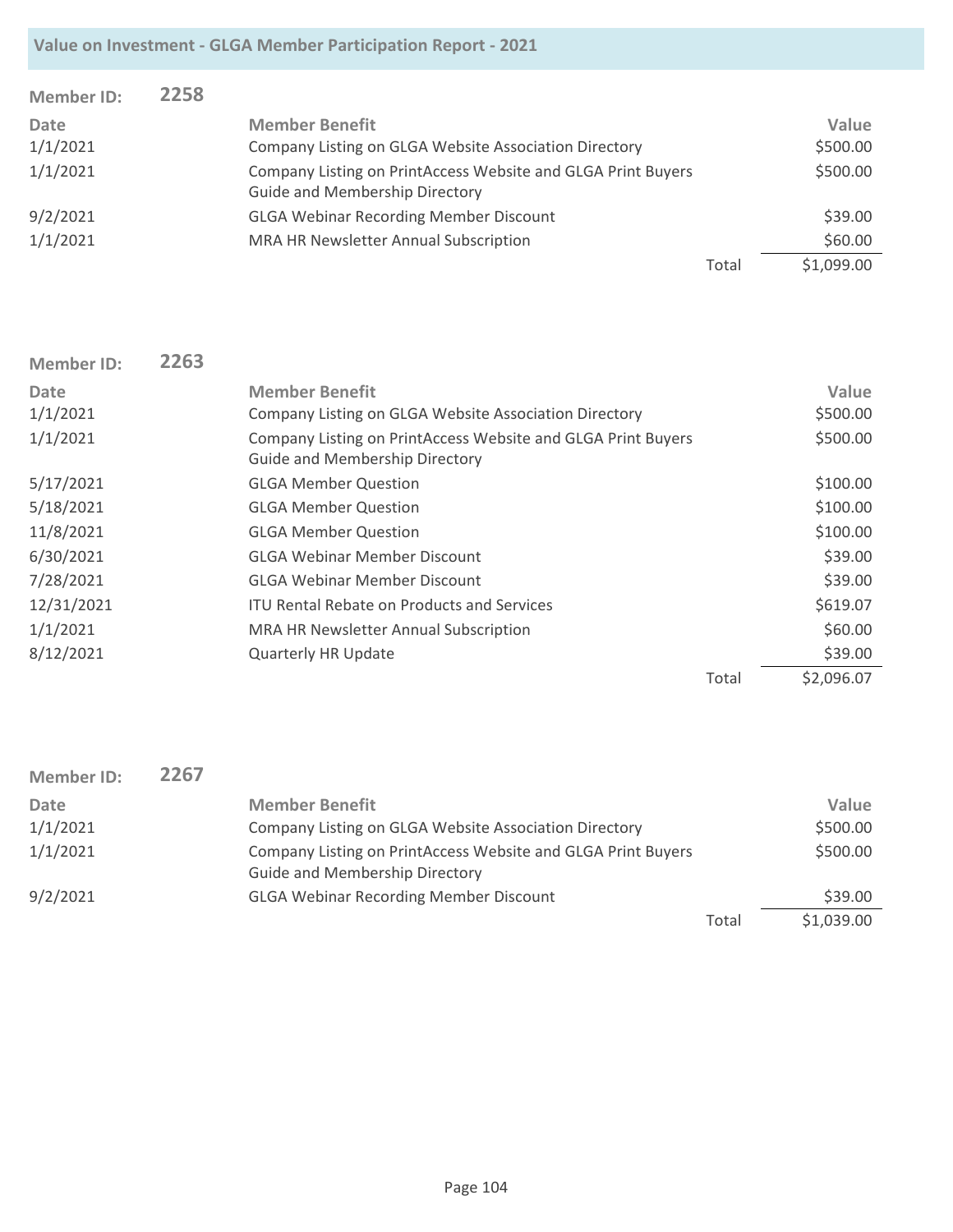| <b>Member ID:</b> | 2285 |                                                                                                       |       |            |
|-------------------|------|-------------------------------------------------------------------------------------------------------|-------|------------|
| Date              |      | <b>Member Benefit</b>                                                                                 |       | Value      |
| 1/1/2021          |      | Company Listing on GLGA Website Association Directory                                                 |       | \$500.00   |
| 1/1/2021          |      | Company Listing on PrintAccess Website and GLGA Print Buyers<br><b>Guide and Membership Directory</b> |       | \$500.00   |
| 4/12/2021         |      | Free Job Board Listing                                                                                |       | \$200.00   |
| 2/10/2021         |      | <b>GLGA Member Question</b>                                                                           |       | \$100.00   |
| 2/16/2021         |      | <b>GLGA Webinar Member Discount</b>                                                                   |       | \$190.00   |
| 3/11/2021         |      | <b>GLGA Webinar Member Discount</b>                                                                   |       | \$78.00    |
| 6/17/2021         |      | <b>GLGA Webinar Member Discount</b>                                                                   |       | \$39.00    |
| 9/2/2021          |      | <b>GLGA Webinar Recording Member Discount</b>                                                         |       | \$39.00    |
| 1/1/2021          |      | MRA HR Newsletter Annual Subscription                                                                 |       | \$60.00    |
| 3/10/2021         |      | <b>Quarterly HR Update</b>                                                                            |       | \$39.00    |
|                   |      |                                                                                                       | Total | \$1,745.00 |

| Member ID:  | 2302 |                                                                                                       |       |            |
|-------------|------|-------------------------------------------------------------------------------------------------------|-------|------------|
| <b>Date</b> |      | <b>Member Benefit</b>                                                                                 |       | Value      |
| 1/1/2021    |      | Company Listing on GLGA Website Association Directory                                                 |       | \$500.00   |
| 1/1/2021    |      | Company Listing on PrintAccess Website and GLGA Print Buyers<br><b>Guide and Membership Directory</b> |       | \$500.00   |
| 9/2/2021    |      | <b>GLGA Webinar Recording Member Discount</b>                                                         |       | \$39.00    |
|             |      |                                                                                                       | Total | \$1,039.00 |

| <b>Member ID:</b> | 2305 |                                                                                                       |       |            |
|-------------------|------|-------------------------------------------------------------------------------------------------------|-------|------------|
| Date              |      | <b>Member Benefit</b>                                                                                 |       | Value      |
| 1/1/2021          |      | Company Listing on GLGA Website Association Directory                                                 |       | \$500.00   |
| 1/1/2021          |      | Company Listing on PrintAccess Website and GLGA Print Buyers<br><b>Guide and Membership Directory</b> |       | \$500.00   |
| 12/1/2021         |      | Graphics Journal Member New Products and Services Listing                                             |       | \$200.00   |
| 8/12/2021         |      | <b>Quarterly HR Update</b>                                                                            |       | \$39.00    |
| 10/13/2021        |      | Wage & Benefits Survey Participant - Free Report                                                      |       | \$1,000.00 |
|                   |      |                                                                                                       | Total | \$2,239.00 |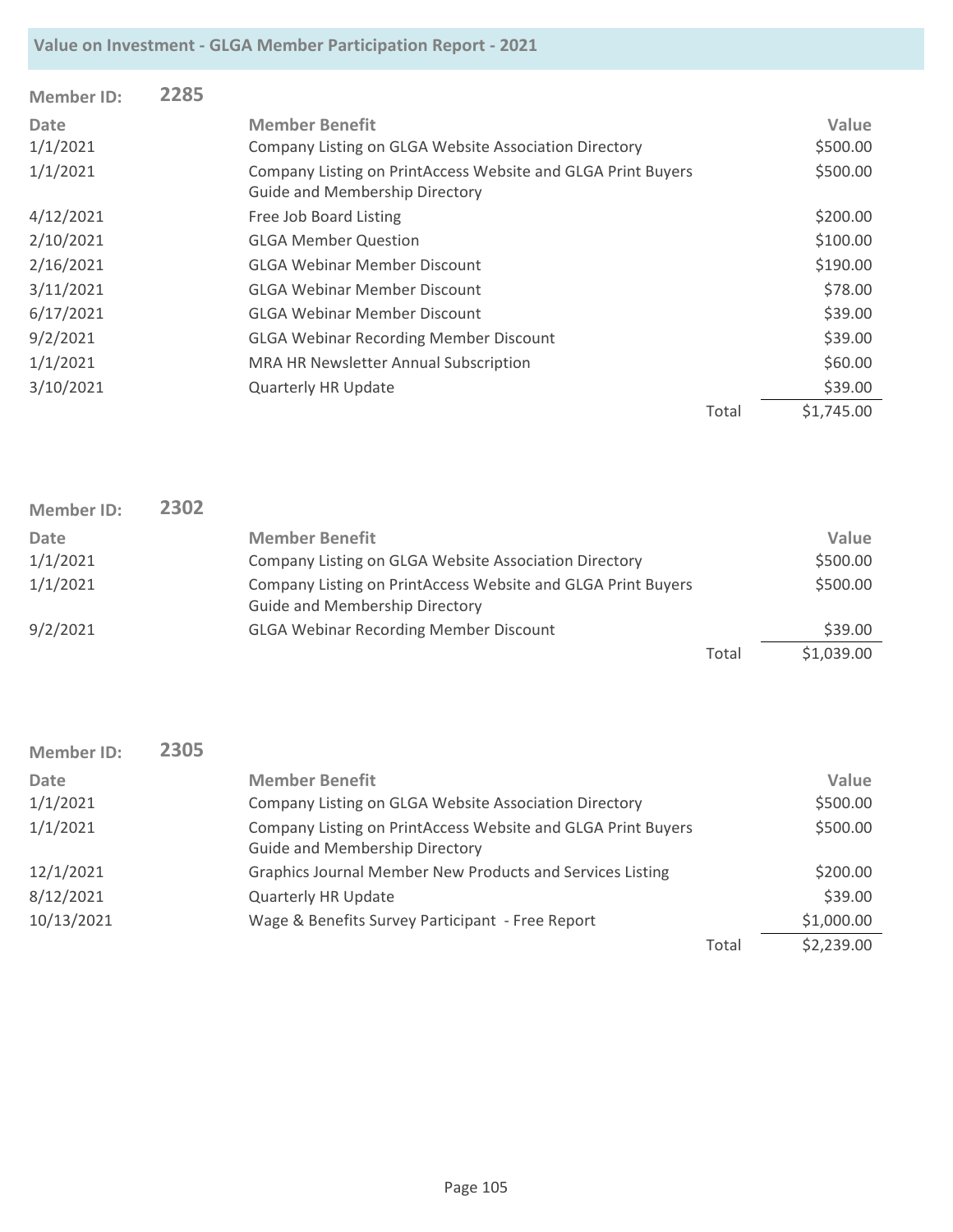| <b>Member ID:</b> | 2306 |                                                                                                       |       |            |
|-------------------|------|-------------------------------------------------------------------------------------------------------|-------|------------|
| Date              |      | <b>Member Benefit</b>                                                                                 |       | Value      |
| 1/1/2021          |      | Company Listing on GLGA Website Association Directory                                                 |       | \$500.00   |
| 1/1/2021          |      | Company Listing on PrintAccess Website and GLGA Print Buyers<br><b>Guide and Membership Directory</b> |       | \$500.00   |
| 9/2/2021          |      | <b>GLGA Webinar Recording Member Discount</b>                                                         |       | \$39.00    |
| 1/1/2021          |      | MRA HR Newsletter Annual Subscription                                                                 |       | \$60.00    |
|                   |      |                                                                                                       | Total | \$1,099.00 |

| Member ID:  | 2322 |                                                                                                       |       |            |
|-------------|------|-------------------------------------------------------------------------------------------------------|-------|------------|
| <b>Date</b> |      | <b>Member Benefit</b>                                                                                 |       | Value      |
| 1/1/2021    |      | Company Listing on GLGA Website Association Directory                                                 |       | \$500.00   |
| 1/1/2021    |      | Company Listing on PrintAccess Website and GLGA Print Buyers<br><b>Guide and Membership Directory</b> |       | \$500.00   |
| 12/8/2021   |      | <b>GLGA Networking Event Member Discount</b>                                                          |       | \$20.00    |
| 9/2/2021    |      | <b>GLGA Webinar Recording Member Discount</b>                                                         |       | \$39.00    |
| 1/1/2021    |      | <b>Graphics Journal Ad Discounts</b>                                                                  |       | \$405.00   |
|             |      |                                                                                                       | Total | \$1,464.00 |

| <b>Member ID:</b> | 2323 |                                                                                                       |       |            |
|-------------------|------|-------------------------------------------------------------------------------------------------------|-------|------------|
| Date              |      | <b>Member Benefit</b>                                                                                 |       | Value      |
| 1/1/2021          |      | Company Listing on GLGA Website Association Directory                                                 |       | \$500.00   |
| 1/1/2021          |      | Company Listing on PrintAccess Website and GLGA Print Buyers<br><b>Guide and Membership Directory</b> |       | \$500.00   |
| 3/25/2021         |      | <b>GLGA Webinar Presenter</b>                                                                         |       | \$200.00   |
| 9/2/2021          |      | <b>GLGA Webinar Recording Member Discount</b>                                                         |       | \$39.00    |
|                   |      |                                                                                                       | Total | \$1,239.00 |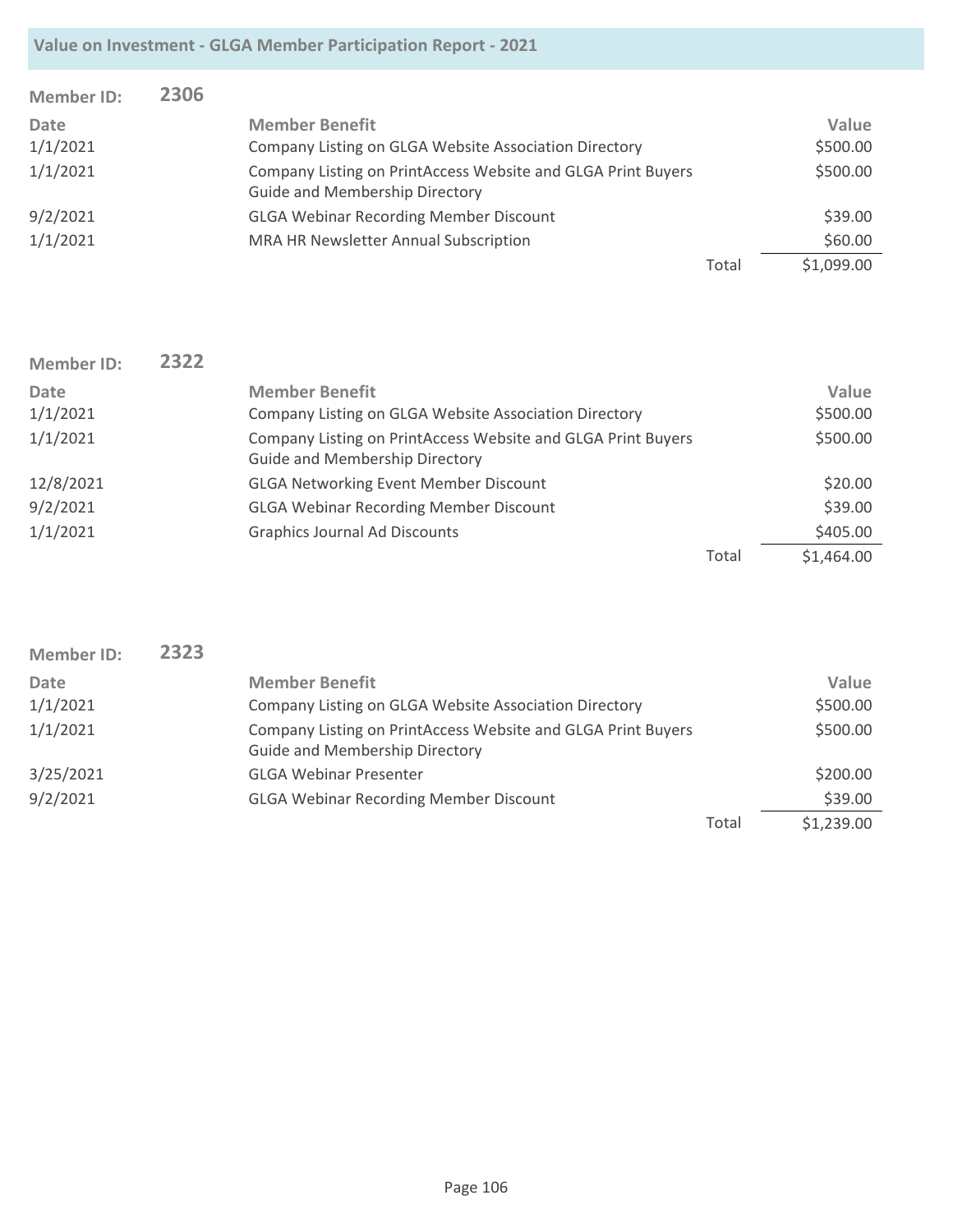| <b>Member ID:</b> | 2327 |                                                                                                       |       |            |
|-------------------|------|-------------------------------------------------------------------------------------------------------|-------|------------|
| Date              |      | <b>Member Benefit</b>                                                                                 |       | Value      |
| 1/1/2021          |      | Company Listing on GLGA Website Association Directory                                                 |       | \$500.00   |
| 1/1/2021          |      | Company Listing on PrintAccess Website and GLGA Print Buyers<br><b>Guide and Membership Directory</b> |       | \$500.00   |
| 2/4/2021          |      | <b>GLGA Webinar Presenter</b>                                                                         |       | \$200.00   |
| 5/6/2021          |      | <b>GLGA Webinar Presenter</b>                                                                         |       | \$200.00   |
| 9/2/2021          |      | <b>GLGA Webinar Recording Member Discount</b>                                                         |       | \$39.00    |
| 1/1/2021          |      | <b>Graphics Journal Ad Discounts</b>                                                                  |       | \$513.00   |
|                   |      |                                                                                                       | Total | \$1,952.00 |

| Member ID: | 2332 |                                                                                                       |       |            |
|------------|------|-------------------------------------------------------------------------------------------------------|-------|------------|
| Date       |      | <b>Member Benefit</b>                                                                                 |       | Value      |
| 1/1/2021   |      | Company Listing on GLGA Website Association Directory                                                 |       | \$500.00   |
| 1/1/2021   |      | Company Listing on PrintAccess Website and GLGA Print Buyers<br><b>Guide and Membership Directory</b> |       | \$500.00   |
| 9/2/2021   |      | <b>GLGA Webinar Recording Member Discount</b>                                                         |       | \$39.00    |
|            |      |                                                                                                       | Total | \$1,039.00 |

| Member ID: | 2334 |                                                                                                       |       |            |
|------------|------|-------------------------------------------------------------------------------------------------------|-------|------------|
| Date       |      | <b>Member Benefit</b>                                                                                 |       | Value      |
| 1/1/2021   |      | Company Listing on GLGA Website Association Directory                                                 |       | \$500.00   |
| 1/1/2021   |      | Company Listing on PrintAccess Website and GLGA Print Buyers<br><b>Guide and Membership Directory</b> |       | \$500.00   |
| 2/2/2021   |      | <b>GLGA Webinar Member Discount</b>                                                                   |       | \$95.00    |
| 2/16/2021  |      | <b>GLGA Webinar Member Discount</b>                                                                   |       | \$95.00    |
| 3/2/2021   |      | <b>GLGA Webinar Member Discount</b>                                                                   |       | \$95.00    |
| 3/16/2021  |      | <b>GLGA Webinar Member Discount</b>                                                                   |       | \$95.00    |
| 4/15/2021  |      | <b>GLGA Webinar Member Discount</b>                                                                   |       | \$78.00    |
| 8/13/2021  |      | <b>GLGA Webinar Member Discount</b>                                                                   |       | \$39.00    |
| 11/3/2021  |      | <b>GLGA Webinar Member Discount</b>                                                                   |       | \$90.00    |
| 9/2/2021   |      | <b>GLGA Webinar Recording Member Discount</b>                                                         |       | \$39.00    |
| 1/1/2021   |      | <b>Graphics Journal Ad Discounts</b>                                                                  |       | \$854.00   |
|            |      |                                                                                                       | Total | \$2,480.00 |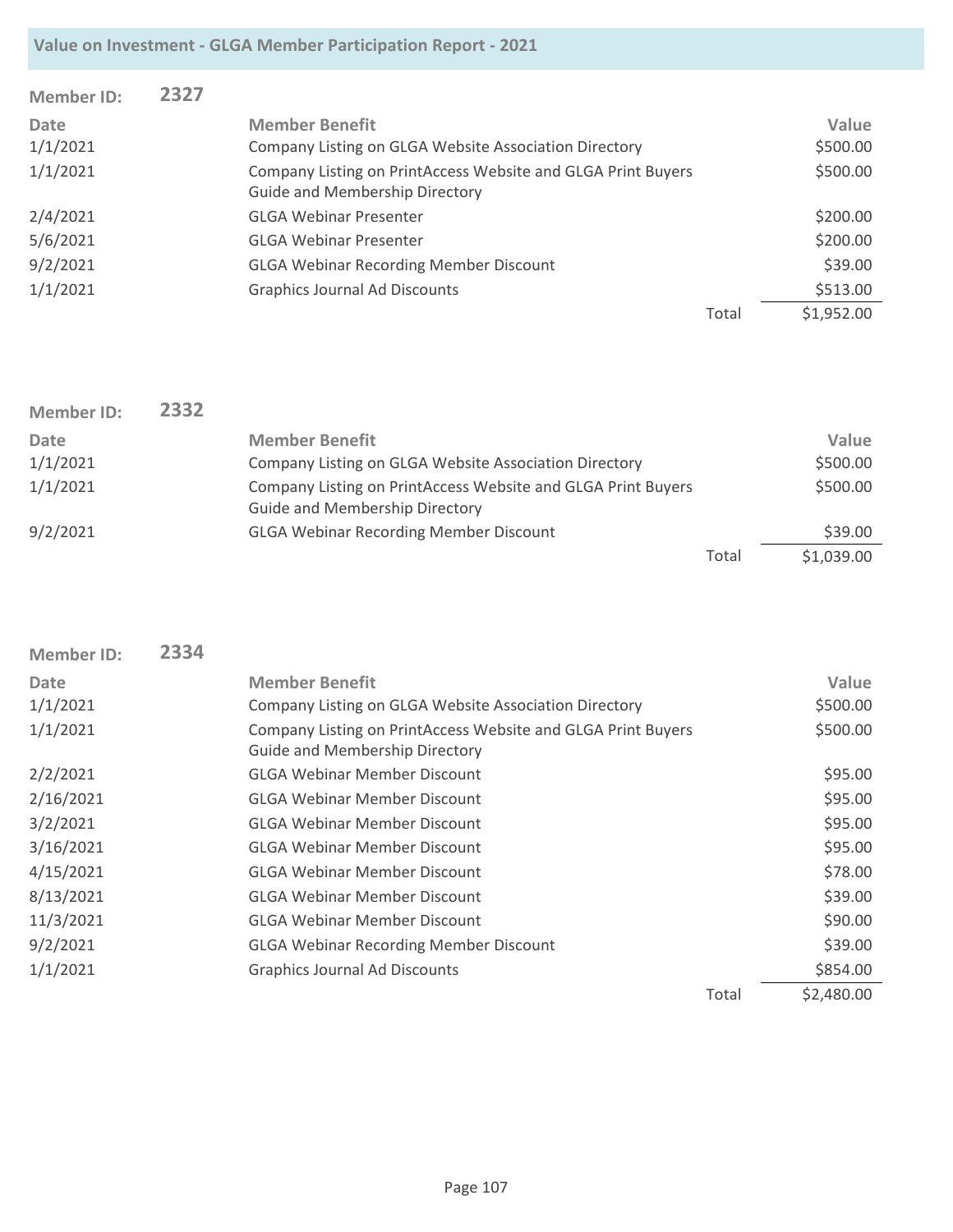| <b>Member ID:</b> | 2335 |                                                                                                       |       |            |
|-------------------|------|-------------------------------------------------------------------------------------------------------|-------|------------|
| <b>Date</b>       |      | <b>Member Benefit</b>                                                                                 |       | Value      |
| 1/1/2021          |      | Company Listing on GLGA Website Association Directory                                                 |       | \$500.00   |
| 1/1/2021          |      | Company Listing on PrintAccess Website and GLGA Print Buyers<br><b>Guide and Membership Directory</b> |       | \$500.00   |
| 6/10/2021         |      | Free Job Board Listing                                                                                |       | \$200.00   |
| 3/25/2021         |      | <b>GLGA Webinar Member Discount</b>                                                                   |       | \$39.00    |
| 1/1/2021          |      | <b>MRA HR Newsletter Annual Subscription</b>                                                          |       | \$60.00    |
| 3/10/2021         |      | <b>Quarterly HR Update</b>                                                                            |       | \$39.00    |
| 8/12/2021         |      | <b>Quarterly HR Update</b>                                                                            |       | \$39.00    |
| 10/13/2021        |      | Wage & Benefits Survey Participant - Free Report                                                      |       | \$1,000.00 |
|                   |      |                                                                                                       | Total | \$2,377.00 |

| <b>Member ID:</b> | 2336 |                                                                                                       |       |            |
|-------------------|------|-------------------------------------------------------------------------------------------------------|-------|------------|
| Date              |      | <b>Member Benefit</b>                                                                                 |       | Value      |
| 1/1/2021          |      | Company Listing on GLGA Website Association Directory                                                 |       | \$500.00   |
| 1/1/2021          |      | Company Listing on PrintAccess Website and GLGA Print Buyers<br><b>Guide and Membership Directory</b> |       | \$500.00   |
| 9/2/2021          |      | <b>GLGA Webinar Recording Member Discount</b>                                                         |       | \$39.00    |
| 1/1/2021          |      | MRA HR Newsletter Annual Subscription                                                                 |       | \$60.00    |
|                   |      |                                                                                                       | Total | \$1,099.00 |

| <b>Member ID:</b> | 2338 |                                                                                                       |       |            |
|-------------------|------|-------------------------------------------------------------------------------------------------------|-------|------------|
| Date              |      | <b>Member Benefit</b>                                                                                 |       | Value      |
| 1/1/2021          |      | Company Listing on GLGA Website Association Directory                                                 |       | \$500.00   |
| 1/1/2021          |      | Company Listing on PrintAccess Website and GLGA Print Buyers<br><b>Guide and Membership Directory</b> |       | \$500.00   |
| 12/9/2021         |      | <b>GLGA Networking Event Member Discount</b>                                                          |       | \$15.00    |
| 3/11/2021         |      | <b>GLGA Webinar Member Discount</b>                                                                   |       | \$39.00    |
| 9/2/2021          |      | <b>GLGA Webinar Recording Member Discount</b>                                                         |       | \$39.00    |
|                   |      |                                                                                                       | Total | \$1,093.00 |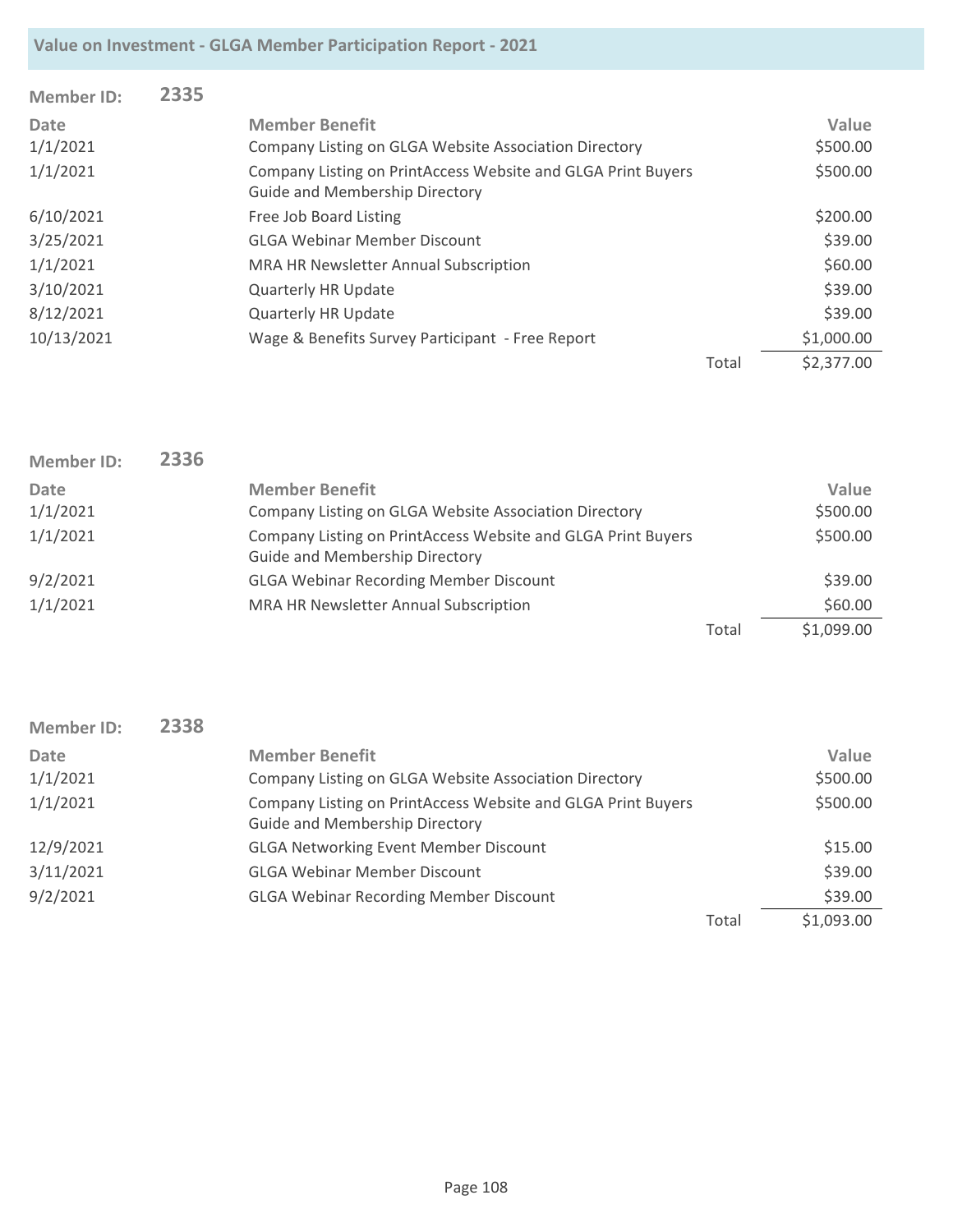| <b>Member ID:</b> | 2347 |                                                                                                       |       |            |
|-------------------|------|-------------------------------------------------------------------------------------------------------|-------|------------|
| Date              |      | <b>Member Benefit</b>                                                                                 |       | Value      |
| 1/1/2021          |      | Company Listing on GLGA Website Association Directory                                                 |       | \$500.00   |
| 1/1/2021          |      | Company Listing on PrintAccess Website and GLGA Print Buyers<br><b>Guide and Membership Directory</b> |       | \$500.00   |
| 9/2/2021          |      | <b>GLGA Webinar Recording Member Discount</b>                                                         |       | \$39.00    |
| 2/1/2021          |      | Graphics Journal Member New Products and Services Listing                                             |       | \$200.00   |
|                   |      |                                                                                                       | Total | \$1,239.00 |

| <b>Member ID:</b> | 2350 |                                                              |       |            |
|-------------------|------|--------------------------------------------------------------|-------|------------|
| Date              |      | <b>Member Benefit</b>                                        |       | Value      |
| 1/1/2021          |      | Company Listing on GLGA Website Association Directory        |       | \$500.00   |
| 1/1/2021          |      | Company Listing on PrintAccess Website and GLGA Print Buyers |       | \$500.00   |
|                   |      | <b>Guide and Membership Directory</b>                        |       |            |
| 9/2/2021          |      | <b>GLGA Webinar Recording Member Discount</b>                |       | \$39.00    |
| 1/1/2021          |      | MRA HR Newsletter Annual Subscription                        |       | \$60.00    |
|                   |      |                                                              | Total | \$1,099.00 |

| <b>Member ID:</b> | 2352 |                                                                                                       |       |            |
|-------------------|------|-------------------------------------------------------------------------------------------------------|-------|------------|
| Date              |      | <b>Member Benefit</b>                                                                                 |       | Value      |
| 1/1/2021          |      | Company Listing on GLGA Website Association Directory                                                 |       | \$500.00   |
| 1/1/2021          |      | Company Listing on PrintAccess Website and GLGA Print Buyers<br><b>Guide and Membership Directory</b> |       | \$500.00   |
| 1/18/2021         |      | Free Job Board Listing                                                                                |       | \$200.00   |
| 3/10/2021         |      | <b>GEA Member Entry Discount</b>                                                                      |       | \$60.00    |
| 2/22/2021         |      | <b>GLGA Seminar Member Discount</b>                                                                   |       | \$200.00   |
| 5/3/2021          |      | <b>GLGA Seminar Member Discount</b>                                                                   |       | \$100.00   |
| 3/11/2021         |      | <b>GLGA Webinar Member Discount</b>                                                                   |       | \$39.00    |
| 3/25/2021         |      | <b>GLGA Webinar Member Discount</b>                                                                   |       | \$39.00    |
| 7/15/2021         |      | <b>GLGA Webinar Member Discount</b>                                                                   |       | \$39.00    |
| 9/2/2021          |      | <b>GLGA Webinar Recording Member Discount</b>                                                         |       | \$39.00    |
| 12/31/2021        |      | <b>ITU Rental Rebate on Products and Services</b>                                                     |       | \$40.88    |
| 1/1/2021          |      | <b>MRA HR Newsletter Annual Subscription</b>                                                          |       | \$60.00    |
|                   |      |                                                                                                       | Total | \$1,816.88 |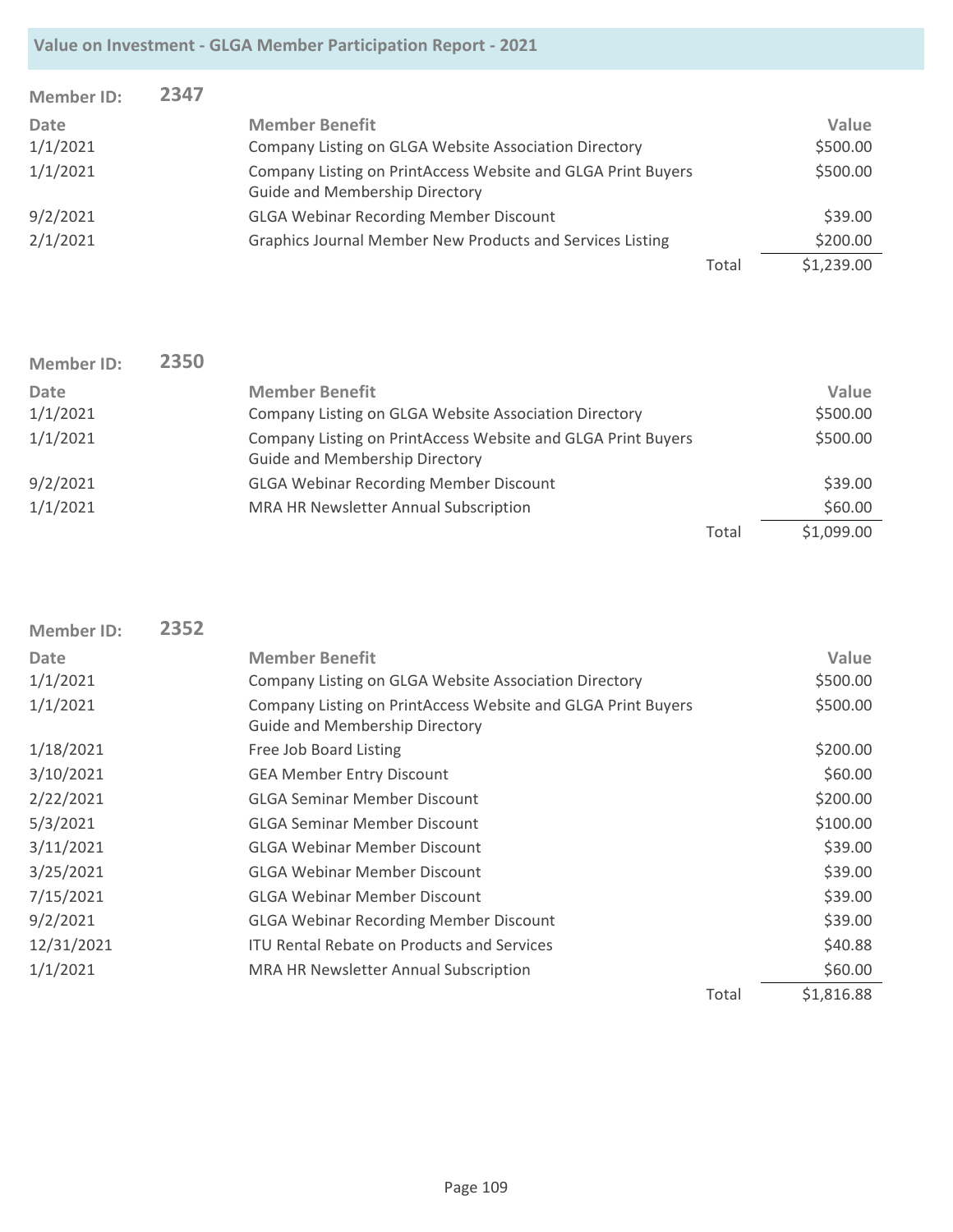| <b>Member ID:</b> | 2354 |                                                                                                       |       |            |
|-------------------|------|-------------------------------------------------------------------------------------------------------|-------|------------|
| Date              |      | <b>Member Benefit</b>                                                                                 |       | Value      |
| 1/1/2021          |      | Company Listing on GLGA Website Association Directory                                                 |       | \$500.00   |
| 1/1/2021          |      | Company Listing on PrintAccess Website and GLGA Print Buyers<br><b>Guide and Membership Directory</b> |       | \$500.00   |
| 9/2/2021          |      | <b>GLGA Webinar Recording Member Discount</b>                                                         |       | \$39.00    |
|                   |      |                                                                                                       | Total | \$1,039.00 |

| <b>Member ID:</b> | 2357 |                                                                                                       |       |                   |
|-------------------|------|-------------------------------------------------------------------------------------------------------|-------|-------------------|
| Date<br>1/1/2021  |      | <b>Member Benefit</b><br>Company Listing on GLGA Website Association Directory                        |       | Value<br>\$500.00 |
| 1/1/2021          |      | Company Listing on PrintAccess Website and GLGA Print Buyers<br><b>Guide and Membership Directory</b> |       | \$500.00          |
| 9/2/2021          |      | <b>GLGA Webinar Recording Member Discount</b>                                                         |       | \$39.00           |
| 1/1/2021          |      | MRA HR Newsletter Annual Subscription                                                                 |       | \$60.00           |
|                   |      |                                                                                                       | Total | \$1,099.00        |

| <b>Member ID:</b> | 2367 |                                                                                                       |       |            |
|-------------------|------|-------------------------------------------------------------------------------------------------------|-------|------------|
| Date              |      | <b>Member Benefit</b>                                                                                 |       | Value      |
| 1/1/2021          |      | Company Listing on GLGA Website Association Directory                                                 |       | \$500.00   |
| 1/1/2021          |      | Company Listing on PrintAccess Website and GLGA Print Buyers<br><b>Guide and Membership Directory</b> |       | \$500.00   |
| 12/8/2021         |      | <b>GLGA Networking Event Member Discount</b>                                                          |       | \$10.00    |
| 12/9/2021         |      | <b>GLGA Networking Event Member Discount</b>                                                          |       | \$15.00    |
| 12/9/2021         |      | <b>GLGA Seminar Member Discount</b>                                                                   |       | \$20.00    |
| 3/25/2021         |      | <b>GLGA Webinar Member Discount</b>                                                                   |       | \$39.00    |
| 7/27/2021         |      | <b>GLGA Webinar Member Discount</b>                                                                   |       | \$39.00    |
| 9/2/2021          |      | <b>GLGA Webinar Recording Member Discount</b>                                                         |       | \$39.00    |
| 1/1/2021          |      | <b>Graphics Journal Ad Discounts</b>                                                                  |       | \$306.00   |
| 2/1/2021          |      | Graphics Journal Member New Products and Services Listing                                             |       | \$200.00   |
|                   |      |                                                                                                       | Total | \$1,668.00 |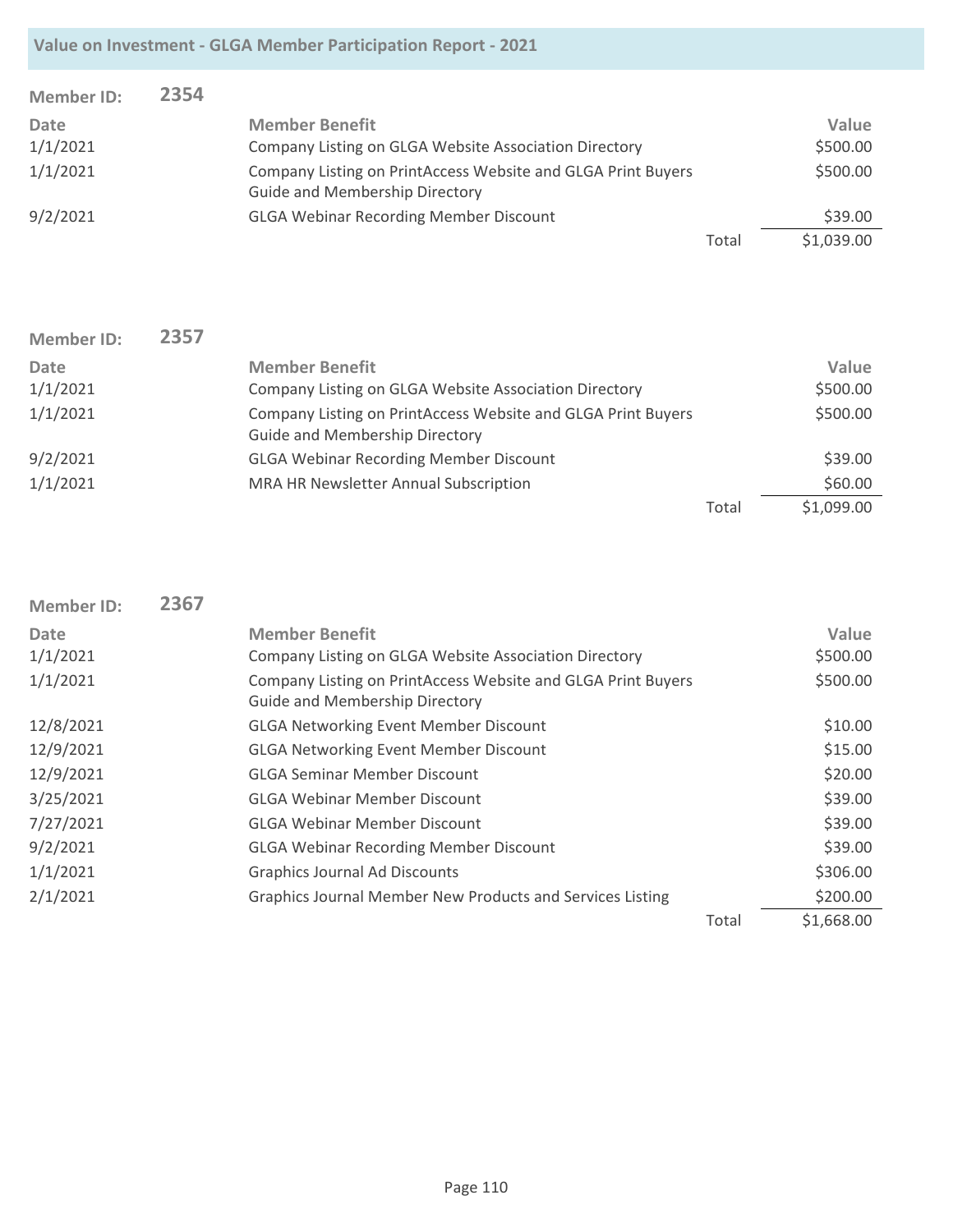| <b>Member ID:</b> | 2372 |                                                                                                       |       |            |
|-------------------|------|-------------------------------------------------------------------------------------------------------|-------|------------|
| <b>Date</b>       |      | <b>Member Benefit</b>                                                                                 |       | Value      |
| 1/1/2021          |      | Company Listing on GLGA Website Association Directory                                                 |       | \$500.00   |
| 1/1/2021          |      | Company Listing on PrintAccess Website and GLGA Print Buyers<br><b>Guide and Membership Directory</b> |       | \$500.00   |
| 1/1/2021          |      | <b>FSC Member Discount</b>                                                                            |       | \$1,500.00 |
| 1/1/2021          |      | <b>FSC Member Rebate</b>                                                                              |       | \$300.00   |
| 3/11/2021         |      | <b>GLGA Webinar Member Discount</b>                                                                   |       | \$39.00    |
| 5/20/2021         |      | <b>GLGA Webinar Member Discount</b>                                                                   |       | \$39.00    |
| 7/15/2021         |      | <b>GLGA Webinar Member Discount</b>                                                                   |       | \$39.00    |
| 9/2/2021          |      | <b>GLGA Webinar Recording Member Discount</b>                                                         |       | \$39.00    |
| 1/1/2021          |      | <b>MRA HR Newsletter Annual Subscription</b>                                                          |       | \$60.00    |
|                   |      |                                                                                                       | Total | \$3,016.00 |

| <b>Member ID:</b> | 2377 |                                                                                                       |       |            |
|-------------------|------|-------------------------------------------------------------------------------------------------------|-------|------------|
| <b>Date</b>       |      | <b>Member Benefit</b>                                                                                 |       | Value      |
| 1/1/2021          |      | Company Listing on GLGA Website Association Directory                                                 |       | \$500.00   |
| 1/1/2021          |      | Company Listing on PrintAccess Website and GLGA Print Buyers<br><b>Guide and Membership Directory</b> |       | \$500.00   |
| 3/25/2021         |      | <b>GLGA Webinar Member Discount</b>                                                                   |       | \$39.00    |
| 9/2/2021          |      | <b>GLGA Webinar Recording Member Discount</b>                                                         |       | \$39.00    |
| 1/1/2021          |      | MRA HR Newsletter Annual Subscription                                                                 |       | \$60.00    |
|                   |      |                                                                                                       | Total | \$1,138.00 |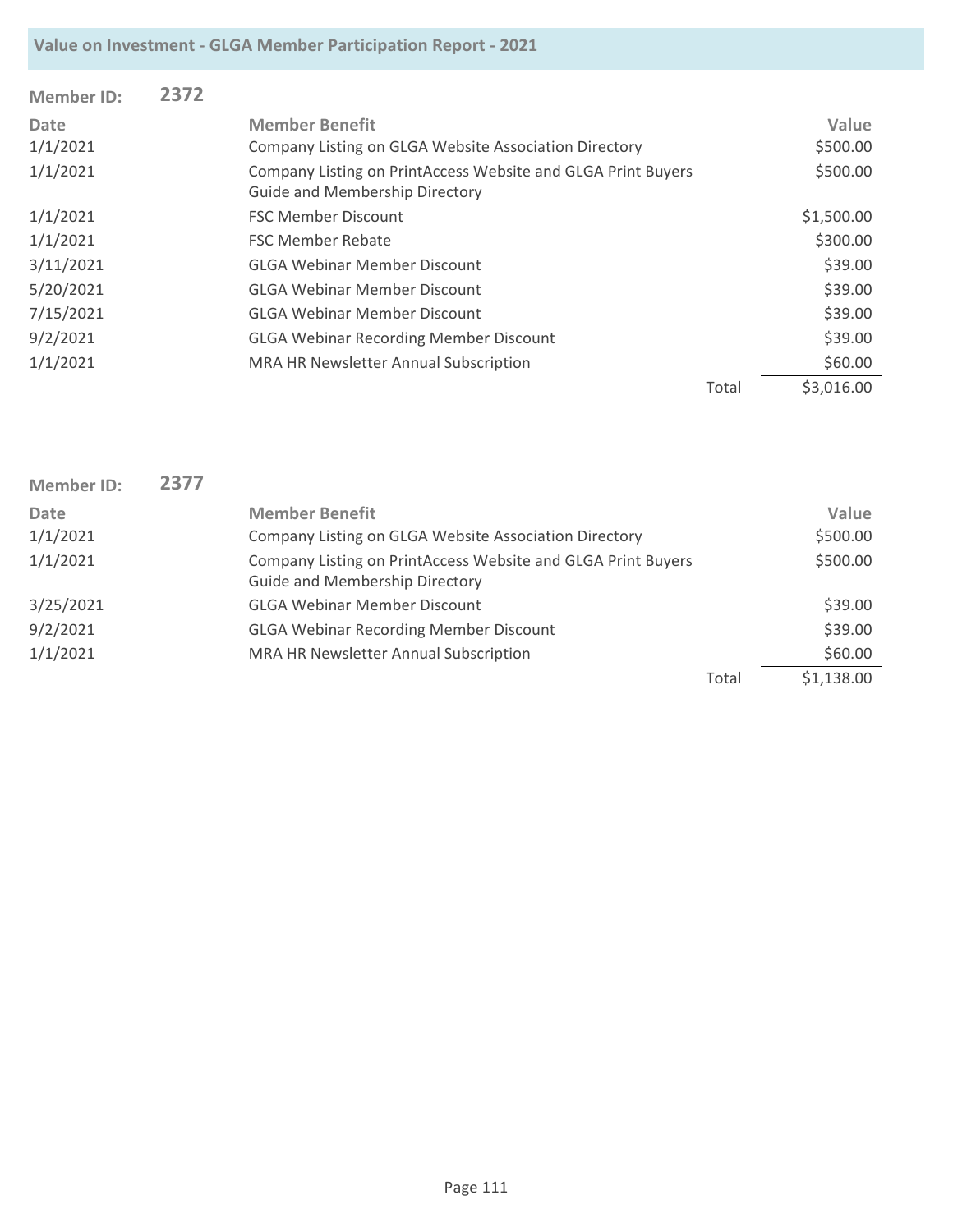| <b>Member ID:</b> | 2391 |                                                                                                       |       |            |
|-------------------|------|-------------------------------------------------------------------------------------------------------|-------|------------|
| Date              |      | <b>Member Benefit</b>                                                                                 |       | Value      |
| 1/1/2021          |      | Company Listing on GLGA Website Association Directory                                                 |       | \$500.00   |
| 1/1/2021          |      | Company Listing on PrintAccess Website and GLGA Print Buyers<br><b>Guide and Membership Directory</b> |       | \$500.00   |
| 3/10/2021         |      | <b>GEA Member Entry Discount</b>                                                                      |       | \$150.00   |
| 10/4/2021         |      | <b>GLGA Member Question</b>                                                                           |       | \$100.00   |
| 3/23/2021         |      | <b>GLGA Webinar Member Discount</b>                                                                   |       | \$39.00    |
| 4/15/2021         |      | <b>GLGA Webinar Member Discount</b>                                                                   |       | \$39.00    |
| 4/22/2021         |      | <b>GLGA Webinar Member Discount</b>                                                                   |       | \$78.00    |
| 7/15/2021         |      | <b>GLGA Webinar Member Discount</b>                                                                   |       | \$39.00    |
| 1/1/2021          |      | MRA HR Newsletter Annual Subscription                                                                 |       | \$60.00    |
| 3/10/2021         |      | <b>Quarterly HR Update</b>                                                                            |       | \$39.00    |
| 8/12/2021         |      | <b>Quarterly HR Update</b>                                                                            |       | \$39.00    |
|                   |      |                                                                                                       | Total | \$1,583.00 |

| <b>Member ID:</b> | 2405 |                                                                                                       |       |            |
|-------------------|------|-------------------------------------------------------------------------------------------------------|-------|------------|
| Date              |      | <b>Member Benefit</b>                                                                                 |       | Value      |
| 1/1/2021          |      | Company Listing on GLGA Website Association Directory                                                 |       | \$500.00   |
| 1/1/2021          |      | Company Listing on PrintAccess Website and GLGA Print Buyers<br><b>Guide and Membership Directory</b> |       | \$500.00   |
| 9/2/2021          |      | <b>GLGA Webinar Recording Member Discount</b>                                                         |       | \$39.00    |
|                   |      |                                                                                                       | Total | \$1,039.00 |

| <b>Member ID:</b> | 2406 |                                                                                                       |       |            |
|-------------------|------|-------------------------------------------------------------------------------------------------------|-------|------------|
| Date              |      | <b>Member Benefit</b>                                                                                 |       | Value      |
| 1/1/2021          |      | Company Listing on GLGA Website Association Directory                                                 |       | \$500.00   |
| 1/1/2021          |      | Company Listing on PrintAccess Website and GLGA Print Buyers<br><b>Guide and Membership Directory</b> |       | \$500.00   |
| 9/2/2021          |      | <b>GLGA Webinar Recording Member Discount</b>                                                         |       | \$39.00    |
|                   |      |                                                                                                       | Total | \$1,039.00 |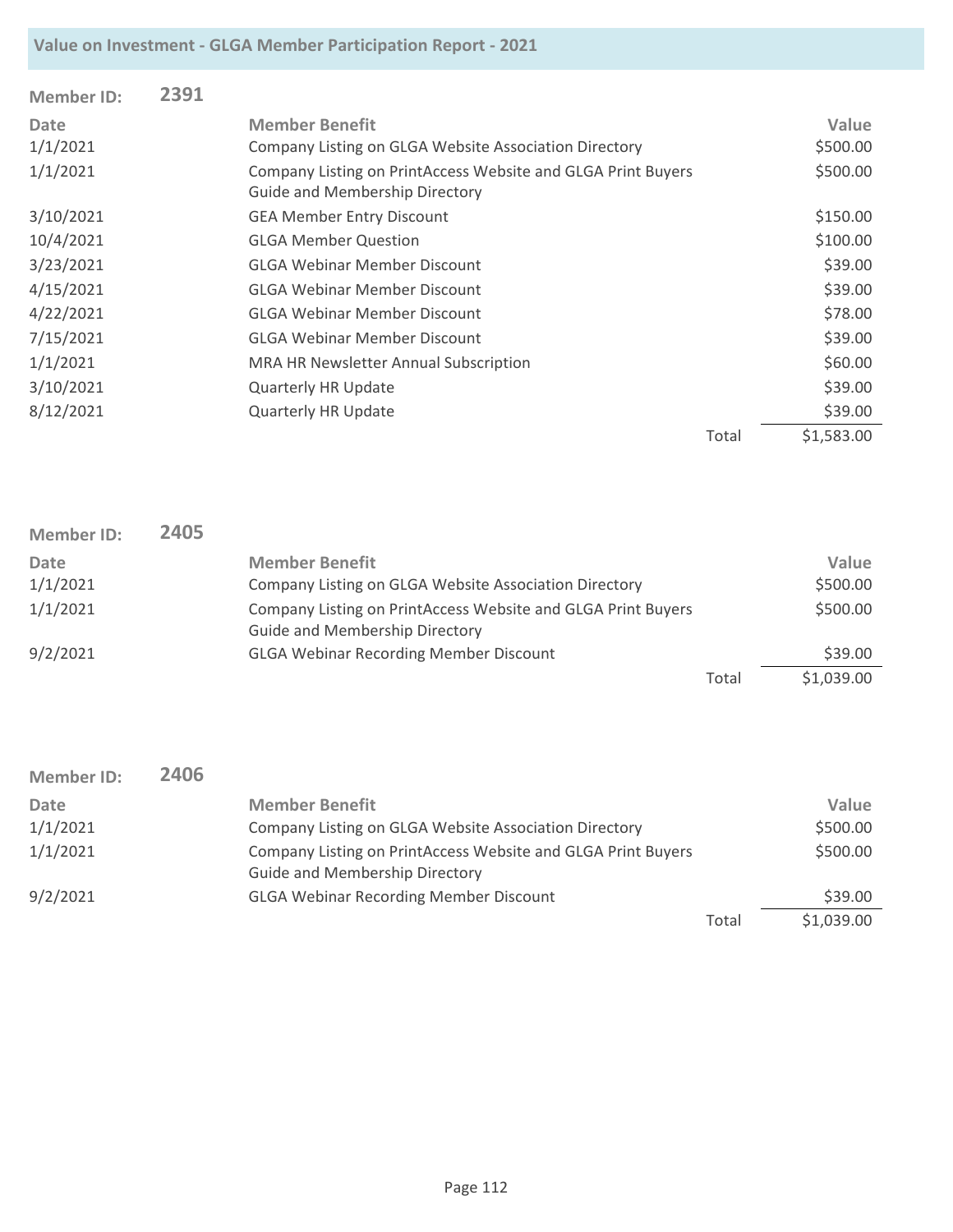| <b>Member ID:</b> | 2407 |                                                                                                       |       |            |
|-------------------|------|-------------------------------------------------------------------------------------------------------|-------|------------|
| <b>Date</b>       |      | <b>Member Benefit</b>                                                                                 |       | Value      |
| 12/2/2021         |      | Company Listing on GLGA Website Association Directory                                                 |       | \$500.00   |
| 12/2/2021         |      | Company Listing on PrintAccess Website and GLGA Print Buyers<br><b>Guide and Membership Directory</b> |       | \$500.00   |
| 12/1/2021         |      | MRA HR Newsletter Annual Subscription                                                                 |       | \$10.00    |
|                   |      |                                                                                                       | Total | \$1,010.00 |

| <b>Member ID:</b> | 2409 |                                                                                                       |       |            |
|-------------------|------|-------------------------------------------------------------------------------------------------------|-------|------------|
| Date              |      | <b>Member Benefit</b>                                                                                 |       | Value      |
| 1/1/2021          |      | Company Listing on GLGA Website Association Directory                                                 |       | \$500.00   |
| 1/1/2021          |      | Company Listing on PrintAccess Website and GLGA Print Buyers<br><b>Guide and Membership Directory</b> |       | \$500.00   |
| 3/23/2021         |      | <b>GLGA Webinar Member Discount</b>                                                                   |       | \$39.00    |
| 3/25/2021         |      | <b>GLGA Webinar Member Discount</b>                                                                   |       | \$39.00    |
| 7/28/2021         |      | <b>GLGA Webinar Member Discount</b>                                                                   |       | \$39.00    |
| 1/1/2021          |      | MRA HR Newsletter Annual Subscription                                                                 |       | \$60.00    |
| 3/10/2021         |      | <b>Quarterly HR Update</b>                                                                            |       | \$39.00    |
| 8/12/2021         |      | <b>Quarterly HR Update</b>                                                                            |       | \$39.00    |
| 10/13/2021        |      | Wage & Benefits Survey Participant - Free Report                                                      |       | \$1,000.00 |
|                   |      |                                                                                                       | Total | \$2,255.00 |

| <b>Member ID:</b> | 2463 |                                                                                                       |       |            |
|-------------------|------|-------------------------------------------------------------------------------------------------------|-------|------------|
| <b>Date</b>       |      | <b>Member Benefit</b>                                                                                 |       | Value      |
| 1/1/2021          |      | Company Listing on GLGA Website Association Directory                                                 |       | \$500.00   |
| 1/1/2021          |      | Company Listing on PrintAccess Website and GLGA Print Buyers<br><b>Guide and Membership Directory</b> |       | \$500.00   |
| 9/2/2021          |      | <b>GLGA Webinar Recording Member Discount</b>                                                         |       | \$39.00    |
|                   |      |                                                                                                       | Total | \$1,039.00 |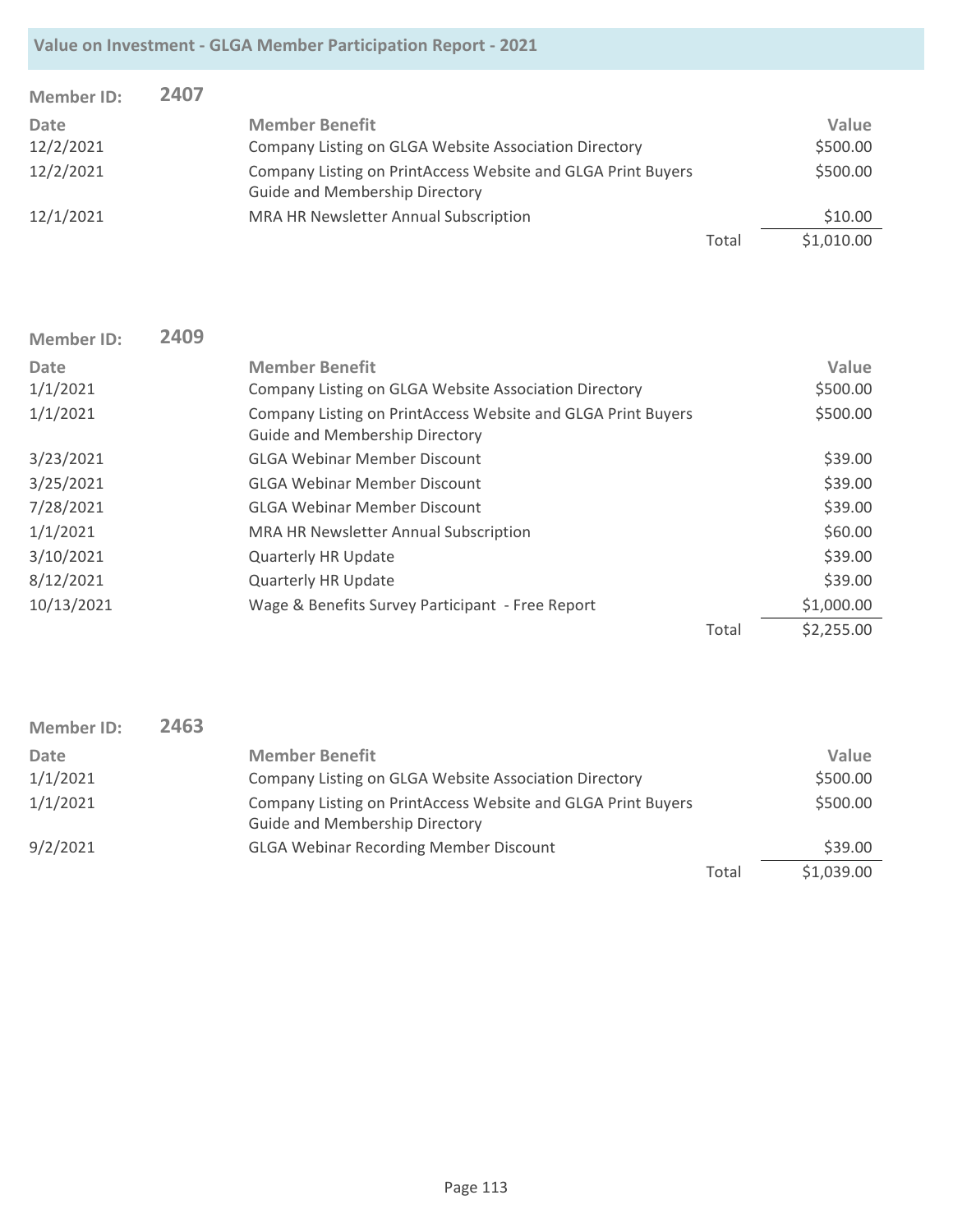| <b>Member ID:</b> | 2466 |                                                                                                       |       |            |
|-------------------|------|-------------------------------------------------------------------------------------------------------|-------|------------|
| <b>Date</b>       |      | <b>Member Benefit</b>                                                                                 |       | Value      |
| 1/1/2021          |      | Company Listing on GLGA Website Association Directory                                                 |       | \$500.00   |
| 1/1/2021          |      | Company Listing on PrintAccess Website and GLGA Print Buyers<br><b>Guide and Membership Directory</b> |       | \$500.00   |
| 3/11/2021         |      | <b>GLGA Webinar Member Discount</b>                                                                   |       | \$39.00    |
| 3/23/2021         |      | <b>GLGA Webinar Member Discount</b>                                                                   |       | \$39.00    |
| 4/22/2021         |      | <b>GLGA Webinar Member Discount</b>                                                                   |       | \$39.00    |
| 5/20/2021         |      | <b>GLGA Webinar Member Discount</b>                                                                   |       | \$39.00    |
| 7/28/2021         |      | <b>GLGA Webinar Member Discount</b>                                                                   |       | \$39.00    |
| 9/2/2021          |      | <b>GLGA Webinar Recording Member Discount</b>                                                         |       | \$39.00    |
| 1/1/2021          |      | MRA HR Newsletter Annual Subscription                                                                 |       | \$60.00    |
| 3/10/2021         |      | <b>Quarterly HR Update</b>                                                                            |       | \$39.00    |
| 10/13/2021        |      | Wage & Benefits Survey Participant - Free Report                                                      |       | \$1,000.00 |
|                   |      |                                                                                                       | Total | \$2,333.00 |

| <b>Member ID:</b> | 2470 |                                                                                                       |       |            |
|-------------------|------|-------------------------------------------------------------------------------------------------------|-------|------------|
| <b>Date</b>       |      | <b>Member Benefit</b>                                                                                 |       | Value      |
| 1/1/2021          |      | Company Listing on GLGA Website Association Directory                                                 |       | \$500.00   |
| 1/1/2021          |      | Company Listing on PrintAccess Website and GLGA Print Buyers<br><b>Guide and Membership Directory</b> |       | \$500.00   |
| 9/2/2021          |      | <b>GLGA Webinar Recording Member Discount</b>                                                         |       | \$39.00    |
| 1/1/2021          |      | MRA HR Newsletter Annual Subscription                                                                 |       | \$60.00    |
|                   |      |                                                                                                       | Total | \$1,099.00 |

| <b>Member ID:</b> | 2478 |                                                                                                       |       |            |
|-------------------|------|-------------------------------------------------------------------------------------------------------|-------|------------|
| <b>Date</b>       |      | <b>Member Benefit</b>                                                                                 |       | Value      |
| 1/1/2021          |      | Company Listing on GLGA Website Association Directory                                                 |       | \$500.00   |
| 1/1/2021          |      | Company Listing on PrintAccess Website and GLGA Print Buyers<br><b>Guide and Membership Directory</b> |       | \$500.00   |
| 12/9/2021         |      | <b>GLGA Networking Event Member Discount</b>                                                          |       | \$15.00    |
| 7/6/2021          |      | <b>GLGA Webinar Member Discount</b>                                                                   |       | \$95.00    |
| 9/2/2021          |      | <b>GLGA Webinar Recording Member Discount</b>                                                         |       | \$39.00    |
| 1/1/2021          |      | MRA HR Newsletter Annual Subscription                                                                 |       | \$60.00    |
|                   |      |                                                                                                       | Total | \$1,209.00 |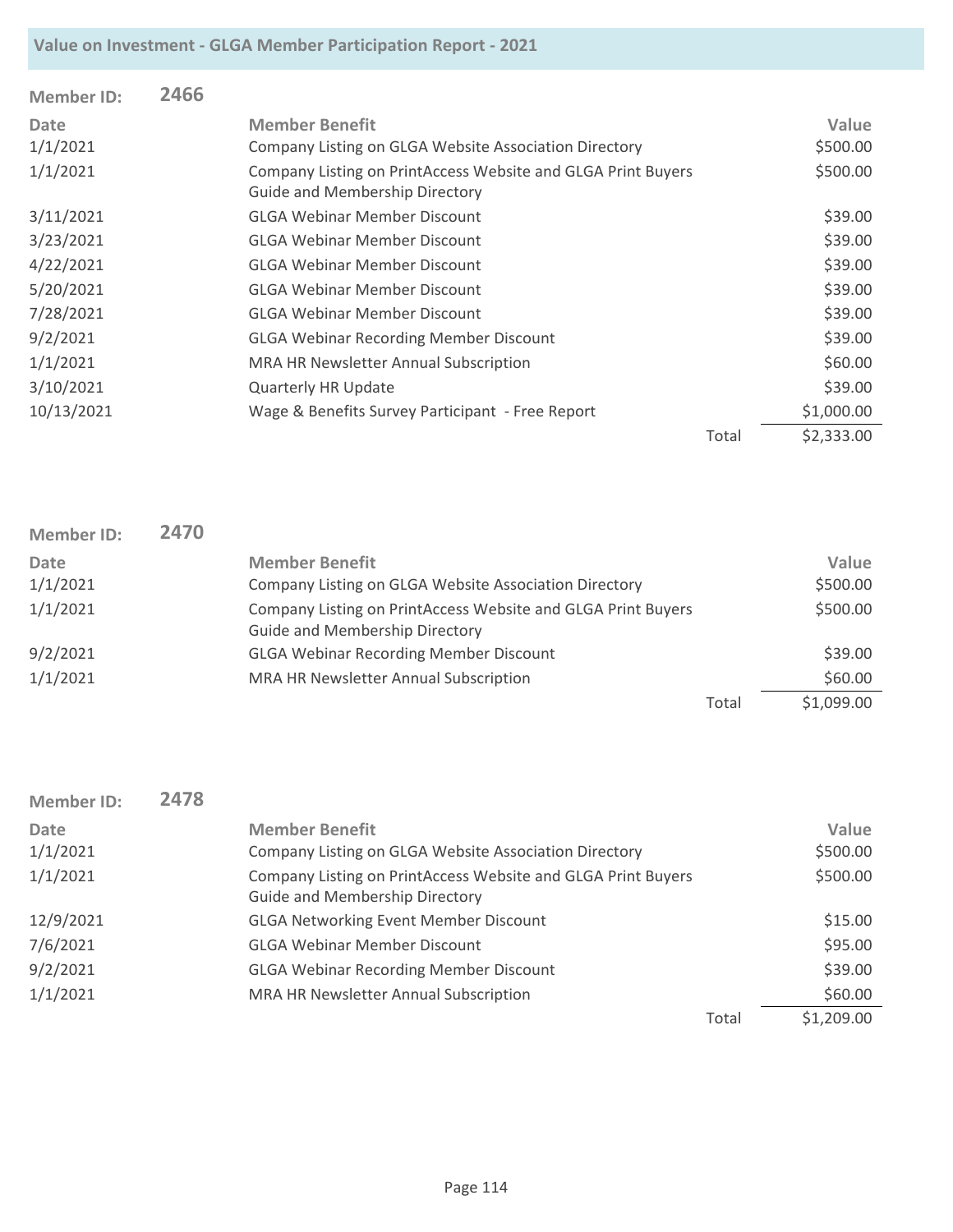| <b>Member ID:</b> | 2480 |                                                                                                       |       |            |
|-------------------|------|-------------------------------------------------------------------------------------------------------|-------|------------|
| Date              |      | <b>Member Benefit</b>                                                                                 |       | Value      |
| 1/1/2021          |      | Company Listing on GLGA Website Association Directory                                                 |       | \$500.00   |
| 1/1/2021          |      | Company Listing on PrintAccess Website and GLGA Print Buyers<br><b>Guide and Membership Directory</b> |       | \$500.00   |
| 9/2/2021          |      | <b>GLGA Webinar Recording Member Discount</b>                                                         |       | \$39.00    |
|                   |      |                                                                                                       | Total | \$1,039.00 |

| <b>Member ID:</b> | 2484 |                                                                                                       |       |            |
|-------------------|------|-------------------------------------------------------------------------------------------------------|-------|------------|
| Date              |      | <b>Member Benefit</b>                                                                                 |       | Value      |
| 1/1/2021          |      | Company Listing on GLGA Website Association Directory                                                 |       | \$500.00   |
| 1/1/2021          |      | Company Listing on PrintAccess Website and GLGA Print Buyers<br><b>Guide and Membership Directory</b> |       | \$500.00   |
| 1/1/2021          |      | <b>FSC Member Discount</b>                                                                            |       | \$1,500.00 |
| 1/1/2021          |      | <b>FSC Member Rebate</b>                                                                              |       | \$250.00   |
| 9/2/2021          |      | <b>GLGA Webinar Recording Member Discount</b>                                                         |       | \$39.00    |
| 1/1/2021          |      | MRA HR Newsletter Annual Subscription                                                                 |       | \$60.00    |
| 10/13/2021        |      | Wage & Benefits Survey Participant - Free Report                                                      |       | \$1,000.00 |
|                   |      |                                                                                                       | Total | \$3,849.00 |

| <b>Member ID:</b> | 2487 |                                                                                                       |       |            |
|-------------------|------|-------------------------------------------------------------------------------------------------------|-------|------------|
| Date              |      | <b>Member Benefit</b>                                                                                 |       | Value      |
| 1/1/2021          |      | Company Listing on GLGA Website Association Directory                                                 |       | \$500.00   |
| 1/1/2021          |      | Company Listing on PrintAccess Website and GLGA Print Buyers<br><b>Guide and Membership Directory</b> |       | \$500.00   |
| 3/25/2021         |      | <b>GLGA Webinar Member Discount</b>                                                                   |       | \$39.00    |
| 7/15/2021         |      | <b>GLGA Webinar Member Discount</b>                                                                   |       | \$39.00    |
| 1/1/2021          |      | <b>MRA HR Newsletter Annual Subscription</b>                                                          |       | \$60.00    |
| 8/12/2021         |      | Quarterly HR Update                                                                                   |       | \$39.00    |
| 12/31/2021        |      | RAM Recycling Bonus Discount                                                                          |       | \$22.02    |
| 10/13/2021        |      | Wage & Benefits Survey Participant - Free Report                                                      |       | \$1,000.00 |
|                   |      |                                                                                                       | Total | \$2,199.02 |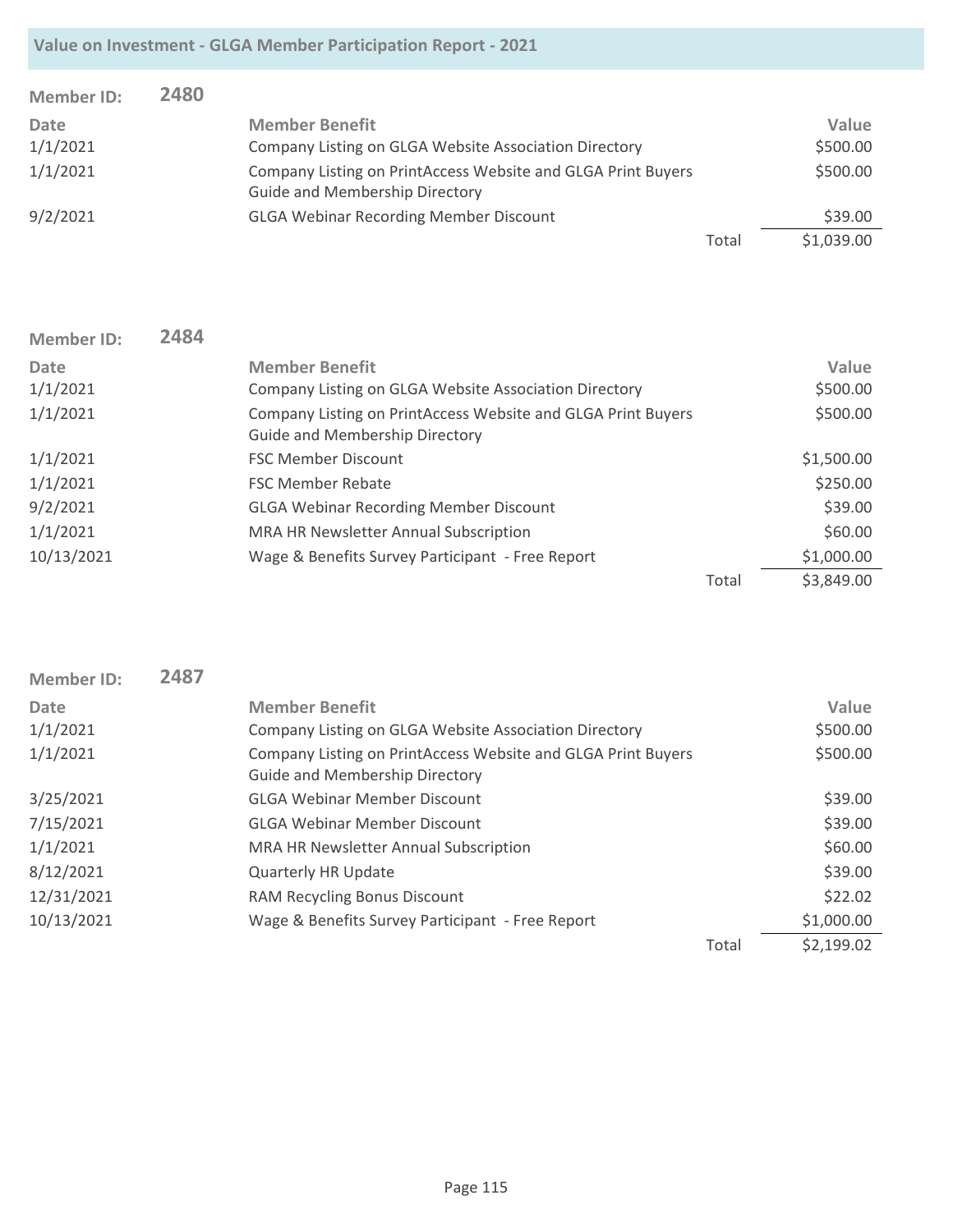| <b>Member ID:</b> | 2490 |                                                                                                       |       |            |
|-------------------|------|-------------------------------------------------------------------------------------------------------|-------|------------|
| <b>Date</b>       |      | <b>Member Benefit</b>                                                                                 |       | Value      |
| 1/1/2021          |      | Company Listing on GLGA Website Association Directory                                                 |       | \$500.00   |
| 1/1/2021          |      | Company Listing on PrintAccess Website and GLGA Print Buyers<br><b>Guide and Membership Directory</b> |       | \$500.00   |
| 9/2/2021          |      | <b>GLGA Webinar Recording Member Discount</b>                                                         |       | \$39.00    |
|                   |      |                                                                                                       | Total | \$1,039.00 |

| <b>Member ID:</b> | 2492 |                                                                                                       |       |            |
|-------------------|------|-------------------------------------------------------------------------------------------------------|-------|------------|
| Date              |      | <b>Member Benefit</b>                                                                                 |       | Value      |
| 1/1/2021          |      | Company Listing on GLGA Website Association Directory                                                 |       | \$500.00   |
| 1/1/2021          |      | Company Listing on PrintAccess Website and GLGA Print Buyers<br><b>Guide and Membership Directory</b> |       | \$500.00   |
| 9/2/2021          |      | <b>GLGA Webinar Recording Member Discount</b>                                                         |       | \$39.00    |
|                   |      |                                                                                                       | Total | \$1,039.00 |

| <b>Member ID:</b> | 2493 |                                                                                                       |       |            |
|-------------------|------|-------------------------------------------------------------------------------------------------------|-------|------------|
| Date              |      | <b>Member Benefit</b>                                                                                 |       | Value      |
| 1/1/2021          |      | Company Listing on GLGA Website Association Directory                                                 |       | \$500.00   |
| 1/1/2021          |      | Company Listing on PrintAccess Website and GLGA Print Buyers<br><b>Guide and Membership Directory</b> |       | \$500.00   |
| 9/2/2021          |      | <b>GLGA Webinar Recording Member Discount</b>                                                         |       | \$39.00    |
| 2/1/2021          |      | Graphics Journal Member New Products and Services Listing                                             |       | \$200.00   |
| 12/1/2021         |      | Graphics Journal Member New Products and Services Listing                                             |       | \$200.00   |
|                   |      |                                                                                                       | Total | \$1,439.00 |

| <b>Member ID:</b> | 2494 |                                                                                                       |       |            |
|-------------------|------|-------------------------------------------------------------------------------------------------------|-------|------------|
| <b>Date</b>       |      | <b>Member Benefit</b>                                                                                 |       | Value      |
| 1/1/2021          |      | Company Listing on GLGA Website Association Directory                                                 |       | \$500.00   |
| 1/1/2021          |      | Company Listing on PrintAccess Website and GLGA Print Buyers<br><b>Guide and Membership Directory</b> |       | \$500.00   |
| 9/2/2021          |      | <b>GLGA Webinar Recording Member Discount</b>                                                         |       | \$39.00    |
| 1/1/2021          |      | MRA HR Newsletter Annual Subscription                                                                 |       | \$60.00    |
|                   |      |                                                                                                       | Total | \$1,099.00 |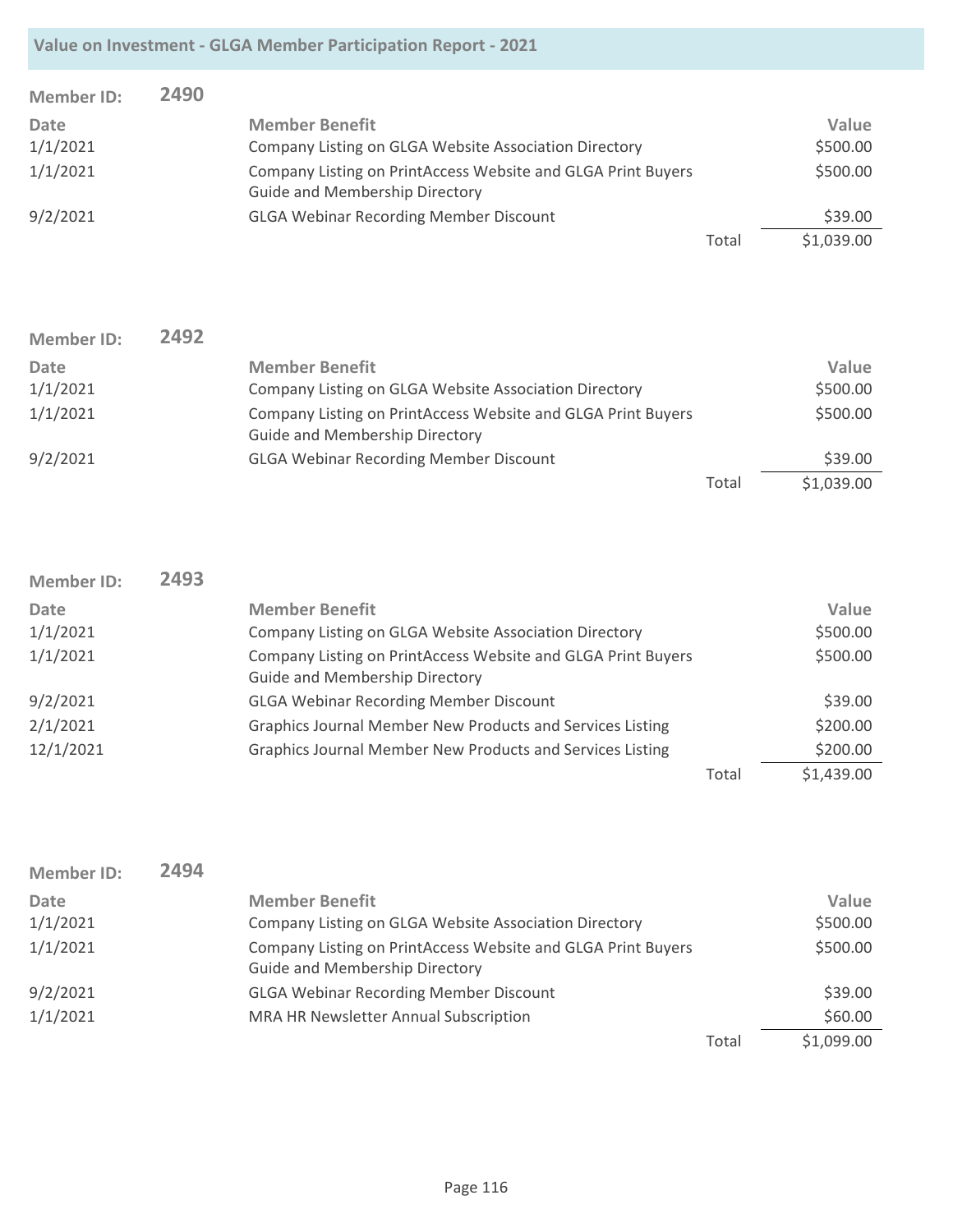| <b>Member ID:</b> | 2499 |                                                                                                       |       |            |
|-------------------|------|-------------------------------------------------------------------------------------------------------|-------|------------|
| Date              |      | <b>Member Benefit</b>                                                                                 |       | Value      |
| 1/1/2021          |      | Company Listing on GLGA Website Association Directory                                                 |       | \$500.00   |
| 1/1/2021          |      | Company Listing on PrintAccess Website and GLGA Print Buyers<br><b>Guide and Membership Directory</b> |       | \$500.00   |
| 9/2/2021          |      | <b>GLGA Webinar Recording Member Discount</b>                                                         |       | \$39.00    |
|                   |      |                                                                                                       | Total | \$1,039.00 |

| <b>Member ID:</b> | 2511 |                                                                                                       |       |            |
|-------------------|------|-------------------------------------------------------------------------------------------------------|-------|------------|
| Date              |      | <b>Member Benefit</b>                                                                                 |       | Value      |
| 1/1/2021          |      | Company Listing on GLGA Website Association Directory                                                 |       | \$500.00   |
| 1/1/2021          |      | Company Listing on PrintAccess Website and GLGA Print Buyers<br><b>Guide and Membership Directory</b> |       | \$500.00   |
| 9/2/2021          |      | <b>GLGA Webinar Recording Member Discount</b>                                                         |       | \$39.00    |
|                   |      |                                                                                                       | Total | \$1,039.00 |

| <b>Member ID:</b> | 2513 |                                                              |       |            |
|-------------------|------|--------------------------------------------------------------|-------|------------|
| Date              |      | <b>Member Benefit</b>                                        |       | Value      |
| 1/1/2021          |      | Company Listing on GLGA Website Association Directory        |       | \$500.00   |
| 1/1/2021          |      | Company Listing on PrintAccess Website and GLGA Print Buyers |       | \$500.00   |
|                   |      | <b>Guide and Membership Directory</b>                        |       |            |
|                   |      |                                                              | Total | \$1,000.00 |

| <b>Member ID:</b> | 2516 |                                                                                                       |       |            |
|-------------------|------|-------------------------------------------------------------------------------------------------------|-------|------------|
| Date              |      | <b>Member Benefit</b>                                                                                 |       | Value      |
| 1/1/2021          |      | Company Listing on GLGA Website Association Directory                                                 |       | \$500.00   |
| 1/1/2021          |      | Company Listing on PrintAccess Website and GLGA Print Buyers<br><b>Guide and Membership Directory</b> |       | \$500.00   |
| 2/22/2021         |      | <b>GLGA Seminar Member Discount</b>                                                                   |       | \$200.00   |
| 3/11/2021         |      | <b>GLGA Webinar Member Discount</b>                                                                   |       | \$39.00    |
| 3/16/2021         |      | <b>GLGA Webinar Member Discount</b>                                                                   |       | \$95.00    |
| 4/22/2021         |      | <b>GLGA Webinar Member Discount</b>                                                                   |       | \$39.00    |
| 9/2/2021          |      | <b>GLGA Webinar Recording Member Discount</b>                                                         |       | \$39.00    |
| 1/1/2021          |      | MRA HR Newsletter Annual Subscription                                                                 |       | \$60.00    |
| 3/10/2021         |      | <b>Quarterly HR Update</b>                                                                            |       | \$39.00    |
|                   |      |                                                                                                       | Total | \$1,511.00 |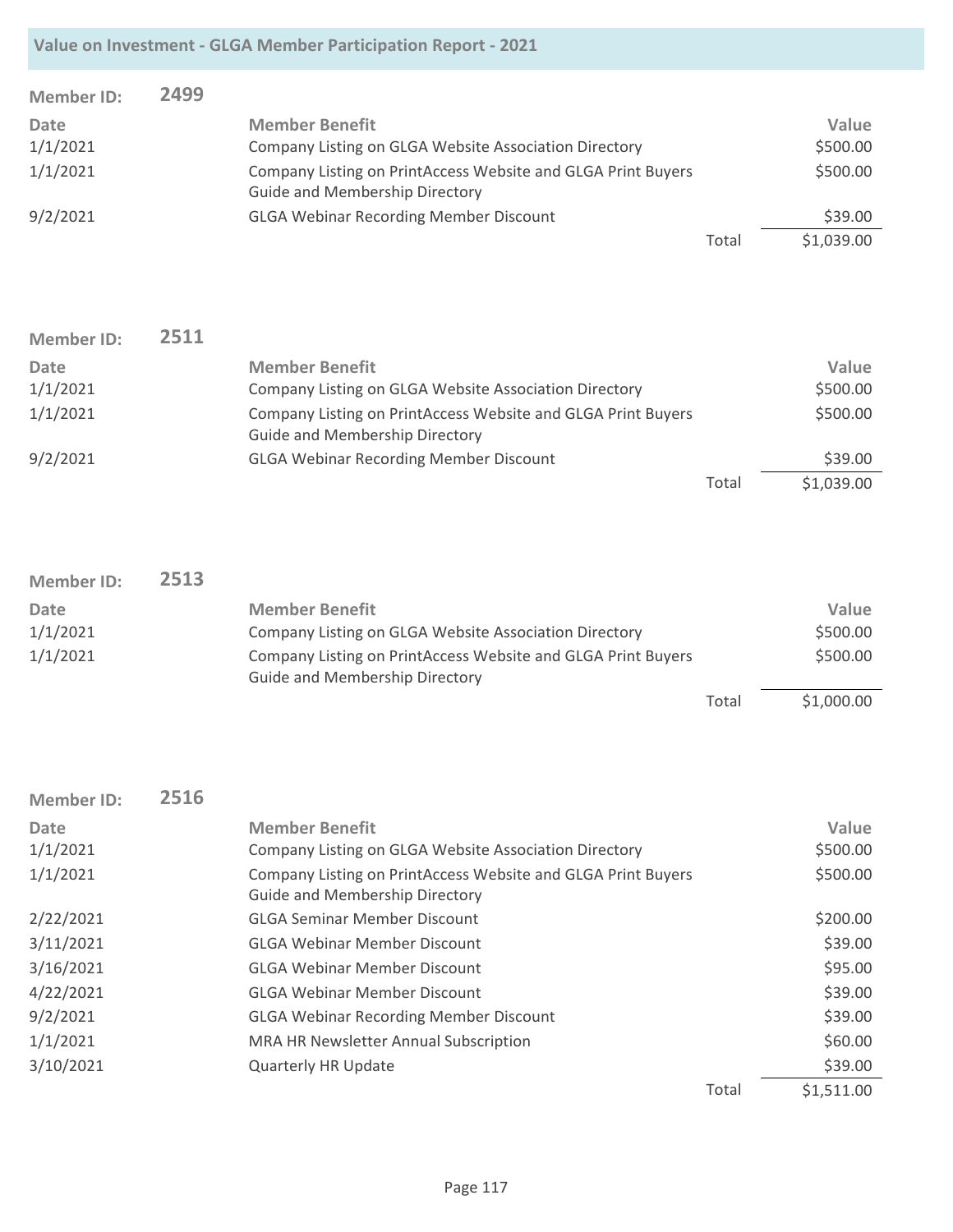| <b>Member ID:</b> | 2517 |                                                                                                       |       |            |
|-------------------|------|-------------------------------------------------------------------------------------------------------|-------|------------|
| Date              |      | <b>Member Benefit</b>                                                                                 |       | Value      |
| 1/1/2021          |      | Company Listing on GLGA Website Association Directory                                                 |       | \$500.00   |
| 1/1/2021          |      | Company Listing on PrintAccess Website and GLGA Print Buyers<br><b>Guide and Membership Directory</b> |       | \$500.00   |
| 9/2/2021          |      | <b>GLGA Webinar Recording Member Discount</b>                                                         |       | \$39.00    |
|                   |      |                                                                                                       | Total | \$1,039.00 |

| <b>Member ID:</b> | 2518 |                                                                                                       |       |            |
|-------------------|------|-------------------------------------------------------------------------------------------------------|-------|------------|
| <b>Date</b>       |      | <b>Member Benefit</b>                                                                                 |       | Value      |
| 1/1/2021          |      | Company Listing on GLGA Website Association Directory                                                 |       | \$500.00   |
| 1/1/2021          |      | Company Listing on PrintAccess Website and GLGA Print Buyers<br><b>Guide and Membership Directory</b> |       | \$500.00   |
| 2/16/2021         |      | <b>GLGA Webinar Member Discount</b>                                                                   |       | \$95.00    |
| 7/15/2021         |      | <b>GLGA Webinar Presenter</b>                                                                         |       | \$200.00   |
| 9/2/2021          |      | <b>GLGA Webinar Recording Member Discount</b>                                                         |       | \$39.00    |
|                   |      |                                                                                                       | Total | \$1,334.00 |

| <b>Member ID:</b> | 2520 |                                                                                                       |       |            |
|-------------------|------|-------------------------------------------------------------------------------------------------------|-------|------------|
| Date              |      | <b>Member Benefit</b>                                                                                 |       | Value      |
| 1/1/2021          |      | Company Listing on GLGA Website Association Directory                                                 |       | \$500.00   |
| 1/1/2021          |      | Company Listing on PrintAccess Website and GLGA Print Buyers<br><b>Guide and Membership Directory</b> |       | \$500.00   |
| 2/22/2021         |      | <b>GLGA Seminar Member Discount</b>                                                                   |       | \$200.00   |
| 4/15/2021         |      | <b>GLGA Webinar Member Discount</b>                                                                   |       | \$39.00    |
| 7/27/2021         |      | <b>GLGA Webinar Member Discount</b>                                                                   |       | \$78.00    |
| 9/2/2021          |      | <b>GLGA Webinar Recording Member Discount</b>                                                         |       | \$39.00    |
| 10/13/2021        |      | Wage & Benefits Survey Participant - Free Report                                                      |       | \$1,000.00 |
|                   |      |                                                                                                       | Total | \$2,356.00 |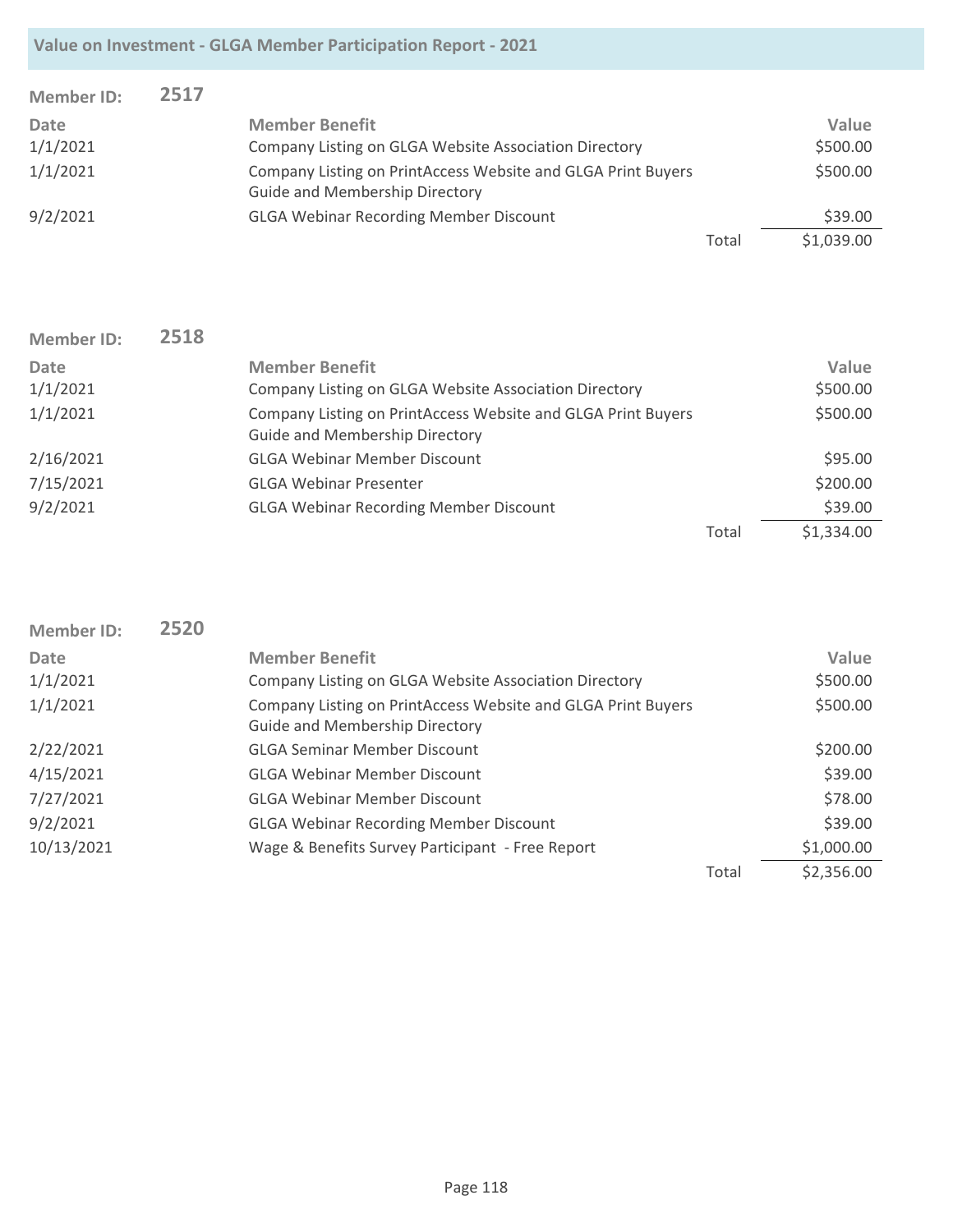| <b>Member ID:</b> | 2526 |                                                                                                       |       |            |
|-------------------|------|-------------------------------------------------------------------------------------------------------|-------|------------|
| Date              |      | <b>Member Benefit</b>                                                                                 |       | Value      |
| 1/1/2021          |      | Company Listing on GLGA Website Association Directory                                                 |       | \$500.00   |
| 1/1/2021          |      | Company Listing on PrintAccess Website and GLGA Print Buyers<br><b>Guide and Membership Directory</b> |       | \$500.00   |
| 9/2/2021          |      | <b>GLGA Webinar Recording Member Discount</b>                                                         |       | \$39.00    |
|                   |      |                                                                                                       | Total | \$1,039.00 |

| <b>Member ID:</b> | 2527 |                                                                                                       |       |            |
|-------------------|------|-------------------------------------------------------------------------------------------------------|-------|------------|
| <b>Date</b>       |      | <b>Member Benefit</b>                                                                                 |       | Value      |
| 1/1/2021          |      | Company Listing on GLGA Website Association Directory                                                 |       | \$500.00   |
| 1/1/2021          |      | Company Listing on PrintAccess Website and GLGA Print Buyers<br><b>Guide and Membership Directory</b> |       | \$500.00   |
| 3/10/2021         |      | <b>GEA Member Entry Discount</b>                                                                      |       | \$60.00    |
| 9/2/2021          |      | <b>GLGA Webinar Recording Member Discount</b>                                                         |       | \$39.00    |
| 1/1/2021          |      | MRA HR Newsletter Annual Subscription                                                                 |       | \$60.00    |
| 3/10/2021         |      | <b>Quarterly HR Update</b>                                                                            |       | \$39.00    |
|                   |      |                                                                                                       | Total | \$1,198.00 |

| <b>Member ID:</b> | 2528 |                                                                                                       |       |            |
|-------------------|------|-------------------------------------------------------------------------------------------------------|-------|------------|
| Date              |      | <b>Member Benefit</b>                                                                                 |       | Value      |
| 1/1/2021          |      | Company Listing on GLGA Website Association Directory                                                 |       | \$500.00   |
| 1/1/2021          |      | Company Listing on PrintAccess Website and GLGA Print Buyers<br><b>Guide and Membership Directory</b> |       | \$500.00   |
| 9/2/2021          |      | <b>GLGA Webinar Recording Member Discount</b>                                                         |       | \$39.00    |
|                   |      |                                                                                                       | Total | \$1,039.00 |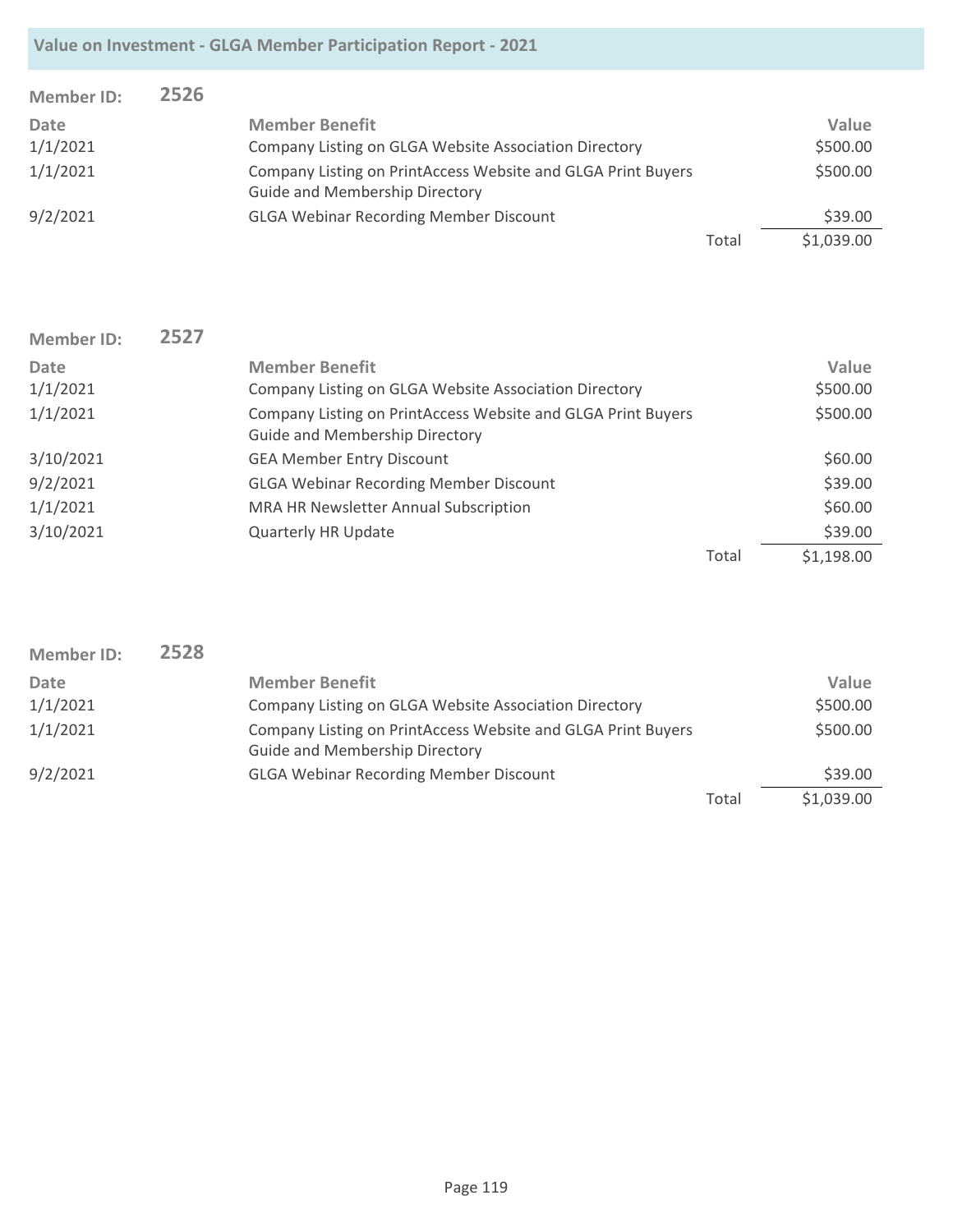| <b>Member ID:</b> | 2529 |                                                                                                       |       |            |
|-------------------|------|-------------------------------------------------------------------------------------------------------|-------|------------|
| <b>Date</b>       |      | <b>Member Benefit</b>                                                                                 |       | Value      |
| 1/1/2021          |      | Company Listing on GLGA Website Association Directory                                                 |       | \$500.00   |
| 1/1/2021          |      | Company Listing on PrintAccess Website and GLGA Print Buyers<br><b>Guide and Membership Directory</b> |       | \$500.00   |
| 1/21/2021         |      | <b>GLGA Member Question</b>                                                                           |       |            |
| 1/21/2021         |      | <b>GLGA Member Question</b>                                                                           |       | \$100.00   |
| 5/20/2021         |      | <b>GLGA Member Question</b>                                                                           |       | \$100.00   |
| 12/8/2021         |      | <b>GLGA Networking Event Member Discount</b>                                                          |       | \$20.00    |
| 3/16/2021         |      | <b>GLGA Webinar Member Discount</b>                                                                   |       | \$95.00    |
| 3/23/2021         |      | <b>GLGA Webinar Member Discount</b>                                                                   |       | \$39.00    |
| 4/15/2021         |      | <b>GLGA Webinar Member Discount</b>                                                                   |       | \$39.00    |
| 6/8/2021          |      | <b>GLGA Webinar Member Discount</b>                                                                   |       | \$39.00    |
| 1/1/2021          |      | <b>MRA HR Newsletter Annual Subscription</b>                                                          |       | \$60.00    |
| 3/10/2021         |      | <b>Quarterly HR Update</b>                                                                            |       | \$78.00    |
| 8/12/2021         |      | <b>Quarterly HR Update</b>                                                                            |       | \$78.00    |
| 10/13/2021        |      | Wage & Benefits Survey Participant - Free Report                                                      |       | \$1,000.00 |
|                   |      |                                                                                                       | Total | \$2,648.00 |

| <b>Member ID:</b> | 2536 |                                                                                                       |       |            |
|-------------------|------|-------------------------------------------------------------------------------------------------------|-------|------------|
| Date              |      | <b>Member Benefit</b>                                                                                 |       | Value      |
| 1/1/2021          |      | Company Listing on GLGA Website Association Directory                                                 |       | \$500.00   |
| 1/1/2021          |      | Company Listing on PrintAccess Website and GLGA Print Buyers<br><b>Guide and Membership Directory</b> |       | \$500.00   |
| 9/2/2021          |      | <b>GLGA Webinar Recording Member Discount</b>                                                         |       | \$39.00    |
|                   |      |                                                                                                       | Total | \$1,039.00 |

| <b>Member ID:</b> | 2537 |                                                                                                       |       |            |
|-------------------|------|-------------------------------------------------------------------------------------------------------|-------|------------|
| Date              |      | <b>Member Benefit</b>                                                                                 |       | Value      |
| 1/1/2021          |      | Company Listing on GLGA Website Association Directory                                                 |       | \$500.00   |
| 1/1/2021          |      | Company Listing on PrintAccess Website and GLGA Print Buyers<br><b>Guide and Membership Directory</b> |       | \$500.00   |
| 9/2/2021          |      | <b>GLGA Webinar Recording Member Discount</b>                                                         |       | \$39.00    |
|                   |      |                                                                                                       | Total | \$1,039.00 |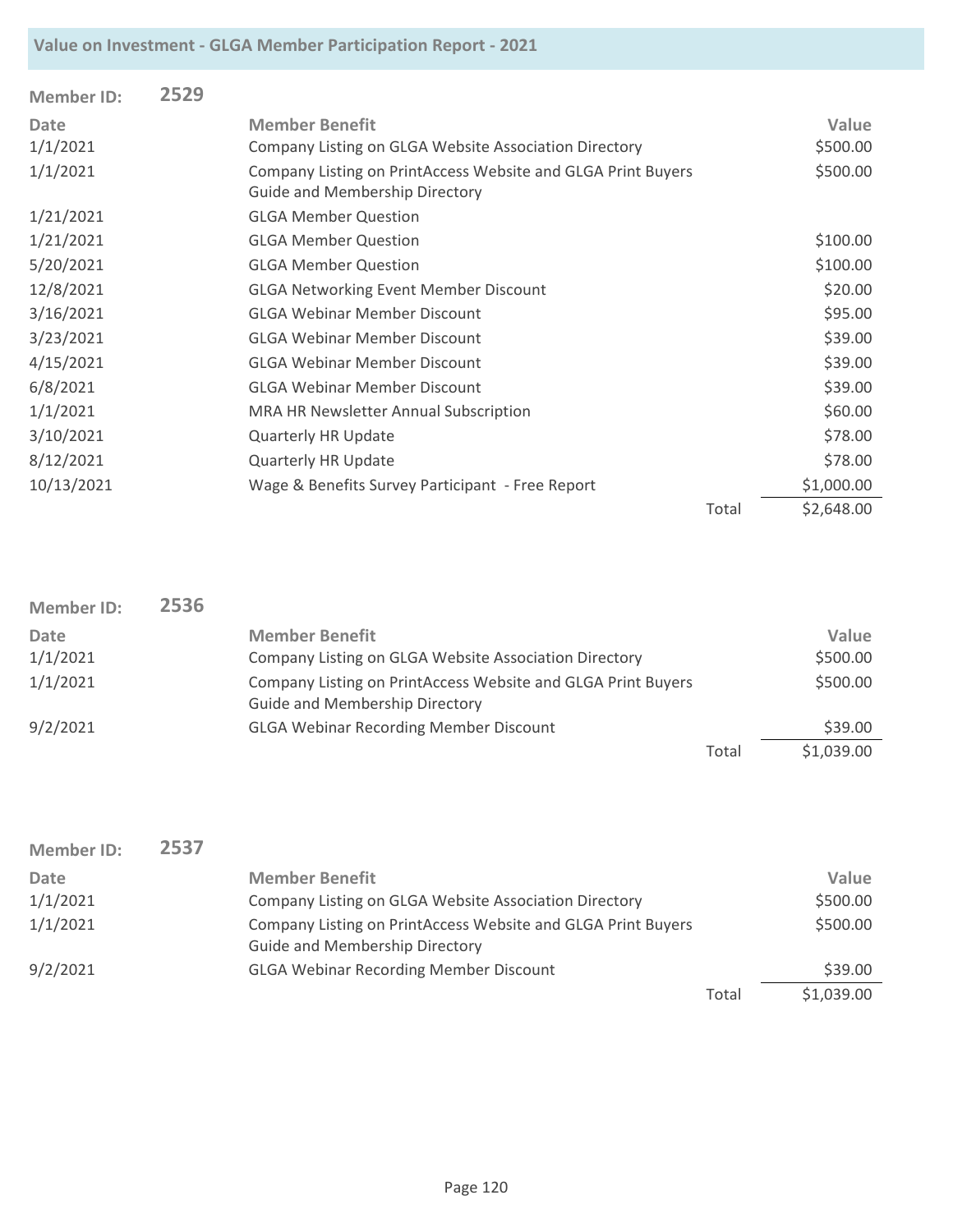| <b>Member ID:</b> | 2539 |                                                                                                       |       |            |
|-------------------|------|-------------------------------------------------------------------------------------------------------|-------|------------|
| Date              |      | <b>Member Benefit</b>                                                                                 |       | Value      |
| 1/1/2021          |      | Company Listing on GLGA Website Association Directory                                                 |       | \$500.00   |
| 1/1/2021          |      | Company Listing on PrintAccess Website and GLGA Print Buyers<br><b>Guide and Membership Directory</b> |       | \$500.00   |
| 9/2/2021          |      | <b>GLGA Webinar Recording Member Discount</b>                                                         |       | \$39.00    |
|                   |      |                                                                                                       | Total | \$1,039.00 |

| <b>Member ID:</b> | 2541 |                                                                                                       |       |            |
|-------------------|------|-------------------------------------------------------------------------------------------------------|-------|------------|
| <b>Date</b>       |      | <b>Member Benefit</b>                                                                                 |       | Value      |
| 1/1/2021          |      | Company Listing on GLGA Website Association Directory                                                 |       | \$500.00   |
| 1/1/2021          |      | Company Listing on PrintAccess Website and GLGA Print Buyers<br><b>Guide and Membership Directory</b> |       | \$500.00   |
| 9/2/2021          |      | <b>GLGA Webinar Recording Member Discount</b>                                                         |       | \$39.00    |
| 2/17/2021         |      | MRA HR Hotline Free Call/Email Service                                                                |       | \$200.00   |
| 5/20/2021         |      | MRA HR Hotline Free Call/Email Service                                                                |       | \$400.00   |
| 6/28/2021         |      | MRA HR Hotline Free Call/Email Service                                                                |       | \$200.00   |
| 9/21/2021         |      | MRA HR Hotline Free Call/Email Service                                                                |       | \$400.00   |
|                   |      |                                                                                                       | Total | \$2,239.00 |

| <b>Member ID:</b> | 2543 |                                                                                                       |       |            |
|-------------------|------|-------------------------------------------------------------------------------------------------------|-------|------------|
| Date              |      | <b>Member Benefit</b>                                                                                 |       | Value      |
| 1/1/2021          |      | Company Listing on GLGA Website Association Directory                                                 |       | \$500.00   |
| 1/1/2021          |      | Company Listing on PrintAccess Website and GLGA Print Buyers<br><b>Guide and Membership Directory</b> |       | \$500.00   |
| 9/2/2021          |      | <b>GLGA Webinar Recording Member Discount</b>                                                         |       | \$39.00    |
|                   |      |                                                                                                       | Total | \$1,039.00 |

| Member ID: | 2545 |                                                                                                       |       |            |
|------------|------|-------------------------------------------------------------------------------------------------------|-------|------------|
| Date       |      | <b>Member Benefit</b>                                                                                 |       | Value      |
| 1/1/2021   |      | Company Listing on GLGA Website Association Directory                                                 |       | \$500.00   |
| 1/1/2021   |      | Company Listing on PrintAccess Website and GLGA Print Buyers<br><b>Guide and Membership Directory</b> |       | \$500.00   |
| 9/2/2021   |      | <b>GLGA Webinar Recording Member Discount</b>                                                         |       | \$39.00    |
|            |      |                                                                                                       | Total | \$1,039.00 |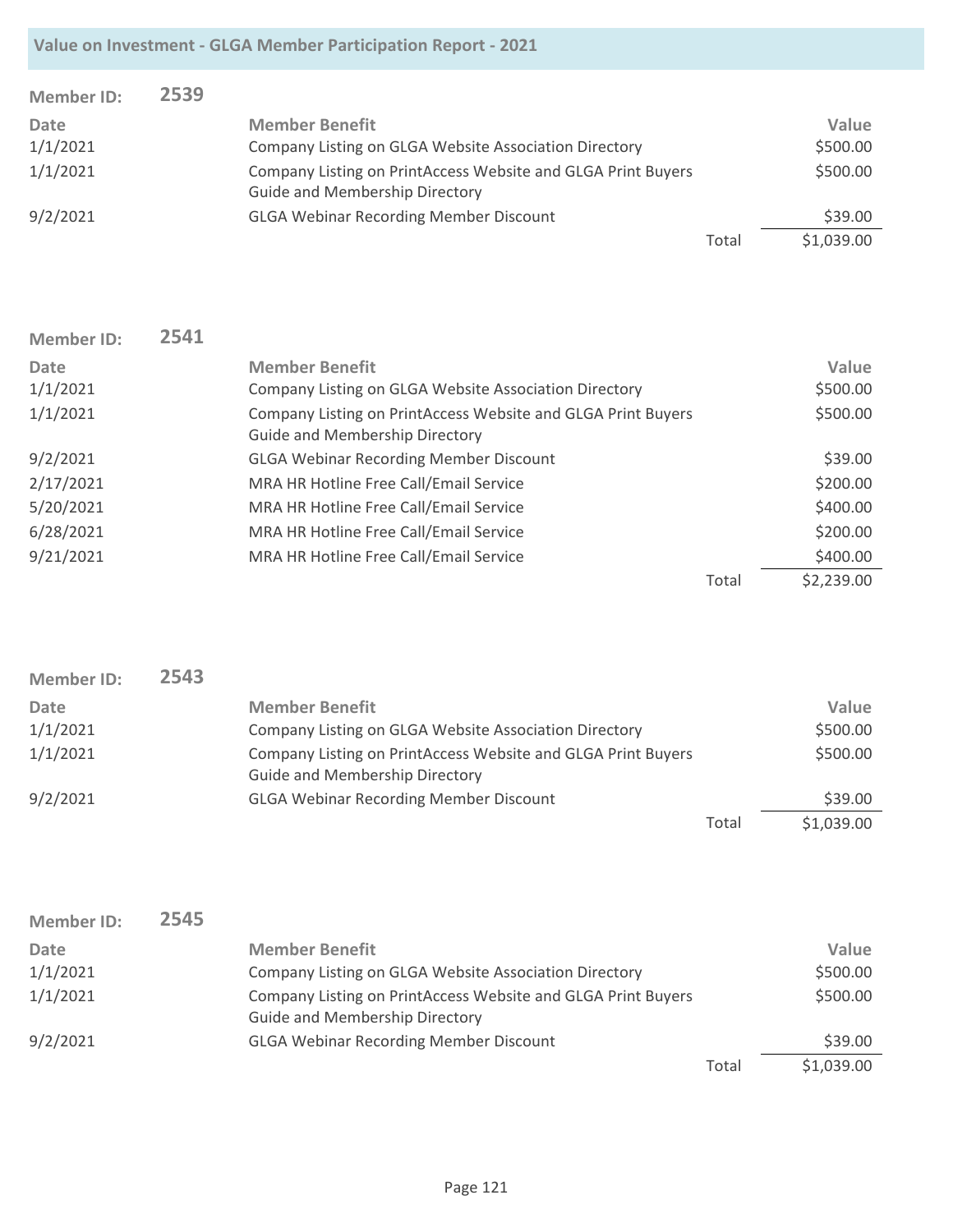| <b>Member ID:</b> | 2550 |                                                                                                       |       |            |
|-------------------|------|-------------------------------------------------------------------------------------------------------|-------|------------|
| Date              |      | <b>Member Benefit</b>                                                                                 |       | Value      |
| 1/1/2021          |      | Company Listing on GLGA Website Association Directory                                                 |       | \$500.00   |
| 1/1/2021          |      | Company Listing on PrintAccess Website and GLGA Print Buyers<br><b>Guide and Membership Directory</b> |       | \$500.00   |
| 9/2/2021          |      | <b>GLGA Webinar Recording Member Discount</b>                                                         |       | \$39.00    |
| 1/1/2021          |      | MRA HR Newsletter Annual Subscription                                                                 |       | \$60.00    |
|                   |      |                                                                                                       | Total | \$1,099.00 |

| <b>Member ID:</b> | 2554 |                                                                                                       |       |            |
|-------------------|------|-------------------------------------------------------------------------------------------------------|-------|------------|
| Date              |      | <b>Member Benefit</b>                                                                                 |       | Value      |
| 1/1/2021          |      | Company Listing on GLGA Website Association Directory                                                 |       | \$500.00   |
| 1/1/2021          |      | Company Listing on PrintAccess Website and GLGA Print Buyers<br><b>Guide and Membership Directory</b> |       | \$500.00   |
| 9/2/2021          |      | <b>GLGA Webinar Recording Member Discount</b>                                                         |       | \$39.00    |
|                   |      |                                                                                                       | Total | \$1,039.00 |

| <b>Member ID:</b> | 2555 |                                                                                                       |       |            |
|-------------------|------|-------------------------------------------------------------------------------------------------------|-------|------------|
| Date              |      | <b>Member Benefit</b>                                                                                 |       | Value      |
| 1/1/2021          |      | Company Listing on GLGA Website Association Directory                                                 |       | \$500.00   |
| 1/1/2021          |      | Company Listing on PrintAccess Website and GLGA Print Buyers<br><b>Guide and Membership Directory</b> |       | \$500.00   |
| 9/2/2021          |      | <b>GLGA Webinar Recording Member Discount</b>                                                         |       | \$39.00    |
|                   |      |                                                                                                       | Total | \$1,039.00 |

| <b>Member ID:</b> | 2556 |                                                                                                       |       |            |
|-------------------|------|-------------------------------------------------------------------------------------------------------|-------|------------|
| <b>Date</b>       |      | <b>Member Benefit</b>                                                                                 |       | Value      |
| 1/1/2021          |      | Company Listing on GLGA Website Association Directory                                                 |       | \$500.00   |
| 1/1/2021          |      | Company Listing on PrintAccess Website and GLGA Print Buyers<br><b>Guide and Membership Directory</b> |       | \$500.00   |
| 3/10/2021         |      | <b>GEA Member Entry Discount</b>                                                                      |       | \$120.00   |
| 9/2/2021          |      | <b>GLGA Webinar Recording Member Discount</b>                                                         |       | \$39.00    |
| 1/1/2021          |      | MRA HR Newsletter Annual Subscription                                                                 |       | \$60.00    |
|                   |      |                                                                                                       | Total | \$1,219.00 |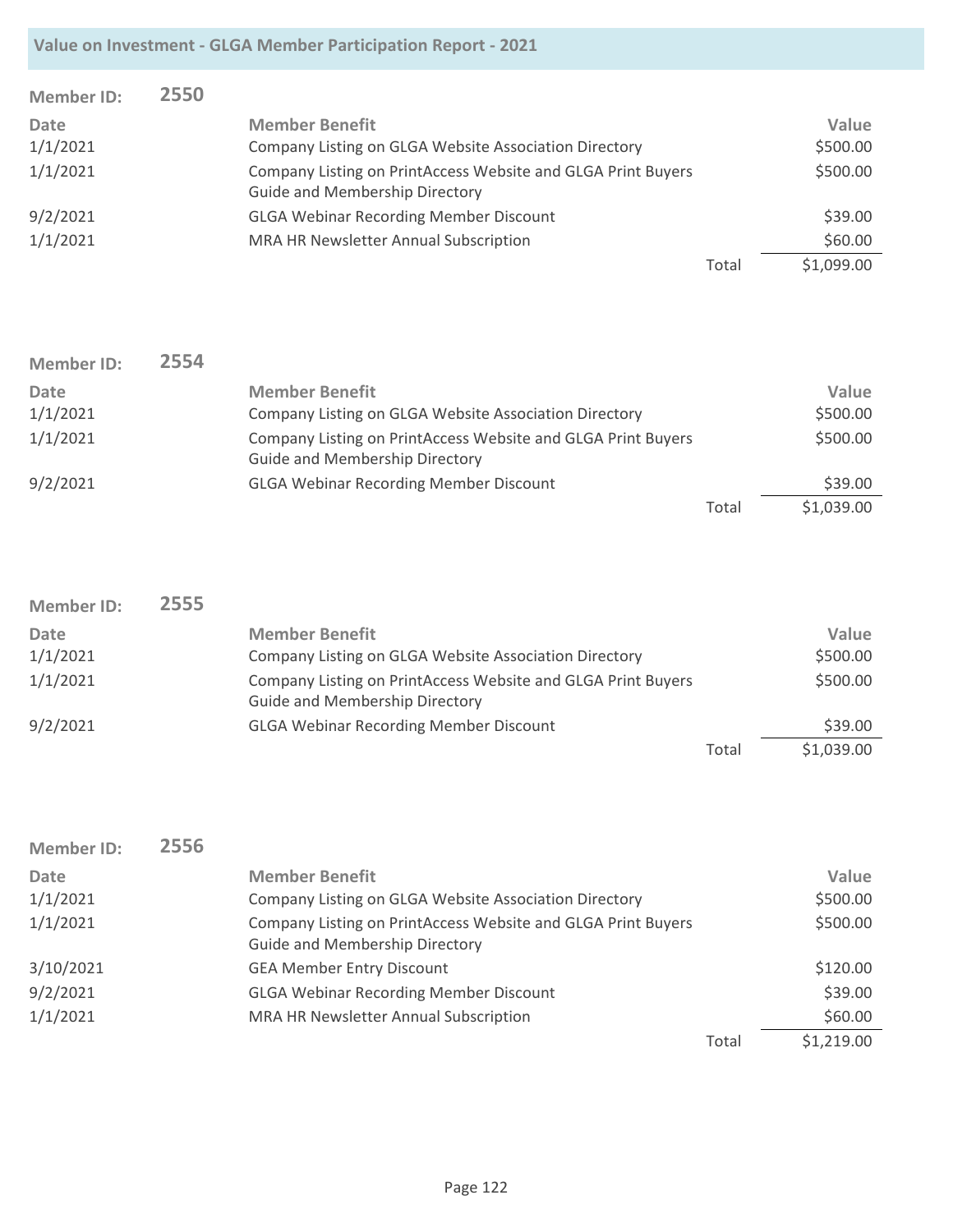| <b>Member ID:</b> | 2557 |                                                                                                       |       |            |
|-------------------|------|-------------------------------------------------------------------------------------------------------|-------|------------|
| Date              |      | <b>Member Benefit</b>                                                                                 |       | Value      |
| 1/1/2021          |      | Company Listing on GLGA Website Association Directory                                                 |       | \$500.00   |
| 1/1/2021          |      | Company Listing on PrintAccess Website and GLGA Print Buyers<br><b>Guide and Membership Directory</b> |       | \$500.00   |
| 9/2/2021          |      | <b>GLGA Webinar Recording Member Discount</b>                                                         |       | \$39.00    |
|                   |      |                                                                                                       | Total | \$1,039.00 |

| <b>Member ID:</b> | 2558 |                                                                                                       |       |                   |
|-------------------|------|-------------------------------------------------------------------------------------------------------|-------|-------------------|
| Date<br>1/1/2021  |      | <b>Member Benefit</b><br>Company Listing on GLGA Website Association Directory                        |       | Value<br>\$500.00 |
| 1/1/2021          |      | Company Listing on PrintAccess Website and GLGA Print Buyers<br><b>Guide and Membership Directory</b> |       | \$500.00          |
| 9/2/2021          |      | <b>GLGA Webinar Recording Member Discount</b>                                                         |       | \$39.00           |
| 1/1/2021          |      | MRA HR Newsletter Annual Subscription                                                                 |       | \$60.00           |
|                   |      |                                                                                                       | Total | \$1,099.00        |

| <b>Member ID:</b> | 2562 |                                                              |       |            |
|-------------------|------|--------------------------------------------------------------|-------|------------|
| Date              |      | <b>Member Benefit</b>                                        |       | Value      |
| 1/1/2021          |      | Company Listing on GLGA Website Association Directory        |       | \$500.00   |
| 1/1/2021          |      | Company Listing on PrintAccess Website and GLGA Print Buyers |       | \$500.00   |
|                   |      | <b>Guide and Membership Directory</b>                        |       |            |
| 2/22/2021         |      | <b>GLGA Seminar Member Discount</b>                          |       | \$200.00   |
| 3/16/2021         |      | <b>GLGA Webinar Member Discount</b>                          |       | \$285.00   |
| 4/15/2021         |      | <b>GLGA Webinar Member Discount</b>                          |       | \$39.00    |
| 9/2/2021          |      | <b>GLGA Webinar Recording Member Discount</b>                |       | \$39.00    |
|                   |      |                                                              | Total | \$1,563.00 |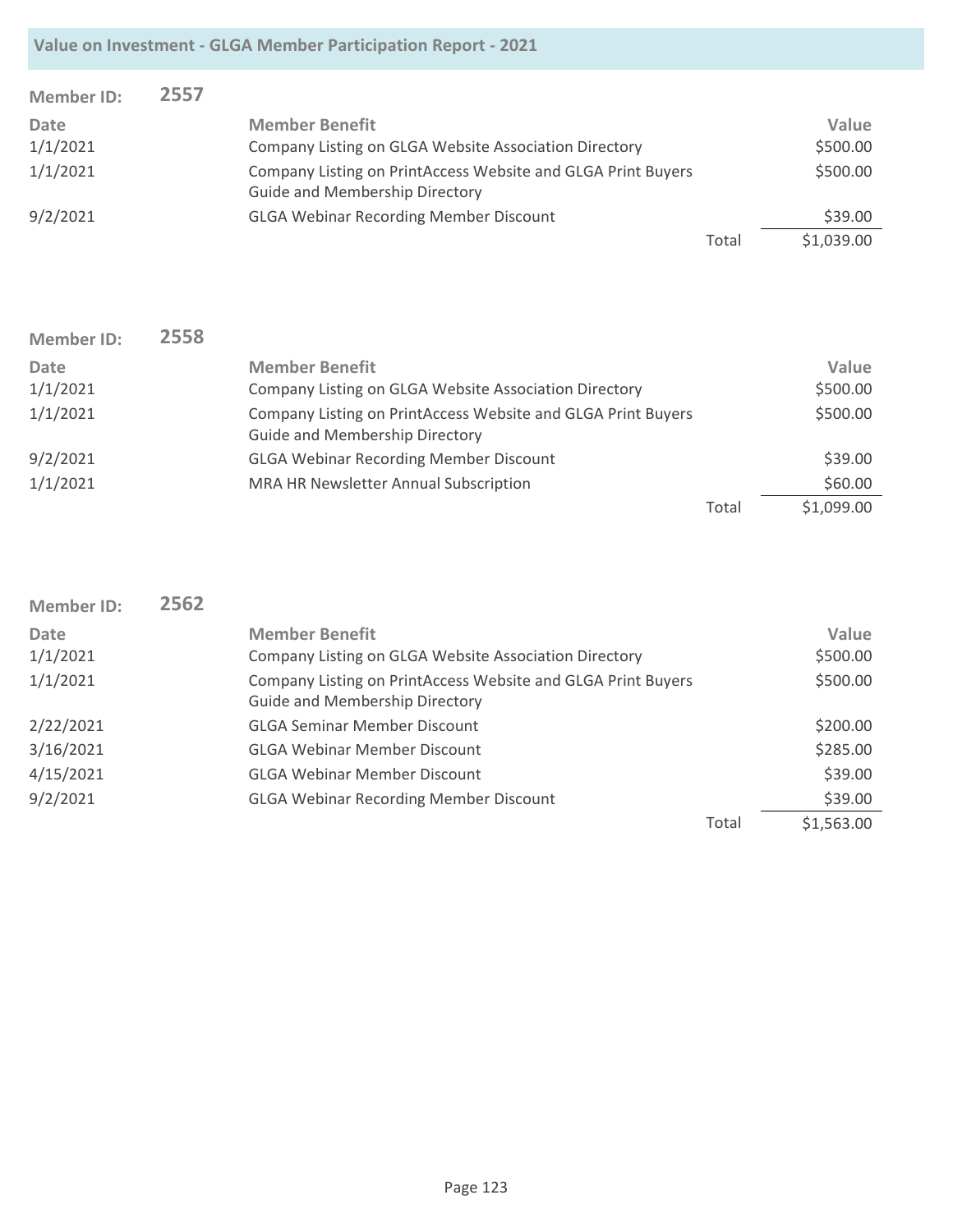| <b>Member ID:</b> | 2563 |                                                                                                       |       |            |
|-------------------|------|-------------------------------------------------------------------------------------------------------|-------|------------|
| Date              |      | <b>Member Benefit</b>                                                                                 |       | Value      |
| 1/1/2021          |      | Company Listing on GLGA Website Association Directory                                                 |       | \$500.00   |
| 1/1/2021          |      | Company Listing on PrintAccess Website and GLGA Print Buyers<br><b>Guide and Membership Directory</b> |       | \$500.00   |
| 1/19/2021         |      | <b>GLGA Webinar Presenter</b>                                                                         |       | \$200.00   |
| 6/8/2021          |      | <b>GLGA Webinar Presenter</b>                                                                         |       | \$200.00   |
| 9/2/2021          |      | <b>GLGA Webinar Recording Member Discount</b>                                                         |       | \$39.00    |
|                   |      |                                                                                                       | Total | \$1,439.00 |

| <b>Member ID:</b> | 2567 |                                                                                                       |       |            |
|-------------------|------|-------------------------------------------------------------------------------------------------------|-------|------------|
| <b>Date</b>       |      | <b>Member Benefit</b>                                                                                 |       | Value      |
| 1/1/2021          |      | Company Listing on GLGA Website Association Directory                                                 |       | \$500.00   |
| 1/1/2021          |      | Company Listing on PrintAccess Website and GLGA Print Buyers<br><b>Guide and Membership Directory</b> |       | \$500.00   |
| 1/13/2021         |      | <b>GLGA Webinar Member Discount</b>                                                                   |       | \$39.00    |
| 9/2/2021          |      | <b>GLGA Webinar Recording Member Discount</b>                                                         |       | \$39.00    |
| 12/31/2021        |      | <b>ITU Discount on First Aid Products</b>                                                             |       | \$4,834.03 |
| 12/31/2021        |      | <b>ITU Rental Rebate on Products and Services</b>                                                     |       | \$2,980.01 |
| 1/1/2021          |      | MRA HR Newsletter Annual Subscription                                                                 |       | \$60.00    |
|                   |      |                                                                                                       | Total | \$8,952.04 |

| <b>Member ID:</b> | 2570 |                                                                                                       |       |            |
|-------------------|------|-------------------------------------------------------------------------------------------------------|-------|------------|
| <b>Date</b>       |      | <b>Member Benefit</b>                                                                                 |       | Value      |
| 1/1/2021          |      | Company Listing on GLGA Website Association Directory                                                 |       | \$500.00   |
| 1/1/2021          |      | Company Listing on PrintAccess Website and GLGA Print Buyers<br><b>Guide and Membership Directory</b> |       | \$500.00   |
| 9/2/2021          |      | <b>GLGA Webinar Recording Member Discount</b>                                                         |       | \$39.00    |
|                   |      |                                                                                                       | Total | \$1,039.00 |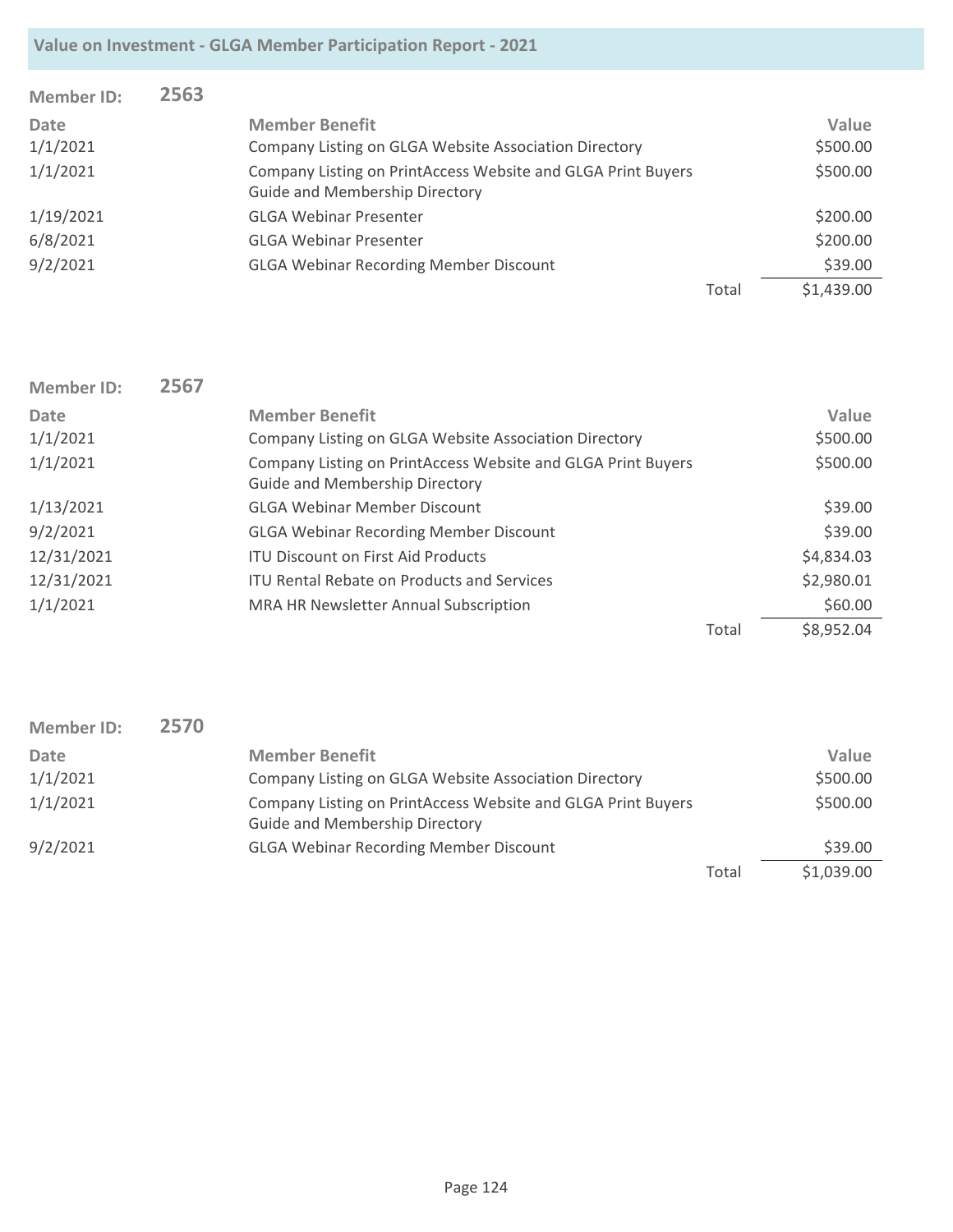| <b>Member ID:</b> | 2571 |                                                                                                       |       |            |
|-------------------|------|-------------------------------------------------------------------------------------------------------|-------|------------|
| Date              |      | <b>Member Benefit</b>                                                                                 |       | Value      |
| 1/1/2021          |      | Company Listing on GLGA Website Association Directory                                                 |       | \$500.00   |
| 1/1/2021          |      | Company Listing on PrintAccess Website and GLGA Print Buyers<br><b>Guide and Membership Directory</b> |       | \$500.00   |
| 9/2/2021          |      | <b>GLGA Webinar Recording Member Discount</b>                                                         |       | \$39.00    |
| 1/1/2021          |      | MRA HR Newsletter Annual Subscription                                                                 |       | \$60.00    |
|                   |      |                                                                                                       | Total | \$1,099.00 |

| <b>Member ID:</b> | 2577 |                                                                                                       |       |            |
|-------------------|------|-------------------------------------------------------------------------------------------------------|-------|------------|
| <b>Date</b>       |      | <b>Member Benefit</b>                                                                                 |       | Value      |
| 1/1/2021          |      | Company Listing on GLGA Website Association Directory                                                 |       | \$500.00   |
| 1/1/2021          |      | Company Listing on PrintAccess Website and GLGA Print Buyers<br><b>Guide and Membership Directory</b> |       | \$500.00   |
| 1/27/2021         |      | <b>GLGA Member Question</b>                                                                           |       | \$100.00   |
| 2/3/2021          |      | <b>GLGA Member Question</b>                                                                           |       | \$100.00   |
| 9/27/2021         |      | <b>GLGA Member Question</b>                                                                           |       | \$100.00   |
| 9/2/2021          |      | <b>GLGA Webinar Recording Member Discount</b>                                                         |       | \$39.00    |
| 1/1/2021          |      | MRA HR Newsletter Annual Subscription                                                                 |       | \$60.00    |
|                   |      |                                                                                                       | Total | \$1,399.00 |

| <b>Member ID:</b> | 2578 |                                                                                                       |       |            |
|-------------------|------|-------------------------------------------------------------------------------------------------------|-------|------------|
| Date              |      | <b>Member Benefit</b>                                                                                 |       | Value      |
| 1/1/2021          |      | Company Listing on GLGA Website Association Directory                                                 |       | \$500.00   |
| 1/1/2021          |      | Company Listing on PrintAccess Website and GLGA Print Buyers<br><b>Guide and Membership Directory</b> |       | \$500.00   |
| 9/2/2021          |      | <b>GLGA Webinar Recording Member Discount</b>                                                         |       | \$39.00    |
|                   |      |                                                                                                       | Total | \$1,039.00 |

| <b>Member ID:</b> | 2580 |                                                                                                       |       |            |
|-------------------|------|-------------------------------------------------------------------------------------------------------|-------|------------|
| Date              |      | <b>Member Benefit</b>                                                                                 |       | Value      |
| 1/1/2021          |      | Company Listing on GLGA Website Association Directory                                                 |       | \$500.00   |
| 1/1/2021          |      | Company Listing on PrintAccess Website and GLGA Print Buyers<br><b>Guide and Membership Directory</b> |       | \$500.00   |
| 9/2/2021          |      | <b>GLGA Webinar Recording Member Discount</b>                                                         |       | \$39.00    |
|                   |      |                                                                                                       | Total | \$1,039.00 |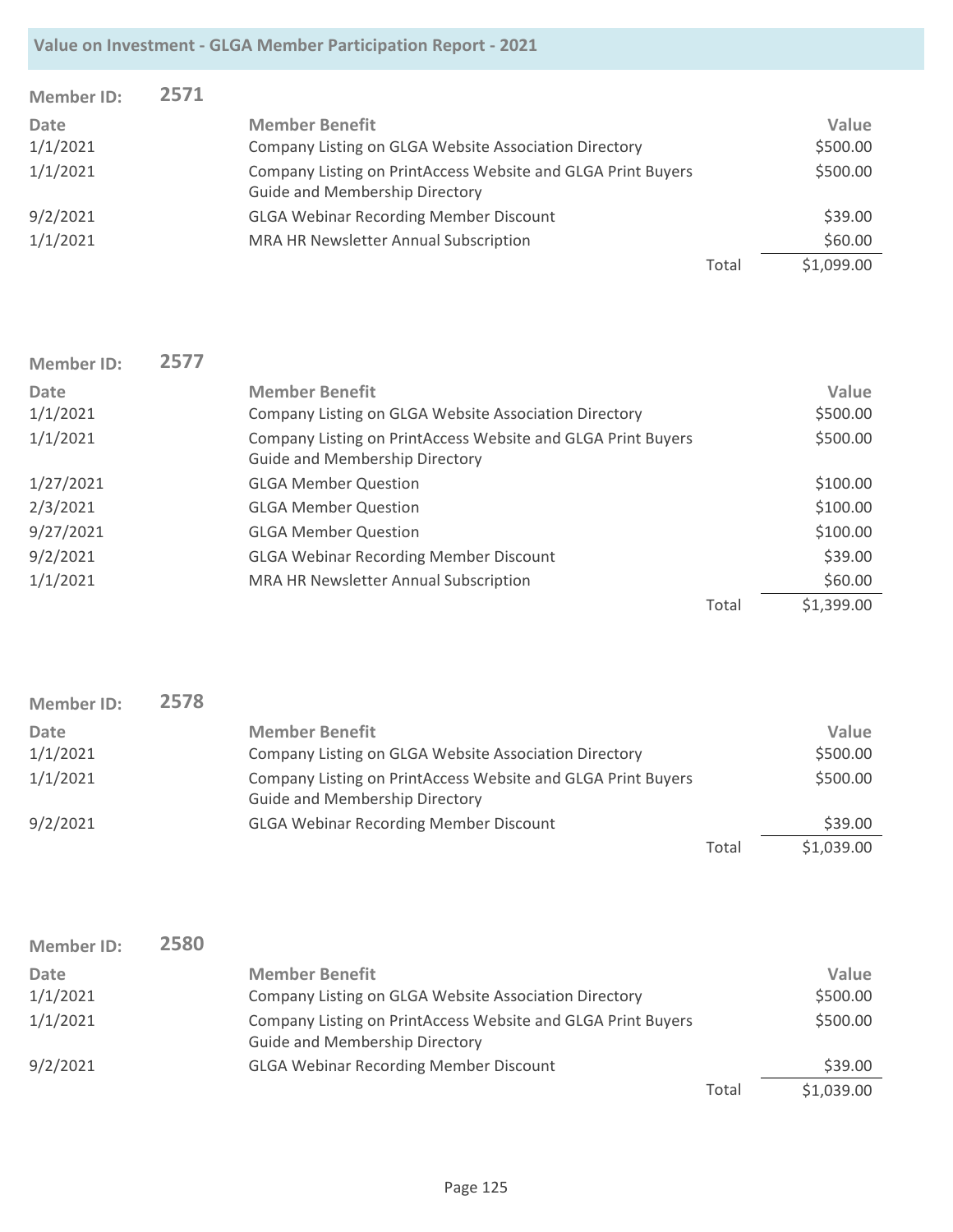| <b>Member ID:</b> | 2581 |                                                              |       |            |
|-------------------|------|--------------------------------------------------------------|-------|------------|
| Date              |      | <b>Member Benefit</b>                                        |       | Value      |
| 1/1/2021          |      | Company Listing on GLGA Website Association Directory        |       | \$500.00   |
| 1/1/2021          |      | Company Listing on PrintAccess Website and GLGA Print Buyers |       | \$500.00   |
|                   |      | <b>Guide and Membership Directory</b>                        |       |            |
| 9/2/2021          |      | <b>GLGA Webinar Recording Member Discount</b>                |       | \$39.00    |
| 1/1/2021          |      | MRA HR Newsletter Annual Subscription                        |       | \$60.00    |
|                   |      |                                                              | Total | \$1,099.00 |

| <b>Member ID:</b> | 2589 |                                                              |       |            |
|-------------------|------|--------------------------------------------------------------|-------|------------|
| Date              |      | <b>Member Benefit</b>                                        |       | Value      |
| 1/1/2021          |      | Company Listing on GLGA Website Association Directory        |       | \$500.00   |
| 1/1/2021          |      | Company Listing on PrintAccess Website and GLGA Print Buyers |       | \$500.00   |
|                   |      | <b>Guide and Membership Directory</b>                        |       |            |
| 9/2/2021          |      | <b>GLGA Webinar Recording Member Discount</b>                |       | \$39.00    |
| 1/1/2021          |      | <b>MRA HR Newsletter Annual Subscription</b>                 |       | \$60.00    |
|                   |      |                                                              | Total | \$1,099.00 |

| <b>Member ID:</b> | 2590 |                                                                                                       |       |            |
|-------------------|------|-------------------------------------------------------------------------------------------------------|-------|------------|
| Date              |      | <b>Member Benefit</b>                                                                                 |       | Value      |
| 1/1/2021          |      | Company Listing on GLGA Website Association Directory                                                 |       | \$500.00   |
| 1/1/2021          |      | Company Listing on PrintAccess Website and GLGA Print Buyers<br><b>Guide and Membership Directory</b> |       | \$500.00   |
| 9/2/2021          |      | <b>GLGA Webinar Recording Member Discount</b>                                                         |       | \$39.00    |
|                   |      |                                                                                                       | Total | \$1,039.00 |

| <b>Member ID:</b> | 2591 |                                                                                                       |       |            |
|-------------------|------|-------------------------------------------------------------------------------------------------------|-------|------------|
| Date              |      | <b>Member Benefit</b>                                                                                 |       | Value      |
| 1/1/2021          |      | Company Listing on GLGA Website Association Directory                                                 |       | \$500.00   |
| 1/1/2021          |      | Company Listing on PrintAccess Website and GLGA Print Buyers<br><b>Guide and Membership Directory</b> |       | \$500.00   |
| 9/2/2021          |      | <b>GLGA Webinar Recording Member Discount</b>                                                         |       | \$39.00    |
|                   |      |                                                                                                       | Total | \$1,039.00 |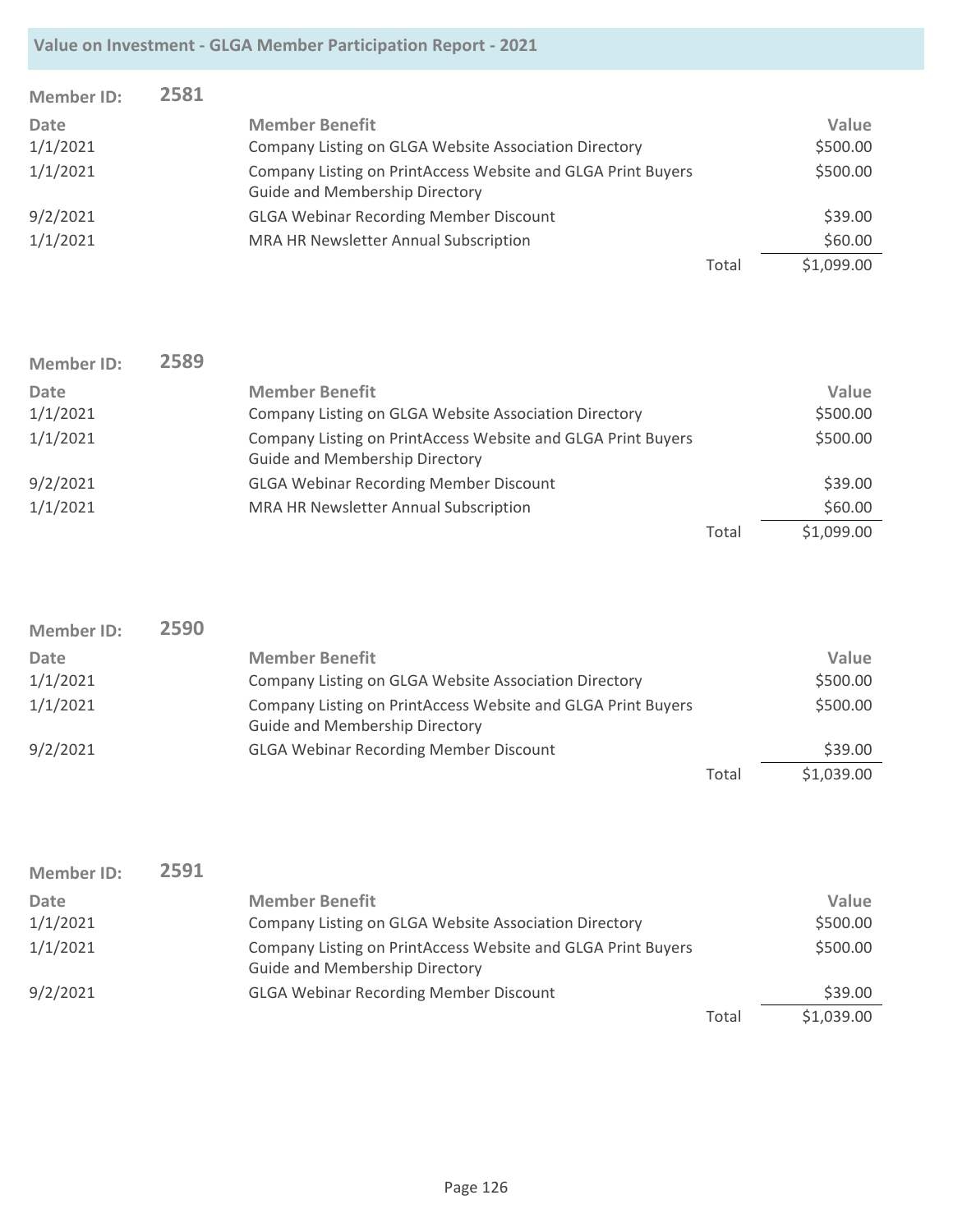| <b>Member ID:</b> | 2592 |                                                              |       |            |
|-------------------|------|--------------------------------------------------------------|-------|------------|
| Date              |      | <b>Member Benefit</b>                                        |       | Value      |
| 1/1/2021          |      | Company Listing on GLGA Website Association Directory        |       | \$500.00   |
| 1/1/2021          |      | Company Listing on PrintAccess Website and GLGA Print Buyers |       | \$500.00   |
|                   |      | <b>Guide and Membership Directory</b>                        |       |            |
| 9/2/2021          |      | <b>GLGA Webinar Recording Member Discount</b>                |       | \$39.00    |
| 12/31/2021        |      | RAM Recycling Bonus Discount                                 |       | \$1.09     |
|                   |      |                                                              | Total | \$1,040.09 |

| <b>Member ID:</b> | 2594 |                                                              |       |            |
|-------------------|------|--------------------------------------------------------------|-------|------------|
| Date              |      | <b>Member Benefit</b>                                        |       | Value      |
| 1/1/2021          |      | Company Listing on GLGA Website Association Directory        |       | \$500.00   |
| 1/1/2021          |      | Company Listing on PrintAccess Website and GLGA Print Buyers |       | \$500.00   |
|                   |      | <b>Guide and Membership Directory</b>                        |       |            |
| 6/29/2021         |      | <b>GLGA Member Question</b>                                  |       | \$100.00   |
| 9/2/2021          |      | <b>GLGA Webinar Recording Member Discount</b>                |       | \$39.00    |
|                   |      |                                                              | Total | \$1,139.00 |

| Member ID: | 2595 |                                                                                                       |       |            |
|------------|------|-------------------------------------------------------------------------------------------------------|-------|------------|
| Date       |      | <b>Member Benefit</b>                                                                                 |       | Value      |
| 1/1/2021   |      | Company Listing on GLGA Website Association Directory                                                 |       | \$500.00   |
| 1/1/2021   |      | Company Listing on PrintAccess Website and GLGA Print Buyers<br><b>Guide and Membership Directory</b> |       | \$500.00   |
| 9/2/2021   |      | <b>GLGA Webinar Recording Member Discount</b>                                                         |       | \$39.00    |
|            |      |                                                                                                       | Total | \$1,039.00 |

| Member ID:  | 2596 |                                                                                                       |       |            |
|-------------|------|-------------------------------------------------------------------------------------------------------|-------|------------|
| <b>Date</b> |      | <b>Member Benefit</b>                                                                                 |       | Value      |
| 1/1/2021    |      | Company Listing on GLGA Website Association Directory                                                 |       | \$500.00   |
| 1/1/2021    |      | Company Listing on PrintAccess Website and GLGA Print Buyers<br><b>Guide and Membership Directory</b> |       | \$500.00   |
| 9/2/2021    |      | <b>GLGA Webinar Recording Member Discount</b>                                                         |       | \$39.00    |
| 1/1/2021    |      | MRA HR Newsletter Annual Subscription                                                                 |       | \$60.00    |
|             |      |                                                                                                       | Total | \$1,099.00 |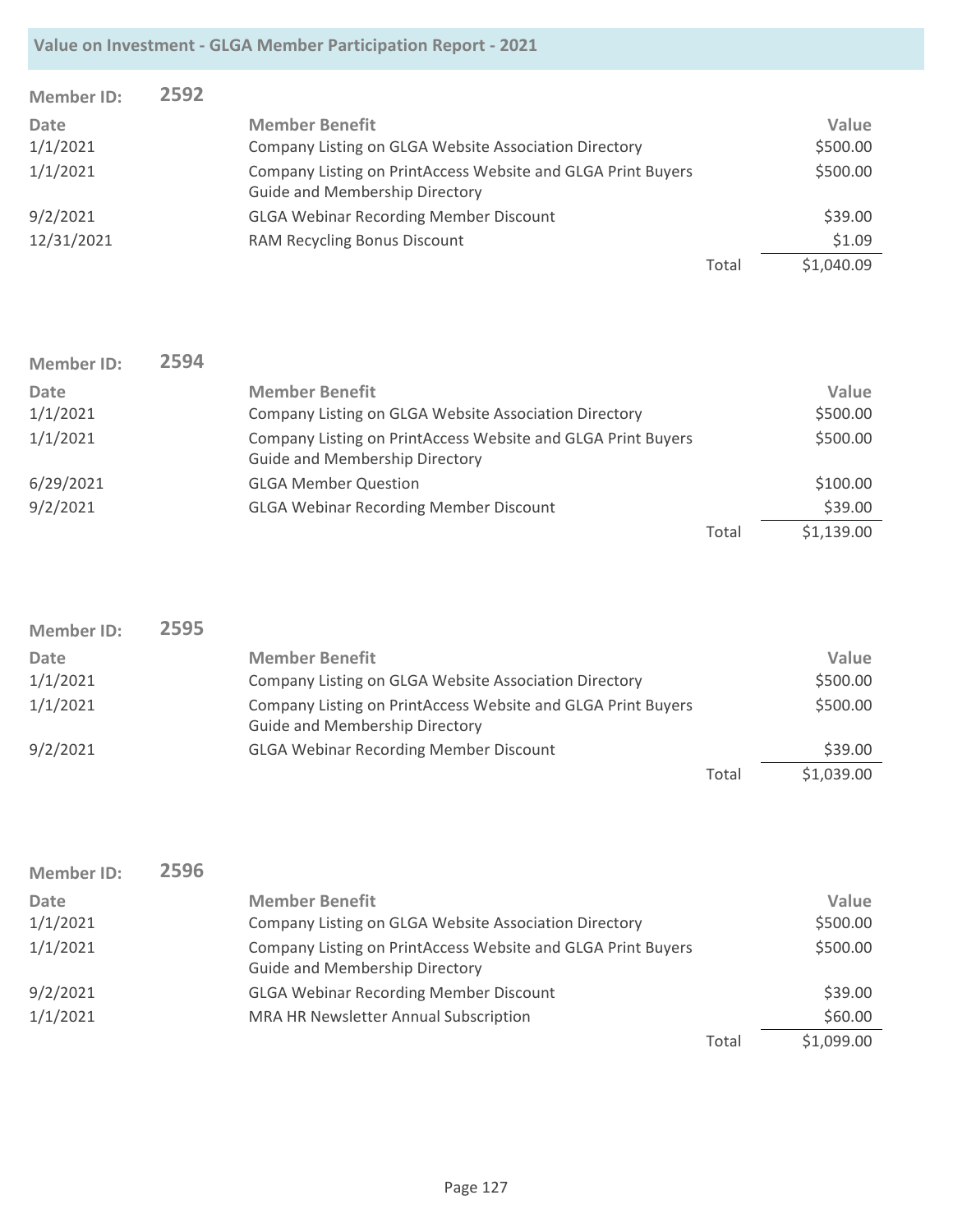| <b>Member ID:</b> | 2597 |                                                                                                       |       |            |
|-------------------|------|-------------------------------------------------------------------------------------------------------|-------|------------|
| Date              |      | <b>Member Benefit</b>                                                                                 |       | Value      |
| 1/1/2021          |      | Company Listing on GLGA Website Association Directory                                                 |       | \$500.00   |
| 1/1/2021          |      | Company Listing on PrintAccess Website and GLGA Print Buyers<br><b>Guide and Membership Directory</b> |       | \$500.00   |
| 9/2/2021          |      | <b>GLGA Webinar Recording Member Discount</b>                                                         |       | \$39.00    |
| 1/1/2021          |      | MRA HR Newsletter Annual Subscription                                                                 |       | \$60.00    |
|                   |      |                                                                                                       | Total | \$1,099.00 |

| <b>Member ID:</b> | 2600 |                                                                                                       |       |            |
|-------------------|------|-------------------------------------------------------------------------------------------------------|-------|------------|
| Date              |      | <b>Member Benefit</b>                                                                                 |       | Value      |
| 1/1/2021          |      | Company Listing on GLGA Website Association Directory                                                 |       | \$500.00   |
| 1/1/2021          |      | Company Listing on PrintAccess Website and GLGA Print Buyers<br><b>Guide and Membership Directory</b> |       | \$500.00   |
| 9/2/2021          |      | <b>GLGA Webinar Recording Member Discount</b>                                                         |       | \$39.00    |
|                   |      |                                                                                                       | Total | \$1,039.00 |

| Member ID: | 2605 |                                                                                                       |       |            |
|------------|------|-------------------------------------------------------------------------------------------------------|-------|------------|
| Date       |      | <b>Member Benefit</b>                                                                                 |       | Value      |
| 1/1/2021   |      | Company Listing on GLGA Website Association Directory                                                 |       | \$500.00   |
| 1/1/2021   |      | Company Listing on PrintAccess Website and GLGA Print Buyers<br><b>Guide and Membership Directory</b> |       | \$500.00   |
| 9/2/2021   |      | <b>GLGA Webinar Recording Member Discount</b>                                                         |       | \$39.00    |
|            |      |                                                                                                       | Total | \$1,039.00 |

| Member ID:  | 2606 |                                                                                                       |       |            |
|-------------|------|-------------------------------------------------------------------------------------------------------|-------|------------|
| <b>Date</b> |      | <b>Member Benefit</b>                                                                                 |       | Value      |
| 1/1/2021    |      | Company Listing on GLGA Website Association Directory                                                 |       | \$500.00   |
| 1/1/2021    |      | Company Listing on PrintAccess Website and GLGA Print Buyers<br><b>Guide and Membership Directory</b> |       | \$500.00   |
| 3/11/2021   |      | <b>GLGA Webinar Member Discount</b>                                                                   |       | \$39.00    |
| 9/2/2021    |      | <b>GLGA Webinar Recording Member Discount</b>                                                         |       | \$39.00    |
| 1/1/2021    |      | MRA HR Newsletter Annual Subscription                                                                 |       | \$60.00    |
|             |      |                                                                                                       | Total | \$1,138.00 |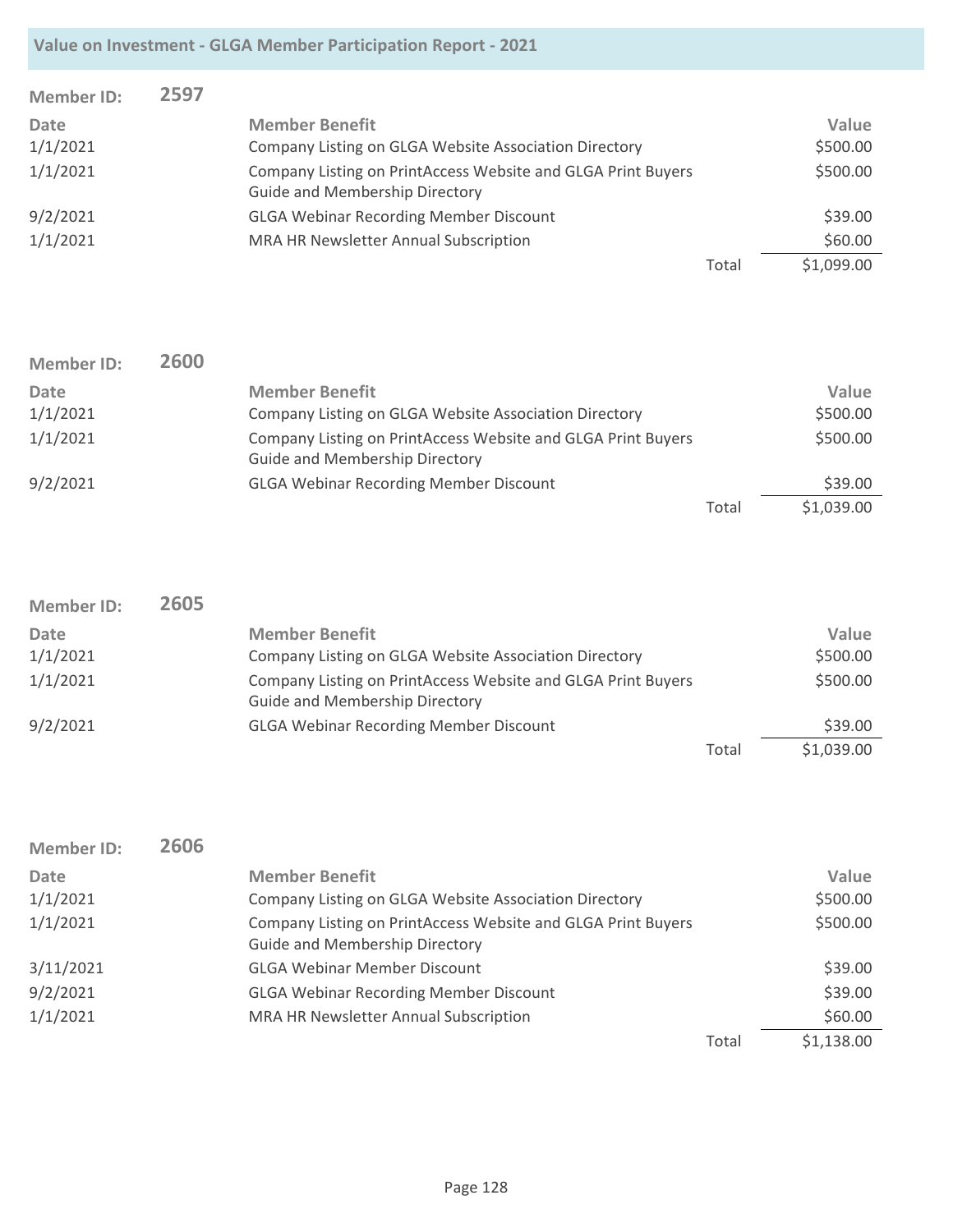| <b>Member ID:</b> | 2607 |                                                                                                       |       |            |
|-------------------|------|-------------------------------------------------------------------------------------------------------|-------|------------|
| <b>Date</b>       |      | <b>Member Benefit</b>                                                                                 |       | Value      |
| 1/1/2021          |      | Company Listing on GLGA Website Association Directory                                                 |       | \$500.00   |
| 1/1/2021          |      | Company Listing on PrintAccess Website and GLGA Print Buyers<br><b>Guide and Membership Directory</b> |       | \$500.00   |
| 2/2/2021          |      | <b>GLGA Webinar Member Discount</b>                                                                   |       | \$95.00    |
| 4/15/2021         |      | <b>GLGA Webinar Member Discount</b>                                                                   |       | \$39.00    |
| 9/2/2021          |      | <b>GLGA Webinar Recording Member Discount</b>                                                         |       | \$39.00    |
| 1/1/2021          |      | MRA HR Newsletter Annual Subscription                                                                 |       | \$60.00    |
| 10/13/2021        |      | Wage & Benefits Survey Participant - Free Report                                                      |       | \$1,000.00 |
|                   |      |                                                                                                       | Total | \$2,233.00 |

| <b>Member ID:</b> | 2608 |                                                                                                       |       |            |
|-------------------|------|-------------------------------------------------------------------------------------------------------|-------|------------|
| Date              |      | <b>Member Benefit</b>                                                                                 |       | Value      |
| 1/1/2021          |      | Company Listing on GLGA Website Association Directory                                                 |       | \$500.00   |
| 1/1/2021          |      | Company Listing on PrintAccess Website and GLGA Print Buyers<br><b>Guide and Membership Directory</b> |       | \$500.00   |
| 9/2/2021          |      | <b>GLGA Webinar Recording Member Discount</b>                                                         |       | \$39.00    |
|                   |      |                                                                                                       | Total | \$1,039.00 |

| <b>Member ID:</b> | 2609 |                                                                                                       |       |            |
|-------------------|------|-------------------------------------------------------------------------------------------------------|-------|------------|
| Date              |      | <b>Member Benefit</b>                                                                                 |       | Value      |
| 1/1/2021          |      | Company Listing on GLGA Website Association Directory                                                 |       | \$500.00   |
| 1/1/2021          |      | Company Listing on PrintAccess Website and GLGA Print Buyers<br><b>Guide and Membership Directory</b> |       | \$500.00   |
| 9/2/2021          |      | <b>GLGA Webinar Recording Member Discount</b>                                                         |       | \$39.00    |
| 1/1/2021          |      | MRA HR Newsletter Annual Subscription                                                                 |       | \$60.00    |
|                   |      |                                                                                                       | Total | \$1,099.00 |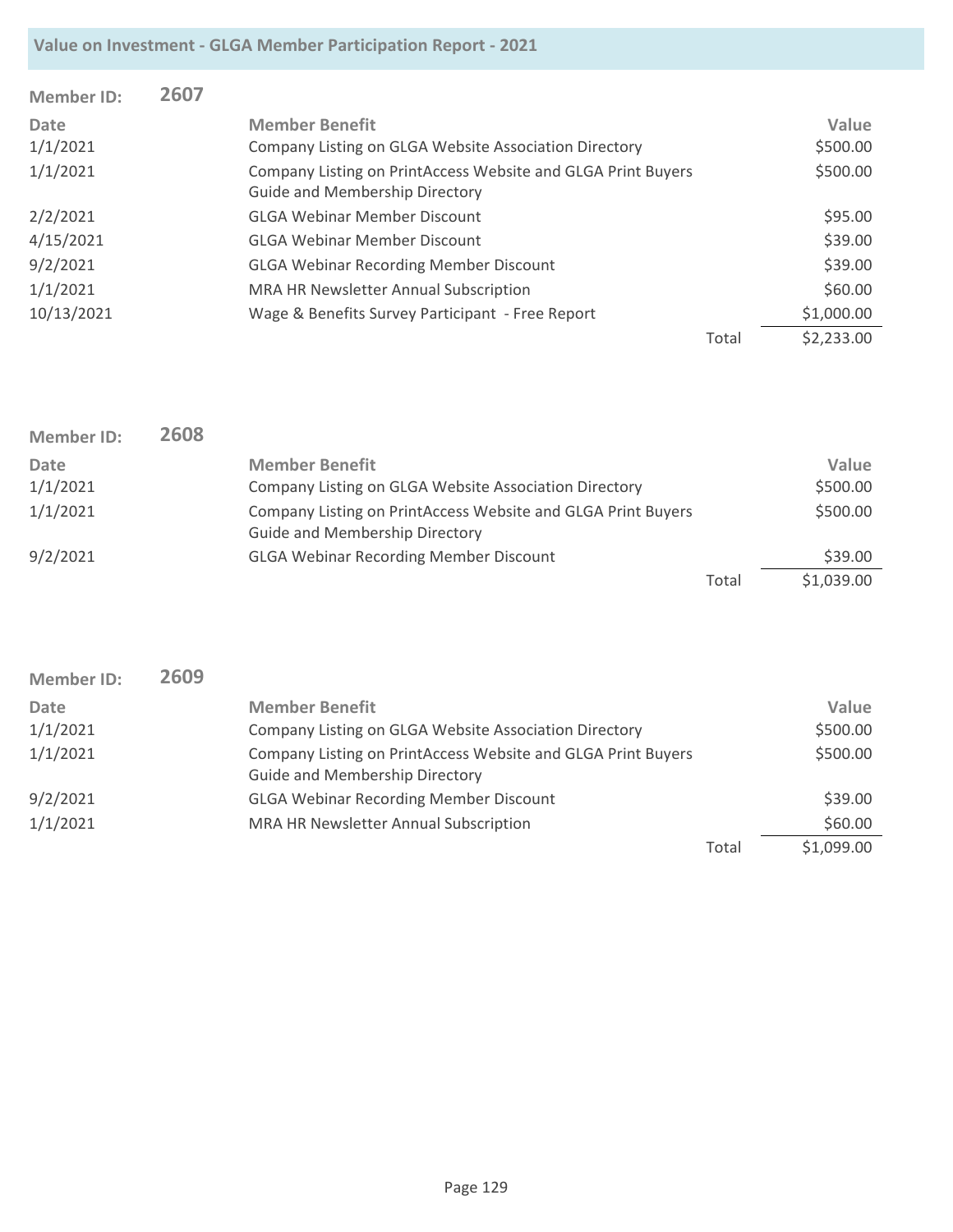| <b>Member ID:</b> | 2611 |                                                                                                       |       |            |
|-------------------|------|-------------------------------------------------------------------------------------------------------|-------|------------|
| Date              |      | <b>Member Benefit</b>                                                                                 |       | Value      |
| 1/1/2021          |      | Company Listing on GLGA Website Association Directory                                                 |       | \$500.00   |
| 1/1/2021          |      | Company Listing on PrintAccess Website and GLGA Print Buyers<br><b>Guide and Membership Directory</b> |       | \$500.00   |
| 9/2/2021          |      | <b>GLGA Webinar Recording Member Discount</b>                                                         |       | \$39.00    |
|                   |      |                                                                                                       |       |            |
| 1/1/2021          |      | MRA HR Newsletter Annual Subscription                                                                 |       | \$60.00    |
|                   |      |                                                                                                       | Total | \$1,099.00 |

| <b>Member ID:</b> | 2614 |                                                                                                       |       |            |
|-------------------|------|-------------------------------------------------------------------------------------------------------|-------|------------|
| <b>Date</b>       |      | <b>Member Benefit</b>                                                                                 |       | Value      |
| 1/1/2021          |      | Company Listing on GLGA Website Association Directory                                                 |       | \$500.00   |
| 1/1/2021          |      | Company Listing on PrintAccess Website and GLGA Print Buyers<br><b>Guide and Membership Directory</b> |       | \$500.00   |
| 5/6/2021          |      | <b>GLGA Webinar Member Discount</b>                                                                   |       | \$39.00    |
| 3/23/2021         |      | <b>GLGA Webinar Presenter</b>                                                                         |       | \$200.00   |
| 7/28/2021         |      | <b>GLGA Webinar Presenter</b>                                                                         |       | \$200.00   |
| 9/2/2021          |      | <b>GLGA Webinar Recording Member Discount</b>                                                         |       | \$39.00    |
|                   |      |                                                                                                       | Total | \$1,478.00 |

| <b>Member ID:</b> | 2616 |                                                                                                       |       |            |
|-------------------|------|-------------------------------------------------------------------------------------------------------|-------|------------|
| Date              |      | <b>Member Benefit</b>                                                                                 |       | Value      |
| 1/1/2021          |      | Company Listing on GLGA Website Association Directory                                                 |       | \$500.00   |
| 1/1/2021          |      | Company Listing on PrintAccess Website and GLGA Print Buyers<br><b>Guide and Membership Directory</b> |       | \$500.00   |
| 9/2/2021          |      | <b>GLGA Webinar Recording Member Discount</b>                                                         |       | \$39.00    |
| 1/1/2021          |      | MRA HR Newsletter Annual Subscription                                                                 |       | \$60.00    |
|                   |      |                                                                                                       | Total | \$1,099.00 |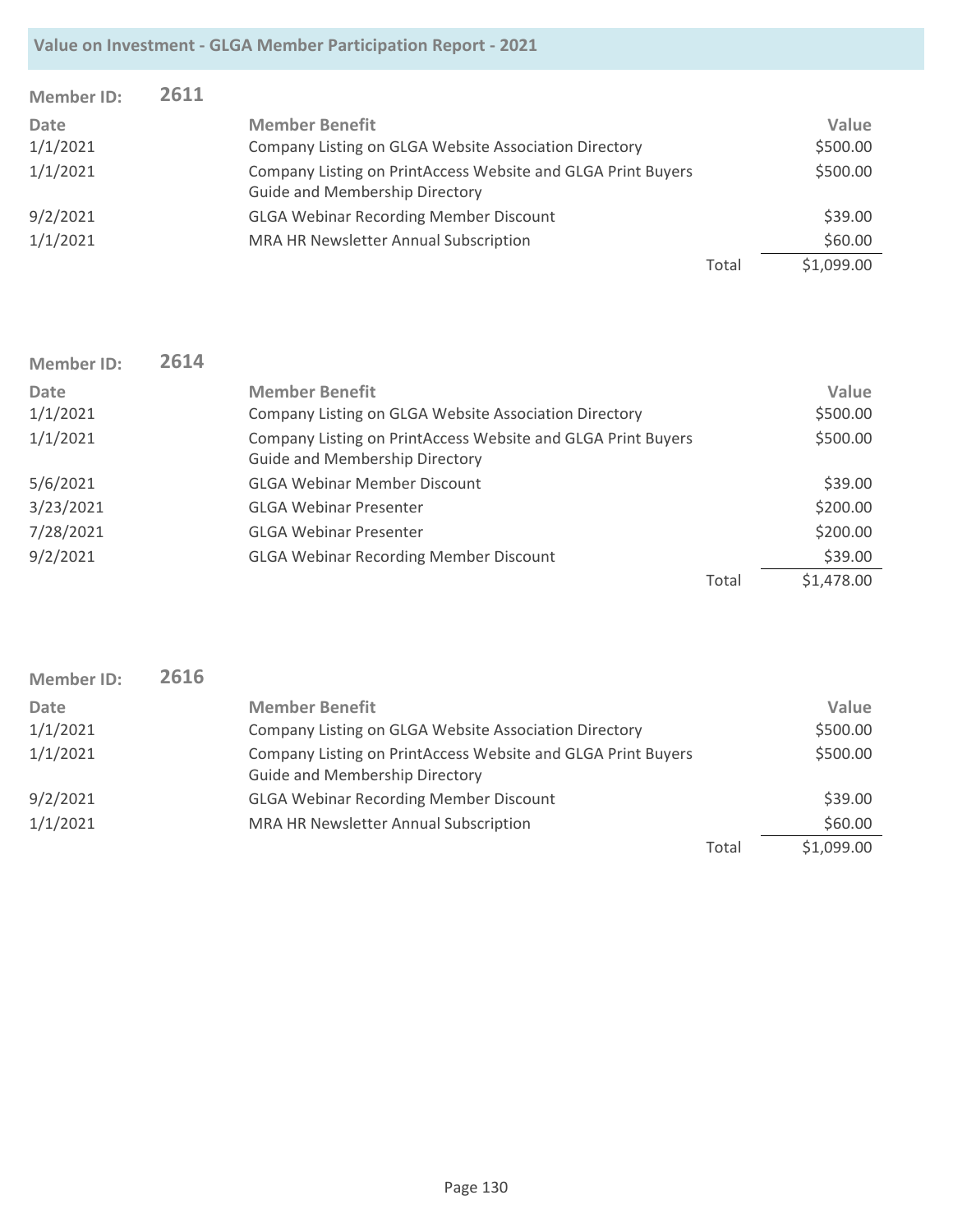| <b>Member ID:</b> | 2617 |                                                                                                       |       |            |
|-------------------|------|-------------------------------------------------------------------------------------------------------|-------|------------|
| Date              |      | <b>Member Benefit</b>                                                                                 |       | Value      |
| 8/1/2021          |      | Company Listing on GLGA Website Association Directory                                                 |       | \$500.00   |
| 8/1/2021          |      | Company Listing on PrintAccess Website and GLGA Print Buyers<br><b>Guide and Membership Directory</b> |       | \$500.00   |
| 7/28/2021         |      | <b>GLGA Membership List</b>                                                                           |       | \$500.00   |
| 9/2/2021          |      | <b>GLGA Webinar Recording Member Discount</b>                                                         |       | \$39.00    |
| 10/1/2021         |      | <b>Graphics Journal New Member Feature Listing</b>                                                    |       | \$200.00   |
| 8/27/2021         |      | <b>UPS Member Discount</b>                                                                            |       | \$1,124.61 |
|                   |      |                                                                                                       | Total | \$2,863.61 |

| Member ID: | 2621 |                                                                                                       |       |            |
|------------|------|-------------------------------------------------------------------------------------------------------|-------|------------|
| Date       |      | <b>Member Benefit</b>                                                                                 |       | Value      |
| 1/1/2021   |      | Company Listing on GLGA Website Association Directory                                                 |       | \$500.00   |
| 1/1/2021   |      | Company Listing on PrintAccess Website and GLGA Print Buyers<br><b>Guide and Membership Directory</b> |       | \$500.00   |
| 9/2/2021   |      | <b>GLGA Webinar Recording Member Discount</b>                                                         |       | \$39.00    |
|            |      |                                                                                                       | Total | \$1,039.00 |

| <b>Member ID:</b> | 2623 |                                                              |       |            |
|-------------------|------|--------------------------------------------------------------|-------|------------|
| Date              |      | <b>Member Benefit</b>                                        |       | Value      |
| 1/1/2021          |      | Company Listing on GLGA Website Association Directory        |       | \$500.00   |
| 1/1/2021          |      | Company Listing on PrintAccess Website and GLGA Print Buyers |       | \$500.00   |
|                   |      | <b>Guide and Membership Directory</b>                        |       |            |
| 9/2/2021          |      | <b>GLGA Webinar Recording Member Discount</b>                |       | \$39.00    |
| 1/1/2021          |      | MRA HR Newsletter Annual Subscription                        |       | \$60.00    |
|                   |      |                                                              | Total | \$1,099.00 |
|                   |      |                                                              |       |            |

| Member ID: | 2624 |                                                                                                       |       |            |
|------------|------|-------------------------------------------------------------------------------------------------------|-------|------------|
| Date       |      | <b>Member Benefit</b>                                                                                 |       | Value      |
| 1/1/2021   |      | Company Listing on GLGA Website Association Directory                                                 |       | \$500.00   |
| 1/1/2021   |      | Company Listing on PrintAccess Website and GLGA Print Buyers<br><b>Guide and Membership Directory</b> |       | \$500.00   |
| 9/2/2021   |      | <b>GLGA Webinar Recording Member Discount</b>                                                         |       | \$39.00    |
| 1/1/2021   |      | MRA HR Newsletter Annual Subscription                                                                 |       | \$60.00    |
|            |      |                                                                                                       | Total | \$1,099.00 |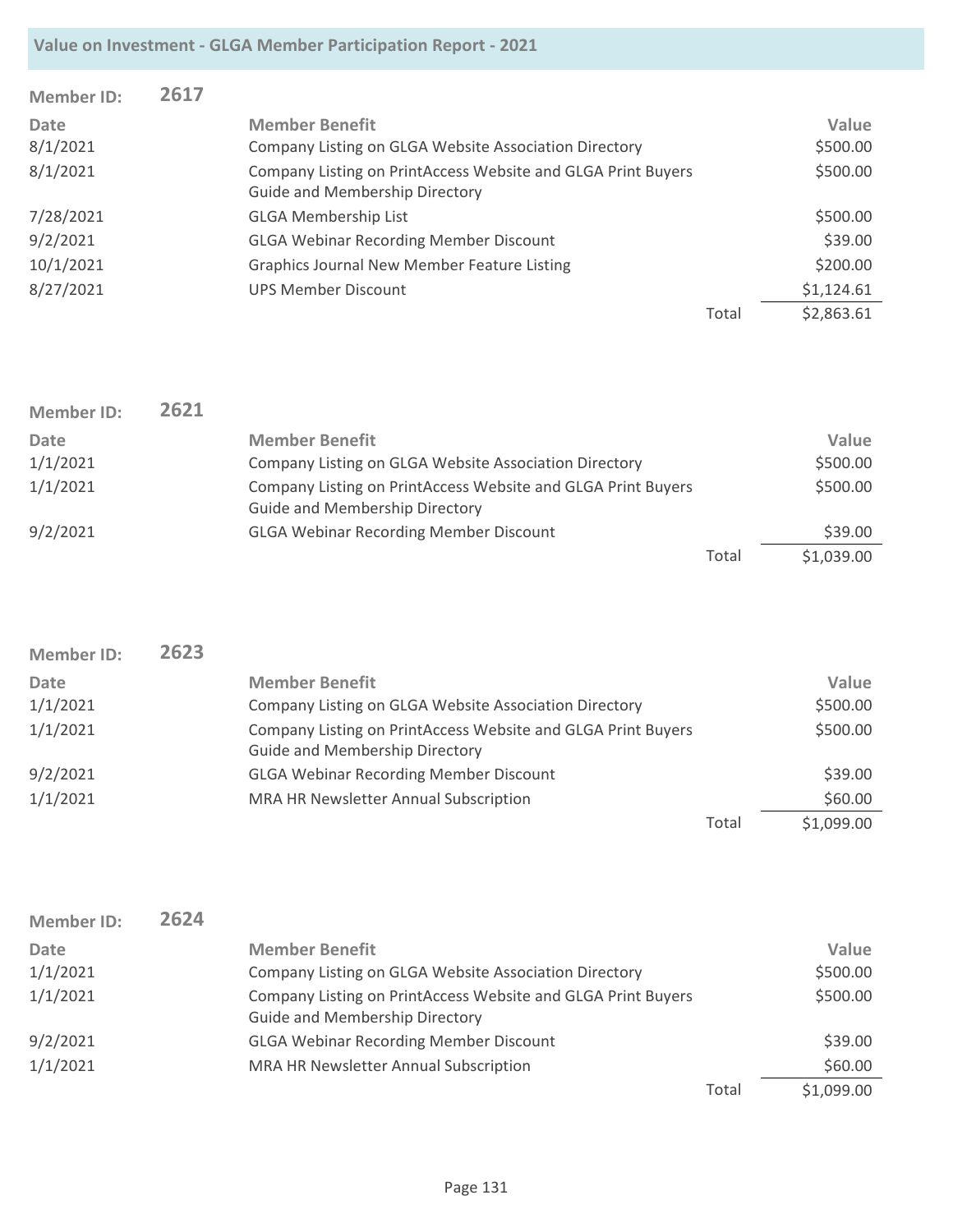| <b>Member ID:</b> | 2626 |                                                                                                       |       |            |
|-------------------|------|-------------------------------------------------------------------------------------------------------|-------|------------|
| <b>Date</b>       |      | <b>Member Benefit</b>                                                                                 |       | Value      |
| 1/1/2021          |      | Company Listing on GLGA Website Association Directory                                                 |       | \$500.00   |
| 1/1/2021          |      | Company Listing on PrintAccess Website and GLGA Print Buyers<br><b>Guide and Membership Directory</b> |       | \$500.00   |
| 4/15/2021         |      | <b>GLGA Webinar Member Discount</b>                                                                   |       | \$39.00    |
| 9/2/2021          |      | <b>GLGA Webinar Recording Member Discount</b>                                                         |       | \$39.00    |
|                   |      |                                                                                                       | Total | \$1,078.00 |

| <b>Member ID:</b> | 2628 |                                                              |       |            |
|-------------------|------|--------------------------------------------------------------|-------|------------|
| Date              |      | <b>Member Benefit</b>                                        |       | Value      |
| 1/1/2021          |      | Company Listing on GLGA Website Association Directory        |       | \$500.00   |
| 1/1/2021          |      | Company Listing on PrintAccess Website and GLGA Print Buyers |       | \$500.00   |
|                   |      | <b>Guide and Membership Directory</b>                        |       |            |
| 9/2/2021          |      | <b>GLGA Webinar Recording Member Discount</b>                |       | \$39.00    |
| 1/1/2021          |      | MRA HR Newsletter Annual Subscription                        |       | \$60.00    |
|                   |      |                                                              | Total | \$1,099.00 |

| <b>Member ID:</b> | 2630 |                                                                                                       |       |            |
|-------------------|------|-------------------------------------------------------------------------------------------------------|-------|------------|
| <b>Date</b>       |      | <b>Member Benefit</b>                                                                                 |       | Value      |
| 1/1/2021          |      | Company Listing on GLGA Website Association Directory                                                 |       | \$500.00   |
| 1/1/2021          |      | Company Listing on PrintAccess Website and GLGA Print Buyers<br><b>Guide and Membership Directory</b> |       | \$500.00   |
| 12/8/2021         |      | <b>GLGA Networking Event Member Discount</b>                                                          |       | \$20.00    |
| 3/4/2021          |      | <b>GLGA Webinar Member Discount</b>                                                                   |       | \$39.00    |
| 3/11/2021         |      | <b>GLGA Webinar Member Discount</b>                                                                   |       | \$39.00    |
| 3/23/2021         |      | <b>GLGA Webinar Member Discount</b>                                                                   |       | \$39.00    |
| 4/15/2021         |      | <b>GLGA Webinar Member Discount</b>                                                                   |       | \$39.00    |
| 4/22/2021         |      | <b>GLGA Webinar Member Discount</b>                                                                   |       | \$39.00    |
| 6/17/2021         |      | <b>GLGA Webinar Member Discount</b>                                                                   |       | \$39.00    |
| 7/28/2021         |      | <b>GLGA Webinar Member Discount</b>                                                                   |       | \$39.00    |
| 8/13/2021         |      | <b>GLGA Webinar Member Discount</b>                                                                   |       | \$39.00    |
| 1/1/2021          |      | <b>MRA HR Newsletter Annual Subscription</b>                                                          |       | \$60.00    |
| 8/12/2021         |      | <b>Quarterly HR Update</b>                                                                            |       | \$39.00    |
| 12/31/2021        |      | RAM Recycling Bonus Discount                                                                          |       | \$5,463.50 |
| 10/13/2021        |      | Wage & Benefits Survey Participant - Free Report                                                      |       | \$1,000.00 |
|                   |      |                                                                                                       | Total | \$7,894.50 |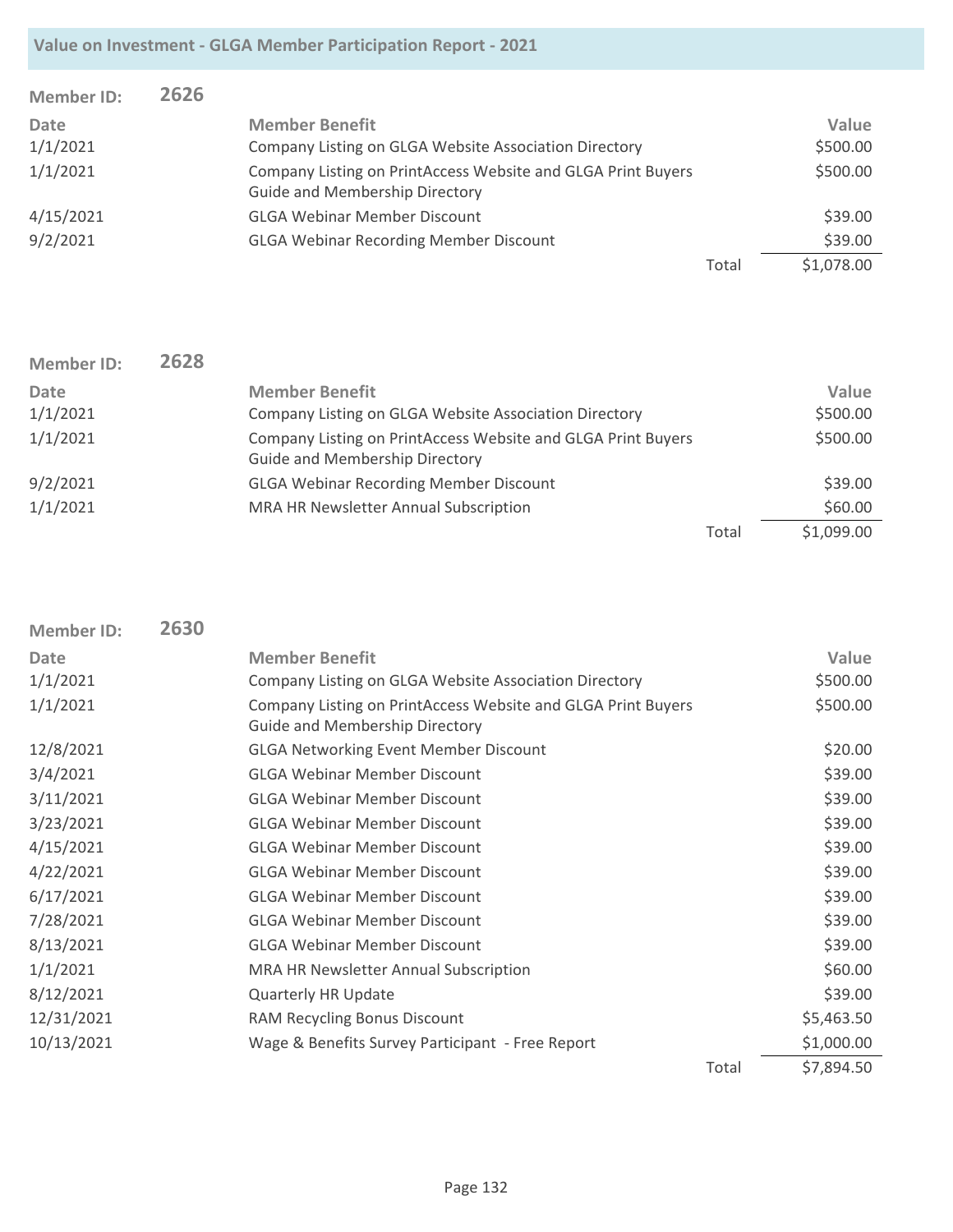| <b>Member ID:</b> | 2631 |                                                                                                       |       |            |
|-------------------|------|-------------------------------------------------------------------------------------------------------|-------|------------|
| Date              |      | <b>Member Benefit</b>                                                                                 |       | Value      |
| 1/1/2021          |      | Company Listing on GLGA Website Association Directory                                                 |       | \$500.00   |
| 1/1/2021          |      | Company Listing on PrintAccess Website and GLGA Print Buyers<br><b>Guide and Membership Directory</b> |       | \$500.00   |
| 9/2/2021          |      | <b>GLGA Webinar Recording Member Discount</b>                                                         |       | \$39.00    |
| 1/1/2021          |      | <b>Graphics Journal Ad Discounts</b>                                                                  |       | \$195.00   |
|                   |      |                                                                                                       | Total | \$1,234.00 |

| <b>Member ID:</b> | 2637 |                                                                                                       |       |            |
|-------------------|------|-------------------------------------------------------------------------------------------------------|-------|------------|
| <b>Date</b>       |      | <b>Member Benefit</b>                                                                                 |       | Value      |
| 1/26/2021         |      | Company Listing on GLGA Website Association Directory                                                 |       | \$500.00   |
| 1/26/2021         |      | Company Listing on PrintAccess Website and GLGA Print Buyers<br><b>Guide and Membership Directory</b> |       | \$500.00   |
| 1/26/2021         |      | <b>GLGA Membership List</b>                                                                           |       | \$500.00   |
| 2/2/2021          |      | <b>GLGA Webinar Member Discount</b>                                                                   |       | \$95.00    |
| 4/15/2021         |      | <b>GLGA Webinar Member Discount</b>                                                                   |       | \$39.00    |
| 9/23/2021         |      | <b>GLGA Webinar Member Discount</b>                                                                   |       | \$39.00    |
| 9/2/2021          |      | <b>GLGA Webinar Recording Member Discount</b>                                                         |       | \$39.00    |
| 2/1/2021          |      | <b>Graphics Journal New Member Feature Listing</b>                                                    |       | \$200.00   |
|                   |      |                                                                                                       | Total | \$1,912.00 |

| <b>Member ID:</b> | 2638 |                                                              |       |            |
|-------------------|------|--------------------------------------------------------------|-------|------------|
| Date              |      | <b>Member Benefit</b>                                        |       | Value      |
| 1/14/2021         |      | Company Listing on GLGA Website Association Directory        |       | \$500.00   |
| 1/14/2021         |      | Company Listing on PrintAccess Website and GLGA Print Buyers |       | \$500.00   |
|                   |      | <b>Guide and Membership Directory</b>                        |       |            |
| 1/14/2021         |      | <b>GLGA Membership List</b>                                  |       | \$500.00   |
| 12/8/2021         |      | <b>GLGA Networking Event Member Discount</b>                 |       | \$10.00    |
| 12/9/2021         |      | <b>GLGA Networking Event Member Discount</b>                 |       | \$15.00    |
| 9/2/2021          |      | <b>GLGA Webinar Recording Member Discount</b>                |       | \$39.00    |
| 2/1/2021          |      | <b>Graphics Journal New Member Feature Listing</b>           |       | \$200.00   |
|                   |      |                                                              | Total | \$1,764.00 |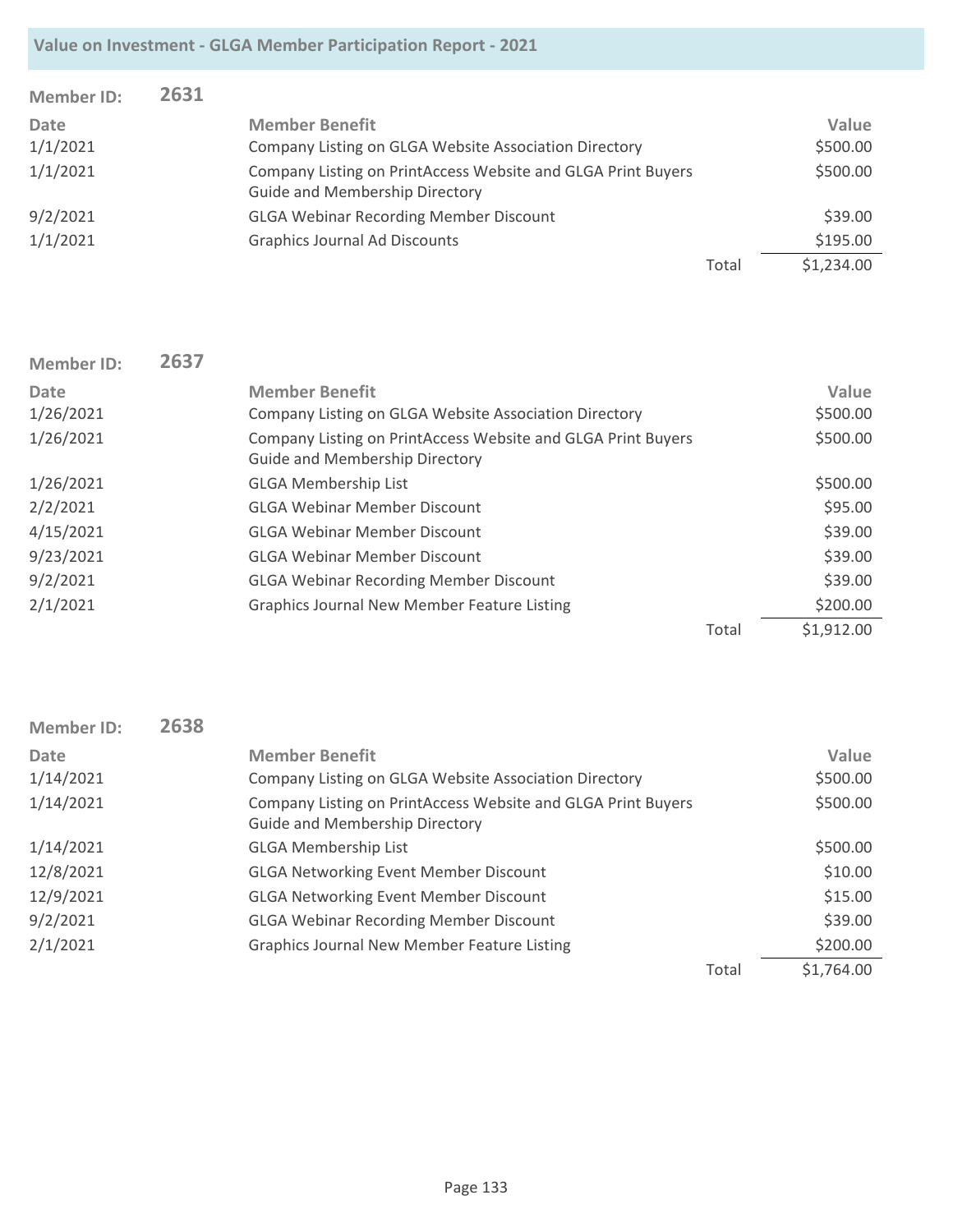| <b>Member ID:</b> | 2639 |                                                                                                       |       |            |
|-------------------|------|-------------------------------------------------------------------------------------------------------|-------|------------|
| Date              |      | <b>Member Benefit</b>                                                                                 |       | Value      |
| 2/9/2021          |      | Company Listing on GLGA Website Association Directory                                                 |       | \$500.00   |
| 2/9/2021          |      | Company Listing on PrintAccess Website and GLGA Print Buyers<br><b>Guide and Membership Directory</b> |       | \$500.00   |
| 2/9/2021          |      | <b>GLGA Membership List</b>                                                                           |       | \$500.00   |
| 5/6/2021          |      | <b>GLGA Webinar Member Discount</b>                                                                   |       | \$39.00    |
| 9/2/2021          |      | <b>GLGA Webinar Recording Member Discount</b>                                                         |       | \$39.00    |
| 4/1/2021          |      | <b>Graphics Journal New Member Feature Listing</b>                                                    |       | \$200.00   |
|                   |      |                                                                                                       | Total | \$1,778.00 |

| <b>Member ID:</b> | 2640 |                                                                                                       |       |            |
|-------------------|------|-------------------------------------------------------------------------------------------------------|-------|------------|
| <b>Date</b>       |      | <b>Member Benefit</b>                                                                                 |       | Value      |
| 3/31/2021         |      | Company Listing on GLGA Website Association Directory                                                 |       | \$500.00   |
| 3/31/2021         |      | Company Listing on PrintAccess Website and GLGA Print Buyers<br><b>Guide and Membership Directory</b> |       | \$500.00   |
| 3/31/2021         |      | <b>GLGA Membership List</b>                                                                           |       | \$500.00   |
| 9/2/2021          |      | <b>GLGA Webinar Recording Member Discount</b>                                                         |       | \$39.00    |
| 4/1/2021          |      | <b>Graphics Journal New Member Feature Listing</b>                                                    |       | \$200.00   |
|                   |      |                                                                                                       | Total | \$1,739.00 |

| <b>Member ID:</b> | 2642 |                                                                                                       |       |            |
|-------------------|------|-------------------------------------------------------------------------------------------------------|-------|------------|
| Date              |      | <b>Member Benefit</b>                                                                                 |       | Value      |
| 5/7/2021          |      | Company Listing on GLGA Website Association Directory                                                 |       | \$500.00   |
| 5/7/2021          |      | Company Listing on PrintAccess Website and GLGA Print Buyers<br><b>Guide and Membership Directory</b> |       | \$500.00   |
| 1/1/2021          |      | <b>FSC Member Discount</b>                                                                            |       | \$1,500.00 |
| 9/2/2021          |      | <b>GLGA Webinar Recording Member Discount</b>                                                         |       | \$39.00    |
| 6/1/2021          |      | <b>Graphics Journal New Member Feature Listing</b>                                                    |       | \$200.00   |
| 5/6/2021          |      | MRA HR Newsletter Annual Subscription                                                                 |       | \$40.00    |
|                   |      |                                                                                                       | Total | \$2,779.00 |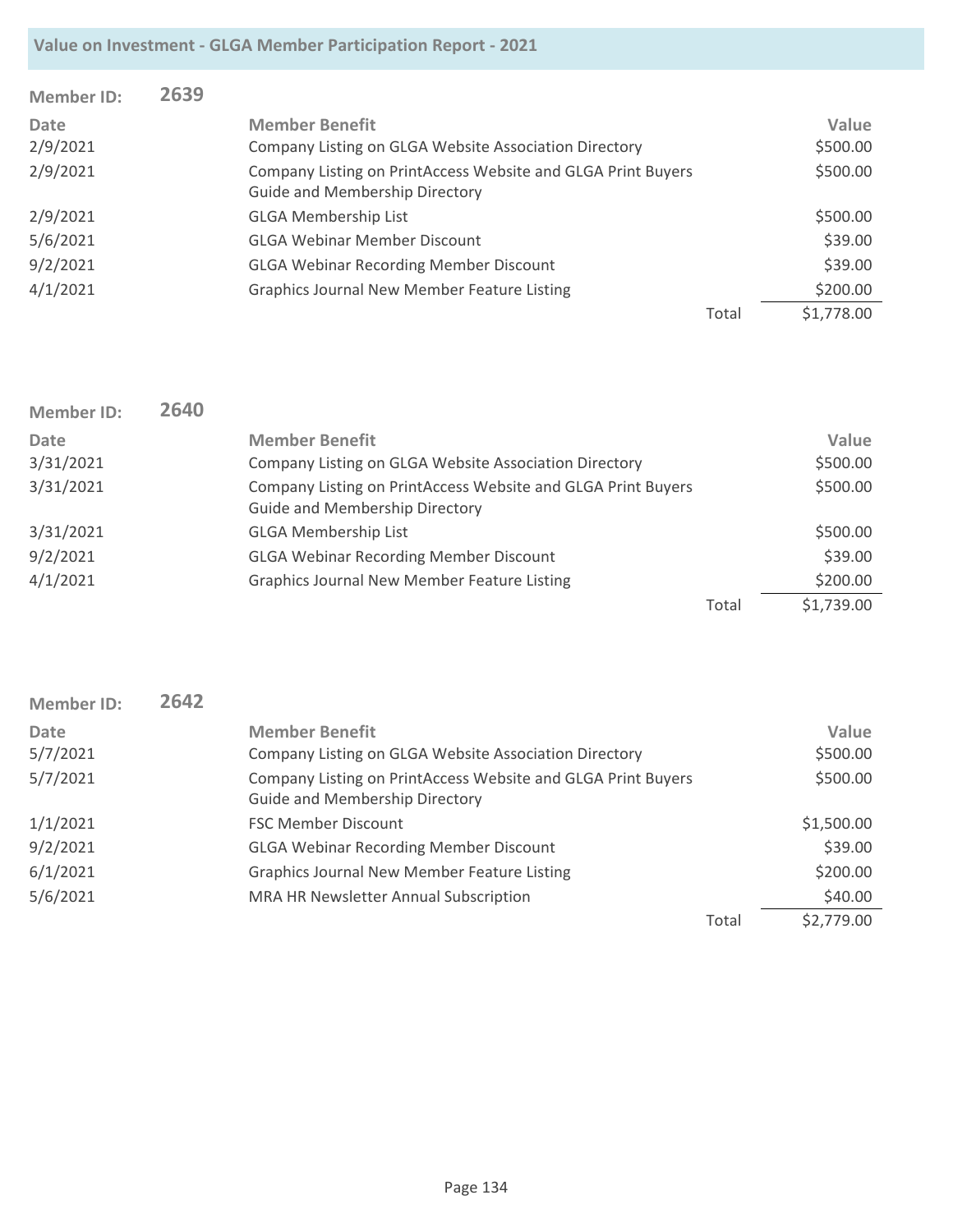| <b>Member ID:</b> | 2643 |                                                                                                       |       |            |
|-------------------|------|-------------------------------------------------------------------------------------------------------|-------|------------|
| Date              |      | <b>Member Benefit</b>                                                                                 |       | Value      |
| 5/19/2021         |      | Company Listing on GLGA Website Association Directory                                                 |       | \$500.00   |
| 5/19/2021         |      | Company Listing on PrintAccess Website and GLGA Print Buyers<br><b>Guide and Membership Directory</b> |       | \$500.00   |
| 9/2/2021          |      | <b>GLGA Webinar Recording Member Discount</b>                                                         |       | \$39.00    |
| 6/1/2021          |      | <b>Graphics Journal New Member Feature Listing</b>                                                    |       | \$200.00   |
| 5/19/2021         |      | MRA HR Newsletter Annual Subscription                                                                 |       | \$40.00    |
|                   |      |                                                                                                       | Total | \$1,279.00 |

| <b>Member ID:</b> | 2644 |                                                                                                       |       |            |
|-------------------|------|-------------------------------------------------------------------------------------------------------|-------|------------|
| <b>Date</b>       |      | <b>Member Benefit</b>                                                                                 |       | Value      |
| 5/4/2021          |      | Company Listing on GLGA Website Association Directory                                                 |       | \$500.00   |
| 5/4/2021          |      | Company Listing on PrintAccess Website and GLGA Print Buyers<br><b>Guide and Membership Directory</b> |       | \$500.00   |
| 7/29/2021         |      | Free Job Board Listing                                                                                |       | \$200.00   |
| 7/29/2021         |      | Free Job Board Listing                                                                                |       | \$200.00   |
| 7/29/2021         |      | Free Job Board Listing                                                                                |       | \$200.00   |
| 9/27/2021         |      | Free Job Board Listing                                                                                |       | \$200.00   |
| 8/23/2021         |      | <b>GLGA Member Question</b>                                                                           |       | \$100.00   |
| 6/1/2021          |      | <b>Graphics Journal New Member Feature Listing</b>                                                    |       | \$200.00   |
| 5/4/2021          |      | MRA HR Newsletter Annual Subscription                                                                 |       | \$40.00    |
| 8/12/2021         |      | <b>Quarterly HR Update</b>                                                                            |       | \$39.00    |
|                   |      |                                                                                                       | Total | \$2,179.00 |

| <b>Member ID:</b> | 2646 |                                                                                                |       |            |
|-------------------|------|------------------------------------------------------------------------------------------------|-------|------------|
| <b>Date</b>       |      | <b>Member Benefit</b>                                                                          |       | Value      |
| 5/27/2021         |      | Company Listing on GLGA Website Association Directory                                          |       | \$500.00   |
| 5/27/2021         |      | Company Listing on PrintAccess Website and GLGA Print Buyers<br>Guide and Membership Directory |       | \$500.00   |
| 5/27/2021         |      | <b>GLGA Membership List</b>                                                                    |       | \$500.00   |
| 9/2/2021          |      | <b>GLGA Webinar Recording Member Discount</b>                                                  |       | \$39.00    |
| 8/1/2021          |      | <b>Graphics Journal New Member Feature Listing</b>                                             |       | \$200.00   |
|                   |      |                                                                                                | Total | \$1,739.00 |